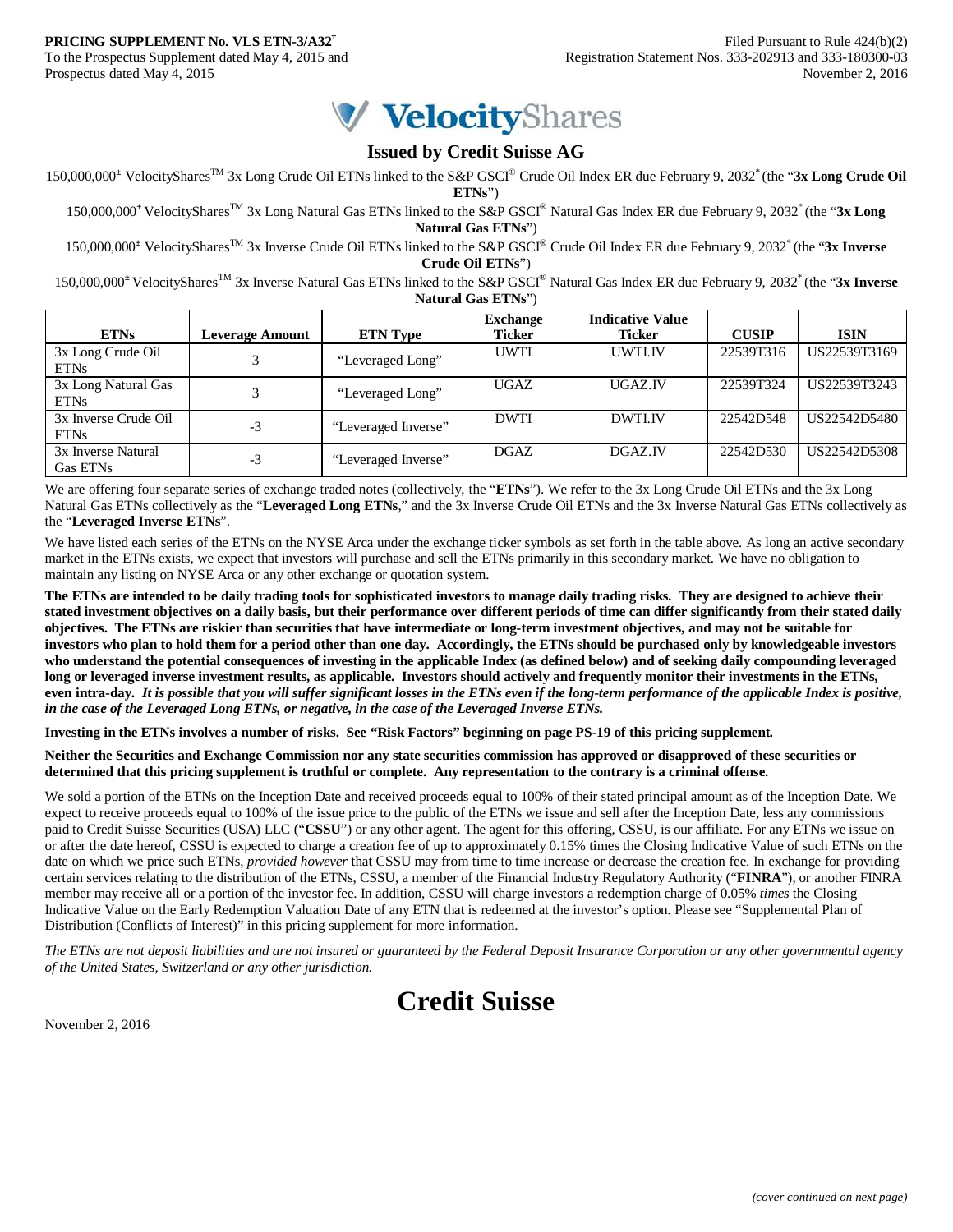#### *(continued from previous page)*

† This amended and restated pricing supplement amends, restates and supersedes Pricing Supplement No. VLS ETN-3/A31 dated June 29, 2016 (together with any previous supplements or amendments) in its entirety. We refer to this amended and restated pricing supplement as the "pricing supplement."

**<sup>±</sup>**Reflects the number of such ETNs offered hereby. As of October 28, 2016, there were issued and outstanding the following:

- 45,032,582 3x Long Crude Oil ETNs, reflecting two 1-for-10 reverse splits (\$225,162,910,000 in stated principal amount).
- 10,107,403 3x Long Natural Gas ETNs, reflecting a 1-for-5 reverse split and a 1-for-25 reverse split (\$63,171,268,750 in stated principal amount).
- 6,465,404 3x Inverse Crude Oil ETNs (\$323,270,200 in stated principal amount).
- 14,120,000 3x Inverse Natural Gas ETNs (\$706,000,000 in stated principal amount).

\* The scheduled Maturity Date for each series of ETNs is initially February 9, 2032, but the maturity of any series of ETNs may be extended at our option for up to two additional five-year periods, as described herein.

#### **General**

- The ETNs are senior medium-term notes of Credit Suisse AG, acting through its Nassau Branch, maturing February 9, 2032 (the "**Maturity Date**") unless the maturity of any series of ETNs is extended at our option, as described below. Any Valuation Date for any series of ETNs is subject to postponement if such date is not an Index Business Day for such series of ETNs or as a result of a Market Disruption Event with respect to such series of ETNs; any Valuation Date in the Accelerated Valuation Period is subject to postponement if a preceding Valuation Date in the Accelerated Valuation Period is postponed; the Maturity Date will be postponed if the scheduled Maturity Date is not a Business Day or if the scheduled Final Valuation Date is not an Index Business Day for the applicable series of ETNs or if a Market Disruption Event occurs or is continuing with respect to the applicable series of ETNs on the scheduled Final Valuation Date; any Early Redemption Date will be postponed if a Market Disruption Event occurs or is continuing on the corresponding Valuation Date; and the Acceleration Date will be postponed if the last scheduled Valuation Date in the Accelerated Valuation Period is postponed, as described herein under "Specific Terms of the ETNs— Market Disruption Events." No interest or additional payment will accrue or be payable as a result of any postponement of any Valuation Date, the Maturity Date, any Early Redemption Date or the Acceleration Date, as applicable.
- The initial issuance of ETNs of each series priced on February 7, 2012 (the "**Inception Date**") and settled on February 10, 2012 (the "**Initial Settlement Date**").
- The ETNs are designed for investors who seek leveraged long or leveraged inverse exposure, as applicable, to the applicable Index (as defined below). The ETNs do not guarantee any return of principal and do not pay any interest during their term. For each ETN, investors will receive a cash payment at maturity, upon early redemption or upon acceleration by us that will be linked to the performance of the applicable Index, plus a Daily Accrual and less a Daily Investor Fee (each as defined herein). Investors should be willing to forgo interest payments and, if the applicable Index declines or increases, as applicable, be willing to lose up to 100% of their investment. Any payment on the ETNs is subject to our ability to pay our obligations as they become due.
- **The ETNs are designed to reflect a leveraged long or leveraged inverse exposure, as applicable, to the performance of the applicable Index on a daily**  basis, but their returns over different periods of time can, and most likely will, differ significantly from two times or three times, as applicable, the **return on a direct long or inverse, as applicable, investment in the applicable Index. The ETNs are very sensitive to changes in the level of the applicable Index, and returns on the ETNs may be negatively impacted in complex ways by the volatility of the applicable Index on a daily or intraday basis. Accordingly, the ETNs should be purchased only by knowledgeable investors who understand the potential consequences of investing in the applicable Index and of seeking daily compounding leveraged long or leveraged inverse investment results, as applicable. Investors should actively and frequently monitor their investments in the ETNs.**
- The exchange ticker, denominations and stated principal amount per ETN for each series of ETNs is set forth below. ETNs may be issued at a price that is higher or lower than the stated principal amount, based on the most recent Intraday Indicative Value or Closing Indicative Value of the ETNs. For additional information, see "Description of the ETNs – Split or Reverse Split of the ETNs" herein.

| <b>ETNs</b>                 | <b>Exchange Ticker</b> | <b>Denomination and Stated Principal Amount per</b><br>ETN |
|-----------------------------|------------------------|------------------------------------------------------------|
| 3x Long Crude Oil ETNs      | UWTI                   | \$5,000                                                    |
| 3x Long Natural Gas ETNs    | UGAZ.                  | \$6,250                                                    |
| 3x Inverse Crude Oil ETNs   | <b>DWTI</b>            | \$50                                                       |
| 3x Inverse Natural Gas ETNs | DGAZ                   | \$50                                                       |

Additional ETNs of each series may be issued and sold from time to time through CSSU and one or more dealers at a price that is higher or lower than the stated principal amount per ETN, based on the indicative value of the ETNs of such series at that time. Delivery of the ETNs in book-entry form only will be made through The Depository Trust Company ("**DTC**"). Any further issuances of ETNs of any series will form a single series with the offered ETNs of such series, will have the same CUSIP number and will trade interchangeably with the offered ETNs of such series upon settlement. Any further issuances will increase the outstanding number of the applicable series of the ETNs. See "Supplemental Plan of Distribution (Conflicts of Interest)" in this pricing supplement for further information.

If there is a substantial demand for the ETNs, we may issue additional ETNs frequently. However, we are under no obligation to sell additional ETNs of any series at any time, and if we do sell additional ETNs of any series, we may limit or restrict such sales, and we may stop and subsequently resume selling additional ETNs of such series at any time. **Any limitation or suspension on the issuance of the ETNs may materially and adversely affect the price and liquidity of the ETNs in the secondary market. Alternatively, the decrease in supply may cause an imbalance in the market supply and demand, which may cause the ETNs to trade at a premium over the indicative value of the ETNs. Any premium may be reduced or eliminated at any time. Paying a premium purchase price over the indicative value of the ETNs could lead to significant losses in the event the investor sells such ETNs at a time when such premium is no longer present in the market place or such ETNs are accelerated (including at our option, which we have the discretion to do at any time, in which case investors will receive a cash payment in an amount equal to the Closing Indicative Value (which will not include any premium) on the Accelerated Valuation Date (each as defined herein)). Investors should consult their financial advisors before purchasing or selling the ETNs, especially for ETNs trading at a premium over their indicative value.**

Any limitation or suspension on the issuance of the ETNs will not affect the early redemption rights of holders as described herein or other ETNs issued by us.

Janus Distributors LLC ("JD") will receive all or a portion of the Daily Investor Fee in consideration for its role in marketing and placing the securities under the "VelocityShares<sup>TM</sup>" brand. See "Supplemental Plan of Distribution (Conflicts of Interest)" in this pricing supplement for further information.

This pricing supplement provides specific pricing information in connection with the issuance of each series of the ETNs. Prospective investors should read this pricing supplement together with the accompanying prospectus supplement and prospectus for a description of the specific terms and conditions of the ETNs. This pricing supplement amends and supersedes the accompanying prospectus supplement and prospectus to the extent that the information provided in this pricing supplement is different from the terms set forth in the prospectus supplement or the prospectus.

We may from time to time purchase outstanding ETNs of any series in the open market or in other transactions, and we may use this pricing supplement together with the accompanying prospectus supplement and prospectus in connection with resales of some or all of the purchased ETNs in the secondary market.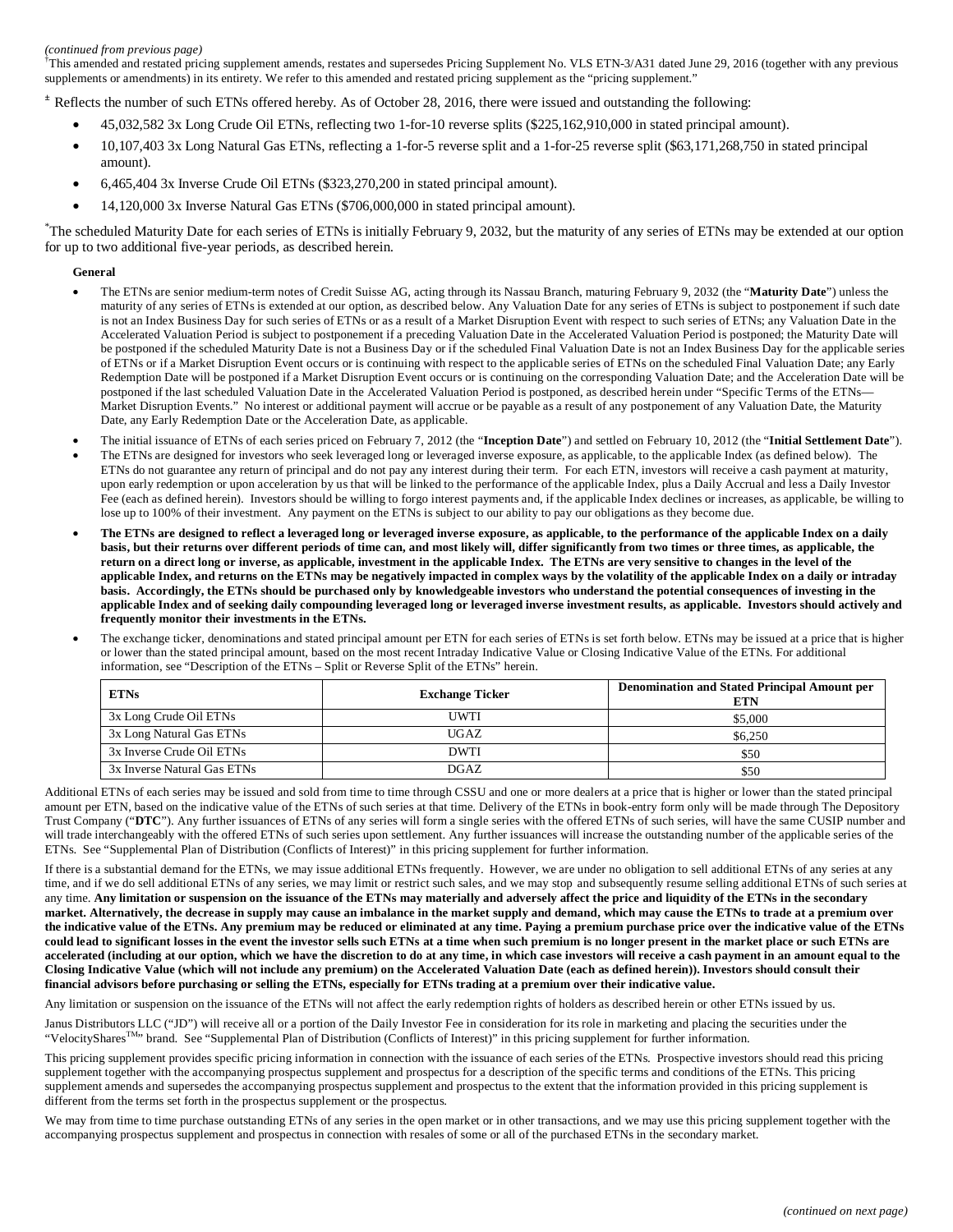#### **Key Terms**

Payment at Maturity:

Closing Indicative

Value:

#### Issuer: Credit Suisse AG ("**Credit Suisse**"), acting through its Nassau Branch

Index: The return on the ETNs of any series will be based on the performance of the applicable Index during the term for such series of ETNs. Each series of ETNs tracks the daily performance of the S&P GSCI® Crude Oil Index ER or the S&P GSCI® Natural Gas Index ER (each such index, an "**Index**" and collectively the "**Indices**"). Each Index comprises futures contracts on a single commodity and is calculated according to the methodology of the S&P GSCI® Index (the "**S&P GSCI**"). The fluctuations in the values of the Indices are intended generally to correlate with changes in the prices of such physical commodities in global markets. The S&P GSCI<sup>®</sup> Crude Oil Index ER and the S&P GSCI<sup>®</sup> Natural Gas Index ER are composed entirely of WTI crude oil and natural gas futures contracts, respectively. The Indices are determined, composed and calculated by S&P Dow Jones Indices LLC ("**S&P**" or the "**Index Sponsor**"). S&P calculates the levels of the Indices on each business day and publishes them on the Bloomberg pages specified in the table below. Each Index, or any successor index or substitute index to such Index, may be modified, replaced or adjusted from time to time, as determined by the Calculation Agents (defined below) as set forth below. See "The Indices" in this pricing supplement for further information on the Indices.

| <b>ETNs</b>                                             | <b>Underlying Index</b>                    | <b>Underlying Index</b><br>Ticker <sup>1</sup> |
|---------------------------------------------------------|--------------------------------------------|------------------------------------------------|
| 3x Long Crude Oil ETNs<br>3x Inverse Crude Oil ETNs     | S&P GSCI <sup>®</sup> Crude Oil Index ER   | <b>SPGSCLP</b>                                 |
| 3x Long Natural Gas ETNs<br>3x Inverse Natural Gas ETNs | S&P GSCI <sup>®</sup> Natural Gas Index ER | <b>SPGSNGP</b>                                 |

The Calculation Agents may modify, replace or adjust the Indices under certain circumstances even if the Index Sponsor continues to publish the applicable Index without modification, replacement or adjustment. See "Risk Factors—The Calculation Agents may modify the applicable Index" and "Specific Terms of the ETNs—Discontinuation or Modification of an Index" in this pricing supplement for further information.

If the ETNs have not been previously redeemed or accelerated, on the Maturity Date you will receive, for each (i) \$50 stated principal amount per ETN in the case of the 3x Inverse Crude Oil ETNs and the 3x Inverse Natural Gas ETNs, (ii) \$5,000 stated principal amount per ETN in the case of the 3x Long Crude Oil ETNs and (iii) \$6,250 stated principal amount per ETN in the case of the 3x Long Natural Gas ETNs, a cash payment equal to the applicable Closing Indicative Value for such series of ETNs on the Final Valuation Date (the "**Final Indicative Value**"), as calculated by the Calculation Agents. We refer to the amount of such payment as the "**Maturity Redemption Amount**." Any payment on the ETNs is subject to our ability to pay our obligations as they become due.

#### *If the Final Indicative Value is zero, the Maturity Redemption Amount will be zero.*

The Closing Indicative Value for each series of ETNs on the Inception Date was \$50 (the "**Initial Indicative Value**"). The Closing Indicative Value on each calendar day following the Inception Date for each series of ETNs will equal (1)(a) the Closing Indicative Value for such series of ETNs on the immediately preceding calendar day *times* (b) the Daily ETN Performance for such series of ETNs on such calendar day *minus* (2) the Daily Investor Fee for such series of ETNs on such calendar day. The Closing Indicative Value will never be less than zero. **If the Intraday Indicative Value for any series of ETNs is equal to or less than zero at any time or the Closing Indicative Value is equal to zero on any Index Business Day for such series of ETNs, the Closing Indicative Value for such series of ETNs on that day, and all future days, will be zero.** If any series of ETNs undergoes a subsequent split or reverse split, the Closing Indicative Value for such series of ETNs will be adjusted accordingly (see "Description of the ETNs—Split or Reverse Split of the ETNs" in this pricing supplement). Janus Index & Calculation Services LLC ("JIC"), formerly VelocityShares LLC, or its affiliate is responsible for computing and disseminating the Closing Indicative Value. On October 28, 2016, the closing price and the Closing Indicative Value of each series of ETNs was:

# **ETNs Closing Price Closing Indicative Value** 3x Long Crude Oil ETNs: \$24.31 (exchange ticker UWTI) \$24.2007 (Indicative Value Ticker UWTI.IV) 3x Long Natural Gas ETNs: \$36.52 (exchange ticker UGAZ) \$36.1201 (Indicative Value Ticker UGAZ.IV) 3x Inverse Crude Oil ETNs: \$64.10 (exchange ticker DWTI) \$64.3083 (Indicative Value Ticker DWTI.IV) 3x Inverse Natural Gas ETNs: \$5.54 (exchange ticker DGAZ) \$5.6109 (Indicative Value Ticker DGAZ.IV)

The 3x Long Crude Oil ETNs and the 3x Long Natural Gas ETNs underwent a 1-for-10 reverse split and a 1-for-5 reverse split, respectively, effective September 10, 2015. Their Closing Indicative Values on September 9, 2015 were multiplied by 10 and 5, respectively, and rounded to 8 decimal places prior to the open of trading on September 10, 2015.

The 3x Long Crude Oil ETNs and the 3x Long Natural Gas ETNs underwent a 1-for-10 reverse split and a 1-for-25 reverse split, respectively, effective March 14, 2016. Their Closing Indicative Values on March 11, 2016 were multiplied by 10 and 25, respectively, and rounded to 8 decimal places prior to the open of trading on March 14, 2016. Since March 14, 2016, their Closing Indicative Values have been expressed in an amount per denomination and stated principal amount per ETN of \$5,000 and \$6,250, respectively.

If the ETNs undergo any subsequent splits or reverse splits, the Closing Indicative Value will be adjusted accordingly (see "Description of the ETNs—Split or Reverse Split of the ETNs" in this pricing supplement). JD or its affiliate is responsible for computing and disseminating the Closing Indicative Value.

Daily ETN Performance: The Daily ETN Performance for any series of ETNs on any Index Business Day for such series of ETNs will equal (1) one *plus* (2) the Daily Accrual for such series of ETNs on such Index Business Day *plus* (3) the product of (a) the Daily Index Performance for such series of ETNs on such Index Business Day *times* (b) the Leverage Amount for such series of ETNs. The Daily ETN Performance for any series of ETNs is deemed to equal one on any day that is not an Index Business Day for such series of ETNs.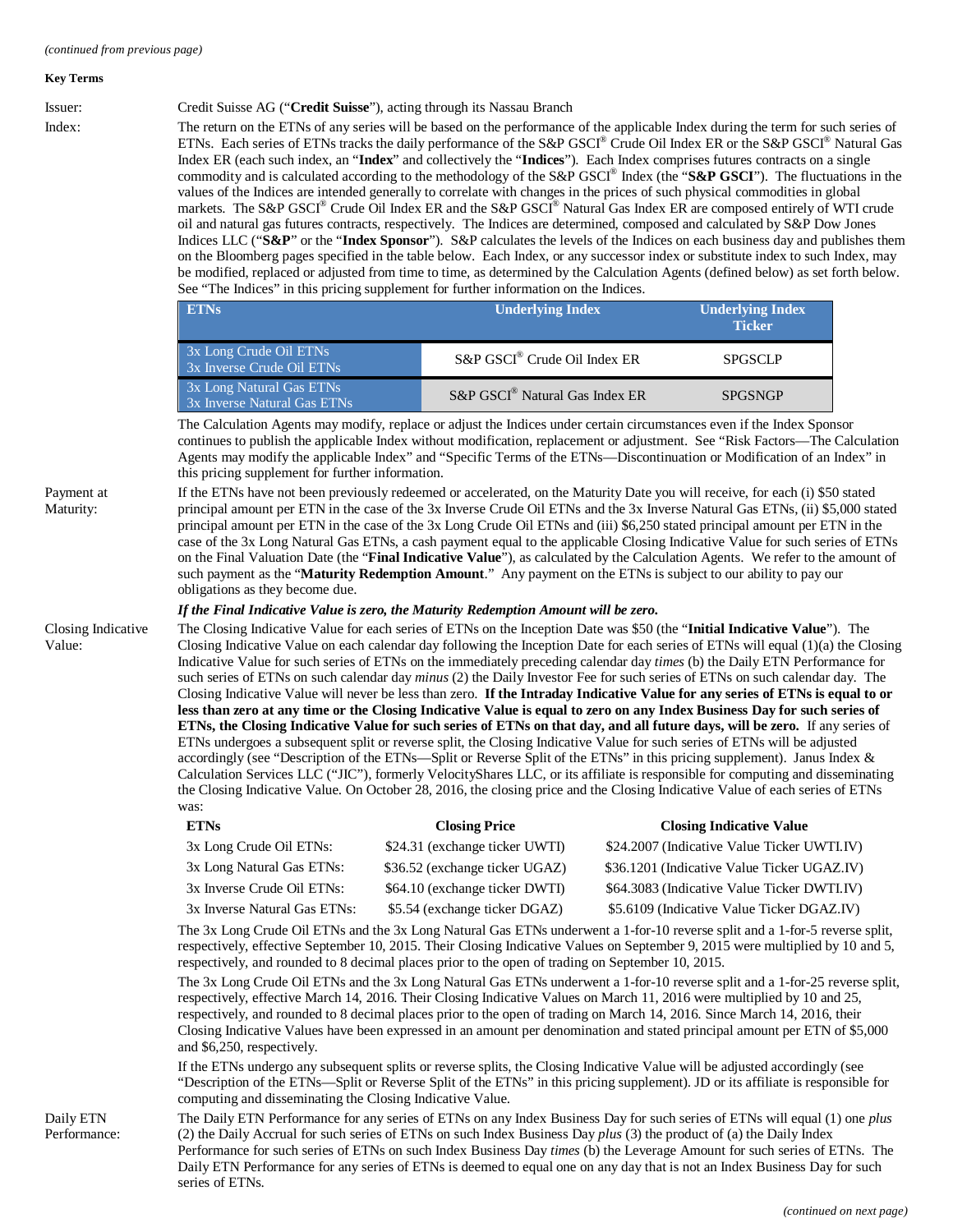*(continued from previous page)*

Daily Accrual: The Daily Accrual represents the rate of interest that could be earned on a notional capital reinvestment at the three month U.S. Treasury rate as reported on Bloomberg under ticker USB3MTA (or any successor ticker on Bloomberg or any successor service). The Daily Accrual for any series of ETNs on any Index Business Day for such series of ETNs will equal:

$$
\left(\frac{1}{1 - \text{Tbills}_{t-1} * \frac{91}{360}}\right)^{\frac{4}{91}} -
$$

Where  $T \frac{b i}{s_{t-1}}$  is the three month U.S. Treasury rate reported on Bloomberg on the prior Index Business Day for such series of ETNs and *d* is the number of calendar days from and including the immediately prior Index Business Day for such series of ETNs to but excluding the date of determination. The Daily Accrual for any series of ETNs is deemed to equal zero on any day that is not an Index Business Day for such series of ETNs.

Daily Index Performance: The Daily Index Performance for any series of ETNs on any Index Business Day for such series of ETNs will equal (1)(a) the closing level of the applicable Index on such Index Business Day *divided by* (b) the closing level of the applicable Index on the immediately preceding Index Business Day for such series of ETNs *minus* (2) one.\*\*\*\* If a Market Disruption Event occurs or is continuing on any Index Business Day, the Calculation Agents will determine the Daily Index Performance for such series of ETNs on such Index Business Day using an appropriate closing level of the applicable Index for such Index Business Day taking into account the nature and duration of such Market Disruption Event. The Daily Index Performance for any series of ETNs is deemed to equal zero on any day that is not an Index Business Day for such series of ETNs.

| Leverage Amount: | The Leverage Amount for each series of ETNs is as follows: |      |  |
|------------------|------------------------------------------------------------|------|--|
|                  | 3x Long Crude Oil ETNs:                                    |      |  |
|                  | 3x Long Natural Gas ETNs:                                  | 3    |  |
|                  | 3x Inverse Crude Oil ETNs:                                 | $-3$ |  |
|                  | 3x Inverse Natural Gas ETNs:                               | $-3$ |  |

Daily Investor Fee: The Daily Investor Fee for any series of ETNs on any Index Business Day for such series of ETNs will equal the product of (1) the Closing Indicative Value for such series of ETNs on the immediately preceding Index Business Day for such series of ETNs *times* (2)(a) the Investor Fee Factor for such series of ETNs *times* (b) 1/365 *times* (c) *d*, where *d* is the number of calendar days from and including the immediately prior Index Business Day for such series of ETNs to but excluding the date of determination. The Daily Investor Fee for any series of ETNs is deemed to equal zero on any day that is not an Index Business Day for such series of ETNs.

> **If the level of the applicable Index decreases or does not increase sufficiently in the case of the Leveraged Long ETNs or if it increases or does not decrease sufficiently in the case of the Leveraged Inverse ETNs (in each case in addition to the Daily Accrual) to offset the sum of the Daily Investor Fee (and in the case of Early Redemption, the Early Redemption Charge) over the term of the ETNs, you will receive less than the initial investment amount of your ETNs at maturity, upon early redemption or upon acceleration of the ETNs.** See "Hypothetical Examples" and "Risk Factors — Even if the closing level of the applicable Index on the applicable Valuation Date (or Valuation Dates, in the case of an acceleration of a series of the ETNs) exceeds, in the case of the Leveraged Long ETNs, or is less than, in the case of the Leveraged Inverse ETNs, the initial closing level of the applicable Index on the date of your investment, you may receive less than the initial investment amount of your ETNs" in this pricing supplement for additional information on how the Daily Investor Fee affects the overall value of the ETNs.

#### Investor Fee Factor: The Investor Fee Factor for each series of ETNs is as follows:

| 3x Long Crude Oil ETNs:      | 1.35% |
|------------------------------|-------|
| 3x Long Natural Gas ETNs:    | 1.65% |
| 3x Inverse Crude Oil ETNs:   | 1.35% |
| 3x Inverse Natural Gas ETNs: | 1.65% |

Intraday Indicative Value:

The "Intraday Indicative Value" for each series of ETNs is designed to approximate the economic value of such series of ETNs at a given time. It is calculated using the same formula as the Closing Indicative Value, except that instead of using the closing level of the applicable underlying Index, the calculation is based on the most recent intraday level of such Index at the particular time. The Intraday Indicative Value for each series of the ETNs will be calculated every 15 seconds on each Index Business Day for such series of ETNs so long as no Market Disruption Event with respect to such series of ETNs has occurred and is continuing and will be disseminated over the Consolidated Tape, or other major market data vendor. At any time at which a Market Disruption Event with respect to a series of ETNs has occurred and is continuing, there shall be no Intraday Indicative Value for such series of ETNs. **If the Intraday Indicative Value for any series of ETNs is equal to or less than zero at any time or the Closing Indicative Value is equal to zero on any Index Business Day for such series of ETNs, the Closing Indicative Value for such series of ETNs on that day, and all future days, will be zero.** See "Description of the ETNs—Intraday Indicative Value" in this pricing supplement. JIC or its affiliate is responsible for computing and disseminating the Intraday Indicative Value.

The Intraday Indicative Value is a calculated value and is not the same as the trading price of the ETNs and is not a price at which you can buy or sell the ETNs in the secondary market. The Intraday Indicative Value does not take into account the factors that influence the trading price of the ETNs, such as imbalances of supply and demand, lack of liquidity and credit considerations. **The actual trading price of the ETNs in the secondary market may vary significantly from their Intraday Indicative Value.** 

**Investors can compare the trading price of the ETNs (if such concurrent price is available) against the Intraday Indicative Value to determine whether the ETNs are trading in the secondary market at a premium or a discount to the economic value of the ETNs at any given time.** Investors are cautioned that paying a premium purchase price over the Intraday Indicative Value at any time could lead to the loss of any premium in the event the investor sells the ETNs when the premium is no longer present in the marketplace or when the ETNs are accelerated (including at our option, which we have the discretion to do at any time). It is also possible that the ETNs will trade in the secondary market at a discount below the Intraday Indicative Value and that investors would receive less than the Intraday Indicative Value if they had to sell their ETNs in the market at such time.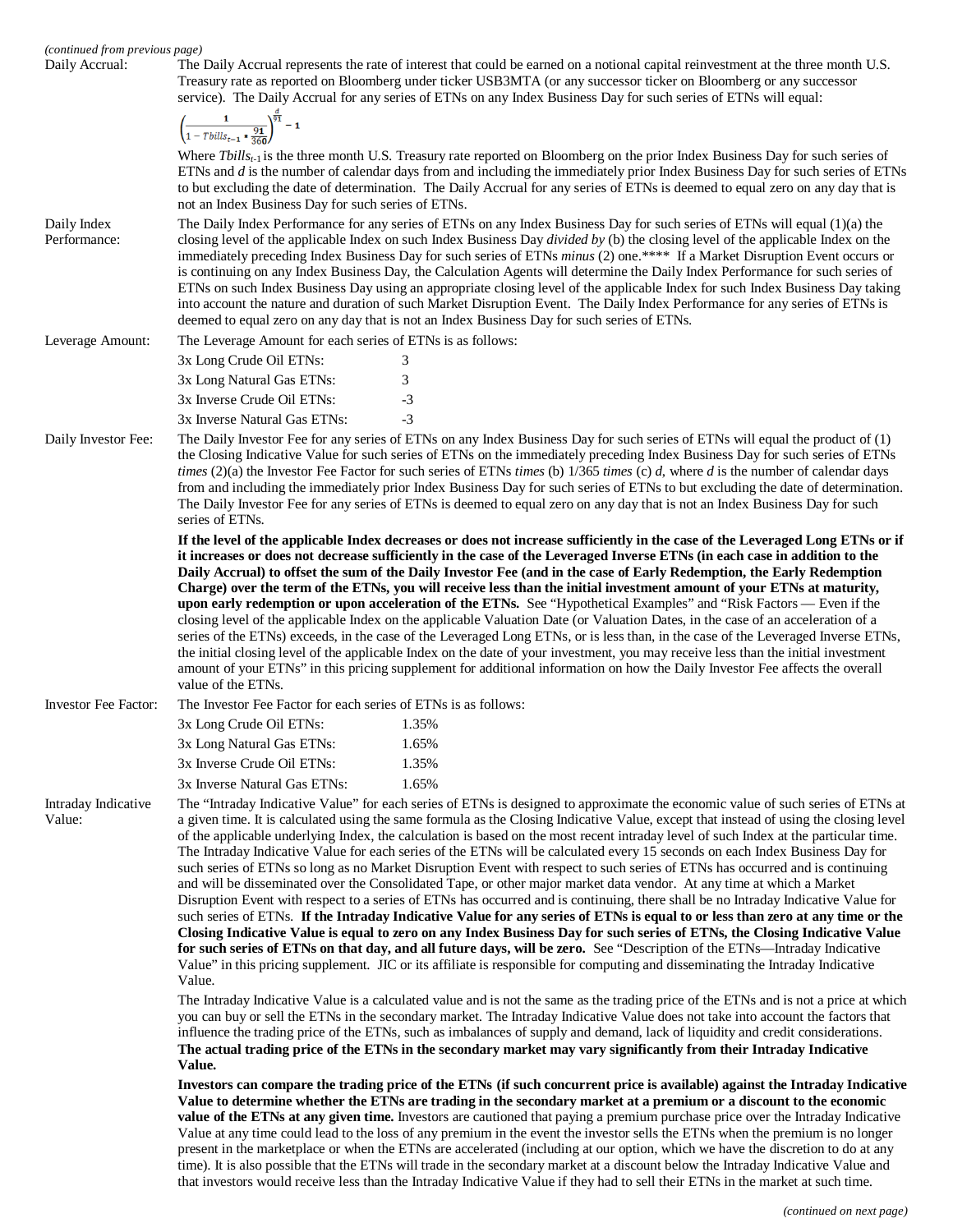| <b>Valuation Dates:</b>               | February 2, 2032 or, if such date is not an Index Business Day for any series of ETNs, the next following Index Business Day for<br>such series of ETNs (the "Final Valuation Date"), any Early Redemption Valuation Date and any Index Business Day in the<br>Accelerated Valuation Period.*** If we exercise our option to extend the maturity of any series of ETNs (as described below),<br>the Final Valuation Date for such series of ETNs will be the third scheduled Business Day prior to the scheduled Maturity Date,<br>as extended.                                                                                                                                                                                                                                |
|---------------------------------------|--------------------------------------------------------------------------------------------------------------------------------------------------------------------------------------------------------------------------------------------------------------------------------------------------------------------------------------------------------------------------------------------------------------------------------------------------------------------------------------------------------------------------------------------------------------------------------------------------------------------------------------------------------------------------------------------------------------------------------------------------------------------------------|
| Maturity Date:                        | The scheduled Maturity Date for each series of ETNs is initially February 9, 2032, but may be extended for any series of ETNs at<br>our option for up to two additional five-year periods. We may only extend the scheduled Maturity Date for any series of ETNs<br>for five years at a time. If we exercise our option to extend the maturity of any series of ETNs, we will notify DTC (the holder of<br>the global note for each series of ETNs) and the trustee at least 45 but not more than 60 calendar days prior to the then scheduled<br>Maturity Date for such series of ETNs. We will provide such notice to DTC and the trustee in respect of each five-year extension<br>of the scheduled Maturity Date that we choose to effect.                                 |
| Early Redemption:                     | Prior to maturity, you may, subject to certain restrictions described below, offer at least the applicable minimum number of the<br>ETNs to us for redemption on an Early Redemption Date during the term of the ETNs until February 2, 2032 (or, if the maturity<br>of the relevant series of ETNs is extended as described above, five scheduled Business Days prior to the scheduled Maturity Date<br>for such series of ETNs, as extended). If you elect to offer the ETNs for redemption, and the requirements for acceptance by us<br>are met, you will receive a cash payment per ETN on the Early Redemption Date equal to the Early Redemption Amount. Any<br>payment on the ETNs is subject to our ability to pay our obligations as they become due.                |
|                                       | You must offer for redemption at least 25,000 ETNs of any one series, or an integral multiple of 25,000 ETNs of such series in<br>excess thereof, at one time in order to exercise your right to cause us to redeem the ETNs on any Early Redemption Date (the<br>"Minimum Redemption Amount"), except that we or Credit Suisse International ("CSI") as one of the Calculation Agents, may<br>from time to time reduce, in part or in whole, the Minimum Redemption Amount. Any such reduction will be applied on a<br>consistent basis for all holders of the relevant series of ETNs at the time the reduction becomes effective. If the ETNs undergo a<br>split or reverse split, the minimum number of ETNs needed to exercise your right to redeem will remain the same. |
| <b>Early Redemption</b><br>Mechanics: | You may exercise your early redemption right by causing your broker or other person with whom you hold the ETNs to deliver a<br>Redemption Notice (as defined herein) to the Redemption Agent (as defined herein). If your Redemption Notice is delivered<br>prior to 4:00 p.m. New York City time, on any Business Day, the immediately following Index Business Day for the applicable<br>series of ETNs will be the applicable "Early Redemption Valuation Date" for such series of ETNs. Otherwise, the second<br>following Index Business Day for such series of ETNs will be the applicable Early Redemption Valuation Date. See "Specific<br>Terms of the ETNs—Redemption Procedures" in this pricing supplement.                                                       |
|                                       | Because the Early Redemption Amount you will receive for each ETN will not be calculated until the Index Business Day (or the<br>second following Index Business Day) immediately following the Business Day you offer your ETNs for redemption, you will<br>not know the applicable Early Redemption Amount at the time you exercise your early redemption right and will bear the risk<br>that your ETNs will decline in value between the time of your exercise and the time at which the Early Redemption Amount is<br>determined.                                                                                                                                                                                                                                         |
| Early Redemption<br>Date:             | The third Business Day following an Early Redemption Valuation Date.***                                                                                                                                                                                                                                                                                                                                                                                                                                                                                                                                                                                                                                                                                                        |
| Early Redemption<br>Amount:           | A cash payment per ETN equal to the greater of (A) zero and (B)(1) the Closing Indicative Value for such series of ETNs on the<br>Early Redemption Valuation Date minus (2) the Early Redemption Charge.                                                                                                                                                                                                                                                                                                                                                                                                                                                                                                                                                                       |
| Early Redemption<br>Charge:           | The Early Redemption Charge for any series of ETNs will equal 0.05% times the Closing Indicative Value for such series of<br>ETNs on the Early Redemption Valuation Date.                                                                                                                                                                                                                                                                                                                                                                                                                                                                                                                                                                                                      |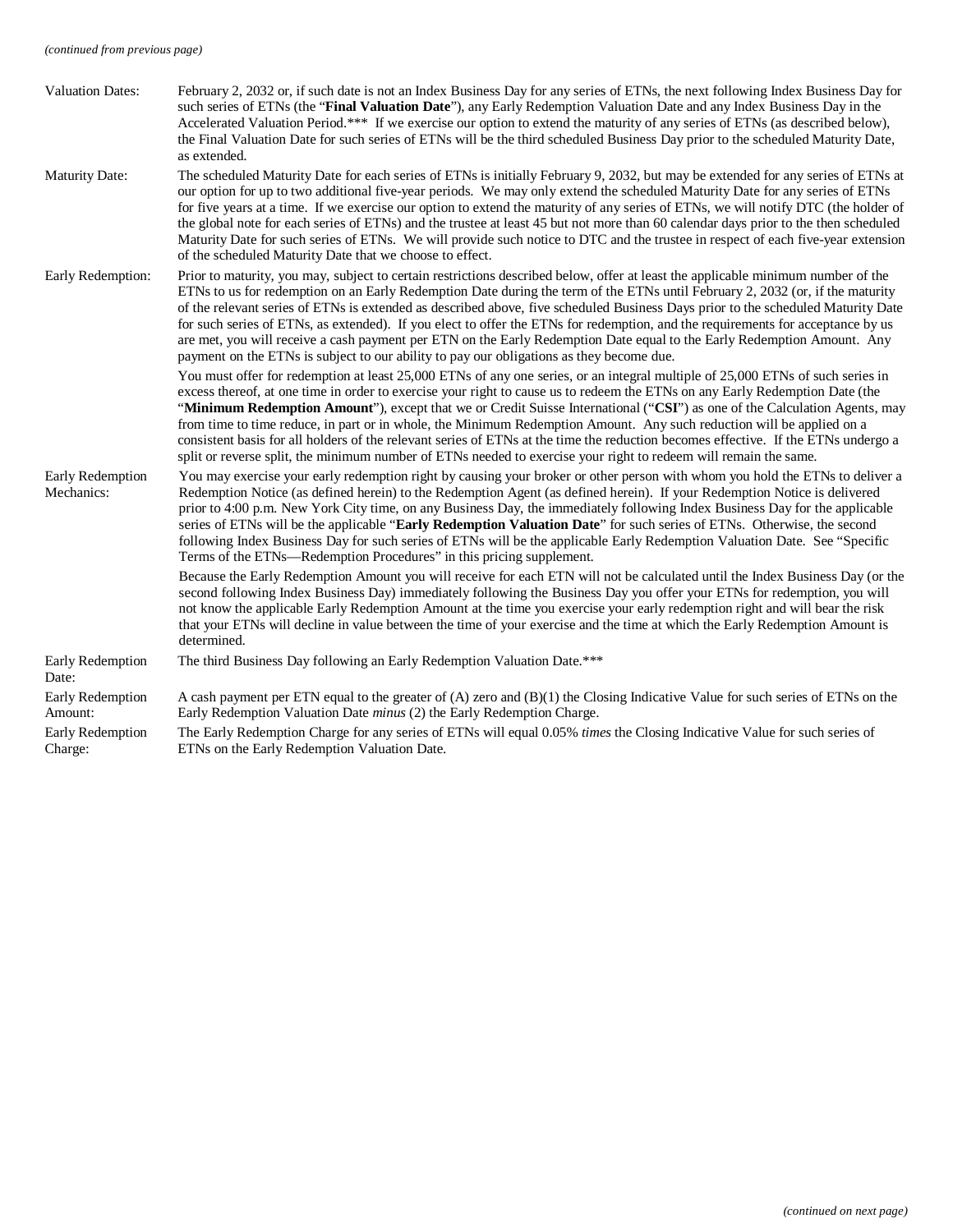| Acceleration at Our<br>Option or Upon<br>Acceleration Event: | We will have the right to accelerate the ETNs of any series in whole but not in part on any Business Day occurring on or after the<br>Inception Date (an "Optional Acceleration"). In addition, if an Acceleration Event (as defined herein) occurs at any time with<br>respect to any series of the ETNs, we will have the right, and under certain circumstances as described herein the obligation, to<br>accelerate all of the outstanding ETNs of such series (an "Event Acceleration"). In either case, upon acceleration you will<br>receive a cash payment per ETN in an amount (the "Accelerated Redemption Amount") equal to the arithmetic average of the<br>Closing Indicative Values for such series of ETNs during the Accelerated Valuation Period. Any payment on the ETNs is subject<br>to our ability to pay our obligations as they become due.<br>In the case of an Optional Acceleration of the ETNs of any series, the "Accelerated Valuation Period" shall be a period of five<br>consecutive Index Business Days for such series of ETNs specified in our notice of Optional Acceleration, the first Index<br>Business Day of which shall be at least two Business Days after the date on which we give you notice of such Optional<br>Acceleration. In the case of an Event Acceleration of the ETNs of any series, the "Accelerated Valuation Period" shall be a<br>period of five consecutive Index Business Days for such series of ETNs, the first Index Business Day of which shall be the day<br>on which we give notice of such Event Acceleration (or, if such day is not an Index Business Day for such series of ETNs, the<br>next following Index Business Day for such series of ETNs). The Accelerated Redemption Amount will be payable on the third<br>Business Day following the last such Index Business Day in the Accelerated Valuation Period (such third Business Day the<br>"Acceleration Date").*** We will give you notice of any acceleration of the ETNs through customary channels used to deliver<br>notices to holders of exchange traded notes. |
|--------------------------------------------------------------|--------------------------------------------------------------------------------------------------------------------------------------------------------------------------------------------------------------------------------------------------------------------------------------------------------------------------------------------------------------------------------------------------------------------------------------------------------------------------------------------------------------------------------------------------------------------------------------------------------------------------------------------------------------------------------------------------------------------------------------------------------------------------------------------------------------------------------------------------------------------------------------------------------------------------------------------------------------------------------------------------------------------------------------------------------------------------------------------------------------------------------------------------------------------------------------------------------------------------------------------------------------------------------------------------------------------------------------------------------------------------------------------------------------------------------------------------------------------------------------------------------------------------------------------------------------------------------------------------------------------------------------------------------------------------------------------------------------------------------------------------------------------------------------------------------------------------------------------------------------------------------------------------------------------------------------------------------------------------------------------------------------------------------------------------------------------------------------------------------|
|                                                              | If an Acceleration Event occurs at any time with respect to any series of the ETNs (other than an Acceleration Event that<br>obligates us to accelerate all of the outstanding ETNs of such series) and we do not exercise our right to effect an Event<br>Acceleration of the ETNs of such series, and the Index Sponsor or anyone else publishes an index that we determine is<br>comparable to the applicable Index (the "Substitute Index"), then the Calculation Agents may elect, in their sole discretion, to<br>permanently replace the original applicable Index with the Substitute Index for all purposes under such series of ETNs, and all<br>provisions described in this pricing supplement as applying to the applicable Index will thereafter apply to the Substitute Index<br>instead. If the Calculation Agents elect to replace the original Index for any series of ETNs with a Substitute Index, then the<br>Calculation Agents will determine the Early Redemption Amount, Accelerated Redemption Amount or Maturity Redemption<br>Amount, as applicable, for such series of ETNs by reference to the Substitute Index. If the Calculation Agents so elect to replace<br>the original applicable Index with a Substitute Index, the Calculation Agents will, within 10 Index Business Days for the<br>applicable series of ETNs of the occurrence of such Acceleration Event, notify you of the Substitute Index through customary<br>channels used to deliver notices to the holders of exchange traded notes. See "Specific Terms of the ETNs—Discontinuation or<br>Modification of an Index" in this pricing supplement.                                                                                                                                                                                                                                                                                                                                                                                                                                                     |
| <b>Acceleration Event:</b>                                   | As discussed in more detail under "Specific Terms of the ETNs—Acceleration at Our Option or Upon an Acceleration Event" in<br>this pricing supplement, an Acceleration Event includes any event that adversely affects our ability to hedge our obligations in<br>connection with the ETNs, including, but not limited to, if the Intraday Indicative Value for any series of ETNs is equal to or less<br>than 15% of the prior day's Closing Indicative Value for such series of ETNs.                                                                                                                                                                                                                                                                                                                                                                                                                                                                                                                                                                                                                                                                                                                                                                                                                                                                                                                                                                                                                                                                                                                                                                                                                                                                                                                                                                                                                                                                                                                                                                                                                |
| <b>Business Day:</b>                                         | Any day that is not (a) a Saturday or Sunday or (b) a day on which banking institutions generally are authorized or obligated by<br>law or executive order to close in New York.                                                                                                                                                                                                                                                                                                                                                                                                                                                                                                                                                                                                                                                                                                                                                                                                                                                                                                                                                                                                                                                                                                                                                                                                                                                                                                                                                                                                                                                                                                                                                                                                                                                                                                                                                                                                                                                                                                                       |
| Index Business Day:                                          | An Index Business Day for any series of ETNs is a day on which (i) trading is generally conducted on the primary exchange on<br>which futures contracts included in the applicable Index for such series of ETNs are traded, as determined by the Calculation<br>Agents, which is initially the New York Mercantile Exchange, Inc. ("NYMEX"), for each of the S&P GSCI <sup>®</sup> Crude Oil Index<br>ER or the S&P GSCI® Natural Gas Index ER (the "Primary Exchange"), (ii) the applicable Index for such series of ETNs is<br>published by S&P and (iii) trading is generally conducted on NYSE Arca, in each case as determined by JIC, as one of the<br>Calculation Agents.                                                                                                                                                                                                                                                                                                                                                                                                                                                                                                                                                                                                                                                                                                                                                                                                                                                                                                                                                                                                                                                                                                                                                                                                                                                                                                                                                                                                                      |
| <b>Calculation Agents:</b>                                   | CSI and JIC. See "Specific Terms of the ETNs—Role of Calculation Agents" in this pricing supplement.                                                                                                                                                                                                                                                                                                                                                                                                                                                                                                                                                                                                                                                                                                                                                                                                                                                                                                                                                                                                                                                                                                                                                                                                                                                                                                                                                                                                                                                                                                                                                                                                                                                                                                                                                                                                                                                                                                                                                                                                   |

\*\*\* If a Market Disruption Event with respect to any series of ETNs occurs, the calculation of the Daily Index Performance will be modified so that the applicable leverage does not reset until the first Index Business Day for such series of ETNs on which no Market Disruption Event is continuing. If a Market Disruption Event occurs or is continuing with respect to any series of ETNs on any Index Business Day for such series of ETNs (the "**date of determination**") or if a Market Disruption Event occurred or was continuing with respect to any series of ETNs on the Index Business Day for such series of ETNs immediately preceding the date of determination, then the Daily Index Performance on the date of determination will equal (1)(a) the closing level of the applicable Index on the date of determination minus (b) the closing level of the applicable Index on the Index Business Day for such series of ETNs immediately preceding the date of determination *divided by* (2)(a) the closing level of the applicable Index on the Index Business Day for such series of ETNs on which no Market Disruption Event occurred or was continuing that most closely precedes the date of determination *plus* (b)(i) the Leverage Amount *times* (ii)(A) the closing level of the applicable Index on the Index Business Day for such series of ETNs immediately preceding the date of determination minus (B) the closing level of the applicable Index on the Index Business Day for such series of ETNs on which no Market Disruption Event occurred or was continuing that most closely precedes the date of determination.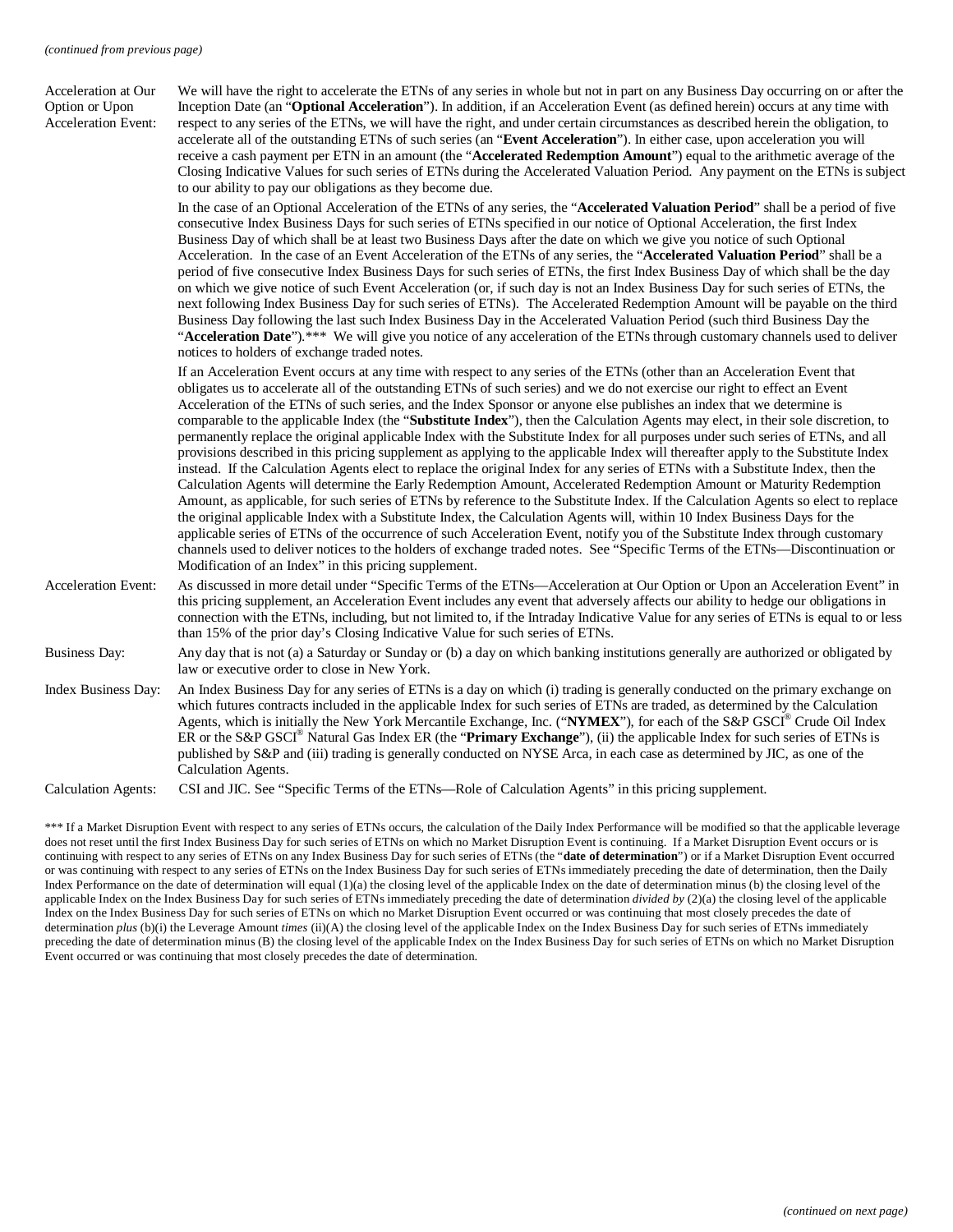# **TABLE OF CONTENTS**

You should read this pricing supplement together with the accompanying prospectus supplement dated May 4, 2015 and the prospectus dated May 4, 2015, relating to our Medium-Term Notes of which these ETNs are a part. You may access these documents on the SEC website at www.sec.gov as follows (or if such address has changed, by reviewing our filings for the relevant date on the SEC website):

• Prospectus supplement and Prospectus dated May 4, 2015

http://www.sec.gov/Archives/edgar/data/1053092/000104746915004333/a2224570z424b2.htm

Our Central Index Key, or CIK, on the SEC website is 1053092.

This pricing supplement, together with the documents listed above, contains the terms of the ETNs of any series and supersedes all other prior or contemporaneous oral statements as well as any other written materials including preliminary or indicative pricing terms, fact sheets, correspondence, trade ideas, structures for implementation, sample structures, brochures or other educational materials of ours. You should carefully consider, among other things, the matters set forth in "Risk Factors" in this pricing supplement, "Foreign Currency Risks" in the accompanying prospectus, and any risk factors we describe in the combined Annual Report on Form 20-F of Credit Suisse Group AG and us incorporated by reference therein, and any additional risk factors we describe in future filings we make with the SEC under the Securities Exchange Act of 1934, as amended, as the ETNs of any series involve risks not associated with conventional debt securities. You should consult your investment, legal, tax, accounting and other advisers before deciding to invest in the ETNs of any series. You should rely only on the information contained in this document or in any documents to which we have referred you. We have not authorized anyone to provide you with information that is different. This document may only be used where it is legal to sell these ETNs. The information in this document may only be accurate on the date of this document.

The distribution of this pricing supplement and the accompanying prospectus supplement and prospectus and the offering of the ETNs of any series in some jurisdictions may be restricted by law. If you possess this pricing supplement, you should find out about and observe these restrictions.

In this pricing supplement and the accompanying prospectus supplement and prospectus, unless otherwise specified or the context otherwise requires, references to "Credit Suisse", the "Company", "we", "us" and "our" are to Credit Suisse AG, acting through its Nassau Branch, and references to "dollars" and "\$" are to United States dollars.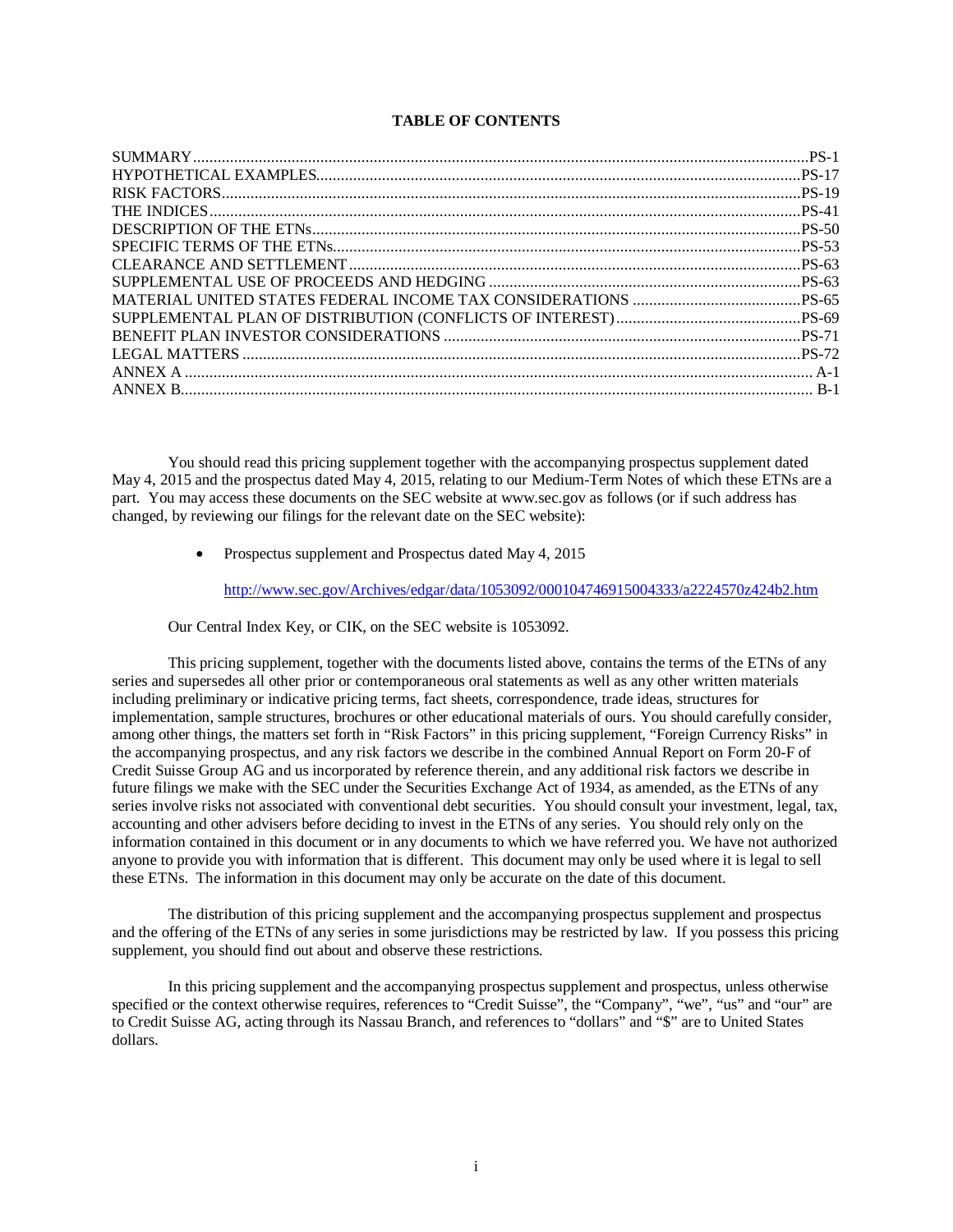#### **SUMMARY**

The following is a summary of terms of the ETNs, as well as a discussion of risks and other considerations you should take into account when deciding whether to invest in any of the series of the ETNs. References to the "prospectus" mean our accompanying prospectus, dated May 4, 2015 and references to the "prospectus supplement" mean our accompanying prospectus supplement, dated May 4, 2015.

We may, without providing you notice or obtaining your consent, create and issue ETNs of each series in addition to those offered by this pricing supplement having the same terms and conditions as the ETNs of such series. We may consolidate the additional ETNs to form a single class with the outstanding ETNs of such series. However, we are under no obligation to sell additional ETNs of any series at any time, and if we do sell additional ETNs of any series, we may limit or restrict such sales, and we may stop and subsequently resume selling additional ETNs of such series at any time. Any limitation or suspension on the issuance of the ETNs may materially and adversely affect the price and liquidity of the ETNs in the secondary market. Alternatively, the decrease in supply may cause an imbalance in the market supply and demand, which may cause the ETNs to trade at a premium over the Indicative Value of the ETNs. Unless we indicate otherwise, if we suspend selling additional ETNs, we reserve the right to resume selling additional ETNs at any time, which might result in the reduction or elimination of any premium in the trading price. Any premium may be reduced or eliminated at any time. Paying a premium purchase price over the Indicative Value of the ETNs could lead to significant losses in the event the investor sells such ETNs at a time when such premium is no longer present in the market place or such ETNs are accelerated (including at our option, which we have the discretion to do at any time, in which case investors will receive a cash payment in an amount equal to the Closing Indicative Value (which will not include any premium) on the Accelerated Valuation Date). Investors should consult their financial advisors before purchasing or selling the ETNs, especially for ETNs trading at a premium over their Indicative Value.

Additionally, a suspension of additional issuances of the ETNs could result in a significant reduction in the number of outstanding ETNs if investors subsequently exercise their right to have the ETNs redeemed by us. Accordingly, the number of outstanding ETNs could vary substantially over the term of the ETNs and adversely affect the liquidity of the ETNs.

#### **What are the ETNs and how do they work?**

The ETNs are medium-term notes of Credit Suisse AG ("**Credit Suisse**"), the return on which is linked to the performance of the S&P GSCI® Crude Oil Index ER or the S&P GSCI® Natural Gas Index ER (each an "**Index**" and collectively the "**Indices**").

We will not pay you interest during the term of the ETNs. The ETNs do not have a minimum payment at maturity, upon redemption or upon acceleration and are fully exposed to any decline or increase, as applicable, in the applicable Index.

If you invest in the Leveraged Long ETNs, depreciation of the applicable Index will reduce your payment at maturity, upon redemption or upon acceleration, and you could lose your entire investment.

If you invest in the Leveraged Inverse ETNs, appreciation of the applicable Index will reduce your payment at maturity, upon redemption or upon acceleration, and you could lose your entire investment.

**The ETNs are intended to be daily trading tools for sophisticated investors and are designed to reflect a leveraged long or leveraged inverse exposure, as applicable, to the performance of the applicable Index on a daily basis, but their returns over different periods of time can, and most likely will, differ significantly from two times or three times, as applicable, the return on a direct long or inverse, as applicable, investment in the applicable Index. The ETNs are very sensitive to changes in the level of the applicable Index, and returns on the ETNs may be negatively impacted in complex ways by the volatility of the applicable Index on a daily or intraday basis. Accordingly, the ETNs should be purchased only by knowledgeable investors who understand the potential consequences of investing in the applicable Index and of seeking daily compounding leveraged long or leveraged inverse investment results, as applicable. Investors**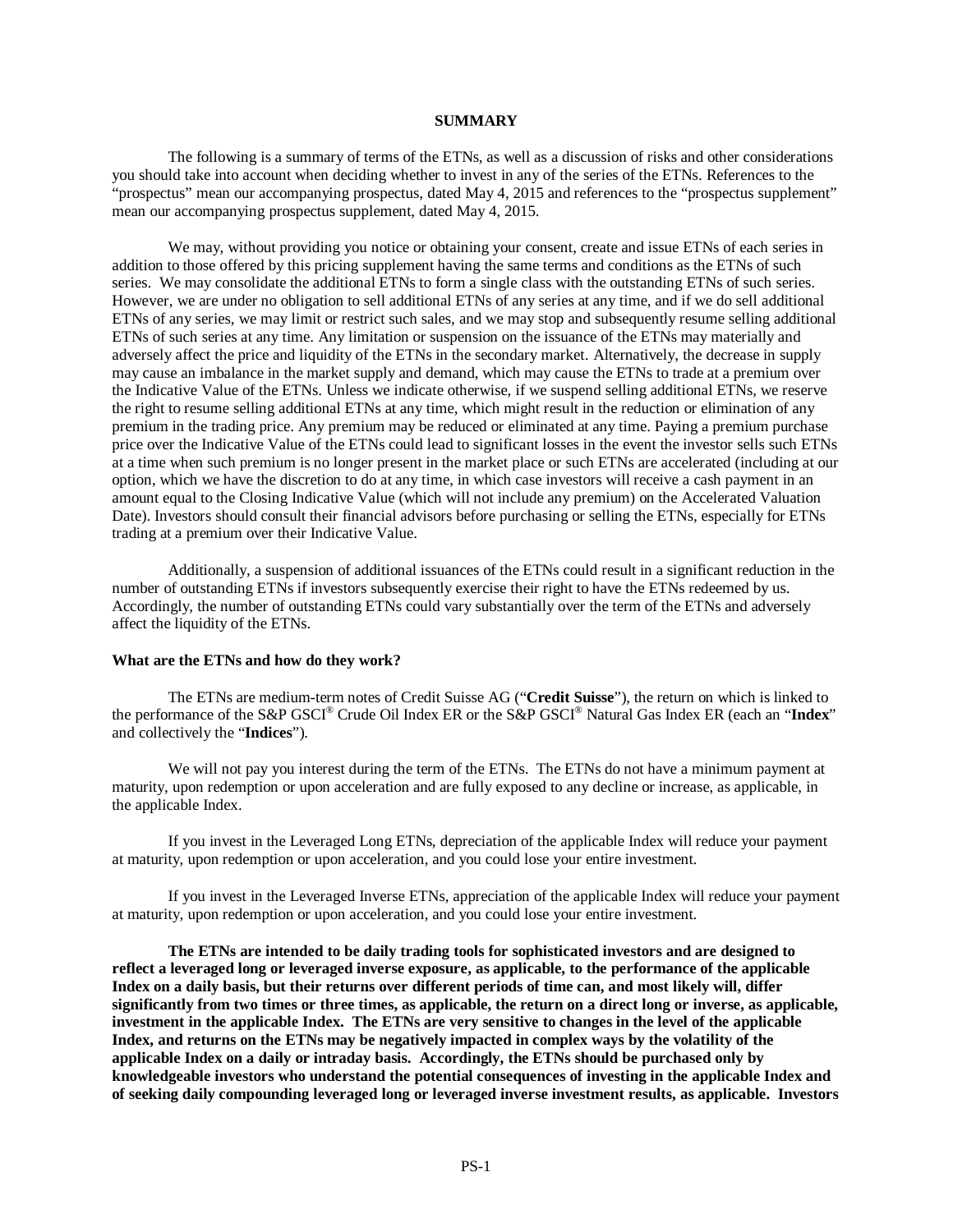# **should actively and frequently monitor their investments in the ETNs.** *It is possible that you will suffer significant losses in the ETNs even if the long-term performance of the applicable Index is positive, in the case of the Leveraged Long ETNs, or negative, in the case of the Leveraged Inverse ETNs.*

For a description of how the payment at maturity, upon redemption or upon acceleration is calculated, please refer to the "Specific Terms of the ETNs—Payment at Maturity," "—Payment Upon Early Redemption" and "-Acceleration at Our Option or Upon an Acceleration Event" sections herein.

Prior to September 10, 2015, the denomination stated principal amount per ETN was \$50. Credit Suisse implemented a 1-for-10 reverse split of the 3x Long Crude Oil ETNs and a 1-for-5 reverse split of the 3x Long Natural Gas ETNs, effective September 10, 2015. Credit Suisse implemented a 1-for-10 reverse split of the 3x Long Crude Oil ETNs and a 1-for-25 reverse split of the 3x Long Natural Gas ETNs, effective March 14, 2016. As of March 14, 2016, the denomination and stated principal amount per ETN is \$5,000 for the 3x Long Crude Oil ETNs and \$6,250 for the 3x Long Natural Gas ETNs. The denomination and stated principal amount per ETN are \$50 for the 3x Inverse Crude Oil ETNs and the 3x Inverse Natural Gas ETNs. ETNs may be issued at a price higher or lower than the stated principal amount per ETN, based on the most recent Intraday Indicative Value or Closing Indicative Value for the ETNs of the applicable series. You will not have the right to receive physical certificates evidencing your ownership except under limited circumstances. Instead, we will issue the ETNs in the form of a global certificate, which will be held by DTC or its nominee. Direct and indirect participants in DTC will record beneficial ownership of the ETNs by individual investors. Accountholders in the Euroclear or Clearstream Banking clearance systems may hold beneficial interests in the ETNs through the accounts those systems maintain with DTC. You should refer to the section "Description of Notes—Book-Entry, Delivery and Form" in the accompanying prospectus supplement and the section "Description of Debt Securities—Book-Entry System" in the accompanying prospectus.

## **What are the Indices and who publishes the levels of the Indices?**

Each Index comprises futures contracts on a single commodity and is calculated according to the methodology of the S&P GSCI® Index (the "**S&P GSCI**"). The fluctuations in the values of the Indices are intended generally to correlate with changes in the prices of such physical commodities in global markets. The S&P GSCI® Crude Oil Index ER and the S&P GSCI® Natural Gas Index ER are composed entirely of WTI crude oil and natural gas futures contracts, respectively. The Indices are determined, composed and calculated by S&P Dow Jones Indices LLC ("**S&P**" or the "**Index Sponsor**"). S&P calculates the levels of the Indices on each business day and publishes them on the Bloomberg pages specified in the table below. Each Index, or any successor index or substitute index to such Index, may be modified, replaced or adjusted from time to time, as determined by the Calculation Agents (defined below) as set forth below. See "The Indices" in this pricing supplement for further information on the Indices.

| <b>ETNs</b>                                             | <b>Underlying Index</b>                    | <b>Underlying Index</b><br><b>Ticker</b> |
|---------------------------------------------------------|--------------------------------------------|------------------------------------------|
| 3x Long Crude Oil ETNs<br>3x Inverse Crude Oil ETNs     | S&P GSCI <sup>®</sup> Crude Oil Index ER   | <b>SPGSCLP</b>                           |
| 3x Long Natural Gas ETNs<br>3x Inverse Natural Gas ETNs | S&P GSCI <sup>®</sup> Natural Gas Index ER | <b>SPGSNGP</b>                           |

Because the Indices are excess return indices, they measure the hypothetical returns on an uncollateralized investment in futures contracts. By contrast, a total return index would also include the interest that could be earned on the funds committed to a collateralized investment in futures contracts, which would increase the level of the index relative to the excess return version. However, the Closing Indicative Value for each series of ETNs takes into account the Daily Accrual, which represents the rate of interest that could be earned on a notional capital reinvestment at the three month U.S. Treasury rate. See "Specific Terms of the ETNs—Payment at Maturity."

The Calculation Agents may modify, replace or adjust the Indices under certain circumstances even if the Index Sponsor continues to publish the applicable Index without modification, replacement or adjustment. See "Risk Factors—The Calculation Agents may modify the applicable Index" and "Specific Terms of the ETNs— Discontinuation or Modification of an Index" in this pricing supplement for further information.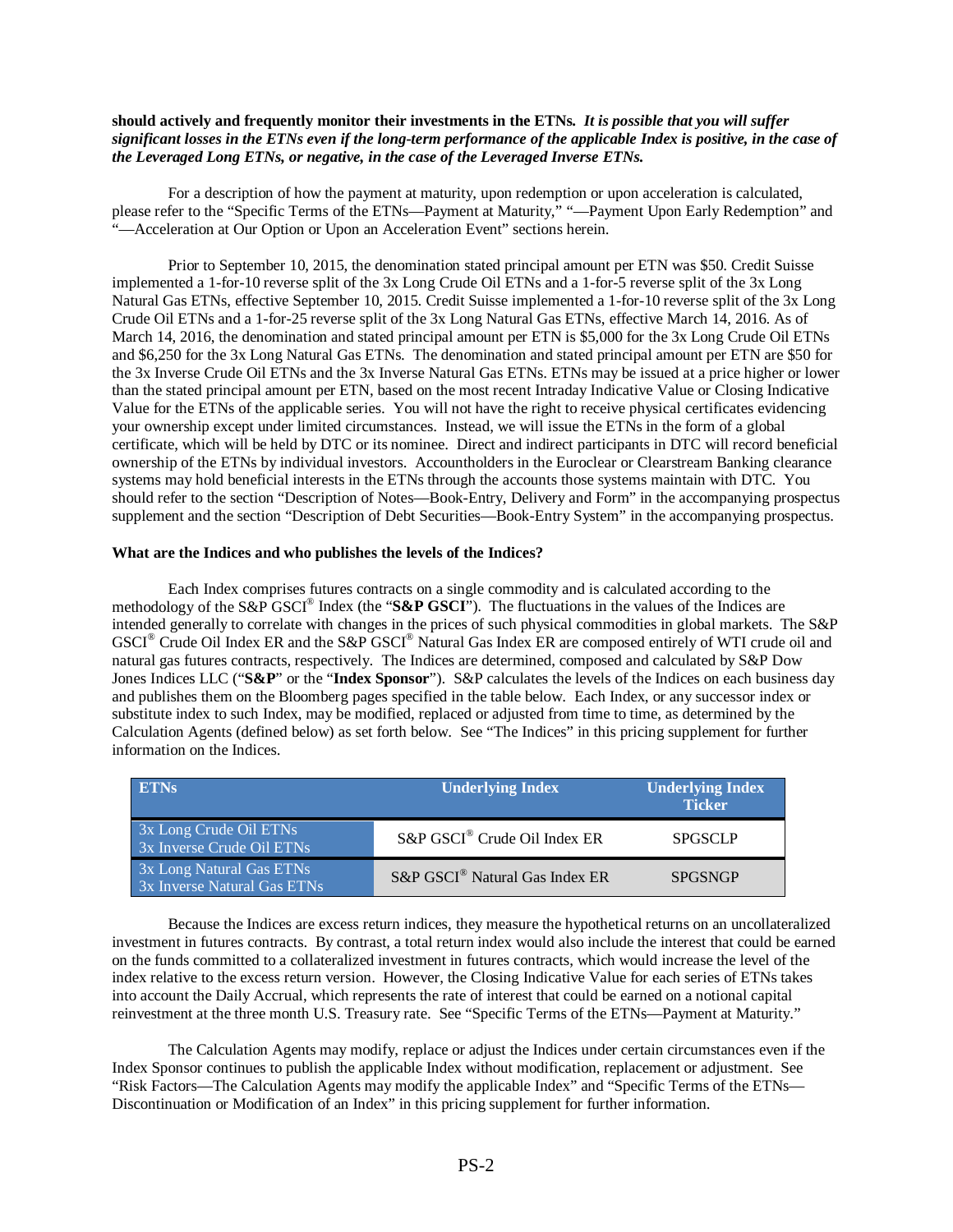#### **How have the Indices performed historically?**

The charts below show the actual closing levels of the Indices from January 1, 2007 through October 28, 2016. The closing levels of the S&P GSCI® Crude Oil Index ER and the S&P GSCI® Natural Gas Index ER on October 28, 2016 were 161.8100 and 14.5797, respectively. We obtained the levels below from Bloomberg, without independent verification. We have derived all information regarding each of the Indices contained in this pricing supplement, including, without limitation, their make-up, method of calculation and changes to their components, from publicly available information, and we have not participated in the preparation of, or verified, such publicly available information. Such information reflects the policies of, and is subject to change by the Index Sponsor. **The historical performance of the Indices should not be taken as an indication of future performance, and no assurance can be given as to the level of any of the Indices on any given date. See "The Indices" in this pricing** supplement for more information on the Indices.



# Historical Index Levels of the S&P GSCI® Crude Oil Index ER



Historical Index Levels of the S&P GSCI® Natural Gas Index ER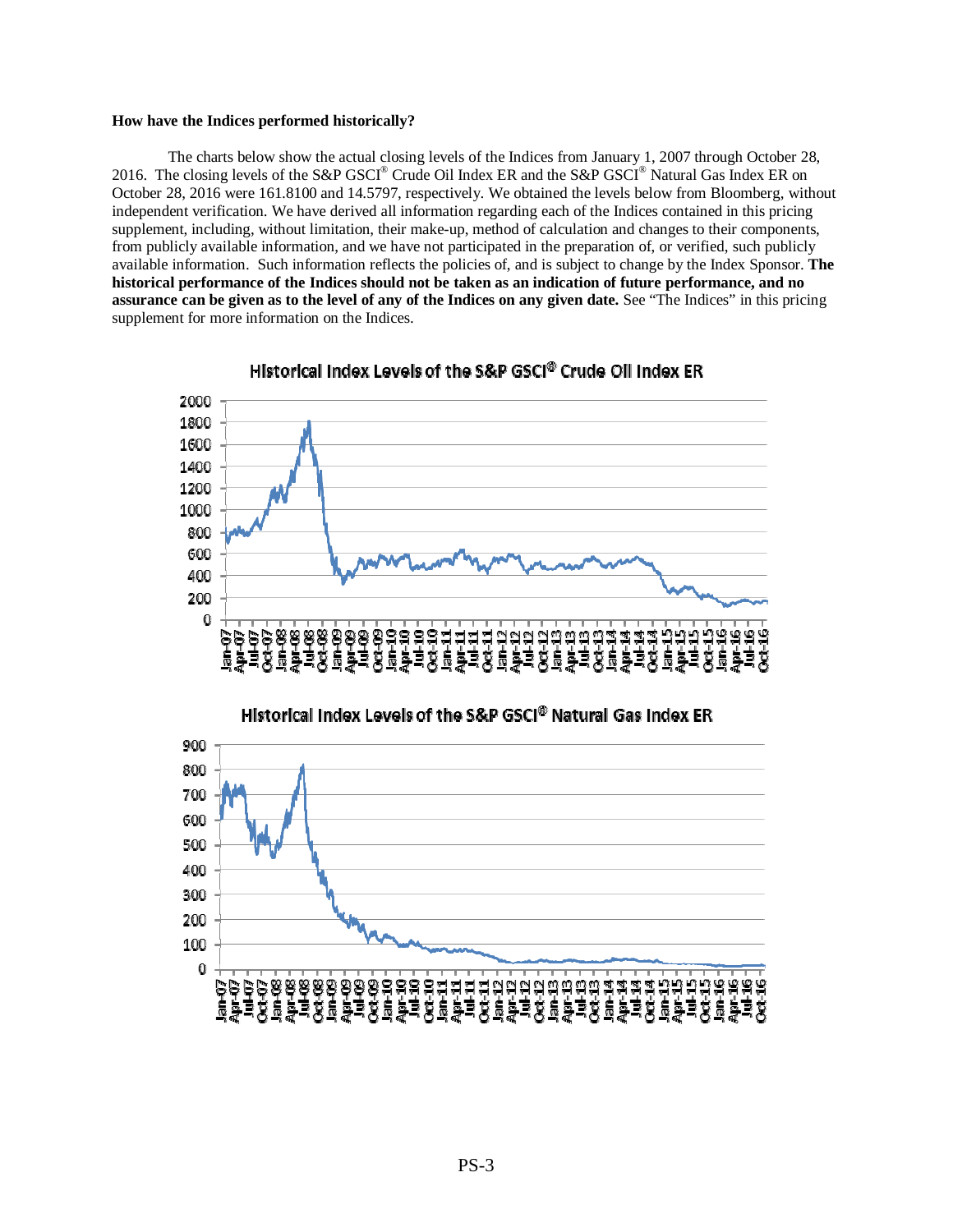#### **Will I receive interest on the ETNs?**

You will not receive any interest payments on the ETNs. The ETNs are not designed for investors who are looking for periodic cash payments. Instead, the ETNs are designed for investors who are willing to forgo cash payments and, if the applicable Index declines or does not increase enough, in the case of the Leveraged Long ETNs, or increases or does not decline enough, in the case of the Leveraged Inverse ETNs, to offset the effect of the Daily Investor Fee as described below, are willing to lose some or all of their principal.

#### **How will payment at maturity, upon redemption or upon acceleration be determined for the ETNs?**

Unless the ETNs have been previously redeemed or accelerated, the ETNs will mature on February 9, 2032 (the "**Maturity Date**"), unless the maturity of any series of ETNs is extended as described herein under "Specific Terms of the ETNs—Payment at Maturity."

#### *Payment at Maturity*

If the ETNs have not been previously redeemed or accelerated, on the Maturity Date you will receive a cash payment per ETN equal to the applicable Closing Indicative Value for such series of ETNs on the Final Valuation Date (the "**Final Indicative Value**"), as calculated by the Calculation Agents. We refer to the amount of such payment as the "**Maturity Redemption Amount**." If the scheduled Maturity Date is not a Business Day, the Maturity Date will be postponed to the first Business Day following the scheduled Maturity Date. If the scheduled Final Valuation Date is not an Index Business Day for any series of ETNs, the Final Valuation Date will be postponed to the next following Index Business Day for such series of ETNs, in which case the Maturity Date for such series of ETNs will be postponed to the third Business Day following the Final Valuation Date as so postponed. In addition, if a Market Disruption Event with respect to any series of ETNs occurs or is continuing on the Final Valuation Date, the Maturity Date for such series of ETNs will be postponed until the date three Business Days following the Final Valuation Date for such series of ETNs, as postponed. No interest or additional payment will accrue or be payable as a result of any postponement of the Maturity Date. Any payment on the ETNs is subject to our ability to pay our obligations as they become due.

#### **If the Final Indicative Value is zero, the Maturity Redemption Amount will be zero.**

The "**Closing Indicative Value**" for any given series of ETNs on any given calendar day will be calculated in the following manner: The Closing Indicative Value on the Inception Date was \$50 (the "**Initial Indicative Value**"). The Closing Indicative Value on each calendar day following the Inception Date for each series of ETNs will equal (1)(a) the Closing Indicative Value for such series of ETNs on the immediately preceding calendar day *times* (b) the Daily ETN Performance for such series of ETNs on such calendar day *minus* (2) the Daily Investor Fee for such series of ETNs on such calendar day. The Closing Indicative Value will never be less than zero. **If the Intraday Indicative Value for any series of ETNs is equal to or less than zero at any time or the Closing Indicative Value is equal to zero on any Index Business Day for such series of ETNs, the Closing Indicative Value for such series of ETNs on that day, and all future days, will be zero. Since March 14, 2016 the Closing Indicative Values of the** 3x Long Crude Oil ETNs and the 3x Long Natural Gas ETNs have been expressed in an amount per denomination and stated principal amount per ETN of \$5,000 and \$6,250, respectively. If any series of ETNs undergoes a subsequent split or reverse split, the Closing Indicative Value for such series of ETNs will be adjusted accordingly (see "Description of the ETNs—Split or Reverse Split of the ETNs" herein). Janus Index & Calculation Services LLC or its affiliate is responsible for computing and disseminating the Closing Indicative Value. The Closing Indicative Value for each series of ETNs will be calculated and published each calendar day under the following tickers:

| <b>ETNs</b>                 | Ticker        |
|-----------------------------|---------------|
| 3x Long Crude Oil ETNs      | <b>UWTLIV</b> |
| 3x Long Natural Gas ETNs    | UGAZ IV       |
| 3x Inverse Crude Oil ETNs   | <b>DWTLIV</b> |
| 3x Inverse Natural Gas ETNs | DGAZ IV       |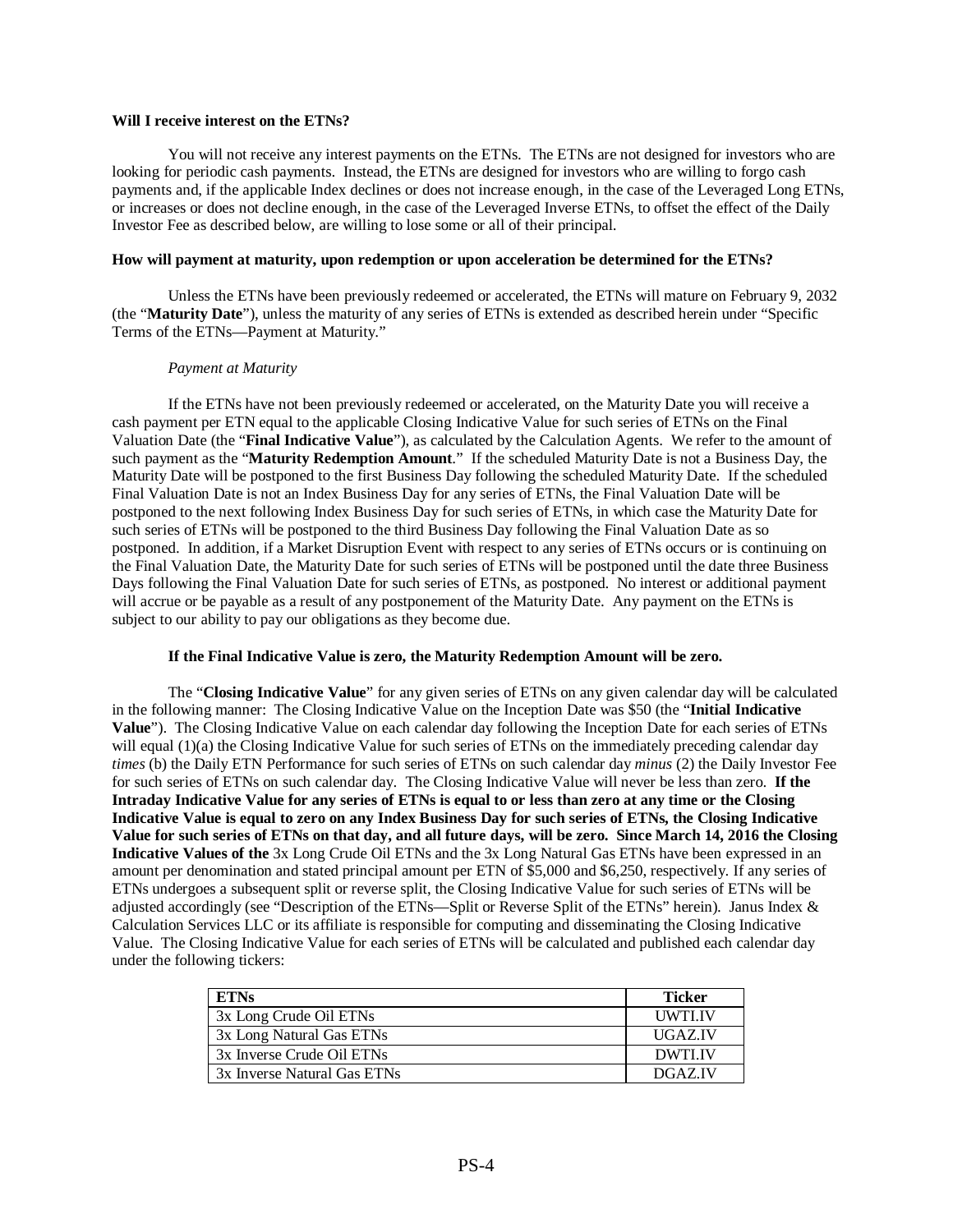The "**Daily ETN Performance**" for any series of ETNs on any Index Business Day for such series of ETNs will equal (1) one plus (2) the Daily Accrual for such series of ETNs on such Index Business Day *plus* (3) the product of (a) the Daily Index Performance for such series of ETNs on such Index Business Day *times* (b) the Leverage Amount for such series of ETNs. The Daily ETN Performance for any series of ETNs is deemed to equal one on any day that is not an Index Business Day for such series of ETNs.

An "**Index Business Day**" for any series of ETNs is a day on which (i) trading is generally conducted on the primary exchange on which futures contracts included in the applicable Index for such series of ETNs are traded, as determined by the Calculation Agents, which is initially the New York Mercantile Exchange, Inc., for each of the S&P GSCI® Crude Oil Index ER or the S&P GSCI® Natural Gas Index ER, (ii) the applicable Index for such series of ETNs is published by S&P and (iii) trading is generally conducted on NYSE Arca, in each case as determined by JIC, as one of the Calculation Agents.

The "**Daily Accrual**" represents the rate of interest that could be earned on a notional capital reinvestment at the three month U.S. Treasury rate as reported on Bloomberg under ticker USB3MTA (or any successor ticker on Bloomberg or any successor service). The Daily Accrual for any series of ETNs on any Index Business Day for such series of ETNs will equal:

$$
\left(\frac{1}{1 - \text{Tbills}_{t-1} \cdot \frac{91}{360}}\right)^{\frac{d}{91}} - 1
$$

Where *Tbills<sub>t-1</sub>* is the three month U.S. Treasury rate reported on Bloomberg on the prior Index Business Day for such series of ETNs and *d* is the number of calendar days from and including the immediately prior Index Business Day for such series of ETNs to but excluding the date of determination. The Daily Accrual for any series of ETNs is deemed to equal zero on any day that is not an Index Business Day for such series of ETNs.

The "**Daily Index Performance**" for any series of ETNs on any Index Business Day for such series of ETNs will equal (1)(a) the closing level of the applicable Index for such series of ETNs on such Index Business Day *divided by* (b) the closing level of the applicable Index for such series of ETNs on the immediately preceding Index Business Day for such series of ETNs *minus* (2) one. If a Market Disruption Event with respect to any series of ETNs occurs, the calculation of the Daily Index Performance for such series of ETNs will be modified so that the applicable leverage does not reset until the first Index Business Day on which no Market Disruption Event with respect to such series of ETNs is continuing. If a Market Disruption Event with respect to any series of ETNs occurs or is continuing on any Index Business Day for such series of ETNs (the "**date of determination**") or if a Market Disruption Event with respect to any series of ETNs occurred or was continuing on the Index Business Day for such series of ETNs immediately preceding the date of determination, then the Daily Index Performance for such series of ETNs on the date of determination will equal (1)(a) the closing level of the applicable Index on the date of determination minus (b) the closing level of the applicable Index on the Index Business Day for such series of ETNs immediately preceding the date of determination *divided by* (2)(a) the closing level of the applicable Index on the Index Business Day for such series of ETNs on which no Market Disruption Event occurred or was continuing that most closely precedes the date of determination *plus* (b)(i) the Leverage Amount *times* (ii)(A) the closing level of the applicable Index on the Index Business Day for such series of ETNs immediately preceding the date of determination minus (B) the closing level of the applicable Index on the Index Business Day for such series of ETNs on which no Market Disruption Event occurred or was continuing that most closely precedes the date of determination. In addition, if a Market Disruption Event occurs or is continuing on any Index Business Day, the Calculation Agents will determine the Daily Index Performance on such Index Business Day using an appropriate closing level of the applicable Index for such Index Business Day taking into account the nature and duration of such Market Disruption Event. The Daily Index Performance for any series of ETNs is deemed to equal zero on any day that is not an Index Business Day for such series of ETNs.

The "**Leverage Amount**" for each series of ETNs is as follows:

| 3x Long Crude Oil ETNs:    |      |
|----------------------------|------|
| 3x Long Natural Gas ETNs:  | 3    |
| 3x Inverse Crude Oil ETNs: | $-3$ |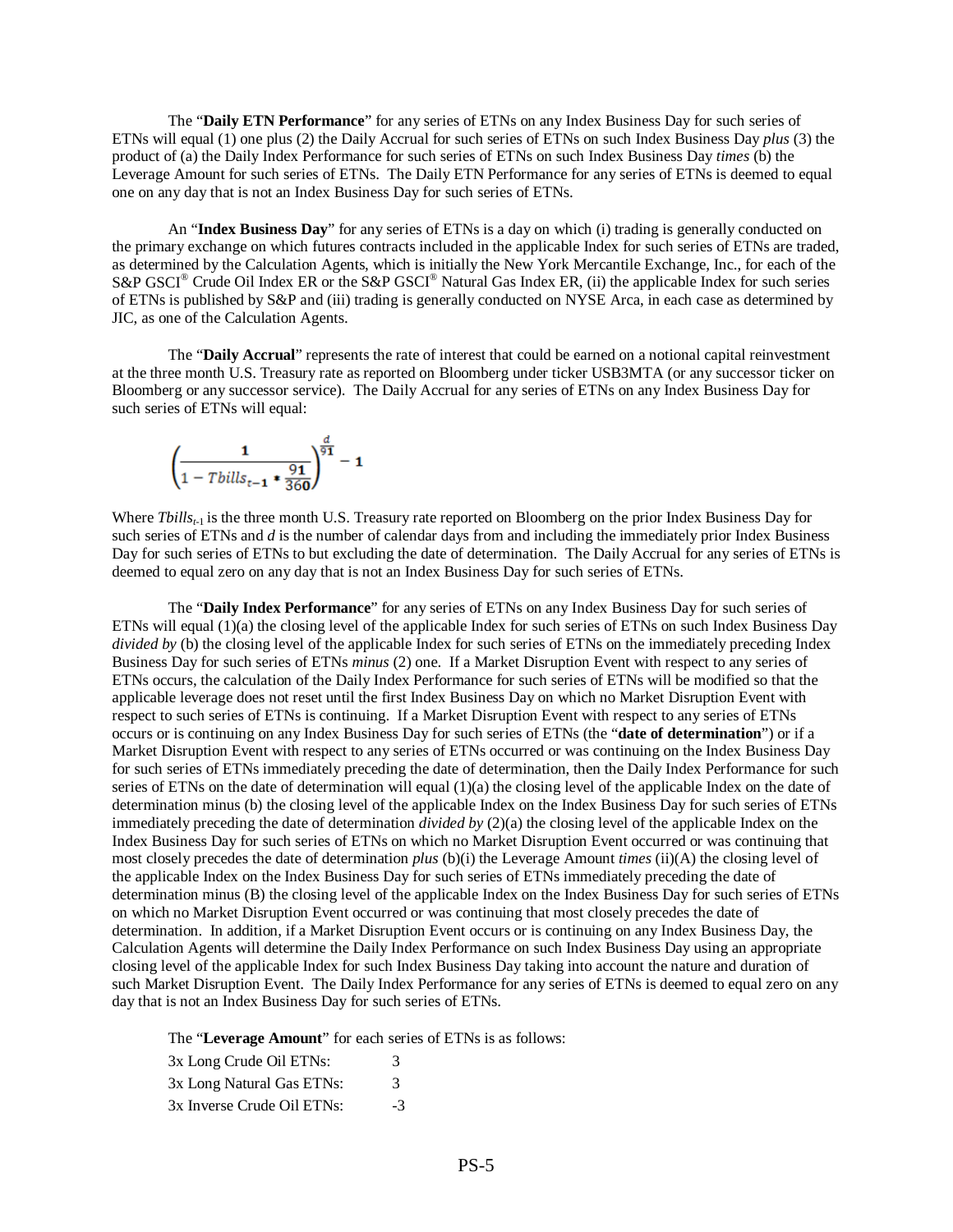# 3x Inverse Natural Gas ETNs:  $-3$

The "**Daily Investor Fee**" for any series of ETNs on any Index Business Day for such series of ETNs will equal the product of (1) the Closing Indicative Value for such series of ETNs on the immediately preceding Index Business Day for such series of ETNs *times* (2)(a) the Investor Fee Factor for such series of ETNs *times* (b) 1/365 *times* (c) *d*, where *d* is the number of calendar days from and including the immediately prior Index Business Day for such series of ETNs to but excluding the date of determination. The Daily Investor Fee for any series of ETNs is deemed to equal zero on any day that is not an Index Business Day for such series of ETNs.

The "**Investor Fee Factor**" for each series of ETNs is as follows:

| 3x Long Crude Oil ETNs:      | 1.35% |
|------------------------------|-------|
| 3x Long Natural Gas ETNs:    | 1.65% |
| 3x Inverse Crude Oil ETNs:   | 1.35% |
| 3x Inverse Natural Gas ETNs: | 1.65% |

**If the level of the applicable Index decreases or does not increase sufficiently in the case of the Leveraged Long ETNs or if it increases or does not decrease sufficiently in the case of the Leveraged Inverse ETNs (in each case in addition to Daily Accrual) to offset the sum of the Daily Investor Fee (and in the case of Early Redemption, the Early Redemption Charge) over the term of the ETNs, you will receive less than the initial investment amount of your ETNs at maturity, upon early redemption or upon acceleration of the ETNs.** See "Hypothetical Examples" and "Risk Factors—Even if the closing level of the applicable Index on the applicable Valuation Date (or Valuation Dates, in the case of an acceleration of a series of the ETNs) exceeds, in the case of the Leveraged Long ETNs, or is less than, in the case of the Leveraged Inverse ETNs, the initial closing level of the applicable Index on the date of your investment, you may receive less than the initial investment amount of your ETNs" in this pricing supplement for additional information on how the Daily Investor Fee affects the overall value of the ETNs.

The closing level of the applicable Index for each series of ETNs on any Index Business Day will be the closing level reported by the Index Sponsor on the applicable Bloomberg page as set forth in the table below or any successor page on Bloomberg or any successor service, as applicable, as determined by the Calculation Agents, except that in the event a Market Disruption Event with respect to any series of ETNs occurs or is continuing on an Index Business Day for such series of ETNs, the Calculation Agents will determine the closing level of the applicable Index for such series of ETNs for such Index Business Day according to the methodology described below in "Specific Terms of the ETNs—Market Disruption Events."

| Index                                       | <b>Bloomberg</b><br><b>Page Ticker</b> |
|---------------------------------------------|----------------------------------------|
| $S\&P$ GSCI <sup>®</sup> Crude Oil Index ER | <b>SPGSCLP</b>                         |
| S&P GSCI <sup>®</sup> Natural Gas Index ER  | <b>SPGSNGP</b>                         |

Because each Index is comprised of futures contracts that reach their respective final levels on each Index Business Day before the close of trading on the NYSE Arca on such Index Business Day, the Daily Index Performance, and therefore the Daily ETN Performance and the Closing Indicative Value, for each series of ETNs on any Index Business Day for such series of ETNs will be fixed before the close of trading on the NYSE Arca on such Index Business Day. Therefore, as long as any series of ETNs is listed for trading on the NYSE Arca, such series of ETNs may continue to trade in the afternoon on each Index Business Day for such series of ETNs for a period of time after the Daily Index Performance, the Daily ETN Performance and the Closing Indicative Value for such series of ETNs have been fixed for that Index Business Day.

Any payment you will be entitled to receive is subject to our ability to pay our obligations as they become due.

For a further description of how your payment at maturity will be calculated, see "Hypothetical Examples" and "Specific Terms of the ETNs" in this pricing supplement.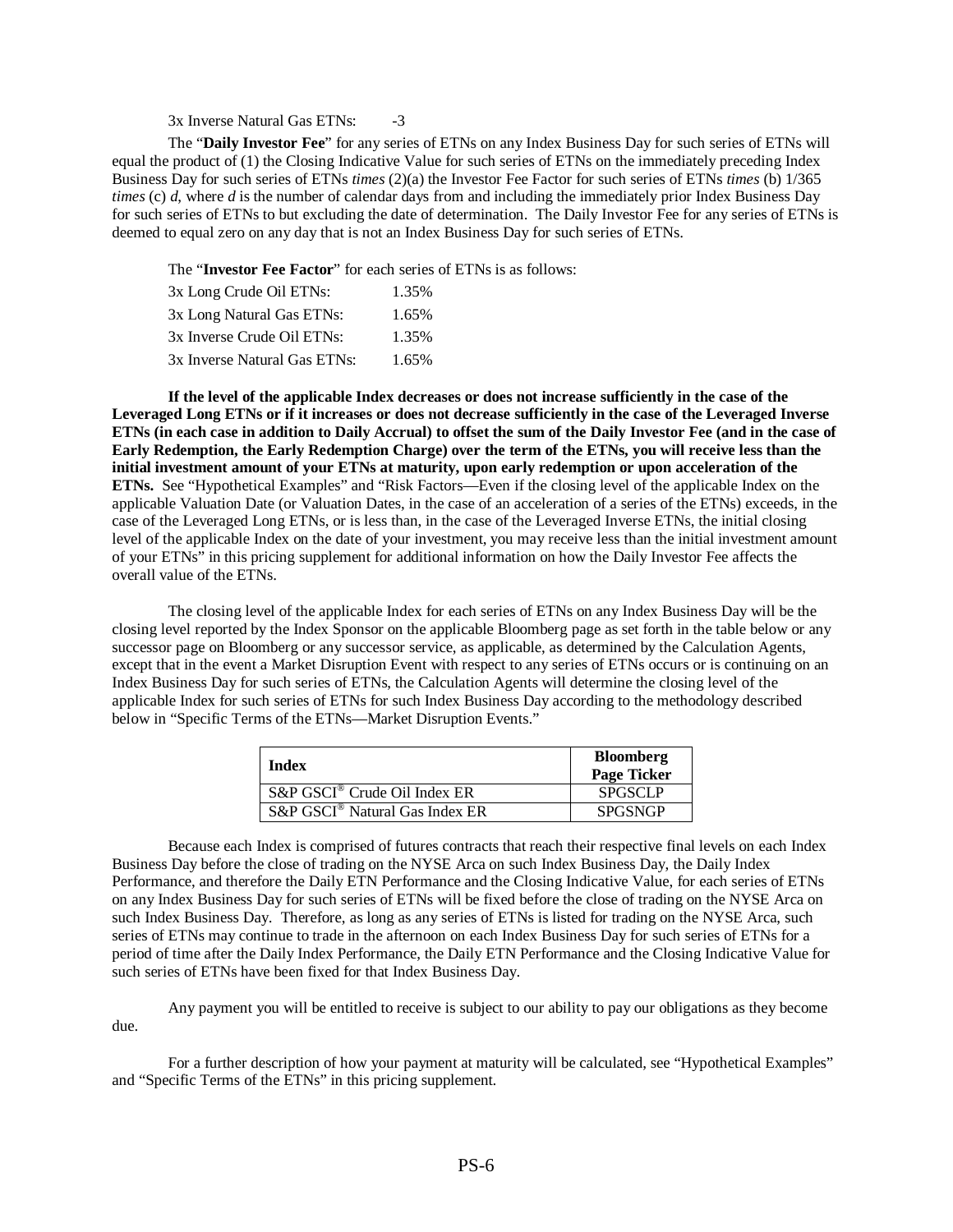#### *Payment Upon Early Redemption*

Prior to maturity, you may, subject to certain restrictions described below, offer at least the applicable Minimum Redemption Amount or more of the ETNs to us for redemption on an Early Redemption Date during the term of the ETNs until February 2, 2032 (or, if the maturity of the relevant series of ETNs is extended, five scheduled Business Days prior to the scheduled Maturity Date for such series of ETNs, as extended). If you elect to offer the ETNs for redemption, and the requirements for acceptance by us are met, you will receive a cash payment per ETN on the Early Redemption Date equal to the Early Redemption Amount. Any payment on the ETNs is subject to our ability to pay our obligations as they become due.

You may exercise your early redemption right by causing your broker or other person with whom you hold the ETNs to deliver a Redemption Notice (as defined herein) to the Redemption Agent (as defined herein). If your Redemption Notice is delivered prior to 4:00 p.m., New York City time, on any Business Day, the immediately following Index Business Day for the applicable series of ETNs will be the applicable "**Early Redemption Valuation Date**" for such series of ETNs. Otherwise, the second following Index Business Day for such series of ETNs will be the applicable Early Redemption Valuation Date. See "Specific Terms of the ETNs—Redemption Procedures" in this pricing supplement.

You must offer for redemption at least 25,000 ETNs of any one series, or an integral multiple of 25,000 ETNs of such series in excess thereof, at one time in order to exercise your right to cause us to redeem the ETNs on any Early Redemption Date (the "**Minimum Redemption Amount**"), except that we or CSI as one of the Calculation Agents may from time to time reduce, in part or in whole, the Minimum Redemption Amount. Any such reduction will be applied on a consistent basis for all holders of the relevant series of ETNs at the time the reduction becomes effective. If the ETNs undergo a split or reverse split, the minimum number of ETNs needed to exercise your right to redeem will remain the same.

The "**Early Redemption Date**" is the third Business Day following an Early Redemption Valuation Date.\*

The "**Early Redemption Charge**" for any series of ETNs is equal to 0.05% *times* the Closing Indicative Value for such series of ETNs on the Early Redemption Valuation Date.

The "**Early Redemption Amount**" is a cash payment per ETN equal to the greater of (A) zero and (B)(1) the Closing Indicative Value for such series of ETNs on the Early Redemption Valuation Date *minus* (2) the Early Redemption Charge and will be calculated by the Calculation Agents.

#### *Payment Upon Acceleration*

 $\overline{a}$ 

We will have the right to accelerate the ETNs of any series in whole but not in part on any Business Day occurring on or after the Inception Date (an "**Optional Acceleration**"). In addition, if an Acceleration Event (as defined herein) occurs at any time with respect to any series of the ETNs, we will have the right, and under certain circumstances as described herein the obligation, to accelerate all of the outstanding ETNs of such series (an "**Event Acceleration**"). In either case, upon acceleration you will receive a cash payment per ETN in an amount (the "**Accelerated Redemption Amount**") equal to the arithmetic average of the Closing Indicative Values for such series of ETNs during the Accelerated Valuation Period. Any payment on the ETNs is subject to our ability to pay our obligations as they become due.

In the case of an Optional Acceleration of the ETNs of any series, the "**Accelerated Valuation Period**" shall be a period of five consecutive Index Business Days for such series of ETNs specified in our notice of Optional Acceleration, the first Index Business Day of which shall be at least two Business Days after the date on which we give you notice of such Optional Acceleration. In the case of an Event Acceleration of the ETNs of any series, the "**Accelerated Valuation Period**" shall be a period of five consecutive Index Business Days for such series of ETNs, the first Index Business Day of which shall be the day on which we give notice of such Event Acceleration (or, if

An Early Redemption Date will be postponed if a Market Disruption Event occurs or is continuing on the applicable Early Redemption Valuation Date. No interest or additional payment will accrue or be payable as a result of any postponement of any Early Redemption Date. See "Specific Terms of the ETNs—Market Disruption Events".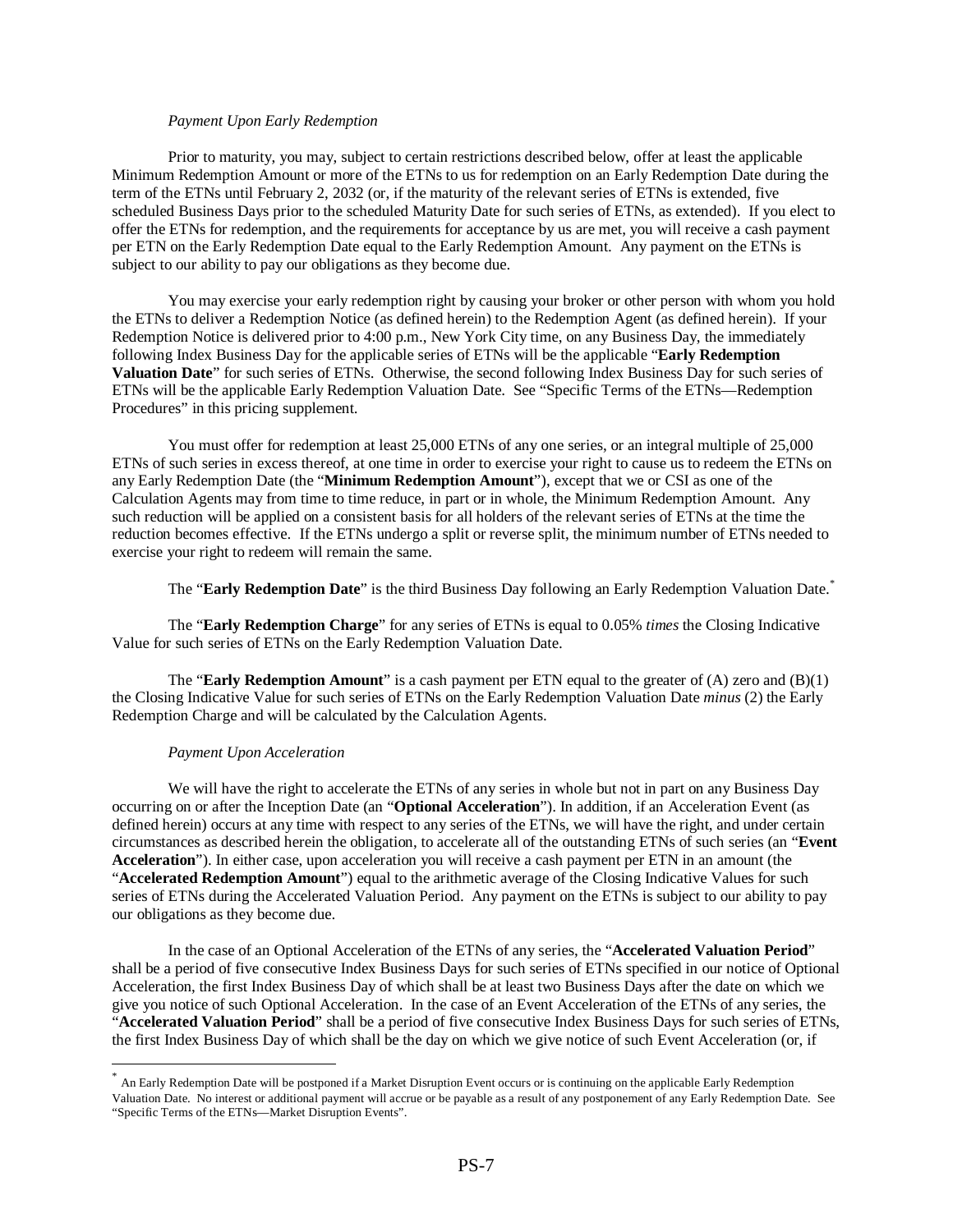such day is not an Index Business Day for such series of ETNs, the next following Index Business Day for such series of ETNs). The Accelerated Redemption Amount will be payable on the third Business Day following the last such Index Business Day in the Accelerated Valuation Period (such third Business Day the "**Acceleration Date**").<sup>\*\*</sup> We will give you notice of any acceleration of the ETNs through customary channels used to deliver notices to holders of exchange traded notes. See "Specific Terms of the ETNs—Acceleration at Our Option or Upon an Acceleration Event" in this pricing supplement.

Any ETNs previously redeemed by us at your or our option or accelerated following an Acceleration Event will be cancelled on the Early Redemption Date or the Acceleration Date, as applicable. Consequently, as of such Early Redemption Date or the Acceleration Date, as applicable, the redeemed ETNs will no longer be considered outstanding.

If an Acceleration Event occurs at any time with respect to any series of the ETNs (other than an Acceleration Event that obligates us to accelerate all of the outstanding ETNs of such series) and we do not exercise our right to effect an Event Acceleration of the ETNs of such series, and the Index Sponsor or anyone else publishes an index that we determine is comparable to the applicable Index (the "**Substitute Index**"), then the Calculation Agents may elect, in their sole discretion, to permanently replace the original applicable Index with the Substitute Index for all purposes under such series of ETNs, and all provisions described in this pricing supplement as applying to the applicable Index will thereafter apply to the Substitute Index instead. If the Calculation Agents elect to replace the original Index for any series of ETNs with a Substitute Index, then the Calculation Agents will determine the Early Redemption Amount, Accelerated Redemption Amount or Maturity Redemption Amount, as applicable, for such series of ETNs by reference to the Substitute Index. If the Calculation Agents so elect to replace the original applicable Index with a Substitute Index, the Calculation Agents will, within 10 Index Business Days for the applicable series of ETNs of the occurrence of such Acceleration Event, notify you of the Substitute Index through customary channels used to deliver notices to the holders of exchange traded notes. See "Specific Terms of the ETNs—Discontinuation or Modification of an Index" below.

Any payment you will be entitled to receive is subject to our ability to pay our obligations as they become due.

For a further description of how your payment at maturity, upon redemption or upon acceleration will be calculated, see "Hypothetical Examples" and "Specific Terms of the ETNs" in this pricing supplement.

#### **Understanding the value of the ETNs**

The Initial Indicative Value was determined on the Inception Date. The Initial Indicative Value, Intraday Indicative Value and Closing Indicative Value are not the same as the trading price, which is the price at which you may be able to sell your ETNs in the secondary market, the Early Redemption Amount, which is the amount that you will receive from us in the event that you choose to have your ETNs redeemed by us, or the Accelerated Redemption Amount, which is the amount you will receive from us in the event of an Optional Acceleration or an Event Acceleration. The Intraday Indicative Value and Closing Indicative Value for each series of ETNs will be published on each Index Business Day under the applicable Indicative Value ticker for such series of ETNs, as set forth on the cover of this pricing supplement. The trading price of each series of ETNs will be published on each Index Business Day under the applicable exchange ticker for such series of ETNs, as set forth on the cover of this pricing supplement, and reflects the last reported trading price of such series of ETNs, regardless of the date and time of such trading price.

An explanation of each valuation is set forth below.

*Closing Indicative Value* 

 $\overline{a}$ 

The Acceleration Date will be postponed if the last scheduled Valuation Date in the Accelerated Valuation Period is postponed. No interest or additional payment will accrue or be payable as a result of any postponement of the Acceleration Date. See "Specific Terms of the ETNs— Market Disruption Events".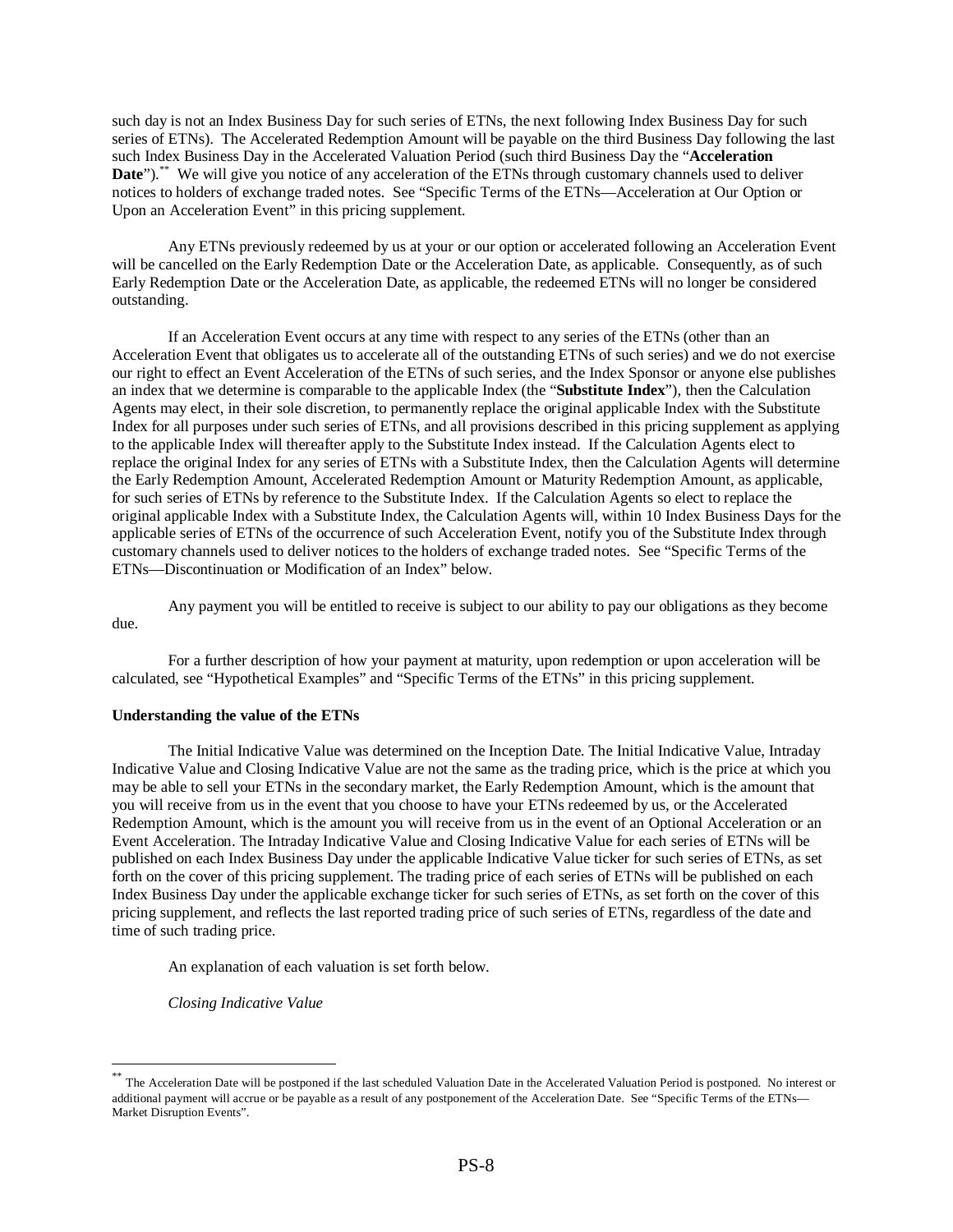The Closing Indicative Value for each series of ETNs is designed to reflect the end-of-day economic value of such series of ETNs. The Closing Indicative Value for each series of ETNs on the Inception Date was \$50. The Closing Indicative Value for any given series of ETNs on any given calendar day following the Inception Date will be equal to (1)(a) the Closing Indicative Value for that series on the immediately preceding calendar day *times* (b) the Daily ETN Performance for that series on such calendar day *minus* (2) the Daily Investor Fee for that series on such calendar day. The Closing Indicative Value will never be less than zero. **The Closing Indicative Value will be zero on and subsequent to any calendar day on which the Intraday Indicative Value equals zero at any time or Closing Indicative Value equals zero.**

See "How will payment at maturity, upon redemption or upon acceleration be determined for the ETNs?— Payment at Maturity" in this pricing supplement.

#### *Intraday Indicative Value*

The "**Intraday Indicative Value**" for each series of ETNs is designed to reflect the economic value of such series of ETNs at a given time. It is calculated using the same formula as the Closing Indicative Value, except that instead of using the the closing level of the applicable underlying Index, the calculation is based on the most recent intraday level of such Index at the particular time. The Intraday Indicative Value of each series of ETNs will be calculated every 15 seconds on each Index Business Day for such series of ETNs so long as no Market Disruption Event with respect to such series of ETNs has occurred and is continuing and will be disseminated over the Consolidated Tape, or other major market data vendor, and will be published under the applicable Indicative Value ticker for such series of ETNs, as set forth on the cover of this pricing supplement. At any time at which a Market Disruption Event with respect to any series of ETNs has occurred and is continuing, there shall be no Intraday Indicative Value for such series of ETNs. **If the Intraday Indicative Value for any series of ETNs is equal to or less than zero at any time or the Closing Indicative Value is equal to zero on any Index Business Day for such series of ETNs, the Closing Indicative Value for such series of ETNs on that day, and all future days, will be zero.**

See "Description of the ETNs—Intraday Indicative Value" in this pricing supplement. JIC or its affiliate is responsible for computing and disseminating the Intraday Indicative Value.

Because each Index is comprised of futures contracts that reach their respective final levels on each Index Business Day before the close of trading on the NYSE Arca on such Index Business Day, the Daily Index Performance, and therefore the Daily ETN Performance and the Closing Indicative Value, for each series of ETNs on any Index Business Day for such series of ETNs will be fixed before the close of trading on the NYSE Arca on such Index Business Day. Therefore, as long as any series of ETNs is listed for trading on the NYSE Arca, such series of ETNs may continue to trade in the afternoon on each Index Business Day for such series of ETNs for a period of time after the Daily Index Performance, the Daily ETN Performance and the Closing Indicative Value for such series of ETNs have been fixed for that Index Business Day.

#### *Trading Price*

The market value of the ETNs at any given time, which we refer to as the trading price, is the price at which you may be able to sell your ETNs in the secondary market at such time, if one exists. In the absence of an active secondary market for the ETNs, the last reported trading price may not reflect the actual price at which you may be able to sell your ETNs at a particular time. The trading price of the ETNs in the secondary market is not the same as the Indicative Value of the ETNs at any time, even if a concurrent trading price in the secondary market were available at such time. The trading price of any series of the ETNs at any time may vary significantly from the Indicative Value of such ETNs at such time because the market value reflects investor supply and demand for the ETNs. Any premium may be reduced or eliminated at any time. Paying a premium purchase price over the Indicative Value of the ETNs could lead to significant losses in the event the investor sells such ETNs at a time when such premium is no longer present in the market place or such ETNs are accelerated (including at our option, which we have the discretion to do at any time, in which case investors will receive a cash payment in an amount equal to the Closing Indicative Value (which will not include any premium) on the Accelerated Valuation Date). Investors should consult their financial advisors before purchasing or selling the ETNs, especially for ETNs trading at a premium over their Indicative Value.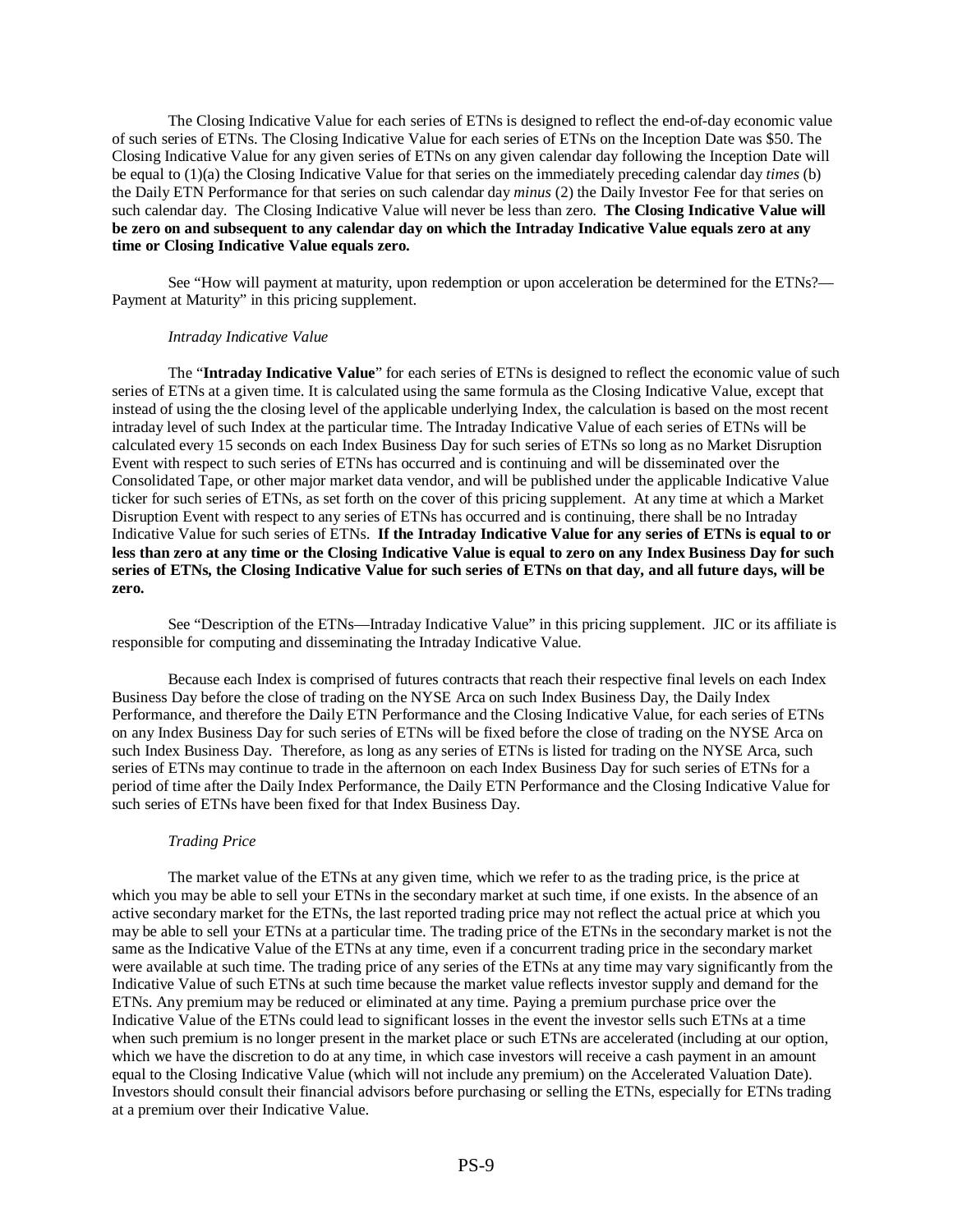See "Risk Factors—The Intraday Indicative Value and the Closing Indicative Value, the Early Redemption Amount and the Accelerated Redemption Amount are not the same as the closing price or any other trading price of the ETNs in the secondary market" in this pricing supplement.

#### *Early Redemption Amount*

If you elect to offer your ETNs for redemption, and the requirements for acceptance by us are met, you will receive a cash payment per ETN on the Early Redemption Date equal to the Early Redemption Amount. The Early Redemption Amount, if applicable, will equal to the greater of (A) zero and (B) (1) the Closing Indicative Value on the Early Redemption Valuation Date minus (2) the Early Redemption Charge, which is equal to 0.05% times the Closing Indicative Value on the Early Redemption Valuation Date, and will be calculated by the Calculation Agents.

See "How will payment at maturity, upon redemption or upon acceleration be determined for the ETNs?— Payment Upon Early Redemption" in this pricing supplement.

#### *Accelerated Redemption Amount*

We will have the right to accelerate the ETNs of any series in whole but not in part on any Business Day occurring on or after the Inception Date. In addition, if an Acceleration Event (as defined herein) occurs at any time with respect to any series of the ETNs, we will have the right, and under certain circumstances as described herein the obligation, to accelerate all of the outstanding ETNs of such series. In either case, upon acceleration you will receive the Accelerated Redemption Amount. The Accelerated Redemption Amount will be equal to the Closing Indicative Value on the Accelerated Valuation Date.

See "How will payment at maturity, upon redemption or upon acceleration be determined for the ETNs?— Payment Upon Early Redemption" in this pricing supplement.

#### *Payment at Maturity*

If your ETNs have not been previously redeemed or accelerated, on the Maturity Date you will receive a cash payment per ETN equal to the applicable Closing Indicative Value on the Final Valuation Date, as calculated by the Calculation Agents. If the scheduled Maturity Date is not a Business Day, the Maturity Date will be postponed to the first Business Day following the scheduled Maturity Date. If the scheduled Final Valuation Date is not an Index Business Day, the Final Valuation Date will be postponed to the next following Index Business Day, in which case the Maturity Date will be postponed to the third Business Day following the Final Valuation Date as so postponed. No interest or additional payment will accrue or be payable as a result of any postponement of the Maturity Date.

See "How will payment at maturity, upon redemption or upon acceleration be determined for the ETNs?— Payment at Maturity" in this pricing supplement.

#### **How do you sell your ETNs?**

We have listed each series of the ETNs on the NYSE Arca under the exchange ticker symbols as set forth on the cover of this pricing supplement. As long as an active secondary market in the ETNs exists, we expect that investors will purchase and sell the ETNs primarily in this secondary market. We have no obligation to maintain any listing on NYSE Arca or any other exchange or quotation system.

#### **How do you offer the ETNs for redemption by Credit Suisse?**

If you wish to offer the ETNs to Credit Suisse for redemption, your broker must follow the following procedures:

> • Deliver a notice of redemption, in substantially the form as Annex A (the "**Redemption Notice**"), to JD (the "**Redemption Agent**") via email or other electronic delivery as requested by the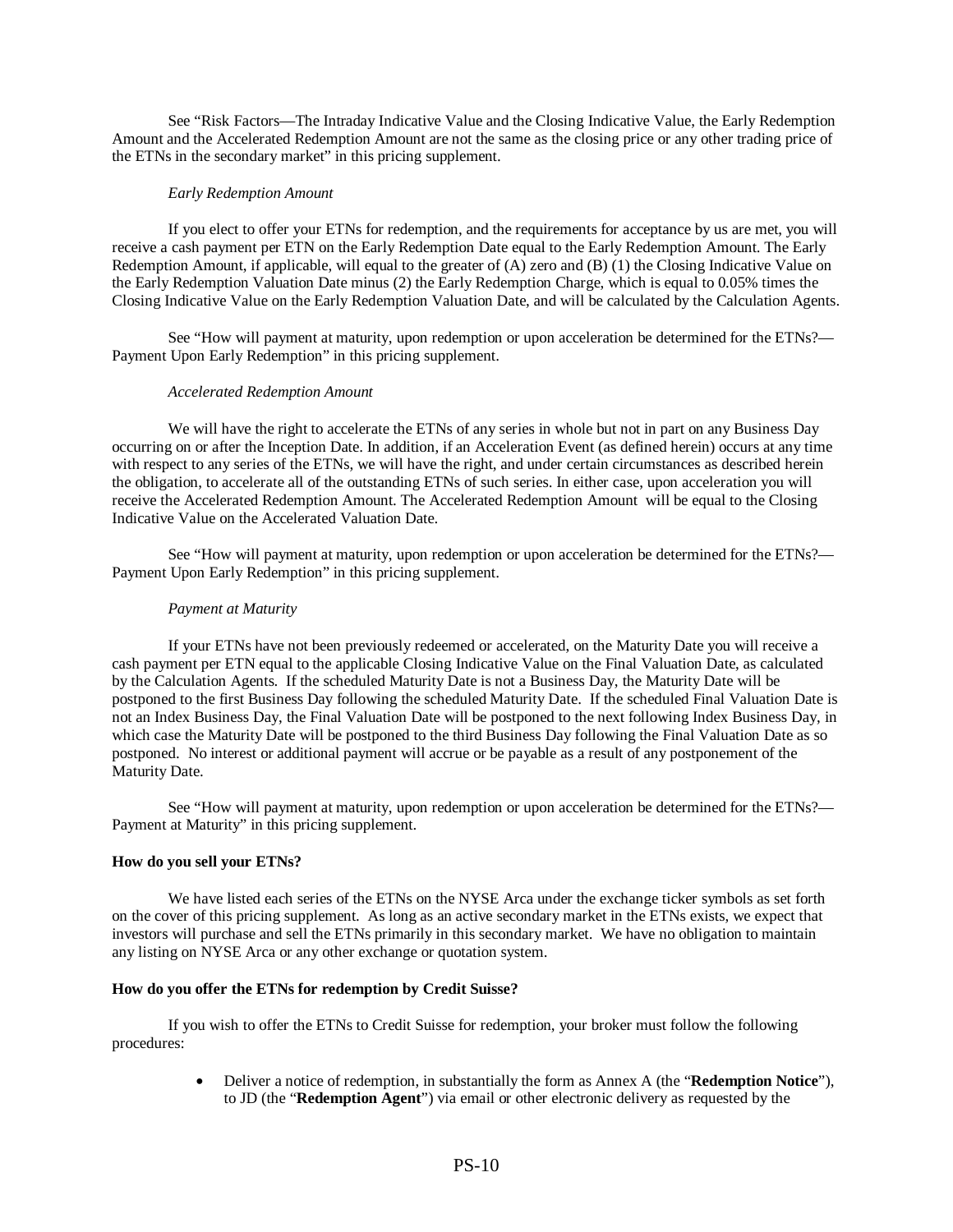Redemption Agent. If your Redemption Notice is delivered prior to 4:00 p.m., New York City time, on any Business Day, the immediately following Index Business Day for the applicable series of ETNs will be the applicable "**Early Redemption Valuation Date**" for such series of ETNs. Otherwise, the second following Index Business Day for such series of ETNs will be the applicable Early Redemption Valuation Date. If the Redemption Agent receives your Redemption Notice no later than 4:00 p.m., New York City time, on any Business Day, the Redemption Agent will respond by sending your broker an acknowledgment of the Redemption Notice accepting your redemption request by 7:30 p.m., New York City time, on the Business Day prior to the applicable Early Redemption Valuation Date. The Redemption Agent or its affiliate must acknowledge to your broker acceptance of the Redemption Notice in order for your redemption request to be effective;

- Cause your DTC custodian to book a delivery vs. payment trade with respect to the ETNs on the applicable Early Redemption Valuation Date at a price equal to the applicable Early Redemption Amount, facing us; and
- Cause your DTC custodian to deliver the trade as booked for settlement via DTC at or prior to 10:00 a.m. New York City time, on the applicable Early Redemption Date (the third Business Day following the Early Redemption Valuation Date).

You are responsible for (i) instructing or otherwise causing your broker to provide the Redemption Notice and (ii) your broker satisfying the additional requirements as set forth in the second and third bullet above in order for the redemption to be effected. Different brokerage firms may have different deadlines for accepting instructions from their customers. Accordingly, you should consult the brokerage firm through which you own your interest in the ETNs in respect of such deadlines. If the Redemption Agent does not (i) receive the Redemption Notice from your broker by 4:00 p.m. and (ii) deliver an acknowledgment of such Redemption Notice to your broker accepting your redemption request by 7:30 p.m., on the Business Day prior to the applicable Early Redemption Valuation Date, such notice will not be effective for such Business Day and the Redemption Agent will treat such Redemption Notice as if it was received on the next Business Day. Any redemption instructions for which the Redemption Agent receives a valid confirmation in accordance with the procedures described above will be irrevocable.

Because the Early Redemption Amount you will receive for each ETN will not be calculated until the Index Business Day (or the second following Index Business Day) immediately following the Business Day you offer your ETNs for redemption, you will not know the applicable Early Redemption Amount at the time you exercise your early redemption right and will bear the risk that your ETNs will decline in value between the time of your exercise and the time at which the Early Redemption Amount is determined.

#### **What are some of the risks of the ETNs?**

An investment in the ETNs involves risks. Some of these risks are summarized here, but we urge you to read the more detailed explanation of risks in "Risk Factors" in this pricing supplement.

- **Uncertain Repayment of Initial Investment**—The ETNs are designed for investors who seek leveraged long or leveraged inverse exposure, as applicable, to the applicable Index. The ETNs do not guarantee any return of your initial investment. For each ETN, investors will receive a cash payment at maturity, upon early redemption or upon acceleration by us that will be linked to the performance of the applicable Index, plus a Daily Accrual and less a Daily Investor Fee. If the applicable Index declines, in the case of Leveraged Long ETNs or increases, in the case of Leveraged Inverse ETNs, investors should be willing to lose up to 100% of their investment. Any payment on the ETNs is subject to our ability to pay our obligations as they become due.
- **Credit Risk of the Issuer**—Any payments you are entitled to receive on the ETNs are subject to the ability of Credit Suisse to pay its obligations as they become due.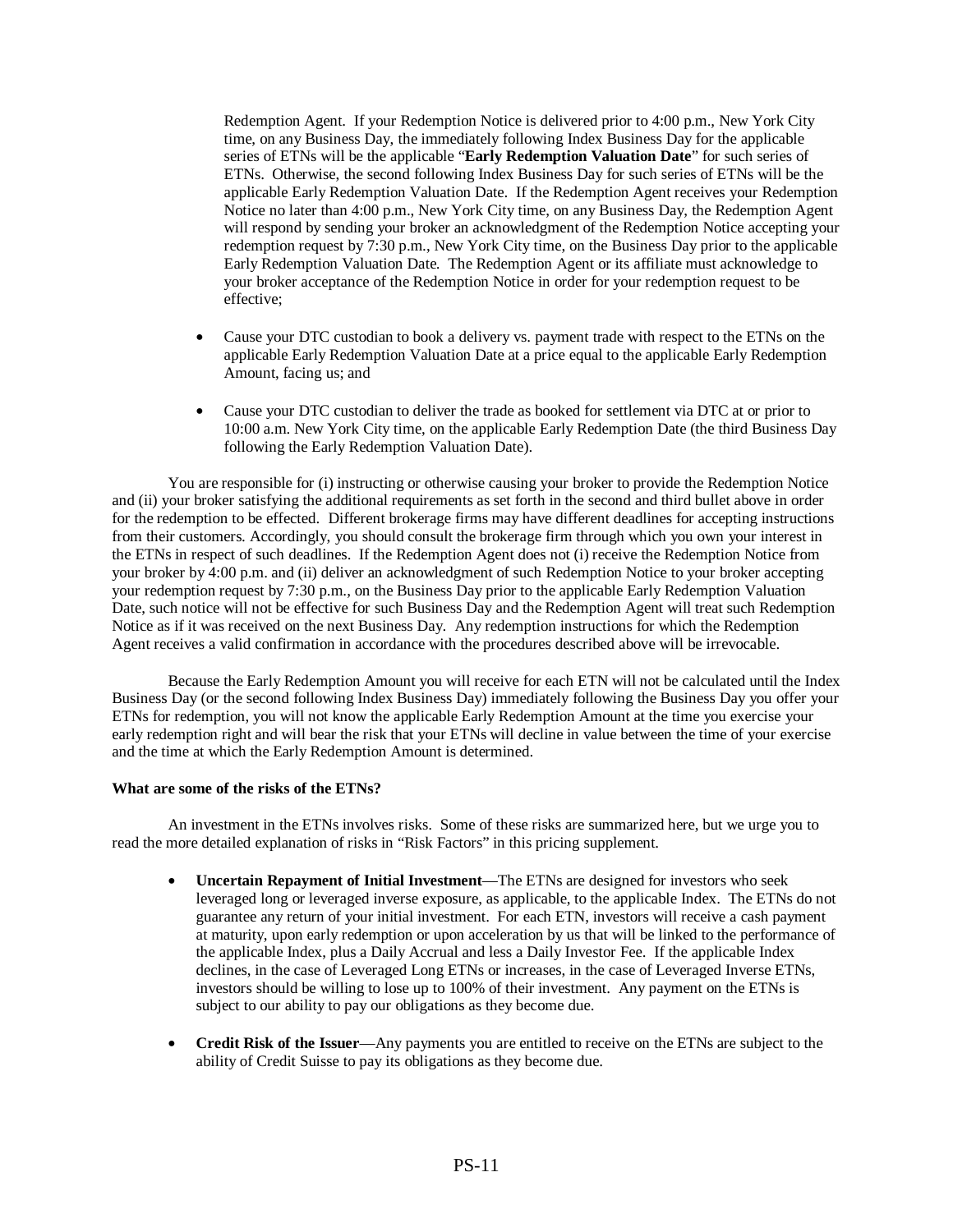- **Long Holding Period Risk—The ETNs** are intended to be daily trading tools for sophisticated investors and are designed to reflect a leveraged long or leveraged inverse exposure, as applicable, to the performance of the applicable Index on a daily basis, but their returns over different periods of time can, and most likely will, differ significantly from two times or three times, as applicable, the return on a direct long or inverse, as applicable, investment in the applicable Index. The ETNs are very sensitive to changes in the level of the applicable Index, and returns on the ETNs may be negatively impacted in complex ways by volatility of the applicable Index on a daily or intraday basis. Accordingly, the ETNs should be purchased by knowledgeable investors who understand the potential consequences of investing in the applicable Index and of seeking daily compounding leveraged long or leveraged inverse investment results, as applicable. Investors should actively and frequently monitor their investments in the ETNs, even intra-day. **It is possible that you will suffer significant losses in the ETNs even if the long-term performance of the applicable Index is positive, in the case of the Leveraged Long ETNs, or negative, in the case of the Leveraged Inverse ETNs.**
- **Concentration Risk**—The ETNs reflect a leveraged long or leveraged inverse position, as applicable, in the applicable Index, each of which comprises futures contracts on a single commodity, and thus are much less diversified than other investments and, therefore, could experience greater volatility. You will not benefit, with respect to the ETNs, from any of the advantages of a diversified investment and will bear the risks of a highly concentrated investment.
- **Potentially High and Unpredictable Volatility in the Prices of WTI Crude Oil and Natural Gas—** The return on each series of ETNs is linked to the performance of the applicable Index, which in turn is linked to the performance of futures contracts on WTI crude oil or natural gas. WTI crude oil and natural gas prices are subject to volatile price movements over short periods of time and are affected by numerous factors, including changes in supply and demand relationships, governmental programs and policies, national and international monetary, trade, political and economic events, changes in interest and exchange rates, speculation and trading activities in commodities and related contracts, weather, and agricultural, trade, fiscal and exchange control policies. These factors may have a larger impact on commodity prices and commodity-linked instruments than on traditional fixed-income and equity securities and may create additional investment risks that cause the value of the ETNs to be more volatile than the values of traditional securities. These and other factors may affect the levels of the Indices, and thus the value of the ETNs, in unpredictable or unanticipated ways. The potential for high volatility and the cyclical nature of commodity markets may render an investment in the ETNs inappropriate as the focus of an investment portfolio.
- **You Will Not Have Any Rights in Any Physical Commodities, or Any Rights in the Commodity Futures Contracts Included in the Applicable Index**—As an owner of the ETNs, you will not have rights that holders of WTI crude oil or natural gas, as applicable, or the commodity futures contracts included in the applicable Index may have. The ETNs will be paid in cash, and you will have no right to receive delivery of any components of the applicable Index. You will have no right to receive any payment or delivery of amounts in respect of the futures contracts included in the applicable Index.
- **No Direct Exposure to the Spot Price of WTI Crude Oil or Natural Gas**—Each Index is linked to commodity futures contracts, not physical commodities (or their spot prices). The price of a futures contract reflects the expected value of the commodity upon delivery in the future, whereas the spot price of a commodity reflects the immediate delivery value of the commodity. A variety of factors can lead to a disparity between the expected future price of a commodity and the spot price at a given point in time, such as the cost of storing the commodity for the term of the futures contract, interest charges incurred to finance the purchase of the commodity and expectations concerning supply and demand for the commodity. The price movements of a futures contract are typically correlated with the movements of the spot price of the referenced commodity, but the correlation is generally imperfect and price movements in the spot market may not be reflected in the futures market (and vice versa). Accordingly, the ETNs may underperform a similar investment that is linked to the spot price of WTI crude oil or natural gas, as applicable.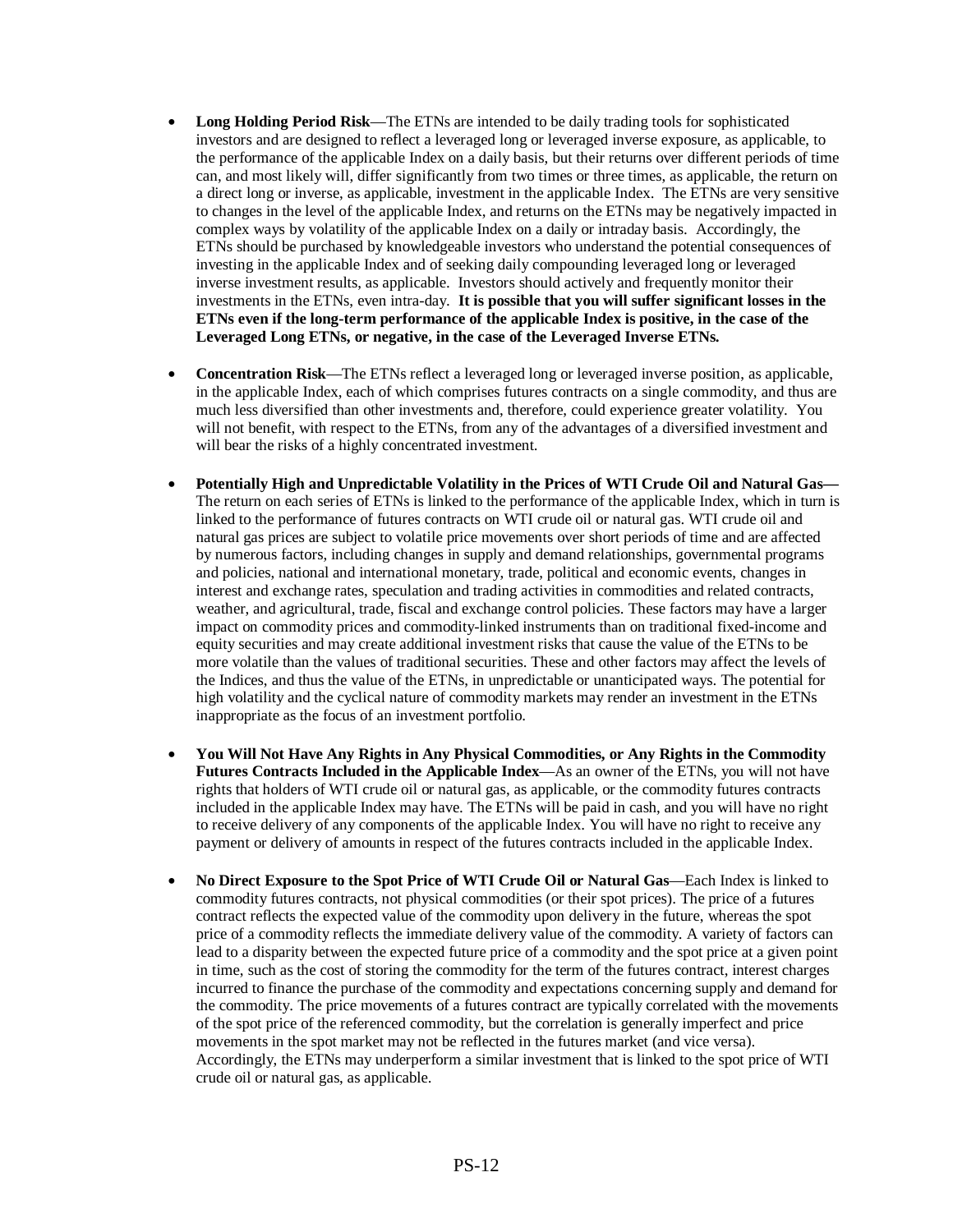- **No Interest Payments**—You will not receive any periodic interest payments on the ETNs.
- **Uncertain Trading Market for the ETNs**—Although we have listed each series of ETNs on NYSE Arca, a trading market for the ETNs may not continue for the term of the ETNs. We are not required to maintain any listing of the ETNs on NYSE Arca or any other exchange or quotation system.
- **Requirements on Redemption by Credit Suisse—You must offer at least the applicable Minimum** Redemption Amount to Credit Suisse and satisfy the other requirements described herein for your offer for redemption to be considered.
- **Your Offer for Redemption Is Irrevocable**—You will not be able to rescind your offer for redemption after it is received by the Redemption Agent, so you will be exposed to market risk in the event market conditions change after the Redemption Agent receives your offer. Upon exercise of your right to require Credit Suisse to redeem your ETNs you will incur an Early Redemption Charge of 0.05% per ETN which will reduce the Early Redemption Amount.
- **Uncertain Tax Treatment—** No ruling is being requested from the Internal Revenue Service ("**IRS**") with respect to the tax consequences of the ETNs. There is no direct authority dealing with securities such as the ETNs, and there can be no assurance that the IRS will accept, or that a court will uphold, the tax treatment described in this pricing supplement. In addition, you should note that the IRS and the U.S. Treasury Department have announced a review of the tax treatment of prepaid financial contracts. From time to time, including during 2014, there have been legislative and administrative proposals to change the tax rules for derivative financial contracts and instruments. Accordingly, no assurance can be given that future tax legislation, regulations or other guidance may not change the tax treatment of the ETNs. Potential investors should consult their tax advisors regarding the United States federal income tax consequences of an investment in the ETNs, including possible alternative treatments.
- **Acceleration Feature**—The ETNs may be accelerated by us at any time on or after the Inception Date or accelerated by us at any time if an Acceleration Event occurs. Upon any such acceleration you may receive less, and possibly significantly less, than your original investment in the ETNs.

# **Is this the right investment for you?**

The ETNs may be a suitable investment for you if:

- You seek an investment with a return linked on a leveraged long or leveraged inverse basis, as applicable, to the performance of the applicable Index.
- You are willing to accept the risk of fluctuations in the price of WTI crude oil or natural gas futures, as applicable, in general and in the level of the applicable Index in particular.
- You are a sophisticated investor seeking to manage daily trading risk using a short-term investment, and are knowledgeable and understand the potential consequences of investing in the applicable Index and of seeking daily compounding leveraged long or leveraged inverse investment results, as applicable.
- You are willing to actively and frequently monitor your investment in the ETNs.
- You believe the level of the applicable Index will increase (if you invest in the Leveraged Long ETNs) or decline (if you invest in the Leveraged Inverse ETNs) by an amount, and at a time or times, sufficient to offset the sum of the Daily Investor Fee (and in the case of Early Redemption, the Early Redemption Charge) over your intended holding period of the ETNs and to provide you with a satisfactory return on your investment during the time you hold the ETNs.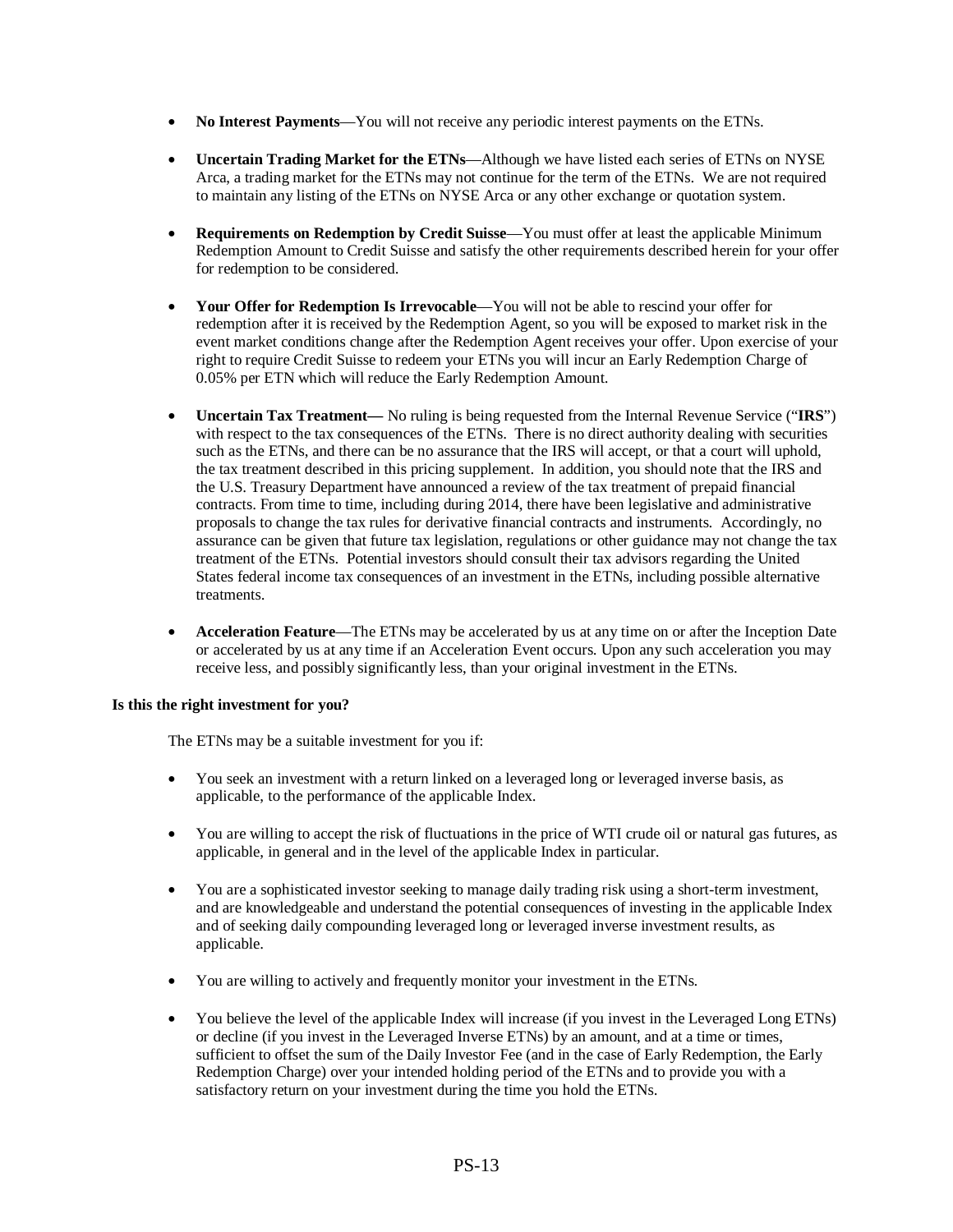- You do not seek current income from this investment.
- You do not seek a certain return of your initial investment.
- You are a sophisticated investor and you understand that the ETNs are designed to achieve their stated investment objectives on a daily basis, but their performance over different periods of time can differ significantly from their stated daily objectives.
- You understand that the Daily Investor Fees, the Early Redemption Charge and the creation fee will reduce your return (or increase your loss, as applicable) on your investment.

The ETNs may not be a suitable investment for you if:

- You are not willing to be exposed to fluctuations in the price of WTI crude oil or natural gas futures, as applicable, in general and in the level of the applicable Index in particular.
- You seek a guaranteed return of your initial investment.
- You seek an investment with a longer investment objective than one day.
- You are not willing to actively and frequently monitor your investment in the ETNs.
- You believe the level of the applicable Index will decrease (if you invest in the Leveraged Long ETNs) or increase (if you invest in the Leveraged Inverse ETNs) or will not increase (if you invest in the Leveraged Long ETNs) or decrease (if you invest in the Leveraged Inverse ETNs) by an amount, and at a time or times, sufficient to offset the sum of the Daily Investor Fee (and in the case of Early Redemption, the Early Redemption Charge) over your intended holding period of the ETNs and to provide you with a satisfactory return on your investment during the time you hold the ETNs.
- You prefer the lower risk and therefore accept the potentially lower returns of fixed income investments with comparable maturities and credit ratings.
- You seek current income from your investment.
- You are not a sophisticated investor and you seek an investment for other purposes than managing daily trading risks.
- You do not want to pay the Daily Investor Fees, the Early Redemption Charge or the creation fee, which are charged on the ETNs and that will reduce your return (or increase your loss, as applicable) on your investment.

#### **Will the ETNs be distributed by our affiliates?**

Our affiliate, Credit Suisse Securities (USA) LLC ("CSSU"), a member of the Financial Industry Regulatory Authority ("FINRA") will participate in the initial distribution of the ETNs on the initial settlement date and will likely participate in any future distribution of the ETNs. For any ETNS we issue on or after the date hereof, CSSU is expected to charge a creation fee of up to approximately 0.15% times the Closing Indicative Value of such ETNs on the date on which we price such ETNs, provided however that CSSU may from time to time increase or decrease the creation fee. CSSU may also receive all or a portion of the investor fee. Any offering in which CSSU participates will be conducted in compliance with the requirements set forth in Rule 5121 of the Conduct Rules of FINRA regarding a FINRA member firm's distribution of the securities of an affiliate and related conflicts of interest. In accordance with Rule 5121 of the Conduct Rules of FINRA, CSSU may not make sales in offerings of the ETNs to any of its discretionary accounts without the prior written approval of the customer. Please see the section entitled "Supplemental Plan of Distribution (Conflicts of Interest)" in this pricing supplement.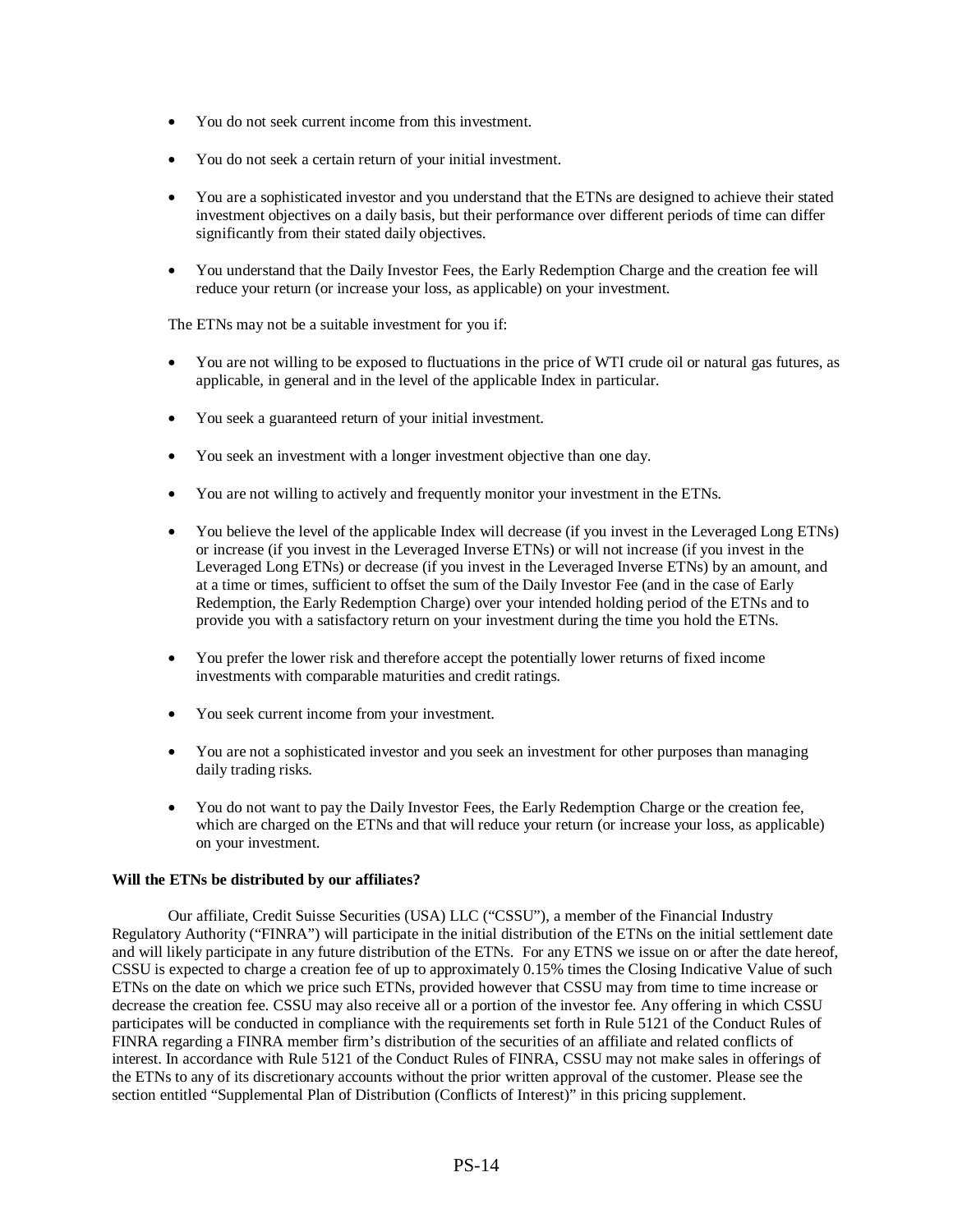#### **What is the United States federal income tax treatment of an investment in the ETNs?**

Please refer to "Material United States Federal Income Tax Considerations" in this pricing supplement for a discussion of the material United States federal income tax considerations for making an investment in the ETNs.

#### **What is the role of our affiliates?**

Our affiliate, CSSU, is the underwriter for the offering and sale of the ETNs of each series. After the initial offering, CSSU and/or other of our affiliated dealers currently intend, but are not obligated, to buy and sell the ETNs of any series to create a secondary market for holders of the ETNs of any such series, and may engage in other activities described in the sections "Supplemental Plan of Distribution (Conflicts of Interest)" in this pricing supplement and "Plan of Distribution (Conflicts of Interest)" in the accompanying prospectus supplement and prospectus. However, neither CSSU nor any of these affiliates will be obligated to engage in any market-making activities, or continue those activities once it has started them.

CSI will also act as one of the Calculation Agents for the ETNs. As Calculation Agents, CSI and JIC will make determinations with respect to the ETNs. The determinations may be adverse to you. You should refer to "Risk Factors—There may be conflicts of interest between you and us, the Redemption Agent and the Calculation Agents" in this pricing supplement for more information.

#### **Can you tell me more about the effect of Credit Suisse's hedging activity?**

We expect to hedge our obligations under the ETNs through one or more of our affiliates. This hedging activity may involve purchases or sales of futures contracts included in the applicable Index, listed or over-thecounter options, futures contracts, swaps or other derivative instruments relating to the applicable Index or the futures contracts included in the applicable Index or other instruments linked to the applicable Index or the futures contracts included in the applicable Index, including certain exchange traded notes issued by Credit Suisse. We or our affiliates will maintain, adjust or unwind our hedge by, among other things, purchasing or selling any of the foregoing, at any time and from time to time, including on or before any Valuation Date. We, our affiliates, or third parties with whom we transact, may also enter into, maintain, adjust and unwind hedging transactions relating to other securities whose returns are linked to the applicable Index. Any of these hedging activities could affect the value of the futures contracts included in the applicable Index and/or the applicable Index, and accordingly the value of the ETNs and the amount we will pay on the ETNs on the applicable Early Redemption Date, Acceleration Date or the Maturity Date. Moreover, this hedging activity may result in our or our affiliates' or third parties' receipt of a profit, even if the market value of the ETNs declines. You should refer to "Risk Factors—Trading and other transactions by us, our affiliates or third parties with whom we transact, in securities or financial instruments related to the ETNs and the applicable Index may impair the market value of the ETNs" and "Risk Factors—There may be conflicts of interest between you, us, the Redemption Agent, and the Calculation Agents" and "Supplemental Use of Proceeds and Hedging" in this pricing supplement.

#### **Does ERISA Impose Any Limitations on Purchases of the ETNs?**

Employee benefit plans subject to ERISA (as defined below), entities the assets of which are deemed to constitute the assets of such plans, governmental or other plans subject to laws substantially similar to ERISA and retirement accounts (including Keogh, SEP and SIMPLE plans, individual retirement accounts and individual retirement annuities) are permitted to purchase the ETNs as long as either (A)(1) no CSSU affiliate or employee is a fiduciary to such plan or retirement account that has or exercises any discretionary authority or control with respect to the assets of such plan or retirement account used to purchase the ETNs or renders investment advice with respect to those assets, and (2) in connection with the purchase of the ETNs, such plan or retirement account is paying no more, and receiving no less, than adequate consideration (within the meaning of Section 408(b)(17) of ERISA or Section  $4975(f)(10)$  of the Code (as defined below)) or (B) its acquisition and holding of the ETNs is not prohibited under ERISA or the Code or any substantially similar laws or is exempt from any such prohibition. However, individual retirement accounts, individual retirement annuities and Keogh plans, as well as employee benefit plans that permit participants to direct the investment of their accounts, will not be permitted to purchase or hold the ETNs if the account, plan or annuity is for the benefit of an employee of CSSU or a family member and the employee receives any compensation (such as, for example, an addition to bonus) based on the purchase of ETNs by the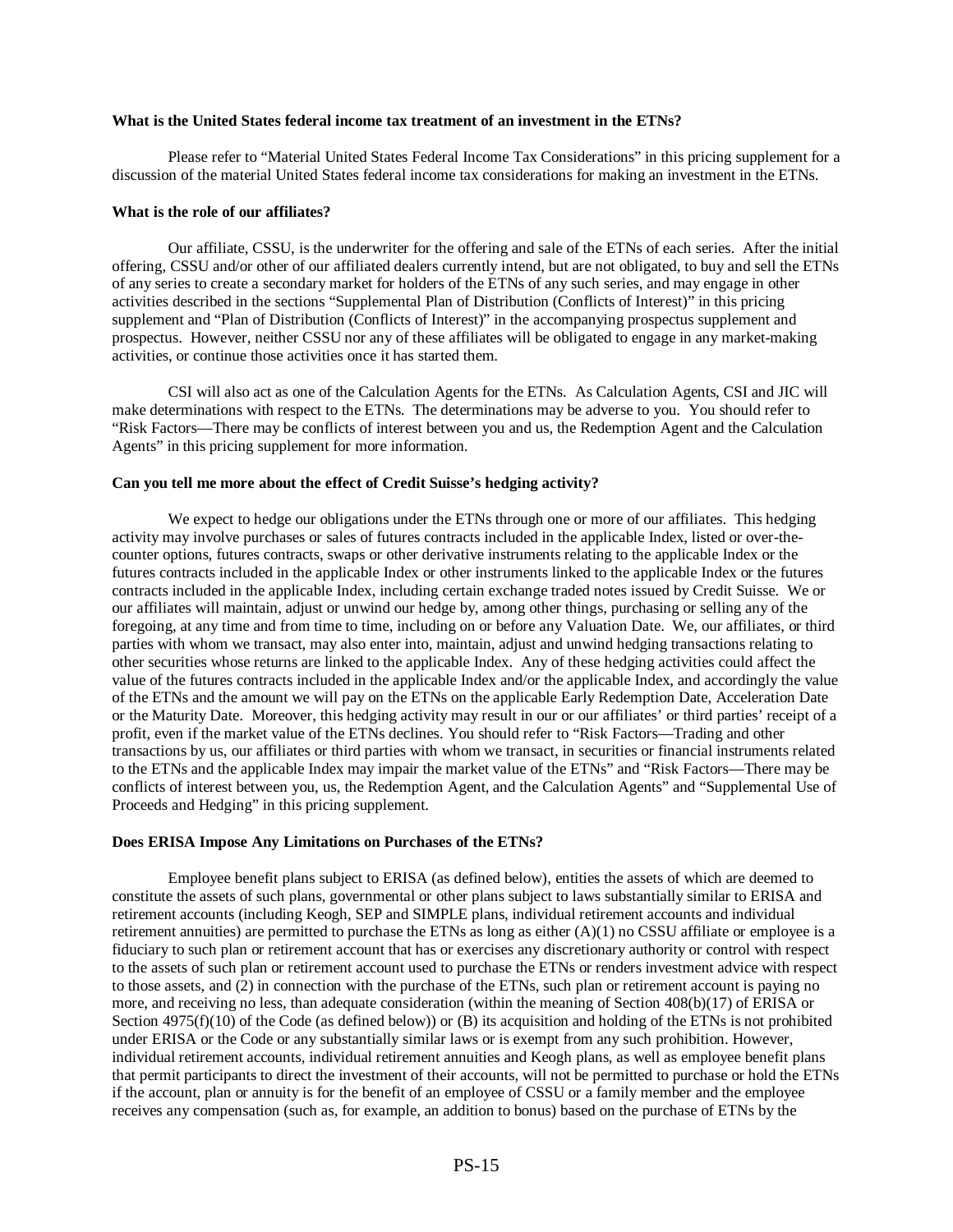account, plan or annuity. Please refer to the section "Benefit Plan Investor Considerations" in this pricing supplement for further information.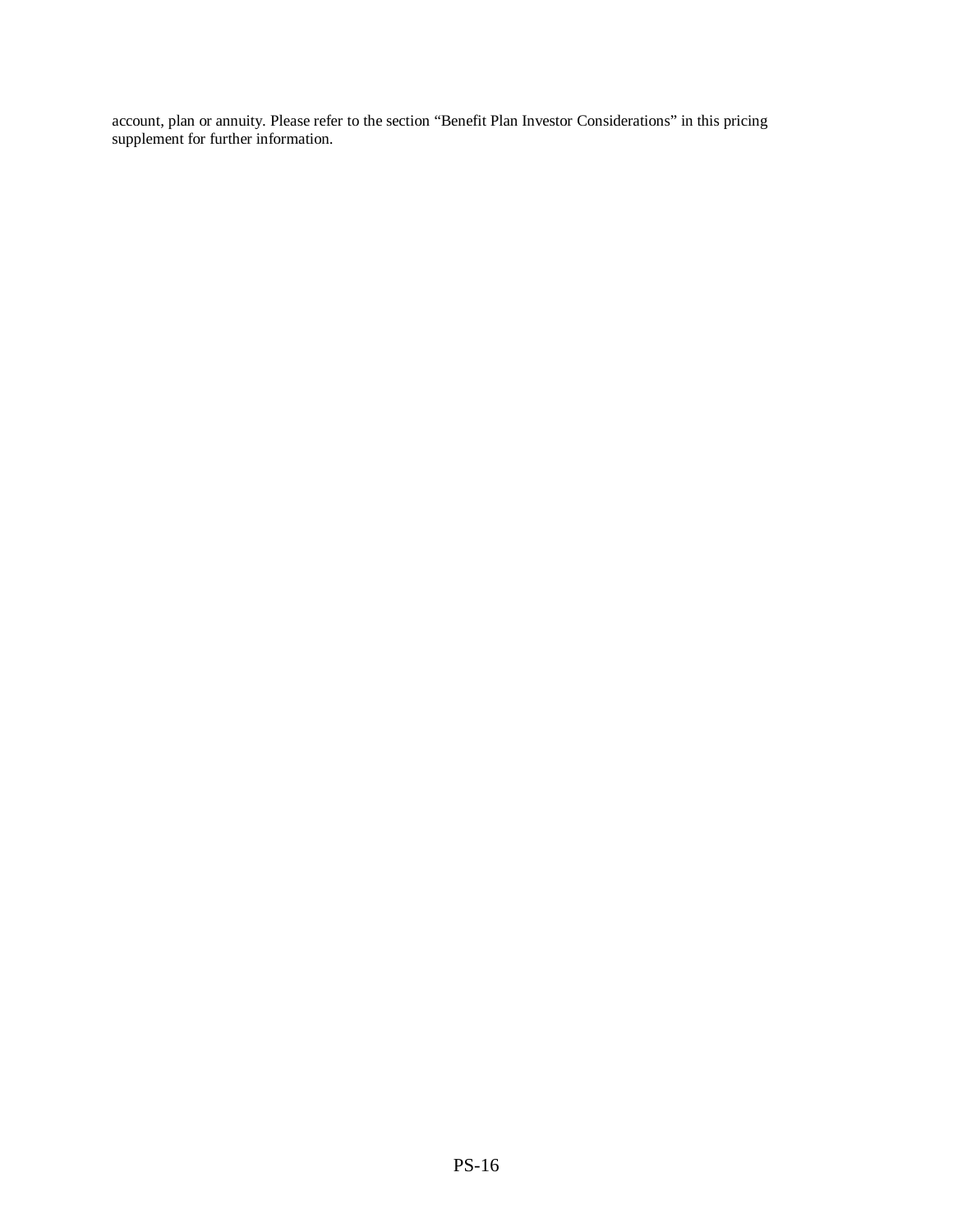#### **HYPOTHETICAL EXAMPLES**

#### **Hypothetical Examples**

The examples in Annex B show how the ETNs would perform in hypothetical circumstances. These hypothetical examples are meant to illustrate the effect that different factors may have on the Maturity Redemption Amount. These factors include fees, compounding of returns, the volatility of the applicable Index, and the three month U.S. Treasury rate. Many other factors may affect the value of the ETNs, and these figures are provided for purposes of illustration only. They should not be taken as an indication or prediction of future investment results and are intended merely to illustrate a few of the potential possible Closing Indicative Values for the ETNs. For ease of analysis, the examples assume a hypothetical \$100 denomination and stated principal amount per ETN. The figures in these examples have been rounded for convenience.

The information in the tables in Annex B reflects hypothetical rates of return on the ETNs assuming that they are purchased on the Inception Date at the Closing Indicative Value and disposed of on the Maturity Date for the Maturity Redemption Amount. We have not considered early redemption or acceleration for simplicity. The ETNs may be accelerated early under certain circumstances. Although your payment upon redemption or acceleration would be based on the Closing Indicative Value for the applicable series of ETNs, which is calculated in the manner illustrated in the examples in Annex B, your payment upon early redemption would be subject to the Early Redemption Charge.

Any rate of return you may earn on an investment in the ETNs may be lower than that which you could earn on a comparable investment in the futures contracts included in the applicable Index. The examples in Annex B assume no Market Disruption Event occurs and the Maturity Date is not extended at our option for any series of ETNs. Also, the hypothetical rates of return shown in Annex B do not take into account the effects of applicable taxes. Because of the U.S. tax treatment applicable to the ETNs, tax liabilities could affect the after-tax rate of return on the ETNs to a comparatively greater extent than the after-tax return on the futures contracts included in the applicable Index.

The prices of the futures contracts included in the Indices have been highly volatile in the past and the performance of the Indices cannot be predicted for any future period. The actual performances of the Indices over the life of the ETNs, as well as the amount payable at the applicable Early Redemption Date, Acceleration Date or the Maturity Date, as applicable, may bear little relation to the hypothetical return examples set forth in Annex B or to the historical closing levels of the Indices set forth elsewhere in this pricing supplement. The examples included in Annex B are broken into sections to highlight some of the most significant factors that may affect the return on the ETNs. Each section is based upon numerous assumptions related to interest rate levels, interest rate volatilities, interest rate spreads, returns on the futures contracts included in the applicable Index, volatilities of the futures contracts included in the applicable Index, and funding and borrow costs associated with the futures contracts included in the applicable Index. No single example can easily capture all the possible influences on the value of the ETNs, and each example is a simplified hypothetical example intended purely to illustrate the effect of various key factors that can influence the value of the ETNs. Many of the factors will primarily affect the value of the ETNs by affecting the level of the applicable Index. These factors include, among others, interest rate levels, interest rate volatilities, interest rate spreads, returns on the futures contracts included in the applicable Index, volatilities of the futures contracts included in the applicable Index, and funding and borrow costs associated with the futures contracts included in the applicable Index.

Two of the most important factors that will affect the value of the ETNs are the directional change in the in the level of the applicable Index (either up or down) and the annualized daily volatility of the applicable Index itself. The annualized daily volatility of each Index is a measure of the magnitude and frequency of day-to-day changes in the applicable Index closing level, and is equal to the standard deviation of the applicable Index's daily returns over twenty years, annualized by multiplying by the square root of 252. When we refer to "volatility in the daily change in Index levels," we mean the annualized volatility of the daily closing levels of the applicable Index over the relevant term. We therefore provide four examples in Annex B that reflect four different scenarios related to these two factors. The hypothetical examples highlight the negative impact of higher annualized volatility of the applicable Index on the rate of return on the ETNs. In Example 1, we show increasing Index levels with 10.21%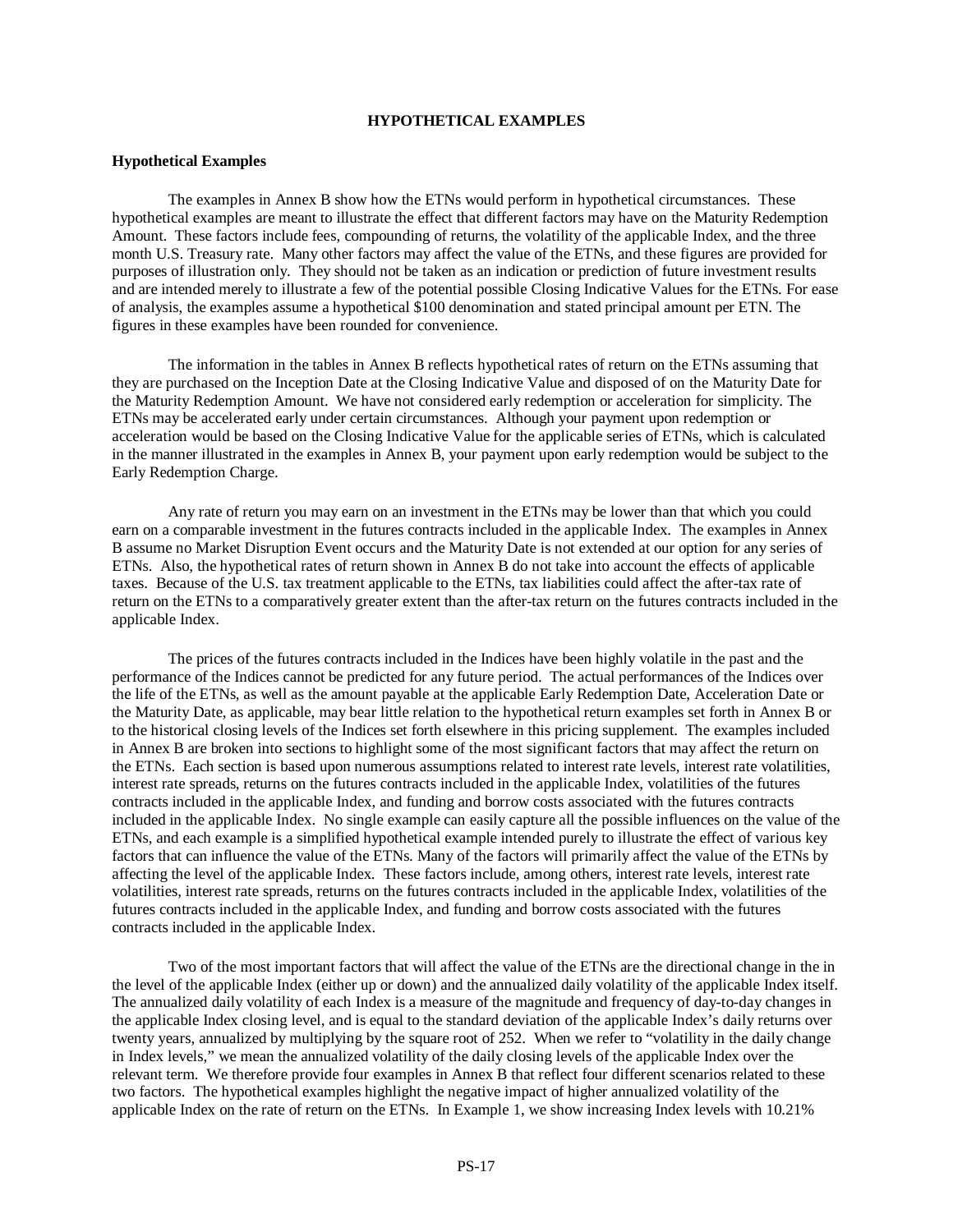annualized volatility in the daily change in Index levels over the relevant term. In Example 2, we show decreasing Index levels with 10.10% annualized volatility in the daily change in Index levels over the relevant term. In Example 3, we show increasing Index levels with 60.53% annualized volatility in the daily change in Index levels over the relevant term. In Example 4, we show decreasing Index levels with 49.69% annualized volatility in the daily change in Index levels over the relevant term. Because the Daily Investor Fee is calculated on a daily basis, its effect on the value of the ETNs is dependent upon the path the applicable Index takes rather than just the endpoint of the applicable Index. Your return may be materially worse. Please refer to Annex B for these hypothetical examples.

Any payment you will be entitled to receive is subject to our ability to pay our obligations as they become due.

As of October 28, 2016, the actual annualized index return since the Inception Date for the S&P GSCI<sup>®</sup> Crude Oil Index ER and the S&P GSCI® Natural Gas Index ER was –22.56% and −17.34% respectively. The actual annualized ETN return since the Inception Date (based on the Closing Indicative Value for such series of ETNs) was:

- for the 3x Long Crude Oil ETNs, −67.63%;
- for the 3x Long Natural Gas ETNs, −66.39%;
- for the 3x Inverse Crude Oil ETNs, 5.47%; and
- for the 3x Inverse Natural Gas ETNs, −37.05%.

The figures set forth in the examples below are for purposes of illustration only (including for periods of time that have elapsed since the Inception Date for the ETNs) and are not actual historical results. For information related to historical performance of the S&P GSCI® Crude Oil Index ER and the S&P GSCI® Natural Gas Index ER, see "—How have the Indices performed historically?" above.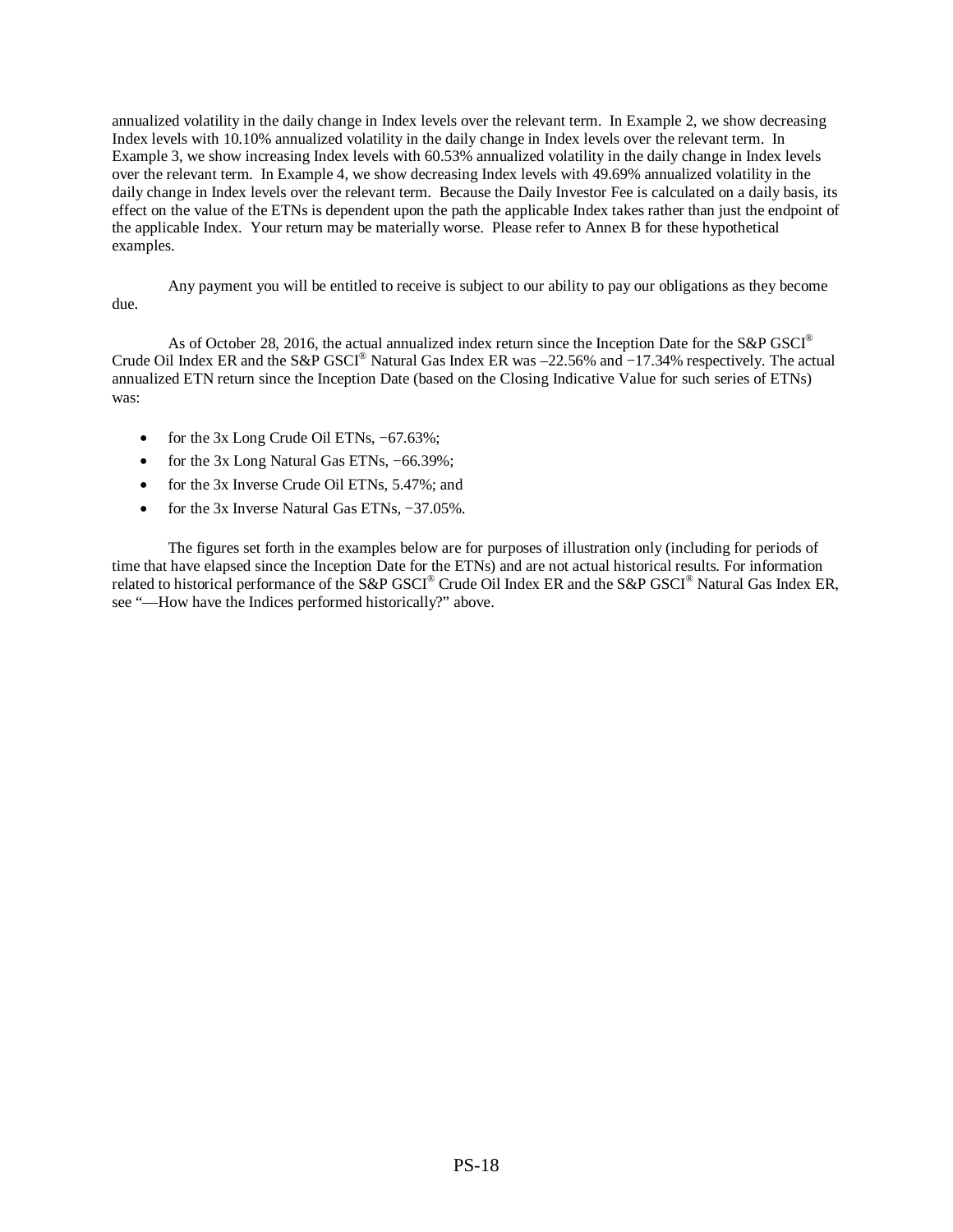# **RISK FACTORS**

The ETNs are senior unsecured debt obligations of Credit Suisse AG ("**Credit Suisse**"). The ETNs are Senior Medium-Term Notes as described in the accompanying prospectus supplement and prospectus and are riskier than ordinary unsecured debt securities. The return on the ETNs of any series will be based on the performance of the applicable Index. Investing in the ETNs is not equivalent to investing directly in any of the Indices. See "The Indices" below for more information.

This section describes the most significant risks relating to an investment in the ETNs. **We urge you to read the following information about these risks, together with the other information in or incorporated by reference into this pricing supplement and the accompanying prospectus supplement and prospectus before investing in the ETNs.**

#### **The ETNs do not pay interest nor guarantee any return of your initial investment and you may lose all or a significant part of your investment in the ETNs**

The terms of the ETNs differ from those of ordinary debt securities in that the ETNs neither pay interest nor guarantee payment of the stated principal amount per ETN at maturity, upon redemption or acceleration, and you may incur a loss of your initial investment. Because the payment due at maturity may be less than the amount originally invested in the ETNs, the return on the ETNs (the effective yield to maturity) may be negative. Even if it is positive, your return on the ETNs may not be enough to compensate you for any loss in value due to inflation and other factors relating to the value of money over time.

The Early Redemption Amount, Accelerated Redemption Amount and Maturity Redemption Amount, as applicable (each, a "**Redemption Amount**"), will each depend on the change in the level of the applicable Index. You may lose all or a significant amount of your investment in the ETNs if the level of the applicable Index decreases or does not increase sufficiently (in the case of the Leveraged Long ETNs) or increases or does not decrease sufficiently (in the case of the Leveraged Inverse ETNs). Any payment on the ETNs is subject to our ability to pay our obligations as they become due.

Even if the amount payable on the ETNs on the Early Redemption Date, Acceleration Date or the Maturity Date, as applicable, is greater than the price you paid for the ETNs, it may not compensate you for a loss in value due to inflation and other factors relating to the value of money over time. Thus, even in those circumstances, the overall return you earn on the ETNs may be less than what you would have earned by investing in a debt security that bears interest at a prevailing market rate.

#### **The ETNs are not suitable for investors with longer-term investment objectives**

The ETNs are designed to achieve their stated investment objective on a daily basis, but their performance over different periods of time can differ significantly from their stated daily objective because the relationship between the level of the applicable Index and the closing value of the ETNs will begin to break down as the length of an investor's holding period increases. The ETNs are not long-term substitutes for long and/or short positions in the futures contracts underlying the applicable Index.

Investors should carefully consider whether the ETNs are appropriate for their investment portfolio. As discussed above, because the ETNs are meant to provide leveraged long or leveraged inverse exposure, as applicable, to changes in the daily closing level of the applicable Index, their performance over months or years can differ significantly from the performance of the applicable Index during the same period of time. *Therefore, it is possible that you will suffer significant losses in the Leveraged Long ETNs even if the long-term performance of the applicable Index is positive. It is possible for the level of the applicable Index to increase over time while the market value of the Leveraged Long ETNs declines over time. In addition, it is possible that you will suffer significant losses in the Leveraged Inverse ETNs even if the long-term performance of the applicable Index is negative. It is possible for the level of the applicable Index to decrease over time while the market value of the Leveraged Inverse ETNs declines over time.* **You should proceed with extreme caution in considering an investment in the ETNs.**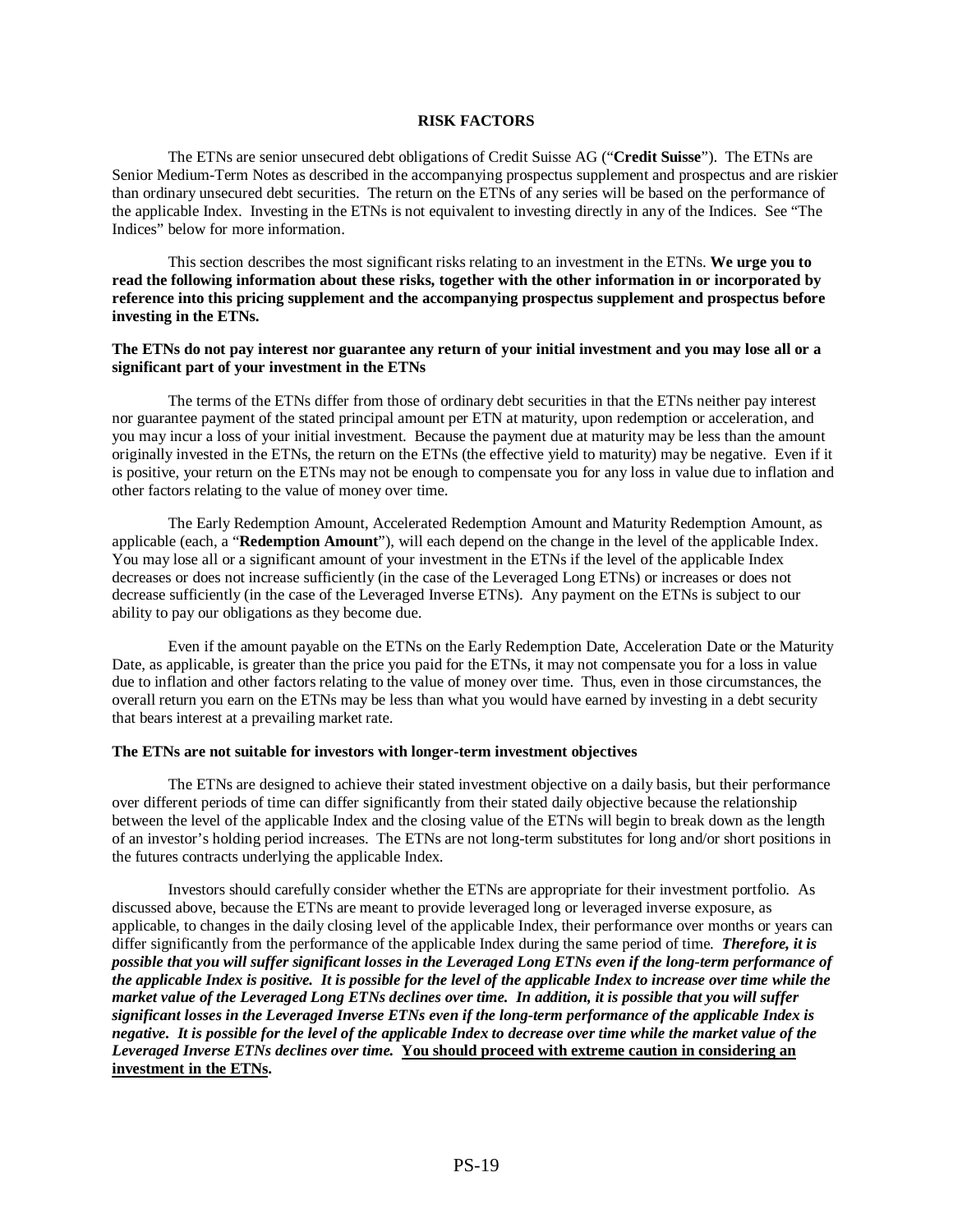The ETNs seek to provide a leveraged long or leveraged inverse return, as applicable, based on the performance of the applicable Index (as adjusted for costs and fees). The ETNs do not attempt to, and should not be expected to, provide returns that reflect leverage on the return of the applicable Index for periods longer than a single day. The ETNs rebalance their theoretical exposure on a daily basis, increasing exposure in response to that day's gains or reducing exposure in response to that day's losses.

Daily rebalancing will impair the performance of the ETNs if the applicable Index experiences volatility from day to day and such performance will be dependent on the path of daily returns during the holder's holding period. At higher ranges of volatility, there is a significant chance of a complete loss of the value of the ETNs even if the performance of the applicable Index is flat. **The ETNs should be purchased only by knowledgeable investors who understand the potential consequences of investing in the applicable Index and of seeking daily compounding leveraged long or leveraged inverse investment results, as applicable.** The ETNs may not be appropriate for investors who intend to hold positions in an attempt to generate returns over periods different than one day.

In addition, daily rebalancing will result in leverage relative to the ETN closing value that may be greater or less than the stated leverage factor if the value of the ETNs has changed since the beginning of the day in which you purchase ETNs.

#### **You should regularly monitor your holdings of the ETNs to ensure that they remain consistent with your investment strategies**

The ETNs are designed to reflect a leveraged long or leveraged inverse exposure, as applicable, to the performance of the applicable Index on a daily basis. As such, the ETNs will be more volatile than a non-leveraged investment linked to the applicable Index. You should regularly monitor your holdings of the ETNs to ensure that they remain consistent with your investment strategies.

#### **The ETNs are subject to the credit risk of Credit Suisse**

Although the return on the ETNs of each series will be based on the performance of the applicable Index, the payment of any amount due on the ETNs, including any payment at maturity, is subject to the credit risk of Credit Suisse. Investors are dependent on Credit Suisse's ability to pay all amounts due on the ETNs, and therefore investors are subject to our credit risk. In addition, any decline in our credit ratings, any adverse changes in the market's view of our creditworthiness or any increase in our credit spreads is likely to adversely affect the market value of the ETNs prior to maturity.

#### **The ETNs may not be a suitable investment for you**

The ETNs may not be a suitable investment for you if:

- You are not willing to be exposed to fluctuations in the price of WTI crude oil or natural gas futures, as applicable, in general and in the level of the applicable Index in particular.
- You seek a certain return of your initial investment.
- You seek an investment with a longer investment objective than one day.
- You are not willing to actively and frequently monitor your investment in the ETNs.
- You believe the level of the applicable Index will decrease (if you invest in the Leveraged Long ETNs) or increase (if you invest in the Leveraged Inverse ETNs) or will not increase (if you invest in the Leveraged Long ETNs) or decrease (if you invest in the Leveraged Inverse ETNs) by an amount, and at a time or times, sufficient to offset the sum of the Daily Investor Fee (and in the case of Early Redemption, the Early Redemption Charge) over your intended holding period of the ETNs and to provide you with a satisfactory return on your investment during the time you hold the ETNs.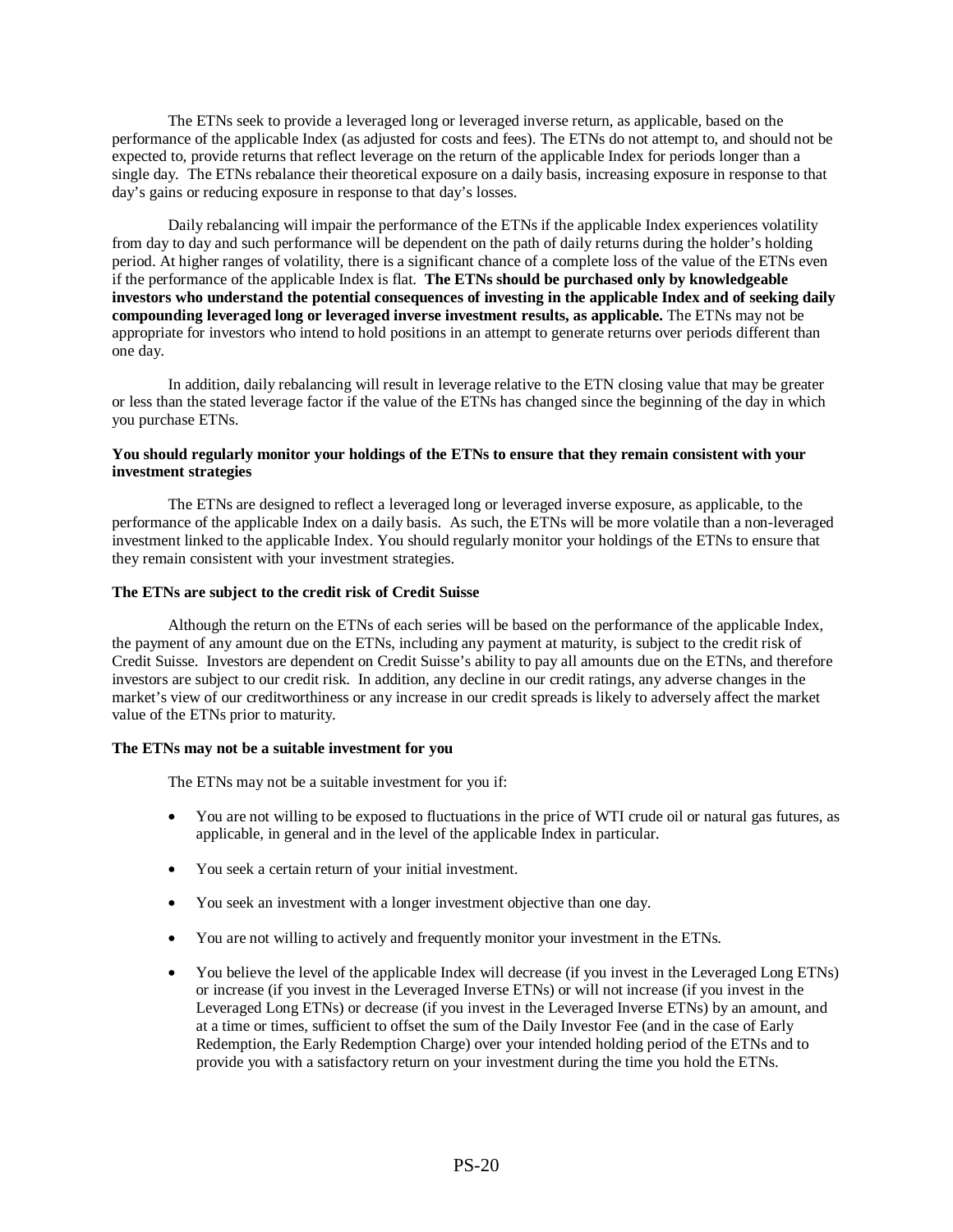- You prefer the lower risk and therefore accept the potentially lower returns of fixed income investments with comparable maturities and credit ratings.
- You seek current income from your investment.
- You are not a sophisticated investor and you seek an investment for other purposes than managing daily trading risks.
- You do not want to pay the Daily Investor Fees, the Early Redemption Charge or the creation fee, which are charged on the ETNs and that will reduce your return (or increase your loss, as applicable) on your investment.

#### **The ETNs are subject to long holding period risk**

The ETNs are only suitable for a very short investment horizon. The relationship between the level of the applicable Index and the Closing Indicative Value and Intraday Indicative Value for the ETNs will begin to break down as the length of an investor's holding period increases. The ETNs are not long-term substitutes for long or short positions in the futures contracts included in the applicable Index. Further, over a longer holding period, the applicable Index is more likely to experience a dramatic price movement that may result in the Intraday Indicative Value becoming equal to or less than fifteen percent (15%) of the prior day's Closing Indicative Value. Upon such an event, the ETNs would be subject to acceleration and you will likely lose all or a substantial portion of your investment. **If you hold the ETNs as a long-term investment, you may lose all or a substantial portion of your investment.** 

#### **You will not have any rights in any physical commodities, or any rights in the commodity futures contracts included in the applicable Index**

As an owner of the ETNs, you will not have rights that holders of WTI crude oil or natural gas, as applicable, or the commodity futures contracts included in the applicable Index may have. The ETNs will be paid in cash, and you will have no right to receive delivery of any components of the applicable Index. You will have no right to receive any payment or delivery of amounts in respect of the futures contracts included in the applicable Index.

#### **Owning the ETNs is not the same as directly owning the futures contracts included in the applicable Index, or certain other commodity-related contracts**

The return on the ETNs will not reflect the return you would realize if you actually purchased the commodities upon which the futures contracts included in the applicable Index are based, or exchange-traded or over-the-counter instruments based on the applicable Index. You will not have any rights that holders of such assets or instruments have.

#### **The ETNs are linked to excess return indices, and not total return indices**

The ETNs are linked to excess return indices, and not total return indices. The return from investing in futures contracts derives from three sources: (a) changes in the price of the relevant futures contracts (which is known as the "price return"), (b) any profit or loss realized when "rolling" the relevant futures contracts (which is known as the "roll return") and (c) any interest earned on the cash deposited as collateral for the purchase of the relevant futures contracts (which is known as the "collateral return").

The Indices are excess return indices, which means the Indices measure the returns accrued from investing in uncollateralized futures contracts (*i.e.*, the sum of the price return and the roll return associated with an investment in futures contracts). By contrast, total return indices, in addition to reflecting those returns, also reflect interest that could be earned on funds committed to the trading of the futures contracts included in such indices (*i.e.*, the collateral return associated with an investment in futures contracts). Investing in the ETNs will therefore not generate the same return as would be generated from investing directly in the relevant futures contracts or in total return indices related to such futures contracts.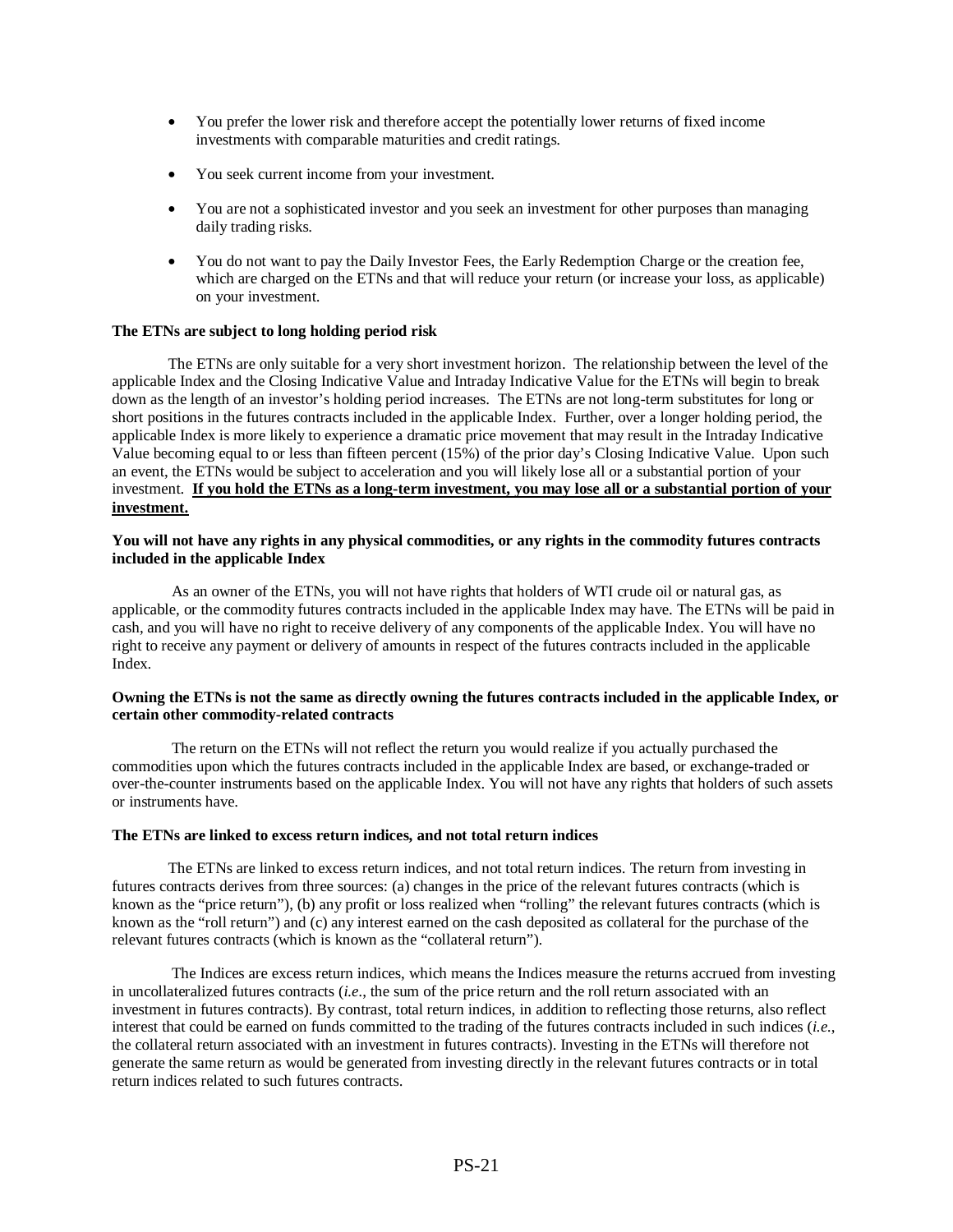#### **The ETNs do not offer direct exposure to the spot price of WTI crude oil or natural gas**

Each Index is linked to commodity futures contracts, not physical commodities (or their spot prices). The price of a futures contract reflects the expected value of the commodity upon delivery in the future, whereas the spot price of a commodity reflects the immediate delivery value of the commodity. A variety of factors can lead to a disparity between the expected future price of a commodity and the spot price at a given point in time, such as the cost of storing the commodity for the term of the futures contract, interest charges incurred to finance the purchase of the commodity and expectations concerning supply and demand for the commodity. The price movements of a futures contract are typically correlated with the movements of the spot price of the referenced commodity, but the correlation is generally imperfect and price movements in the spot market may not be reflected in the futures market (and vice versa). Accordingly, the ETNs may underperform a similar investment that is linked to the spot price of WTI crude oil or natural gas, as applicable.

#### **Higher future prices of WTI crude oil or natural gas relative to their current prices, or "contango," may lead to a decrease in the Payment at Maturity of the Leveraged Long ETNs**

Each Index is composed of futures contracts on WTI crude oil or natural gas, as applicable. As the futures contracts included in each Index come to expiration, they are replaced by contracts that have a later expiration. For example, a contract purchased and held in August may specify an October expiration. As time passes, the contract expiring in October is replaced by a contract for delivery in November. This is accomplished by selling the October contract and purchasing the November contract. This process is referred to as "rolling." Excluding other considerations, if the market for these contracts is in "contango," where the prices are higher in the distant delivery months than in the nearer delivery months, the sale of the October contract would take place at a price that is lower than the price of the November contract, thereby creating a negative "roll yield." By contrast, if the market for these contracts is in "backwardation," where the prices are lower in the distant delivery months than in the nearer delivery months, the sale of the October contract would take place at a price that is higher than the price of the November contract, thereby creating a positive "roll yield." WTI crude oil and natural gas have at times in the past traded in contango. Because roll yields are considered in the calculation of the Indices, the presence of contango in the commodity markets could result in negative "roll yields," which could adversely affect the level of the Indices and, accordingly, the amount payable at maturity of the Leveraged Long ETNs.

# **Lower future prices of WTI crude oil or natural gas relative to their current prices, or "backwardation," may lead to a decrease in the Payment at Maturity of the Leveraged Inverse ETNs**

 Each Index is composed of futures contracts on WTI crude oil or natural gas, as applicable. As the futures contracts included in each Index come to expiration, they are replaced by contracts that have a later expiration. For example, a contract purchased and held in August may specify an October expiration. As time passes, the contract expiring in October is replaced by a contract for delivery in November. This is accomplished by selling the October contract and purchasing the November contract. This process is referred to as "rolling." Excluding other considerations, if the market for these contracts is in "backwardation," where the prices are lower in the distant delivery months than in the nearer delivery months, the sale of the October contract would take place at a price that is higher than the price of the November contract, thereby creating a positive "roll yield." By contrast, if the market for these contracts is in "contango," where the prices are higher in the distant delivery months than in the nearer delivery months, the sale of the October contract would take place at a price that is lower than the price of the November contract, thereby creating a negative "roll yield." WTI crude oil and natural gas have at times in the past traded in backwardation. Because roll yields are considered in the calculation of the Indices, the presence of backwardation in the commodity markets could result in positive "roll yields," which could increase the level of the Indices and, accordingly, decrease the amount payable at maturity of the Leveraged Inverse ETNs.

#### **There is concentration risk associated with the ETNs**

The ETNs reflect a leveraged long or leveraged inverse position, as applicable, in the applicable Index, each of which comprises futures contracts on a single commodity, and thus are much less diversified than funds, investment portfolios or indices investing in or tracking a broader range of products and, therefore, could experience greater volatility. You will not benefit, with respect to the ETNs, from any of the advantages of a diversified investment and will bear the risks of a highly concentrated investment.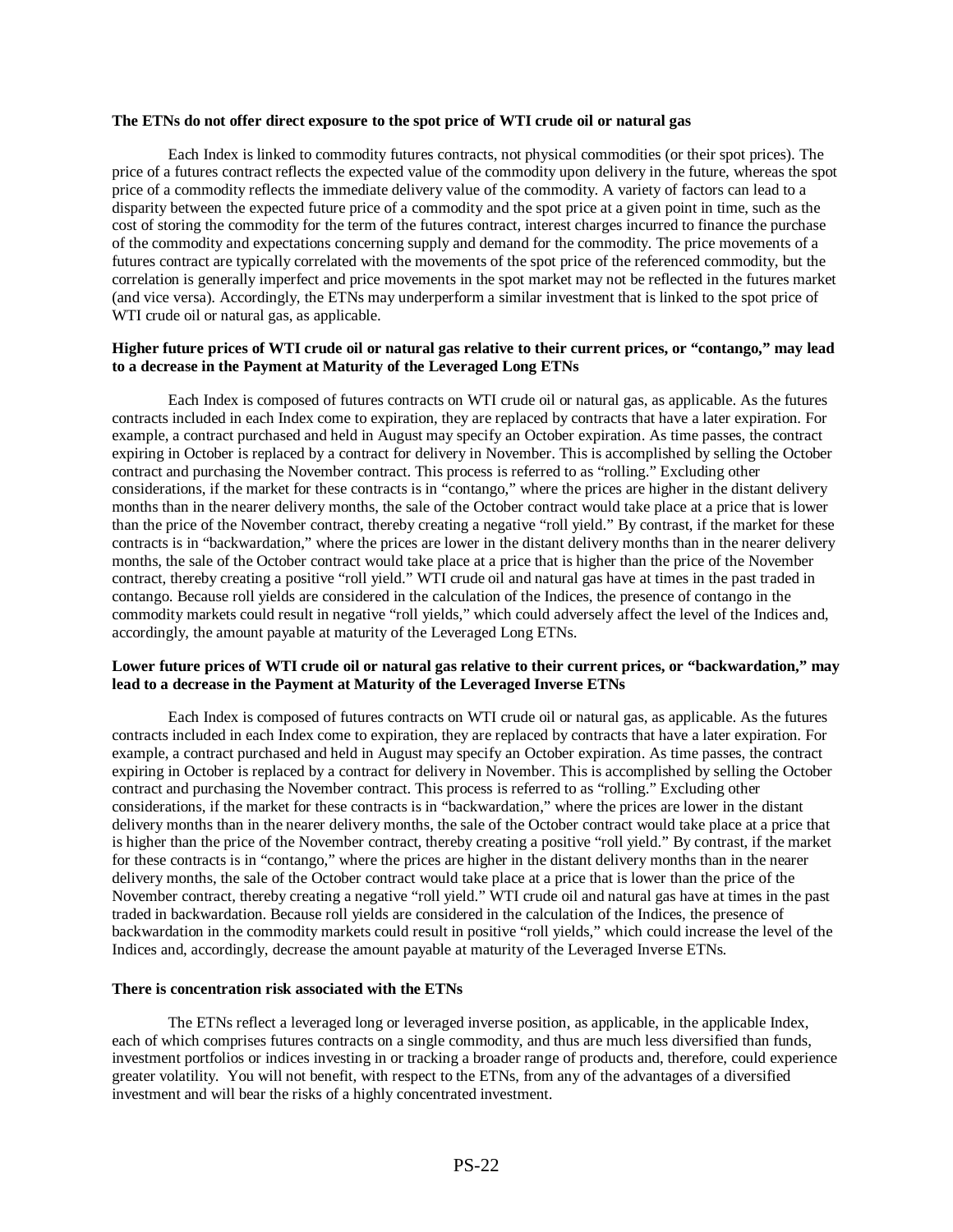#### **Changes in the three month U.S. Treasury rate may affect the value of the ETNs**

The value of the ETNs is linked, in part, to the rate of interest that could be earned on an investment of the Closing Indicative Value for the applicable series of ETNs at the three month U.S. Treasury rate, which comprises the weekly investment rate for 90-day United States Treasury bills. Changes in the prevailing investment rate for U.S. Treasury bills, and therefore the three month U.S. Treasury rate, will affect the amount payable on the ETNs at maturity or upon redemption and, therefore, the market value of the ETNs. Any decrease in the three month U.S. Treasury rate will decrease the Daily Accrual and will, therefore, adversely affect the amount payable on the ETNs at maturity or upon redemption.

#### **If the Closing Indicative Value for any series of the ETNs increases from one day to the next, any subsequent adverse daily performance of the applicable Index will result in a larger decrease in the level of such Closing Indicative Value than if the current respective Closing Indicative Value had remained constant**

If the Closing Indicative Value for any series of the ETNs increases from one day to the next, the amount of decrease of such Closing Indicative Value resulting from an adverse daily performance of the applicable Index will increase correspondingly. This is because the applicable Daily ETN Performance will be applied to a greater Closing Indicative Value. As such, the amount of decrease from any adverse daily performance of the applicable Index will be more than if the Closing Indicative Value were maintained constant. This means that if the Closing Indicative Value for any series of the ETNs increases from one day to the next as a result of the level of the applicable Index increasing, in the case of the Leveraged Long ETNs, or decreasing, in the case of the Leveraged Inverse ETNs, by a certain percentage, it will take a smaller percentage decrease, in the case of the Leveraged Long ETNs, or increase, in the case of the Leveraged Inverse ETNs, in the level of the applicable Index to decrease such Closing Indicative Value (and subsequently the value of your investment) to its value prior to such increase. If you invest in the 3x Long Crude Oil ETNs, the 3x Long Natural Gas ETNs, the 3x Inverse Crude Oil ETNs or the 3x Inverse Natural Gas ETNs and the Closing Indicative Value for such series of ETNs increases from one day to the next, you will lose more than 3% of its value before such increase for each 1% of adverse daily performance of the applicable Index.

#### **If the Closing Indicative Value for any series of the ETNs decreases from one day to the next, any subsequent beneficial daily performance of the applicable Index will result in a smaller increase in the level of such Closing Indicative Value than if the current respective Closing Indicative Value had remained constant**

If the Closing Indicative Value for any series of the ETNs decreases from one day to the next, the amount of increase of such Closing Indicative Value resulting from a beneficial daily performance of the applicable Index will decrease correspondingly. This is because the applicable Daily ETN Performance will be applied to a lesser Closing Indicative Value. As such, the amount of increase from any beneficial daily performance of the applicable Index will be less than if the Closing Indicative Value were maintained constant. This means that if the Closing Indicative Value for any series of the ETNs decreases from one day to the next as a result of the level of the applicable Index decreasing, in the case of the Leveraged Long ETNs, or increasing, in the case of the Leveraged Inverse ETNs, by a certain percentage, it will take a larger percentage increase, in the case of the Leveraged Long ETNs, or decrease, in the case of the Leveraged Inverse ETNs, in the level of the applicable Index to increase such Closing Indicative Value (and subsequently the value of your investment) to its value prior to such decrease. If you invest in the 3x Long Crude Oil ETNs, the 3x Long Natural Gas ETNs, the 3x Inverse Crude Oil ETNs or the 3x Inverse Natural Gas ETNs and the Closing Indicative Value for such series of ETNs decreases from one day to the next, you will gain less than 3% of its value before such decrease for each 1% of beneficial daily performance of the applicable Index.

# **If the Intraday Indicative Value for any series of ETNs is equal to or less than zero at any time or the Closing Indicative Value is equal to zero on any Index Business Day for such series of ETNs, you will lose all of your investment in such series of ETNs**

If the Intraday Indicative Value for any series of ETNs is equal to or less than zero at any time or the Closing Indicative Value is equal to zero on any Index Business Day for such series of ETNs, the Closing Indicative Value for such series of ETNs on that day, and all future days, will be zero and you will lose all of your investment in the ETNs.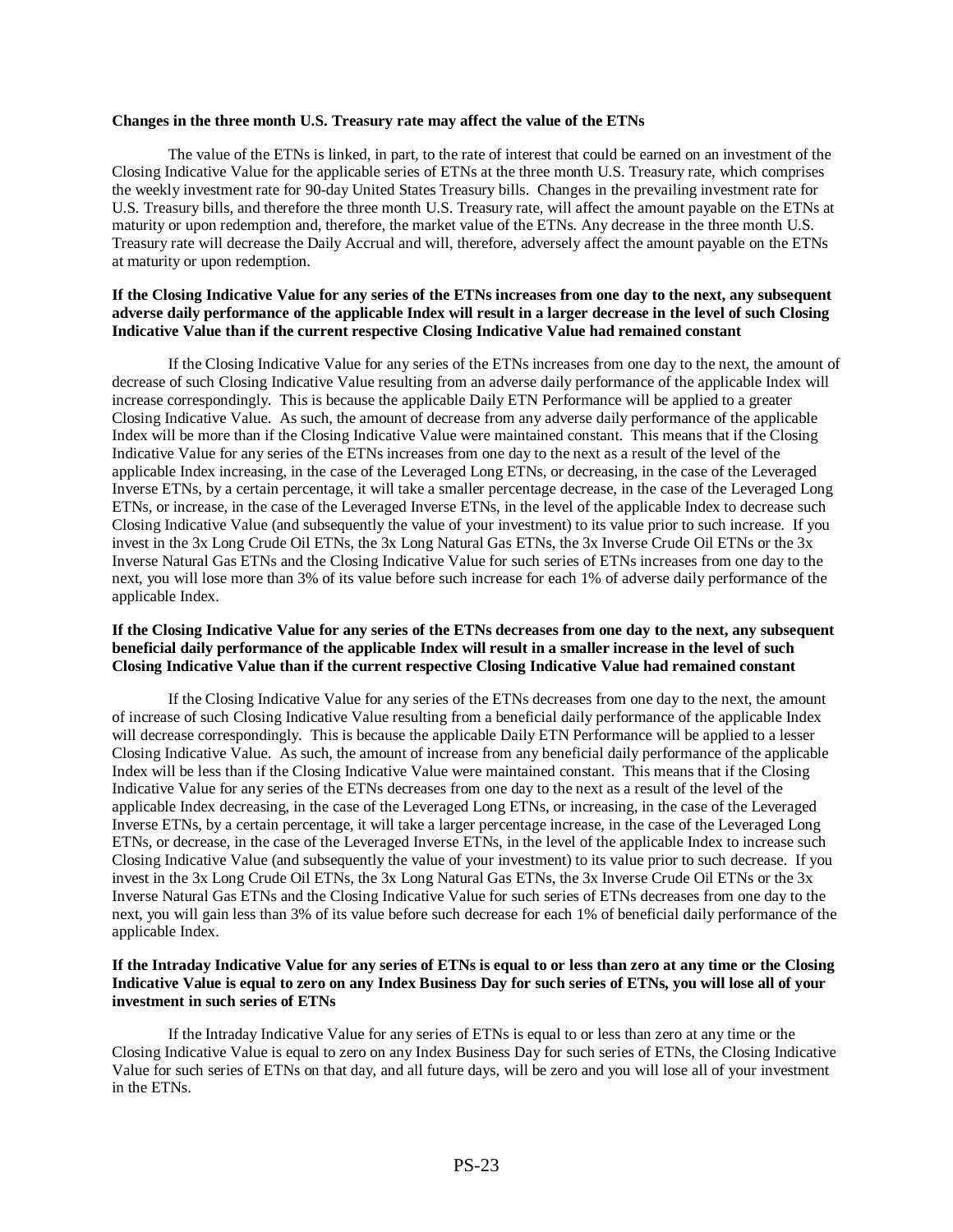## **It is possible that the ETNs may be accelerated due to a fall in the Intraday Indicative Value to 15% or less than the prior day's Closing Indicative Value for such series of ETNs and your investment will be lost before the scheduled maturity of the ETNs**

Because the Intraday Indicative Value for each series of ETNs is calculated throughout each Index Business Day for such series of ETNs, adverse daily performances of the applicable Index on such an Index Business Day will be reflected in the current Closing Indicative Value for such series of ETNs rather than only upon redemption, acceleration or at maturity. If there are severe or repeated adverse daily performances for the applicable Index during the term of the ETNs, the Intraday Indicative Value for such series of ETNs on any Index Business Day for such series of ETNs could be reduced to 15% or less of the prior day's Closing Indicative Value for such series of ETNs. If this occurs, we may choose to exercise our right to effect an Event Acceleration of the ETNs of such series for an amount equal to that day's Closing Indicative Value for such series of ETNs and you may not receive any of your initial investment.

#### **The ETNs may be accelerated at any time on or after the Inception Date or if an Acceleration Event has occurred and we choose to exercise our right to effect an Event Acceleration**

We have the right to accelerate the ETNs of any series and pay you an amount equal to the arithmetic average of the Closing Indicative Values for such series of ETNs during the applicable Accelerated Valuation Period, on any Business Day occurring on or after the Inception Date (an "**Optional Acceleration**"). In addition, if an Acceleration Event has occurred in our or the Calculation Agents' determination, we may choose to accelerate all of the outstanding ETNs of such series (or we are obligated to accelerate all of the outstanding ETNs of such series in the event that JD or JIC exercises their right to cause an early acceleration due to the termination of our agreement with them in certain circumstances) (an "**Event Acceleration**").

As discussed in the section "Specific Terms of the ETNs—Acceleration at Our Option or Upon an Acceleration Event" the type of events that may trigger an Event Acceleration are (a) an amendment to or change (including any officially announced proposed change) in the laws, regulations or rules of the United States (or any political subdivision thereof), or any jurisdiction in which a Primary Exchange or Related Exchange (each as defined herein) is located that (i) makes it illegal for CSI to hold, acquire or dispose of the futures contracts included in the applicable Index or options, futures, swaps or other derivatives on the applicable Index or the futures contracts included in the applicable Index (including but not limited to exchange-imposed position limits), (ii) materially increases the cost to the Issuer, our affiliates, third parties with whom we transact or similarly situated third parties in performing our or their obligations in connection with the ETNs, (iii) has a material adverse effect on any of these parties' ability to perform their obligations in connection with the ETNs or (iv) materially affects our ability to issue or transact in exchange traded notes similar to the ETNs, each as determined by us or CSI, as one of the Calculation Agents; (b) any official administrative decision, judicial decision, administrative action, regulatory interpretation or other official pronouncement interpreting or applying those laws, regulations or rules that is announced on or after the Inception Date that (i) makes it illegal for CSI to hold, acquire or dispose of the futures contracts included in the applicable Index or options, futures, swaps or other derivatives on the applicable Index or the futures contracts included in the applicable Index (including but not limited to exchange-imposed position limits), (ii) materially increases the cost to the Issuer, our affiliates, third parties with whom we transact or similarly situated third parties in performing our or their obligations in connection with the ETNs, (iii) has a material adverse effect on the ability of the Issuer, our affiliates, third parties with whom we transact or a similarly situated third party to perform our or their obligations in connection with the ETNs or (iv) materially affects our ability to issue or transact in exchange traded notes similar to the ETNs; (c) any event that occurs on or after the Inception Date that makes it a violation of any law, regulation or rule of the United States (or any political subdivision thereof), or any jurisdiction in which a Primary Exchange or Related Exchange (each as defined herein) is located, or of any official administrative decision, judicial decision, administrative action, regulatory interpretation or other official pronouncement interpreting or applying those laws, regulations or rules, (i) for CSI to hold, acquire or dispose of the futures contracts included in the applicable Index or options, futures, swaps or other derivatives on the applicable Index or the futures contracts included in the applicable Index (including but not limited to exchange-imposed position limits), (ii) for the Issuer, our affiliates, third parties with whom we transact or similarly situated third parties to perform our or their obligations in connection with the ETNs or (iii) for us to issue or transact in exchange traded notes similar to the ETNs; (d) any event, as determined by us or CSI, as one of the Calculation Agents, that we or any of our affiliates or a similarly situated party would, after using commercially reasonable efforts, be unable to, or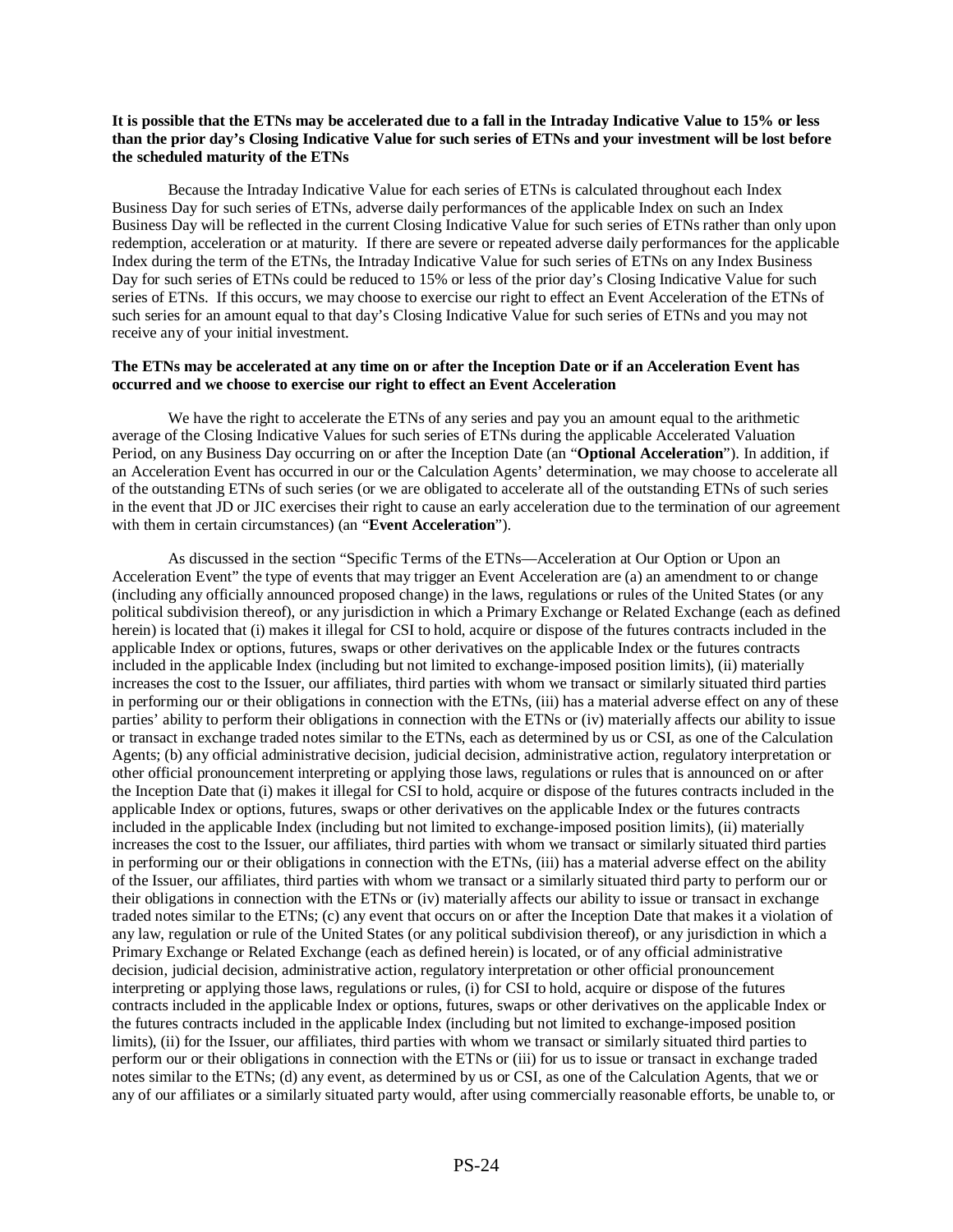would incur a materially increased amount of tax, duty, expense or fee (other than brokerage commissions) to acquire, establish, re-establish, substitute, maintain, unwind or dispose of any transaction or asset it deems necessary to hedge the risk of the ETNs, or realize, recover or remit the proceeds of any such transaction or asset; (e) if, at any point, the Intraday Indicative Value for any series of ETNs is equal to or less than fifteen percent (15%) of the prior day's Closing Indicative Value for such series of ETNs; (f) if the primary exchange or market for trading for the ETNs, if any, announces that pursuant to the rules of such exchange or market, as applicable, the ETNs cease (or will cease) to be listed, traded or publicly quoted on such exchange or market, as applicable, for any reason and are not immediately re-listed, re-traded or re-quoted on an exchange or quotation system located in the same country as such exchange or market, as applicable; (g) if any of the initial Calculation Agents ceases to be a Calculation Agent hereunder; or (h) JD or JIC exercises their right to cause an early acceleration due to the termination of our agreement with them in certain circumstances. If we accelerate any series of ETNs, you will only receive the Closing Indicative Value for such series of ETNs and you will not receive any other compensation or amount for the loss of the investment opportunity of holding such series of ETNs. See "Supplemental Plan of Distribution (Conflicts of Interest)" in this pricing supplement for further information.

#### **If an Acceleration Event occurs, we may replace the applicable Index with a Substitute Index**

If an Acceleration Event occurs at any time with respect to any series of the ETNs (other than an Acceleration Event that obligates us to accelerate all of the outstanding ETNs of such series) and we do not exercise our right to effect an Event Acceleration of the ETNs of such series, and the Index Sponsor or anyone else publishes an index that we determine is comparable to the applicable Index (the "**Substitute Index**"), then the Calculation Agents may elect, in their sole discretion, to permanently replace the original applicable Index with the Substitute Index for all purposes under such series of ETNs, and all provisions described in this pricing supplement as applying to the applicable Index will thereafter apply to the Substitute Index instead. If the Calculation Agents elect to replace the original Index for any series of ETNs with a Substitute Index, then the Calculation Agents will determine the Early Redemption Amount, Accelerated Redemption Amount or Maturity Redemption Amount, as applicable, for such series of ETNs by reference to the Substitute Index. In these circumstances, the Calculation Agents may elect to replace the applicable Index with the Substitute Index even if the Index Sponsor continues to publish the applicable Index without modification, replacement or adjustment. Any such replacement of the applicable Index with the Substitute Index will affect the amount you will receive at maturity, upon redemption or upon acceleration and will result in the ETNs having a value different (higher or lower) from the value they would have had if there had been no such replacement.

## **We may extend the scheduled Maturity Date of any series of ETNs for up to two additional five-year periods**

The scheduled Maturity Date for each series of ETNs is initially February 9, 2032. We may at our option extend the maturity of any series of ETNs for up to two additional five-year periods. We may only extend the scheduled Maturity Date for any series of ETNs for five years at a time. If we exercise our option to extend the maturity of any series of ETNs, we will notify DTC (the holder of the global note for each series of ETNs) and the trustee at least 45 but not more than 60 calendar days prior to the then scheduled Maturity Date for such series of ETNs. We will provide such notice to DTC and the trustee in respect of each five-year extension of the scheduled Maturity Date that we choose to effect.

# **The Calculation Agents may modify the applicable Index**

The Calculation Agents may modify the applicable Index or adjust the method of its calculation if they determine that the publication of the applicable Index is discontinued and there is no Successor Index. In that case, the Calculation Agents will determine the applicable level of the applicable Index as the case may be, and thus the applicable Redemption Amount, using a computation methodology that the Calculation Agents determine will as closely as reasonably possible replicate the applicable Index.

If the Calculation Agents determine that the applicable Index, the futures contracts included in the applicable Index or the method of calculating the applicable Index is changed at any time in any respect—including whether the change is made by the Index Sponsor under its existing policies or following a modification of those policies, is due to the publication of a Successor Index, is due to events affecting the futures contracts included in the applicable Index, or is due to any other reason and is not otherwise reflected in the level of the applicable Index by the Index Sponsor pursuant to the methodology described herein, then the Calculation Agents will be permitted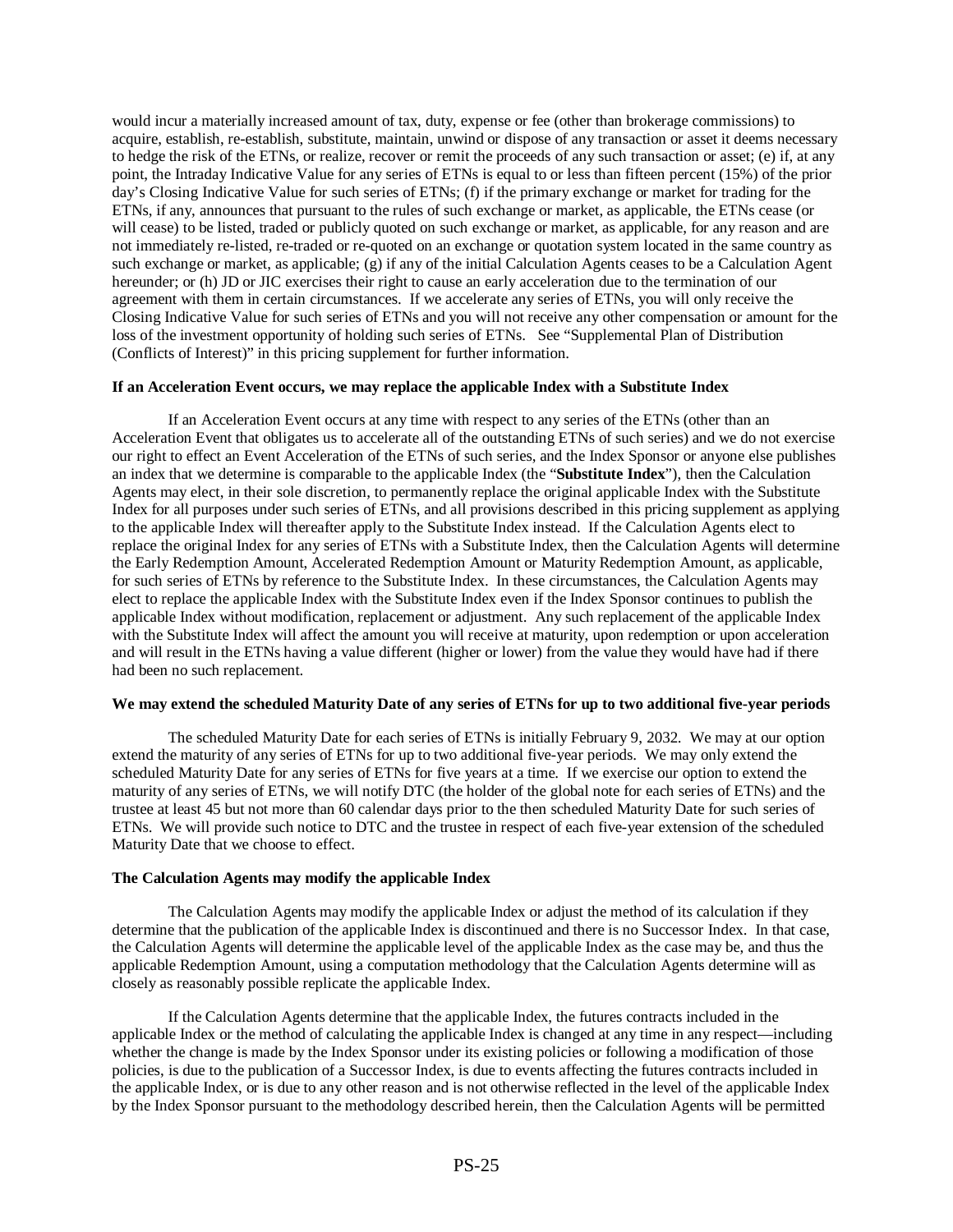(but not required) to make such adjustments in the applicable Index or the method of its calculation as they believe are appropriate to ensure that the applicable closing level of the applicable Index used to determine the applicable Redemption Amount is equitable. The Calculation Agents may make any such modification or adjustment even if the Index Sponsor continues to publish the applicable Index without a similar modification or adjustment.

Any modification to the applicable Index or adjustment to its method of calculation will affect the amount you will receive upon redemption, upon acceleration or maturity and will result in the ETNs having a value different (higher or lower) from the value they would have had if there had been no such modification or adjustment.

# **Even if the closing level of the applicable Index on the applicable Valuation Date (or Valuation Dates, in the case of an acceleration of a series of the ETNs) exceeds, in the case of the Leveraged Long ETNs, or is less than, in the case of the Leveraged Inverse ETNs, the initial closing level of the applicable Index on the date of your investment, you may receive less than the initial investment amount of your ETNs**

Because the Daily Investor Fee (and in the case of Early Redemption, the Early Redemption Charge) reduces the amount of your return upon redemption, acceleration or maturity, the level of the applicable Index must increase significantly, in the case of the Leveraged Long ETNs, or decrease significantly, in the case of the Leveraged Inverse ETNs, in order for you to receive at least the amount of your initial investment upon redemption, acceleration or maturity of the ETNs. If the level of the applicable Index decreases or does not increase sufficiently, in the case of the Leveraged Long ETNs, or increases or does not decrease sufficiently, in the case of the Leveraged Inverse ETNs, to offset the effect of the Daily Investor Fee over the term of the ETNs (and in the case of Early Redemption, the Early Redemption Charge), you will receive less than the initial investment amount of your ETNs upon redemption, acceleration or maturity of the ETNs. For more information on how the Daily Investor Fee affects the value of the ETNs, see "Hypothetical Examples."

#### **There are restrictions on the minimum number of ETNs you may redeem and on the dates on which you may redeem them**

You must redeem at least 25,000 ETNs of any one series, the Minimum Redemption Amount, at one time and you must cause your broker to deliver a notice of redemption, substantially in the form of Annex A (the "**Redemption Notice**"), to JD (the "**Redemption Agent**") via email or other electronic delivery as requested by the Redemption Agent. If your Redemption Notice is delivered prior to 4:00 p.m., New York City time, on any Business Day, the immediately following Index Business Day for the applicable series of ETNs will be the applicable "**Early Redemption Valuation Date**" for such series of ETNs. Otherwise, the second following Index Business Day for such series of ETNs will be the applicable Early Redemption Valuation Date. If the Redemption Agent receives your Redemption Notice no later than 4:00 p.m., New York City time, on any Business Day, the Redemption Agent will respond by sending your broker an acknowledgment of the Redemption Notice accepting your redemption request by 7:30 p.m., New York City time, on the Business Day prior to the applicable Early Redemption Valuation Date. The Redemption Agent or its affiliate must acknowledge to your broker acceptance of the Redemption Notice in order for your redemption request to be effective.

Also, because of the timing requirements of your offer for early redemption, settlement of any early redemption by us will be prolonged when compared to a sale and settlement in the secondary market. As your Redemption Notice is irrevocable, this will subject you to market risk in the event the market fluctuates after the Redemption Agent receives your offer.

The redemption feature is intended to induce arbitrageurs to counteract any trading of the ETNs at a premium or discount to their indicative value. There can be no assurance that arbitrageurs will employ the redemption feature in this manner.

#### **An Early Redemption Charge of 0.05% per ETN will be charged upon an early redemption**

We will charge a fee of 0.05% *times* the Closing Indicative Value per ETN upon an early redemption. The imposition of the fee will mean that you will not receive the full amount of the Closing Indicative Value upon an early redemption at your election.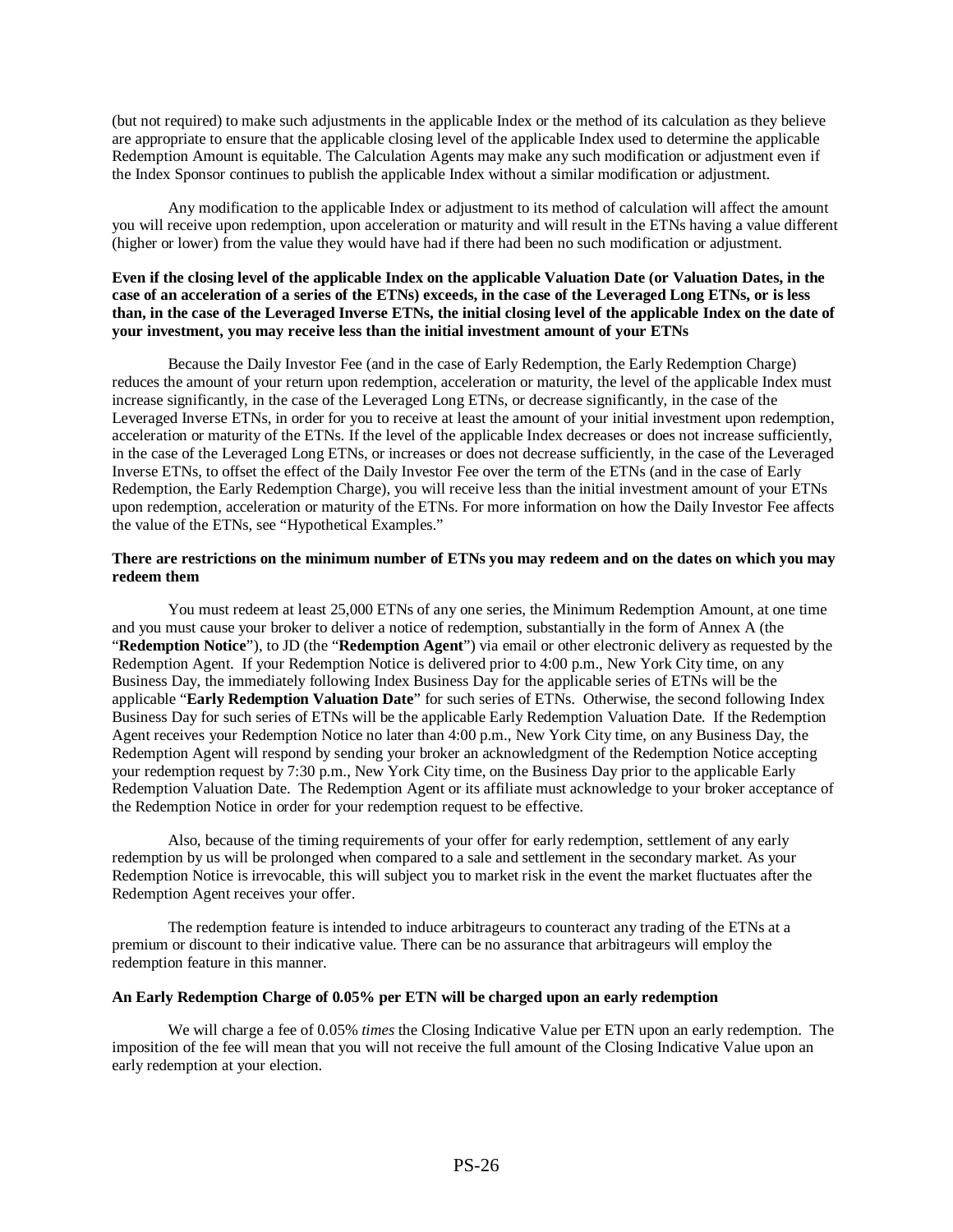#### **You will not know the Early Redemption Amount for any ETNs you elect to redeem prior to maturity at the time you make such election**

In order to exercise your right to redeem the ETNs prior to maturity, you must cause your broker or other person with whom you hold the ETNs to deliver a Redemption Notice (as defined herein) to the Redemption Agent (as defined herein) by no later than 4:00 p.m., New York City time, on the Business Day prior to your desired Valuation Date. The Early Redemption Amount cannot be determined until the Valuation Date, and as such you will not know the Early Redemption Amount for the ETNs at the time you make an irrevocable election to redeem the ETNs. The Early Redemption Amount for the ETNs on the applicable Valuation Date may be substantially less than it would have been on the prior day and may be zero.

#### **You will not benefit from any change in the level of the applicable Index if such change is not reflected in the level of the applicable Index on the applicable Valuation Date (or Valuation Dates, in the case of an acceleration of a series of the ETNs)**

If the applicable Index does not increase, in the case of the Leveraged Long ETNs, or decrease, in the case of the Leveraged Inverse ETNs, by an amount sufficient to offset the effect of the Daily Investor Fee and, in the case of an early redemption, the Early Redemption Charge, between the date of your initial investment and the applicable Valuation Date (or Valuation Dates, in the case of an acceleration of a series of the ETNs), we will pay you less than the initial investment amount of your ETNs upon redemption. This will be true even if the level of the applicable Index as of some date or dates prior to the applicable Valuation Date (or Valuation Dates, in the case of an acceleration of a series of the ETNs) would have been sufficiently high, in the case of the Leveraged Long ETNs, or low, in the case of the Leveraged Inverse ETNs, to offset the effect of the Daily Investor Fee and Early Redemption Charge.

#### **Past performance of the Indices is no guide to future performance**

The actual performance of the applicable Index over the term of the offered ETNs, as well as the amount payable on the applicable Early Redemption Date, Acceleration Date or the Maturity Date, may bear little relation to the historical values of that Index or to the hypothetical return examples set forth elsewhere in this pricing supplement. We cannot predict the future performance of the Indices.

# **The formula for determining the applicable Redemption Amount does not take into account all developments in the applicable Index**

Changes in the levels of the applicable Index during the term of the ETNs before the Valuation Date (or Valuation Dates, in the case of an acceleration of a series of the ETNs) will not necessarily be reflected in the calculation of the applicable Redemption Amount. The Calculation Agents will calculate the applicable Redemption Amount by utilizing the Closing Indicative Value on the applicable Valuation Date (or Valuation Dates, in the case of an acceleration of a series of the ETNs). No other levels of the applicable Index, Closing Indicative Values or Intraday Indicative Values will be taken into account. As a result, you may lose a significant part of your initial investment even if the level of the applicable Index has risen, in the case of the Leveraged Long ETNs, or declined, in the case of the Leveraged Inverse ETNs, at certain times during the term of the ETNs.

#### **Any decline in our credit ratings may affect the market value of the ETNs**

Our credit ratings are an assessment of our ability to pay our obligations, including those on the offered ETNs. Consequently, actual or anticipated declines in our credit ratings may affect the market value of the ETNs.

## **The Calculation Agents will have the authority to make determinations that could affect the market value of the ETNs and the amount you receive at maturity**

The Calculation Agents for the ETNs will have discretion in making various determinations that affect the ETNs, including the Closing Indicative Values, the applicable Redemption Amount, the occurrence and effects of an Acceleration Event and the existence and effects of Market Disruption Events. The exercise of this discretion by the Calculation Agents could adversely affect the value of the ETNs and may present the Calculation Agents with a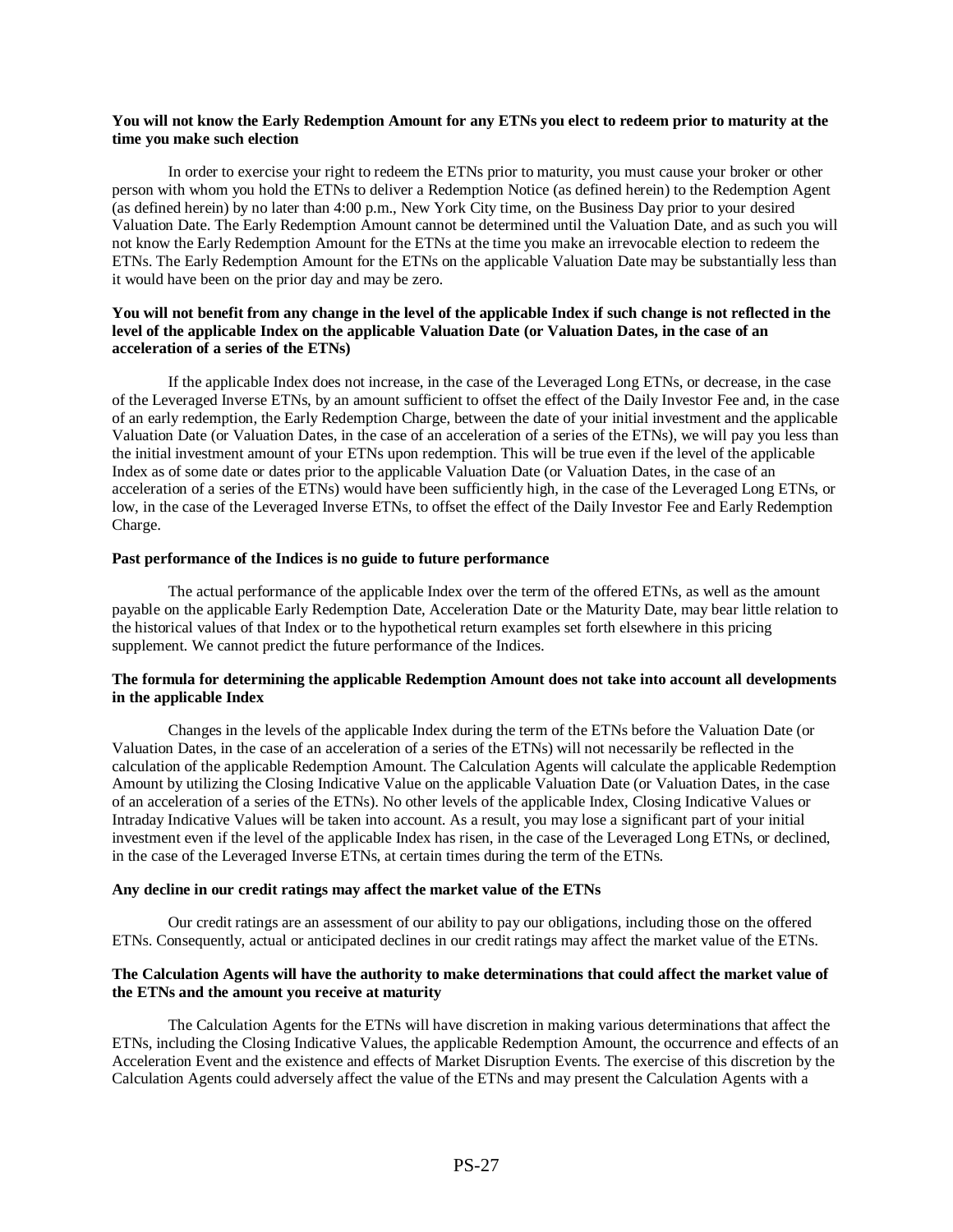conflict of interest of the kind described below under "There may be conflicts of interest between you, us, the Redemption Agent, and the Calculation Agents."

#### **Credit Suisse is subject to Swiss Regulation**

As a Swiss bank, Credit Suisse is subject to regulation by governmental agencies, supervisory authorities and self-regulatory organizations in Switzerland. Such regulation is increasingly more extensive and complex and subjects Credit Suisse to risks. For example, pursuant to Swiss banking laws, FINMA has broad powers and discretion in the case of resolution proceedings, which include the power to convert debt instruments and other liabilities of Credit Suisse into equity and/or cancel such liabilities in whole or in part.

#### **The market price of the ETNs may be influenced by many unpredictable factors**

The market value of the ETNs will fluctuate between the date you purchase them and the applicable Valuation Date (or Valuation Dates, in the case of an acceleration of a series of the ETNs). You may also sustain a significant loss if you sell the ETNs in the secondary market. In addition to others, the following factors, many of which are beyond our control, will influence the market value of the ETNs, as well as the applicable Redemption Amount:

- the level of the applicable Index at any time,
- the volatility of any option or futures contracts relating to the applicable Index or the futures contracts included in the applicable Index,
- the liquidity of any option or futures contracts relating to the applicable Index or the futures contracts included in the applicable Index,
- economic, financial, regulatory, political, judicial, military and other events that affect commodities markets generally, the applicable Index or the relevant futures contracts included in the applicable Index,
- supply and demand for the ETNs in the secondary market, including but not limited to, inventory positions with any market maker or other person or entity who is trading the ETNs (supply and demand for the ETNs will be affected by the total issuance of ETNs, and we are under no obligation to issue additional ETNs to increase the supply),
- global supply and demand for WTI crude oil or natural gas, as applicable, which is influenced by such factors as forward selling by WTI crude oil or natural gas producers, as applicable, purchases made by WTI crude oil or natural gas producers, as applicable, to unwind WTI crude oil or natural gas, as applicable, hedge positions, central bank purchases and sales of WTI crude oil or natural gas, as applicable, and production and cost levels in major WTI crude oil- or natural gas- producing countries, as applicable,
- interest and yield rates and rate spreads in the markets,
- the time remaining until the ETNs mature, and
- the actual or perceived creditworthiness of Credit Suisse.

You cannot predict the future performance of the Indices based on the historical performance of the option or futures contracts relating to the Indices or the futures contracts included in the applicable Index. The factors interrelate in complex ways, and the effect of one factor on the market value of the ETNs may offset or enhance the effect of another factor.

#### **The liquidity of the market for the ETNs may vary materially over time**

We sold a portion of the ETNs on the Initial Settlement Date, and additional ETNs may be issued and sold from time to time through CSSU, an affiliate of ours. Additionally, the number of ETNs outstanding could be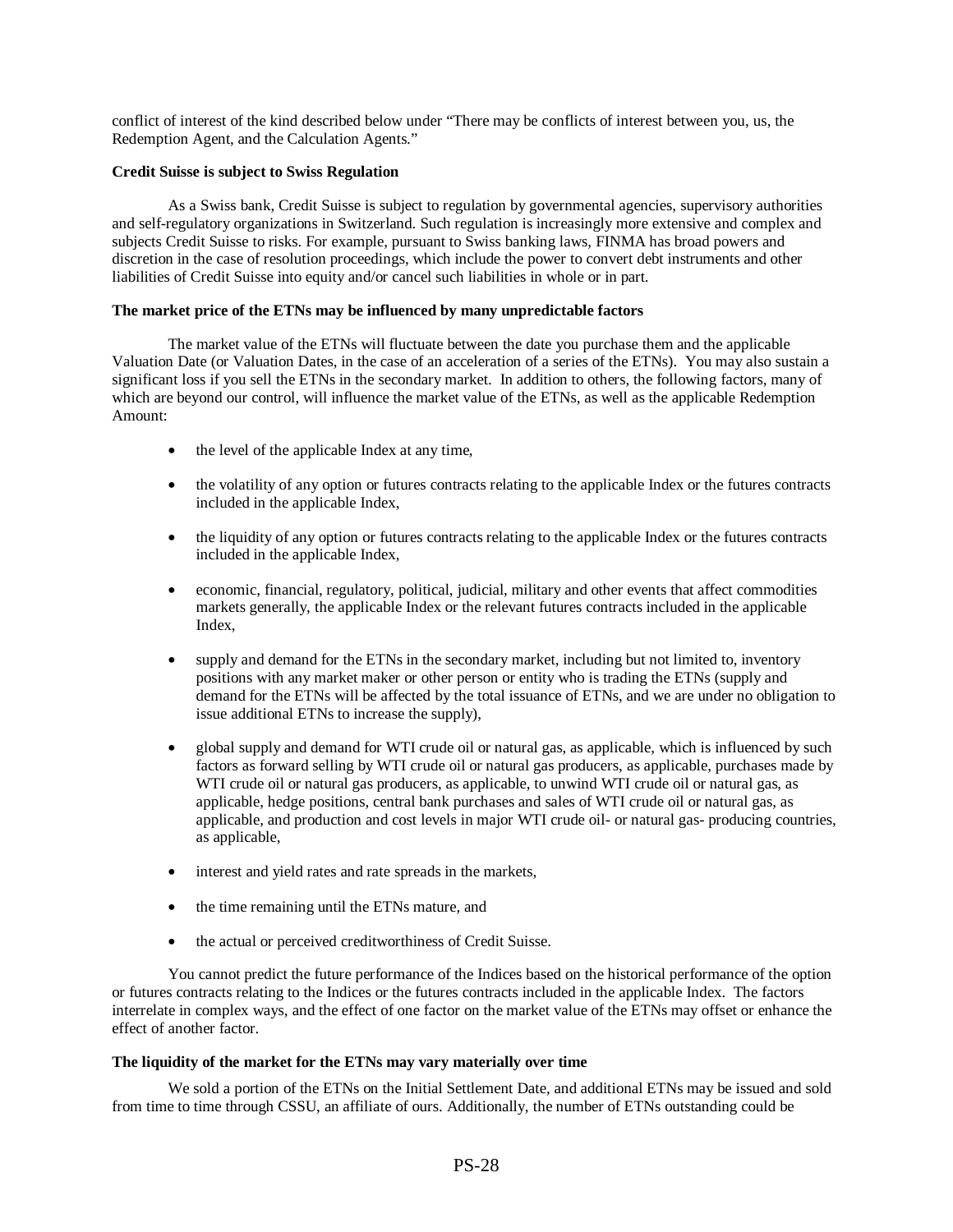reduced at any time due to redemptions of the ETNs by Credit Suisse as described in this pricing supplement. Furthermore, any ETNs held by us or an affiliate in inventory may be resold at prevailing market prices or lent to market participants who may have made short sales of the ETNs. Accordingly, the liquidity of the market for the ETNs could vary materially over the term of the ETNs. While you may elect to offer your ETNs for early redemption by Credit Suisse prior to maturity, such early redemption is subject to restrictive conditions and procedures described elsewhere in this pricing supplement, including the condition that you must offer at least the applicable Minimum Repurchase Amount to us at one time.

#### **There may not be an active trading market for your ETNs**

Although we have listed the ETNs on the NYSE Arca, there is no assurance that a trading market for the offered ETNs will continue. Even if there is a secondary market for your ETNs, it may not be sufficiently liquid to enable you to sell your ETNs readily and you may suffer substantial losses and/or sell your ETNs at prices substantially less than their Intraday Indicative Value or Closing Indicative Value, including being unable to sell them at all or only for a price of zero in the secondary market.

No assurance can be given as to the continuation of the listing for the life of the offered ETNs, or the liquidity or trading market for the offered ETNs. We are not required to maintain any listing of your ETNs on the NYSE Arca and the liquidity of the market for any series of ETNs could vary materially over the term of the ETNs.

# **The Intraday Indicative Value and the Closing Indicative Value, the Early Redemption Amount and the Accelerated Redemption Amount are not the same as the closing price or any other trading price of the ETNs in the secondary market**

The Intraday Indicative Value and the Closing Indicative Value of each series of the ETNs are not the same as the closing price or any other trading price of such ETNs in the secondary market, if one exists. The Closing Indicative Value on each calendar day following the Inception Date for each series of ETNs will be equal to  $(1)(a)$ the Closing Indicative Value for that series on the immediately preceding calendar day *times* (b) the Daily ETN Performance for that series on such calendar day *minus* (2) the Daily Investor Fee for that series on such calendar day. The Closing Indicative Value will never be less than zero. The Closing Indicative Value will be zero on and subsequent to any calendar day on which the Intraday Indicative Value is less than or equal to zero at any time or Closing Indicative Value equals zero. The Closing Indicative Value for each series of ETNs will be published on each Index Business Day under the applicable Indicative Value ticker for such series of ETNs, as set forth on the cover of this pricing supplement. If your ETNs have not been previously redeemed or accelerated, on the Maturity Date you will receive, for each (i) \$50 stated principal amount per ETN in the case of the 3x Inverse Crude Oil ETNs and the 3x Inverse Natural Gas ETNs, (ii) \$5,000 stated principal amount per ETN in the case of the 3x Long Crude Oil ETNs and (iii) \$6,250 stated principal amount per ETN in the case of the 3x Long Natural Gas ETNs, a cash payment equal to the applicable Closing Indicative Value on the Final Valuation Date, as calculated by the Calculation Agents. If you elect to offer your ETNs for redemption, and the requirements for acceptance by us are met, you will receive an Early Redemption Amount per ETN on the Early Redemption Date equal to the greater of (A) zero and (B) (1) the Closing Indicative Value on the Early Redemption Valuation Date *minus* (2) the Early Redemption Charge. If the ETNs are accelerated (including at our option, which we have the discretion to do at any time), you will receive an Accelerated Redemption Amount per ETN on the Acceleration Date equal to the Closing Indicative Value on the Accelerated Valuation Date.

The Intraday Indicative Value of each series the ETNs will be calculated every 15 seconds on each Index Business Day during the period when a Market Disruption Event has not occurred or is not continuing and disseminated over the Consolidated Tape, or other major market data vendor. The Intraday Indicative Value at any time is based on the most recent intraday level of the underlying Index. If the Intraday Indicative Value is equal to or less than zero at any time or the Closing Indicative Value is equal to zero on any Index Business Day for such series of ETNs, the Closing Indicative Value on that day, and all future days, will be zero.

The trading price of the ETNs at any time is the price at which you may be able to sell your ETNs in the secondary market at such time, if one exists. In the absence of an active secondary market for the ETNs, the last reported trading price may not reflect the actual price at which you may be able to sell your ETNs at a particular time. The trading price of any series of the ETNs at any time may vary significantly from the Intraday Indicative Value and the Closing Indicative Value, the Early Redemption Amount or the Accelerated Redemption Amount of such ETNs at such time due to, among other things, imbalances of supply and demand, lack of liquidity, transaction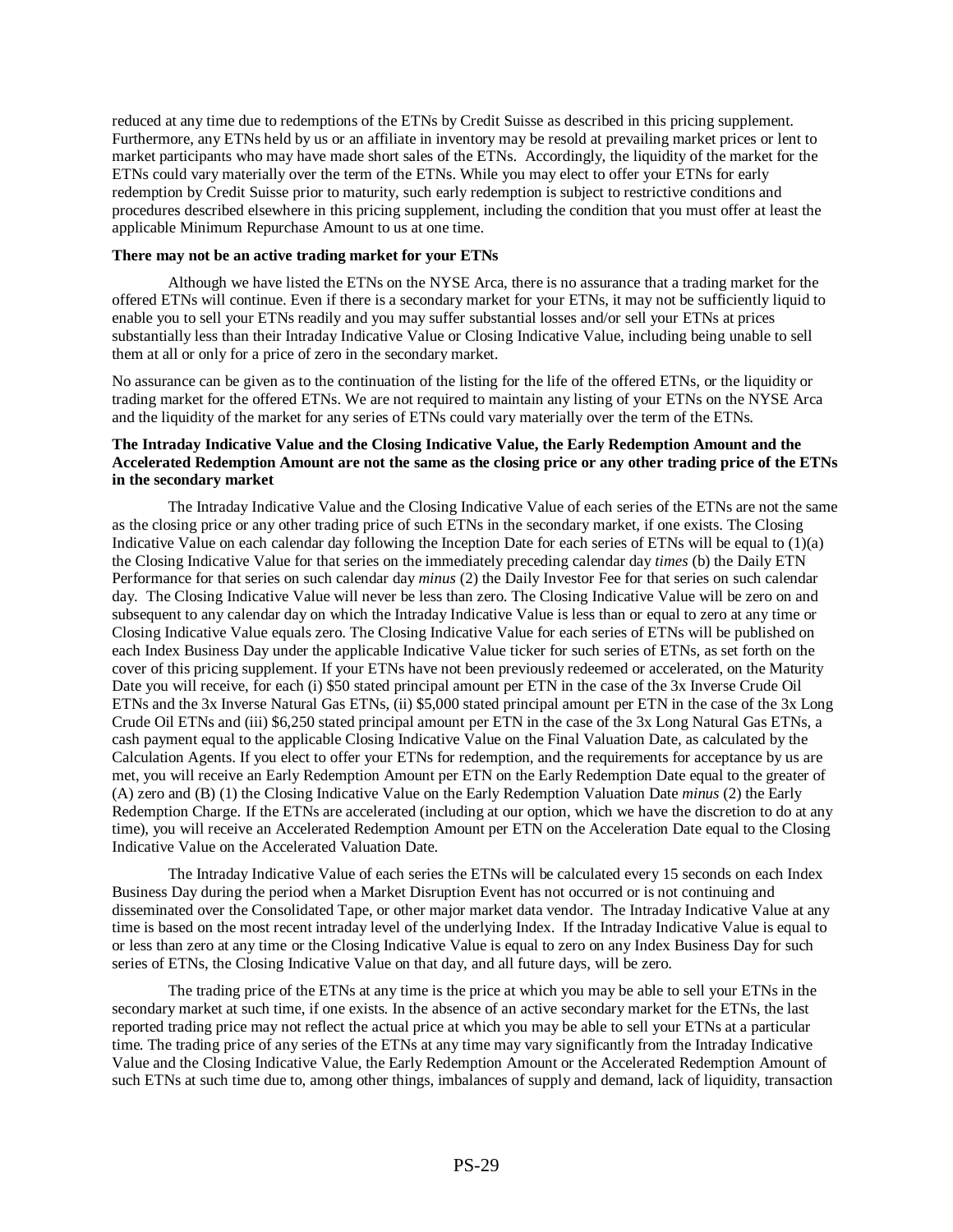costs, credit considerations and bid-offer spreads, and any corresponding premium in the trading price may be reduced or eliminated at any time.

Paying a premium purchase price over the Indicative Value of the ETNs could lead to significant losses in the event the investor sells such ETNs at a time when such premium is no longer present in the market place or such ETNs are accelerated (including at our option, which we have the discretion to do at any time, in which case investors will receive a cash payment in an amount equal to the Closing Indicative Value (which will not include any premium) on the Accelerated Valuation Date). Investors should consult their financial advisors before purchasing or selling the ETNs, especially for ETNs trading at a premium over their Indicative Value.

# **We may sell additional ETNs of any series at different prices but we are under no obligation to issue or sell additional ETNs of any series at any time, and if we do sell additional ETNs of any series, we may limit or restrict such sales, and we may stop and subsequently resume selling additional ETNs of such series at any time**

In our sole discretion, we may decide to issue and sell additional ETNs of any series from time to time at a price that is higher or lower than the stated principal amount per ETN, based on the indicative value of such series of ETNs at that time. The price of the ETNs in any subsequent sale may differ substantially (higher or lower) from the issue price paid in connection with any other issuance of such series ETNs. Additionally, any ETNs held by us or an affiliate in inventory may be resold at prevailing market prices or lent to market participants who may have made short sales of any series of the ETNs. However, we are under no obligation to issue or sell additional ETNs of any series at any time, and if we do sell additional ETNs of any series, we may limit or restrict such sales, and we may stop and subsequently resume selling additional ETNs of such series at any time. If we start selling additional ETNs of any series, we may stop selling additional ETNs of such series for any reason, which could materially and adversely affect the price and liquidity of such ETNs in the secondary market. Furthermore, unless we indicate otherwise, if we suspend selling additional ETNs, we reserve the right to resume selling additional ETNs at any time, which might result in the reduction or elimination of any premium in the trading price that may have developed. Before trading in the secondary market, you should compare the Closing Indicative Value and Intraday Indicative Value with the then-prevailing trading price of the ETNs. Any premium may be reduced or eliminated at any time.

Suspension of additional issuances of the ETNs can also result in a significant reduction in the number of outstanding ETNs, if investors subsequently exercise their right to have the ETNs redeemed by us. If the total number of outstanding ETNs has fallen to a level that is close to or below the Minimum Redemption Amount, you may not be able to purchase enough ETNs to meet the minimum size requirement in order to exercise your early redemption right. The unavailability of the redemption right can result in the ETNs trading in the secondary market at discounted prices below the Intraday Indicative Value. Having to sell your ETNs at a discounted sale price below the Intraday Indicative Value of the ETNs could lead to significant losses. Prior to making an investment in the ETNs, you should take into account whether or not the trading price is tracking the Intraday Indicative Value of the ETNs.

## **Any limitation or suspension on the issuance of the ETNs may impact the trading price of the ETNs, including by creating, reducing or eliminating an premium over the Indicative Value of the ETNs at any time**

Because our obligations under the ETNs are hedged through one or more of our affiliates, increases in the number of ETNs outstanding create corresponding increases in our exposure to the components of the applicable Indices. In order to manage the risk of this exposure, we may impose a limitation or suspension on the number of ETNs of any series to be issued. Any limitation or suspension on the issuance of the ETNs may materially and adversely affect the price and liquidity of the ETNs in the secondary market. Alternatively, the decrease in supply may cause an imbalance in the market supply and demand, which may cause the ETNs to trade at a premium over the Indicative Value of the ETNs. In addition, any decrease in the supply of the ETNs due to any limitation or suspension on issuance may cause the ETNs to appear on NYSE Arca's "threshold securities list," indicating repeated delivery failure (which may be a sign of supply shortage) and requiring an actual borrowing of or a bona fide arrangement to borrow the ETNs in connection with a short sale. If arbitrageurs are unable to locate ETNs to sell short, the ETNs may trade at a premium, which may be significant, in relation to their Indicative Value.

Any premium may be reduced or eliminated at any time. Paying a premium purchase price over the Indicative Value of the ETNs could lead to significant losses in the event the investor sells such ETNs at a time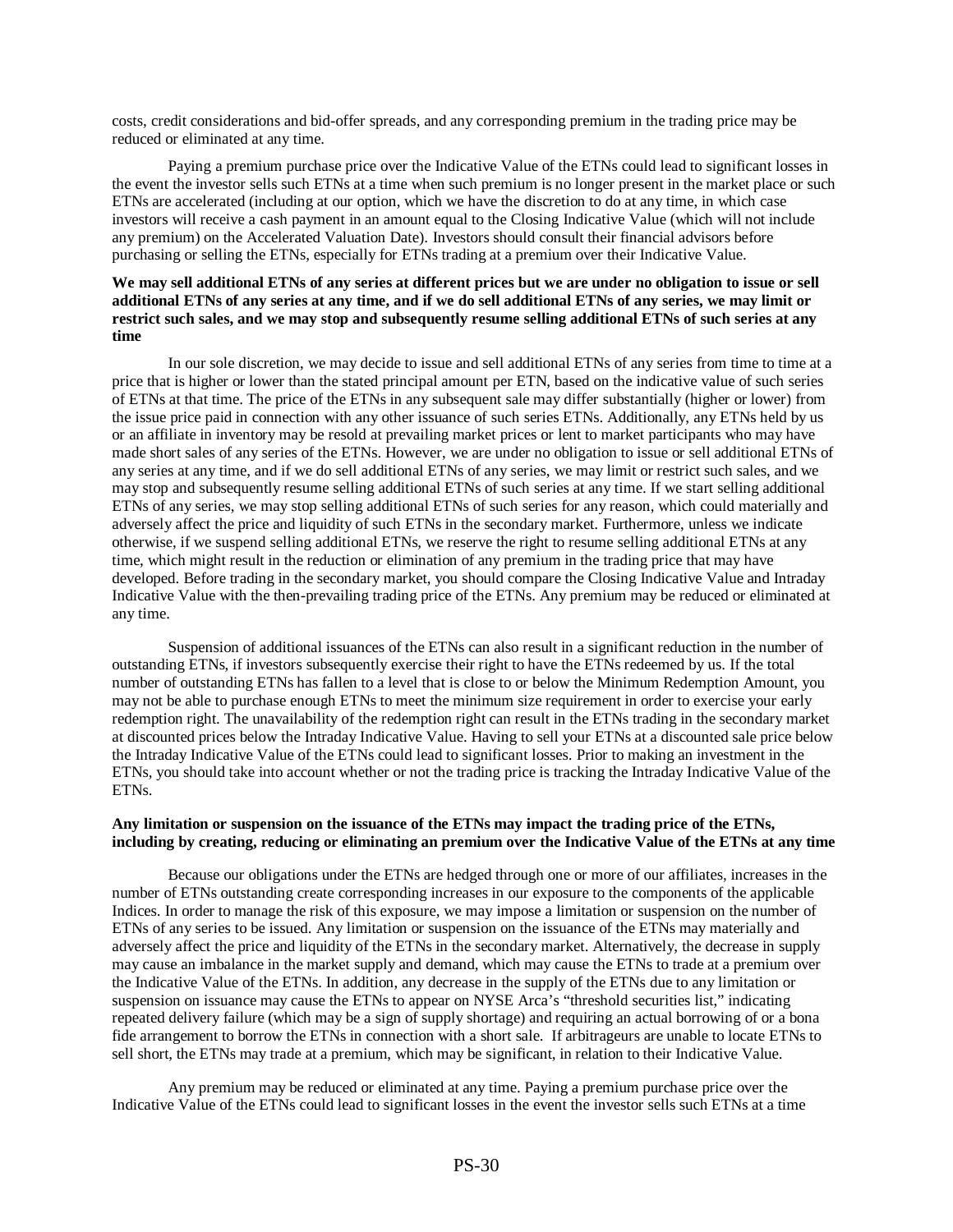when such premium is no longer present in the market place or such ETNs are accelerated (including at our option, which we have the discretion to do at any time, in which case investors will receive a cash payment in an amount equal to the Closing Indicative Value (which will not include any premium) on the Accelerated Valuation Date). Investors should consult their financial advisors before purchasing or selling the ETNs, especially for ETNs trading at a premium over their Indicative Value.

## **Trading and other transactions by us, our affiliates or third parties with whom we transact in securities or financial instruments related to the ETNs and the applicable Index may impair the value of the ETNs**

We expect to hedge our obligations relating to the ETNs by purchasing or selling short the futures contracts included in the applicable Index, listed or over-the-counter options, futures contracts, swaps, or other derivative instruments relating to the applicable Index or the futures contracts included in the applicable Index, or other instruments linked to the applicable Index or the futures contracts included in the applicable Index, including certain exchange traded notes issued by Credit Suisse, and adjust the hedge by, among other things, purchasing or selling any of the foregoing, at any time and from time to time, and to unwind the hedge by selling any of the foregoing, perhaps on or before the applicable Valuation Date (or Valuation Dates, in the case of an acceleration of a series of the ETNs). We, our affiliates, or third parties with whom we transact, may also enter into, adjust and unwind hedging transactions relating to other securities whose returns are linked to the applicable Index. Any of these hedging activities may adversely affect the level of the applicable Index—directly or indirectly by affecting the price of the futures contracts included in the applicable Index or listed or over-the-counter options, futures contracts, swaps or other derivative instruments relating to the applicable Index or the futures contracts included in the applicable Index—and therefore, the market value of the ETNs and the amount we will pay on the ETNs on the applicable Early Redemption Date, Acceleration Date or the Maturity Date. It is possible that we, our affiliates or third parties with whom we transact could receive substantial returns with respect to these hedging activities while the value of the ETNs declines or becomes zero. Any profit in connection with such hedging activities will be in addition to any other compensation that and our affiliates receive for the sale of the ETNs, which may create an additional incentive to sell the ETNs to you.

We, our affiliates or third parties with whom we transact may also engage in trading in the futures contracts included in the applicable Index, or listed or over-the-counter options, futures contracts, swaps or other derivative instruments relating to the applicable Index or the futures contracts included in the applicable Index, or instruments whose returns are linked to the applicable Index or the futures contracts included in the applicable Index or listed or over-the-counter options, futures contracts, swaps or other derivative instruments relating to the applicable Index or the futures contracts included in the applicable Index, including certain exchange traded notes issued by Credit Suisse, for our or their proprietary accounts, for other accounts under our or their management or to facilitate transactions, including block transactions, on behalf of customers. Any of these activities could adversely affect the level of the applicable Index—directly or indirectly by affecting the price of the futures contracts included in the applicable Index or listed or over-the-counter options, futures contracts, swaps or other derivative instruments relating to the applicable Index or the futures contracts included in the applicable Index—and therefore, the market value of the ETNs and the amount we will pay on the ETNs on the applicable Early Redemption Date, Acceleration Date or the Maturity Date. We may also issue, and we, our affiliates or third parties with whom we transact may also issue or underwrite, other ETNs or financial or derivative instruments with returns linked to changes in the level of the applicable Index or the futures contracts included in the applicable Index or listed or over-the-counter options, futures contracts, swaps or other derivative instruments relating to the applicable Index or the futures contracts included in the applicable Index. By introducing competing products into the marketplace in this manner, we, our affiliates or third parties with whom we transact could adversely affect the market value of the ETNs and the amount we will pay on the ETNs on the applicable Early Redemption Date, Acceleration Date or the Maturity Date.

## **There may be conflicts of interest between you and us, the Redemption Agent and the Calculation Agents**

CSI will also act as one of the Calculation Agents for the ETNs. As Calculation Agents, CSI and JIC will make determinations with respect to the ETNs. Among other things, JIC or one of its affiliates is responsible for computing and disseminating the Closing Indicative Value. The determinations may be adverse to you.

As noted above, we, our affiliates or third parties with whom we transact, including JIC, may engage in trading activities related to the applicable Index and futures contracts included in the applicable Index or listed or over-the-counter options, futures contracts, swaps or other derivative instruments relating to the applicable Index or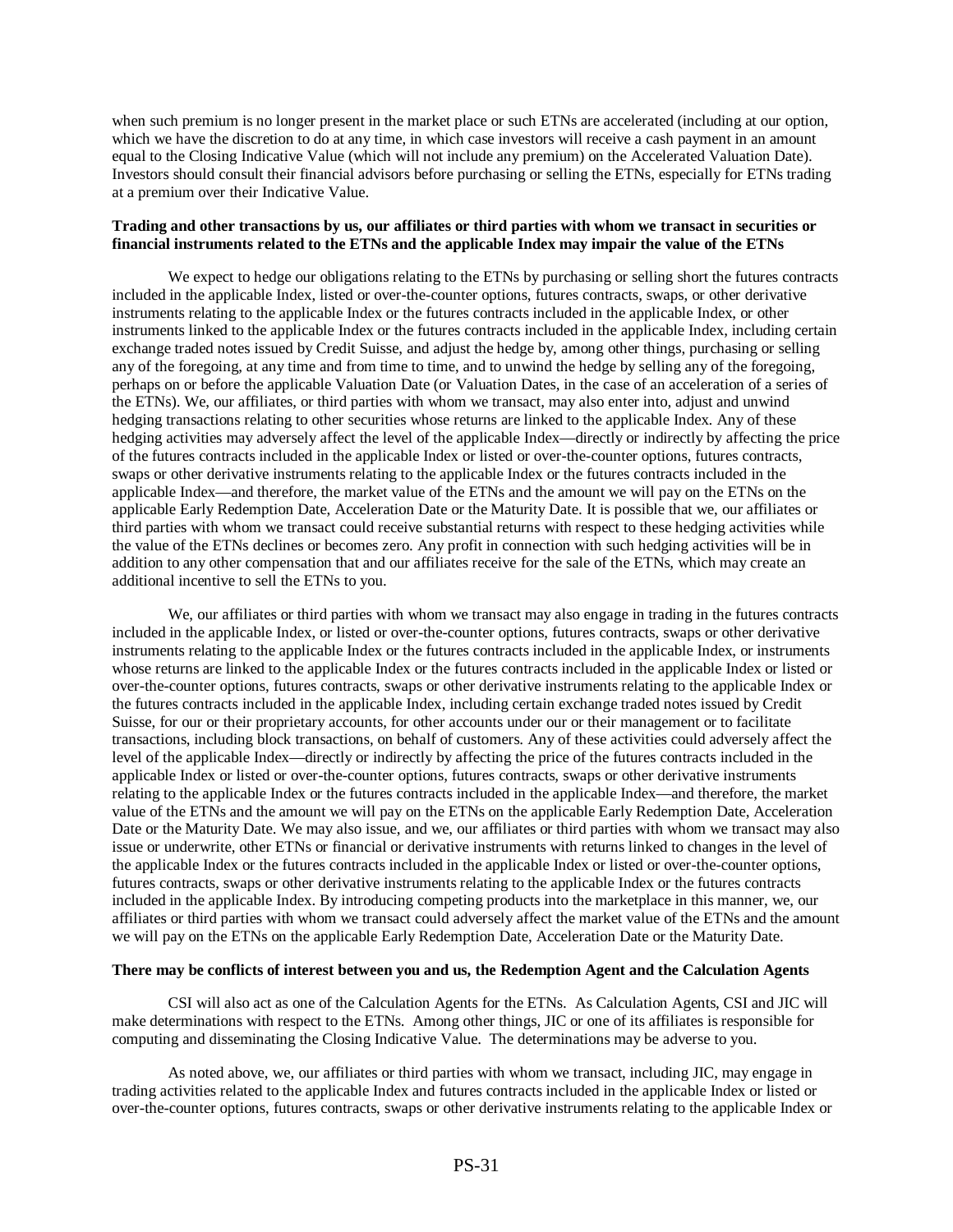the futures contracts included in the applicable Index, or instruments whose returns are linked to the applicable Index or the futures contracts included in the applicable Index or listed or over-the-counter options, futures contracts, swaps or other derivative instruments relating to the applicable Index or the futures contracts included in the applicable Index, including certain exchange traded notes issued by Credit Suisse. These trading activities may present a conflict between your interest in the ETNs and the interests we, our affiliates or third parties with whom we transact, including JIC, will have in our or their proprietary accounts, in facilitating transactions, including block trades, for our or their customers and in accounts under our or their management. These trading activities, if they influence the level of the applicable Index, could be adverse to your interests as a beneficial owner of the ETNs.

We, our affiliates or third parties with whom we transact, the Redemption Agent, the Calculation Agents and their affiliates may have published, and in the future may publish, research reports with respect to the futures contracts included in the applicable Index and with respect to the applicable Index. Any of these activities by us, our affiliates or third parties with whom we transact, the Redemption Agent, the Calculation Agents or any of their affiliates may affect the levels of the Index and, therefore, the market value of the ETNs and the amount we will pay on the ETNs on the applicable Early Redemption Date, Acceleration Date or the Maturity Date.

In our sole discretion, we may decide to issue and sell additional ETNs of any series from time to time at a price that is higher or lower than the stated principal amount per ETN, based on the indicative value of the ETNs of such series at that time, and any ETNs held by us or an affiliate in inventory may be resold at prevailing market prices or lent to market participants who may have made short sales of the ETNs. See "—We may sell additional ETNs of any series at different prices but we are under no obligation to issue or sell additional ETNs of any series at any time, and if we do sell additional ETNs of any series, we may limit or restrict such sales, and we may stop and subsequently resume selling additional ETNs of such series at any time" above. In addition, we may from time to time purchase outstanding ETNs of any series in the open market or in other transactions, and we may use this pricing supplement together with the accompanying prospectus supplement and the prospectus in connection with resales of some or all of the purchased ETNs in the secondary market.

# **The policies of the Index Sponsor or the Primary Exchange and changes that affect the applicable Index could affect the applicable Redemption Amount of the ETNs and their market value**

The policies of the Index Sponsor or the Primary Exchange concerning the calculation of the level of the applicable Index and the manner in which changes affecting the futures contracts included in the applicable Index or option or futures contracts relating to the applicable Index or the futures contracts included in the applicable Index are reflected in the level of the applicable Index could affect the applicable Redemption Amount of the ETNs on the applicable Early Redemption Date, Acceleration Date or the Maturity Date and the market value of the ETNs prior to that date. The applicable Redemption Amount of the ETNs and their market value could also be affected if the Index Sponsor or the Primary Exchange changes these policies, for example by changing the manner in which it calculates the level of the applicable Index, by adding, deleting or substituting the futures contracts comprising the applicable Index, or if the Index Sponsor or the Primary Exchange discontinues or suspends calculation or publication of the level of the applicable Index, in which case it may become difficult to determine the market value of the ETNs. If events such as these occur, or if the level of the applicable Index is not available because of a Market Disruption Event or for any other reason, the Calculation Agents for the ETNs may determine the level of the applicable Index on the Valuation Date (including, without limitation, the Final Valuation Date, any Valuation Date in the Accelerated Valuation Period or Early Redemption Valuation Date), as the case may be.

# **A futures contract underlying an Index may be replaced if such futures contract is terminated or replaced on the exchange where it is traded**

Each Index is composed of futures contracts on physical commodities (each, a "designated contract"). If any such designated contract were to be terminated or replaced by an exchange, a comparable futures contract, if available, would be selected by the Index Sponsor to replace that designated contract. The termination or replacement of any designated contract may have an adverse impact on the level of the applicable Index and, therefore, the value of the ETNs.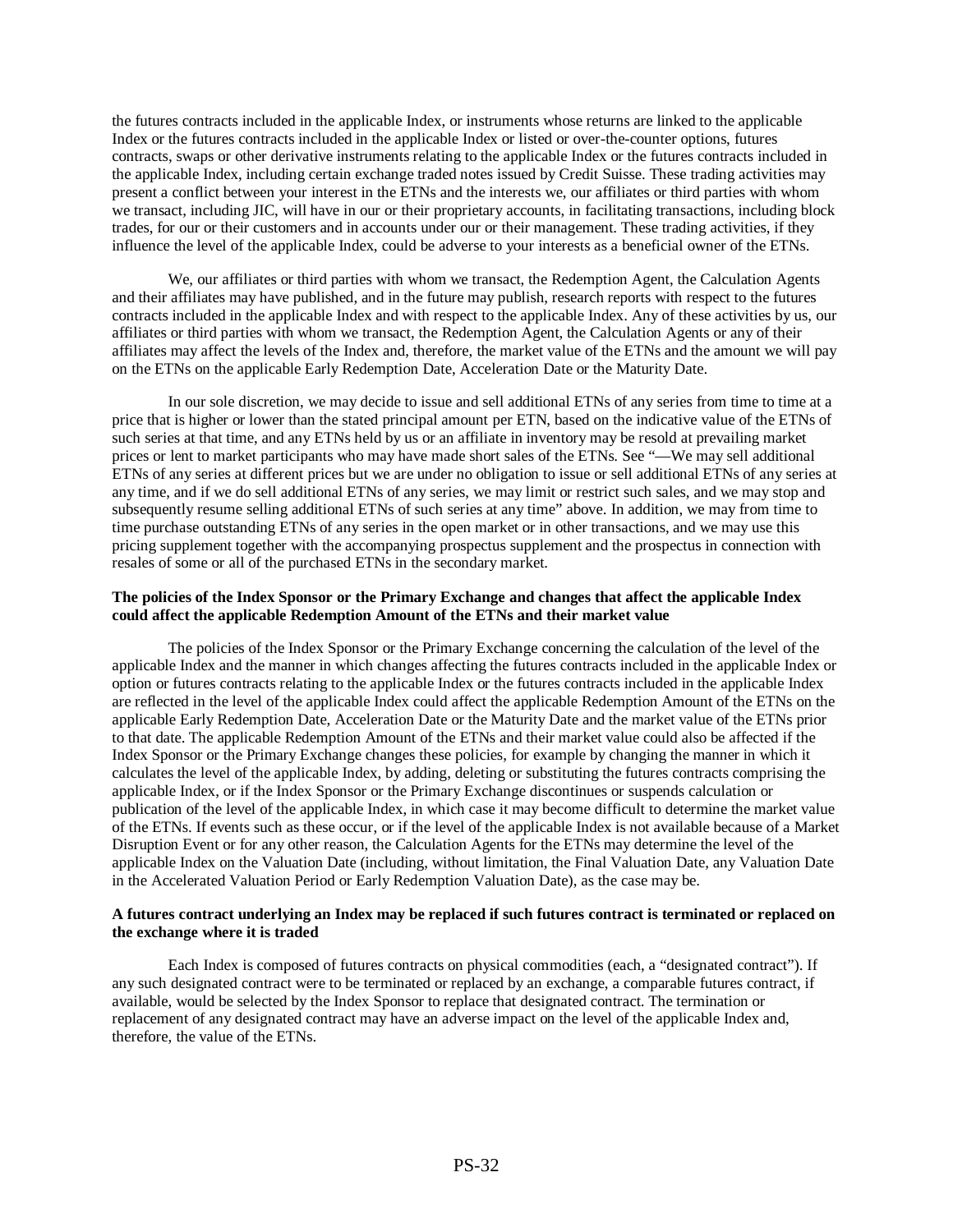# **We and our affiliates have no affiliation with the Index Sponsor and are not responsible for its public disclosure of information**

We and our affiliates are not affiliated with the Index Sponsor in any way (except for the arrangements discussed in "The Indices—License Agreement" herein) and have no ability to control the Index Sponsor, including errors in or discontinuation of disclosure regarding its methods or policies relating to the calculation of the Indices or the S&P GSCI Indices (as defined in "The Indices" herein). The Index Sponsor is under no obligation to continue to calculate any such S&P GSCI Indices nor is it required to calculate any successor index. If the Index Sponsor discontinues or suspends the calculation of an Index, it may become difficult to determine the market value of the ETNs or the amount payable at maturity or upon redemption or acceleration. If the Calculation Agents determine in their sole discretion that no successor index to such Index exists, the Calculation Agents will determine the applicable level of such Index in its sole discretion.

## **You will have no rights against the entities with discretion over the Indices**

As owner of the ETNs, you will have no rights against the Index Sponsor, even though the amount you receive at maturity or upon redemption or acceleration will depend on the level of the applicable Index. By investing in the ETNs, you will not acquire any interest in the futures contracts included in the applicable Index. The ETNs will be paid in cash, and you will have no right to receive delivery of WTI crude oil or natural gas, as applicable, or of any futures contract included in the applicable Index. The Index Sponsor is not in any way involved in this offering and has no obligations relating to the ETNs or to the holders of the ETNs.

# **Our right to use an Index may be suspended or terminated**

We have been granted, or will be granted, a nonexclusive right to use the Indices and related trademarks in connection with the offering of the ETNs. If we breach our obligations under any license, the Index Sponsor to which such license relates may have the right to terminate the license. If the Index Sponsor chooses to terminate its license agreement with us, we may no longer have the right under the terms of the license agreement to use an Index and related trademarks in connection with the ETNs until their maturity. If our right to use an Index to which the ETNs are linked is suspended or terminated for any reason, it may become difficult for us to determine the level of such Index and consequently the Payment at Maturity or any other amounts payable on the ETNs. The Calculation Agents in this case will determine the level of such Index in their sole discretion.

# **The occurrence of a Market Disruption Event will affect the calculation of the Daily Index Performance, certain valuations and delay certain payments under the ETNs**

If a Market Disruption Event occurs or is continuing with respect to any series of ETNs on any Index Business Day for such series of ETNs, the Calculation Agents will determine the Daily Index Performance on such Index Business Day for such series of ETNs using an appropriate closing level of the applicable Index for such Index Business Day taking into account the nature and duration of such Market Disruption Event. In addition, if the Final Valuation Date, the Valuation Date corresponding to an Early Redemption Date or the last scheduled Valuation Date in the Accelerated Valuation Period is postponed, due to a Market Disruption Event or otherwise, the Maturity Date, the corresponding Early Redemption Date or the Acceleration Date, as the case may be, will be postponed until the date three Business Days following such Valuation Date, as postponed. No interest or additional payment will accrue or be payable as a result of any postponement of the Maturity Date, any Early Redemption Date or the Acceleration Date. See "Specific Terms of the ETNs—Market Disruption Events" in this pricing supplement.

In addition, if a Market Disruption Event occurs with respect to any series of ETNs, the calculation of the Daily Index Performance will be modified so that the applicable leverage does not reset until the first Index Business Day for such series of ETNs on which no Market Disruption Event is continuing. If a Market Disruption Event occurs or is continuing with respect to any series of ETNs on any Index Business Day for such series of ETNs (the "**date of determination**"), or if a Market Disruption Event occurred or was continuing with respect to any series of ETNs on the Index Business Day for such series of ETNs immediately preceding the date of determination, then the Daily Index Performance on the date of determination will be calculated according to an alternative formula, as described under "Specific Terms of the ETNs—Market Disruption Events." The effect of the alternate formula is to suspend the daily compounding of leverage during any period in which a Market Disruption Event is continuing. As a result, the value of the ETNs may be adversely affected if a Market Disruption Event occurs.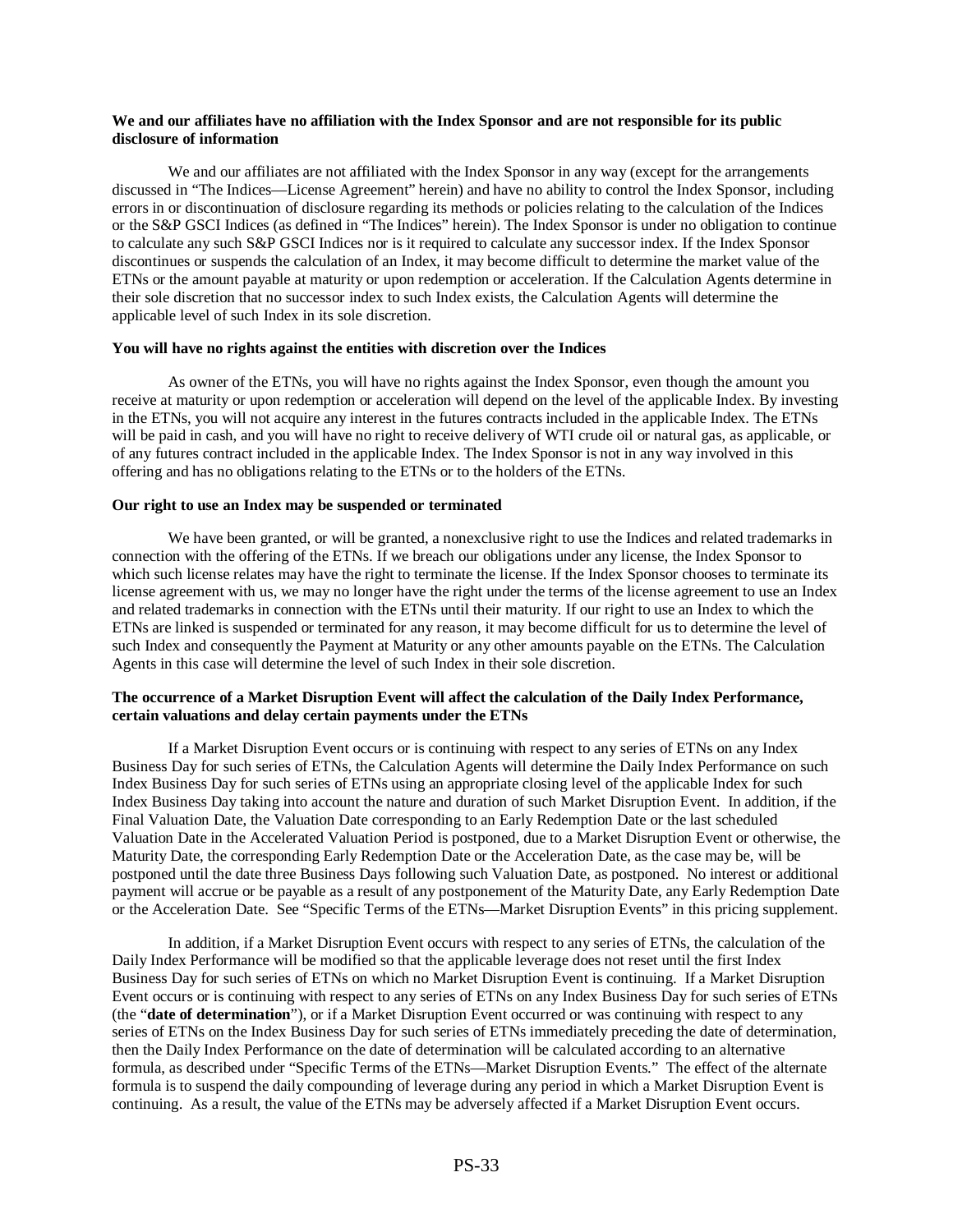## **The Maturity Date may be postponed**

In addition to the postponement for Market Disruption Events described above, if the scheduled Maturity Date is not a Business Day, the Maturity Date will be postponed to the first Business Day following the scheduled Maturity Date. If the scheduled Final Valuation Date is not an Index Business Day for any series of ETNs, the Final Valuation Date will be postponed to the next following Index Business Day for such series of ETNs, in which case the Maturity Date will be postponed to the third Business Day following the Final Valuation Date as so postponed. No interest or additional payment will accrue or be payable as a result of any postponement of the Maturity Date.

## **The ETNs may not have an active trading market, and may not continue to be listed over the life of the ETNs**

Although we have listed the ETNs on the NYSE Arca, there is no assurance that our application for listing will be approved, or that a trading market for the offered ETNs will develop. Even if there is a secondary market for the ETNs, it may not be sufficiently liquid to enable you to sell the ETNs readily and you may suffer substantial losses and/or sell the ETNs at prices substantially less than their Intraday Indicative Value or Closing Indicative Value, including being unable to sell them at all or only for a price of zero in the secondary market.

No assurance can be given as to the approval of the offered ETNs for listing or, if listed, the continuation of the listing for the life of the offered ETNs, or the liquidity or trading market for the offered ETNs. We are not required to maintain any listing of the ETNs on the NYSE Arca and the liquidity of the market for any series of ETNs could vary materially over the term of the ETNs.

## **The liquidity of the market for the ETNs may vary materially over time**

As stated on the cover of this pricing supplement, we sold a small portion of the ETNs on the initial settlement date, and additional ETNs will be offered and sold from time to time through CSSU, an affiliate of ours. We are under no obligation to sell additional ETNs at any time, and we may cease selling additional ETNs at any time. If we do not sell additional ETNs or if we cease selling additional ETNs, this could have a negative impact on the liquidity of the ETNs. Also, the number of ETNs outstanding could be reduced at any time due to repurchases of the ETNs by Credit Suisse as described in this pricing supplement. Accordingly, the liquidity of the market for the ETNs could vary materially over the term of the ETNs. While you may redeem the ETNs prior to maturity, such redemption is subject to the restrictive conditions and procedures described elsewhere in this pricing supplement, including the condition that you must offer at least the applicable Minimum Redemption Amount to Credit Suisse at one time for redemption on any Early Redemption Date.

## **Suspension or disruptions of market trading in futures contracts may adversely affect the value of your notes**

Futures markets like the Primary Exchange, the market for the futures contracts included in the applicable Index, are subject to temporary distortions or other disruptions due to various factors, including the lack of liquidity in the markets, the participation of speculators, and government regulation and intervention. In addition, some U.S. futures have regulations that limit the amount of fluctuation in some futures contract prices that may occur during a single business day. These limits are generally referred to as "daily price fluctuation limits" and the maximum or minimum price of a contract on any given day as a result of these limits is referred to as a "limit price." Once the limit price has been reached in a particular contract, no trades may be made at a price beyond the limit, or trading may be limited for a set period of time. Limit prices have the effect of precluding trading in a particular contract or forcing the liquidation of contracts at potentially disadvantageous times or prices. These circumstances could affect the level of the applicable Index and therefore could adversely affect the value of your notes.

# **The applicable Index may be more volatile and susceptible to fluctuations in the price of WTI crude oil or natural gas futures, as applicable, than a broader commodities index**

The applicable Index may be more volatile and susceptible to fluctuations in the price of WTI crude oil or natural gas futures, as applicable, than a broader commodities index, such as the S&P GSCI (as defined in "The Indices" herein). In contrast to the S&P GSCI, which includes contracts on the principal physical commodities that are actively traded, each Index is composed of contracts covering only a single physical commodity. As a result, price volatility in the contracts included in each Index will likely have a greater impact on such Index than it would on a broader commodities index, such as the S&P GSCI, and such Index will be more susceptible to fluctuations and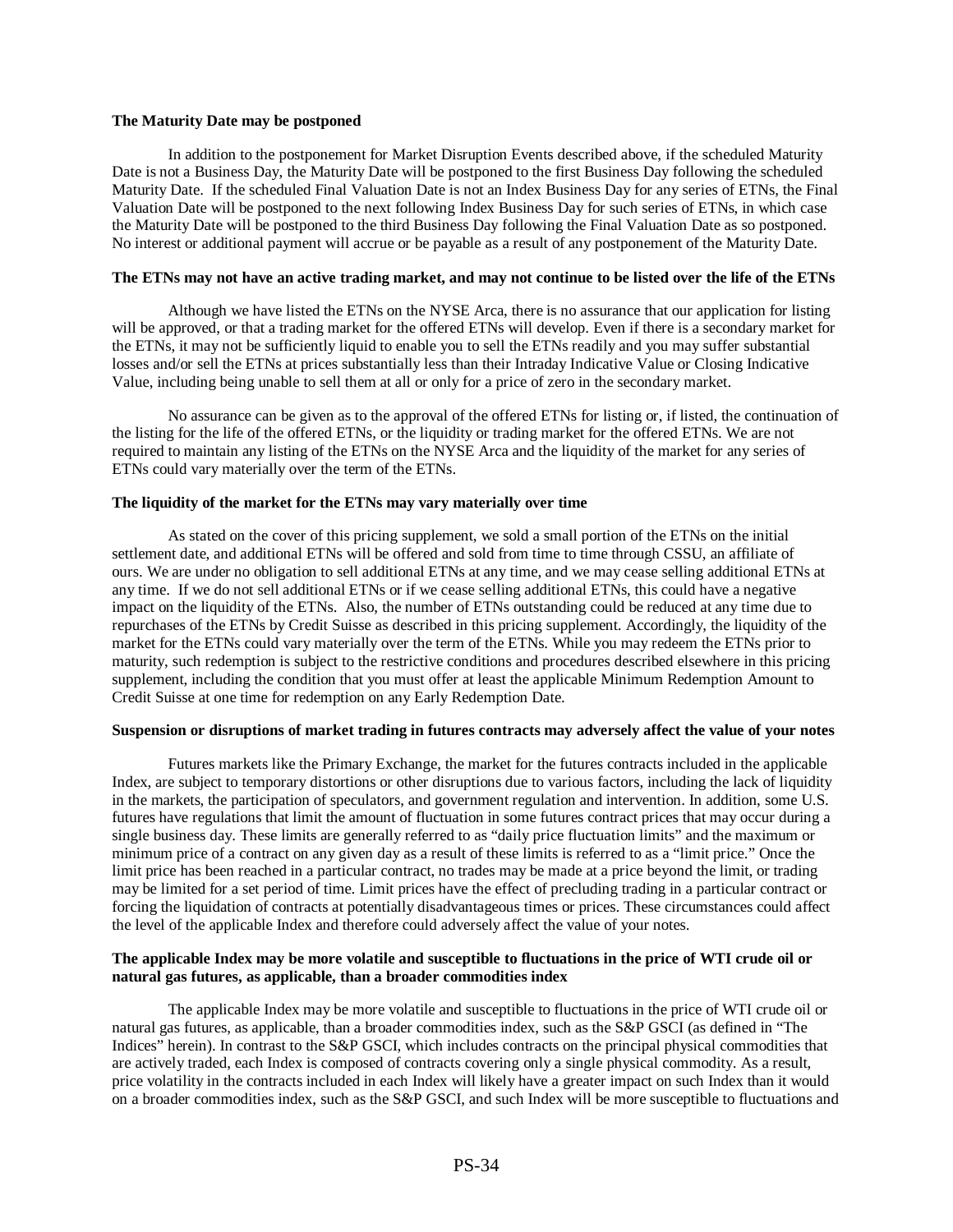declines in the value of WTI crude oil or natural gas, as applicable. In addition, the Indices may be less representative of the economy and commodity markets as a whole and might therefore not serve as a reliable benchmark for commodity market performance generally.

# **The price of WTI crude oil or natural gas futures can exhibit high and unpredictable volatility, which could lead to high and unpredictable volatility in the applicable Index**

Market prices of the commodity futures contracts comprising the Indices can be highly volatile. Commodity market prices are not related to the value of a future income or earnings stream, as tends to be the case with fixed-income and equity investments, but may be subject to rapid fluctuations based on numerous factors, including changes in supply and demand relationships, governmental programs and policies, national and international monetary, trade, political and economic events, changes in interest and exchange rates, speculation and trading activities in commodities and related contracts, weather, and agricultural, trade, fiscal and exchange control policies. Many commodities are also highly cyclical. These factors may have a larger impact on commodity prices and commodity-linked instruments than on traditional fixed-income and equity securities and may create additional investment risks that cause the value of the ETNs to be more volatile than the values of traditional securities. These and other factors may affect the levels of the Indices, and thus the value of the ETNs, in unpredictable or unanticipated ways. The potential for high volatility and the cyclical nature of commodity markets may render an investment in the ETNs inappropriate as the focus of an investment portfolio.

 The prices of WTI crude oil are primarily affected by the global demand for and supply of crude oil, but are also influenced significantly from time to time by speculative actions and by currency exchange rates. Crude oil prices are generally more volatile and subject to dislocation than prices of other commodities. Demand for refined petroleum products by consumers, as well as the agricultural, manufacturing and transportation industries, affects the price of crude oil. Crude oil's end-use as a refined product is often as transport fuel, industrial fuel and in-home heating fuel. Potential for substitution in most areas exists, although considerations including relative cost often limit substitution levels. Because the precursors of demand for petroleum products are linked to economic activity, demand will tend to reflect economic conditions. Demand is also influenced by government regulations, such as environmental or consumption policies. In addition to general economic activity and demand, prices for crude oil are affected by political events, labor activity and, in particular, direct government intervention (such as embargos) or supply disruptions in major oil producing regions of the world. Such events tend to affect oil prices worldwide, regardless of the location of the event, although regional factors may disproportionately impact either WTI crude oil futures in comparison to crude oil futures generally or to one another. Supply for crude oil may increase or decrease depending on many factors. These include production decisions by the Organization of the Petroleum Exporting Countries ("OPEC") and other crude oil producers. Crude oil prices are determined with significant influence by OPEC. OPEC has the potential to influence oil prices worldwide because its members possess a significant portion of the world's oil supply. In the event of sudden disruptions in the supplies of oil, such as those caused by war, natural events, accidents or acts of terrorism, prices of oil futures contracts could become extremely volatile and unpredictable. Also, sudden and dramatic changes in the futures market may occur, for example, upon a cessation of hostilities that may exist in countries producing oil, the introduction of new or previously withheld supplies into the market or the introduction of substitute products or commodities. Crude oil prices may also be affected by shortterm changes in supply and demand because of trading activities in the oil market and seasonality (e.g., weather conditions such as hurricanes). It is not possible to predict the aggregate effect of all or any combination of these factors.

The price of natural gas is primarily affected by the global demand for and supply of natural gas, but is also influenced significantly from time to time by speculative actions and by currency exchange rates. Natural gas is used primarily for residential and commercial heating and in the production of electricity. The level of global industrial activity influences the demand for natural gas. Natural gas has also become an increasingly popular source of energy in the United States, both for consumers and industry, in part because it burns more cleanly and has minimal impact on the environment. Many utilities, for example, have shifted away from coal or oil to natural gas to produce electricity. The demand for natural gas has also traditionally been cyclical, with higher demand during the months of winter and lower demand during the warmer summer months. In addition, the seasonal temperatures in countries throughout the world can also heavily influence the demand for natural gas. The world's supply of natural gas is concentrated in the Middle East, Europe, the former Soviet Union and Africa. In general, the supply of natural gas is based on competitive market forces: inadequate supply at any one time leads to price increases, which signal to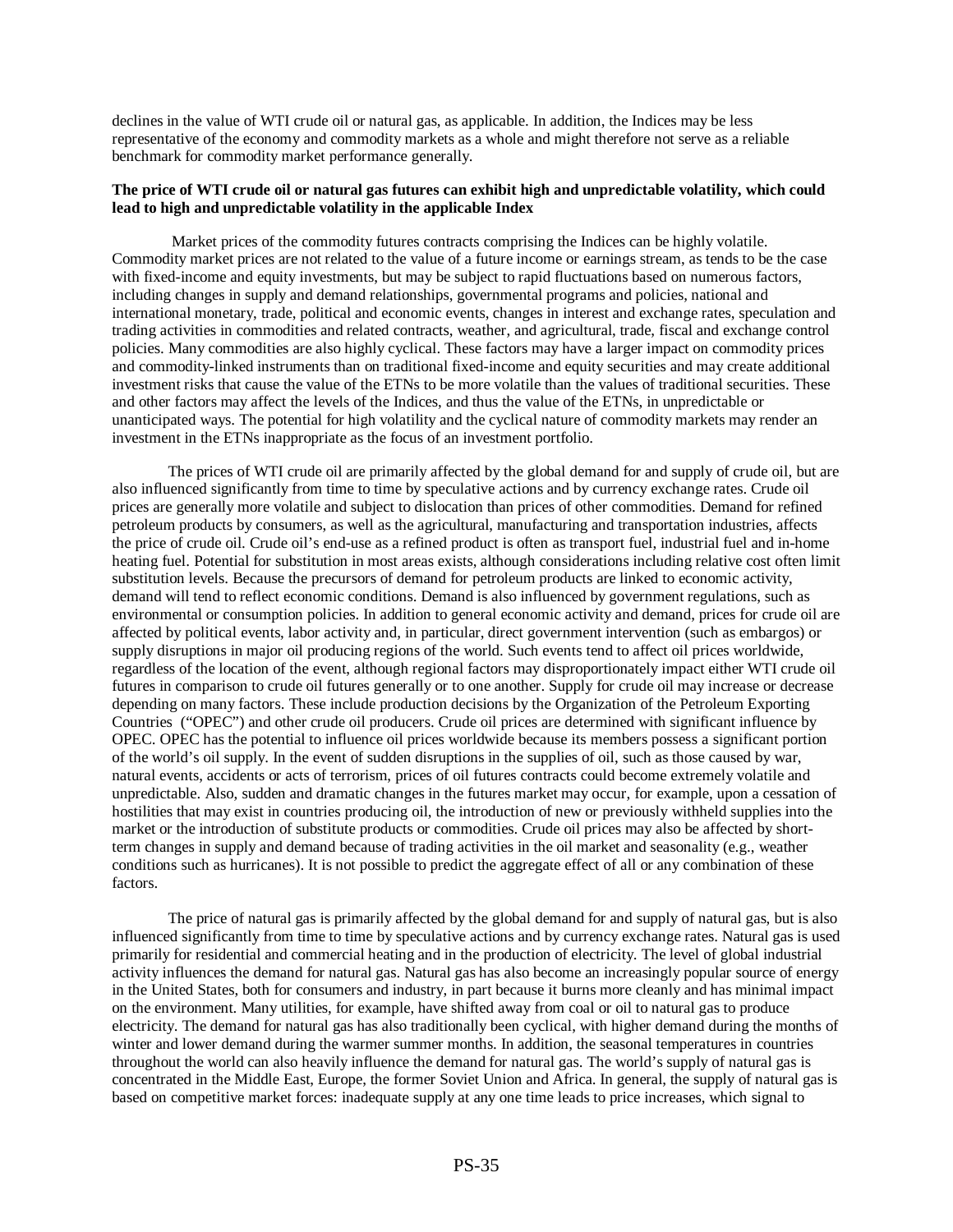production companies the need to increase the supply of natural gas to the market. Supplying natural gas in order to meet this demand, however, is dependent on a number of factors. These factors may be broken down into two segments: those factors that affect the short term supply and general barriers to increasing supply. In turn, factors that affect the short term supply are as follows: the availability of skilled workers and equipment, permitting and well development and weather and delivery disruptions (e.g., hurricanes, labor strikes and wars). Similarly, the other more general barriers to the increase in supply of natural gas are: access to land, the expansion of pipelines, the financial environment and the regulatory environment. These factors, which are not exhaustive, are interrelated and can have complex and unpredictable effects on the supply for, and the price of, natural gas.

# **The ETNs are not regulated by the Commodity Futures Trading Commission**

The proceeds to be received by us from the sale of the ETNs will not be used to purchase or sell any commodities futures contracts or options on futures contracts for your benefit. An investment in the ETNs thus does not constitute either an investment in futures contracts, options on futures contracts or in a collective investment vehicle that trades in these futures contracts (*i.e.*, the ETNs will not constitute a direct or indirect investment by you in futures contracts), and you will not benefit from the regulatory protections of the Commodity Futures Trading Commission, commonly referred to as the "CFTC." The issuer of the ETNs, Credit Suisse AG, is not registered with the CFTC as a futures commission merchant and you will not benefit from the CFTC's or any other non-U.S. regulatory authority's regulatory protections afforded to persons who trade in futures contracts on a regulated futures exchange through a registered futures commission merchant. Unlike an investment in the ETNs, an investment in a collective investment vehicle that invests in futures contracts on behalf of its participants may be subject to regulation as a commodity pool and its operator may be required to be registered with and regulated by the CFTC as a commodity pool operator, or qualify for an exemption from the registration requirement. Because the ETNs will not be interests in a commodity pool, the ETNs will not be regulated by the CFTC as a commodity pool, Credit Suisse AG will not be registered with the CFTC as a commodity pool operator, and you will not benefit from the CFTC's or any non-U.S. regulatory authority's regulatory protections afforded to persons who invest in regulated commodity pools.

# **The effects of any regulatory change on the value of the ETNs are impossible to predict, but could be substantial and adverse to the interests of holders of the ETNs**

The markets for futures contracts and options on futures contracts, including those future contracts related to WTI crude oil or natural gas, are subject to extensive statutes, regulations, and margin requirements. The CFTC and the exchanges on which such futures contracts trade are authorized to take extraordinary actions in the event of a market emergency, including, for example, the retroactive implementation of speculative position limits or higher margin requirements, the establishment of daily limits and the suspension of trading. Furthermore, certain exchanges have regulations that limit the amount of fluctuations in futures contract prices which may occur during a single five-minute trading period. These limits could adversely affect the market prices of relevant futures contracts and financial contracts. The regulation of commodity transactions in the U.S. and other countries is subject to ongoing modification by government and judicial action. In addition, various national governments have expressed concern regarding the disruptive effects of speculative trading in the commodity markets and the need to regulate the derivative markets in general. The effects of any future regulatory change on the value of the ETNs are impossible to predict, but could be substantial and adverse to the interests of securityholders.

For example, on November 5, 2013, the CFTC proposed rules to establish new position limits that would apply to a party's combined futures, options and swaps position in any one of 28 physical commodities and economically equivalent futures, options and swaps. These limits would, among other things, expand existing position limits applicable to options and futures contracts to apply to swaps and applied them across certain affiliated and controlled entities and accounts. If position limit rules or substantially similar rules are ultimately adopted and implemented by the CFTC, such rules could interfere with our ability to enter into or maintain hedge positions to hedge our obligations under the ETNs.

Such restrictions may have the effect of making the markets for futures contracts and options on futures contracts, including those future contracts related to WTI crude oil or natural gas, less liquid and more volatile. We or our affiliates may be unable, as a result of such restrictions, to effect transactions necessary to hedge our obligations under the ETNs, in which case we may, in our sole and absolute discretion, accelerate the payment on the ETNs. If the payment on the ETNs is accelerated, your investment may result in a loss and you may not be able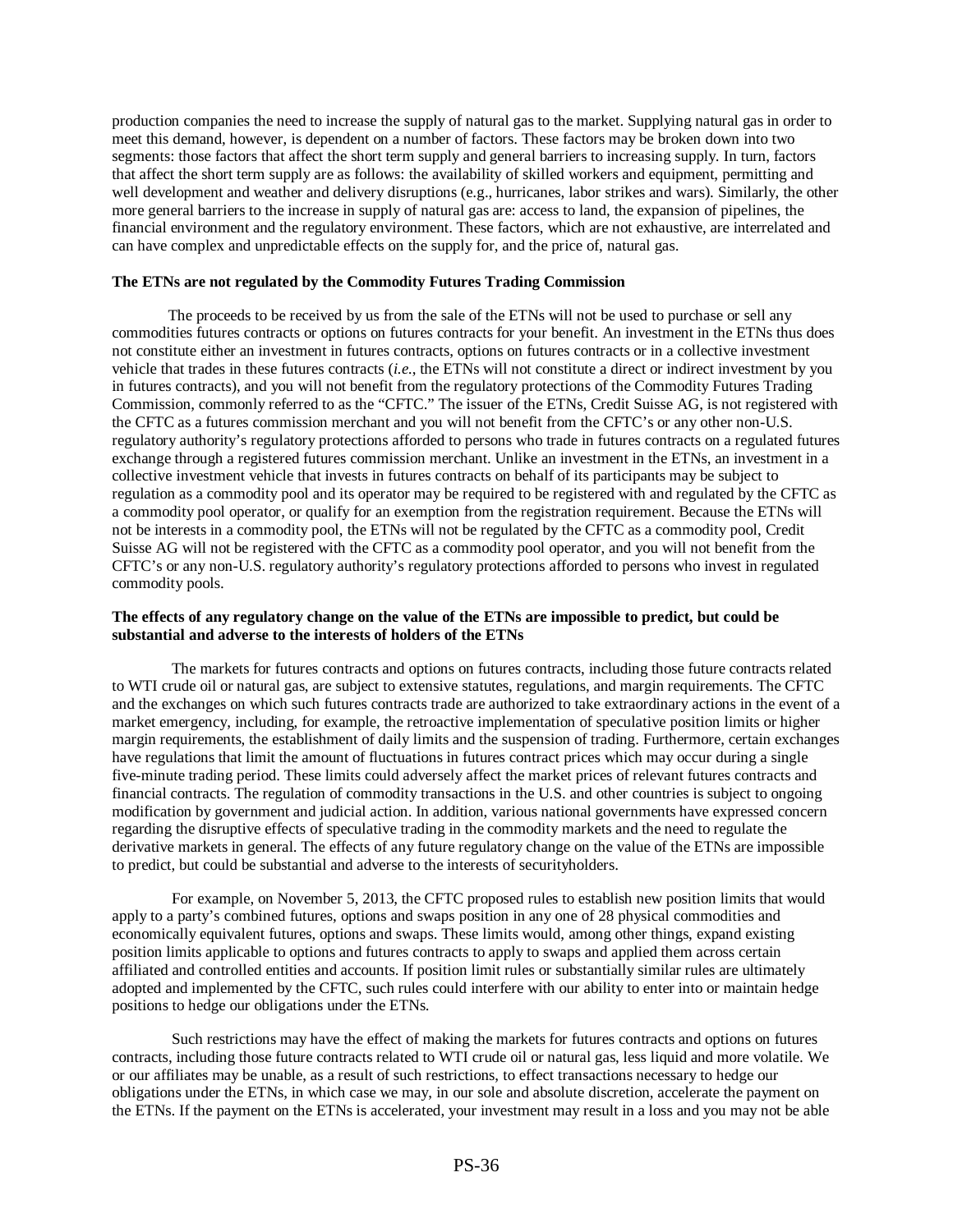to reinvest your money in a comparable investment. Please refer to "Specific Terms of the ETNs—Acceleration at Our Option or Upon an Acceleration Event" herein for more information.

# **A decision by an exchange on which the futures contracts included in the applicable Index are traded to increase margin requirements may affect the level of the applicable Index**

If an exchange on which the futures contracts included in the applicable Index are traded increases the amount of collateral required to be posted to hold positions in such futures contracts (*i.e.,* the margin requirement), market participants who are unwilling or unable to post additional collateral may liquidate their positions, which may cause the level of the applicable Index to decline significantly.

## **The applicable Index may include contracts that are not traded on regulated futures exchanges**

The applicable Index may include over-the-counter contracts (such as swaps and financial contracts) traded on trading facilities that are subject to lesser degrees of regulation than futures contracts traded on regulated futures exchanges (referred to in the United States as "designated contract markets") or, in some cases, no substantive regulation. As a result, trading in such contracts, and the manner in which prices and volumes are reported by the relevant trading facilities, may not be subject to the same provisions of, and the protections afforded by, the Commodity Exchange Act, as amended, or other applicable statutes and related regulations that govern trading on regulated futures exchanges. In addition, many electronic trading facilities have only recently initiated trading and do not have significant trading histories. As a result, the trading of contracts on such facilities and the inclusion of such contracts in the applicable Index may expose you to certain risks not presented by most exchange-traded futures contracts, including risks related to the liquidity and price histories of the relevant contracts.

# **The United States federal income tax treatment on the ETNs is uncertain and the terms of the ETNs require you to follow the treatment that we will adopt**

The United States federal income tax consequences of an investment in the ETNs are uncertain, both as to the timing and character of any inclusion in income in respect of the ETNs. Some of these consequences are summarized below but you should read the more detailed discussion in "Material United States Federal Income Tax Considerations" in this pricing supplement and in the accompanying prospectus supplement and prospectus and also consult your tax advisor as to the tax consequences of investing in the ETNs.

By purchasing an ETN, you and we agree, in the absence of a change in law, an administrative determination or a judicial ruling to the contrary, to characterize such ETN for all tax purposes as a pre-paid financial contract with respect to the applicable Index. Under this characterization of the ETNs, you generally should recognize capital gain or loss upon the sale, redemption or maturity of the ETNs in an amount equal to the difference between the amount you receive at such time and the amount you paid for the ETNs.

Notwithstanding our agreement to treat the ETNs as a pre-paid financial contract with respect to the applicable Index, the Internal Revenue Service ("**IRS**") could assert that the ETNs should be taxed in a manner that is different than described in this pricing supplement. As discussed further below, the IRS has stated that it and the Treasury Department ("**Treasury**") are actively considering whether, among other issues, you should be required to accrue ordinary income over the term of an instrument such as the ETNs even though you will not receive any payments with respect to the ETNs until maturity and whether all or part of the gain you may recognize upon sale or maturity of an instrument such as the ETNs could be treated as ordinary income. The outcome of this process is uncertain and could apply on a retroactive basis.

## **The ETNs are subject to intraday purchase risk**

The ETNs may be purchased in the secondary market at prices other than the Closing Indicative Value, which will have an effect on the effective leverage amount of the ETNs. Because the exposure is fixed upon each determination of the Closing Indicative Value and does not change intraday as the level of the applicable Index increases, the actual exposure in the applicable ETNs decreases. The reverse is also true. The tables below presents the hypothetical exposure an investor has (ignoring all costs, fees and other factors) when purchasing an ETN of any series intraday given the movement of the level of the applicable Index since the most recent Closing Indicative Value was determined. The resulting effective exposure amount will then be constant for that purchaser until the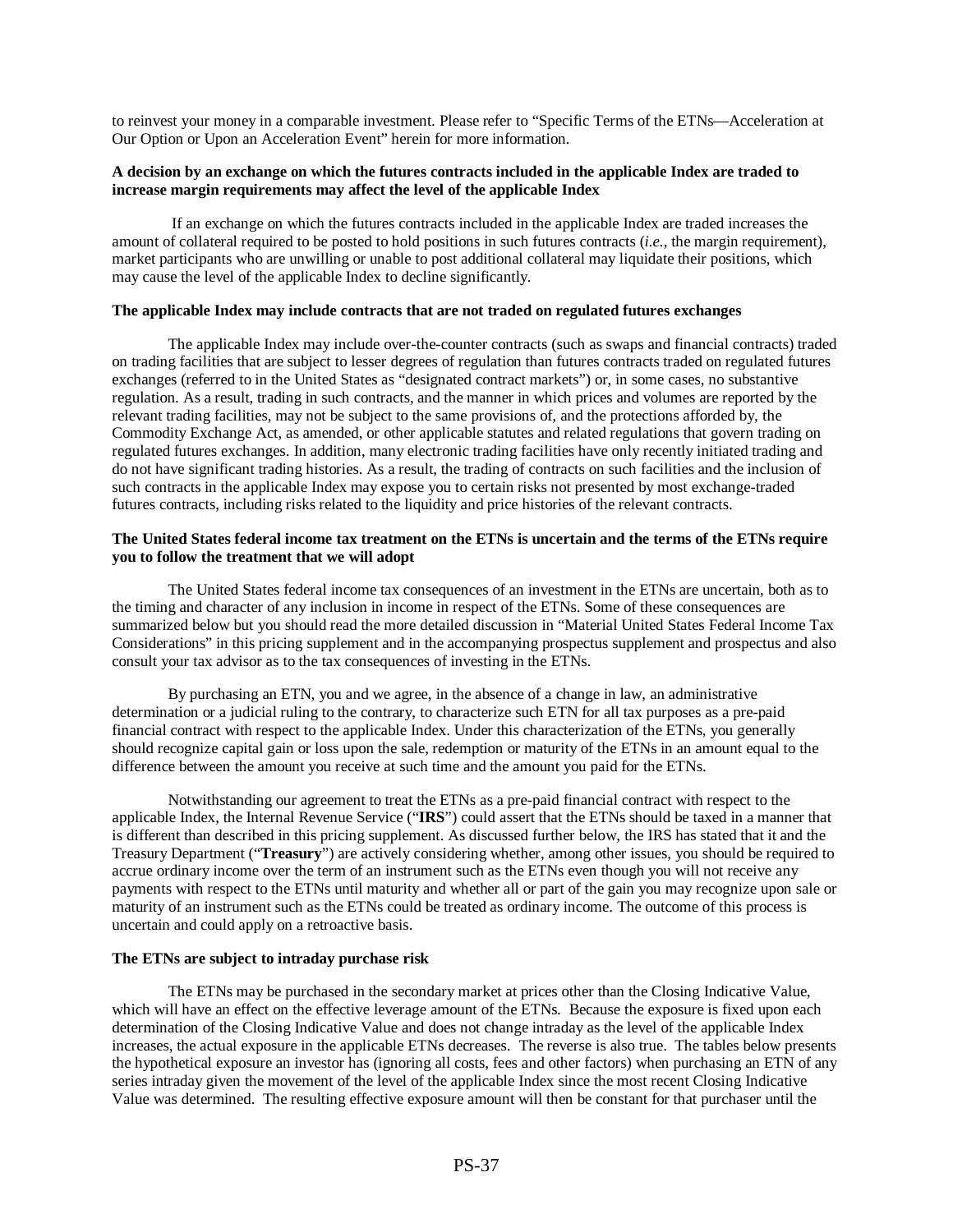earlier of (i) a sale or (ii) the determination of the next Index Business Day's Closing Indicative Value for such series of ETNs. The tables below assume the prior Index Business Day's Closing Indicative Value for each series of ETNs was \$50 and the closing level of the applicable Index was 100.00.

| $A$ :  | $\overline{B}$ : | $\overline{C}$ : | $\overline{D}$ :       | $\overline{E}$ :   | F:                | $\overline{G}$ :  | E:                 |
|--------|------------------|------------------|------------------------|--------------------|-------------------|-------------------|--------------------|
| Index  | $\%$             | hypothetical     | Hypothetical           | Effective          | Hypothetical      | Hypothetical      | Effective          |
| level  | change           | price of 3x      | notional               | leverage           | price of 3x Long  | notional          | leverage           |
|        | in               | Inverse          | exposure of 3x         | amount of 3x       | Crude Oil ETNs    | exposure of 3x    | amount of 3x       |
|        | Index            | Crude Oil        | <b>Inverse Crude</b>   | Inverse            | or 3x Long        | Long Crude Oil    | Long Crude         |
|        |                  | ETNs or 3x       | Oil ETNs or 3x         | Crude Oil          | Natural Gas       | ETNs or 3x        | Oil ETNs or        |
|        |                  | Inverse          | <b>Inverse Natural</b> | ETNs or 3x         | <b>ETNs</b>       | Long Natural      | 3x Long            |
|        |                  | Natural Gas      | <b>Gas ETNs</b>        | Inverse            | $E = $50*(1+3*B)$ | <b>Gas ETNs</b>   | <b>Natural Gas</b> |
|        |                  | <b>ETNs</b>      | D= $$50*(1+B)*-$       | <b>Natural Gas</b> |                   | $G = $50*(1+B)*3$ | <b>ETNs</b>        |
|        |                  | $C = $50*(1 -$   | 3                      | <b>ETNs</b>        |                   |                   | $E = G/F$          |
|        |                  | $3*B$            |                        | $E=D/C$            |                   |                   |                    |
|        |                  |                  |                        |                    |                   |                   |                    |
| 120.00 | 20%              | \$20.00          | $-$180.00$             | $-9.00$            | \$80.00           | \$180.00          | 2.25               |
|        |                  |                  |                        |                    |                   |                   |                    |
| 115.00 | 15%              | \$27.50          | $-$172.50$             | $-6.27$            | \$72.50           | \$172.50          | 2.38               |
| 110.00 | 10%              | \$35.00          | $-$165.00$             | $-4.71$            | \$65.00           | \$165.00          | 2.54               |
|        |                  |                  |                        |                    |                   |                   |                    |
| 105.00 | 5%               | \$42.50          | $-$157.50$             | $-3.71$            | \$57.50           | \$157.50          | 2.74               |
|        |                  |                  |                        |                    |                   |                   |                    |
| 104.00 | 4%               | \$44.00          | $-$156.00$             | $-3.55$            | \$56.00           | \$156.00          | 2.79               |
|        |                  |                  |                        |                    |                   |                   |                    |
| 103.00 | 3%               | \$45.50          | $-$154.50$             | $-3.40$            | \$54.50           | \$154.50          | 2.83               |
| 102.00 | 2%               | \$47.00          | $-$153.00$             | $-3.26$            | \$53.00           | \$153.00          | 2.89               |
|        |                  |                  |                        |                    |                   |                   |                    |
| 101.00 | $1\%$            | \$48.50          | $-$151.50$             | $-3.12$            | \$51.50           | \$151.50          | 2.94               |
|        |                  |                  |                        |                    |                   |                   |                    |
| 100.00 | 0%               | \$50.00          | $-$150.00$             | $-3.00$            | \$50.00           | \$150.00          | 3.00               |
|        |                  |                  |                        |                    |                   |                   |                    |
| 99.00  | $-1\%$           | \$51.50          | $-$148.50$             | $-2.88$            | \$48.50           | \$148.50          | 3.06               |
| 98.00  | $-2%$            | \$53.00          | $-$147.00$             |                    | \$47.00           | \$147.00          |                    |
|        |                  |                  |                        | $-2.77$            |                   |                   | 3.13               |
| 97.00  | $-3%$            | \$54.50          | $-$145.50$             | $-2.67$            | \$45.50           | \$145.50          | 3.20               |
|        |                  |                  |                        |                    |                   |                   |                    |
| 96.00  | $-4%$            | \$56.00          | $-$144.00$             | $-2.57$            | \$44.00           | \$144.00          | 3.27               |
|        |                  |                  |                        |                    |                   |                   |                    |
| 95.00  | $-5%$            | \$57.50          | $-$142.50$             | $-2.48$            | \$42.50           | \$142.50          | 3.35               |
|        |                  |                  |                        |                    |                   |                   |                    |
| 85.00  | $-15%$           | \$72.50          | $-$127.50$             | $-1.76$            | \$27.50           | \$127.50          | 4.64               |
|        |                  |                  |                        |                    |                   |                   |                    |
| 80.00  | $-20%$           | \$80.00          | $-$120.00$             | $-1.50$            | \$20.00           | \$120.00          | 6.00               |

The above tables show that if the level of the applicable Index increases during the Index Business Day for each series of ETNs, your effective exposure (a) increases from three times leveraged inverse for the 3x Inverse Crude Oil ETNs and the 3x Inverse Natural Gas ETNs and (b) decreases from three times leveraged long for the 3x Long Crude Oil ETNs and the 3x Long Natural Gas ETNs. For example, if the level of the applicable Index increases by 20%, your effective exposure (a) increases from negative 3 to negative 9 for the 3x Inverse Crude Oil ETNs and the 3x Inverse Natural Gas ETNs and (b) decreases from 3 to 2.25 for the 3x Long Crude Oil ETNs and the 3x Long Natural Gas ETNs.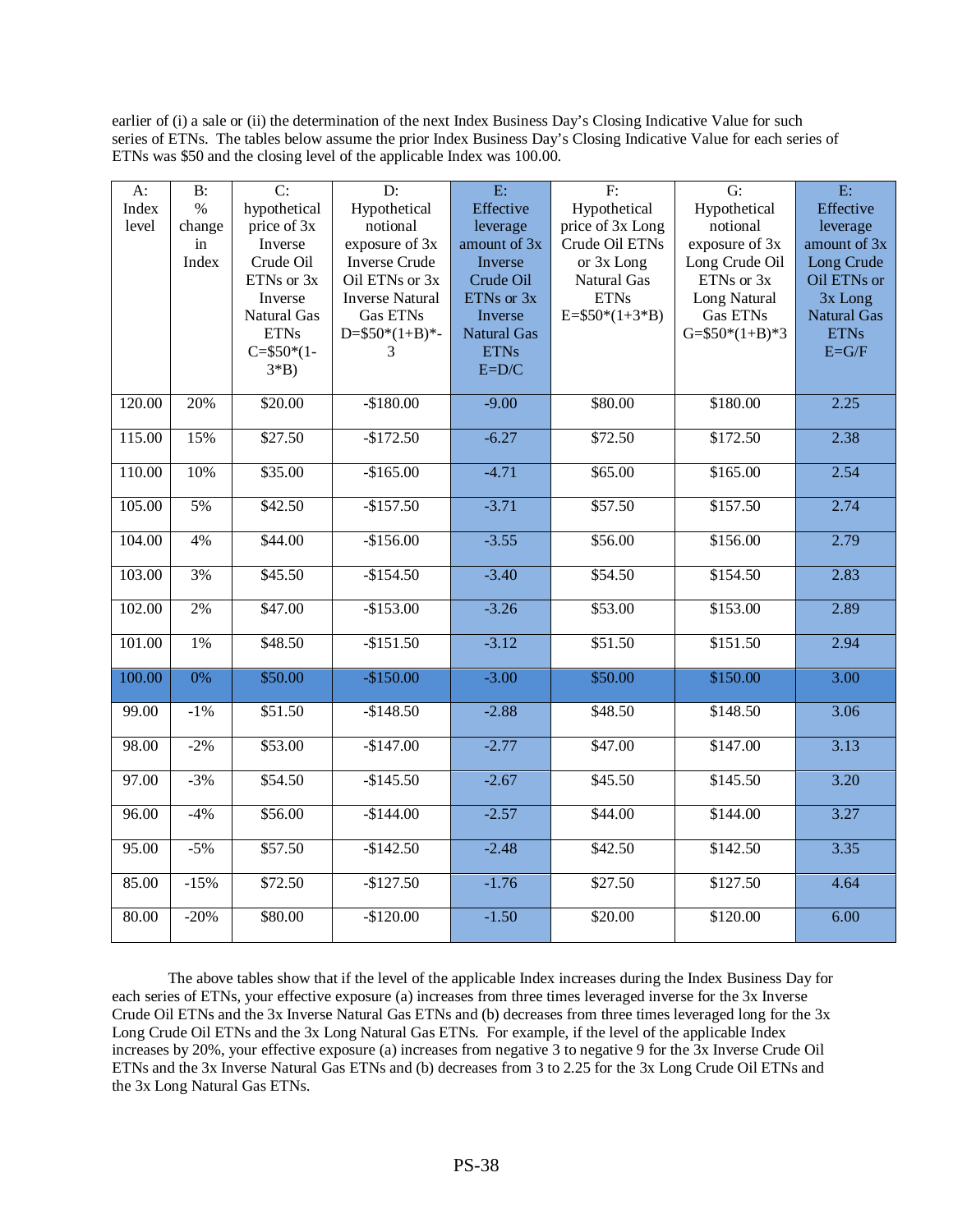The above tables also show that if the level of the applicable Index decreases since the last determination of the Closing Indicative Value for such series of ETNs, your effective exposure (a) decreases from three times leveraged inverse for the 3x Inverse Crude Oil ETNs and the 3x Inverse Natural Gas ETNs and (b) increases from three times leveraged long for the 3x Long Crude Oil ETNs and the 3x Long Natural Gas ETNs. For example, if the level of the applicable Index decreases by 20%, your effective exposure (a) decreases from negative 3 to negative 1.5 for the 3x Inverse Crude Oil ETNs and the 3x Inverse Natural Gas ETNs and (b) increases from 3 to 6 for the 3x Long Crude Oil ETNs and the 3x Long Natural Gas ETNs.

The following table shows the leverage amounts for an intraday purchaser based on the percentage change in the level of the applicable Index since the close of the prior determination of the Closing Indicative Value.

| % change<br>in the level<br>of the<br>applicable<br>Index | <b>Effective Leverage</b><br>Amount for 3x<br>Inverse Crude Oil<br>ETNs and 3x Inverse<br><b>Natural Gas ETNs</b> | <b>Effective Leverage</b><br>Amount for 3x Long<br>Crude Oil ETNs and<br>3x Long Natural Gas<br><b>ETNs</b> |
|-----------------------------------------------------------|-------------------------------------------------------------------------------------------------------------------|-------------------------------------------------------------------------------------------------------------|
| 20%                                                       | $-9$                                                                                                              | 2.25                                                                                                        |
| 15%                                                       | $-6.27$                                                                                                           | 2.38                                                                                                        |
| 10%                                                       | $-4.71$                                                                                                           | 2.54                                                                                                        |
| 5%                                                        | $-3.71$                                                                                                           | 2.74                                                                                                        |
| 4%                                                        | $-3.55$                                                                                                           | 2.79                                                                                                        |
| 3%                                                        | $-3.4$                                                                                                            | 2.83                                                                                                        |
| 2%                                                        | $-3.26$                                                                                                           | 2.89                                                                                                        |
| $1\%$                                                     | $-3.12$                                                                                                           | 2.94                                                                                                        |
| 0%                                                        | $-3$                                                                                                              | $\overline{3}$                                                                                              |
| $-1%$                                                     | $-2.88$                                                                                                           | 3.06                                                                                                        |
| $-2%$                                                     | $-2.77$                                                                                                           | 3.13                                                                                                        |
| $-3%$                                                     | $-2.67$                                                                                                           | $\overline{3.2}$                                                                                            |
| $-4%$                                                     | $-2.57$                                                                                                           | 3.27                                                                                                        |
| $-5%$                                                     | $-2.48$                                                                                                           | 3.35                                                                                                        |
| $-15%$                                                    | $-1.76$                                                                                                           | 4.64                                                                                                        |
| $-20%$                                                    | $\overline{-1.5}$                                                                                                 | 6                                                                                                           |

# **The ETNs are sensitive to large changes in the market price of the futures contracts included in the applicable Index**

Because the ETNs are linked to the daily performance of the applicable Index and include either leveraged inverse or leveraged long exposure, changes in the market price of the futures contracts included in the applicable Index will have a greater likelihood of causing such ETNs to be worth zero than if such ETNs were not linked to the leveraged inverse or leveraged long return of the applicable Index. In particular, any significant increase in the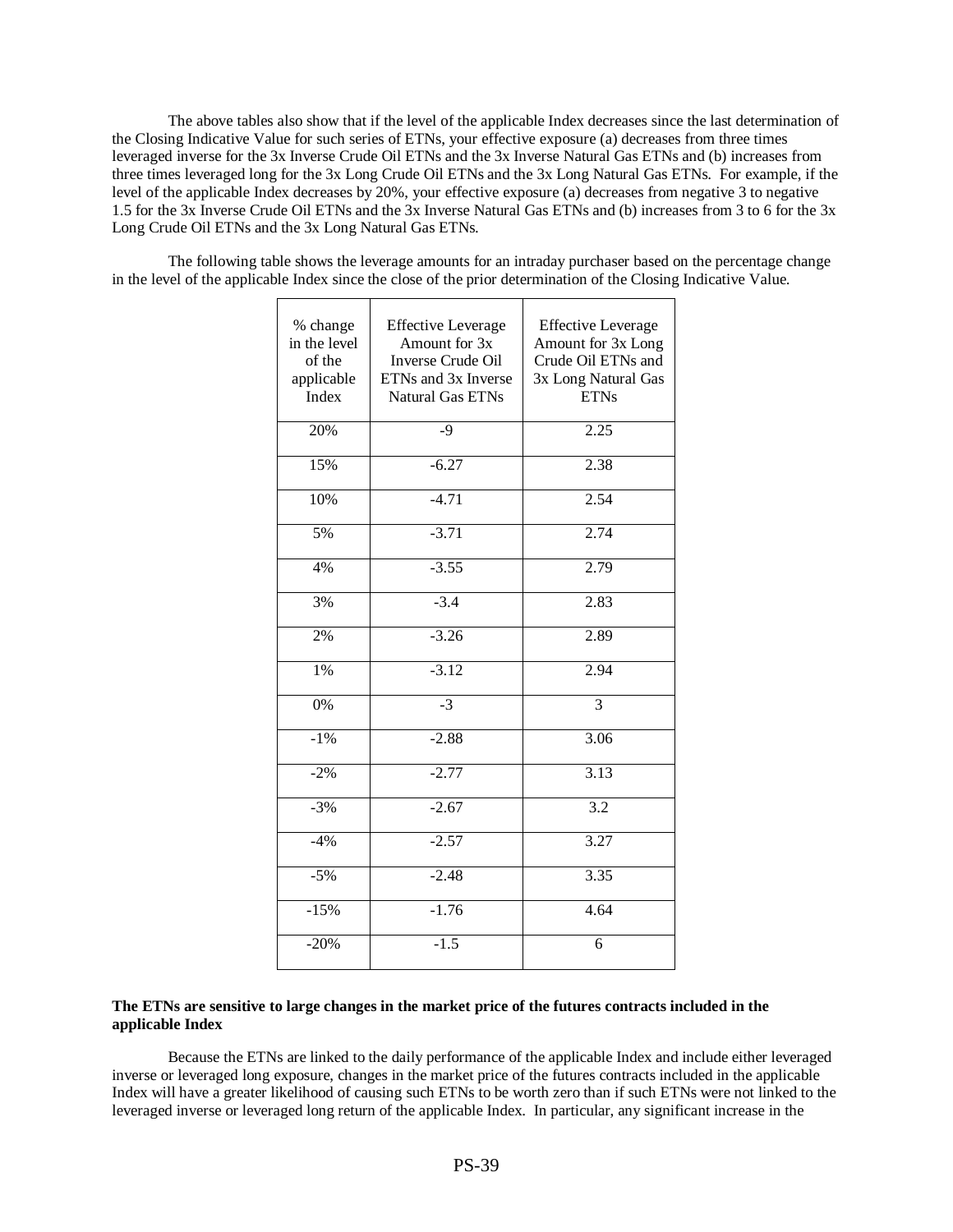market price of the futures contracts included in the applicable Index on any Index Business Day for the applicable series of ETNs will result in a significant decrease in the Closing Indicative Value and Intraday Indicative Value for the Leveraged Inverse ETNs, and any significant decrease in the market price of the futures contracts included in the applicable Index on any Index Business Day for the applicable series of ETNs will result in a significant decrease in the Closing Indicative Value and Intraday Indicative Value for the Leveraged Long ETNs.

If the price of the futures contracts included in the applicable Index increases by more than 28.33% in a day, it is extremely likely that the 3x Inverse Crude Oil ETNs or the 3x Inverse Natural Gas ETNs, as applicable, will depreciate to an Intraday Indicative Value or Closing Indicative Value equal to or less than 15% of the prior day's Closing Indicative Value and will be subject to acceleration if we choose to exercise our right to effect an Event Acceleration of the ETNs. If the price of the futures contracts included in the applicable Index decreases by more than 28.33% in a day, it is extremely likely that the 3x Long Crude Oil ETNs or the 3x Long Natural Gas ETNs, as applicable, will depreciate to an Intraday Indicative Value or Closing Indicative Value equal to or less than 15% of the prior day's Closing Indicative Value and will be subject to acceleration if we choose to exercise our right to effect an Event Acceleration of the ETNs.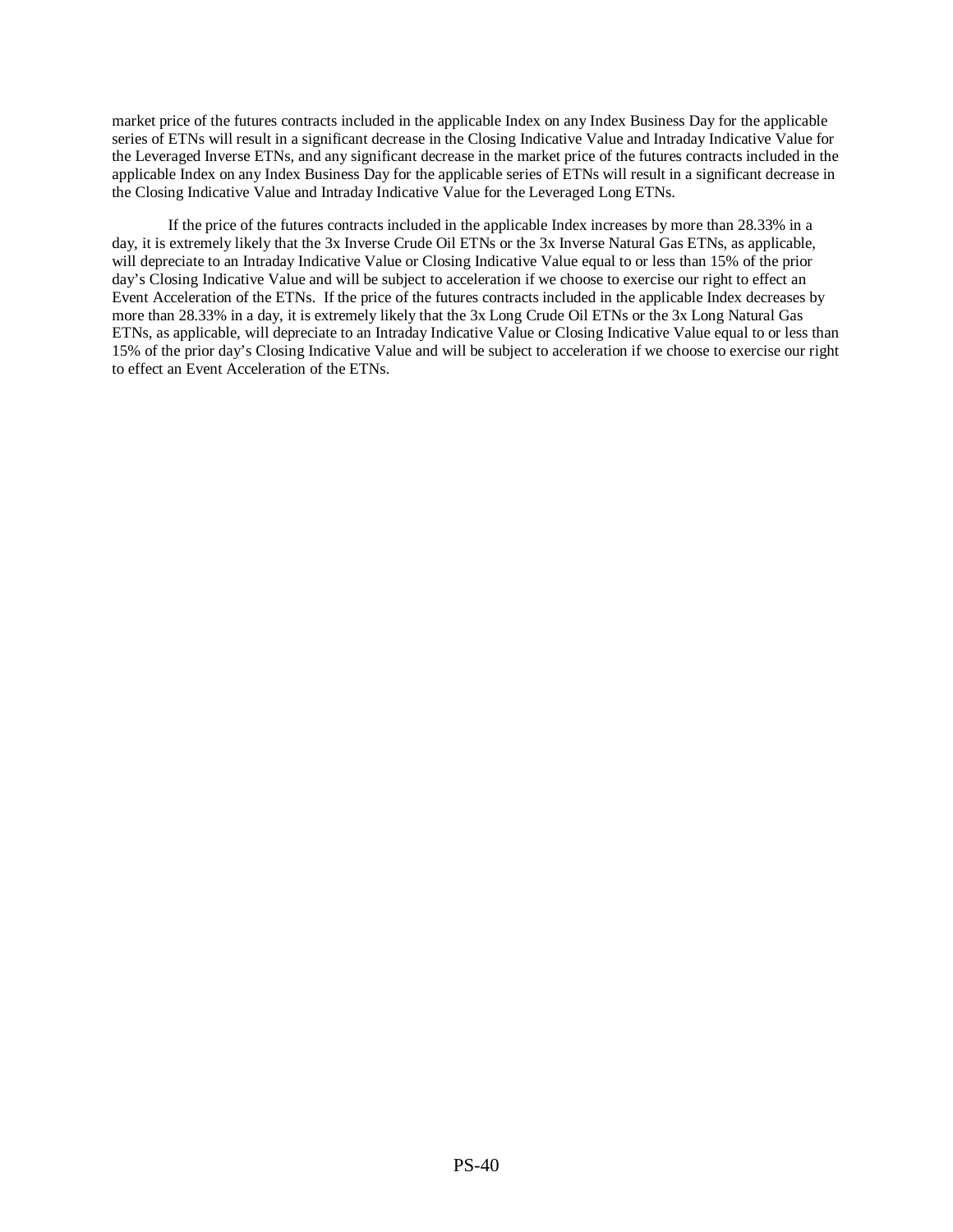## **THE INDICES**

The Indices are excess return indices, and not total return indices. The return from investing in futures contracts derives from three sources: (a) changes in the price of the relevant futures contracts (which is known as the "price return"), (b) any profit or loss realized when "rolling" the relevant futures contracts (which is known as the "roll return") and (c) any interest earned on the cash deposited as collateral for the purchase of the relevant futures contracts (which is known as the "collateral return"). Because the Indices are excess return indices, they measure the returns accrued from investing in uncollateralized futures contracts (i.e., the sum of the price return and the roll return associated with an investment in futures contracts). By contrast, a total return index, in addition to reflecting those returns, also reflects interest that could be earned on funds committed to the trading of the underlying futures contracts (i.e., the collateral return associated with an investment in futures contracts). The Indices will therefore not reflect the same return as would be generated from investing directly in the relevant futures contracts or in total return indices related to such futures contracts.

We have derived all information regarding the S&P GSCI<sup>®</sup> Crude Oil Index ER and the S&P GSCI<sup>®</sup> Natural Gas Index ER (each, an "**Index**" and collectively the "**Indices**") contained in this pricing supplement, including, without limitation, their makeup, method of calculation and changes to their components, from publicly available information, and we have not participated in the preparation of, or verified, such publicly available information. Such information reflects the policies of, and is subject to change by S&P Dow Jones Indices LLC ("**S&P**" or the "**Index Sponsor**").

#### **Description of the Indices**

Each Index is an excess return index calculated in accordance with the methodology of the S&P GSCI<sup>®</sup> Index (the "**S&P GSCI**"), and is derived by reference to the price levels of the futures contracts on a single commodity as well as the discount or premium obtained by "rolling" hypothetical positions in such contracts forward as they approach delivery. The excess return version of the S&P GSCI is calculated on the basis of the "contract daily return" (discussed below). The S&P GSCI® Crude Oil Index ER is composed entirely of WTI crude oil futures contracts, and the S&P GSCI® Natural Gas Index ER is composed entirely of natural gas futures contracts, respectively.

The S&P GSCI is an index that tracks a production-weighted basket of principal non-financial commodities (*i.e.*, physical commodities) that satisfy specified criteria and represents the return of a portfolio of commodity futures contracts included in the S&P GSCI, the composition of which, on any given day, reflects the contract production weights ("**CPWs**") and "roll weights" of such contracts, as discussed below. The S&P GSCI is designed to be a measure of the performance over time of the markets for these commodities. The only commodities represented in the S&P GSCI are those physical commodities on which active and liquid contracts are traded on trading facilities in major industrialized countries. The commodities included in the S&P GSCI are weighted, on a production basis, to reflect the relative significance (in the view of S&P, in consultation with the S&P GSCI Index Advisory Panel (the "**Advisory Panel**"), as described below) of such commodities to the world economy. The production weighting of each commodity is determined on a world-wide basis, except in certain circumstances where the Index Sponsor deems a commodity to be primarily a regional commodity due to the prohibitive cost of transporting such commodities from one part of the world to another or for other reasons. In such cases, the Index Sponsor uses regional production data to determine the production weighting of the relevant commodity. As of March 2011, natural gas is the only commodity tracked by the ETNs that is a regional (North American) commodity.

The fluctuations in the value of the S&P GSCI are intended generally to correlate with changes in the prices of such physical commodities in global markets. The S&P GSCI has been normalized such that its hypothetical level on January 2, 1970 was 100. Futures contracts on the S&P GSCI, and options on such futures contracts, are currently listed for trading on the Chicago Mercantile Exchange. The S&P GSCI Excess Return is reported by Bloomberg under the ticker symbol "SPGSCIP."

Set forth below is a summary of the methodology used to calculate the S&P GSCI. The Indices are calculated in the same manner as the S&P GSCI, except that (i) the daily contract reference price, CPWs and roll weights (each as discussed below) used in such calculations are limited to those of the commodities included in the applicable Index and (ii) each Index has a separate normalizing constant (discussed below). The methodology for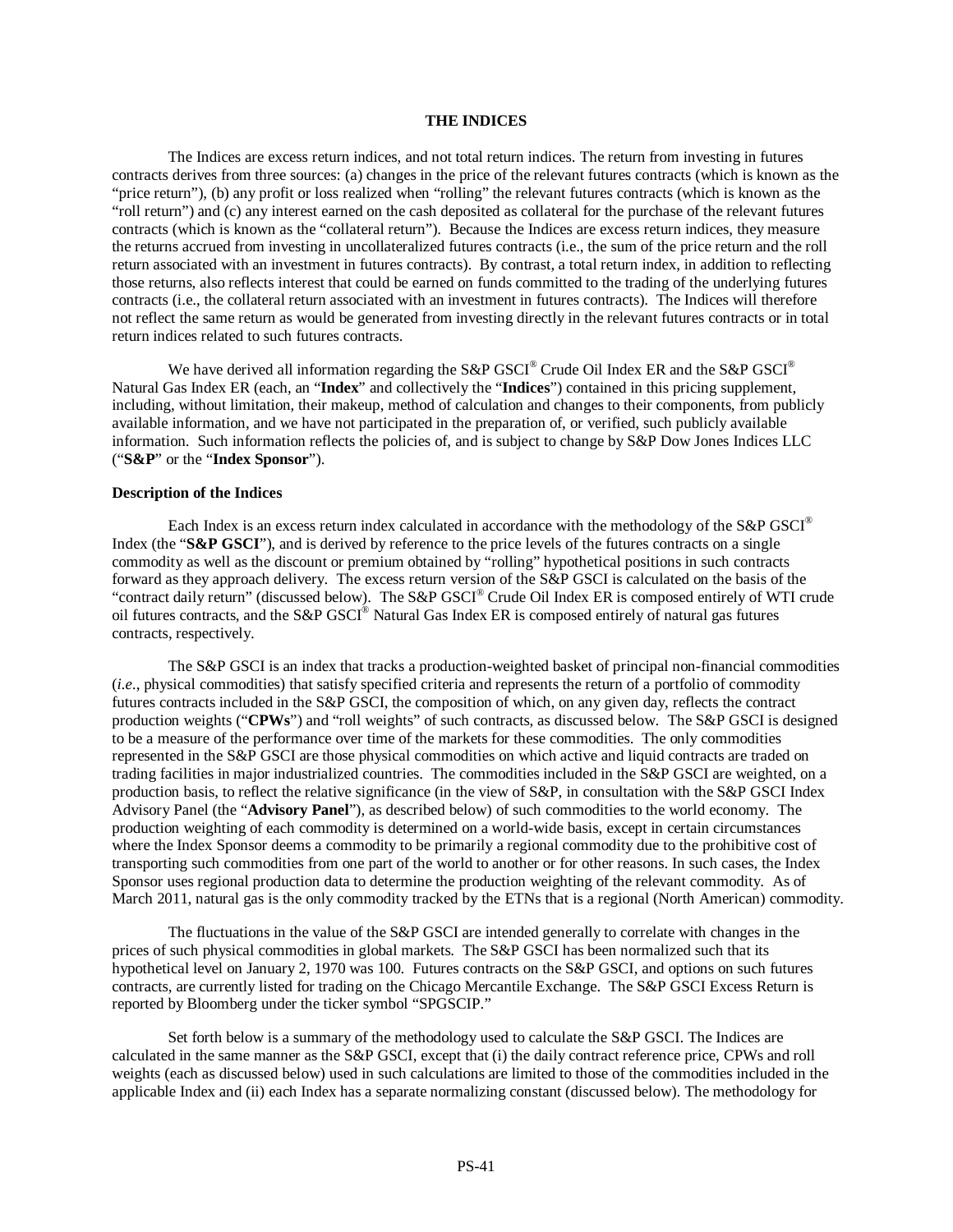determining the composition and weighting of the S&P GSCI and for calculating its value is subject to modification in a manner consistent with the purposes of the S&P GSCI, as described below.

The S&P GSCI and its related indices and sub-indices (together, the "**S&P GSCI Indices**") are published by S&P and are determined, composed and calculated by S&P, without regard to the ETNs. S&P acquired the rights to the S&P GSCI Indices from Goldman, Sachs & Co. in 2007. The former name of the S&P GSCI was the Goldman Sachs Commodity Index, or GSCI®.

# **The Index Committee and the Index Advisory Panel**

S&P has established an index committee (the "**Index Committee**") to oversee the daily management and operations of the S&P GSCI Indices, and is responsible for all analytical methods and calculation of the S&P GSCI Indices. The Index Committee consists of full-time professional members of S&P's staff. At each meeting, the Index Committee reviews any issues that may affect index constituents, statistics comparing the composition of the indices to the market, commodities that are being considered as candidates for addition to an index, and any significant market events. In addition, the Index Committee may revise index policy covering rules for selecting commodities or other matters.

S&P considers information about changes to its indices and related matters to be potentially market-moving and material. Therefore, all Index Committee discussions are confidential.

S&P has established an index advisory panel (the "**Advisory Panel**") to assist it in connection with the operation of the S&P GSCI. The Advisory Panel meets on an annual basis and at other times at the request of the Index Committee. The principal purpose of the Advisory Panel is to advise the Index Committee and S&P with respect to, among other things, the calculation of the S&P GSCI, the effectiveness of the S&P GSCI as a measure of commodity futures market performance and the need for changes in the composition or in the methodology of the S&P GSCI. The Advisory Panel acts solely in an advisory and consultative capacity; all decisions with respect to the composition, calculation and operation of the S&P GSCI are made by the Index Committee.

### **Composition of the S&P GSCI**

In order to be included in the S&P GSCI, a contract must satisfy the following general eligibility criteria:

- The contract must be in respect of a physical commodity and not a financial commodity.
- In addition, the contract must:
	- o have a specified expiration or term or provide in some other manner for delivery or settlement at a specified time, or within a specified period, in the future; and
	- o at any given point in time, be available for trading at least five months prior to its expiration or such other date or time period specified for delivery or settlement.

The trading facility (as defined below) on which the contract trades must allow market participants to execute spread transactions, through a single order entry, between the pairs of contract expirations (defined below) included in the S&P GSCI that, at any given point in time, will be involved in the rolls to be effected in the next three roll periods (defined below).

The commodity must be the subject of a contract that:

- is denominated in U.S. dollars; and
- is traded on or through an exchange, facility or other platform (referred to as a "trading facility") that has its principal place of business or operations in a country that is a member of the Organization for Economic Cooperation and Development during the relevant annual calculation period or interim calculation period and that: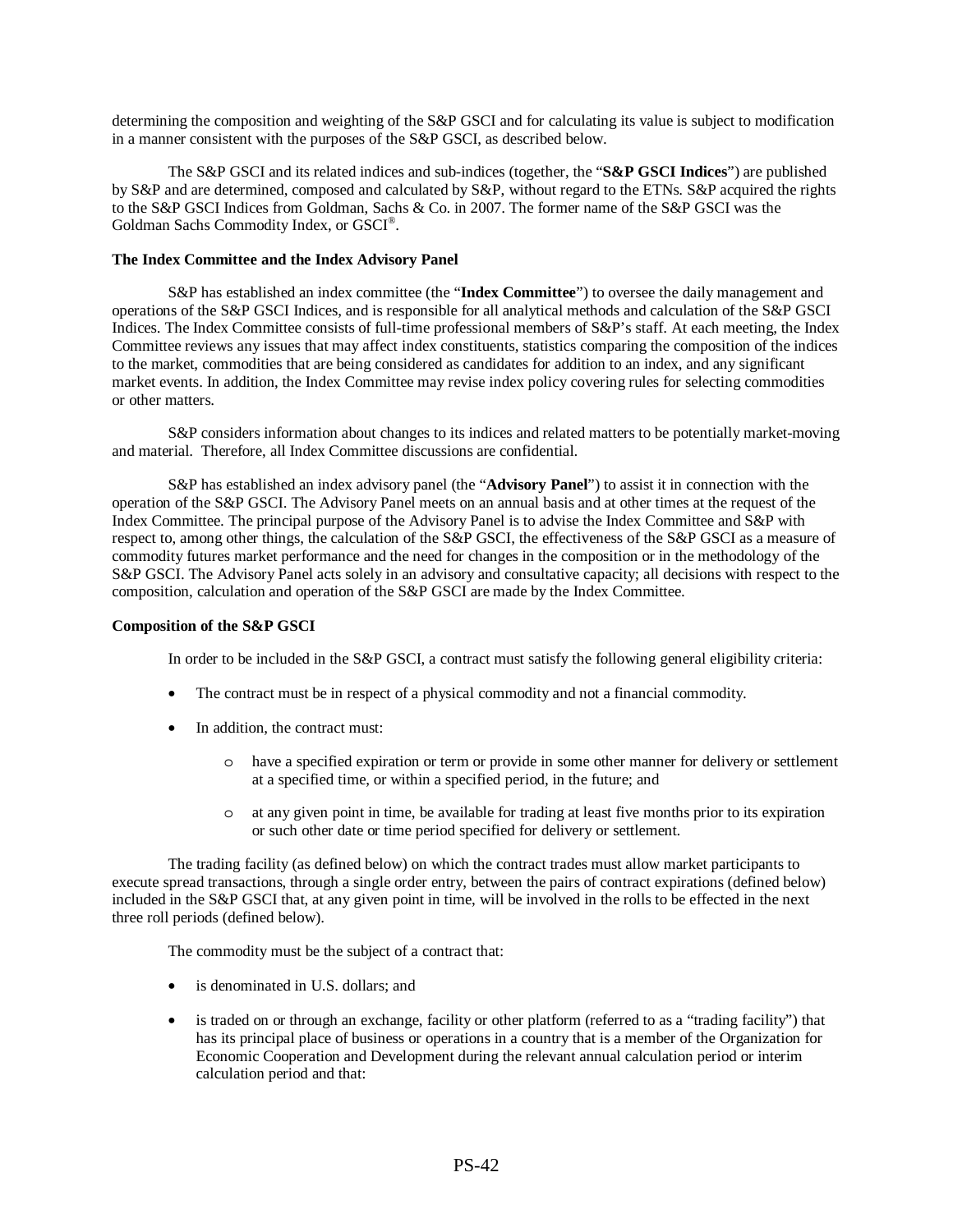- makes price quotations generally available to its members or participants (and to  $S\&P$ ) in a manner and with a frequency that is sufficient to provide reasonably reliable indications of the level of the relevant market at any given point in time;
- makes reliable trading volume information available to S&P with at least the frequency required by S&P to make the monthly determinations;
- accepts bids and offers from multiple participants or price providers; and
- is accessible by a sufficiently broad range of participants.

With respect to inclusion in each of the S&P GSCI Indices, a contract must be in respect to the physical commodity or commodities that are described by that specific index. The single commodity to which each of the S&P GSCI® Crude Oil Index ER and the S&P GSCI® Natural Gas Index ER relate are WTI crude oil and natural gas, respectively.

The price of the relevant contract that is used as a reference or benchmark by market participants (referred to as the "daily contract reference price") generally must have been available on a continuous basis for at least two years prior to the proposed date of inclusion in the S&P GSCI. In appropriate circumstances, however, S&P may determine that a shorter time period is sufficient or that historical daily contract reference prices for such contract may be derived from daily contract reference prices for a similar or related contract. The daily contract reference price may be (but is not required to be) the settlement price or other similar price published by the relevant trading facility for purposes of margining transactions or for other purposes.

At and after the time a contract is included in the S&P GSCI, the daily contract reference price for such contract must be published between 10:00 a.m. and 4:00 p.m., New York City time, on each business day relating to such contract by the trading facility on or through which it is traded and must generally be available to all members of, or participants in, such facility (and to S&P) on the same day from the trading facility or through a recognized third-party data vendor. Such publication must include, at all times, daily contract reference prices for at least one expiration or settlement date that is five months or more from the date the determination is made, as well as for all expiration or settlement dates during such five-month period.

For a contract to be eligible for inclusion in the S&P GSCI, volume data with respect to such contract must be available for at least the three months immediately preceding the date on which the determination is made. The following eligibility criteria apply:

- A contract that is not included in the S&P GSCI at the time of determination and that is based on a commodity that is not represented in the S&P GSCI at such time must, in order to be added to the S&P GSCI at such time, have an annualized total dollar value traded over the relevant period of at least U.S. \$15 billion. The annualized total dollar value traded is equal to the total annualized quantity traded in the relevant contract over the period for which the calculation is made, expressed in physical units, multiplied by the average of the daily contract reference prices on the last day of each month during such period.
- A contract that is already included in the S&P GSCI at the time of determination and that is the only contract on the relevant commodity included in the S&P GSCI must, in order to continue to be included in the S&P GSCI after such time, have an annualized total dollar value traded over the relevant period of at least U.S. \$5 billion and at least U.S. \$10 billion during at least one of the three most recent annual periods used in making the determination.
- A contract that is not included in the S&P GSCI at the time of determination and that is based on a commodity on which there are one or more contracts already included in the S&P GSCI at such time must, in order to be added to the S&P GSCI at such time, have an annualized total dollar value traded over the relevant period of at least U.S. \$30 billion.
- A contract that is already included in the S&P GSCI at the time of determination and that is based on a commodity on which there are one or more contracts already included in the S&P GSCI at such time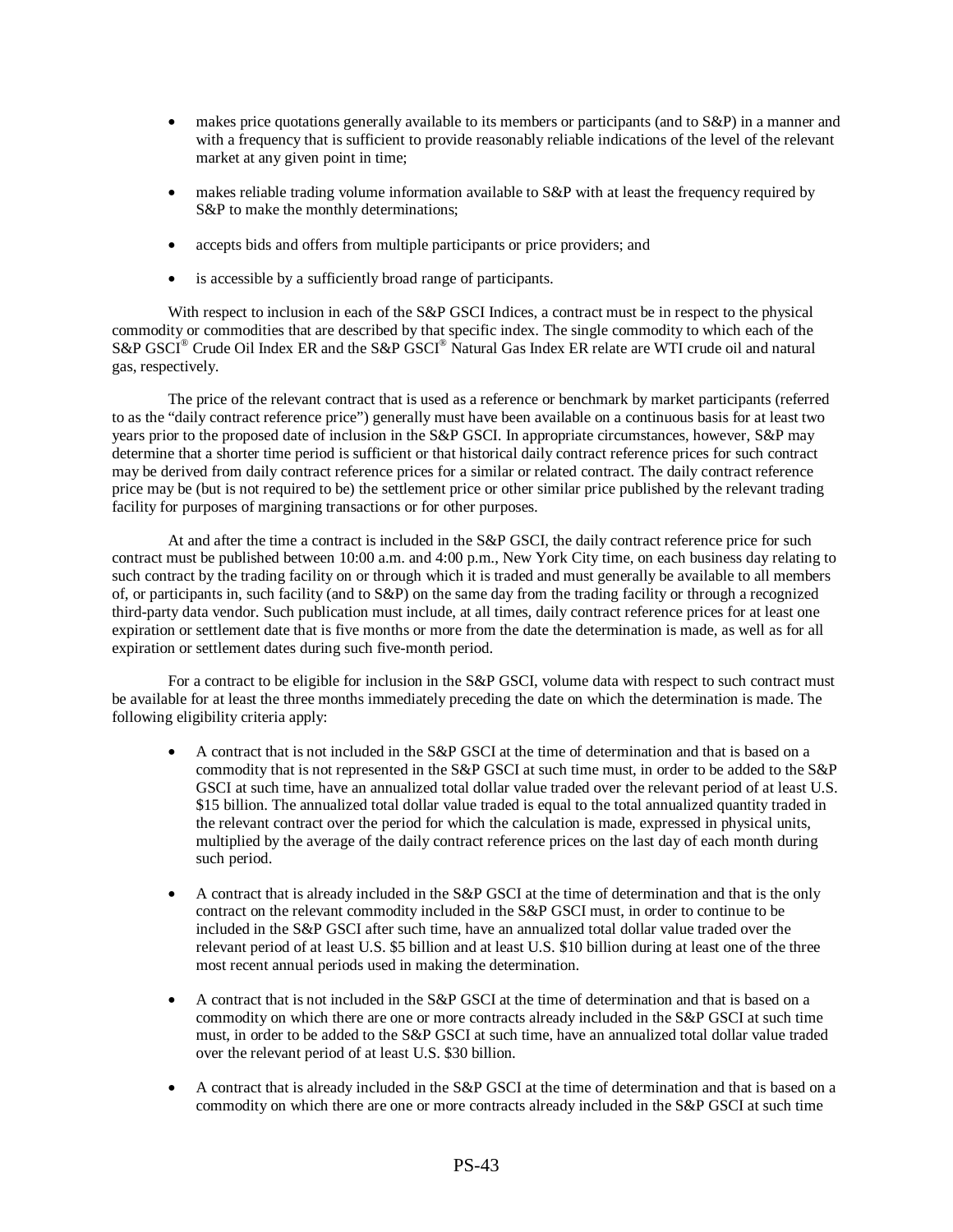must, in order to continue to be included in the S&P GSCI after such time, have an annualized total dollar value traded over the relevant period of at least U.S. \$10 billion and at least U.S. \$20 billion during at least one of the three most recent annual periods used in making the determination.

# In addition:

- A contract that is already included in the S&P GSCI at the time of determination must, in order to continue to be included after such time, have a reference percentage dollar weight of at least 0.10%. The reference percentage dollar weight is determined by dividing the reference dollar weight of such contract by the sum of the reference dollar weights of all designated contracts. The reference dollar weight of a contract is determined by multiplying the CPW (defined above) of a contract by the average of its daily contract reference prices on the last day of each month during the relevant period. These reference percentage dollar weight amounts are summed for all contracts included in the S&P GSCI and each contract's percentage of the total is then determined.
- A contract that is not included in the S&P GSCI at the time of determination must, in order to be added to the S&P GSCI at such time, have a reference percentage dollar weight of at least 1.0%.
- In the event that two or more contracts on the same commodity satisfy the eligibility criteria, such contracts will be included in the S&P GSCI in the order of their respective total quantity traded during the relevant period (determined as the total quantity of the commodity underlying transactions in the relevant contract), with the contract having the highest total quantity traded being included first, except that no further contracts will be included if such inclusion would result in the portion of the S&P GSCI attributable to such commodity exceeding a particular level.
- If additional contracts could be included with respect to several commodities at the same time, that procedure is first applied with respect to the commodity that has the smallest portion of the S&P GSCI attributable to it at the time of determination. Subject to the other eligibility criteria relating to the composition of the S&P GSCI, the contract with the highest total quantity traded on such commodity will be included. Before any additional contracts on the same commodity or on any other commodity are included, the portion of the S&P GSCI attributable to all commodities is recalculated. The selection procedure described above is then repeated with respect to the contracts on the commodity that then has the smallest portion of the S&P GSCI attributable to it.

The contracts currently included in the S&P GSCI are all futures contracts traded on the New York Mercantile Exchange, Inc. ("NYMEX"), ICE Futures Europe ("ICE-Europe"), ICE Futures U.S. ("ICE-US"), the Chicago Mercantile Exchange ("CME"), the Chicago Board of Trade ("CBOT"), the Kansas City Board of Trade ("KBT"), the Commodities Exchange, Inc. ("COMEX") and the London Metal Exchange ("LME").

# **Contract Expirations**

Because the S&P GSCI tracks actively traded contracts with scheduled expirations, it can only be calculated by reference to the prices of contracts for specified expiration, delivery or settlement periods, referred to as "contract expirations." The contract expirations included in the S&P GSCI for each commodity during a given year are designated by S&P, provided that each such contract must be an "active contract." An "active contract" for this purpose is a liquid, actively traded contract expiration, as defined or identified by the relevant trading facility or, if no such definition or identification is provided by the relevant trading facility, as defined by standard custom and practice in the industry.

If a trading facility deletes one or more contract expirations, the S&P GSCI will be calculated during the remainder of the year in which such deletion occurs on the basis of the remaining contract expirations designated by S&P. If a trading facility ceases trading in all contract expirations relating to a particular contract, S&P may designate a replacement contract on the commodity. The replacement contract must satisfy the eligibility criteria for inclusion in the S&P GSCI. To the extent practicable, the replacement will be effected during the next monthly review of the composition of the S&P GSCI. If that timing is not practicable, S&P will determine the date of the replacement and will consider a number of factors, including the differences between the existing contract and the replacement contract with respect to contractual specifications and contract expirations.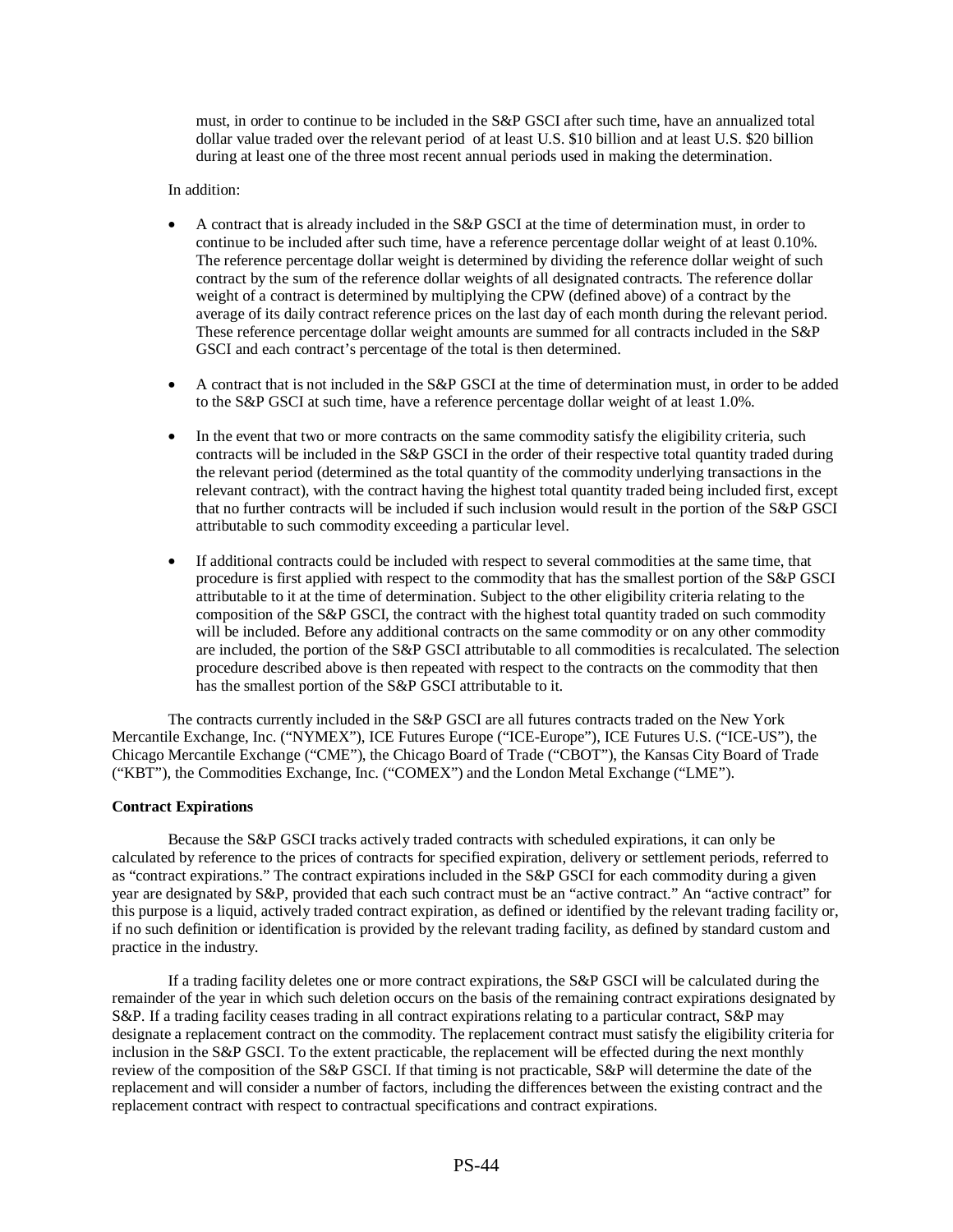## **Value of the S&P GSCI**

The commodity futures contracts included in the S&P GSCI change on a monthly basis because the futures contracts included in the S&P GSCI at any given time are required to be the commodity futures contracts traded on the related exchange with the closest expiration date (the "front-month contract"). The S&P GSCI incorporates a methodology for rolling the current futures contract into the futures contract with the next closest expiration date (the "next-month contract") each month. Assuming that markets are not disrupted or the limitations that regulate the amount of fluctuation in options futures contract prices that may occur during a trading day have not been reached, the S&P GSCI gradually reduces the weighting of the front-month contract and increases the weighting of the nextmonth contract over a five S&P GSCI Business Day period commencing on the fifth S&P GSCI Business day of the month, so that on the first S&P GSCI Business Day of the roll-over the front-month contract represents 80% and the next-month contract represents 20% of the S&P GSCI, and on the fifth S&P GSCI Business Day of the roll-over period (i.e., the ninth S&P GSCI Business Day of the month) the next-month contract represents 100% of the S&P GSCI. An "**S&P GSCI Business Day**" is a day on which the S&P GSCI Indices are calculated, as determined by the NYSE Euronext Holiday & Hours schedule.

The value of the S&P GSCI on any given day is equal to the total dollar weight of the S&P GSCI divided by a normalizing constant that assures the continuity of the S&P GSCI over time. The total dollar weight of the S&P GSCI is the sum of the dollar weight of each of the underlying commodities. The dollar weight of each such commodity on any given day is equal to:

- the "daily contract reference price" (as discussed below),
- multiplied by the appropriate CPWs, and
- during a roll period, the appropriate "roll weights" (as discussed below).

The normalizing constant is recalculated on the fourth S&P GSCI Business Day of the calendar month in which new CPWs first become effective (i.e. January or any other month in which a reweighting of the S&P GSCI is implemented). The new normalizing constant is equal to the previous normalizing constant multiplied by the "total dollar weight ratio." The numerator of the "total dollar weight ratio" is the sum of the products obtained by multiplying (a) the new CPW for each underlying commodity *times* (b) the daily contract reference price for such underlying commodity on such day. The denominator of the "total dollar weight ratio" is the sum of the products obtained by multiplying (a) the previous CPW for each underlying commodity *times* (b) the daily contract reference price for such underlying commodity on such day. The same "rolling" procedure used to roll the front-month contract into the next-month contract, described above, is used to implement the new normalizing constant and the new CPWs.

The daily contract reference price used in calculating the dollar weight of each commodity on any given day is the most recent daily contract reference price made available by the relevant trading facility, except that the daily contract reference price for the most recent prior day will be used if the exchange is closed or otherwise fails to publish a daily contract reference price on that day. In addition, if the trading facility fails to make a daily contract reference price available or publishes a daily contract reference price that, in the reasonable judgment of S&P, reflects manifest error, the relevant calculation will be delayed until the price is made available or corrected; *provided*, that, if the price is not made available or corrected by 4:00 p.m., New York City time, S&P may, if it deems such action to be appropriate under the circumstances, determine the appropriate daily contract reference price for the applicable futures contract in its reasonable judgment for purposes of the relevant S&P GSCI calculation.

## *Contract Daily Return*

The contract daily return on any given S&P GSCI Business Day is equal to (i) the "total dollar weight obtained" on such day, divided by (ii) the "total dollar weight invested" of the S&P GSCI on the preceding day, (iii) minus one, which calculation represents the percentage change in the total dollar weight of the S&P GSCI. The "total dollar weight obtained" is calculated as the total dollar weight of the S&P GSCI for such S&P GSCI Business Day using the CPWs and contract roll weights in effect on the preceding S&P GSCI Business Day and the daily contract reference prices used to calculate the S&P GSCI on the S&P GSCI Business Day on which the calculation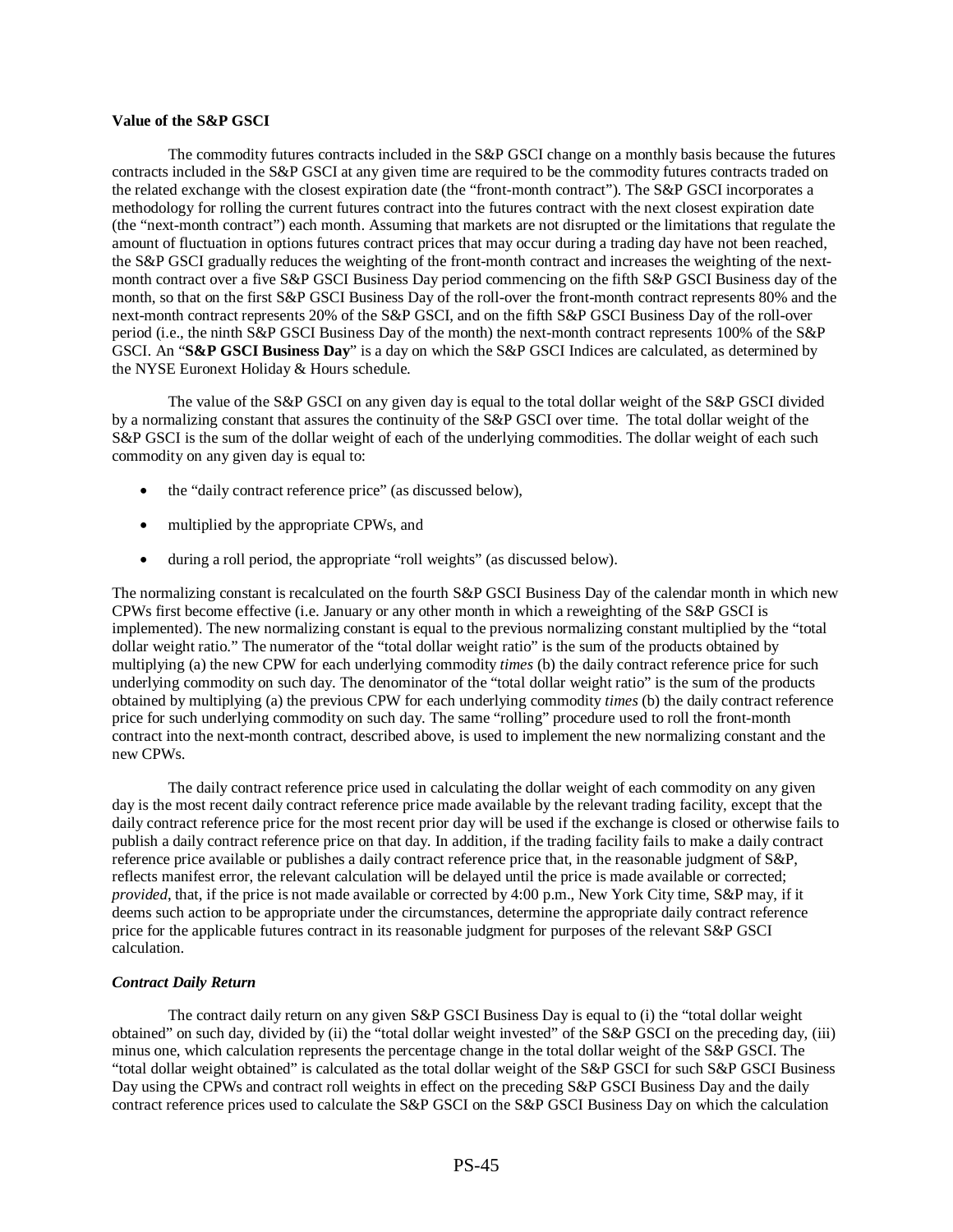is made. The "total dollar weight invested" on any given S&P GSCI Business Day is equal to the total dollar weight of the S&P GSCI on the preceding day.

The "roll weight" of each commodity reflects the fact that the positions in contracts must be liquidated or rolled forward into more distant contract expirations as they approach expiration. If actual positions in the relevant markets were rolled forward, the roll would likely need to take place over a period of days. Since the S&P GSCI is designed to replicate the performance of actual investments in the underlying contracts, the rolling process incorporated in the S&P GSCI also takes place over a period of days at the beginning of each month (referred to as the "roll period"). On each day of the roll period, the "roll weights" of the first nearby contract expiration on a particular commodity and the more distant contract expiration into which it is rolled are adjusted, so that the hypothetical position in the contract on the commodity that is included in the S&P GSCI is gradually shifted from the first nearby contract expiration to the more distant contract expiration.

If on any day during a roll period any of the following conditions exists, the portion of the roll that would have taken place on that day is deferred until the next day on which such conditions do not exist:

- no daily contract reference price is available for a given contract expiration;
- any such price represents the maximum or minimum price for such contract month, based on exchange price limits (referred to as a "Limit Price");
- the daily contract reference price published by the relevant trading facility reflects manifest error, or such price is not published by 4:00 p.m., New York City time—in that event, S&P may, but is not required to, determine a daily contract reference price and complete the relevant portion of the roll based on such price; except that if the trading facility publishes a price before the opening of trading on the next day, S&P will revise the portion of the roll accordingly; or
- trading in the relevant contract terminates prior to its scheduled closing time.

If any of these conditions exist throughout the roll period, the roll with respect to the affected contract will be effected in its entirety on the next day on which such conditions no longer exist.

The charts below show the actual closing levels of the  $S\&P$  GSCI<sup>®</sup> Crude Oil Index ER and the  $S\&P$ GSCI® Natural Gas Index ER from January 1, 2007 through October 28, 2016. The closing levels of the S&P GSCI® Crude Oil Index ER and the S&P GSCI® Natural Gas Index ER on October 28, 2016 were 161.8100 and 14.5797, respectively. We obtained the levels below from Bloomberg, without independent verification. We have derived all information regarding the Indices contained in this pricing supplement, including, without limitation, their make-up, method of calculation and changes to their components, from publicly available information, and we have not participated in the preparation of, or verified, such publicly available information. Such information reflects the policies of, and is subject to change by the Index Sponsor. **The historical performance of the Indices should not be taken as an indication of future performance, and no assurance can be given as to the level of any of the Indices on any given date.**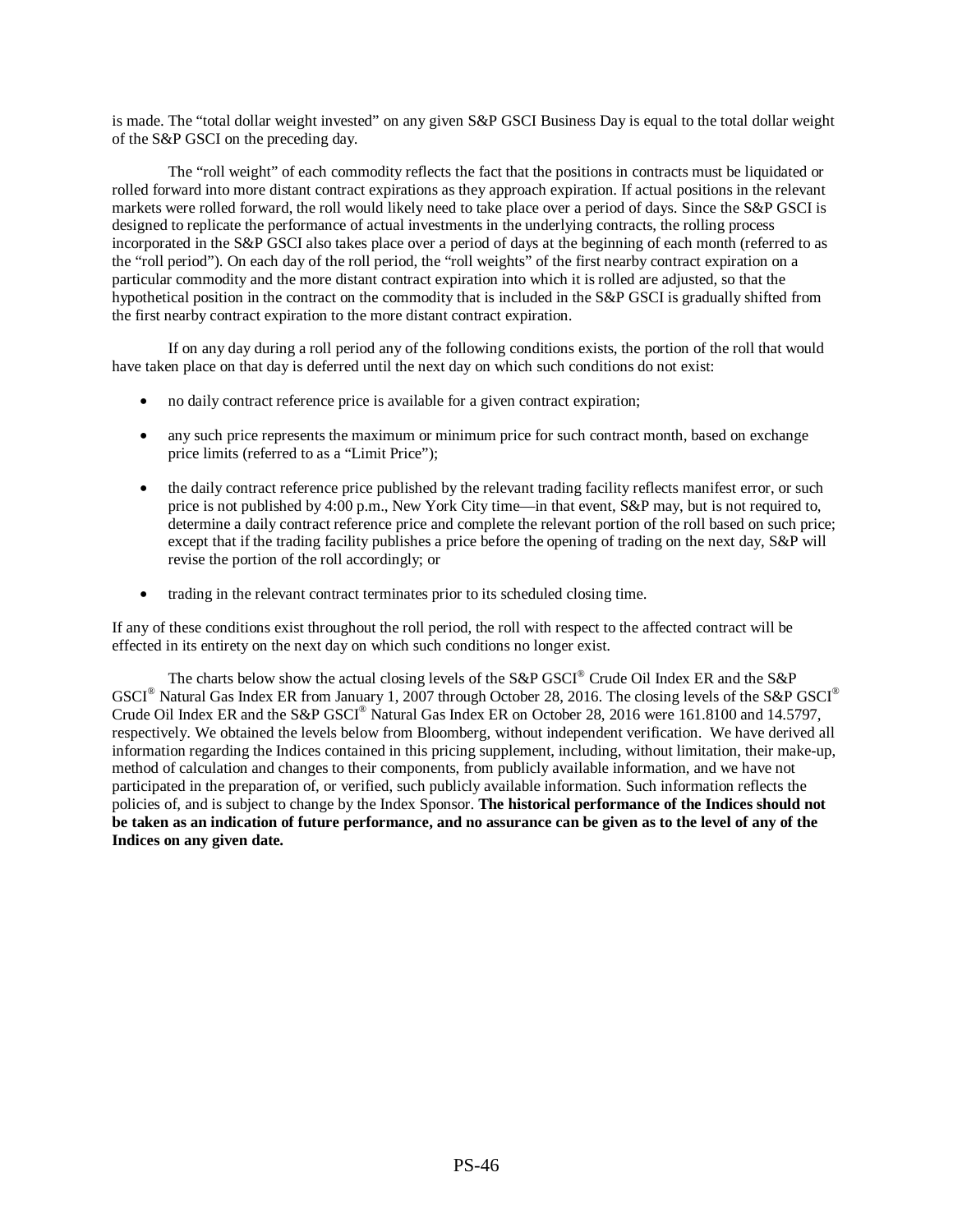

Historical Index Levels of the S&P GSCI® Crude Oil Index ER

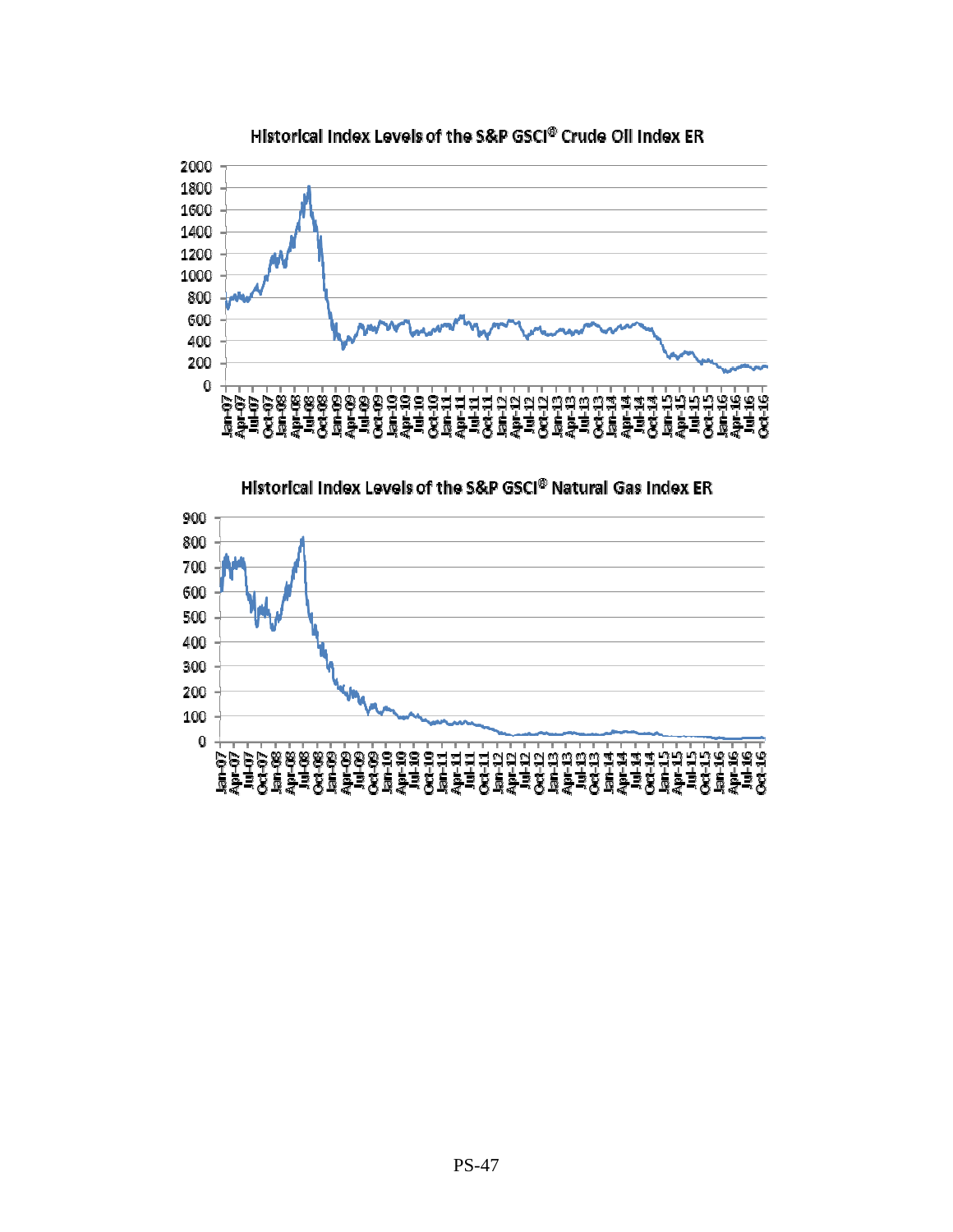#### **License Agreement**

In July 2012, The McGraw-Hill Companies, Inc. ("McGraw-Hill"), the owner of the S&P Indices business, and CME Group Inc. ("CME Group"), the 90% owner of the CME Group and Dow Jones & Company, Inc. joint venture that owns the Dow Jones Indices business, formed a new joint venture, S&P Dow Jones Indices, which owns the S&P Indices business and the Dow Jones Indices business.

We have entered into a non-exclusive license agreement with the Index Sponsor providing for the license to us, in exchange for a fee, of the right to use each of the Indices, which are owned by the Index Sponsor, in connection with certain securities, including the ETNs.

"Standard & Poor's®", "S&P®", "S&P GSCI®", "S&P GSCI® Crude Oil" and "S&P GSCI® Natural Gas" are trademarks of Standard & Poor's Financial Services LLC ("Standard & Poor's") and have been licensed for use by us. The Indices are not owned, endorsed, or approved by or associated with Goldman Sachs & Co. or its affiliated companies.

The ETNs are not sponsored, endorsed, sold or promoted by S&P Dow Jones Indices LLC, Dow Jones, S&P, any of their respective affiliates (collectively, "S&P Dow Jones Indices"). S&P Dow Jones Indices make no representation or warranty, express or implied, to the owners of the ETNs or any member of the public regarding the advisability of investing in securities generally or in the ETNs particularly or the ability of the above indices (the "Indices") to track general market performance. S&P Dow Jones Indices' only relationship to the licensee with respect to the Indices is the licensing of the Indices and certain trademarks, service marks and/or trade names of S&P Dow Jones Indices and/or its third party licensors. The Indices are determined, composed and calculated by S&P Dow Jones Indices without regard to the licensee or the ETNs. S&P Dow Jones Indices have no obligation to take the licensee's needs or the needs of the owners of the ETNs into consideration in determining, composing or calculating the Indices. S&P Dow Jones Indices are not responsible for and have not participated in the determination of the prices, and number of the ETNs or the timing of the issuance or sale of the ETNs or in the determination or calculation of the equation by which the ETNs are to be converted into cash. S&P Dow Jones Indices have no obligation or liability in connection with the administration, marketing or trading of the ETNs. There is no assurance that investment products based on the Indices will accurately track index performance or provide positive investment returns. S&P Dow Jones Indices LLC is not an investment advisor. Inclusion of a security within the Indices is not a recommendation by S&P Dow Jones Indices to buy, sell, or hold such security, nor is it considered to be investment advice. Notwithstanding the foregoing, CME Group Inc. and its affiliates may independently issue and/or sponsor financial products unrelated to the ETNs currently being issued by the licensee, but which may be similar to and competitive with the ETNs. In addition, CME Group Inc. and its affiliates may trade financial products which are linked to the performance of the Indices. It is possible that this trading activity will affect the value of the Indices and the ETNs.

S&P DOW JONES INDICES LLC, DOW JONES, S&P, ANY OF THEIR RESPECTIVE AFFILIATES (COLLECTIVELY, "S&P DOW JONES INDICES") DO NOT GUARANTEE THE ADEQUACY, ACCURACY, TIMELINESS AND/OR THE COMPLETENESS OF THE INDICES OR ANY DATA RELATED THERETO OR ANY COMMUNICATION, INCLUDING BUT NOT LIMITED TO, ORAL OR WRITTEN COMMUNICATION (INCLUDING ELECTRONIC COMMUNICATIONS) WITH RESPECT THERETO. S&P DOW JONES INDICES SHALL NOT BE SUBJECT TO ANY DAMAGES OR LIABILITY FOR ANY ERRORS, OMISSIONS, OR DELAYS THEREIN. S&P DOW JONES INDICES MAKE NO EXPRESS OR IMPLIED WARRANTIES, AND EXPRESSLY DISCLAIMS ALL WARRANTIES, OF MERCHANTABILITY OR FITNESS FOR A PARTICULAR PURPOSE OR USE OR AS TO RESULTS TO BE OBTAINED BY THE LICENSEE, OWNERS OF THE SECURITIES, OR ANY OTHER PERSON OR ENTITY FROM THE USE OF THE INDICES OR WITH RESPECT TO ANY DATA RELATED THERETO. WITHOUT LIMITING ANY OF THE FOREGOING, IN NO EVENT WHATSOEVER SHALL S&P DOW JONES INDICES BE LIABLE FOR ANY INDIRECT, SPECIAL, INCIDENTAL, PUNITIVE, OR CONSEQUENTIAL DAMAGES INCLUDING BUT NOT LIMITED TO, LOSS OF PROFITS, TRADING LOSSES, LOST TIME OR GOODWILL, EVEN IF THEY HAVE BEEN ADVISED OF THE POSSIBILITY OF SUCH DAMAGES, WHETHER IN CONTRACT, TORT, STRICT LIABILITY, OR OTHERWISE. THERE ARE NO THIRD PARTY BENEFICIARIES OF ANY AGREEMENTS OR ARRANGEMENTS BETWEEN S&P DOW JONES INDICES AND THE LICENSEE, OTHER THAN THE LICENSORS OF S&P DOW JONES INDICES.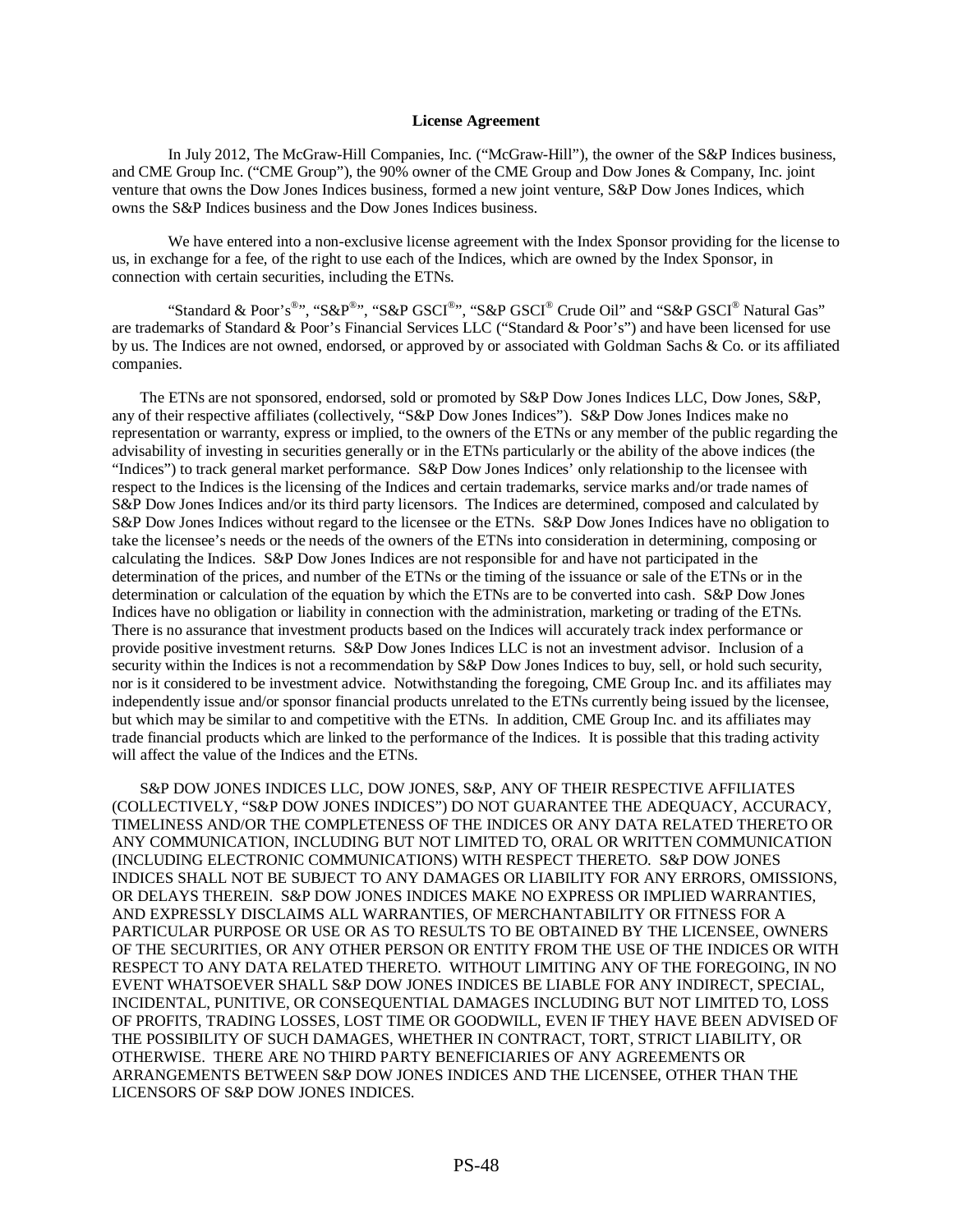## **VELOCITYSHARES LLC**

 On December 1, 2014, Janus Capital Group acquired VS Holdings Inc., the parent company of Velocity Shares, LLC. On July 21, 2015, VelocityShares LLC, and its division, Velocity Index & Calculation Services, were renamed Janus Index & Calculation Services LLC.

We have entered into a non-exclusive license agreement with Janus Index & Calculation Services LLC ("JIC"), as successor to Velocity Index & Calculation Services, to license to us, in exchange for a fee, the right to use certain trade names, trademarks and servicemarks, which are owned by Janus Capital Group, in connection with certain securities, including the ETNs.

The license agreement between JIC and us provides that the following language must be set forth in this pricing supplement:

"VelocityShares", "Geared for Traders", the "V Logo" and the "V VelocityShares Logo" are trademarks of Janus Index & Calculation Services, LLC and have been licensed for use by Credit Suisse AG. The ETNs are not sponsored, endorsed, sold or promoted by Janus Index & Calculation Services, LLC, nor does Janus Index & Calculation Services, LLC make any representation regarding the advisability of investing in any of the ETNs.

Neither Janus Index & Calculation Services, LLC ("Janus Indices") nor any other party makes any representation or warranty, express or implied, to the owners of the ETNs or any member of the public regarding the advisability of investing in the ETNs generally or the similarities or variations between the performance of the ETNs or the Index and the performance of the underlying securities or Financial instruments. Janus Indices is the licensor of certain trademarks, service marks and trade names. Neither Janus Indices nor any other party guarantees the accuracy and/or the completeness of the indices or any data included therein or any calculations made with respect to the ETNs. Janus Indices disclaims all warranties of merchantability or fitness for any particular purpose with respect to the indices or any data included therein.

NEITHER JANUS INDICES NOR ANY OTHER PARTY GUARANTEES THE ACCURACY AND/OR THE COMPLETENESS OF THE INDICES OR ANY DATA INCLUDED THEREIN OR ANY CALCULATIONS MADE WITH RESPECT TO THE ETNs. NEITHER JANUS INDICES NOR ANY OTHER PARTY MAKES ANY WARRANTY, EXPRESS OR IMPLIED, AS TO RESULTS TO BE OBTAINED BY LICENSEE, LICENSEE'S CUSTOMERS AND COUNTERPARTIES, HOLDERS OF THE ETNs, OR ANY OTHER PERSON OR ENTITY FROM THE USE OF THE INDICES OR ANY DATA INCLUDED THEREIN OR ANY CALCULATIONS MADE WITH RESPECT TO THE ETNs IN CONNECTION WITH THE RIGHTS LICENSED HEREUNDER OR FOR ANY OTHER USE. NEITHER JANUS INDICES NOR ANY OTHER PARTY MAKES ANY EXPRESS OR IMPLIED WARRANTIES, AND JANUS INDICES HEREBY EXPRESSLY DISCLAIMS ALL WARRANTIES OF MERCHANTABILITY OR FITNESS FOR A PARTICULAR PURPOSE WITH RESPECT TO THE INDICES OR ANY DATA INCLUDED THEREIN OR ANY CALCULATIONS MADE WITH RESPECT TO THE ETNs. WITHOUT LIMITING ANY OF THE FOREGOING, IN NO EVENT SHALL JANUS INDICES OR ANY OTHER PARTY HAVE ANY LIABILITY FOR ANY DIRECT, INDIRECT, SPECIAL, PUNITIVE, CONSEQUENTIAL OR ANY OTHER DAMAGES (INCLUDING LOST PROFITS) EVEN IF NOTIFIED OF THE POSSIBILITY OF SUCH DAMAGES.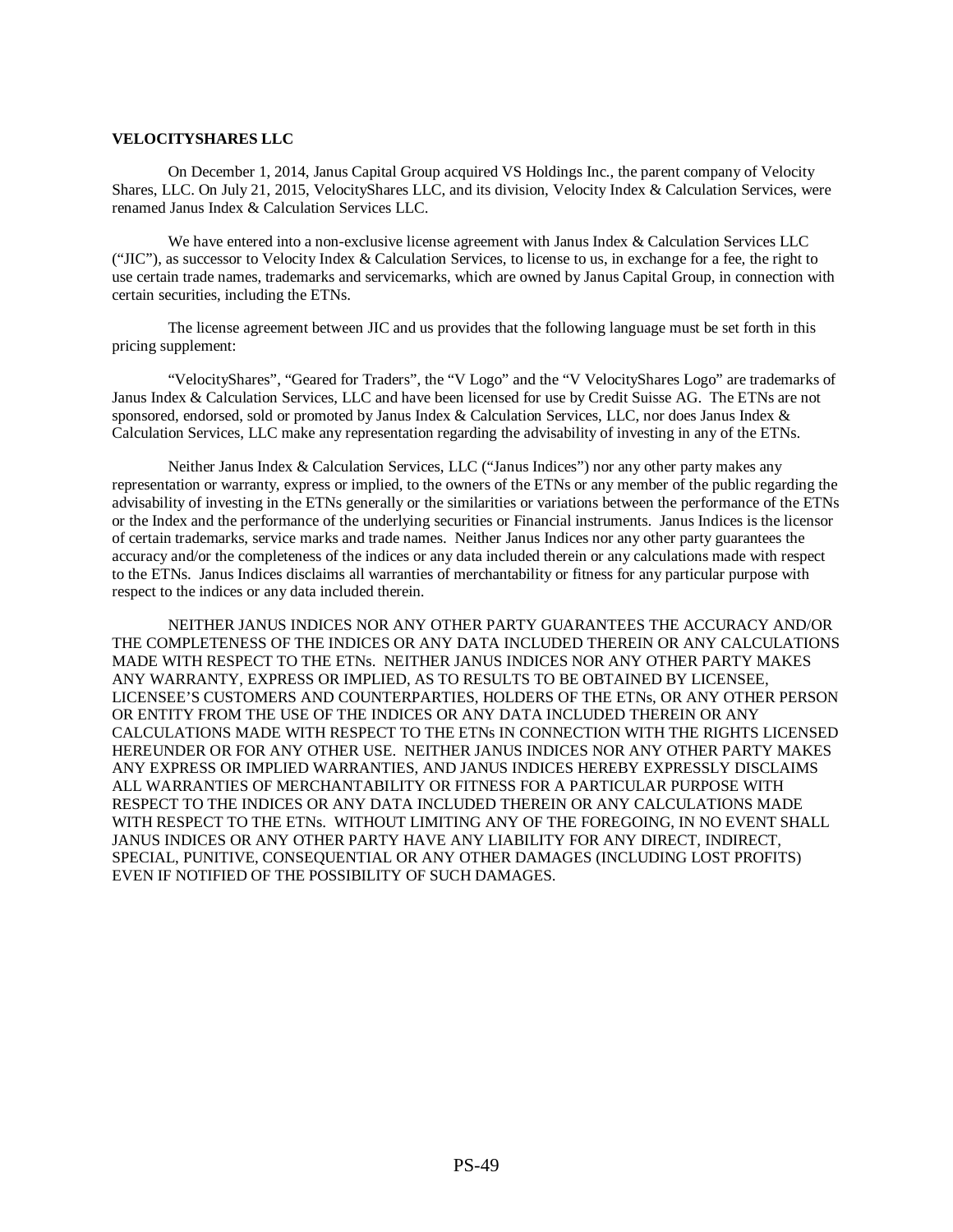# **DESCRIPTION OF THE ETNs**

The market value of the ETNs will be affected by several factors, many of which are beyond our control. We expect that generally the level of the applicable Index on any day will affect the market value of the ETNs more than any other factor. Other factors that may influence the market value of the ETNs include, but are not limited to, the path and volatility of the applicable Index; the prevailing market prices of options on the applicable Index and other financial instruments related to the applicable Index; supply and demand for the ETNs, including inventory positions with any market maker; the volatility of the applicable Index; prevailing rates of interest; the volatility of securities markets; economic, financial, political, regulatory or judicial events that affect the level of the applicable Index or the market price or forward volatility of commodities markets or the futures contracts included in the applicable Index; the general interest rate environment; the perceived creditworthiness of Credit Suisse; supply and demand in the listed and over-the-counter commodity derivative markets; or supply and demand as well as hedging activities in the commodity-linked structured product markets. See "Risk Factors" in this pricing supplement for a discussion of the factors that may influence the market value of the ETNs prior to maturity.

#### **Intraday Indicative Value**

The "**Intraday Indicative Value**" for each series of the ETNs will be calculated every 15 seconds on each Index Business Day for such series of ETNs so long as no Market Disruption Event with respect to such series of ETNs has occurred and is continuing and will be disseminated over the Consolidated Tape, or other major market data vendor, and will equal (1)(a) the Closing Indicative Value for such series of ETNs on the immediately preceding calendar day *times* (b) the Intraday ETN Performance for such series of ETNs at such time on such Index Business Day *minus* (2) the Daily Investor Fee for such series of ETNs on such Index Business Day. At any time at which a Market Disruption Event with respect to any series of ETNs has occurred and is continuing, there shall be no Intraday Indicative Value for such series of ETNs.

The "**Intraday ETN Performance**" for any series of ETNs at any time on any Index Business Day for such series of ETNs will equal (1) one *plus* (2) the Daily Accrual for such series of ETNs on such Index Business Day *plus* (3) the product of (a) the Intraday Index Performance for such series of ETNs at such time on such Index Business Day *times* (b) the Leverage Amount for such series of ETNs.

The "**Intraday Index Performance**" for any series of ETNs at any time on any Index Business Day for such series of ETNs will equal (1)(a) the most recent published intraday level of the applicable Index at such time on such Index Business Day *divided by* (b) the closing level of the applicable Index on the immediately preceding Index Business Day for such series of ETNs *minus* (2) one. If a Market Disruption Event occurs with respect to any series of ETNs, the calculation of the Intraday Index Performance for such series of ETNs will be modified so that the applicable leverage does not reset until the first Index Business Day for such series of ETNs on which no Market Disruption Event is continuing. If a Market Disruption Event with respect to any series of ETNs occurs or is continuing on any Index Business Day for such series of ETNs (the "**date of determination**") or if a Market Disruption Event with respect to any series of ETNs occurred or was continuing on the Index Business Day for such series of ETNs immediately preceding the date of determination, then the Intraday Index Performance for such series of ETNs at any time at which no Market Disruption Event with respect to such series of ETNs has occurred and is continuing on the date of determination will equal (1)(a) the most recently published intraday level of the applicable Index at such time on the date of determination *minus* (b) the closing level of the applicable Index on the Index Business Day immediately preceding the date of determination *divided by* (2)(a) the closing level of the applicable Index on the Index Business Day for such series of ETNs on which no Market Disruption Event occurred or was continuing that most closely precedes the date of determination *plus* (b)(i) the Leverage Amount for such series of ETNs *times* (ii)(A) the closing level of the applicable Index on the Index Business Day for such series of ETNs immediately preceding the date of determination minus (B) the closing level of the applicable Index on the Index Business Day for such series of ETNs on which no Market Disruption Event occurred or was continuing that most closely precedes the date of determination.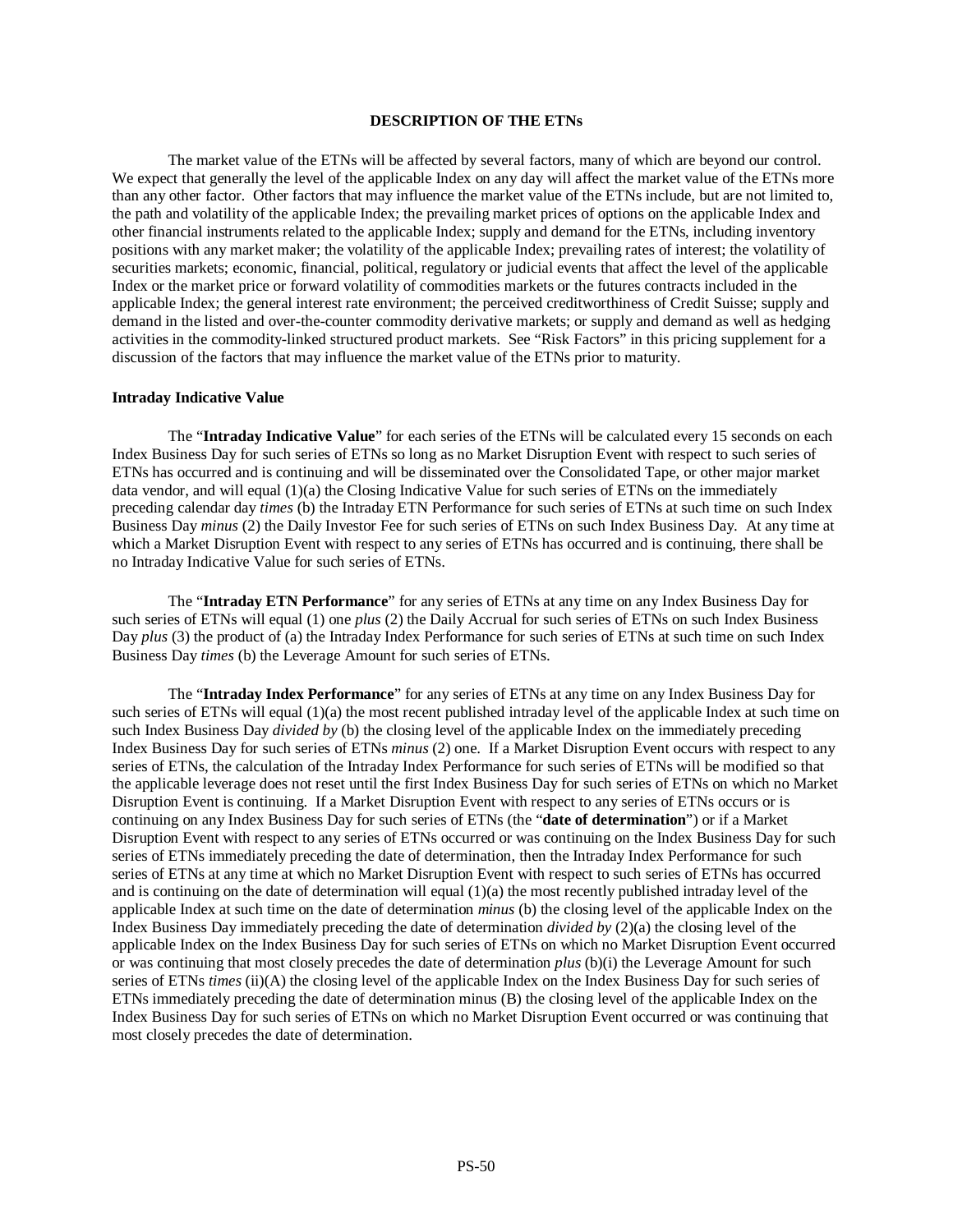**If the Intraday Indicative Value for any series of ETNs is equal to or less than zero at any time or the Closing Indicative Value is equal to zero on any Index Business Day for such series of ETNs, the Closing Indicative Value for such series of ETNs on that day, and all future days, will be zero.**

| <b>ETNs</b>                 | Indicative<br><b>Value Ticker</b> |
|-----------------------------|-----------------------------------|
| 3x Long Crude Oil ETNs      | UWTLIV                            |
| 3x Long Natural Gas ETNs    | UGAZ.IV                           |
| 3x Inverse Crude Oil ETNs   | <b>DWTLIV</b>                     |
| 3x Inverse Natural Gas ETNs | DGAZ.IV                           |

The Intraday Indicative Value calculation is not intended as a price or quotation, or as an offer or solicitation for the purchase, sale, redemption, acceleration or termination of the ETNs, nor will it reflect hedging or transaction costs, credit considerations, market liquidity or bid-offer spreads. Published levels of the applicable Index for each series of ETNs from the Index Sponsor may occasionally be subject to delay or postponement. Any such delays or postponements will affect the current level of the applicable Index for such series of ETNs and therefore the Intraday Indicative Value for such series of ETNs. The actual trading price of the ETNs of any series may be different from their Intraday Indicative Value. JIC or its affiliate is responsible for computing and disseminating the Closing Indicative Value.

## **The actual trading prices of the ETNs at any time may vary significantly from their Intraday Indicative Values at such time. The trading prices of the ETNs at any time is the price that you may be able to sell your ETNs in the secondary market at such time, if one exists.**

Because each Index is comprised of futures contracts that reach their respective final levels on each Index Business Day before the close of trading on the NYSE Arca on such Index Business Day, the Daily Index Performance, and therefore the Daily ETN Performance and the Closing Indicative Value, for each series of ETNs on any Index Business Day for such series of ETNs will be fixed before the close of trading on the NYSE Arca on such Index Business Day. Therefore, as long as any series of ETNs is listed for trading on the NYSE Arca, such series of ETNs may continue to trade in the afternoon on each Index Business Day for such series of ETNs for a period of time after the Daily Index Performance, the Daily ETN Performance and the Closing Indicative Value for such series of ETNs have been fixed for that Index Business Day.

# **The actual trading prices of the ETNs may vary significantly from their Intraday Indicative Values.**

As discussed in "Specific Terms of the ETNs—Payment Upon Early Redemption" below, you may, subject to certain restrictions, choose to offer the ETNs for redemption by Credit Suisse on any Business Day during the term of the ETNs beginning on February 10, 2012 (for an anticipated February 13, 2012 Early Redemption Valuation Date and an anticipated Early Redemption Date of February 16, 2012) through February 2, 2032 (or, if the maturity of the relevant series of ETNs is extended, five scheduled Business Days prior to the scheduled Maturity Date for such series of ETNs, as extended) (for an anticipated February 3, 2032 Early Redemption Valuation Date and an anticipated Early Redemption Date of February 6, 2032 or, if the maturity of the relevant series of ETNs is extended, an Early Redemption Valuation Date four scheduled Business Days prior to the scheduled Maturity Date for such series of ETNs, as extended, and an Early Redemption Date one scheduled Business Day prior to the scheduled Maturity Date for such series of ETNs, as extended). If you elect to offer the ETNs to Credit Suisse for redemption, you must offer at least the applicable Minimum Redemption Amount at one time for redemption by Credit Suisse on any Early Redemption Date. In addition, we have the right to accelerate any series of ETNs in whole but not in part at any time on any Business Day occurring on or after the Inception Date or upon the occurrence of certain events described herein. If the ETNs are redeemed or accelerated, on the corresponding Early Redemption Date or Acceleration Date, as applicable, you will receive a cash payment on such date in an amount equal to the Early Redemption Amount, which is the Closing Indicative Value for such series of ETNs on the applicable Early Redemption Valuation Date minus the Early Redemption Charge, or the Accelerated Redemption Amount, which is the arithmetic average of the Closing Indicative Values of the ETNs during the Accelerated Valuation Period, as applicable. The last date on which Credit Suisse will redeem the ETNs at your option will be February 6, 2032 (or, if the maturity of the relevant series of ETNs is extended, one scheduled Business Day prior to the scheduled Maturity Date for such series of ETNs, as extended). As such, you must offer the ETNs for redemption no later than February 2, 2032 (or, if the maturity of the relevant series of ETNs is extended, five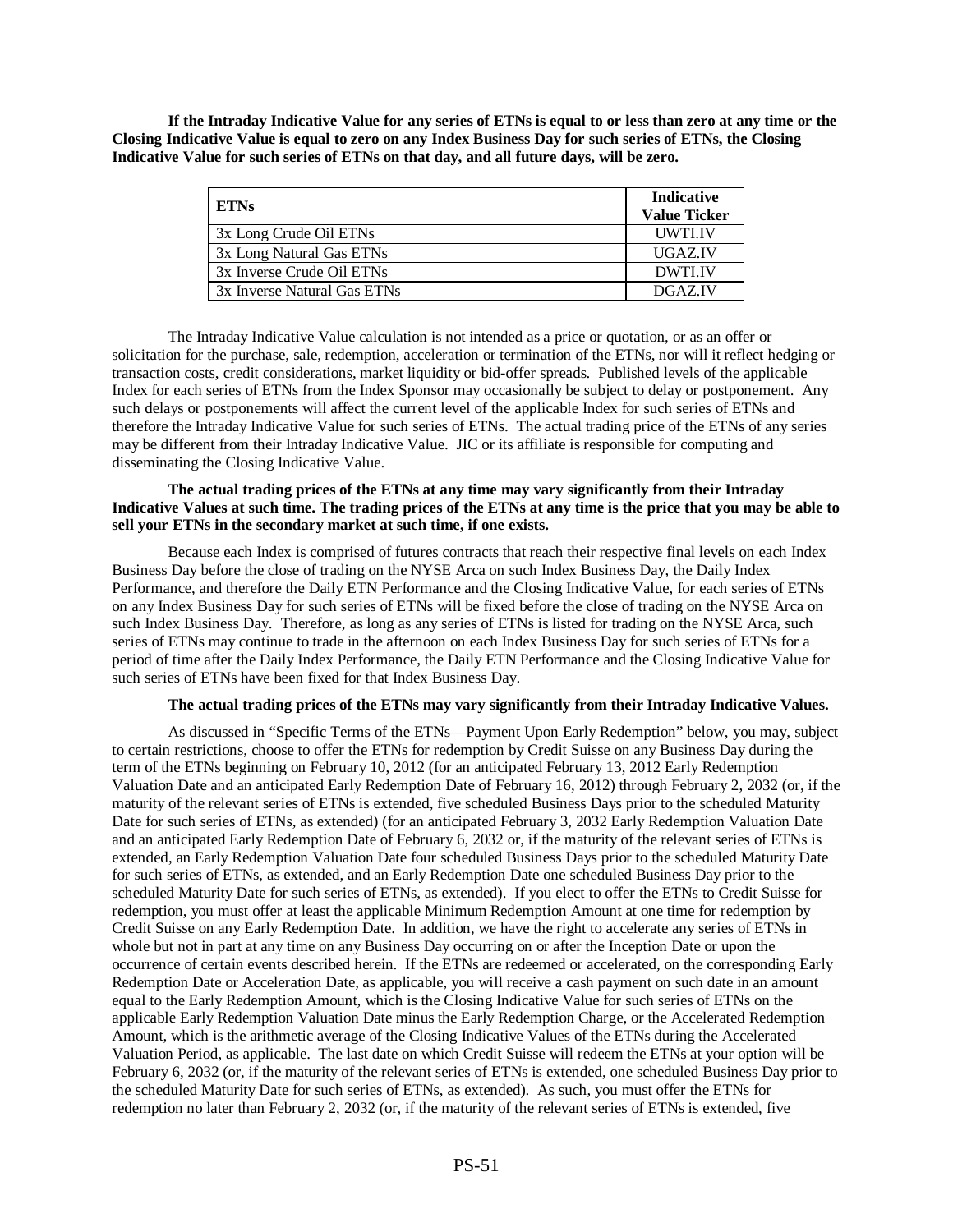scheduled Business Days prior to the scheduled Maturity Date for such series of ETNs, as extended). The daily redemption feature is intended to induce arbitrageurs to counteract any trading of the ETNs at a premium or discount to their Intraday Indicative Value, although there can be no assurance that arbitrageurs will employ the redemption feature in this manner.

# **Split or Reverse Split of the ETNs**

The Calculation Agents may initiate a split or reverse split of the ETNs on any trading day. If the Calculation Agents decide to initiate a split or reverse split, the Calculation Agents will issue a notice to holders of the ETNs and a press release announcing the split or reverse split, specifying the effective date of the split or reverse split. The Calculation Agents will determine the ratio of such split or reverse split, as the case may be, using relevant market indicia, and will adjust the terms of the ETNs accordingly. Any adjustment of the closing value will be rounded to 8 decimal places.

In the case of a reverse split, we reserve the right to address odd numbers of ETNs (commonly referred to as "partials") in a manner determined by the Calculation Agents in their sole discretion. For example, if the ETNs undergo a 1-for-4 reverse split, holders who own a number of ETNs on the record date that is not evenly divisible by 4 will receive the same treatment as all other holders for the maximum number of ETNs they hold that is evenly divisible by 4, and we will have the right to compensate holders for their remaining or "partial" ETNs in a manner determined by the Calculation Agents in their sole discretion. Our current intention is to provide holders with a cash payment for their partials in an amount equal to the appropriate percentage of the Closing Indicative Value for the ETNs on a specified trading day following the announcement date.

A split or reverse split of the ETNs will not affect the stated principal amount of ETNs held by an investor, other than to the extent of any "partial" ETNs, but it will affect the number of ETNs an investor holds and the denominations used for trading purposes on the exchange.

Credit Suisse implemented a 1-for-10 reverse split of the 3x Long Crude Oil ETNs and a 1-for-5 reverse split of the 3x Long Natural Gas ETNs in accordance with the procedures described above. The reverse splits became effective prior to the opening of trading on September 10, 2015.

Credit Suisse implemented a 1-for-10 reverse split of the 3x Long Crude Oil ETNs and a 1-for-25 reverse split of the 3x Long Natural Gas ETNs in accordance with the procedures described above. The reverse splits became effective prior to the opening of trading on March 14, 2016.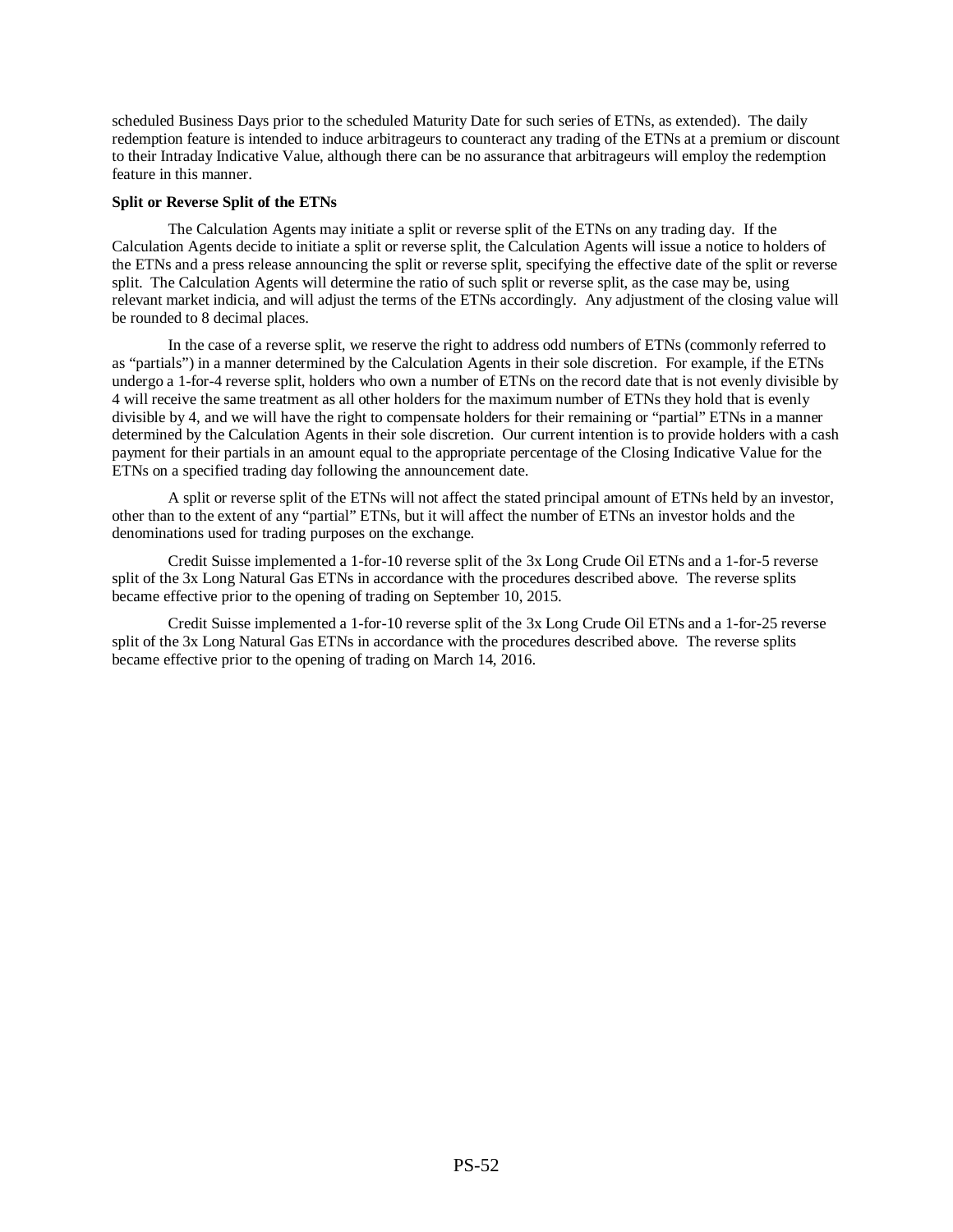## **SPECIFIC TERMS OF THE ETNs**

In this section, references to "holders" mean those who own the ETNs registered in their own names, on the books that we or the trustee maintain for this purpose, and not those who own beneficial interests in the ETNs registered in street name or in the ETNs issued in book-entry form through The Depository Trust Company ("**DTC**") or another depositary. Owners of beneficial interests in the ETNs should read the section entitled "Description of Notes—Book-Entry, Delivery and Form" in the accompanying prospectus supplement.

The ETNs are Senior Medium-Term Notes as described in the accompanying prospectus supplement and prospectus which also contain a detailed summary of additional provisions of the ETNs and of the senior indenture, dated as of March 29, 2007, as amended, between Credit Suisse AG (formerly Credit Suisse) and The Bank of New York Mellon (formerly The Bank of New York), as trustee, under which the ETNs will be issued (the "indenture"). You should read all the provisions of the accompanying prospectus and prospectus supplement, including information incorporated by reference, and the indenture.

Please note that the information about the price to the public and the proceeds to Credit Suisse on the front cover of this pricing supplement relates only to the initial sale of the ETNs. If you have purchased the ETNs after the initial sale, information about the price and date of sale to you will be provided in a separate confirmation of sale.

#### **Coupon**

We will not make any coupon or interest payment during the term of the ETNs.

#### **Denomination**

Prior to September 10, 2015, the denomination stated principal amount per ETN was \$50. Credit Suisse implemented a 1-for-10 reverse split of the 3x Long Crude Oil ETNs and a 1-for-5 reverse split of the 3x Long Natural Gas ETNs, effective September 10, 2015. As of September 10, 2015, the denomination and stated principal amount per ETN was \$500 for the 3x Long Crude Oil ETNs, \$250 for the 3x Long Natural Gas ETNs and \$50 for the 3x Inverse Crude Oil ETNs and the 3x Inverse Natural Gas ETNs. Credit Suisse implemented a 1-for-10 reverse split of the 3x Long Crude Oil ETNs and a 1-for-25 reverse split of the 3x Long Natural Gas ETNs, effective March 14, 2016. As of March 14, 2016, the denomination and stated principal amount per ETN is \$5,000 for the 3x Long Crude Oil ETNs and \$6,250 for the 3x Long Natural Gas ETNs. The denomination and stated principal amount per ETN are \$50 for the 3x Inverse Crude Oil ETNs and the 3x Inverse Natural Gas ETNs. ETNs of any series issued in the future may be issued at a price higher or lower than the stated principal amount per ETN, based on the most recent Intraday Indicative Value or Closing Indicative Value for the ETNs of such series.

### **Payment at Maturity**

If you hold the ETNs to maturity, you will receive a cash payment on February 9, 2032 (the "**Maturity Date**") (or, if the maturity of the relevant series of ETNs is extended, on the scheduled Maturity Date for such series of ETNs, as extended) that is linked on a leveraged basis to the percentage change in the closing level of the applicable Index from the inception date to the closing level calculated on the Final Valuation Date. Your cash payment at maturity will equal the Closing Indicative Value for the ETNs on the Final Valuation Date (the "**Final Indicative Value**"), as calculated by the Calculation Agents. We refer to the amount of such payment as the "**Maturity Redemption Amount**." If the scheduled Maturity Date is not a Business Day, the Maturity Date will be postponed to the first Business Day following the scheduled Maturity Date. If the scheduled Final Valuation Date is not an Index Business Day for any series of ETNs, the Final Valuation Date for such series of ETNs will be postponed to the next following Index Business Day for such series of ETNs, in which case the Maturity Date will be postponed to the third Business Day following the Final Valuation Date as so postponed. In addition, if a Market Disruption Event with respect to any series of ETNs occurs or is continuing on the Final Valuation Date, the Maturity Date for such series of ETNs will be postponed until the date three Business Days following the Final Valuation Date for such series of ETNs, as postponed. No interest or additional payment will accrue or be payable as a result of any postponement of the Maturity Date. Any payment on the ETNs is subject to our ability to pay our obligations as they become due.

The scheduled Maturity Date for each series of ETNs is initially February 9, 2032, but may be extended for any series of ETNs at our option for up to two additional five-year periods. We may only extend the scheduled Maturity Date for any series of ETNs for five years at a time. If we exercise our option to extend the maturity of any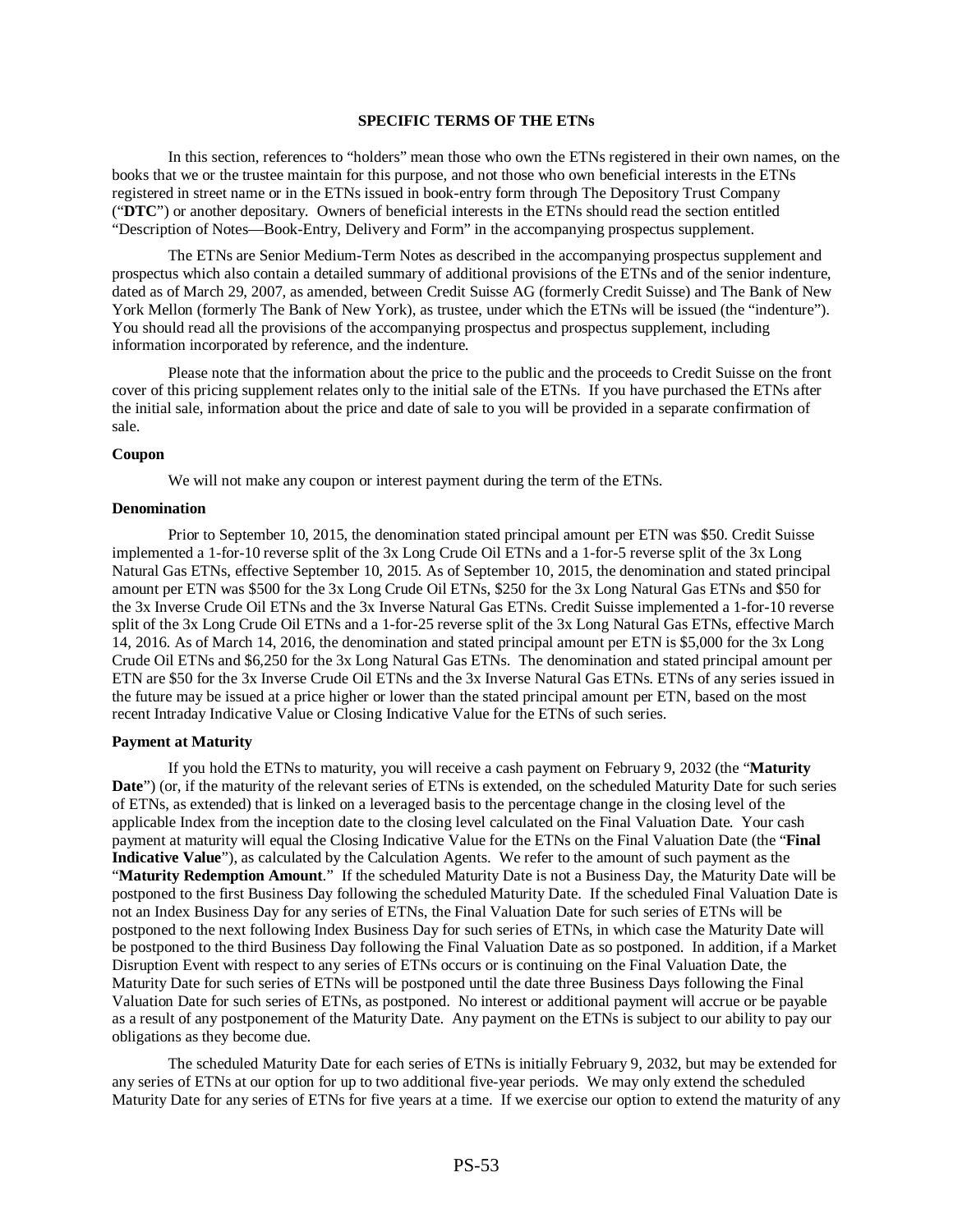series of ETNs, we will notify DTC (the holder of the global note for each series of ETNs) and the trustee at least 45 but not more than 60 calendar days prior to the then scheduled Maturity Date for such series of ETNs. We will provide such notice to DTC and the trustee in respect of each five-year extension of the scheduled Maturity Date that we choose to effect.

# **If the Final Indicative Value is zero, the Maturity Redemption Amount will be zero.**

The "**Closing Indicative Value**" for any given series of ETNs on any given calendar day will be calculated in the following manner: The Closing Indicative Value on the Inception Date was \$50 (the "**Initial Indicative Value**"). The Closing Indicative Value on each calendar day following the Inception Date for each series of ETNs will equal (1)(a) the Closing Indicative Value for such series of ETNs on the immediately preceding calendar day *times* (b) the Daily ETN Performance for such series of ETNs on such calendar day *minus* (2) the Daily Investor Fee for such series of ETNs on such calendar day. The Closing Indicative Value will never be less than zero. **If the Intraday Indicative Value for any series of ETNs is equal to or less than zero at any time or the Closing Indicative Value is equal to zero on any Index Business Day for such series of ETNs, the Closing Indicative Value for such series of ETNs on that day, and all future days, will be zero.** The 3x Long Crude Oil ETNs and the 3x Long Natural Gas ETNs underwent a 1-for-10 reverse split and a 1-for-5 reverse split, respectively, effective September 10, 2015. Their Closing Indicative Values on September 9, 2015 were multiplied by 10 and 5, respectively, and rounded to 8 decimal places prior to the open of trading on September 10, 2015. Since September 10, 2015, their Closing Indicative Values were expressed in an amount per denomination and stated principal amount per ETN of \$500 and \$250, respectively. The 3x Long Crude Oil ETNs and the 3x Long Natural Gas ETNs underwent a 1-for-10 reverse split and a 1-for-25 reverse split, respectively, effective March 14, 2016. Their Closing Indicative Values on March 11, 2016 were multiplied by 10 and 25, respectively, and rounded to 8 decimal places prior to the open of trading on March 14, 2016. Since March 14, 2016, their Closing Indicative Values have been expressed in an amount per denomination and stated principal amount per ETN of \$5,000 and \$6,250, respectively. If any series of ETNs undergoes a subsequent split or reverse split, the Closing Indicative Value for such series of ETNs will be adjusted accordingly (see "Description of the ETNs—Split or Reverse Split of the ETNs" herein). Janus Index & Calculation Services LLC or its affiliate is responsible for computing and disseminating the Closing Indicative Value. The Closing Indicative Value for each series of ETNs will be calculated and published each calendar day under the following tickers:

| <b>ETNs</b>                 | Ticker        |
|-----------------------------|---------------|
| 3x Long Crude Oil ETNs      | <b>UWTLIV</b> |
| 3x Long Natural Gas ETNs    | UGAZ IV       |
| 3x Inverse Crude Oil ETNs   | <b>DWTLIV</b> |
| 3x Inverse Natural Gas ETNs | DGAZ IV       |

The "**Daily ETN Performance**" for any series of ETNs on any Index Business Day for such series of ETNs will equal (1) one *plus* (2) the Daily Accrual for such series of ETNs on such Index Business Day *plus* (3) the product of (a) the Daily Index Performance for such series of ETNs on such Index Business Day *times* (b) the Leverage Amount for such series of ETNs. The Daily ETN Performance for any series of ETNs is deemed to equal one on any day that is not an Index Business Day for such series of ETNs.

An "**Index Business Day**" for any series of ETNs is a day on which (i) trading is generally conducted on the primary exchange on which futures contracts included in the applicable Index for such series of ETNs are traded, as determined by the Calculation Agents, which is initially the New York Mercantile Exchange, Inc., for each of the S&P GSCI® Crude Oil Index ER or the S&P GSCI® Natural Gas Index ER, (ii) the applicable Index for such series of ETNs is published by S&P and (iii) trading is generally conducted on NYSE Arca, in each case as determined by JIC as one of the Calculation Agents.

The "**Daily Accrual**" represents the rate of interest that could be earned on a notional capital reinvestment at the three month U.S. Treasury rate as reported on Bloomberg under ticker USB3MTA (or any successor ticker on Bloomberg or any successor service). The Daily Accrual for any series of ETNs on any Index Business Day for such series of ETNs will equal: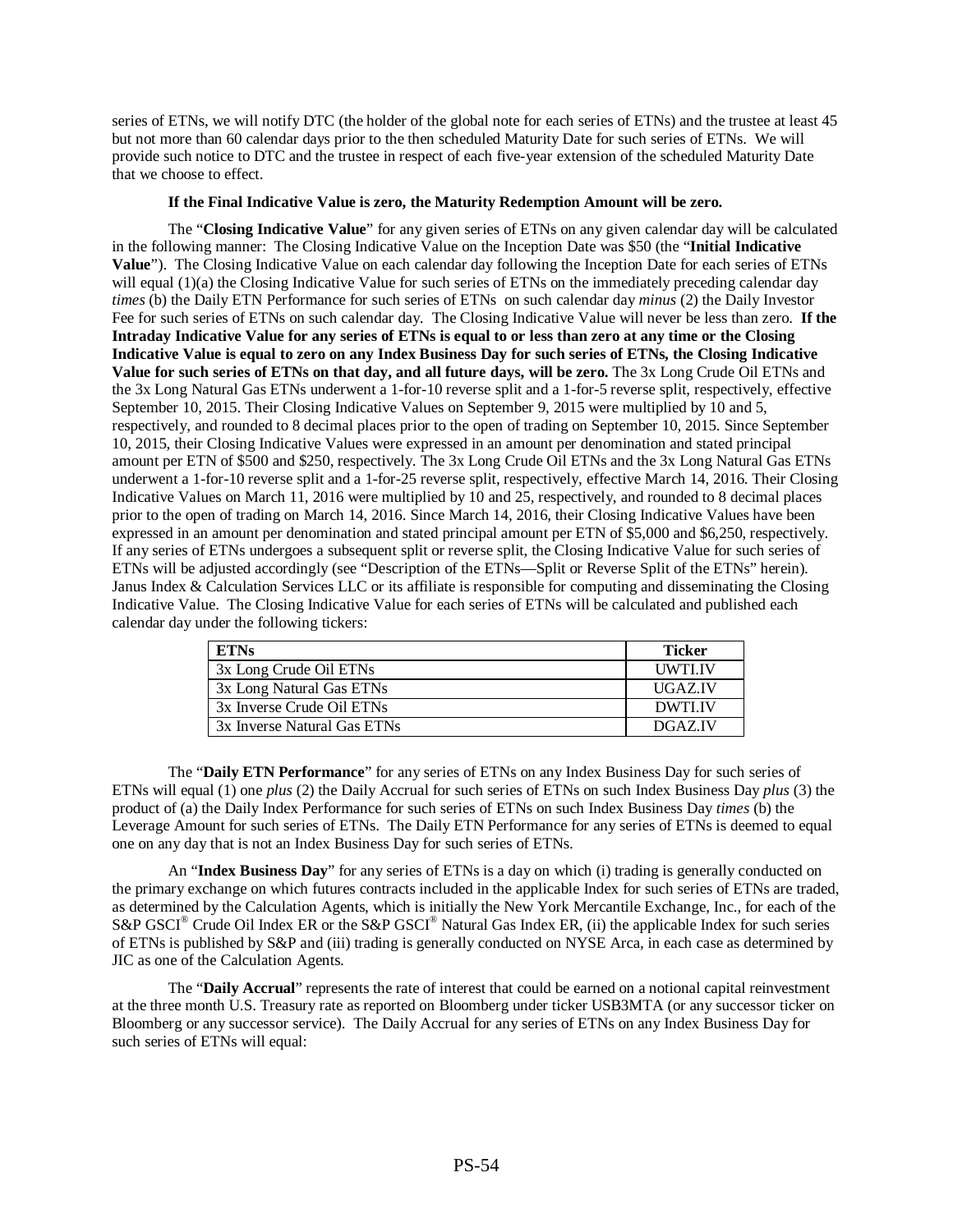$$
\left(\frac{1}{1 - \text{Tbills}_{t-1} \cdot \frac{91}{360}}\right)^{\frac{d}{91}} - 1
$$

Where *Tbills*<sub>t-1</sub> is the three month U.S. Treasury rate reported on Bloomberg on the prior Index Business Day for such series of ETNs and *d* is the number of calendar days from and including the immediately prior Index Business Day for such series of ETNs to but excluding the date of determination. The Daily Accrual for any series of ETNs is deemed to equal zero on any day that is not an Index Business Day for such series of ETNs.

The "**Daily Index Performance**" for any series of ETNs on any Index Business Day for such series of ETNs will equal (1)(a) the closing level of the applicable Index for such series of ETNs on such Index Business Day *divided by* (b) the closing level of the applicable Index for such series of ETNs on the immediately preceding Index Business Day for such series of ETNs *minus* (2) one. If a Market Disruption Event with respect to any series of ETNs occurs, the calculation of the Daily Index Performance for such series of ETNs will be modified so that the applicable leverage does not reset until the first Index Business Day on which no Market Disruption Event with respect to such series of ETNs is continuing. If a Market Disruption Event with respect to any series of ETNs occurs or is continuing on any Index Business Day for such series of ETNs (the "**date of determination**") or if a Market Disruption Event with respect to any series of ETNs occurred or was continuing on the Index Business Day for such series of ETNs immediately preceding the date of determination, then the Daily Index Performance for such series of ETNs on the date of determination will equal (1)(a) the closing level of the applicable Index on the date of determination minus (b) the closing level of the applicable Index on the Index Business Day for such series of ETNs immediately preceding the date of determination *divided by* (2)(a) the closing level of the applicable Index on the Index Business Day for such series of ETNs on which no Market Disruption Event occurred or was continuing that most closely precedes the date of determination *plus* (b)(i) the Leverage Amount *times* (ii)(A) the closing level of the applicable Index on the Index Business Day for such series of ETNs immediately preceding the date of determination minus (B) the closing level of the applicable Index on the Index Business Day for such series of ETNs on which no Market Disruption Event occurred or was continuing that most closely precedes the date of determination. If a Market Disruption Event occurs or is continuing on any Index Business Day, the Calculation Agents will determine the Daily Index Performance on such Index Business Day using an appropriate closing level of the applicable Index for such Index Business Day taking into account the nature and duration of such Market Disruption Event. The Daily Index Performance for any series of ETNs is deemed to equal zero on any day that is not an Index Business Day for such series of ETNs.

The "**Leverage Amount**" for each series of ETNs is as follows:

| 3x Long Crude Oil ETNs:      | 3    |
|------------------------------|------|
| 3x Long Natural Gas ETNs:    | 3    |
| 3x Inverse Crude Oil ETNs:   | -3   |
| 3x Inverse Natural Gas ETNs: | $-3$ |

On any Index Business Day, the "**Daily Investor Fee**" for any series of ETNs will equal the product of (1) the Closing Indicative Value for such series of ETNs on the immediately preceding Index Business Day *times* (2)(a) the Investor Fee Factor for such series of ETNs *times* (b) 1/365 *times* (c) *d*, where *d* is the number of calendar days from and including the immediately prior Index Business Day to but excluding the date of determination. The Daily Investor Fee for any series of ETNs is deemed to equal zero on any day that is not an Index Business Day for such series of ETNs.

The "**Investor Fee Factor**" for each series of ETNs is as follows:

| 3x Long Crude Oil ETNs:      | 1.35% |
|------------------------------|-------|
| 3x Long Natural Gas ETNs:    | 1.65% |
| 3x Inverse Crude Oil ETNs:   | 1.35% |
| 3x Inverse Natural Gas ETNs: | 1.65% |

**If the level of the applicable Index decreases or does not increase sufficiently in the case of the Leveraged Long ETNs or if it increases or does not decrease sufficiently in the case of the Leveraged Inverse ETNs (in each case in addition to Daily Accrual) to offset the sum of the Daily Investor Fee (and in the case of Early Redemption, the Early Redemption Charge) over the term of the ETNs, you will receive less than the**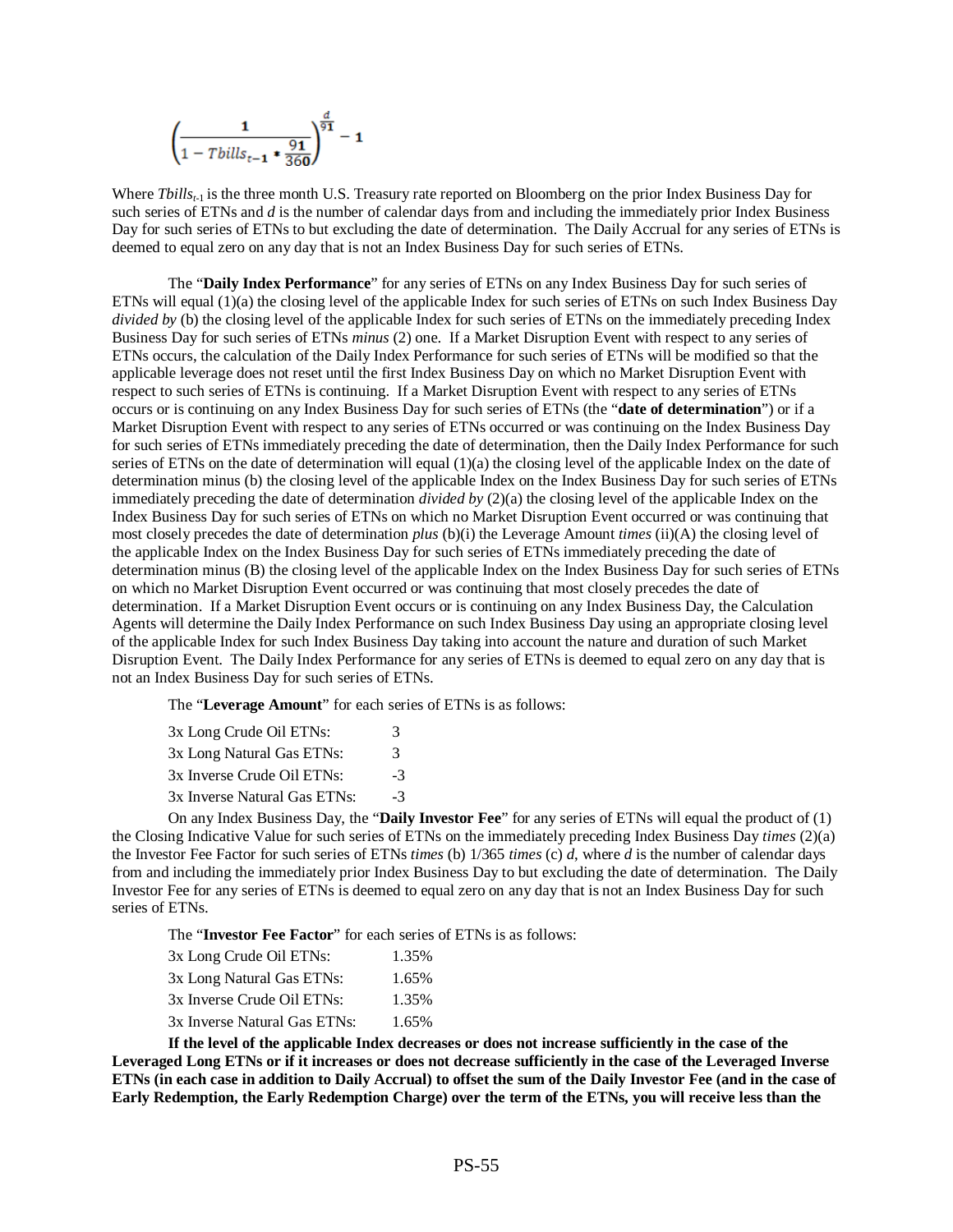**initial investment amount of your ETNs at maturity, upon early redemption or acceleration of the ETNs.** See "Hypothetical Examples" and "Risk Factors—Even if the closing level of the applicable Index on the applicable Valuation Date (or Valuation Dates, in the case of an acceleration of a series of the ETNs) exceeds, in the case of the Leveraged Long ETNs, or is less than, in the case of the Leveraged Inverse ETNs, the initial closing level of the applicable Index on the date of your investment, you may receive less than the initial investment amount of your ETNs" in this pricing supplement for additional information on how the Daily Investor Fee affects the overall value of the ETNs.

The closing level of the applicable Index for each series of ETNs on any Index Business Day for such series of ETNs will be the closing level reported by the Index Sponsor on the applicable Bloomberg page as set forth in the table below or any successor page on Bloomberg or any successor service, as applicable, as determined by the Calculation Agents, except that in the event a Market Disruption Event with respect to any series of ETNs occurs or is continuing on an Index Business Day for such series of ETNs, the Calculation Agents will determine the closing level of the applicable Index for such Index Business Day according to the methodology described below in "Specific Terms of the ETNs—Market Disruption Events."

| Index                                      | <b>Bloomberg</b><br><b>Page Ticker</b> |
|--------------------------------------------|----------------------------------------|
| S&P GSCI <sup>®</sup> Crude Oil Index ER   | <b>SPGSCLP</b>                         |
| S&P GSCI <sup>®</sup> Natural Gas Index ER | <b>SPGSNGP</b>                         |

Because each Index is comprised of futures contracts that reach their respective final levels on each Index Business Day before the close of trading on the NYSE Arca on such Index Business Day, the Daily Index Performance, and therefore the Daily ETN Performance and the Closing Indicative Value, for each series of ETNs on any Index Business Day for such series of ETNs will be fixed before the close of trading on the NYSE Arca on such Index Business Day. Therefore, as long as any series of ETNs is listed for trading on the NYSE Arca, such series of ETNs may continue to trade in the afternoon on each Index Business Day for such series of ETNs for a period of time after the Daily Index Performance, the Daily ETN Performance and the Closing Indicative Value for such series of ETNs have been fixed for that Index Business Day.

Any payment you will be entitled to receive is subject to our ability to pay our obligations as they become due.

For a further description of how your payment at maturity will be calculated, see "Hypothetical Examples" and "Specific Terms of the ETNs" in this pricing supplement.

# **Payment Upon Early Redemption**

Prior to maturity, you may, subject to certain restrictions described below, offer at least the applicable Minimum Redemption Amount or more of the ETNs to us for redemption on an Early Redemption Date during the term of the ETNs until February 2, 2032 (or, if the maturity of the relevant series of ETNs is extended, five scheduled Business Days prior to the scheduled Maturity Date for such series of ETNs, as extended). If you elect to offer the ETNs for redemption, and the requirements for acceptance by us are met, you will receive a cash payment per ETN on the Early Redemption Date equal to the Early Redemption Amount. Any payment on the ETNs is subject to our ability to pay our obligations as they become due.

You may exercise your early redemption right by causing your broker or other person with whom you hold the ETNs to deliver a Redemption Notice to the Redemption Agent. If your Redemption Notice is delivered prior to 4:00 p.m., New York City time, on any Business Day, the immediately following Index Business Day for the applicable series of ETNs will be the applicable "**Early Redemption Valuation Date**" for such series of ETNs. Otherwise, the second following Index Business Day for such series of ETNs will be the applicable Early Redemption Valuation Date. See "—Redemption Procedures."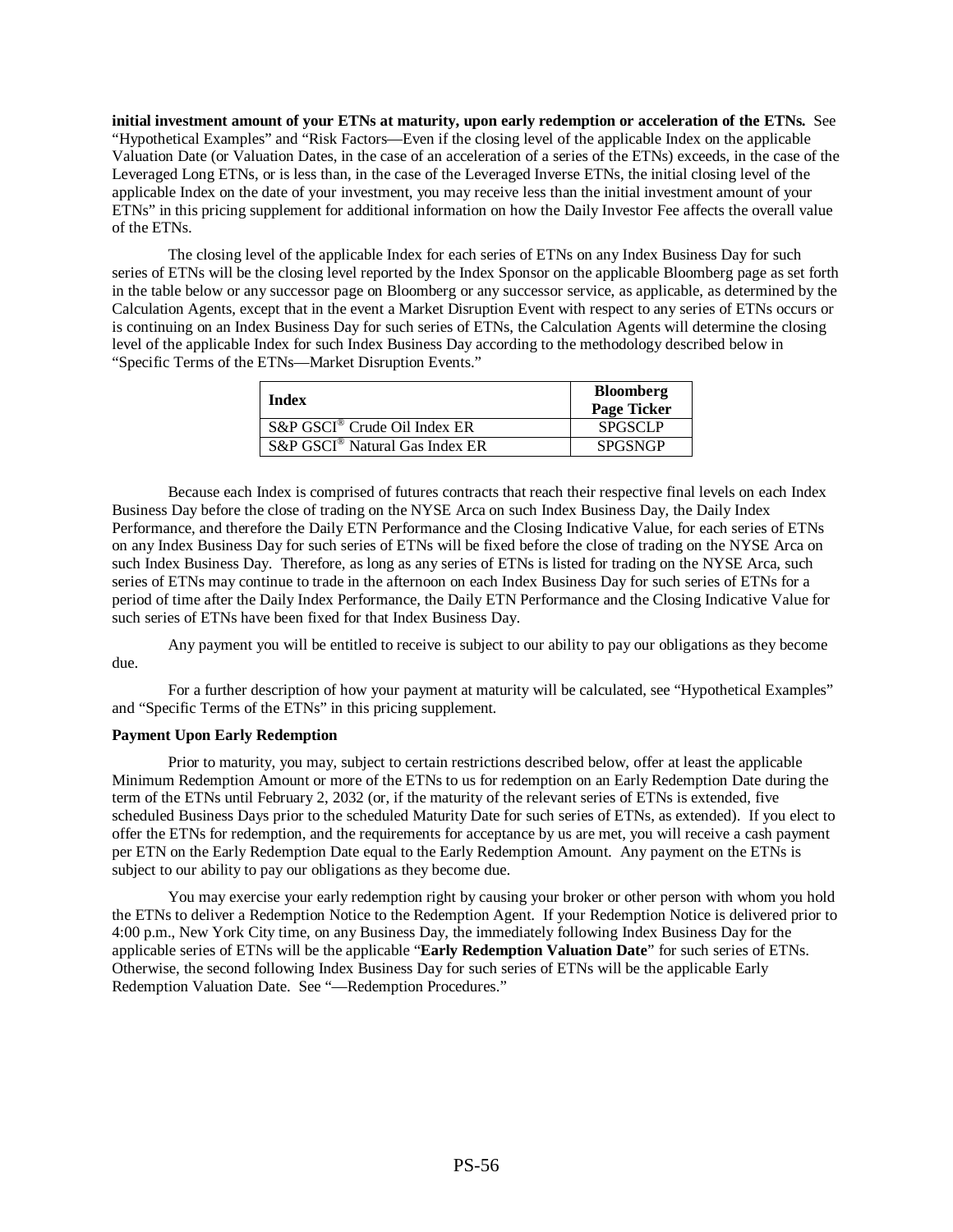You must offer for redemption at least 25,000 ETNs of any one series, or an integral multiple of 25,000 ETNs of such series in excess thereof, at one time in order to exercise your right to cause us to redeem the ETNs on any Early Redemption Date (the "**Minimum Redemption Amount**"), except that we or CSI as one of the Calculation Agents may from time to time reduce, in part or in whole, the Minimum Redemption Amount. Any such reduction will be applied on a consistent basis for all holders of the relevant series of ETNs at the time the reduction becomes effective. If the ETNs undergo a split or reverse split, the minimum number of ETNs needed to exercise your right to redeem will remain the same.

The "**Early Redemption Date**" is the third Business Day following an Early Redemption Valuation Date.\*

The "**Early Redemption Charge**" for any series of ETNs is equal to 0.05% *times* the Closing Indicative Value for such series of ETNs on the Early Redemption Valuation Date.

The "**Early Redemption Amount**" is a cash payment per ETN equal to the greater of  $(A)$  zero and  $(B)(1)$ the Closing Indicative Value for such series of ETNs on the Early Redemption Valuation Date *minus* (2) the Early Redemption Charge and will be calculated by the Calculation Agents.

## **Redemption Procedures**

 $\overline{a}$ 

If you wish to offer the ETNs to Credit Suisse for redemption, your broker must follow the following procedures:

- Deliver a notice of redemption, in substantially the form of Annex A (the "**Redemption Notice**"), to JD (the "**Redemption Agent**") via email or other electronic delivery as requested by the Redemption Agent. If your Redemption Notice is delivered prior to 4:00 p.m., New York City time, on any Business Day, the immediately following Index Business Day for the applicable series of ETNs will be the applicable "**Early Redemption Valuation Date**" for such series of ETNs. Otherwise, the second following Index Business Day for such series of ETNs will be the applicable Early Redemption Valuation Date. If the Redemption Agent receives your Redemption Notice no later than 4:00 p.m., New York City time, on any Business Day, the Redemption Agent will respond by sending your broker an acknowledgment of the Redemption Notice accepting your redemption request by 7:30 p.m., New York City time, on the Business Day prior to the applicable Early Redemption Valuation Date. The Redemption Agent or its affiliate must acknowledge to your broker acceptance of the Redemption Notice in order for your redemption request to be effective;
- Cause your DTC custodian to book a delivery vs. payment trade with respect to the ETNs on the applicable Early Redemption Valuation Date at a price equal to the applicable Early Redemption Amount, facing us; and
- Cause your DTC custodian to deliver the trade as booked for settlement via DTC at or prior to 10:00 a.m. New York City time, on the applicable Early Redemption Date (the third Business Day following the Early Redemption Valuation Date).

You are responsible for (i) instructing or otherwise causing your broker to provide the Redemption Notice and (ii) your broker satisfying the additional requirements as set forth in the second and third bullet above in order for the redemption to be effected. Different brokerage firms may have different deadlines for accepting instructions from their customers. Accordingly, you should consult the brokerage firm through which you own your interest in the ETNs in respect of such deadlines. If the Redemption Agent does not (i) receive the Redemption Notice from your broker by 4:00 p.m. and (ii) deliver an acknowledgment of such Redemption Notice to your broker accepting your redemption request by 7:30 p.m., on the Business Day prior to the applicable Early Redemption Valuation Date, such notice will not be effective for such Business Day and the Redemption Agent will treat such Redemption Notice as if it was received on the next Business Day. Any redemption instructions for which the Redemption Agent receives a valid confirmation in accordance with the procedures described above will be irrevocable.

If the Redemption Agent ceases to perform its role described in this pricing supplement, we will either, at our sole discretion, perform such role or appoint another party to do so.

An Early Redemption Date will be postponed if a Market Disruption Event occurs or is continuing on the applicable Early Redemption Valuation Date. No interest or additional payment will accrue or be payable as a result of any postponement of any Early Redemption Date. See "Specific Terms of the ETNs—Market Disruption Events."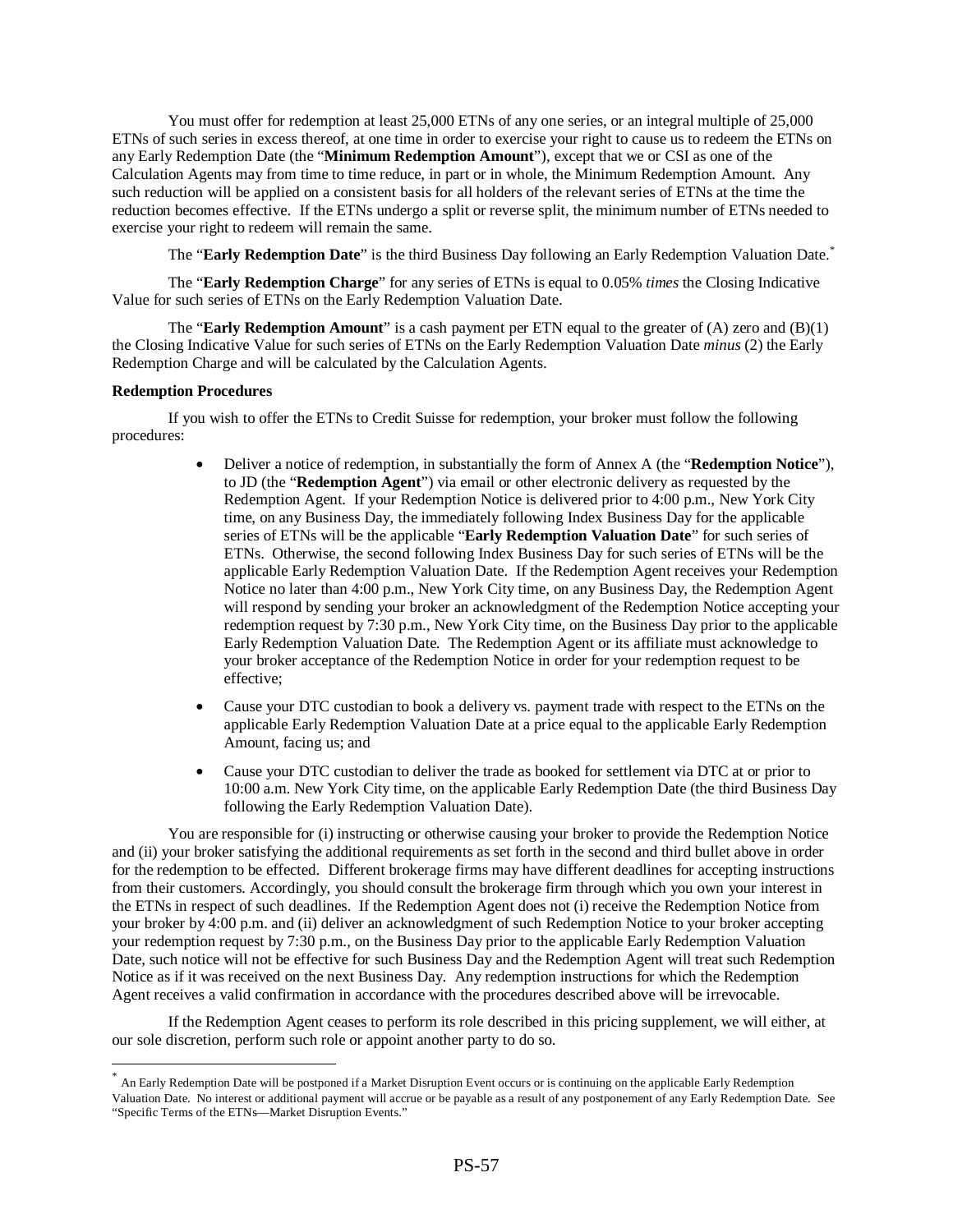Any ETNs previously redeemed by us at your option will be cancelled on the Early Redemption Date. Consequently, as of such Early Redemption Date, the redeemed ETNs will no longer be considered outstanding.

Because the Early Redemption Amount you will receive for each ETN will not be calculated until the Index Business Day (or the second following Index Business Day) immediately following the Business Day you offer your ETNs for redemption, you will not know the applicable Early Redemption Amount at the time you exercise your early redemption right and will bear the risk that your ETNs will decline in value between the time of your exercise and the time at which the Early Redemption Amount is determined.

# **Acceleration at Our Option or Upon an Acceleration Event**

We will have the right to accelerate the ETNs of any series in whole but not in part on any Business Day occurring on or after the Inception Date (an "**Optional Acceleration**"). In addition, if an Acceleration Event occurs at any time with respect to any series of the ETNs, we will have the right, and under certain circumstances as described herein the obligation, to accelerate all of the outstanding ETNs of such series (an "**Event Acceleration**"). In either case, upon acceleration you will receive a cash payment per ETN in an amount (the "**Accelerated Redemption Amount**") equal to the arithmetic average of the Closing Indicative Values for such series of ETNs during the Accelerated Valuation Period.

In the case of an Optional Acceleration of the ETNs of any series, the "**Accelerated Valuation Period**" shall be a period of five consecutive Index Business Days for such series of ETNs specified in our notice of Optional Acceleration, the first Index Business Day of which shall be at least two Business Days after the date on which we give you notice of such Optional Acceleration. In the case of an Event Acceleration, the "**Accelerated Valuation Period**" shall be a period of five consecutive Index Business Days for such series of ETNs, the first Index Business Day of which shall be the day on which we give notice of such Event Acceleration (or, if such day is not an Index Business Day for such series of ETNs, the next following Index Business Day for such series of ETNs). The Accelerated Redemption Amount will be payable on the third Business Day following the last such Index Business Day in the Accelerated Valuation Period (such third Business Day the "**Acceleration Date**").\* We will give you notice of any acceleration of the ETNs through customary channels used to deliver notices to holders of exchange traded notes.

Any payment you will be entitled to receive is subject to our ability to pay our obligations as they become

## An "**Acceleration Event**" means:

due.

 $\overline{a}$ 

- (a) an amendment to or change (including any officially announced proposed change) in the laws, regulations or rules of the United States (or any political subdivision thereof), or any jurisdiction in which a Primary Exchange or Related Exchange (each as defined herein) is located that (i) makes it illegal for CSI to hold, acquire or dispose of the futures contracts included in the applicable Index or options, futures, swaps or other derivatives on the applicable Index or the futures contracts included in the applicable Index (including but not limited to exchange-imposed position limits), (ii) materially increases the cost to the Issuer, our affiliates, third parties with whom we transact or similarly situated third parties in performing our or their obligations in connection with the ETNs, (iii) has a material adverse effect on any of these parties' ability to perform their obligations in connection with the ETNs or (iv) materially affects our ability to issue or transact in exchange traded notes similar to the ETNs, each as determined by us or CSI, as one of the Calculation Agents;
- (b) any official administrative decision, judicial decision, administrative action, regulatory interpretation or other official pronouncement interpreting or applying those laws, regulations or rules that is announced on or after the Inception Date that (i) makes it illegal for CSI to hold, acquire or dispose of the futures contracts included in the applicable Index or options, futures, swaps or other derivatives on the applicable Index or the futures contracts included in the applicable Index (including but not limited to exchangeimposed position limits), (ii) materially increases the cost to the Issuer, our affiliates, third parties with whom we transact or similarly situated third parties in performing our or their obligations in connection with the ETNs, (iii) has a material adverse effect on the ability of the Issuer, our affiliates, third parties with

The Acceleration Date will be postponed if the last scheduled Valuation Date in the Accelerated Valuation Period is postponed. No interest or additional payment will accrue or be payable as a result of any postponement of the Acceleration Date. See "Specific Terms of the ETNs— Market Disruption Events."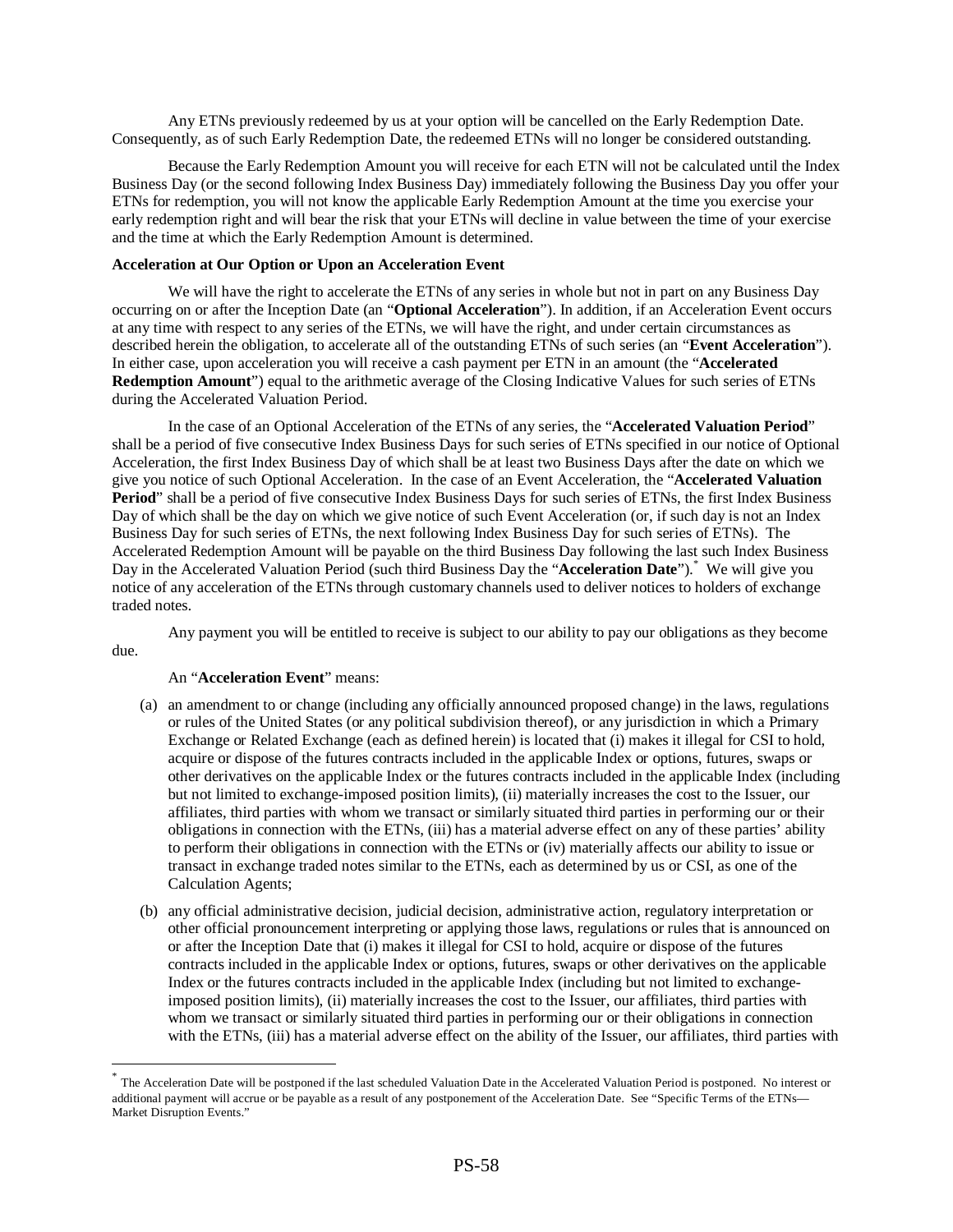whom we transact or a similarly situated third party to perform our or their obligations in connection with the ETNs or (iv) materially affects our ability to issue or transact in exchange traded notes similar to the ETNs, each as determined by us or CSI, as one of the Calculation Agents;

- (c) any event that occurs on or after the Inception Date that makes it a violation of any law, regulation or rule of the United States (or any political subdivision thereof), or any jurisdiction in which a Primary Exchange or Related Exchange (each as defined herein) is located, or of any official administrative decision, judicial decision, administrative action, regulatory interpretation or other official pronouncement interpreting or applying those laws, regulations or rules, (i) for CSI to hold, acquire or dispose of the futures contracts included in the applicable Index or options, futures, swaps or other derivatives on the applicable Index or the futures contracts included in the applicable Index (including but not limited to exchange-imposed position limits), (ii) for the Issuer, our affiliates, third parties with whom we transact or similarly situated third parties to perform our or their obligations in connection with the ETNs or (iii) for us to issue or transact in exchange traded notes similar to the ETNs, each as determined by us or CSI, as one of the Calculation Agents;
- (d) any event, as determined by us or CSI, as one of the Calculation Agents, that we or any of our affiliates or a similarly situated party would, after using commercially reasonable efforts, be unable to, or would incur a materially increased amount of tax, duty, expense or fee (other than brokerage commissions) to, acquire, establish, re-establish, substitute, maintain, unwind or dispose of any transaction or asset it deems necessary to hedge the risk of the ETNs, or realize, recover or remit the proceeds of any such transaction or asset;
- (e) if at any point, the Intraday Indicative Value for any series of ETNs is equal to or less than fifteen percent (15%) of the prior day's Closing Indicative Value for such series of ETNs;
- (f) as determined by CSI, as one of the Calculation Agents, the primary exchange or market for trading for the ETNs, if any, announces that pursuant to the rules of such exchange or market, as applicable, the ETNs cease (or will cease) to be listed, traded or publicly quoted on such exchange or market, as applicable, for any reason and are not immediately re-listed, re-traded or re-quoted on an exchange or quotation system located in the same country as such exchange or market, as applicable;
- (g) any of the initial Calculation Agents ceases to be a Calculation Agent hereunder; or
- (h) JD or JIC exercises their right to cause an early acceleration due to the termination of our agreement with them in certain circumstances. See "Supplemental Plan of Distribution (Conflicts of Interest)" in this pricing supplement for further information.

If an Acceleration Event occurs at any time with respect to any series of the ETNs, we will have the right, but not the obligation, to effect an Event Acceleration of the ETNs of such series, *provided* that if JD or JIC exercises their right to cause an early acceleration due to a termination of our agreement with them in certain circumstances, we will be obligated to accelerate all of the outstanding ETNs within ten (10) calendar days of such termination.

If an Acceleration Event occurs at any time with respect to any series of the ETNs (other than an Acceleration Event that obligates us to accelerate all of the outstanding ETNs of such series) and we do not exercise our right to effect an Event Acceleration of the ETNs of such series, and the Index Sponsor or anyone else publishes an index that we determine is comparable to the applicable Index (the "**Substitute Index**"), then the Calculation Agents may elect, in their sole discretion, to permanently replace the original applicable Index with the Substitute Index for all purposes under such series of ETNs, and all provisions described in this pricing supplement as applying to the applicable Index will thereafter apply to the Substitute Index instead. If the Calculation Agents elect to replace the original Index for any series of ETNs with a Substitute Index, then the Calculation Agents will determine the Early Redemption Amount, Accelerated Redemption Amount or Maturity Redemption Amount, as applicable, for such series of ETNs by reference to the Substitute Index. If the Calculation Agents so elect to replace the original applicable Index with a Substitute Index, the Calculation Agents will, within 10 Index Business Days for the applicable series of ETNs of the occurrence of such Acceleration Event, notify you of the Substitute Index through customary channels used to deliver notices to the holders of exchange traded notes. See "—Discontinuation or Modification of an Index" below.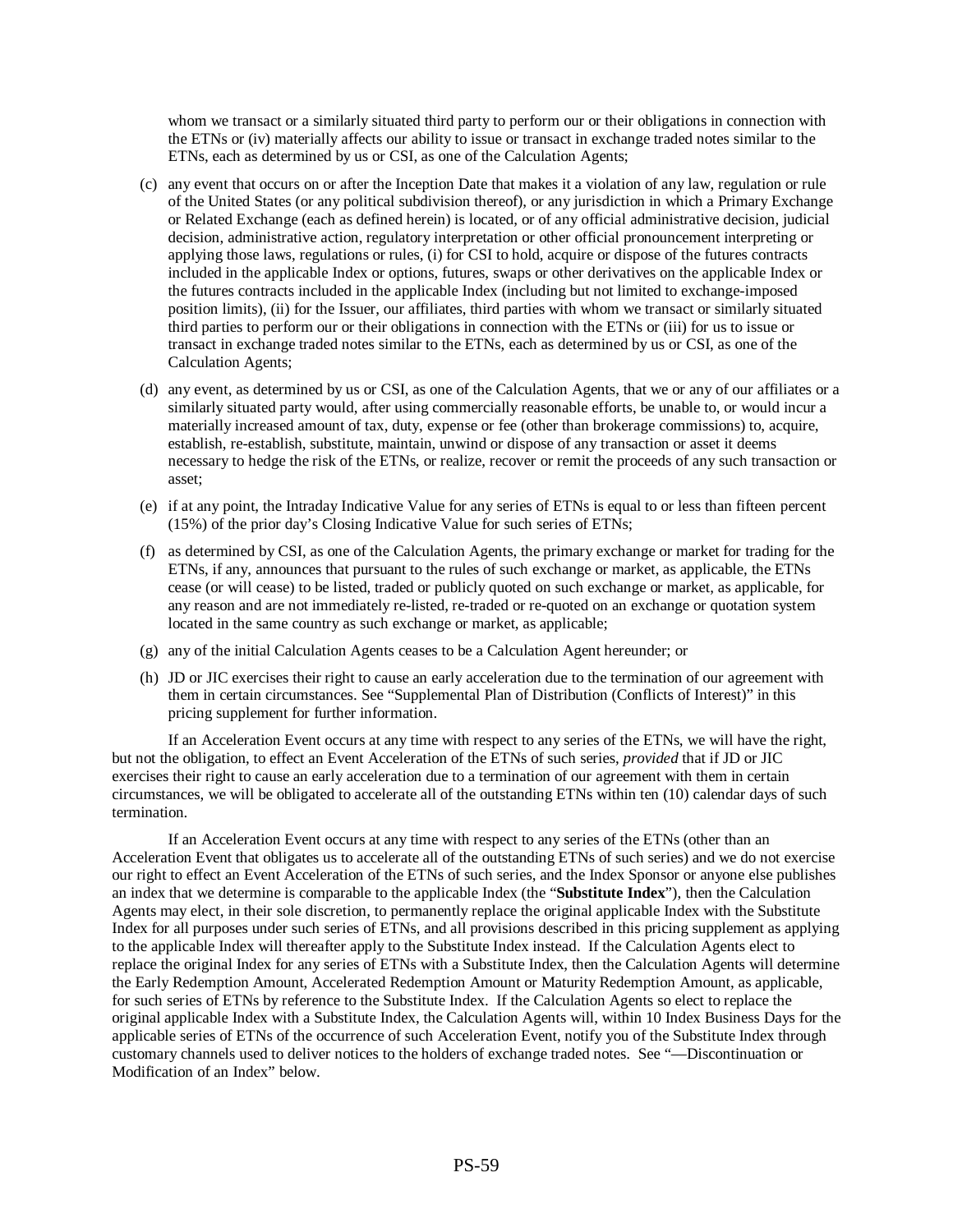"**Primary Exchange**" means the primary exchange on which futures contracts included in the applicable Index are traded, as determined by the Calculation Agents, which is initially the New York Mercantile Exchange, Inc., for each of the S&P GSCI<sup>®</sup> Crude Oil Index ER or the S&P GSCI<sup>®</sup> Natural Gas Index ER.

"**Related Exchange**" means each exchange or quotation system where trading has a material effect (as determined by the Calculation Agents) for the overall market for futures or options contracts relating to (i) the applicable Index or (ii) the futures contracts included in the applicable Index.

Any ETNs accelerated following an Acceleration Event will be cancelled on the Acceleration Date. Consequently, as of such Acceleration Date, the ETNs will no longer be considered outstanding.

## **Market Disruption Events**

A "**Market Disruption Event**" means, with respect to any series of ETNs, any event that, in the determination of CSI, as one of the Calculation Agents, could materially interfere with our, our affiliates, third parties with whom we transact, or similarly situated third party's ability to establish, maintain or unwind all or a material portion of a hedge that could be effected with respect to such series of ETNs, including, but not limited to:

- a termination or suspension of, or a material limitation or disruption in trading in, any futures contract included in, or option contract related to, the applicable Index, or any such futures contract included in, or option contract related to, any component of the applicable Index (or the applicable Successor Index or Substitute Index, as defined below) (an "**index component**") that prevents the relevant exchange on which such index component is traded from establishing an official settlement price for such index component as of the regularly scheduled time;
- the settlement price for any index component being a "**limit price**," which means that the settlement price for such index component for a day has increased or decreased from the previous day's settlement price by the maximum amount permitted under applicable exchange rules;
- failure by the applicable exchange or other price source to announce or publish the settlement price for any futures contract included in, or option contract related to, the applicable Index, or any such futures contract included in, or option contract related to, any component of the applicable Index;
- failure of the sponsor of the applicable Index (or the applicable Successor Index or Substitute Index, as defined below) to publish the level of the applicable Index (or the applicable Successor Index or Substitute Index), subject to certain adjustments described below under "— Discontinuation or Modification of an Index" in this pricing supplement;
- the occurrence since the Inception Date of a material change in the content, composition, or constitution of the applicable Index; and
- the occurrence since the Inception Date of a material change in the formula for or the method of calculating the value of the applicable Index.

Because we expect that a significant portion of this hedging activity will be carried out at or around the close of trading on the applicable Primary Exchange and Related Exchanges, we expect that events that do not occur or continue at or around the close of trading on such exchanges will likely not be determined to be Market Disruption Events.

With respect to each series of ETNs, if a Market Disruption Event occurs or is continuing on any Index Business Day for such series of ETNs, the Calculation Agents will determine the Daily Index Performance on such Index Business Day using an appropriate closing level of the applicable Index for such Index Business Day taking into account the nature and duration of such Market Disruption Event. If a Market Disruption Event occurs or is continuing on any Valuation Date (including, without limitation, the Final Valuation Date, the Early Redemption Valuation Date, or any Valuation Date in the Accelerated Valuation Period), that Valuation Date will be postponed until the first Index Business Day on which no Market Disruption Event occurs or is continuing, unless a Market Disruption Event occurs or is continuing for each of the five Index Business Days following the applicable scheduled Valuation Date. In that case, the fifth Index Business Day following the applicable scheduled Valuation Date shall be deemed to be the applicable Valuation Date, notwithstanding the fact that a Market Disruption Event occurred or was continuing on such Index Business Day, and the Calculation Agents will determine the applicable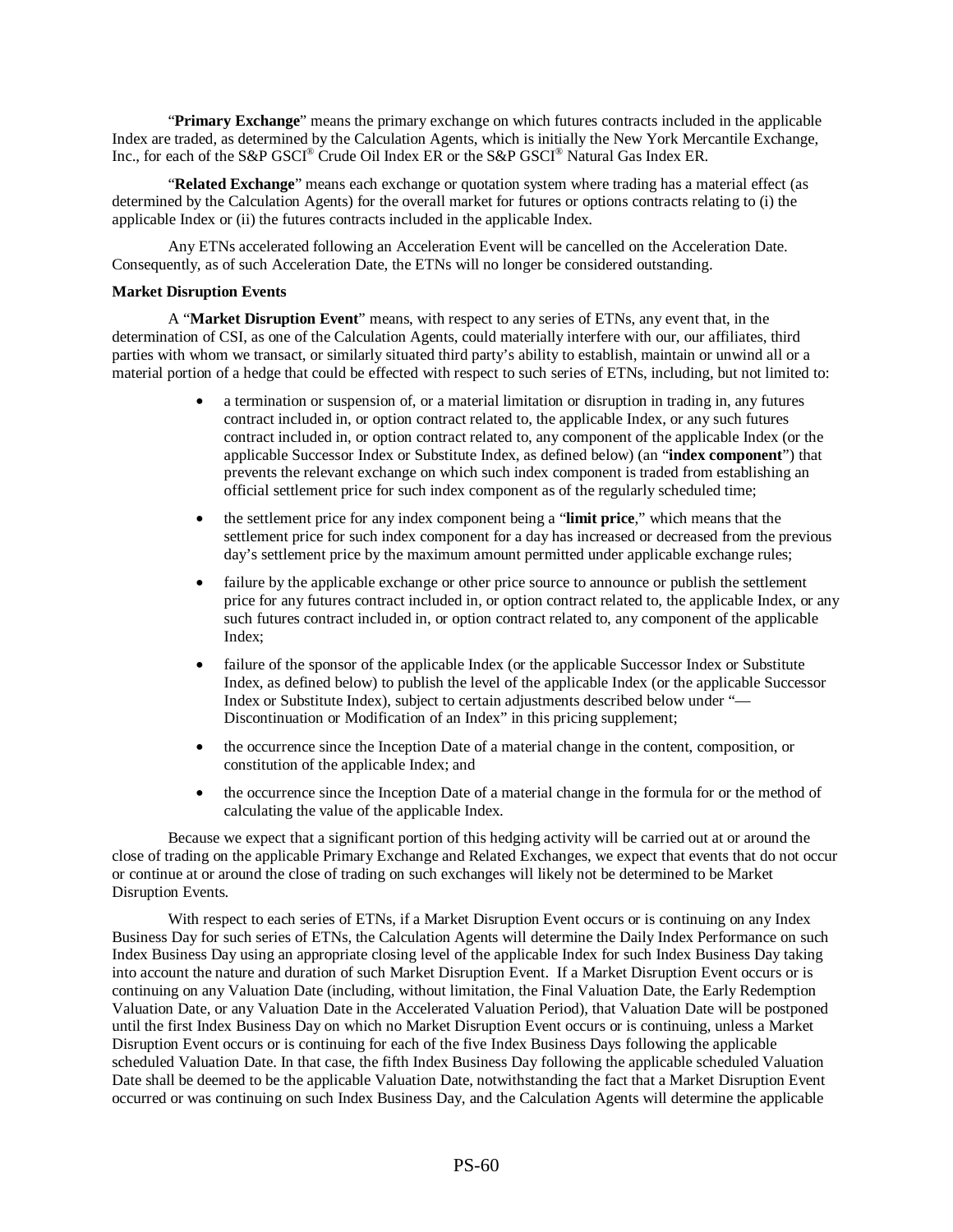Closing Indicative Value using an appropriate closing level of the applicable Index on that deemed Valuation Date taking into account the nature and duration of such Market Disruption Event. If any Valuation Date in the Accelerated Valuation Period is postponed as described above, each subsequent Valuation Date in the Accelerated Valuation Period will be postponed by the same number of Index Business Days. In addition, if the Final Valuation Date, the Valuation Date corresponding to an Early Redemption Date or the last scheduled Valuation Date in the Accelerated Valuation Period is postponed, the Maturity Date, the corresponding Early Redemption Date or the Acceleration Date, as the case may be, will be postponed until the date three Business Days following such Valuation Date, as postponed.

In addition, if a Market Disruption Event with respect to any series of ETNs occurs, the calculation of the Daily Index Performance for such series of ETNs will be modified so that the applicable leverage does not reset until the first Index Business Day on which no Market Disruption Event with respect to such series of ETNs is continuing. If a Market Disruption Event with respect to any series of ETNs occurs or is continuing on any Index Business Day for such series of ETNs (the "**date of determination**") or if a Market Disruption Event with respect to any series of ETNs occurred or was continuing on the Index Business Day for such series of ETNs immediately preceding the date of determination, then the Daily Index Performance for such series of ETNs on the date of determination will equal (1)(a) the closing level of the applicable Index on the date of determination minus (b) the closing level of the applicable Index on the Index Business Day for such series of ETNs immediately preceding the date of determination *divided by* (2)(a) the closing level of the applicable Index on the Index Business Day for such series of ETNs on which no Market Disruption Event occurred or was continuing that most closely precedes the date of determination *plus* (b)(i) the Leverage Amount for such series of ETNs *times* (ii)(A) the closing level of the applicable Index on the Index Business Day for such series of ETNs immediately preceding the date of determination minus (B) the closing level of the applicable Index on the Index Business Day for such series of ETNs on which no Market Disruption Event occurred or was continuing that most closely precedes the date of determination.

## **Default Amount on Acceleration**

For the purpose of determining whether the holders of our senior medium-term notes, of which the ETNs are a part, are entitled to take any action under the indenture, we will treat the stated principal amount per ETN of any series outstanding as the principal amount of that ETN. Although the terms of the ETNs may differ from those of the other senior medium-term notes, holders of specified percentages in principal amount of all senior mediumterm notes, together in some cases with other series of our debt securities, will be able to take action affecting all the senior medium-term notes, including the ETNs of any series. This action may involve changing some of the terms that apply to the senior medium-term notes, accelerating the maturity of the senior medium-term notes (in accordance with the acceleration provisions set forth in the accompanying prospectus) after a default or waiving some of our obligations under the indenture.

In case an event of default (as defined in the accompanying prospectus) with respect to ETNs of any series shall have occurred and be continuing, the amount declared due and payable upon any acceleration of the ETNs of such series will be determined by CSI, as one of the Calculation Agents, and will equal, for each ETN of such series that you then hold, the Closing Indicative Value determined by the Calculation Agents occurring on the Index Business Day following the date on which the ETNs of such series were declared due and payable.

#### **Further Issuances**

We may, from time to time, without notice to or the consent of the holders of the ETNs, create and issue additional securities having the same terms and conditions as the ETNs offered by this pricing supplement, and ranking on an equal basis with the ETNs in all respects. If there is substantial demand for the ETNs, we may issue additional ETNs frequently. We may sell additional ETNs of any series at different prices but we are under no obligation to issue or sell additional ETNs of any series at any time, and if we do sell additional ETNs of any series, we may limit or restrict such sales, and we may stop and subsequently resume selling additional ETNs of such series at any time. Any limitation or suspension on the issuance of the ETNs may materially and adversely affect the price and liquidity of the ETNs in the secondary market. Alternatively, the decrease in supply may cause an imbalance in the market supply and demand, which may cause the ETNs to trade at a premium over the Indicative Value of the ETNs. Unless we indicate otherwise, if we suspend selling additional ETNs, we reserve the right to resume selling additional ETNs at any time, which might result in the reduction or elimination of any premium in the trading price. Any premium may be reduced or eliminated at any time. As of the date of this pricing supplement, the maximum number of ETNs linked to the Indices that we will issue under this pricing supplement is set forth on the cover of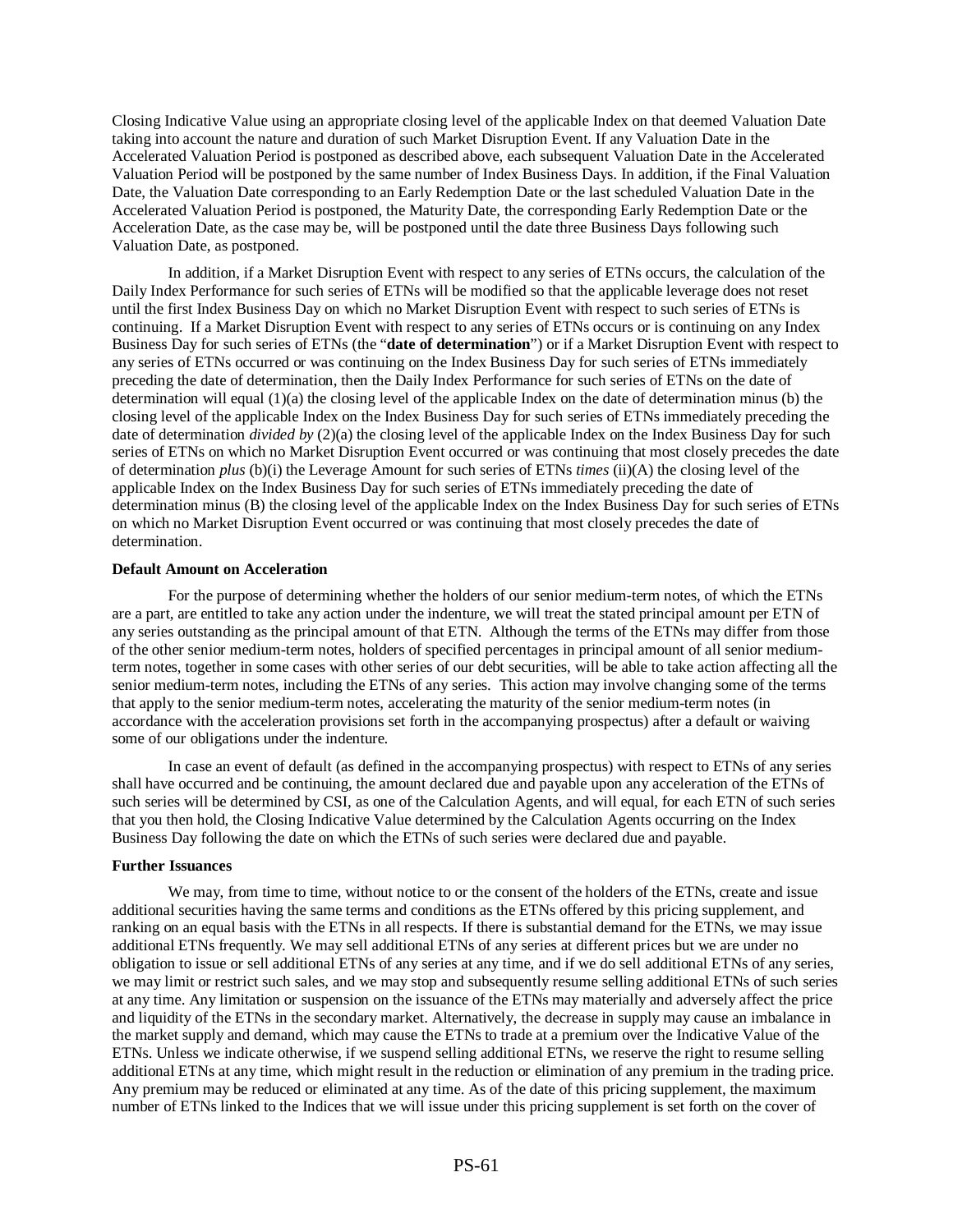this pricing supplement. However, we have no obligation to issue up to this number or any specific number of ETNs. In our sole discretion, we may issue additional ETNs under a subsequent pricing supplement. Any further issuances of the ETNs of any series will have the same CUSIP number and will trade interchangeably with the offered ETNs of such series.

Any additional ETNs will be consolidated and form a single series with the ETNs of the applicable series. We have no obligation to take your interests into account when deciding to issue or not to issue additional securities. If, on any valuation date on which we price an additional ETN creation, a Market Disruption Event occurs or is continuing, we will determine the closing level of the applicable Index applicable to such creation in accordance with the procedures under "—Market Disruption Events" in this pricing supplement.

We may condition our acceptance of a market maker's, other market participant's or investor's offer to purchase the ETNs on its agreeing to purchase certain exchange traded notes issued by Credit Suisse or enter into certain transactions consistent with our hedging strategy, including but not limited to swaps. Any limitation or suspension on the issuance of the ETNs may materially and adversely affect the price and liquidity of the ETNs in the secondary market.

## **Discontinuation or Modification of an Index**

If the Index Sponsor discontinues publication of the applicable Index and the Index Sponsor or anyone else publishes a substitute index that the Calculation Agents determine is comparable to that Index, then the Calculation Agents will permanently replace the original applicable Index with that substitute index (the "**Successor Index**") for all purposes under such series of ETNs, and all provisions described in this pricing supplement as applying to the applicable Index will thereafter apply to the Successor Index instead. If the Calculation Agents replace the original Index for any series of ETNs with a Successor Index, then the Calculation Agents will determine the Early Redemption Amount, Accelerated Redemption Amount or Maturity Redemption Amount (each, a "**Redemption Amount**"), as applicable, for such series of ETNs by reference to the Successor Index.

If the Calculation Agents determine that the publication of the applicable Index is discontinued and there is no Successor Index, the Calculation Agents will determine the applicable level of the applicable Index as the case may be, and thus the applicable Redemption Amount, by a computation methodology that the Calculation Agents determine will as closely as reasonably possible replicate the applicable Index.

If an Acceleration Event occurs at any time with respect to any series of the ETNs (other than an Acceleration Event that obligates us to accelerate all of the outstanding ETNs of such series) and we do not exercise our right to effect an Event Acceleration of the ETNs of such series, and the Index Sponsor or anyone else publishes an index that we determine is comparable to the applicable Index (the "**Substitute Index**"), then the Calculation Agents may elect, in their sole discretion, to permanently replace the original applicable Index with the Substitute Index for all purposes under such series of ETNs, and all provisions described in this pricing supplement as applying to the applicable Index will thereafter apply to the Substitute Index instead. If the Calculation Agents elect to replace the original Index for any series of ETNs with a Substitute Index, then the Calculation Agents will determine the Early Redemption Amount, Accelerated Redemption Amount or Maturity Redemption Amount, as applicable, for such series of ETNs by reference to the Substitute Index. If the Calculation Agents so elect to replace the original applicable Index with a Substitute Index, the Calculation Agents will, within 10 Index Business Days for the applicable series of ETNs of the occurrence of such Acceleration Event, notify you of the Substitute Index through customary channels used to deliver notices to the holders of exchange traded notes.

If the Calculation Agents determine that the applicable Index, the futures contracts included in the applicable Index or the method of calculating the applicable Index is changed at any time in any respect, including whether the change is made by the Index Sponsor under its existing policies or following a modification of those policies, is due to the publication of a Successor Index, is due to events affecting the futures contracts included in the applicable Index or is due to any other reason and is not otherwise reflected in the level of the applicable Index by the Index Sponsor pursuant to the methodology described herein, then the Calculation Agents will be permitted (but not required) to make such adjustments in the applicable Index or the method of its calculation as they believe are appropriate to ensure that the applicable closing level of the applicable Index used to determine the applicable Redemption Amount is equitable.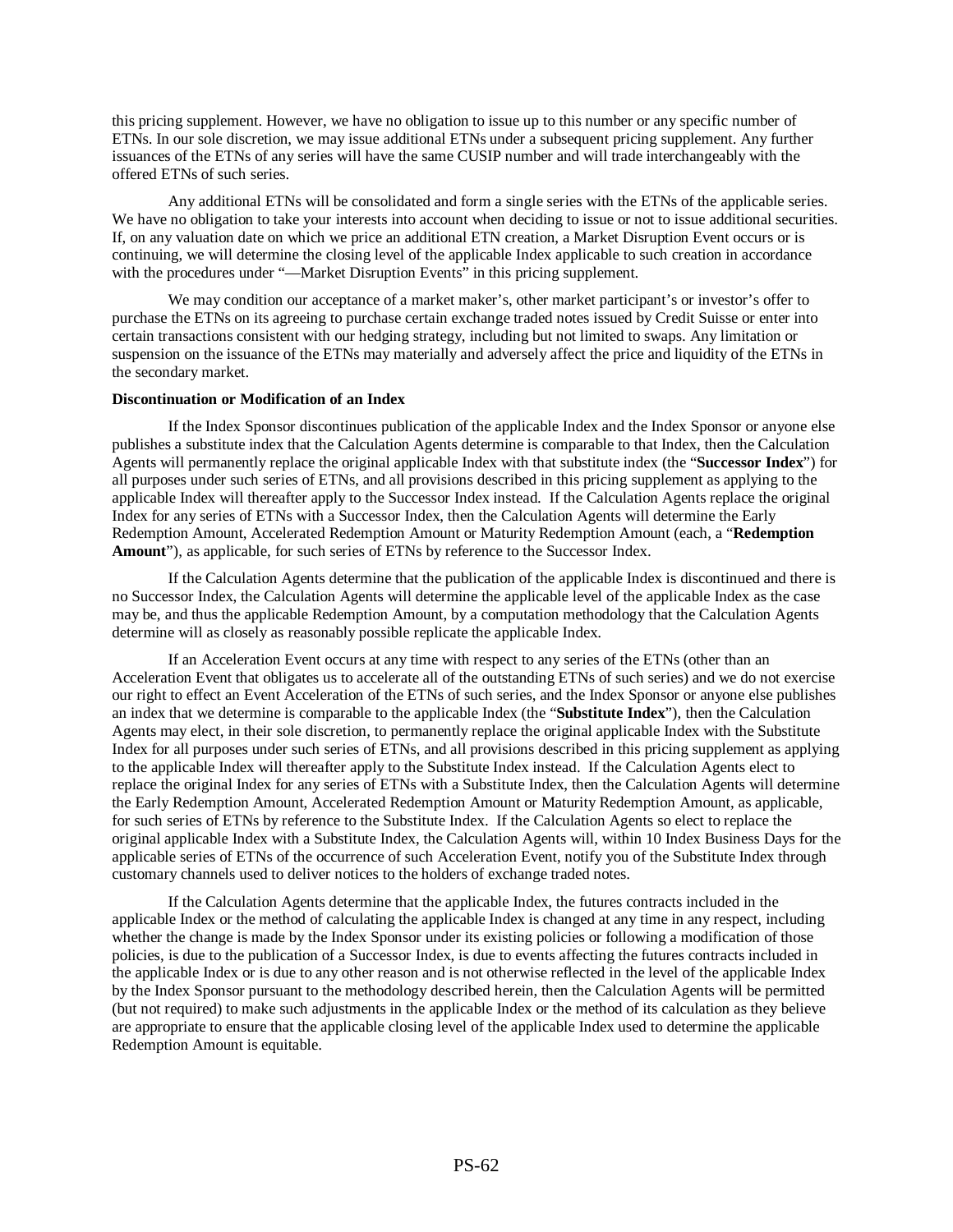## **Manner of Payment and Delivery**

Any payment on or delivery of the ETNs at maturity will be made to accounts designated by you and approved by us, or at the office of the trustee in New York City, but only when the ETNs are surrendered to the trustee at that office. We also may make any payment or delivery in accordance with the applicable procedures of the depositary.

### **Role of Calculation Agents**

Credit Suisse International ("**CSI**"), an affiliate of ours, and JIC will serve as the Calculation Agents. The Calculation Agents will, in their reasonable discretion, make all calculations and determinations regarding the value of the ETNs, including at maturity or upon redemption by Credit Suisse, Market Disruption Events (see "—Market Disruption Events"), Business Days and Index Business Days, the Daily Investor Fee amount, the Daily Accrual, the closing level of the applicable Index on any Index Business Day, the Maturity Date, any Early Redemption Dates, the Acceleration Date, the amount payable in respect of the ETNs at maturity, upon redemption or upon acceleration by Credit Suisse and any other calculations or determinations to be made by the Calculation Agents as specified herein. CSI will have the sole ability to make determinations with respect to reduction of the Minimum Redemption Amount, certain Acceleration Events, calculation of default amounts and whether a Market Disruption Event has occurred. JIC will have the sole ability to calculate and disseminate the Closing Indicative Value and the Intraday Indicative Value and make determinations regarding an Index Business Day. All other determinations will be made by the Calculation Agents jointly. Absent manifest error, all determinations of the Calculation Agents will be final and binding on you and us, without any liability on the part of the Calculation Agents. You will not be entitled to any compensation from us for any loss suffered as a result of any of the above determinations by the Calculation Agents.

Although JIC obtains information for inclusion in or for use in calculations related to the ETNs from sources that JIC considers reliable, neither JIC nor any other party guarantees the accuracy and/or the completeness of the Indices or any data included therein or any calculations made with respect to the ETNs. Neither JIC nor any other party makes any warranty, express or implied, as to the data included therein or any calculations made with respect to the ETNs. Neither JIC nor any other party makes any express or implied warranties, and JIC hereby expressly disclaims all warranties of merchantability or fitness for a particular purpose with respect to the Indices or any data included therein or any calculations made with respect to the ETNs. Without limiting any of the foregoing, in no event shall JIC or any other party have any liability for any direct, indirect, special, punitive, consequential or any other damages (including lost profits) even if notified of the possibility of such damages.

If any of the Calculation Agents cease to perform their respective roles described in this pricing supplement, we will either, at our sole discretion, perform such roles, appoint another party to do so or accelerate the relevant series of ETNs.

## **CLEARANCE AND SETTLEMENT**

DTC participants that hold the ETNs of any series through DTC on behalf of investors will follow the settlement practices applicable to equity securities in DTC's settlement system with respect to the primary distribution of the ETNs of any series and secondary market trading between DTC participants.

### **SUPPLEMENTAL USE OF PROCEEDS AND HEDGING**

We intend to use the net proceeds from this offering for our general corporate purposes, which may include the refinancing of our existing indebtedness outside Switzerland. We may also use some or all of the net proceeds from this offering to hedge our obligations under the ETNs of the applicable series.

One or more of our affiliates before and following the issuance of the ETNs of any series may acquire or dispose of the futures contracts included in the applicable Index, or listed or over-the-counter options contracts in, or other derivatives or synthetic instruments related to, the applicable Index to hedge our obligations under the ETNs of such series. In the course of pursuing such a hedging strategy, the price at which such positions may be acquired or disposed of may be a factor in determining the levels of the applicable Index. Although we and our affiliates have no reason to believe that our or their hedging activities will have a material impact on the level of the applicable Index, there can be no assurance that the level of the applicable Index will not be affected.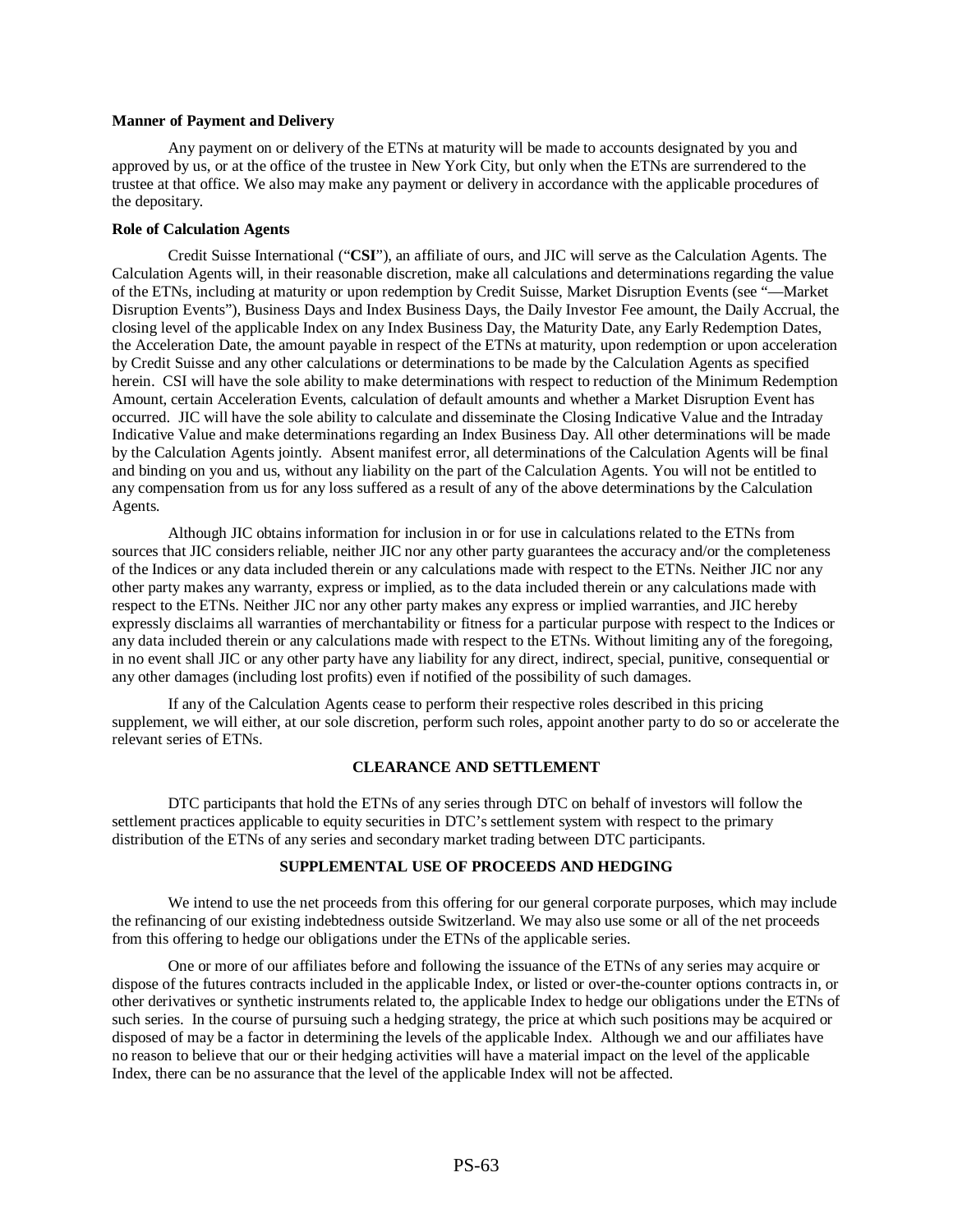From time to time after issuance and prior to the maturity of any series of ETNs, depending on market conditions (including the level of the applicable Index), in connection with hedging certain of the risks associated with the ETNs of the series, we expect that one or more of our affiliates will increase or decrease their initial hedging positions using dynamic hedging techniques and may take long or short positions in listed or over-thecounter options, futures contracts, swaps, or other derivative or synthetic instruments relating to the applicable Index or the futures contracts included in the applicable Index or other instruments linked to the applicable Index or the futures contracts included in the applicable Index. We or our affiliates will maintain, adjust or unwind our hedge by, among other things, purchasing or selling any of the foregoing, at any time and from time to time, including on or before any Valuation Date. We, our affiliates, or third parties with whom we transact, may also enter into, maintain, adjust and unwind hedging transactions relating to other securities whose returns are linked to the applicable Index or the futures contracts included in the applicable Index. Any of these hedging activities could affect the value of the futures contracts included in the applicable Index and/or the applicable Index, and accordingly the value of the ETNs and the amount we will pay on the ETNs on the relevant Early Redemption Date, Acceleration Date or the Maturity Date. Moreover, this hedging activity may result in our or our affiliates' or third parties' receipt of a profit, even if the market value of the ETNs declines. In addition, we or one or more of our affiliates may take positions in other types of appropriate financial instruments that may become available in the future. To the extent that we or one or more of our affiliates have a hedge position in the applicable Index, we or one or more of our affiliates may liquidate a portion of those holdings on or before the Final Valuation Date. Depending, among other things, on future market conditions, the aggregate amount and the composition of such positions are likely to vary over time. Our or our affiliates' hedging activities will not be limited to any particular securities exchange or market.

The hedging activity discussed above may adversely affect the level of the applicable Index and, as a consequence, the market value of the ETNs and the amount payable at maturity, upon redemption or upon acceleration. See "Risk Factors" in this pricing supplement for a discussion of possible adverse effects related to our hedging activities.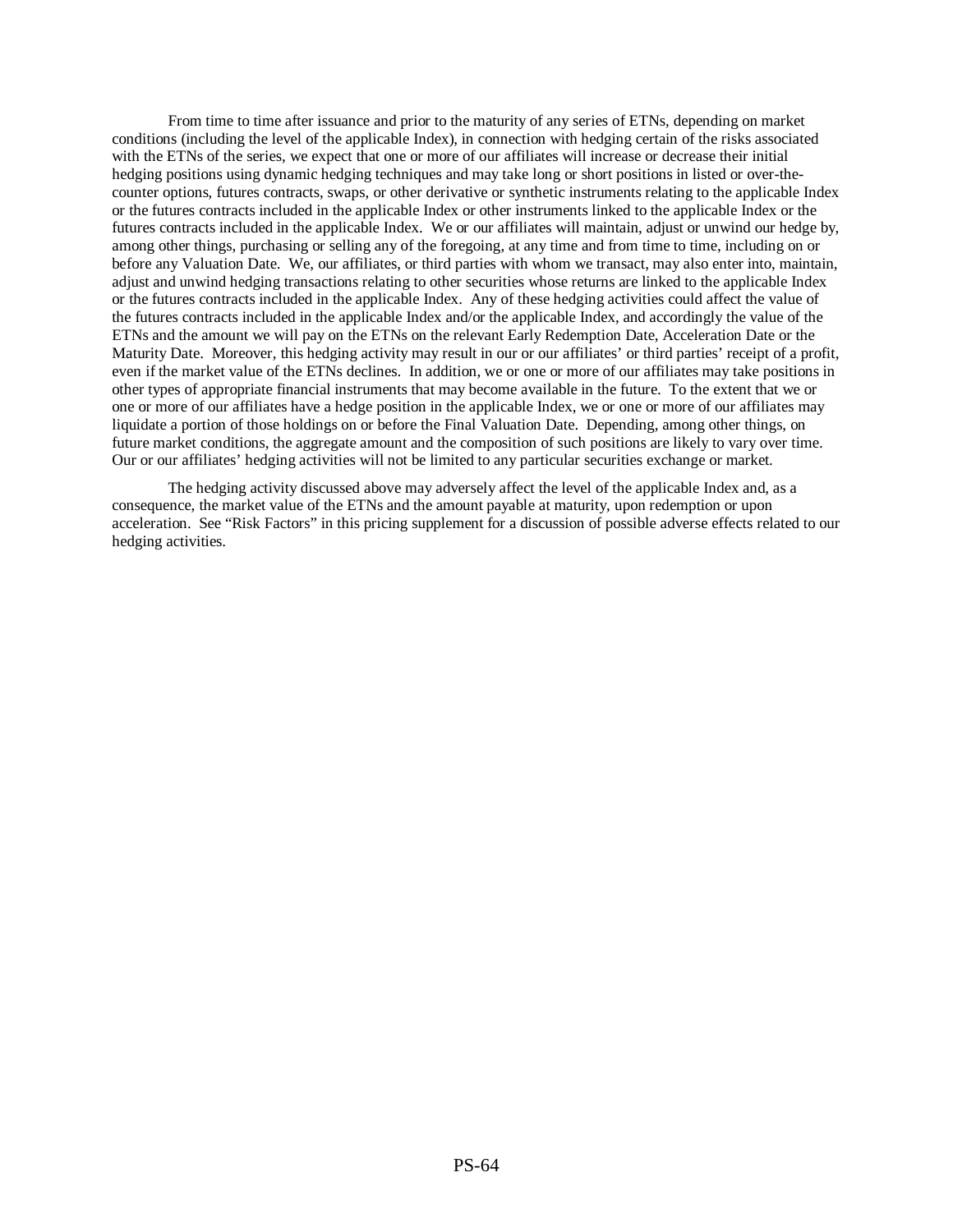# **MATERIAL UNITED STATES FEDERAL INCOME TAX CONSIDERATIONS**

Subject to the limitations and qualifications contained herein, the following discussion summarizes the material U.S. federal income tax consequences of owning and disposing of securities that may be relevant to holders of securities that acquire their securities from us as part of the original issuance of the securities. This discussion applies only to holders that hold their securities as capital assets within the meaning of the Internal Revenue Code of 1986, as amended (the "**Code**"). Further, this discussion does not address all of the U.S. federal income tax consequences that may be relevant to you in light of your individual circumstances or if you are subject to special rules, such as if you are:

- a financial institution,
- a mutual fund.
- a tax-exempt organization,
- a grantor trust,
- certain U.S. expatriates,
- an insurance company,
- a dealer or trader in securities or foreign currencies,
- a person (including traders in securities) using a mark-to-market method of accounting,
- a person who holds securities as a hedge or as part of a straddle with another position (including another position in the securities), constructive sale, conversion transaction or other integrated transaction, or
- an entity that is treated as a partnership for U.S. federal income tax purposes.

The discussion is based upon the Code, law, regulations, rulings and decisions, in each case, as available and in effect as of the date hereof, all of which are subject to change, possibly with retroactive effect. Tax consequences under state, local and foreign laws are not addressed herein. No ruling from the U.S. Internal Revenue Service (the "**IRS**") has been or will be sought as to the U.S. federal income tax consequences of the ownership and disposition of securities, and the following discussion is not binding on the IRS.

## **You should consult your tax advisor as to the specific tax consequences to you of owning and disposing of securities, including the application of federal, state, local and foreign income and other tax laws based on your particular facts and circumstances.**

### **Characterization of the Securities**

There are no statutory provisions, regulations, published rulings, or judicial decisions addressing the characterization for U.S. federal income tax purposes of securities with terms that are substantially the same as those of your securities. In the opinion of Milbank, Tweed, Hadley & McCloy LLP, acting as special tax counsel, for U.S. federal income tax purposes, the securities should be treated as a prepaid financial contract with respect to the applicable Index that is eligible for open transaction treatment. Thus, we intend to so treat the securities. In the absence of an administrative or judicial ruling to the contrary, we and, by acceptance of the securities, you, agree to treat your securities for all tax purposes in accordance with such characterization.

You should be aware that the characterization of the securities as described above is not certain, nor is it binding on the IRS or the courts. Thus, it is possible that the IRS would seek to characterize your securities in a manner that results in tax consequences to you that are different from those described above. For example, the IRS might assert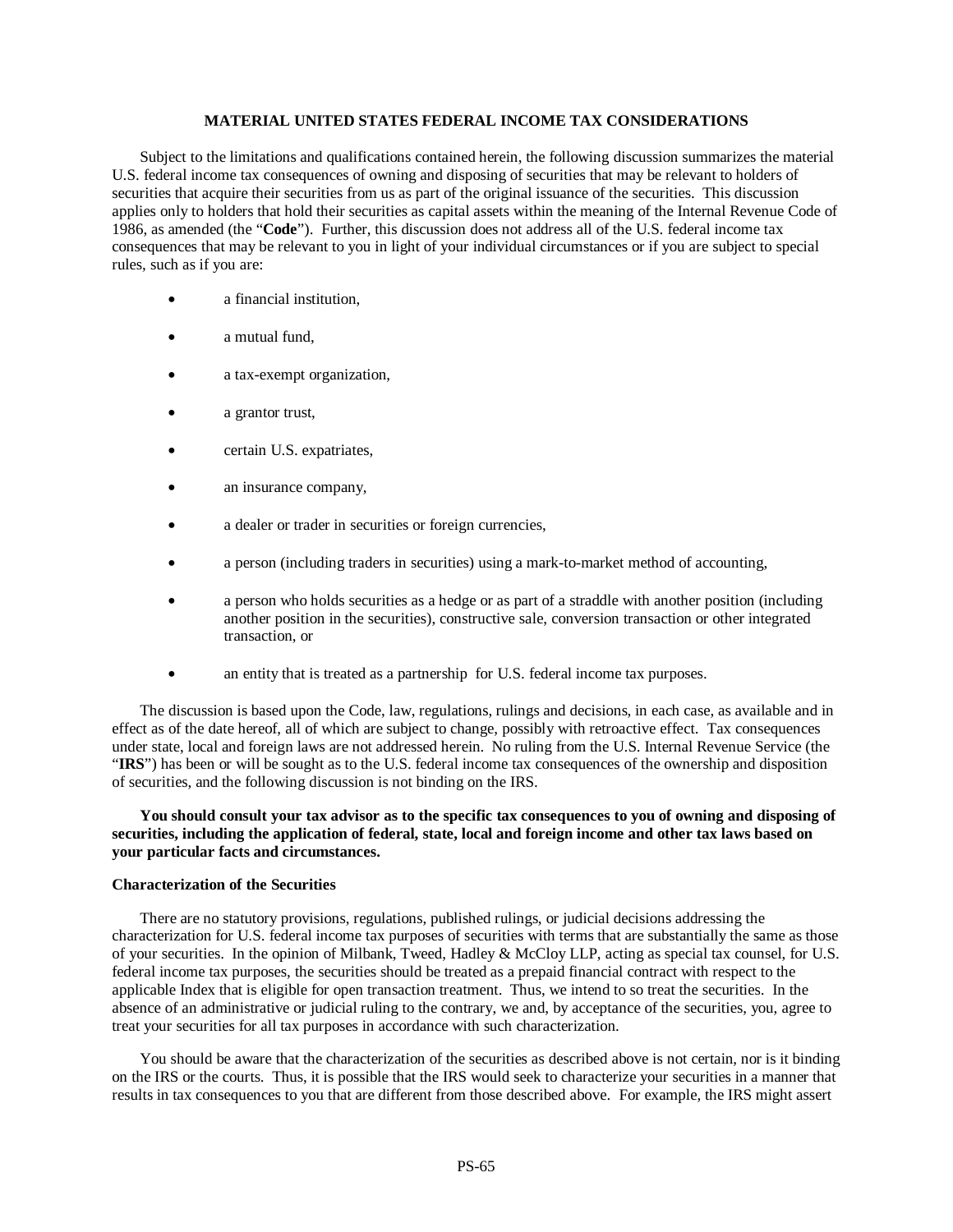that the securities constitute debt instruments that are "contingent payment debt instruments" that are subject to special tax rules under the applicable Treasury regulations governing the recognition of income over the term of your securities. If the securities were to be treated as contingent payment debt instruments, you would be required to include in income on an economic accrual basis over the term of the securities an amount of interest that is based upon the yield at which we would issue a non-contingent fixed-rate debt instrument with other terms and conditions similar to your securities, or the comparable yield. The characterization of securities as contingent payment debt instruments under these rules is likely to be adverse. You should consult your tax advisor regarding the possible tax consequences of characterization of the securities as contingent payment debt instruments.

It is also possible that the IRS would seek to characterize your securities as regulated futures contracts or options that may be subject to the provisions of Code section 1256. In such case, the securities would be marked to market at the end of each taxable year and 40% of any gain or loss would be treated as short-term capital gain or loss, and the remaining 60% of any gain or loss would be treated as long-term capital gain or loss. We are not responsible for any adverse consequences that you may experience as a result of any alternative characterization of the securities for U.S. federal income tax or other tax purposes. In light of the fact that we agree to treat the securities as a prepaid financial contract, the balance of this discussion assumes that the securities will be so treated.

# **You should consult your tax advisor as to the tax consequences of such characterization and any possible alternative characterizations of your securities for U.S. federal income tax purposes.**

#### **U.S. Holders**

For purposes of this discussion, the term "U.S. Holder," for U.S. federal income tax purposes, means a beneficial owner of securities that is (1) a citizen or resident of the United States, (2) a corporation (or an entity treated as a corporation for U.S. federal income tax purposes) created or organized in or under the laws of the United States or any state thereof or the District of Columbia, (3) an estate, the income of which is subject to U.S. federal income taxation regardless of its source, or (4) a trust, if (a) a court within the United States is able to exercise primary supervision over the administration of such trust and one or more U.S. persons have the authority to control all substantial decisions of the trust or (b) such trust has in effect a valid election to be treated as a domestic trust for U.S. federal income tax purposes. If a partnership (or an entity treated as a partnership for U.S. federal income tax purposes) holds securities, the U.S. federal income tax treatment of such partnership and a partner in such partnership will generally depend upon the status of the partner and the activities of the partnership. If you are a partnership, or a partner of a partnership, holding securities, you should consult your tax advisor regarding the tax consequences to you from the partnership's purchase, ownership and disposition of the securities.

In accordance with the agreed-upon tax treatment described above, upon receipt of the redemption amount of the securities from us, a U.S. Holder will recognize gain or loss equal to the difference between the amount of cash received from us and the U.S. Holder's tax basis in the security at that time. For securities with a term of more than one year, such gain or loss will be long-term capital gain or loss if the U.S. Holder has held the security for more than one year at maturity. For securities with a term of one year or less, such gain or loss will be short-term capital gain or loss. The deductibility of capital losses is subject to certain limitations.

Upon the sale or other taxable disposition of a security, a U.S. Holder generally will recognize capital gain or loss equal to the difference between the amount realized on the sale or other taxable disposition and the U.S. Holder's tax basis in the security (generally its cost). For securities with a term of more than one year, such gain or loss will be long-term capital gain or loss if the U.S. Holder has held the security for more than one year at the time of disposition. For securities with a term of one year or less, such gain or loss will be short-term capital gain or loss. The deductibility of capital losses is subject to certain limitations.

However, even if the agreed-upon tax characterization of the securities (as described above) were upheld, it is possible that the IRS could assert that each reconstitution or rebalancing (collectively, "**Rebalancing**") of the applicable Index or our extension of the maturity of the securities is considered a taxable event to you. If the IRS were to prevail in treating each Rebalancing of the applicable Index or extension of maturity as a taxable event, you would recognize capital gain or, possibly, loss on the securities on the date of each Rebalancing to the extent of the difference between the fair market value of the securities and your adjusted basis in the securities at that time. Such gain or loss generally would be short-term capital gain or loss.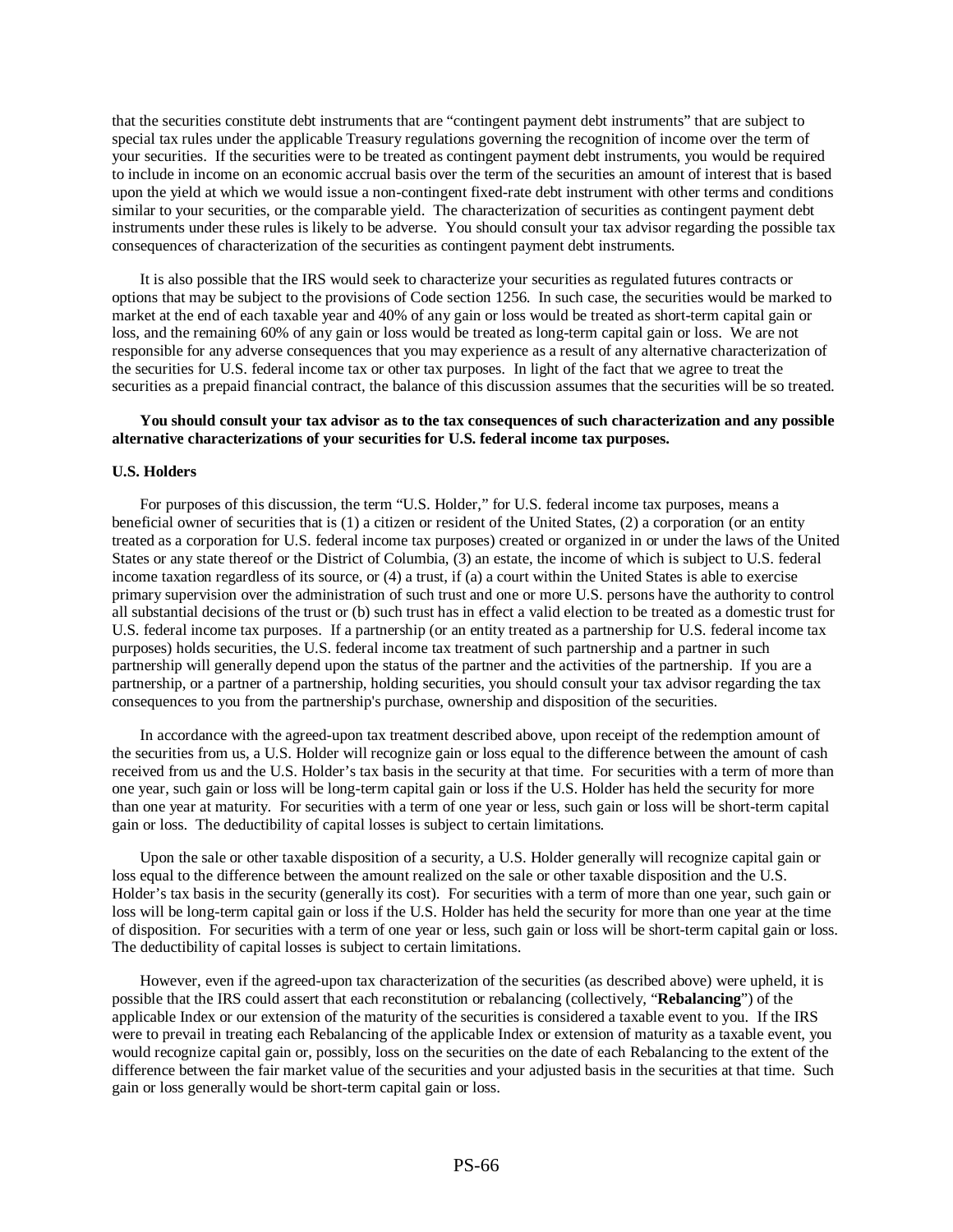## **Medicare Tax**

Certain U.S. Holders that are individuals, estates, and trusts must pay a 3.8% tax (the "**Medicare Tax**") on the lesser of the U.S. person's (1) "net investment income" or "undistributed net investment income" in the case of an estate or trust and (2) the excess of modified adjusted gross income over a certain specified threshold for the taxable year. "Net investment income" generally includes income from interest, dividends, and net gains from the disposition of property (such as the securities) unless such income or net gains are derived in the ordinary course of a trade or business (other than a trade or business that is a passive activity with respect to the taxpayer or a trade or business of trading in financial instruments or commodities). Net investment income may be reduced by allowable deductions properly allocable to such gross income or net gain. Any interest earned or deemed earned on the securities and any gain on sale or other taxable disposition of the securities will be subject to the Medicare Tax. If you are an individual, estate, or trust, you are urged to consult with your tax advisor regarding application of Medicare Tax to your income and gains in respect of your investment in the securities.

#### **Non-U.S. Holders Generally**

In the case of a holder of the securities that is not a U.S. Holder and has no connection with the United States other than holding its securities (a "**Non-U.S. Holder**"), payments made with respect to the securities will not be subject to U.S. withholding tax, provided that such Non-U.S. Holder complies with applicable certification requirements. Any gain realized upon the sale or other disposition of the securities by a Non-U.S. Holder will generally not be subject to U.S. federal income tax unless (i) such gain is effectively connected with a U.S. trade or business of such Non-U.S. Holder or (ii) in the case of an individual, such individual is present in the United States for 183 days or more in the taxable year of the sale or other disposition and certain other conditions are met. Any effectively connected gains described in clause (i) above may also, under certain circumstances, be subject to an additional branch profits tax at a 30% rate or such lower rate as may be specified in an applicable income tax treaty. Non-U.S. Holders that are subject to U.S. federal income taxation on a net income basis with respect to their investment in the securities should refer to the discussion above relating to U.S. Holders.

Since we are a "foreign financial institution," within the meaning of Hiring Incentives to Restore Employment Act (the "**Act**"), under the sections of the Act often referred to as "**FATCA**" we may be required to withhold 30% of any "passthru payments" we make to you after December 31, 2016, if you are a foreign financial institution that is not in compliance with FATCA. We are not required to pay any additional amounts if withholding is required under the Act or otherwise.

### **Unrelated Business Taxable Income**

A U.S. holder that is a tax-exempt organization for U.S. federal income tax purposes and therefore generally exempt from U.S. federal income taxation, will nevertheless be subject to tax to the extent income or gain from the securities constitutes unrelated business taxable income ("**UBTI**"). Although the matter is not free from doubt, income or gain from the securities should not constitute UBTI to a U.S. holder that is a tax-exempt organization unless such U.S. holder has incurred "debt-financing" in respect of its acquisition or ownership of the securities.

#### **U.S. Federal Estate Tax Treatment of Non-U.S. Holders**

The securities may be subject to U.S. federal estate tax if an individual Non-U.S. Holder holds the securities at the time of his or her death. The gross estate of a Non-U.S. Holder domiciled outside the United States includes only property situated in the United States. Individual Non-U.S. Holders should consult their tax advisors regarding the U.S. federal estate tax consequences of holding the securities at death.

### **IRS Notice and Proposed Legislation on Certain Financial Transactions**

In 2008, the IRS and Treasury Department announced that they were considering whether holders of instruments such as the securities should be required to accrue income during the term of the securities, and solicited comments from taxpayers regarding other tax aspects of holding instruments like the securities. Additionally, members of Congress have from time-to-time proposed legislation relating to financial instruments, including legislation that would require holders to annually mark to market affected financial instruments (potentially including the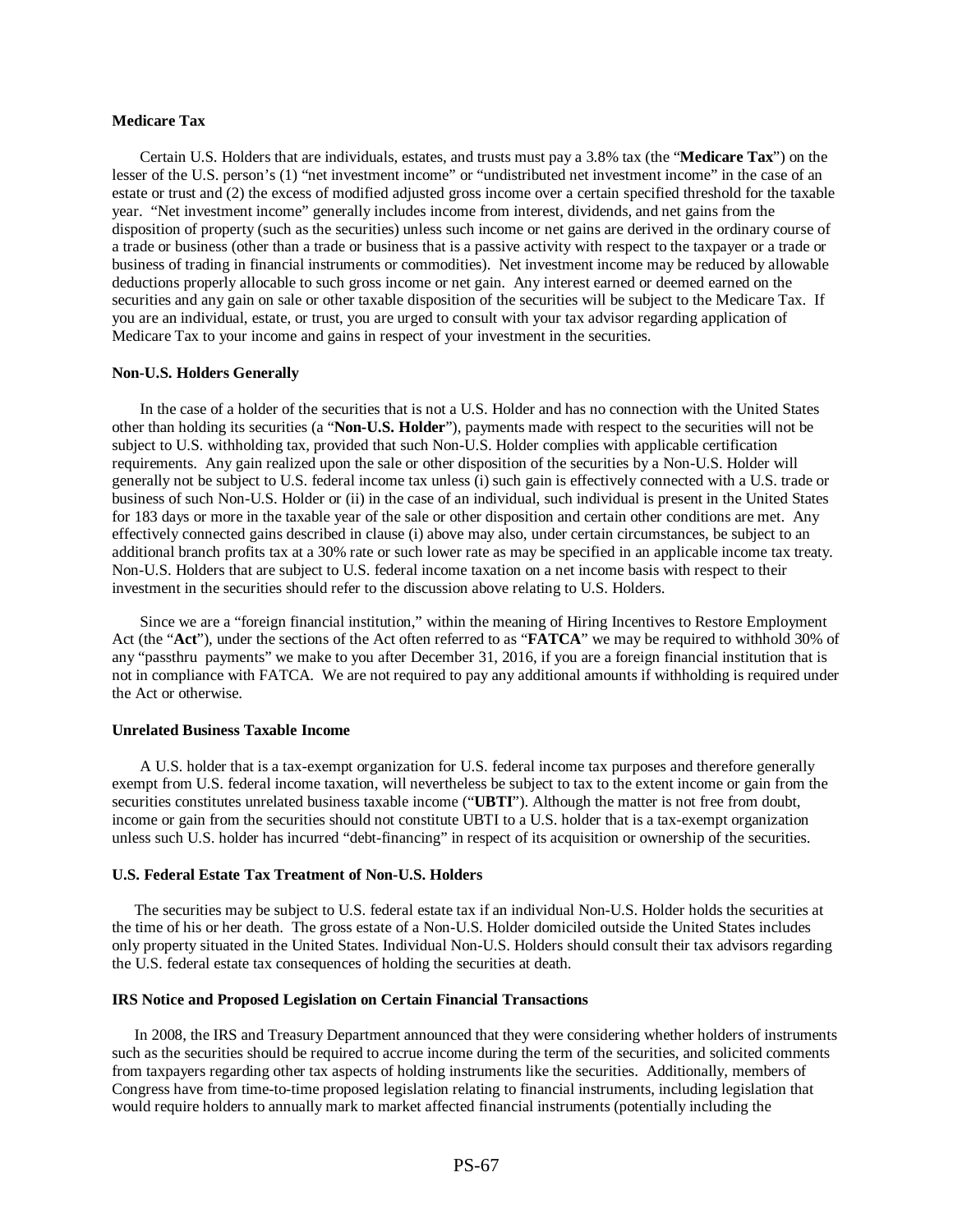securities). These or other potential changes in law, regulations or other guidance could adversely affect the tax treatment of the securities and may be applied with retroactive effect. You are urged to consult your tax advisor regarding how any such potential changes in law, regulation or guidance could affect you.

### **Information Reporting Regarding Specified Foreign Financial Assets**

The Act and recently finalized regulations generally require individual U.S. Holders ("specified individuals") with an interest in any "specified foreign financial asset" to file an annual report on IRS Form 8938 with information relating to the asset, including the maximum value thereof, for any taxable year in which the aggregate value of all such assets is greater than \$50,000 on the last day of the taxable year or \$75,000 at any time during the taxable year. Certain individuals are permitted to have an interest in a higher aggregate value of such assets before being required to file a report.

The Act further requires that, to the extent provided in regulations, the filing requirements described above shall also apply to certain domestic entities that are formed or used for the purposes of holding, directly or indirectly, specified foreign financial assets ("specified domestic entities"). Pursuant to final regulations, subject to certain exceptions, a domestic corporation or domestic partnership is a specified domestic entity for any taxable year if it is closely held (within the meaning of the regulations) by a specified individual and at least 50 percent of the corporation's or partnership's gross income for the taxable year is passive income or at least 50 percent of the assets held by the corporation or partnership for the taxable year are assets that produce or are held for the production of passive income. Subject to certain exceptions, a domestic trust is a specified domestic entity if the trust has one or more specified persons (within the meaning of the regulations) as a current beneficiary.

Depending on the aggregate value of your investment in specified foreign financial assets, you may be obligated to file an IRS Form 8938 under this provision if you are an individual U.S. Holder or, for tax years beginning after 2015, you are a specified domestic entity. Penalties apply to any failure to file IRS Form 8938. Additionally, in the event a U.S. Holder (either a specified individual or a specified domestic entity) does not file such form, the statute of limitations on the assessment and collection of U.S. federal income taxes of such U.S. Holder for the related tax year may not close before the date which is three years after the date such information is filed. You should consult your tax advisor as to the possible application to you of this information reporting requirement and related statute of limitations tolling provision.

### **Backup Withholding and Information Reporting**

A holder of the securities (whether a U.S. Holder or a Non-U.S. Holder) may be subject to information reporting requirements and to backup withholding with respect to certain amounts paid to such holder unless it provides a correct taxpayer identification number, complies with certain certification procedures establishing that it is not a U.S. Holder or establishes proof of another applicable exemption, and otherwise complies with applicable requirements of the backup withholding rules. A holder of the securities (whether a U.S. Holder or a Non-U.S. Holder) may be subject to backup withholding with respect to certain amounts paid to such holder unless it provides a correct taxpayer identification number, complies with certain certification procedures establishing that it is not a U.S. Holder or establishes proof of another applicable exemption, and otherwise complies with applicable requirements of the backup withholding rules. Backup withholding is not an additional tax. You can claim a credit against your U.S. federal income tax liability for amounts withheld under the backup withholding rules, and amounts in excess of your liability are refundable if you provide the required information to the IRS in a timely fashion. A holder of the securities may also be subject to information reporting to the IRS with respect to certain amounts paid to such holder unless it (1) is a Non-U.S. Holder and provides a properly executed IRS Form W-8 (or other qualifying documentation) or (2) otherwise establishes a basis for exemption.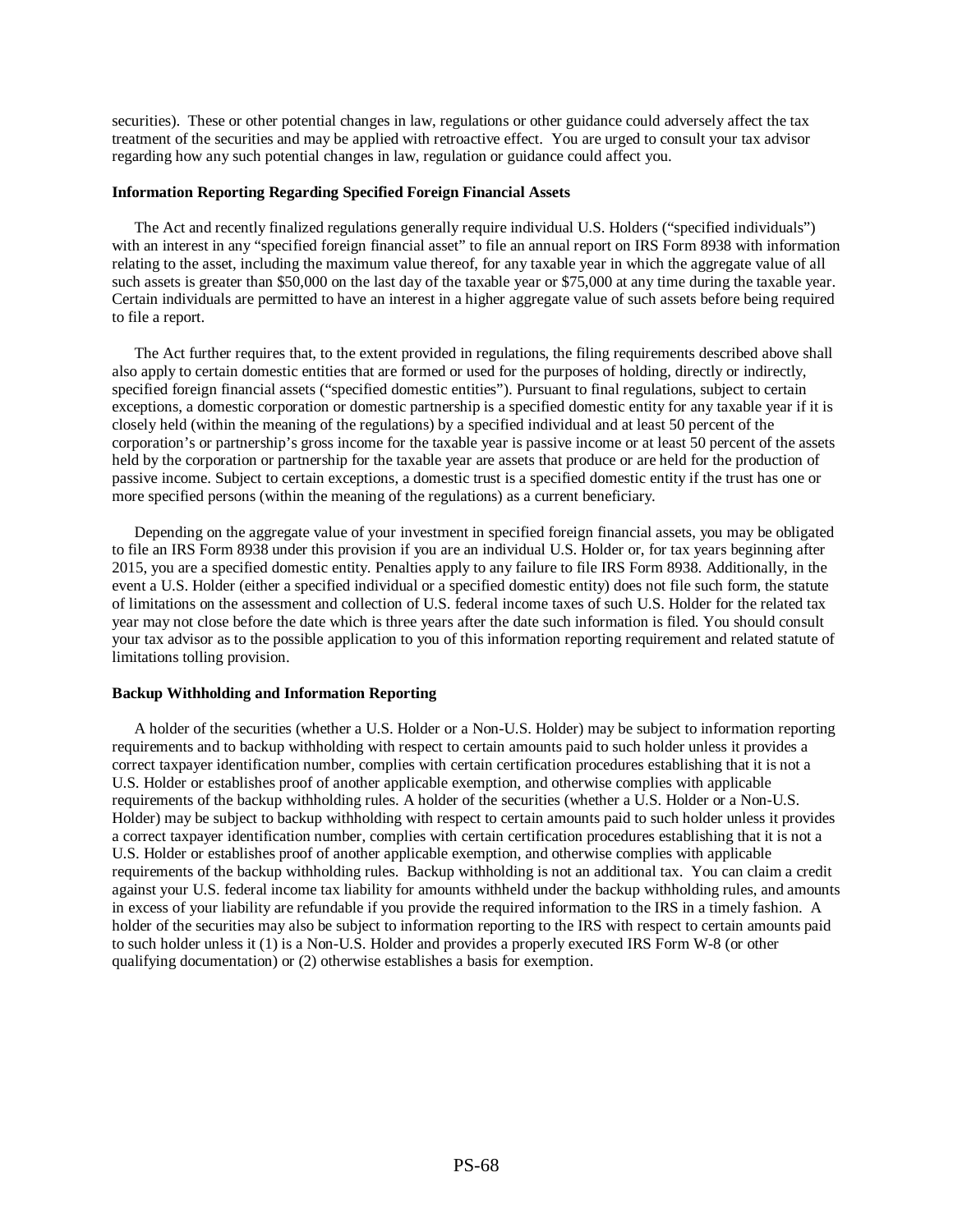# **SUPPLEMENTAL PLAN OF DISTRIBUTION (CONFLICTS OF INTEREST)**

ETNs of each series may be issued and sold from time to time at a price that is higher or lower than the stated principal amount per ETN, based on the indicative value of the ETNs of such series at that time, through CSSU, acting as principal or as our agent, to investors and to dealers acting as principals for resale to investors. We may also sell ETNs to CSSU for sale directly to investors or for the purpose of lending the ETNs to broker-dealers and other market participants who may have made short sales of such ETNs and who may cover such short positions by borrowing or purchasing ETNs from us or our affiliates. We may issue and sell additional ETNs solely to authorized market makers, other market participants or investors and we may condition our acceptance of an offer to purchase any series of the ETNs on such market maker's, such market participant's or investor's agreement to purchase certain exchange traded notes issued by Credit Suisse or enter into certain transactions consistent with our hedging strategy. If these activities are commenced, they may be discontinued at any time.

We expect to receive proceeds equal to 100% of the offering price of the ETNs sold after the Inception Date, less any commissions paid to CSSU or any other agents. For any ETNS we issue on or after the date hereof, CSSU is expected to charge a creation fee of up to approximately 0.15% *times* the Closing Indicative Value of such ETNs on the date on which we price such ETNs, *provided however* that CSSU may from time to time increase or decrease the creation fee.

In addition, we may from time to time purchase outstanding ETNs of any series in the open market or in other transactions, and we may use this pricing supplement together with the accompanying prospectus supplement and prospectus in connection with resales of some or all of the purchased ETNs in the secondary market. Brokerdealers, including our affiliates, may make a market in the ETNs of any series, although none of them are obligated to do so and any of them may stop doing so at any time without notice. This pricing supplement (including the accompanying prospectus supplement and prospectus) may be used by such dealers in connection with marketmaking transactions. In these transactions, dealers may resell an ETN covered by this pricing supplement (including the accompanying prospectus supplement and prospectus) that they acquire from other holders after the original offering and sale of the ETNs of any series, or they may sell an ETN covered by this pricing supplement (including the accompanying prospectus supplement and prospectus) in short sale transactions.

Broker-dealers and other market participants are cautioned that some of their activities, including covering short sales with ETNs borrowed from one of our affiliates, may result in their being deemed participants in the distribution of the ETNs of any series in a manner that would render them statutory underwriters and subject them to the prospectus delivery and liability provisions of the Securities Act of 1933. A determination of whether a particular market participant is an underwriter must take into account all the facts and circumstances pertaining to the activities of the participant in the particular case, and the example mentioned above should not be considered a complete description of all the activities that would lead to designation as an underwriter and subject a market participant to the prospectus-delivery and liability provisions of the Securities Act. This prospectus will be deemed to cover any short sales of ETNs of any series by market participants who cover their short positions with ETNs of such series borrowed or acquired from us or our affiliates in the manner described above.

We have retained Janus Distributors LLC, a member of the Financial Industry Regulatory Authority ("**FINRA**"), to provide certain services relating to the placement and marketing of the ETNs of any series. JD will receive all or a portion of the Daily Investor Fee in consideration for its role in marketing and placing the securities. The actual amount received by JD in a given year will depend on the number of ETNs of any series then outstanding and the number of other then outstanding ETNs of any series issued by us and marketed and/or placed by JD. From time to time, JD and its affiliates have, and in the future may, engage in transactions with and perform services for us for which they have been, and may be, paid customary fees. The terms of our agreement with JD give them the right to cause an early acceleration should that agreement be terminated. JD or its affiliates are responsible for computing and disseminating the Closing Indicative Value and Intraday Indicative Value.

We may deliver ETNs against payment therefore on a date that is greater than three Business Days following the date of sale of any ETNs. Under Rule 15c6-1 of the Securities Exchange Act of 1934, trades in the secondary market generally are required to settle in three Business Days, unless parties to any such trade expressly agree otherwise. Accordingly, purchasers who wish to trade ETNs that are to be issued more than three Business Days prior to the related issue date will be required to specify alternative settlement arrangements to prevent a failed settlement.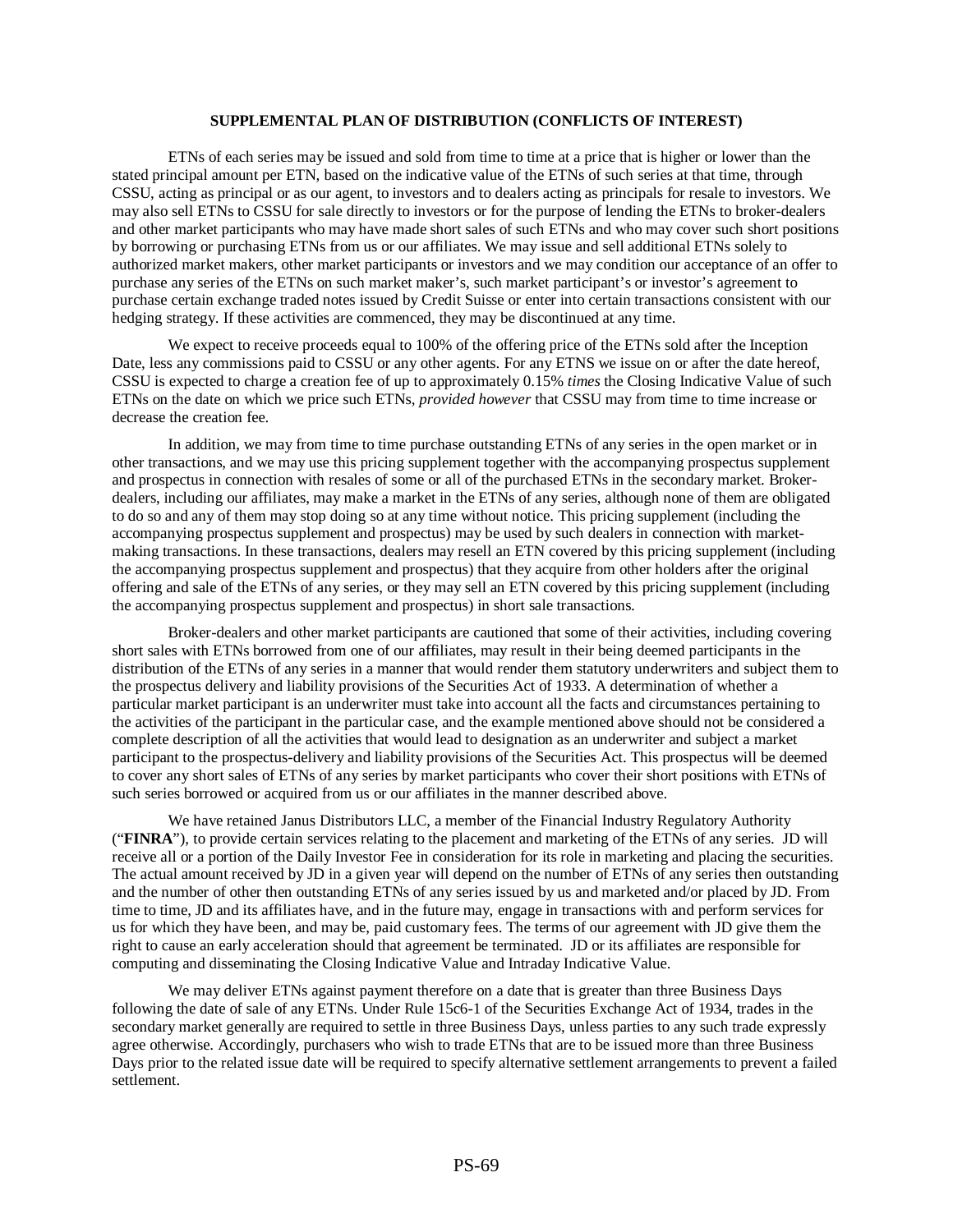No action has been or will be taken by us or our affiliates or any underwriter, dealer or agent that would permit a public offering of the securities or possession or distribution of this pricing supplement, the prospectus or any free writing prospectus in any jurisdiction, other than the United States, where action for that purpose is required. No offers, sales or deliveries of the ETNs, or distribution of the prospectus or any other offering material relating to the ETNs may be made in or from any jurisdiction outside the United States, except in circumstances that will result in compliance with any applicable laws and regulations and will not impose any obligations on us or our affiliates, any underwriter, dealer or agent. You should refer to the section "Plan of Distribution (Conflicts of Interest)—Selling Restrictions" in the accompanying prospectus supplement.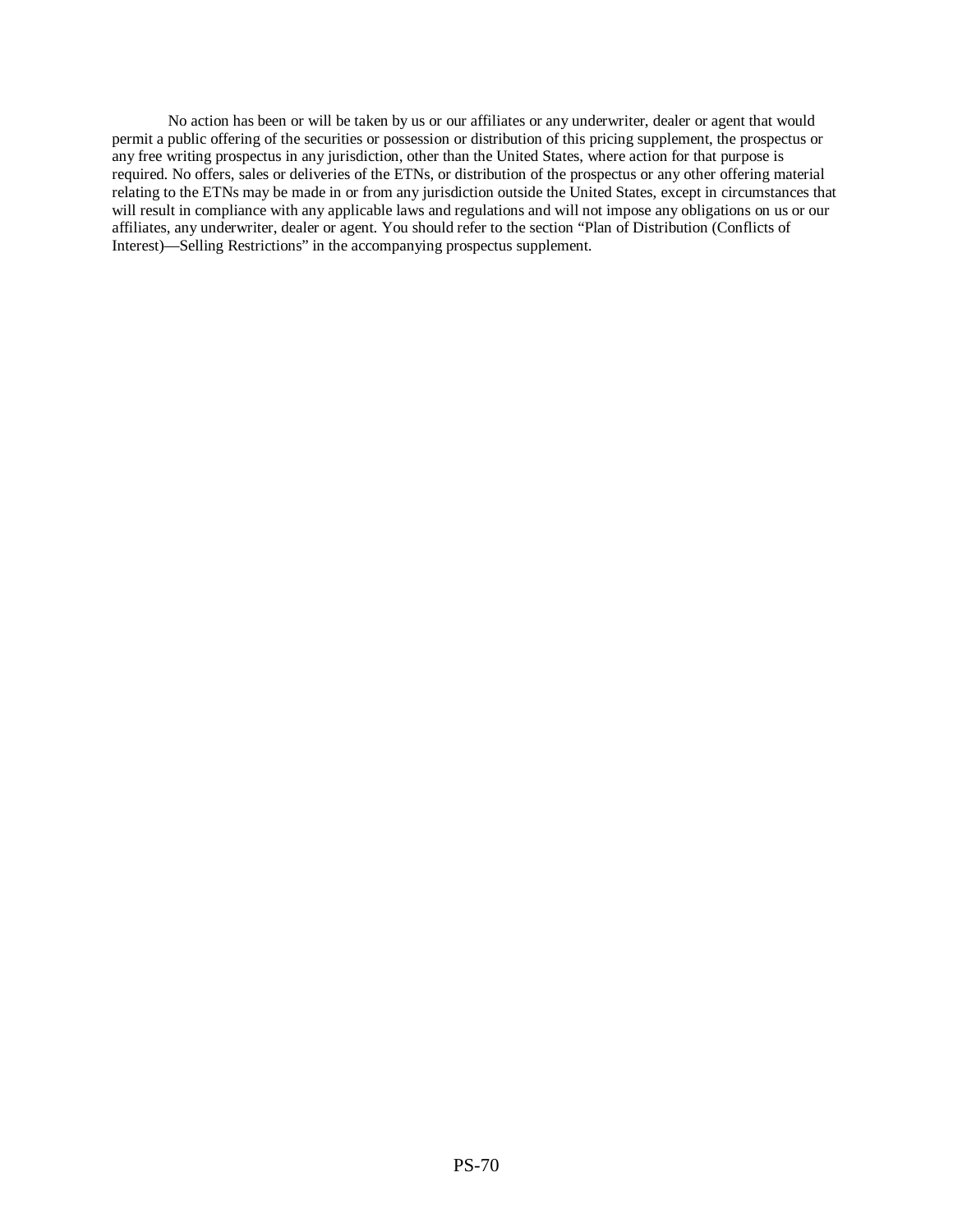# **BENEFIT PLAN INVESTOR CONSIDERATIONS**

The Employee Retirement Income Security Act of 1974, as amended ("**ERISA**"), and Section 4975 of the Internal Revenue Code of 1986 (the "**Code**"), impose certain requirements on (a) employee benefit plans subject to Title I of ERISA, (b) individual retirement accounts, Keogh plans or other arrangements subject to Section 4975 of the Code, (c) entities whose underlying assets include "**plan assets**" (within the meaning of U.S. Department of Labor Regulation Section 2510.3-101, as modified by Section 3(42) of ERISA) by reason of any such plan's or arrangement's investment therein (we refer to the foregoing collectively as "**Plans**") and (d) persons who are fiduciaries with respect to Plans. In addition, certain governmental, church and non-U.S. plans ("Non-ERISA Arrangements") are not subject to Section 406 of ERISA or Section 4975 of the Code, but may be subject to other laws that are substantially similar to those provisions (each, a "**Similar Law**").

In addition to ERISA's general fiduciary standards, Section 406 of ERISA and Section 4975 of the Code prohibit certain transactions involving the assets of a Plan and persons who have specified relationships to the Plan, i.e., "**parties in interest**" as defined in ERISA or "**disqualified persons**" as defined in Section 4975 of the Code (we refer to the foregoing collectively as "**parties in interest**") unless exemptive relief is available under an exemption issued by the U.S. Department of Labor. Parties in interest that engage in a non-exempt prohibited transaction may be subject to excise taxes and other penalties and liabilities under ERISA and Section 4975 of the Code. We, and our current and future affiliates, including Credit Suisse Securities (USA) LLC and Credit Suisse International, may be parties in interest with respect to many Plans. Thus, a Plan fiduciary considering an investment in the ETNs should also consider whether such an investment might constitute or give rise to a prohibited transaction under ERISA or Section 4975 of the Code. For example, the ETNs may be deemed to represent a direct or indirect sale of property, extension of credit or furnishing of services between us and an investing Plan which would be prohibited if we are a party in interest with respect to the Plan unless exemptive relief were available under an applicable exemption.

In this regard, each prospective purchaser that is, or is acting on behalf of, a Plan, and proposes to purchase the ETNs, should consider the exemptive relief available under the following prohibited transaction class exemptions, or PTCEs: (A) the in-house asset manager exemption (PTCE 96-23), (B) the insurance company general account exemption (PTCE 95-60), (C) the bank collective investment fund exemption (PTCE 91-38), (D) the insurance company pooled separate account exemption (PTCE 90-1) and (E) the qualified professional asset manager exemption (PTCE 84-14). In addition, ERISA Section 408(b)(17) and Section 4975(d)(20) of the Code provide a limited exemption for the purchase and sale of ETNs and related lending transactions, provided that neither the issuer of the ETNs nor any of its affiliates have or exercise any discretionary authority or control or render any investment advice with respect to the assets of any Plan involved in the transaction and provided further that the Plan pays no more, and receives no less, than adequate consideration (within the meaning of Section 408(b)(17) of ERISA or Section 4975(f)(10) of the Code) in connection with the transaction (the so-called "service provider exemption"). There can be no assurance that any of these statutory or class exemptions will be available with respect to transactions involving the ETNs.

Each purchaser or holder of a security, and each fiduciary who causes any entity to purchase or hold a security, shall be deemed to have represented and warranted, on each day such purchaser or holder holds such ETNs, that either (i) it is neither a Plan nor a Non-ERISA Arrangement and it is not purchasing or holding ETNs on behalf of or with the assets of any Plan or Non-ERISA Arrangement; or (ii) its purchase, holding and subsequent disposition of such ETNs shall not constitute or result in a non-exempt prohibited transaction under Section 406 of ERISA, Section 4975 of the Code or any provision of Similar Law.

Fiduciaries of any Plans and Non-ERISA Arrangements should consult their own legal counsel before purchasing the ETNs. We also refer you to the portions of the offering circular addressing restrictions applicable under ERISA, the Code and Similar Law.

Each purchaser of a security will have exclusive responsibility for ensuring that its purchase, holding and subsequent disposition of the security does not violate the fiduciary or prohibited transaction rules of ERISA, the Code or any Similar Law. Nothing herein shall be construed as a representation that an investment in the ETNs would meet any or all of the relevant legal requirements with respect to investments by, or is appropriate for, Plans or Non-ERISA Arrangements generally or any particular Plan or Non-ERISA Arrangement.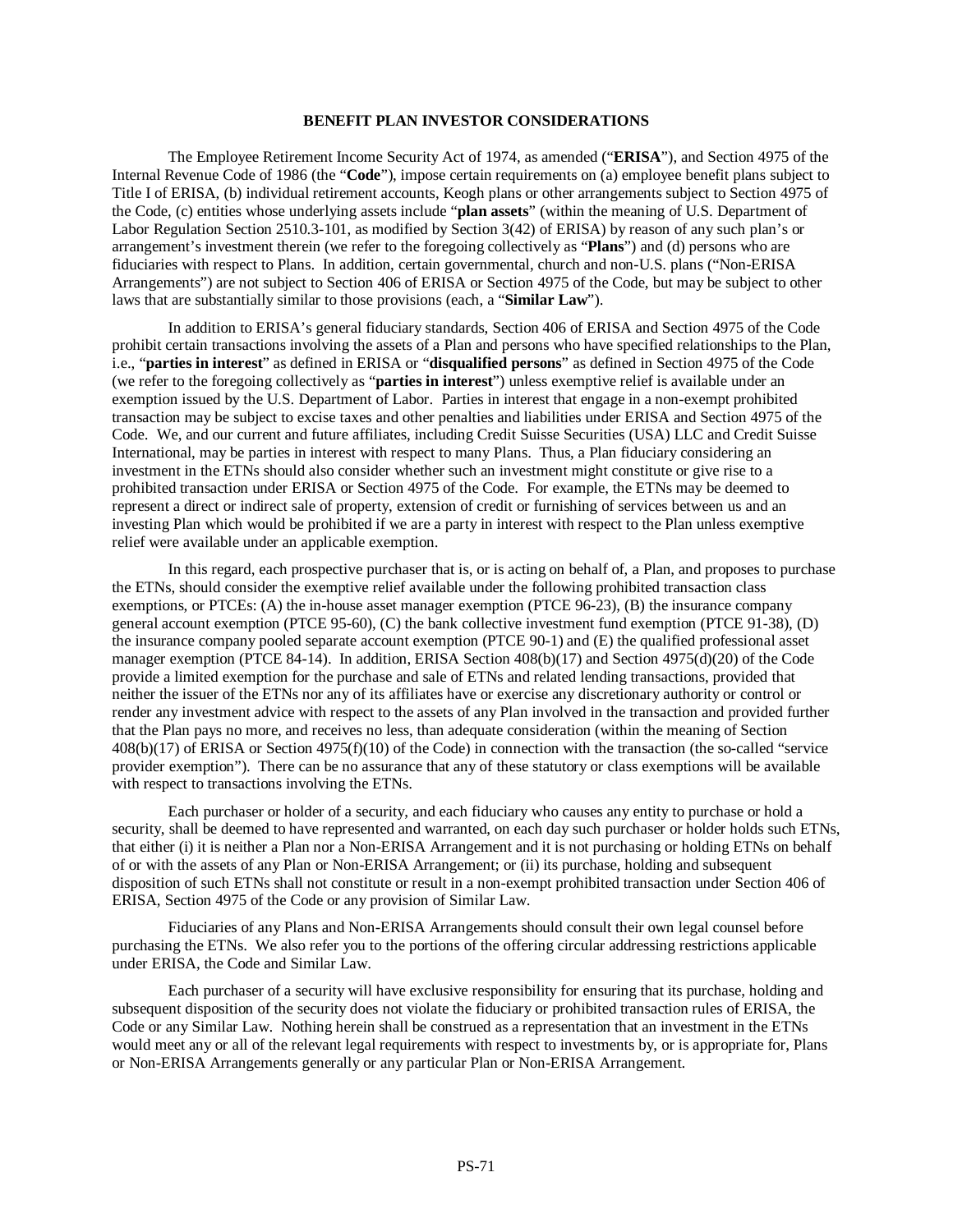# **LEGAL MATTERS**

Davis Polk & Wardwell LLP has acted as special counsel to the agent. Milbank, Tweed, Hadley & McCloy LLP has acted as special tax counsel to the issuer.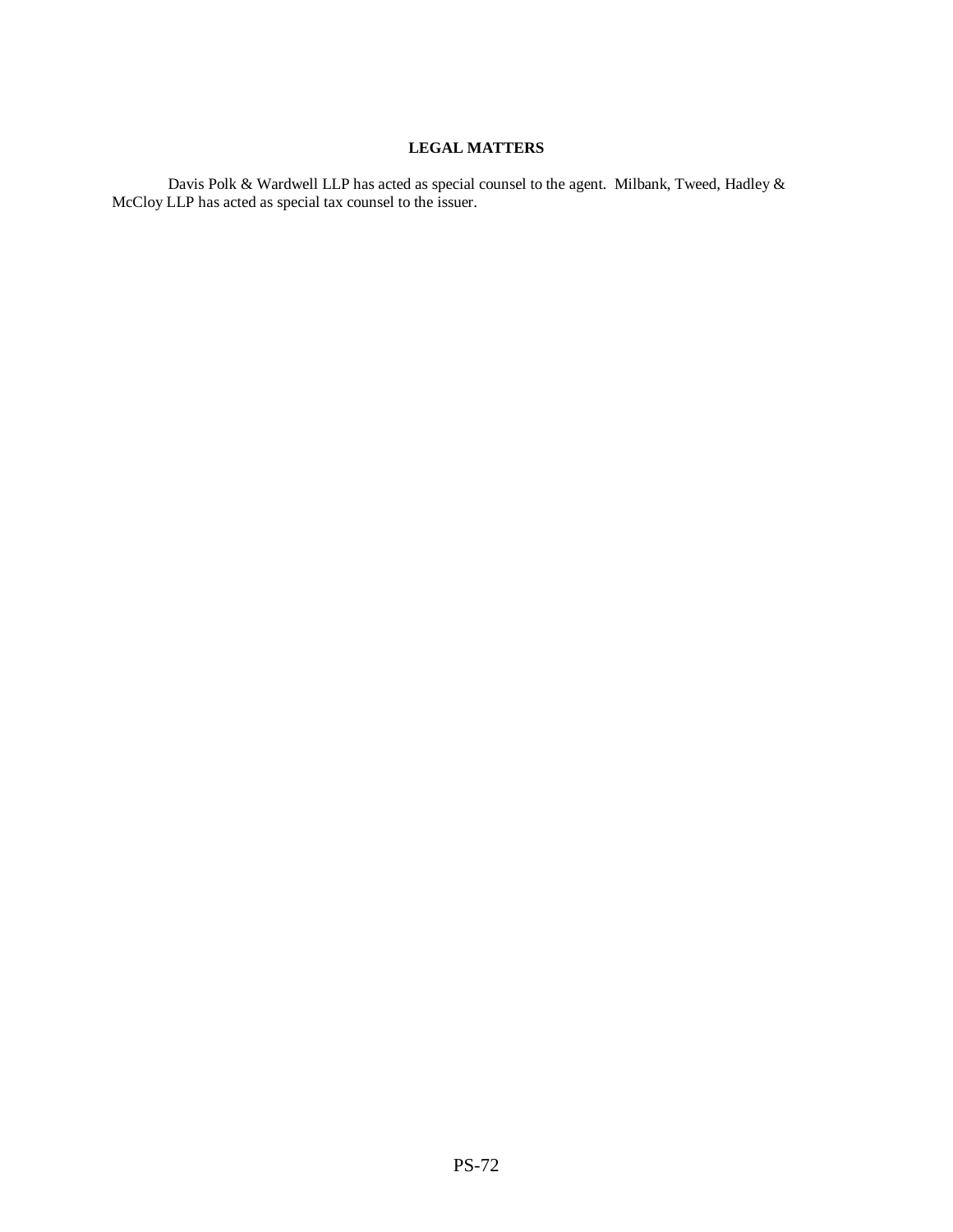### **FORM OF OFFER FOR REDEMPTION**

Email: ETNOrders@velocityshares.com

The undersigned holder of VelocityShares<sup>TM</sup> Exchange Traded Notes due February 9, 2032 issued by Credit Suisse AG ("Credit Suisse") CUSIP No. (the "**VelocityShares<sup>TM</sup> ETNs**") hereby irrevocably offers to Credit Suisse for redemption the VelocityShares<sup>TM</sup> ETNs in the amounts and on the date set forth below as described in the pricing supplement relating to the VelocityShares<sup>TM</sup> ETNs (the "**Pricing Supplement**"). Terms not defined herein have the meanings given to such terms in the Pricing Supplement.

**Name:** 

**DTC Account Number:** 

**Ticker:** 

# Number of VelocityShares<sup>™</sup> ETNs offered for redemption:

#### **Desired valuation date:**

In addition to any other requirements specified in the Pricing Supplement being satisfied, the undersigned acknowledges that the VelocityShares<sup>TM</sup> ETNs specified above will not be redeemed unless (i) this offer for redemption is delivered to Janus Distributors LLC on a Business Day, (ii) the Redemption Agent has responded by sending an acknowledgment of the Redemption Notice accepting the redemption request, (iii) the DTC Participant has booked a "delivery vs. payment" ("**DVP**") trade on the applicable Early Redemption Valuation Date facing Credit Suisse AG, DTC #355, and (iv) the DTC Participant instructs DTC to deliver the DVP trade for settlement via DTC at or prior to 10:00 a.m. New York City time on the applicable Early Redemption Date (the third Business Day following the Early Redemption Valuation Date, subject to postponement if such Early Redemption Valuation Date is not an Index Business Day or if a Market Disruption Event occurs or is continuing on such date).

The undersigned acknowledges that the redemption obligation is solely an obligation of Credit Suisse and Janus Distributors LLC is acting only to facilitate the redemption for Credit Suisse.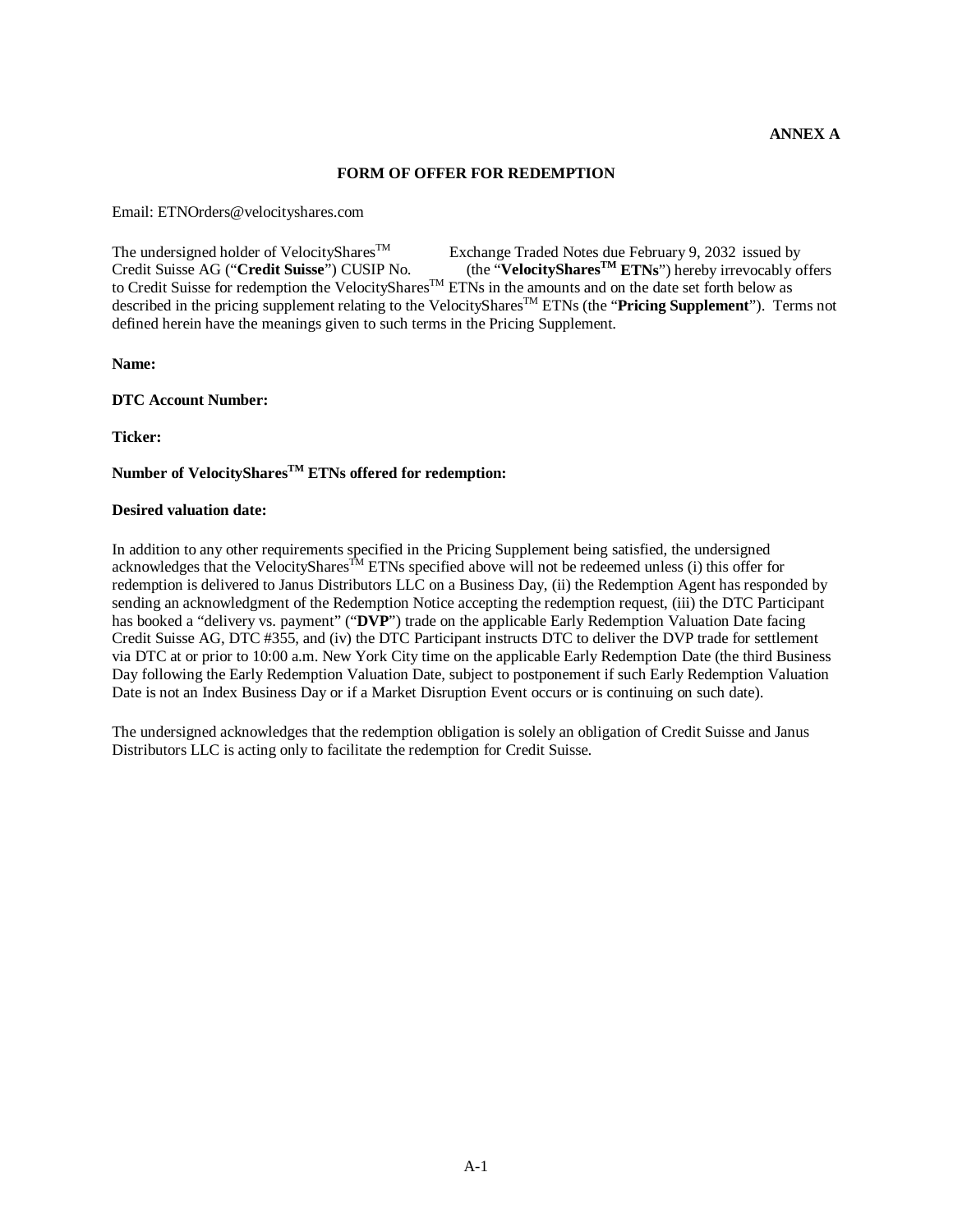# **HYPOTHETICAL EXAMPLES**

Example 1. This example assumes the applicable Index increases by 477.98% with 10.21% annualized volatility in the daily change in applicable Index levels over the relevant term.

3x Long Crude Oil ETNs:

| $\mathbf A$ | $\bf{B}$              | $\mathbf C$                    | D                                        | $\bf{E}$                        | $\mathbf{F}$                        | G                                                    | $\bf H$                                  | $\mathbf I$                            |
|-------------|-----------------------|--------------------------------|------------------------------------------|---------------------------------|-------------------------------------|------------------------------------------------------|------------------------------------------|----------------------------------------|
| Year        | <b>Index</b><br>Level | <b>Daily</b><br><b>Accrual</b> | <b>Daily Index</b><br><b>Performance</b> | <b>Daily ETN</b><br>Performance | <b>Daily</b><br><b>Investor Fee</b> | <b>Closing</b><br><b>Indicative</b><br>$Value^{(1)}$ | <b>Annualized</b><br><b>Index Return</b> | <b>Annualized</b><br><b>ETN Return</b> |
|             |                       | Total for<br>year              | Total for year                           | Total for<br>year               | Total for year                      | At year-end                                          | Total for year                           | Total for year                         |
| 00          | 100.00                | 0.00%                          | 0.00%                                    | 0.00%                           | \$0.00                              | \$100.00                                             | 0.00%                                    | 0.00%                                  |
| 01          | 109.74                | 5.01%                          | 9.74%                                    | 34.52%                          | \$1.77                              | \$132.72                                             | 9.74%                                    | 32.72%                                 |
| 02          | 104.37                | 5.48%                          | $-4.89%$                                 | $-12.18%$                       | \$1.72                              | \$114.99                                             | $-4.89%$                                 | $-13.36%$                              |
| 03          | 122.23                | 5.63%                          | 17.11%                                   | 69.90%                          | \$1.95                              | \$186.24                                             | 17.11%                                   | 61.95%                                 |
| 04          | 138.52                | 4.80%                          | 13.32%                                   | 48.96%                          | \$2.70                              | \$272.23                                             | 13.32%                                   | 46.17%                                 |
| 05          | 155.58                | 4.57%                          | 12.32%                                   | 44.00%                          | \$4.17                              | \$386.71                                             | 12.32%                                   | 42.05%                                 |
| 06          | 189.37                | 4.77%                          | 21.72%                                   | 90.38%                          | \$6.44                              | \$699.76                                             | 21.72%                                   | 80.95%                                 |
| 07          | 253.09                | 5.50%                          | 33.64%                                   | 157.23%                         | \$14.20                             | \$1,689.57                                           | 33.64%                                   | 141.45%                                |
| 08          | 280.79                | 5.02%                          | 10.95%                                   | 37.46%                          | \$25.40                             | \$2,313.65                                           | 10.95%                                   | 36.94%                                 |
| 09          | 270.35                | 5.06%                          | $-3.72%$                                 | $-9.15%$                        | \$27.29                             | \$2,073.78                                           | $-3.72%$                                 | $-10.37%$                              |
| 10          | 295.24                | 5.60%                          | 9.21%                                    | 29.79%                          | \$36.82                             | \$2,715.82                                           | 9.21%                                    | 30.96%                                 |
| 11          | 304.69                | 5.62%                          | 3.20%                                    | 14.67%                          | \$33.14                             | \$3,005.05                                           | 3.20%                                    | 10.65%                                 |
| 12          | 331.19                | 5.40%                          | 8.70%                                    | 37.86%                          | \$47.19                             | \$3,896.65                                           | 8.70%                                    | 29.67%                                 |
| 13          | 317.61                | 4.50%                          | $-4.10%$                                 | $-10.33%$                       | \$58.48                             | \$3,434.62                                           | $-4.10%$                                 | $-11.86%$                              |
| 14          | 387.27                | 4.73%                          | 21.93%                                   | 91.20%                          | \$57.23                             | \$6,234.54                                           | 21.93%                                   | 81.52%                                 |
| 15          | 491.85                | 4.98%                          | 27.00%                                   | 114.95%                         | \$123.28                            | \$12,833.03                                          | 27.00%                                   | 105.84%                                |
| 16          | 514.06                | 4.68%                          | 4.52%                                    | 18.37%                          | \$200.31                            | \$14,627.27                                          | 4.52%                                    | 13.98%                                 |
| 17          | 471.37                | 4.42%                          | $-8.30%$                                 | $-20.02%$                       | \$169.12                            | \$11,281.99                                          | $-8.30%$                                 | $-22.87%$                              |
| 18          | 448.43                | 4.53%                          | $-4.87%$                                 | $-12.02%$                       | \$140.24                            | \$9,666.49                                           | $-4.87%$                                 | $-14.32%$                              |
| 19          | 499.34                | 5.07%                          | 11.35%                                   | 39.27%                          | \$135.93                            | \$13,418.76                                          | 11.35%                                   | 38.82%                                 |
| 20          | 577.98                | 4.61%                          | 15.75%                                   | 55.96%                          | \$229.67                            | \$20,916.08                                          | 15.75%                                   | 55.87%                                 |

| 477.98% | 20816.08% |
|---------|-----------|
|         |           |

(1) The Closing Indicative Values presented in this table are based on a hypothetical \$100 denomination and stated principal amount per ETN. As of March 14, 2016, the actual denomination and stated principal amount per ETN of the 3x Long Crude Oil ETNs is \$5,000.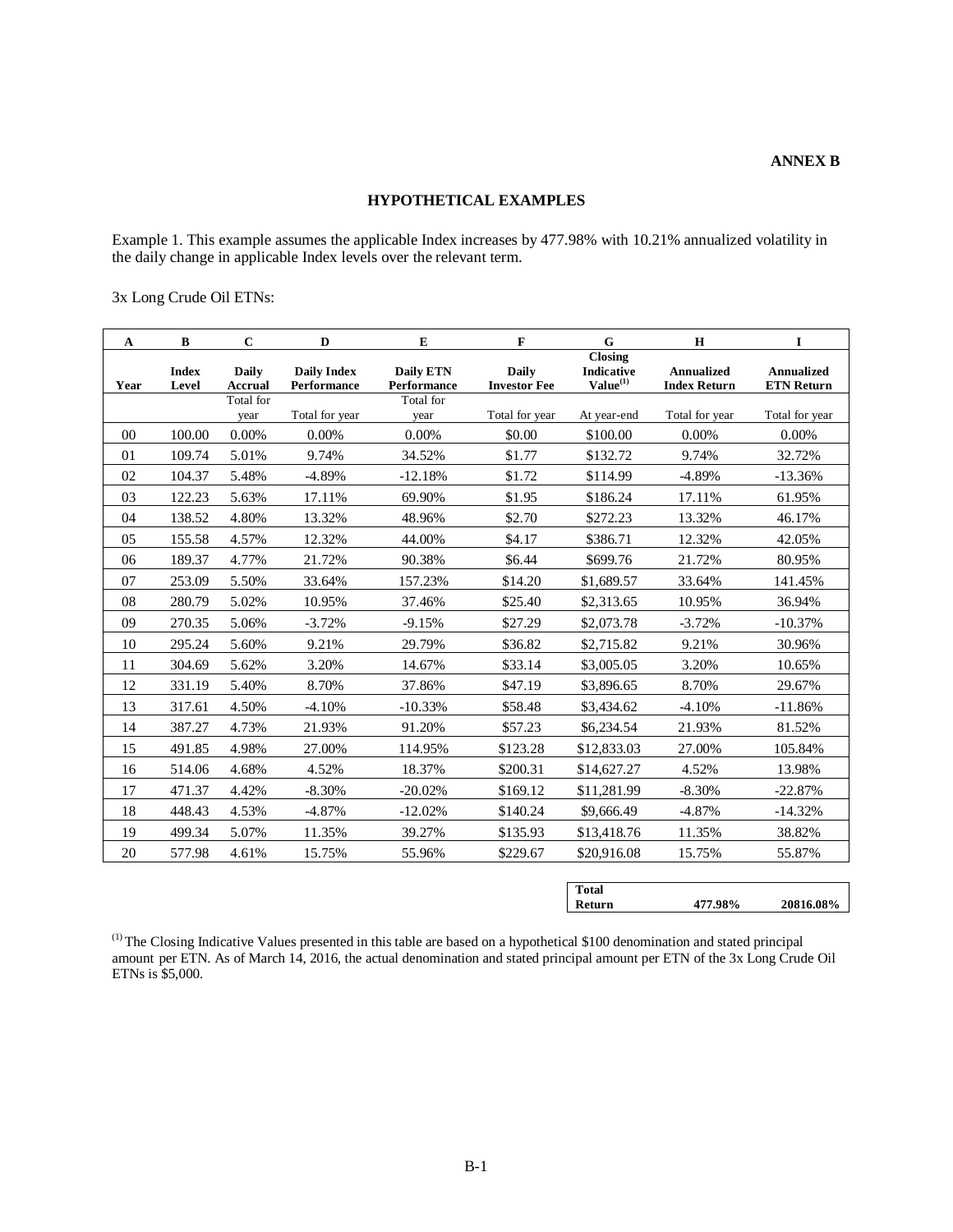# 3x Long Natural Gas ETNs

| A    | $\bf{B}$              | $\mathbf C$                    | D                                        | $\bf{E}$                               | $\mathbf F$                         | G                                                    | $\mathbf H$                              | I                                      |
|------|-----------------------|--------------------------------|------------------------------------------|----------------------------------------|-------------------------------------|------------------------------------------------------|------------------------------------------|----------------------------------------|
| Year | <b>Index</b><br>Level | <b>Daily</b><br><b>Accrual</b> | <b>Daily Index</b><br><b>Performance</b> | <b>Daily ETN</b><br><b>Performance</b> | <b>Daily</b><br><b>Investor Fee</b> | <b>Closing</b><br><b>Indicative</b><br>$Value^{(1)}$ | <b>Annualized</b><br><b>Index Return</b> | <b>Annualized</b><br><b>ETN Return</b> |
|      |                       | Total for<br>year              | Total for year                           | Total for<br>year                      | Total for year                      | At year-end                                          | Total for year                           | Total for year                         |
| 00   | 100.00                | 0.00%                          | $0.00\%$                                 | 0.00%                                  | \$0.00                              | \$100.00                                             | 0.00%                                    | 0.00%                                  |
| 01   | 109.74                | 5.01%                          | 9.74%                                    | 34.52%                                 | \$2.16                              | \$132.33                                             | 9.74%                                    | 32.33%                                 |
| 02   | 104.37                | 5.48%                          | -4.89%                                   | $-12.18%$                              | \$2.09                              | \$114.31                                             | $-4.89%$                                 | $-13.62%$                              |
| 03   | 122.23                | 5.63%                          | 17.11%                                   | 69.90%                                 | \$2.36                              | \$184.57                                             | 17.11%                                   | 61.47%                                 |
| 04   | 138.52                | 4.80%                          | 13.32%                                   | 48.96%                                 | \$3.27                              | \$268.98                                             | 13.32%                                   | 45.73%                                 |
| 05   | 155.58                | 4.57%                          | 12.32%                                   | 44.00%                                 | \$5.03                              | \$380.94                                             | 12.32%                                   | 41.63%                                 |
| 06   | 189.37                | 4.77%                          | 21.72%                                   | 90.38%                                 | \$7.74                              | \$687.27                                             | 21.72%                                   | 80.41%                                 |
| 07   | 253.09                | 5.50%                          | 33.64%                                   | 157.23%                                | \$17.02                             | \$1,654.46                                           | 33.64%                                   | 140.73%                                |
| 08   | 280.79                | 5.02%                          | 10.95%                                   | 37.46%                                 | \$30.36                             | \$2,258.78                                           | 10.95%                                   | 36.53%                                 |
| 09   | 270.35                | 5.06%                          | $-3.72%$                                 | $-9.15%$                               | \$32.52                             | \$2,018.52                                           | $-3.72%$                                 | $-10.64%$                              |
| 10   | 295.24                | 5.60%                          | 9.21%                                    | 29.79%                                 | \$43.74                             | \$2,635.52                                           | 9.21%                                    | 30.57%                                 |
| 11   | 304.69                | 5.62%                          | 3.20%                                    | 14.67%                                 | \$39.25                             | \$2,907.42                                           | 3.20%                                    | 10.32%                                 |
| 12   | 331.19                | 5.40%                          | 8.70%                                    | 37.86%                                 | \$55.71                             | \$3,758.79                                           | 8.70%                                    | 29.28%                                 |
| 13   | 317.61                | 4.50%                          | $-4.10%$                                 | $-10.33%$                              | \$68.85                             | \$3,303.18                                           | $-4.10%$                                 | $-12.12%$                              |
| 14   | 387.27                | 4.73%                          | 21.93%                                   | 91.20%                                 | \$67.16                             | \$5,978.00                                           | 21.93%                                   | 80.98%                                 |
| 15   | 491.85                | 4.98%                          | 27.00%                                   | 114.95%                                | \$144.24                            | \$12,268.10                                          | 27.00%                                   | 105.22%                                |
| 16   | 514.06                | 4.68%                          | 4.52%                                    | 18.37%                                 | \$233.67                            | \$13,941.47                                          | 4.52%                                    | 13.64%                                 |
| 17   | 471.37                | 4.42%                          | $-8.30%$                                 | $-20.02%$                              | \$196.73                            | \$10,720.64                                          | $-8.30%$                                 | $-23.10%$                              |
| 18   | 448.43                | 4.53%                          | $-4.87%$                                 | $-12.02%$                              | \$162.64                            | \$9,158.08                                           | $-4.87%$                                 | $-14.58%$                              |
| 19   | 499.34                | 5.07%                          | 11.35%                                   | 39.27%                                 | \$157.15                            | \$12,674.91                                          | 11.35%                                   | 38.40%                                 |
| 20   | 577.98                | 4.61%                          | 15.75%                                   | 55.96%                                 | \$264.71                            | \$19,697.45                                          | 15.75%                                   | 55.41%                                 |

| <b>Total</b>  |         |           |
|---------------|---------|-----------|
| <b>Return</b> | 477.98% | 19597.45% |
|               |         |           |

 $<sup>(1)</sup>$  The Closing Indicative Values presented in this table are based on a hypothetical \$100 denomination and stated principal</sup> amount per ETN. As of March 14, 2016, the actual denomination and stated principal amount per ETN of the 3x Long Natural Gas ETNs is \$6,250.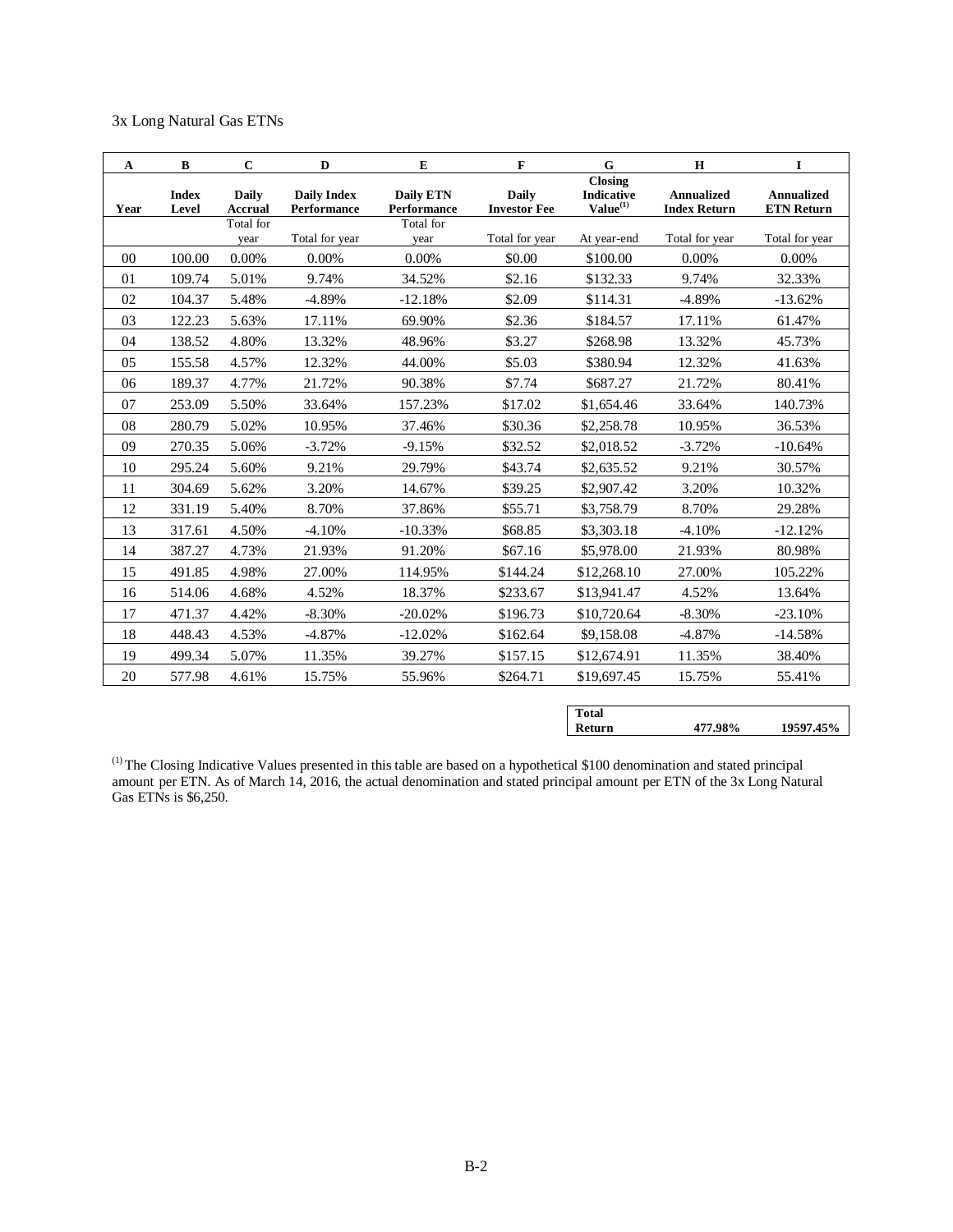### 3x Inverse Crude Oil ETNs:

| $\mathbf{A}$ | B                     | $\mathbf C$                    | D                                 | E                               | $\mathbf F$                         | G                                             | $\mathbf H$                              | $\mathbf I$                            |
|--------------|-----------------------|--------------------------------|-----------------------------------|---------------------------------|-------------------------------------|-----------------------------------------------|------------------------------------------|----------------------------------------|
| Year         | <b>Index</b><br>Level | <b>Daily</b><br><b>Accrual</b> | <b>Daily Index</b><br>Performance | Daily ETN<br><b>Performance</b> | <b>Daily</b><br><b>Investor Fee</b> | Closing<br><b>Indicative</b><br>$Value^{(1)}$ | <b>Annualized</b><br><b>Index Return</b> | <b>Annualized</b><br><b>ETN Return</b> |
|              |                       | Total for                      |                                   | Total for                       |                                     | At year-                                      |                                          |                                        |
|              |                       | year                           | Total for year                    | year                            | Total for year                      | end                                           | Total for year                           | Total for year                         |
| 00           | 100.00                | 0.00%                          | 0.00%                             | 0.00%                           | \$0.00                              | \$100.00                                      | 0.00%                                    | 0.00%                                  |
| 01           | 109.74                | 5.01%                          | 9.74%                             | $-25.45%$                       | \$1.02                              | \$73.56                                       | 9.74%                                    | $-26.44%$                              |
| 02           | 104.37                | 5.48%                          | $-4.89%$                          | 14.78%                          | \$1.03                              | \$83.22                                       | $-4.89%$                                 | 13.14%                                 |
| 03           | 122.23                | 5.63%                          | 17.11%                            | $-40.70%$                       | \$0.94                              | \$50.44                                       | 17.11%                                   | $-39.40%$                              |
| 04           | 138.52                | 4.80%                          | 13.32%                            | $-32.48%$                       | \$0.63                              | \$33.77                                       | 13.32%                                   | $-33.04%$                              |
| 05           | 155.58                | 4.57%                          | 12.32%                            | $-30.40%$                       | \$0.41                              | \$23.19                                       | 12.32%                                   | $-31.34%$                              |
| 06           | 189.37                | 4.77%                          | 21.72%                            | $-47.31%$                       | \$0.26                              | \$12.51                                       | 21.72%                                   | $-46.04%$                              |
| 07           | 253.09                | 5.50%                          | 33.64%                            | $-60.38%$                       | \$0.12                              | \$5.14                                        | 33.64%                                   | $-58.89%$                              |
| 08           | 280.79                | 5.02%                          | 10.95%                            | $-27.30%$                       | \$0.06                              | \$3.65                                        | 10.95%                                   | $-29.02%$                              |
| 09           | 270.35                | 5.06%                          | $-3.72%$                          | 10.46%                          | \$0.06                              | \$3.98                                        | $-3.72%$                                 | 8.97%                                  |
| 10           | 295.24                | 5.60%                          | 9.21%                             | $-22.92%$                       | \$0.04                              | \$2.96                                        | 9.21%                                    | $-25.63%$                              |
| 11           | 304.69                | 5.62%                          | 3.20%                             | $-12.42%$                       | \$0.04                              | \$2.61                                        | 3.20%                                    | $-11.65%$                              |
| 12           | 331.19                | 5.40%                          | 8.70%                             | $-26.34%$                       | \$0.03                              | \$1.99                                        | 8.70%                                    | $-23.78%$                              |
| 13           | 317.61                | 4.50%                          | $-4.10%$                          | 10.91%                          | \$0.02                              | \$2.19                                        | $-4.10%$                                 | 9.74%                                  |
| 14           | 387.27                | 4.73%                          | 21.93%                            | $-47.92%$                       | \$0.02                              | \$1.17                                        | 21.93%                                   | $-46.53%$                              |
| 15           | 491.85                | 4.98%                          | 27.00%                            | $-53.29%$                       | \$0.01                              | \$0.56                                        | 27.00%                                   | $-52.49%$                              |
| 16           | 514.06                | 4.68%                          | 4.52%                             | $-16.48%$                       | \$0.01                              | \$0.47                                        | 4.52%                                    | $-15.54%$                              |
| 17           | 471.37                | 4.42%                          | $-8.30%$                          | 24.76%                          | \$0.01                              | \$0.59                                        | $-8.30%$                                 | 25.94%                                 |
| 18           | 448.43                | 4.53%                          | $-4.87%$                          | 11.43%                          | \$0.01                              | \$0.66                                        | $-4.87%$                                 | 11.41%                                 |
| 19           | 499.34                | 5.07%                          | 11.35%                            | $-27.72%$                       | \$0.01                              | \$0.46                                        | 11.35%                                   | $-29.46%$                              |
| 20           | 577.98                | 4.61%                          | 15.75%                            | $-35.23%$                       | \$0.01                              | \$0.29                                        | 15.75%                                   | $-36.93%$                              |
|              |                       |                                |                                   |                                 |                                     |                                               |                                          |                                        |

| Return  | 477.98% | $-99.71\%$ |
|---------|---------|------------|
| l Total |         |            |

 $<sup>(1)</sup>$  The Closing Indicative Values presented in this table are based on a hypothetical \$100 denomination and stated principal</sup> amount per ETN. The actual denomination and stated principal amount per ETN of the 3x Inverse Crude Oil ETNs is \$50.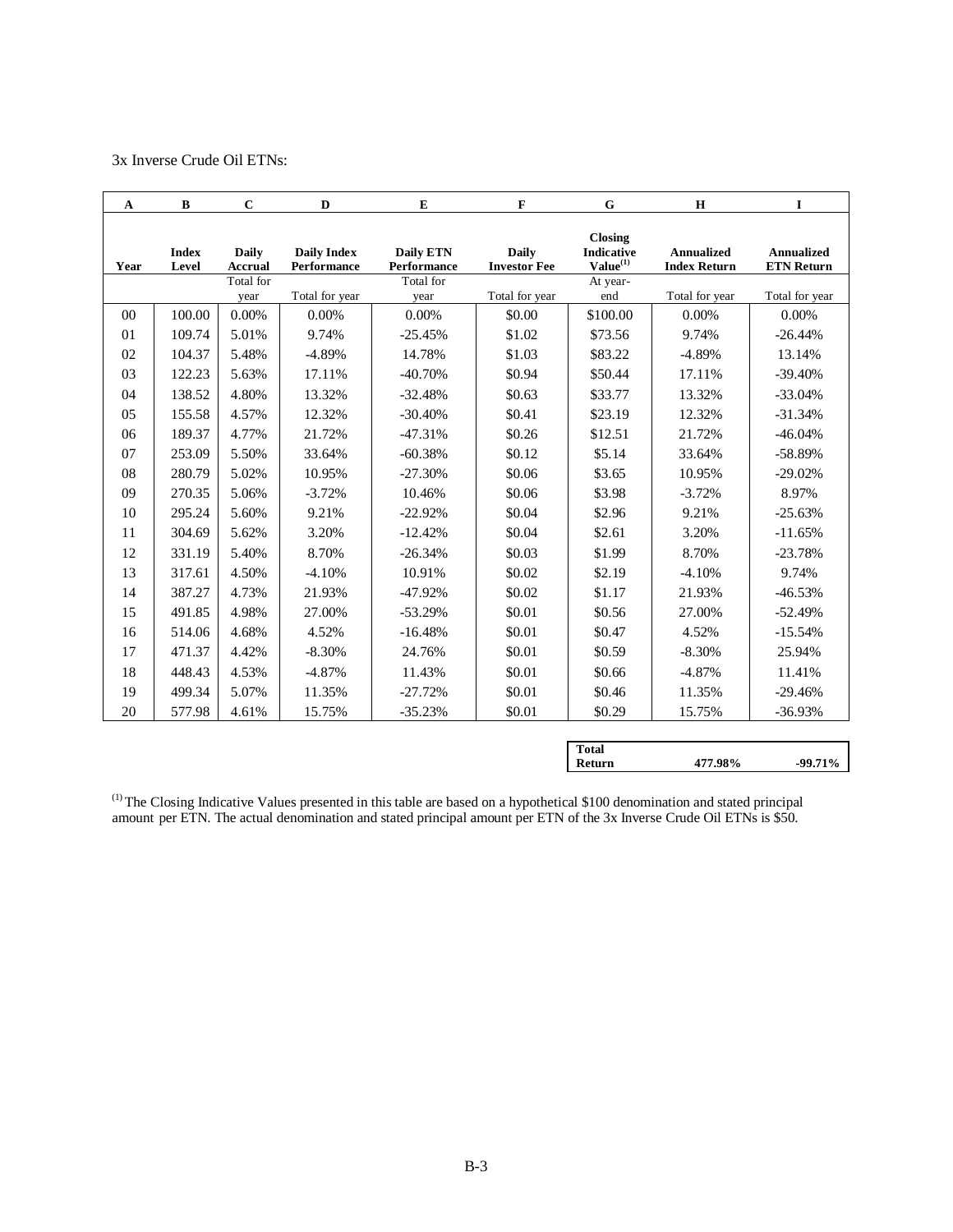3x Inverse Natural Gas ETNs:

|      |                       |                                             | D                                        | E                                                   | $\mathbf F$                         | G                                                                | $\mathbf H$                              | $\bf{I}$                               |
|------|-----------------------|---------------------------------------------|------------------------------------------|-----------------------------------------------------|-------------------------------------|------------------------------------------------------------------|------------------------------------------|----------------------------------------|
| Year | <b>Index</b><br>Level | <b>Daily</b><br><b>Accrual</b><br>Total for | <b>Daily Index</b><br><b>Performance</b> | <b>Daily ETN</b><br><b>Performance</b><br>Total for | <b>Daily</b><br><b>Investor Fee</b> | <b>Closing</b><br>Indicative<br>Value <sup>(1)</sup><br>At year- | <b>Annualized</b><br><b>Index Return</b> | <b>Annualized</b><br><b>ETN Return</b> |
|      |                       | year                                        | Total for year                           | year                                                | Total for year                      | end                                                              | Total for year                           | Total for year                         |
| 00   | 100.00                | 0.00%                                       | 0.00%                                    | 0.00%                                               | \$0.00                              | \$100.00                                                         | 0.00%                                    | $0.00\%$                               |
| 01   | 109.74                | 5.01%                                       | 9.74%                                    | $-25.45%$                                           | \$1.25                              | \$73.34                                                          | 9.74%                                    | $-26.66%$                              |
| 02   | 104.37                | 5.48%                                       | $-4.89%$                                 | 14.78%                                              | \$1.25                              | \$82.73                                                          | $-4.89%$                                 | 12.80%                                 |
| 03   | 122.23                | 5.63%                                       | 17.11%                                   | $-40.70%$                                           | \$1.14                              | \$49.99                                                          | 17.11%                                   | $-39.58%$                              |
| 04   | 138.52                | 4.80%                                       | 13.32%                                   | $-32.48%$                                           | \$0.76                              | \$33.37                                                          | 13.32%                                   | $-33.24%$                              |
| 05   | 155.58                | 4.57%                                       | 12.32%                                   | $-30.40%$                                           | \$0.49                              | \$22.84                                                          | 12.32%                                   | $-31.55%$                              |
| 06   | 189.37                | 4.77%                                       | 21.72%                                   | $-47.31%$                                           | \$0.32                              | \$12.29                                                          | 21.72%                                   | $-46.20%$                              |
| 07   | 253.09                | 5.50%                                       | 33.64%                                   | $-60.38%$                                           | \$0.14                              | \$5.04                                                           | 33.64%                                   | $-59.01%$                              |
| 08   | 280.79                | 5.02%                                       | 10.95%                                   | $-27.30%$                                           | \$0.07                              | \$3.56                                                           | 10.95%                                   | $-29.23%$                              |
| 09   | 270.35                | 5.06%                                       | $-3.72%$                                 | 10.46%                                              | \$0.07                              | \$3.87                                                           | $-3.72%$                                 | 8.64%                                  |
| 10   | 295.24                | 5.60%                                       | 9.21%                                    | $-22.92%$                                           | \$0.05                              | \$2.87                                                           | 9.21%                                    | $-25.86%$                              |
| 11   | 304.69                | 5.62%                                       | 3.20%                                    | $-12.42%$                                           | \$0.05                              | \$2.53                                                           | 3.20%                                    | $-11.92%$                              |
| 12   | 331.19                | 5.40%                                       | 8.70%                                    | $-26.34%$                                           | \$0.04                              | \$1.92                                                           | 8.70%                                    | $-24.01%$                              |
| 13   | 317.61                | 4.50%                                       | $-4.10%$                                 | 10.91%                                              | \$0.03                              | \$2.10                                                           | $-4.10%$                                 | 9.41%                                  |
| 14   | 387.27                | 4.73%                                       | 21.93%                                   | $-47.92%$                                           | \$0.03                              | \$1.12                                                           | 21.93%                                   | $-46.69%$                              |
| 15   | 491.85                | 4.98%                                       | 27.00%                                   | $-53.29%$                                           | \$0.01                              | \$0.53                                                           | 27.00%                                   | $-52.63%$                              |
| 16   | 514.06                | 4.68%                                       | 4.52%                                    | $-16.48%$                                           | \$0.01                              | \$0.45                                                           | 4.52%                                    | $-15.80%$                              |
| 17   | 471.37                | 4.42%                                       | $-8.30%$                                 | 24.76%                                              | \$0.01                              | \$0.56                                                           | $-8.30%$                                 | 25.56%                                 |
| 18   | 448.43                | 4.53%                                       | $-4.87%$                                 | 11.43%                                              | \$0.01                              | \$0.62                                                           | $-4.87%$                                 | 11.08%                                 |
| 19   | 499.34                | 5.07%                                       | 11.35%                                   | $-27.72%$                                           | \$0.01                              | \$0.44                                                           | 11.35%                                   | $-29.67%$                              |
| 20   | 577.98                | 4.61%                                       | 15.75%                                   | $-35.23%$                                           | \$0.01                              | \$0.28                                                           | 15.75%                                   | $-37.12%$                              |

| Total  |         |            |
|--------|---------|------------|
| Return | 477.98% | $-99.72\%$ |
|        |         |            |

 $<sup>(1)</sup>$  The Closing Indicative Values presented in this table are based on a hypothetical \$100 denomination and stated principal</sup> amount per ETN. The actual denomination and stated principal amount per ETN of the 3x Inverse Natural Gas ETNs is \$50.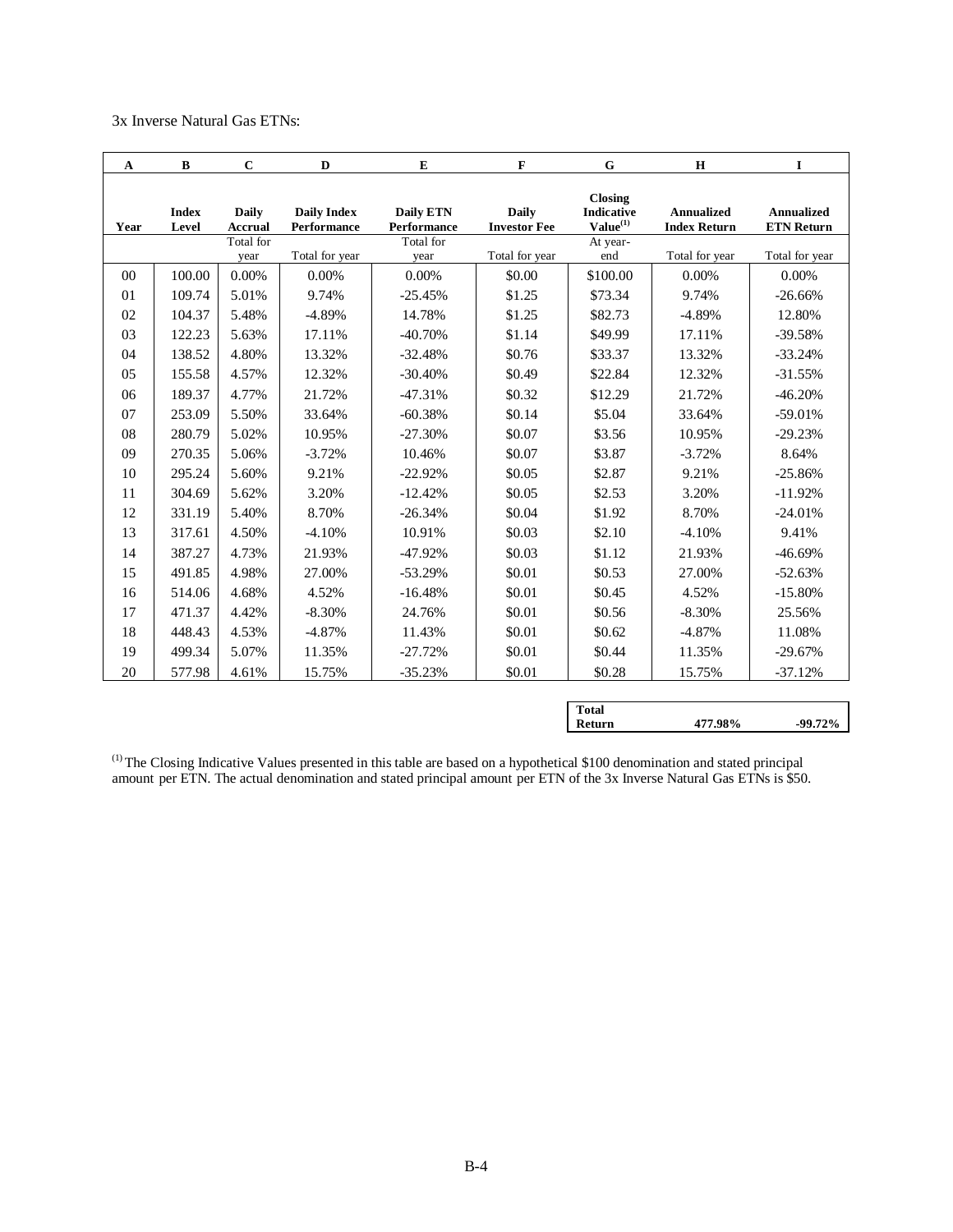Example 2. This example assumes the applicable Index decreases by 67.44% with 10.10% annualized volatility in the daily change in applicable Index levels over the relevant term.

3x Long Crude Oil ETNs:

| $\mathbf A$ | $\bf{B}$              | $\mathbf C$                    | D                                 | E                               | $\mathbf F$                  | G                                                           | $\mathbf H$                              | $\mathbf I$                            |
|-------------|-----------------------|--------------------------------|-----------------------------------|---------------------------------|------------------------------|-------------------------------------------------------------|------------------------------------------|----------------------------------------|
| Year        | <b>Index</b><br>Level | <b>Daily</b><br><b>Accrual</b> | <b>Daily Index</b><br>Performance | <b>Daily ETN</b><br>Performance | Daily<br><b>Investor Fee</b> | <b>Closing</b><br><b>Indicative</b><br>Value <sup>(1)</sup> | <b>Annualized</b><br><b>Index Return</b> | <b>Annualized</b><br><b>ETN Return</b> |
|             |                       | Total for<br>year              | Total for year                    | Total for<br>year               | Total for year               | At year-end                                                 | Total for year                           | Total for year                         |
| 00          | 100.00                | 0.00%                          | 0.00%                             | 0.00%                           | \$0.00                       | \$100.00                                                    | 0.00%                                    | 0.00%                                  |
| 01          | 90.39                 | 4.92%                          | $-9.61%$                          | $-24.45%$                       | \$1.12                       | \$74.54                                                     | $-9.61%$                                 | $-25.46%$                              |
| 02          | 77.69                 | 4.21%                          | $-14.05%$                         | $-36.04%$                       | \$0.91                       | \$47.21                                                     | $-14.05%$                                | $-36.67%$                              |
| 03          | 87.35                 | 3.02%                          | 12.43%                            | 40.70%                          | \$0.72                       | \$66.08                                                     | 12.43%                                   | 39.99%                                 |
| 04          | 74.30                 | 2.99%                          | $-14.94%$                         | $-37.50%$                       | \$0.65                       | \$40.12                                                     | $-14.94%$                                | $-39.29%$                              |
| 05          | 72.83                 | 3.46%                          | $-1.98%$                          | $-5.60%$                        | \$0.54                       | \$37.36                                                     | $-1.98%$                                 | $-6.87%$                               |
| 06          | 64.19                 | 3.37%                          | $-11.86%$                         | $-30.43%$                       | \$0.35                       | \$25.19                                                     | $-11.86%$                                | $-32.59%$                              |
| 07          | 61.89                 | 3.42%                          | $-3.58%$                          | $-7.38%$                        | \$0.32                       | \$22.28                                                     | $-3.58%$                                 | $-11.55%$                              |
| 08          | 53.73                 | 3.41%                          | $-13.18%$                         | $-33.23%$                       | \$0.30                       | \$14.38                                                     | $-13.18%$                                | $-35.47%$                              |
| 09          | 53.90                 | 3.13%                          | 0.32%                             | 0.65%                           | \$0.20                       | \$14.28                                                     | 0.32%                                    | $-0.70%$                               |
| 10          | 47.05                 | 3.69%                          | $-12.71%$                         | $-33.83%$                       | \$0.16                       | \$9.40                                                      | $-12.71%$                                | $-34.14%$                              |
| 11          | 42.97                 | 3.90%                          | $-8.67%$                          | $-22.14%$                       | \$0.11                       | \$7.12                                                      | $-8.67%$                                 | $-24.32%$                              |
| 12          | 36.83                 | 4.30%                          | $-14.29%$                         | $-38.65%$                       | \$0.08                       | \$4.48                                                      | $-14.29%$                                | $-37.00%$                              |
| 13          | 43.33                 | 4.07%                          | 17.65%                            | 62.86%                          | \$0.08                       | \$7.28                                                      | 17.65%                                   | 62.33%                                 |
| 14          | 40.43                 | 3.53%                          | $-6.69%$                          | $-19.47%$                       | \$0.08                       | \$5.85                                                      | $-6.69%$                                 | $-19.56%$                              |
| 15          | 37.88                 | 3.23%                          | $-6.31%$                          | $-18.16%$                       | \$0.07                       | \$4.76                                                      | $-6.31%$                                 | $-18.67%$                              |
| 16          | 36.11                 | 2.97%                          | $-4.67%$                          | $-12.58%$                       | \$0.07                       | \$4.09                                                      | $-4.67%$                                 | $-14.16%$                              |
| 17          | 32.83                 | 3.33%                          | $-9.08%$                          | $-23.73%$                       | \$0.05                       | \$3.02                                                      | $-9.08%$                                 | $-26.01%$                              |
| 18          | 35.77                 | 3.35%                          | 8.96%                             | 25.05%                          | \$0.04                       | \$3.86                                                      | 8.96%                                    | 27.81%                                 |
| 19          | 30.57                 | 3.27%                          | $-14.54%$                         | $-37.57%$                       | \$0.05                       | \$2.38                                                      | $-14.54%$                                | $-38.32%$                              |
| 20          | 32.56                 | 3.29%                          | 6.51%                             | 21.55%                          | \$0.03                       | \$2.84                                                      | 6.51%                                    | 18.97%                                 |
|             |                       |                                |                                   |                                 |                              | Total                                                       |                                          |                                        |

| -Total |           |           |
|--------|-----------|-----------|
| Return | $-67.44%$ | $-97.16%$ |

(1) The Closing Indicative Values presented in this table are based on a hypothetical \$100 denomination and stated principal amount per ETN. As of March 14, 2016, the actual denomination and stated principal amount per ETN of the 3x Long Crude Oil ETNs is \$5,000.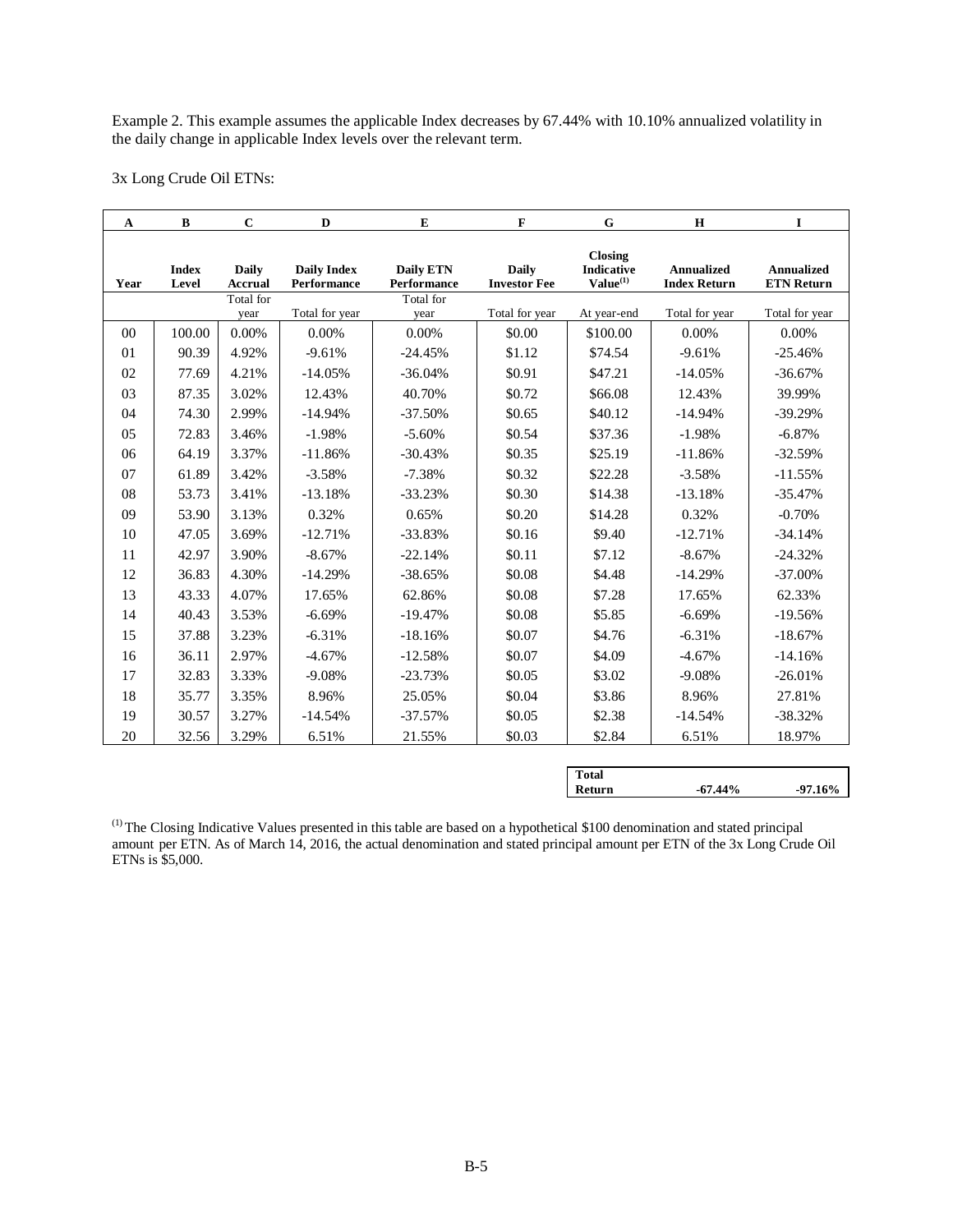# 3x Long Natural Gas ETNs:

| A    | B                     | $\mathbf C$                                 | D                                 | E                                            | $\mathbf F$                         | G                                                    | $\mathbf H$                              | 1                                      |
|------|-----------------------|---------------------------------------------|-----------------------------------|----------------------------------------------|-------------------------------------|------------------------------------------------------|------------------------------------------|----------------------------------------|
| Year | <b>Index</b><br>Level | <b>Daily</b><br><b>Accrual</b><br>Total for | <b>Daily Index</b><br>Performance | <b>Daily ETN</b><br>Performance<br>Total for | <b>Daily</b><br><b>Investor Fee</b> | <b>Closing</b><br><b>Indicative</b><br>$Value^{(1)}$ | <b>Annualized</b><br><b>Index Return</b> | <b>Annualized</b><br><b>ETN Return</b> |
|      |                       | year                                        | Total for year                    | year                                         | Total for year                      | At year-end                                          | Total for year                           | Total for year                         |
| 00   | 100.00                | 0.00%                                       | $0.00\%$                          | 0.00%                                        | \$0.00                              | \$100.00                                             | 0.00%                                    | $0.00\%$                               |
| 01   | 90.39                 | 4.92%                                       | $-9.61%$                          | $-24.45%$                                    | \$1.37                              | \$74.32                                              | $-9.61%$                                 | $-25.68%$                              |
| 02   | 77.69                 | 4.21%                                       | $-14.05%$                         | $-36.04%$                                    | \$1.11                              | \$46.92                                              | $-14.05%$                                | $-36.86%$                              |
| 03   | 87.35                 | 3.02%                                       | 12.43%                            | 40.70%                                       | \$0.87                              | \$65.49                                              | 12.43%                                   | 39.57%                                 |
| 04   | 74.30                 | 2.99%                                       | $-14.94%$                         | $-37.50%$                                    | \$0.79                              | \$39.64                                              | $-14.94%$                                | $-39.47%$                              |
| 05   | 72.83                 | 3.46%                                       | $-1.98%$                          | $-5.60%$                                     | \$0.65                              | \$36.81                                              | $-1.98%$                                 | $-7.15%$                               |
| 06   | 64.19                 | 3.37%                                       | $-11.86%$                         | $-30.43%$                                    | \$0.42                              | \$24.74                                              | $-11.86%$                                | $-32.79%$                              |
| 07   | 61.89                 | 3.42%                                       | $-3.58%$                          | $-7.38%$                                     | \$0.38                              | \$21.81                                              | $-3.58%$                                 | $-11.82%$                              |
| 08   | 53.73                 | 3.41%                                       | $-13.18%$                         | $-33.23%$                                    | \$0.36                              | \$14.04                                              | $-13.18%$                                | $-35.66%$                              |
| 09   | 53.90                 | 3.13%                                       | 0.32%                             | 0.65%                                        | \$0.23                              | \$13.90                                              | 0.32%                                    | $-1.00%$                               |
| 10   | 47.05                 | 3.69%                                       | $-12.71%$                         | $-33.83%$                                    | \$0.19                              | \$9.12                                               | $-12.71%$                                | $-34.34%$                              |
| 11   | 42.97                 | 3.90%                                       | $-8.67%$                          | $-22.14%$                                    | \$0.12                              | \$6.88                                               | $-8.67%$                                 | $-24.54%$                              |
| 12   | 36.83                 | 4.30%                                       | $-14.29%$                         | $-38.65%$                                    | \$0.10                              | \$4.32                                               | $-14.29%$                                | $-37.19%$                              |
| 13   | 43.33                 | 4.07%                                       | 17.65%                            | 62.86%                                       | \$0.10                              | \$7.00                                               | 17.65%                                   | 61.84%                                 |
| 14   | 40.43                 | 3.53%                                       | $-6.69%$                          | $-19.47%$                                    | \$0.10                              | \$5.61                                               | $-6.69%$                                 | $-19.80%$                              |
| 15   | 37.88                 | 3.23%                                       | $-6.31%$                          | $-18.16%$                                    | \$0.08                              | \$4.55                                               | $-6.31%$                                 | $-18.91%$                              |
| 16   | 36.11                 | 2.97%                                       | $-4.67%$                          | $-12.58%$                                    | \$0.08                              | \$3.90                                               | $-4.67%$                                 | $-14.42%$                              |
| 17   | 32.83                 | 3.33%                                       | $-9.08%$                          | $-23.73%$                                    | \$0.06                              | \$2.87                                               | $-9.08%$                                 | $-26.23%$                              |
| 18   | 35.77                 | 3.35%                                       | 8.96%                             | 25.05%                                       | \$0.05                              | \$3.66                                               | 8.96%                                    | 27.43%                                 |
| 19   | 30.57                 | 3.27%                                       | $-14.54%$                         | $-37.57%$                                    | \$0.06                              | \$2.25                                               | $-14.54%$                                | $-38.50%$                              |
| 20   | 32.56                 | 3.29%                                       | 6.51%                             | 21.55%                                       | \$0.04                              | \$2.67                                               | 6.51%                                    | 18.61%                                 |

| Return       | $-67.44%$ | $-97.33\%$ |
|--------------|-----------|------------|
| <b>Total</b> |           |            |

 $<sup>(1)</sup>$  The Closing Indicative Values presented in this table are based on a hypothetical \$100 denomination and stated principal</sup> amount per ETN. As of March 14, 2016, the actual denomination and stated principal amount per ETN of the 3x Long Natural Gas ETNs is \$6,250.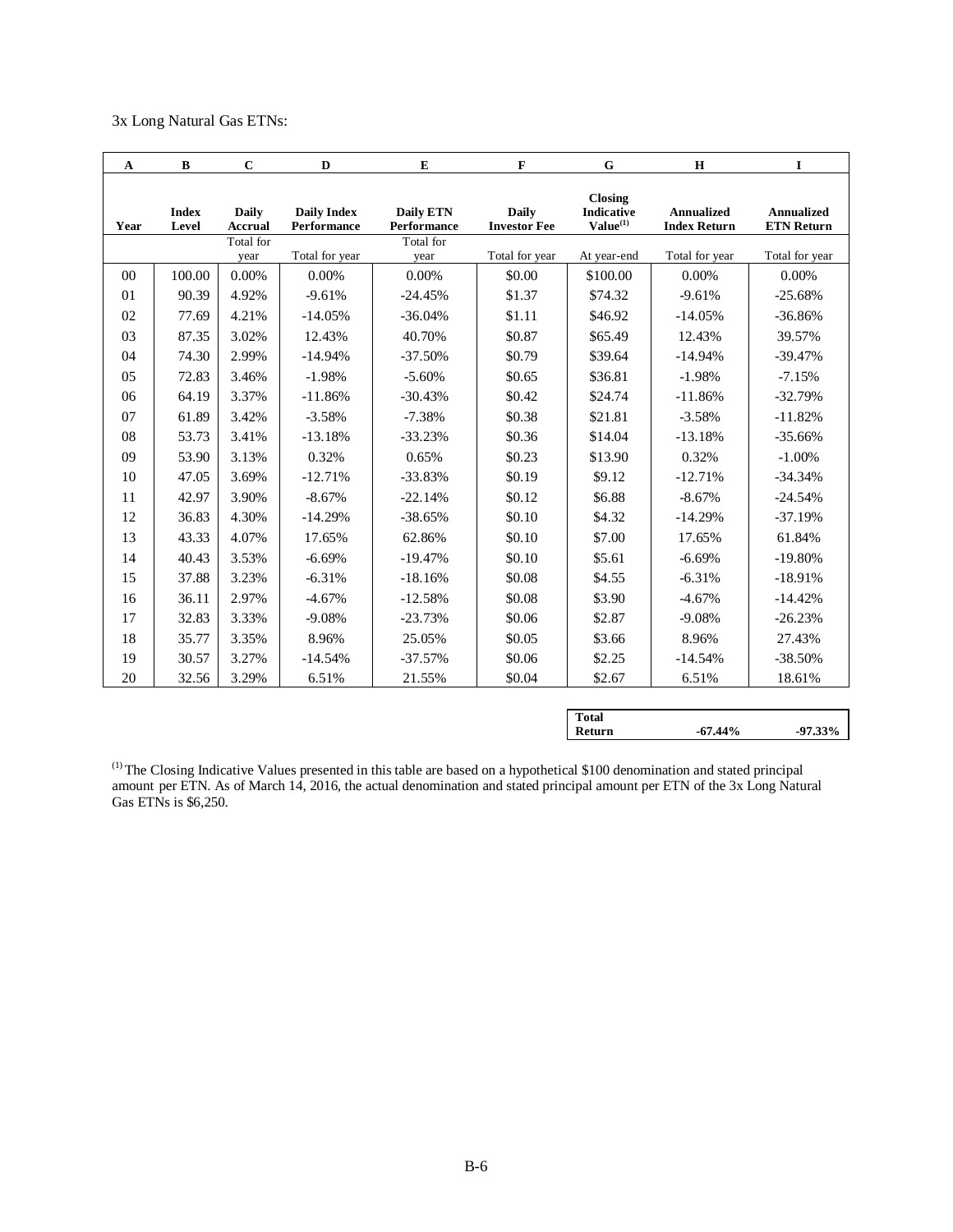# 3x Inverse Crude Oil ETNs:

| A              | B                     | $\mathbf C$                                 | D                                        | E                                                   | $\bf{F}$                            | G                                                           | Н                                        | 1                                      |
|----------------|-----------------------|---------------------------------------------|------------------------------------------|-----------------------------------------------------|-------------------------------------|-------------------------------------------------------------|------------------------------------------|----------------------------------------|
| Year           | <b>Index</b><br>Level | <b>Daily</b><br><b>Accrual</b><br>Total for | <b>Daily Index</b><br><b>Performance</b> | <b>Daily ETN</b><br><b>Performance</b><br>Total for | <b>Daily</b><br><b>Investor Fee</b> | <b>Closing</b><br><b>Indicative</b><br>Value <sup>(1)</sup> | <b>Annualized</b><br><b>Index Return</b> | <b>Annualized</b><br><b>ETN Return</b> |
|                |                       | year                                        | Total for year                           | year                                                | Total for year                      | At year-end                                                 | Total for year                           | Total for year                         |
| 0 <sub>0</sub> | 100.00                | 0.00%                                       | 0.00%                                    | 0.00%                                               | \$0.00                              | \$100.00                                                    | 0.00%                                    | 0.00%                                  |
| 01             | 90.39                 | 4.92%                                       | $-9.61%$                                 | 34.89%                                              | \$1.63                              | \$133.09                                                    | $-9.61%$                                 | 33.09%                                 |
| 02             | 77.69                 | 4.21%                                       | $-14.05%$                                | 55.07%                                              | \$2.03                              | \$202.73                                                    | $-14.05%$                                | 52.33%                                 |
| 03             | 87.35                 | 3.02%                                       | 12.43%                                   | $-31.37%$                                           | \$2.39                              | \$136.11                                                    | 12.43%                                   | $-32.86%$                              |
| 04             | 74.30                 | 2.99%                                       | $-14.94%$                                | 55.21%                                              | \$2.48                              | \$211.70                                                    | $-14.94%$                                | 55.54%                                 |
| 05             | 72.83                 | 3.46%                                       | $-1.98%$                                 | 3.04%                                               | \$2.87                              | \$215.18                                                    | $-1.98%$                                 | 1.65%                                  |
| 06             | 64.19                 | 3.37%                                       | $-11.86%$                                | 38.27%                                              | \$4.31                              | \$298.81                                                    | $-11.86%$                                | 38.86%                                 |
| 07             | 61.89                 | 3.42%                                       | $-3.58%$                                 | 4.43%                                               | \$4.24                              | \$318.01                                                    | $-3.58%$                                 | 6.43%                                  |
| 08             | 53.73                 | 3.41%                                       | $-13.18%$                                | 44.65%                                              | \$4.38                              | \$463.19                                                    | $-13.18%$                                | 45.65%                                 |
| 09             | 53.90                 | 3.13%                                       | 0.32%                                    | $-4.59%$                                            | \$6.03                              | \$436.01                                                    | 0.32%                                    | $-5.87%$                               |
| 10             | 47.05                 | 3.69%                                       | $-12.71%$                                | 47.25%                                              | \$7.03                              | \$627.80                                                    | $-12.71%$                                | 43.99%                                 |
| 11             | 42.97                 | 3.90%                                       | $-8.67%$                                 | 26.24%                                              | \$10.15                             | \$793.49                                                    | $-8.67%$                                 | 26.39%                                 |
| 12             | 36.83                 | 4.30%                                       | $-14.29%$                                | 62.91%                                              | \$12.72                             | \$1,225.19                                                  | $-14.29%$                                | 54.41%                                 |
| 13             | 43.33                 | 4.07%                                       | 17.65%                                   | $-39.16%$                                           | \$12.48                             | \$727.49                                                    | 17.65%                                   | $-40.62%$                              |
| 14             | 40.43                 | 3.53%                                       | $-6.69%$                                 | 21.17%                                              | \$11.50                             | \$858.91                                                    | $-6.69%$                                 | 18.06%                                 |
| 15             | 37.88                 | 3.23%                                       | $-6.31%$                                 | 19.16%                                              | \$12.67                             | \$1,002.23                                                  | $-6.31%$                                 | 16.69%                                 |
| 16             | 36.11                 | 2.97%                                       | $-4.67%$                                 | 12.50%                                              | \$13.05                             | \$1,117.65                                                  | $-4.67%$                                 | 11.52%                                 |
| 17             | 32.83                 | 3.33%                                       | $-9.08%$                                 | 26.12%                                              | \$17.12                             | \$1,414.12                                                  | $-9.08%$                                 | 26.53%                                 |
| 18             | 35.77                 | 3.35%                                       | 8.96%                                    | $-22.35%$                                           | \$18.70                             | \$1,045.71                                                  | 8.96%                                    | $-26.05%$                              |
| 19             | 30.57                 | 3.27%                                       | $-14.54%$                                | 55.85%                                              | \$15.52                             | \$1,604.81                                                  | $-14.54%$                                | 53.47%                                 |
| 20             | 32.56                 | 3.29%                                       | 6.51%                                    | $-20.87%$                                           | \$21.21                             | \$1,262.71                                                  | 6.51%                                    | $-21.32%$                              |

**Total Return -67.44% 1162.71%** 

 $<sup>(1)</sup>$  The Closing Indicative Values presented in this table are based on a hypothetical \$100 denomination and stated principal</sup> amount per ETN. The actual denomination and stated principal amount per ETN of the 3x Inverse Crude Oil ETNs is \$50.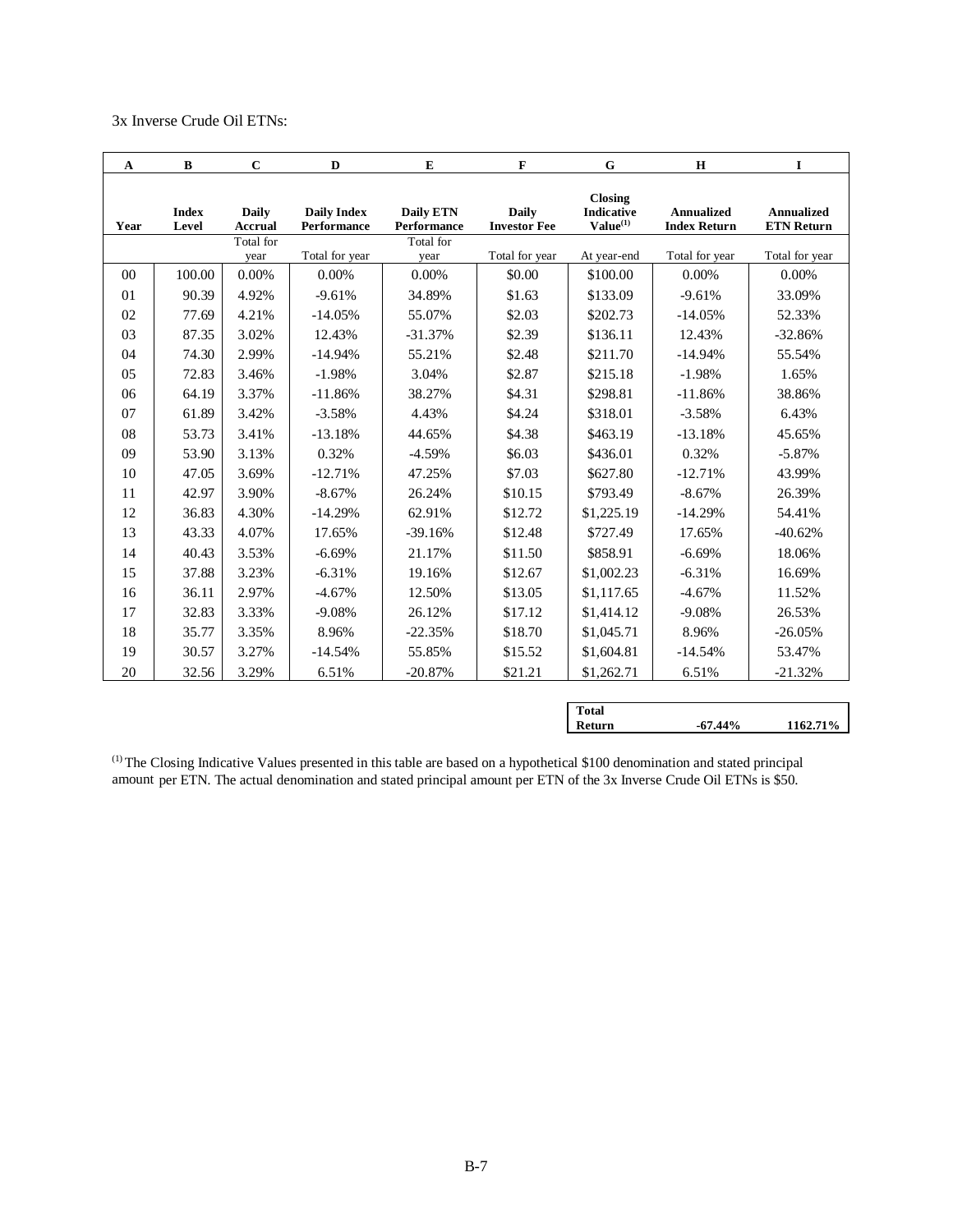3x Inverse Natural Gas ETNs:

| <b>Closing</b><br><b>Index</b><br><b>Annualized</b><br><b>Daily</b><br><b>Daily Index</b><br>Daily ETN<br><b>Daily</b><br><b>Indicative</b><br>$Value^{(1)}$<br><b>Accrual</b><br><b>Performance</b><br>Level<br>Performance<br><b>Investor Fee</b><br><b>Index Return</b><br>Year<br>Total for<br>Total for<br>Total for year<br>Total for year<br>Total for year<br>At year-end<br>year<br>year<br>0 <sub>0</sub><br>100.00<br>0.00%<br>$0.00\%$<br>0.00%<br>\$0.00<br>0.00%<br>\$100.00<br>01<br>90.39<br>4.92%<br>34.89%<br>\$1.99<br>\$132.69<br>$-9.61%$<br>$-9.61%$<br>02<br>77.69<br>55.07%<br>\$2.47<br>\$201.52<br>4.21%<br>$-14.05%$<br>$-14.05%$<br>03<br>87.35<br>\$134.89<br>3.02%<br>12.43%<br>$-31.37%$<br>\$2.90<br>12.43%<br>04<br>74.30<br>55.21%<br>\$3.00<br>\$209.18<br>$-14.94%$<br>2.99%<br>$-14.94%$<br>05<br>72.83<br>3.04%<br>\$3.46<br>3.46%<br>$-1.98%$<br>\$211.98<br>$-1.98%$<br>06<br>64.19<br>3.37%<br>38.27%<br>\$5.19<br>\$293.47<br>$-11.86%$<br>$-11.86%$<br>07<br>61.89<br>4.43%<br>\$5.08<br>\$311.40<br>3.42%<br>$-3.58%$<br>$-3.58%$<br>08<br>53.73<br>3.41%<br>$-13.18%$<br>44.65%<br>\$5.23<br>\$452.21<br>$-13.18%$<br>09<br>53.90<br>0.32%<br>\$7.19<br>\$424.39<br>0.32%<br>3.13%<br>$-4.59%$ | <b>Annualized</b> |
|---------------------------------------------------------------------------------------------------------------------------------------------------------------------------------------------------------------------------------------------------------------------------------------------------------------------------------------------------------------------------------------------------------------------------------------------------------------------------------------------------------------------------------------------------------------------------------------------------------------------------------------------------------------------------------------------------------------------------------------------------------------------------------------------------------------------------------------------------------------------------------------------------------------------------------------------------------------------------------------------------------------------------------------------------------------------------------------------------------------------------------------------------------------------------------------------------------------------------------------------|-------------------|
|                                                                                                                                                                                                                                                                                                                                                                                                                                                                                                                                                                                                                                                                                                                                                                                                                                                                                                                                                                                                                                                                                                                                                                                                                                             | <b>ETN Return</b> |
|                                                                                                                                                                                                                                                                                                                                                                                                                                                                                                                                                                                                                                                                                                                                                                                                                                                                                                                                                                                                                                                                                                                                                                                                                                             | Total for year    |
|                                                                                                                                                                                                                                                                                                                                                                                                                                                                                                                                                                                                                                                                                                                                                                                                                                                                                                                                                                                                                                                                                                                                                                                                                                             | $0.00\%$          |
|                                                                                                                                                                                                                                                                                                                                                                                                                                                                                                                                                                                                                                                                                                                                                                                                                                                                                                                                                                                                                                                                                                                                                                                                                                             | 32.69%            |
|                                                                                                                                                                                                                                                                                                                                                                                                                                                                                                                                                                                                                                                                                                                                                                                                                                                                                                                                                                                                                                                                                                                                                                                                                                             | 51.87%            |
|                                                                                                                                                                                                                                                                                                                                                                                                                                                                                                                                                                                                                                                                                                                                                                                                                                                                                                                                                                                                                                                                                                                                                                                                                                             | $-33.06%$         |
|                                                                                                                                                                                                                                                                                                                                                                                                                                                                                                                                                                                                                                                                                                                                                                                                                                                                                                                                                                                                                                                                                                                                                                                                                                             | 55.07%            |
|                                                                                                                                                                                                                                                                                                                                                                                                                                                                                                                                                                                                                                                                                                                                                                                                                                                                                                                                                                                                                                                                                                                                                                                                                                             | 1.34%             |
|                                                                                                                                                                                                                                                                                                                                                                                                                                                                                                                                                                                                                                                                                                                                                                                                                                                                                                                                                                                                                                                                                                                                                                                                                                             | 38.45%            |
|                                                                                                                                                                                                                                                                                                                                                                                                                                                                                                                                                                                                                                                                                                                                                                                                                                                                                                                                                                                                                                                                                                                                                                                                                                             | 6.11%             |
|                                                                                                                                                                                                                                                                                                                                                                                                                                                                                                                                                                                                                                                                                                                                                                                                                                                                                                                                                                                                                                                                                                                                                                                                                                             | 45.22%            |
|                                                                                                                                                                                                                                                                                                                                                                                                                                                                                                                                                                                                                                                                                                                                                                                                                                                                                                                                                                                                                                                                                                                                                                                                                                             | $-6.15%$          |
| \$8.35<br>10<br>47.05<br>3.69%<br>$-12.71%$<br>47.25%<br>\$609.24<br>$-12.71%$                                                                                                                                                                                                                                                                                                                                                                                                                                                                                                                                                                                                                                                                                                                                                                                                                                                                                                                                                                                                                                                                                                                                                              | 43.56%            |
| 11<br>42.97<br>$-8.67%$<br>26.24%<br>\$12.03<br>\$767.71<br>3.90%<br>$-8.67\%$                                                                                                                                                                                                                                                                                                                                                                                                                                                                                                                                                                                                                                                                                                                                                                                                                                                                                                                                                                                                                                                                                                                                                              | 26.01%            |
| 12<br>36.83<br>\$15.01<br>4.30%<br>$-14.29%$<br>62.91%<br>\$1,181.84<br>$-14.29%$                                                                                                                                                                                                                                                                                                                                                                                                                                                                                                                                                                                                                                                                                                                                                                                                                                                                                                                                                                                                                                                                                                                                                           | 53.94%            |
| 13<br>43.33<br>4.07%<br>17.65%<br>$-39.16%$<br>\$14.69<br>\$699.65<br>17.65%                                                                                                                                                                                                                                                                                                                                                                                                                                                                                                                                                                                                                                                                                                                                                                                                                                                                                                                                                                                                                                                                                                                                                                | $-40.80%$         |
| 14<br>\$13.50<br>40.43<br>3.53%<br>$-6.69%$<br>21.17%<br>\$823.57<br>$-6.69%$                                                                                                                                                                                                                                                                                                                                                                                                                                                                                                                                                                                                                                                                                                                                                                                                                                                                                                                                                                                                                                                                                                                                                               | 17.71%            |
| 15<br>37.88<br>3.23%<br>19.16%<br>\$14.83<br>\$958.11<br>$-6.31%$<br>$-6.31%$                                                                                                                                                                                                                                                                                                                                                                                                                                                                                                                                                                                                                                                                                                                                                                                                                                                                                                                                                                                                                                                                                                                                                               | 16.34%            |
| 16<br>\$15.22<br>36.11<br>2.97%<br>$-4.67%$<br>12.50%<br>\$1,065.25<br>$-4.67%$                                                                                                                                                                                                                                                                                                                                                                                                                                                                                                                                                                                                                                                                                                                                                                                                                                                                                                                                                                                                                                                                                                                                                             | 11.18%            |
| 17<br>32.83<br>26.12%<br>\$19.92<br>3.33%<br>$-9.08%$<br>\$1,343.76<br>$-9.08%$                                                                                                                                                                                                                                                                                                                                                                                                                                                                                                                                                                                                                                                                                                                                                                                                                                                                                                                                                                                                                                                                                                                                                             | 26.15%            |
| 18<br>35.77<br>3.35%<br>8.96%<br>$-22.35%$<br>\$21.69<br>\$990.71<br>8.96%                                                                                                                                                                                                                                                                                                                                                                                                                                                                                                                                                                                                                                                                                                                                                                                                                                                                                                                                                                                                                                                                                                                                                                  | $-26.27%$         |
| 19<br>30.57<br>3.27%<br>55.85%<br>\$17.94<br>\$1,515.85<br>$-14.54%$<br>$-14.54%$                                                                                                                                                                                                                                                                                                                                                                                                                                                                                                                                                                                                                                                                                                                                                                                                                                                                                                                                                                                                                                                                                                                                                           | 53.01%            |
| 20<br>32.56<br>3.29%<br>6.51%<br>$-20.87%$<br>\$1,189.14<br>6.51%<br>\$24.45                                                                                                                                                                                                                                                                                                                                                                                                                                                                                                                                                                                                                                                                                                                                                                                                                                                                                                                                                                                                                                                                                                                                                                | $-21.55%$         |

| <b>Total</b>  |            |          |
|---------------|------------|----------|
| <b>Return</b> | $-67.44\%$ | 1089.14% |
|               |            |          |

 $<sup>(1)</sup>$  The Closing Indicative Values presented in this table are based on a hypothetical \$100 denomination and stated principal</sup> amount per ETN. The actual denomination and stated principal amount per ETN of the 3x Inverse Natural Gas ETNs is \$50.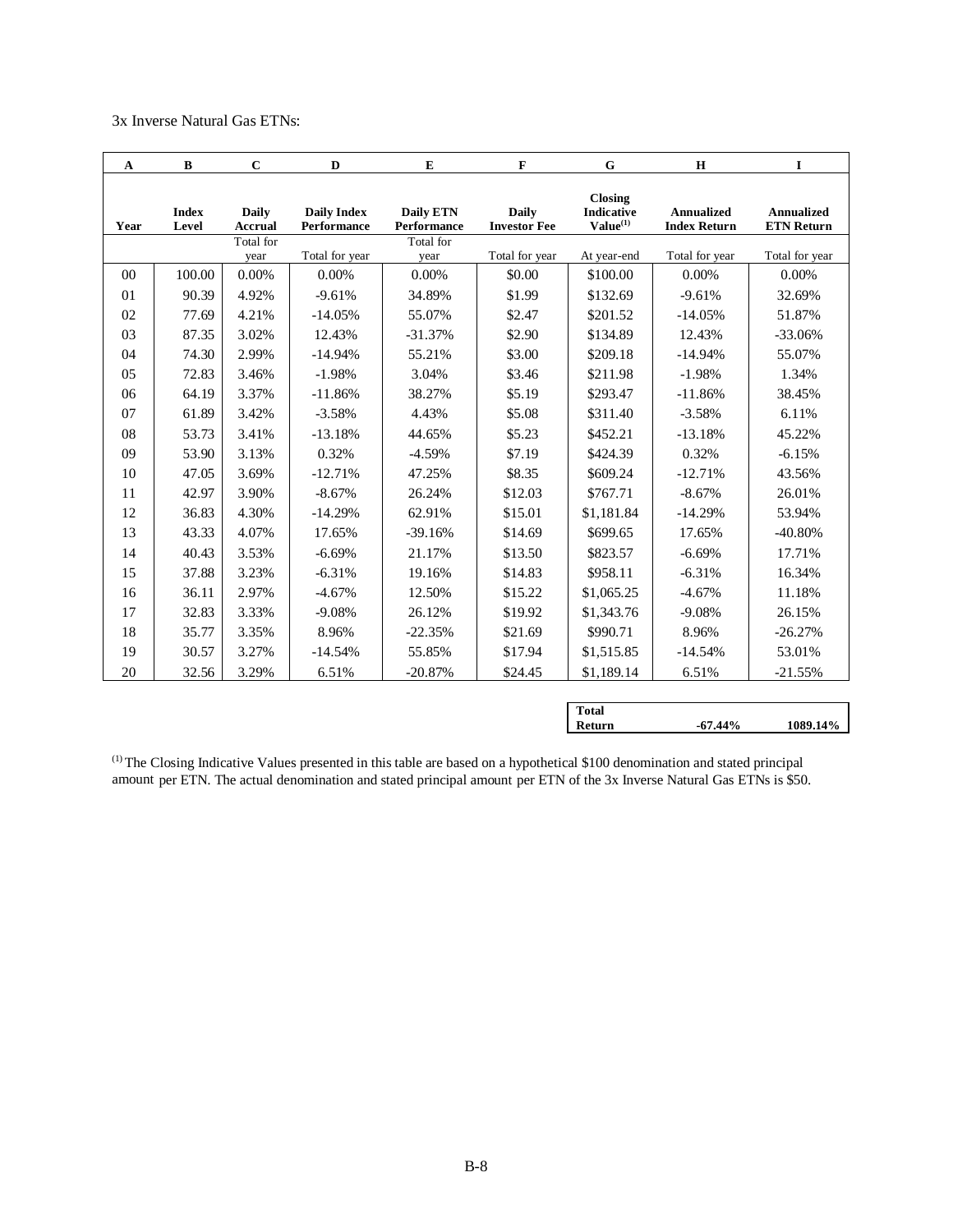Example 3. This example assumes the applicable Index increases by 3973.34% with 60.53% annualized volatility in the daily change in applicable Index levels over the relevant term.

3x Long Crude Oil ETNs:

| A        | $\bf{B}$              | $\mathbf C$                    | D                                 | E                               | F                                   | G                                                    | H                                        | L                                      |
|----------|-----------------------|--------------------------------|-----------------------------------|---------------------------------|-------------------------------------|------------------------------------------------------|------------------------------------------|----------------------------------------|
| Yea<br>r | <b>Index</b><br>Level | <b>Daily</b><br><b>Accrual</b> | <b>Daily Index</b><br>Performance | Daily ETN<br><b>Performance</b> | <b>Daily</b><br><b>Investor Fee</b> | <b>Closing</b><br><b>Indicative</b><br>$Value^{(1)}$ | <b>Annualized</b><br><b>Index Return</b> | <b>Annualized</b><br><b>ETN Return</b> |
|          |                       | Total for                      | Total for year                    | Total for                       | Total for year                      |                                                      | Total for                                |                                        |
| 00       | 100.00                | year<br>0.00%                  | 0.00%                             | year<br>0.00%                   | \$0.00                              | At year-end<br>\$100.00                              | year<br>0.00%                            | Total for year<br>0.00%                |
|          |                       |                                |                                   |                                 |                                     |                                                      |                                          |                                        |
| 01       | 188.36                | 5.58%                          | 88.36%                            | 128.51%                         | \$3.69                              | \$225.45                                             | 88.36%                                   | 125.45%                                |
| 02       | 215.66                | 5.27%                          | 14.49%                            | $-49.20%$                       | \$3.49                              | \$134.50                                             | 14.49%                                   | $-40.34%$                              |
| 03       | 335.67                | 4.59%                          | 55.65%                            | 20.69%                          | \$7.33                              | \$181.88                                             | 55.65%                                   | 35.23%                                 |
| 04       | 158.43                | 4.17%                          | $-52.80%$                         | $-96.58%$                       | \$1.43                              | \$6.20                                               | $-52.80%$                                | $-96.59%$                              |
| 05       | 74.70                 | 4.60%                          | $-52.85%$                         | $-96.51%$                       | \$0.03                              | \$0.21                                               | $-52.85%$                                | $-96.56%$                              |
| 06       | 31.32                 | 5.39%                          | $-58.07\%$                        | $-97.46%$                       | \$0.00                              | \$0.00                                               | $-58.07%$                                | $-97.69%$                              |
| 07       | 52.63                 | 5.51%                          | 68.03%                            | 96.16%                          | \$0.00                              | \$0.01                                               | 68.03%                                   | 72.04%                                 |
| 08       | 34.20                 | 4.99%                          | $-35.02%$                         | $-93.12%$                       | \$0.00                              | \$0.00                                               | $-35.02%$                                | $-92.89%$                              |
| 09       | 85.79                 | 5.41%                          | 150.88%                           | 541.77%                         | \$0.00                              | \$0.00                                               | 150.88%                                  | 533.14%                                |
| 10       | 131.01                | 6.52%                          | 52.71%                            | 11.93%                          | \$0.00                              | \$0.00                                               | 52.71%                                   | 11.40%                                 |
| 11       | 168.71                | 5.48%                          | 28.78%                            | $-25.30%$                       | \$0.00                              | \$0.00                                               | 28.78%                                   | $-30.43%$                              |
| 12       | 867.35                | 4.41%                          | 414.10%                           | 3096.25%                        | \$0.00                              | \$0.13                                               | 414.10%                                  | 4127.50%                               |
| 13       | 878.95                | 2.78%                          | 1.34%                             | $-64.82%$                       | \$0.00                              | \$0.03                                               | 1.34%                                    | $-73.60%$                              |
| 14       | 1168.16               | 2.31%                          | 32.90%                            | $-29.40%$                       | \$0.00                              | \$0.02                                               | 32.90%                                   | $-34.34%$                              |
| 15       | 911.00                | 2.58%                          | $-22.01%$                         | $-85.14%$                       | \$0.00                              | \$0.00                                               | $-22.01%$                                | $-83.28%$                              |
| 16       | 493.33                | 3.20%                          | $-45.85%$                         | -95.09%                         | \$0.00                              | \$0.00                                               | $-45.85%$                                | $-94.79%$                              |
| 17       | 450.78                | 3.02%                          | $-8.62%$                          | $-77.88%$                       | \$0.00                              | \$0.00                                               | $-8.62%$                                 | $-76.13%$                              |
| 18       | 898.54                | 3.56%                          | 99.33%                            | 109.09%                         | \$0.00                              | \$0.00                                               | 99.33%                                   | 194.95%                                |
| 19       | 1995.54               | 3.46%                          | 122.09%                           | 236.25%                         | \$0.00                              | \$0.00                                               | 122.09%                                  | 243.56%                                |
|          |                       |                                |                                   |                                 |                                     |                                                      |                                          |                                        |
| 20       | 4073.34               | 2.27%                          | 104.12%                           | 257.04%                         | \$0.00                              | \$0.00                                               | 104.12%                                  | 221.43%                                |

| <b>Total</b> |          |             |
|--------------|----------|-------------|
| Return       | 3973.34% | $-100.00\%$ |

 $<sup>(1)</sup>$  The Closing Indicative Values presented in this table are based on a hypothetical \$100 denomination and stated principal</sup> amount per ETN. As of March 14, 2016, the actual denomination and stated principal amount per ETN of the 3x Long Crude Oil ETNs is \$5,000.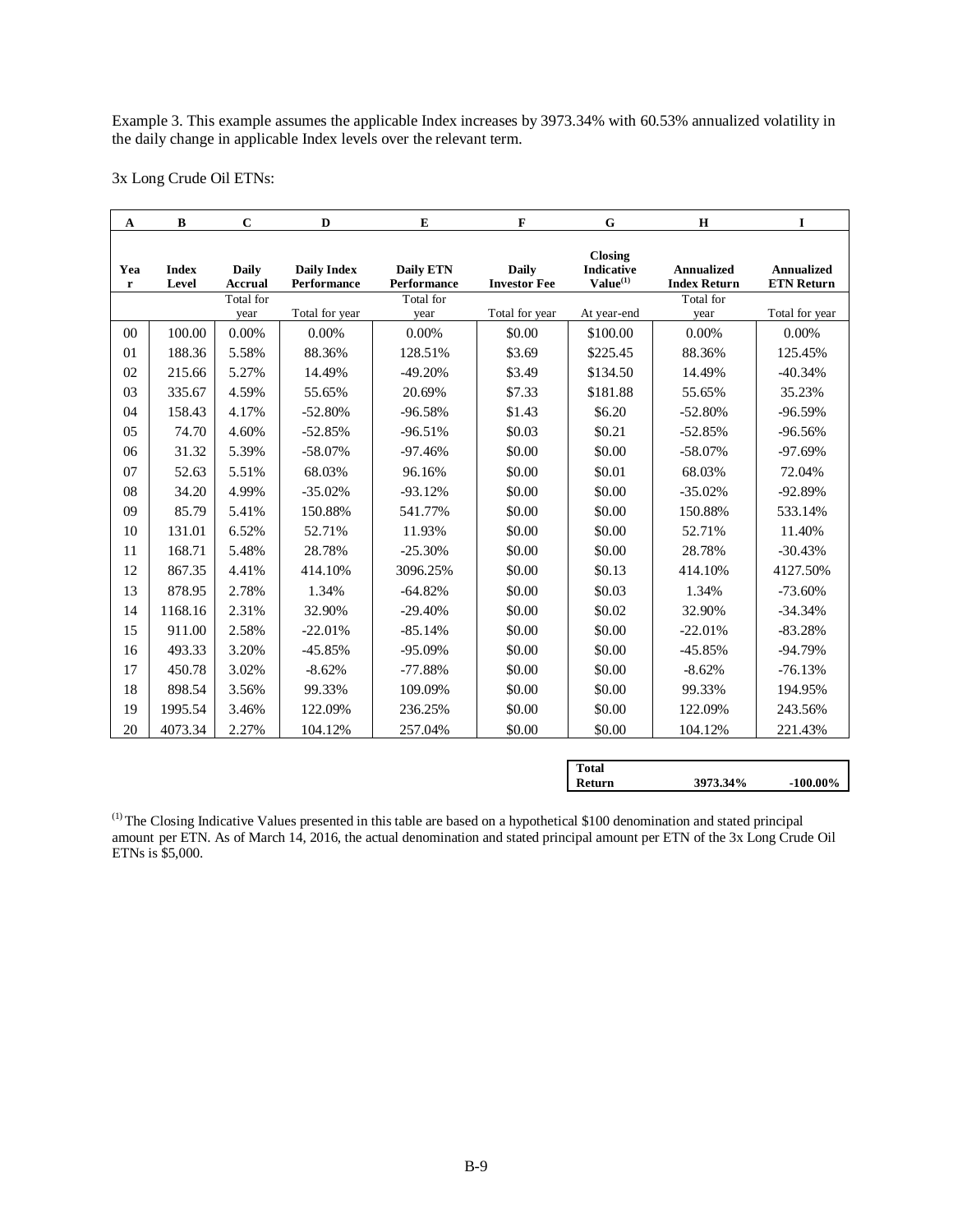# 3x Long Natural Gas ETNs:

| A        | $\bf{B}$              | $\mathbf C$                    | D                                 | ${\bf E}$                | $\mathbf F$                         | G                                                      | $\mathbf H$                              | 1                                      |
|----------|-----------------------|--------------------------------|-----------------------------------|--------------------------|-------------------------------------|--------------------------------------------------------|------------------------------------------|----------------------------------------|
| Yea<br>r | <b>Index</b><br>Level | <b>Daily</b><br><b>Accrual</b> | <b>Daily Index</b><br>Performance | Daily ETN<br>Performance | <b>Daily</b><br><b>Investor Fee</b> | <b>Closing</b><br>Indicative<br>$\mathbf{Value}^{(1)}$ | <b>Annualized</b><br><b>Index Return</b> | <b>Annualized</b><br><b>ETN Return</b> |
|          |                       | Total for<br>year              | Total for year                    | Total for<br>year        | Total for year                      | At year-end                                            | Total for<br>year                        | Total for year                         |
| 00       | 100.00                | 0.00%                          | $0.00\%$                          | 0.00%                    | \$0.00                              | \$100.00                                               | 0.00%                                    | 0.00%                                  |
| 01       | 188.36                | 5.58%                          | 88.36%                            | 128.51%                  | \$4.50                              | \$224.78                                               | 88.36%                                   | 124.78%                                |
| 02       | 215.66                | 5.27%                          | 14.49%                            | $-49.20%$                | \$4.24                              | \$133.70                                               | 14.49%                                   | $-40.52%$                              |
| 03       | 335.67                | 4.59%                          | 55.65%                            | 20.69%                   | \$8.89                              | \$180.26                                               | 55.65%                                   | 34.82%                                 |
| 04       | 158.43                | 4.17%                          | $-52.80%$                         | $-96.58%$                | \$1.73                              | \$6.13                                                 | $-52.80%$                                | $-96.60%$                              |
| 05       | 74.70                 | 4.60%                          | $-52.85%$                         | $-96.51%$                | \$0.04                              | \$0.21                                                 | $-52.85%$                                | $-96.57%$                              |
| 06       | 31.32                 | 5.39%                          | $-58.07\%$                        | $-97.46%$                | \$0.00                              | \$0.00                                                 | $-58.07\%$                               | $-97.69%$                              |
| 07       | 52.63                 | 5.51%                          | 68.03%                            | 96.16%                   | \$0.00                              | \$0.01                                                 | 68.03%                                   | 71.53%                                 |
| 08       | 34.20                 | 4.99%                          | $-35.02%$                         | $-93.12%$                | \$0.00                              | \$0.00                                                 | $-35.02%$                                | $-92.92%$                              |
| 09       | 85.79                 | 5.41%                          | 150.88%                           | 541.77%                  | \$0.00                              | \$0.00                                                 | 150.88%                                  | 531.24%                                |
| 10       | 131.01                | 6.52%                          | 52.71%                            | 11.93%                   | \$0.00                              | \$0.00                                                 | 52.71%                                   | 11.07%                                 |
| 11       | 168.71                | 5.48%                          | 28.78%                            | $-25.30%$                | \$0.00                              | \$0.00                                                 | 28.78%                                   | $-30.64%$                              |
| 12       | 867.35                | 4.41%                          | 414.10%                           | 3096.25%                 | \$0.00                              | \$0.12                                                 | 414.10%                                  | 4114.87%                               |
| 13       | 878.95                | 2.78%                          | 1.34%                             | $-64.82%$                | \$0.00                              | \$0.03                                                 | 1.34%                                    | $-73.68%$                              |
| 14       | 1168.16               | 2.31%                          | 32.90%                            | $-29.40%$                | \$0.00                              | \$0.02                                                 | 32.90%                                   | $-34.54%$                              |
| 15       | 911.00                | 2.58%                          | $-22.01%$                         | $-85.14%$                | \$0.00                              | \$0.00                                                 | $-22.01%$                                | $-83.33%$                              |
| 16       | 493.33                | 3.20%                          | $-45.85%$                         | $-95.09%$                | \$0.00                              | \$0.00                                                 | $-45.85%$                                | $-94.81%$                              |
| 17       | 450.78                | 3.02%                          | $-8.62%$                          | $-77.88%$                | \$0.00                              | \$0.00                                                 | $-8.62%$                                 | $-76.20%$                              |
| 18       | 898.54                | 3.56%                          | 99.33%                            | 109.09%                  | \$0.00                              | \$0.00                                                 | 99.33%                                   | 194.07%                                |
| 19       | 1995.54               | 3.46%                          | 122.09%                           | 236.25%                  | \$0.00                              | \$0.00                                                 | 122.09%                                  | 242.54%                                |
| 20       | 4073.34               | 2.27%                          | 104.12%                           | 257.04%                  | \$0.00                              | \$0.00                                                 | 104.12%                                  | 220.47%                                |

| Total  |          |             |
|--------|----------|-------------|
| Return | 3973.34% | $-100.00\%$ |

 $<sup>(1)</sup>$  The Closing Indicative Values presented in this table are based on a hypothetical \$100 denomination and stated principal</sup> amount per ETN. As of March 14, 2016, the actual denomination and stated principal amount per ETN of the 3x Long Natural Gas ETNs is \$6,250.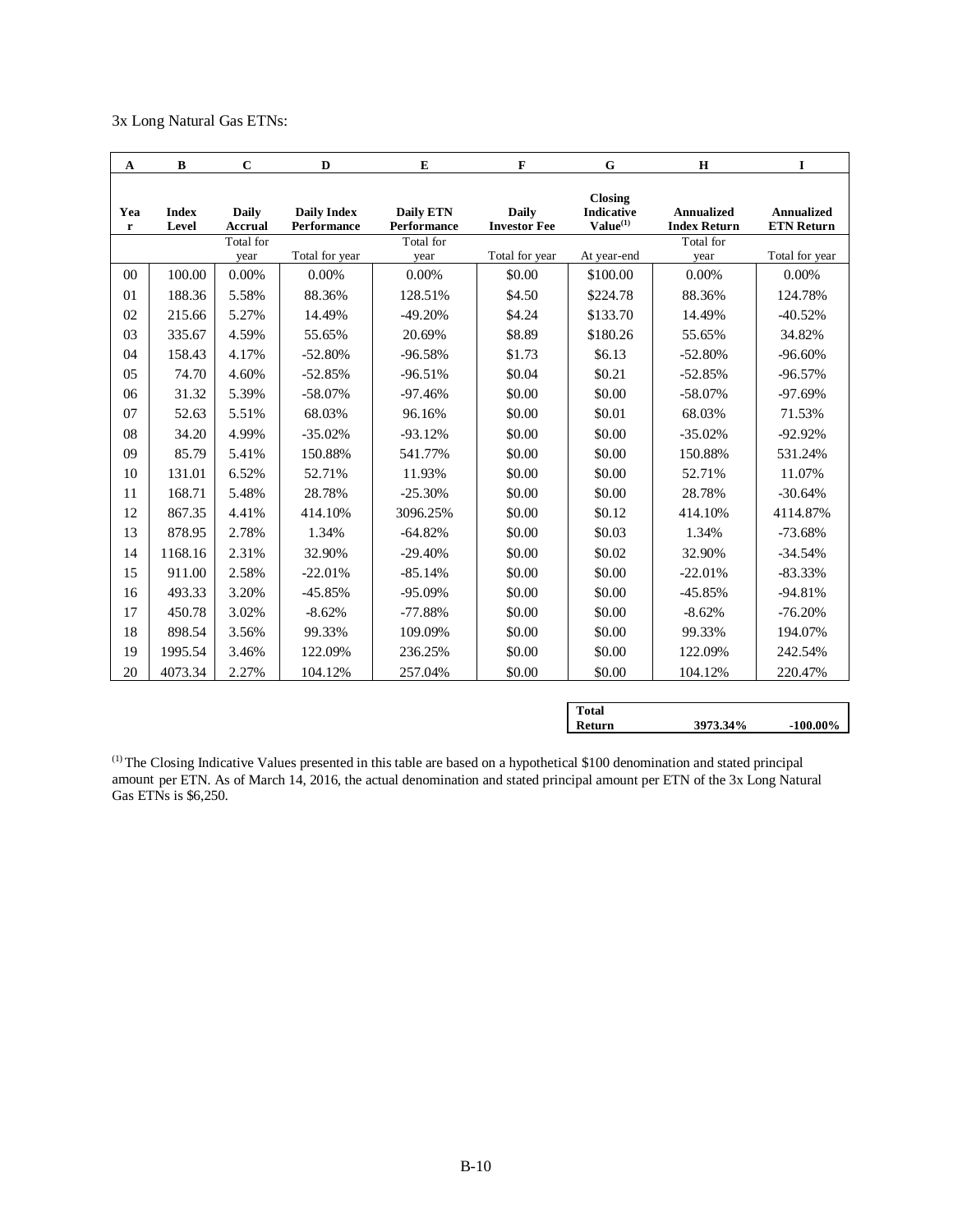# 3x Inverse Crude Oil ETNs:

| A              | B                     | $\mathbf C$                   | D                                 | ${\bf E}$                                           | F                                                   | G                                                           | $\mathbf H$                              | L                                      |
|----------------|-----------------------|-------------------------------|-----------------------------------|-----------------------------------------------------|-----------------------------------------------------|-------------------------------------------------------------|------------------------------------------|----------------------------------------|
| Year           | <b>Index</b><br>Level | Daily<br>Accrual<br>Total for | <b>Daily Index</b><br>Performance | <b>Daily ETN</b><br><b>Performance</b><br>Total for | <b>Daily</b><br><b>Investor</b><br>Fee<br>Total for | <b>Closing</b><br><b>Indicative</b><br>Value <sup>(1)</sup> | <b>Annualized</b><br><b>Index Return</b> | <b>Annualized</b><br><b>ETN Return</b> |
|                |                       | year                          | Total for year                    | year                                                | year                                                | At year-end                                                 | Total for year                           | Total for year                         |
| 0 <sub>0</sub> | 100.00                | 0.00%                         | 0.00%                             | 0.00%                                               | \$0.00                                              | \$100.00                                                    | 0.00%                                    | $0.00\%$                               |
| 01             | 188.36                | 5.58%                         | 88.36%                            | $-98.55%$                                           | \$0.37                                              | \$1.43                                                      | 88.36%                                   | $-98.57%$                              |
| 02             | 215.66                | 5.27%                         | 14.49%                            | $-88.82%$                                           | \$0.01                                              | \$0.14                                                      | 14.49%                                   | $-90.50%$                              |
| 03             | 335.67                | 4.59%                         | 55.65%                            | $-96.34%$                                           | \$0.00                                              | \$0.00                                                      | 55.65%                                   | $-96.77%$                              |
| 04             | 158.43                | 4.17%                         | $-52.80%$                         | $-16.57%$                                           | \$0.00                                              | \$0.00                                                      | $-52.80%$                                | $-18.57%$                              |
| 05             | 74.70                 | 4.60%                         | $-52.85%$                         | $-0.14%$                                            | \$0.00                                              | \$0.00                                                      | $-52.85%$                                | $-1.49%$                               |
| 06             | 31.32                 | 5.39%                         | $-58.07\%$                        | 18.79%                                              | \$0.00                                              | \$0.00                                                      | $-58.07%$                                | 31.83%                                 |
| 07             | 52.63                 | 5.51%                         | 68.03%                            | $-97.78%$                                           | \$0.00                                              | \$0.00                                                      | 68.03%                                   | $-97.50%$                              |
| 08             | 34.20                 | 4.99%                         | $-35.02%$                         | $-73.83%$                                           | \$0.00                                              | \$0.00                                                      | $-35.02%$                                | $-75.30%$                              |
| 09             | 85.79                 | 5.41%                         | 150.88%                           | $-99.09%$                                           | \$0.00                                              | \$0.00                                                      | 150.88%                                  | $-99.10%$                              |
| 10             | 131.01                | 6.52%                         | 52.71%                            | $-97.69%$                                           | \$0.00                                              | \$0.00                                                      | 52.71%                                   | $-97.74%$                              |
| 11             | 168.71                | 5.48%                         | 28.78%                            | $-95.45%$                                           | \$0.00                                              | \$0.00                                                      | 28.78%                                   | $-95.23%$                              |
| 12             | 867.35                | 4.41%                         | 414.10%                           | $-99.92%$                                           | \$0.00                                              | \$0.00                                                      | 414.10%                                  | $-99.94%$                              |
| 13             | 878.95                | 2.78%                         | 1.34%                             | $-96.09%$                                           | \$0.00                                              | \$0.00                                                      | 1.34%                                    | $-94.38%$                              |
| 14             | 1168.16               | 2.31%                         | 32.90%                            | $-97.13%$                                           | \$0.00                                              | \$0.00                                                      | 32.90%                                   | $-96.98%$                              |
| 15             | 911.00                | 2.58%                         | $-22.01%$                         | $-71.04%$                                           | \$0.00                                              | \$0.00                                                      | $-22.01%$                                | $-74.56%$                              |
| 16             | 493.33                | 3.20%                         | $-45.85%$                         | $-28.83%$                                           | \$0.00                                              | \$0.00                                                      | $-45.85%$                                | $-34.41%$                              |
| 17             | 450.78                | 3.02%                         | $-8.62%$                          | $-86.83%$                                           | \$0.00                                              | \$0.00                                                      | $-8.62%$                                 | $-88.04%$                              |
| 18             | 898.54                | 3.56%                         | 99.33%                            | $-97.99%$                                           | \$0.00                                              | \$0.00                                                      | 99.33%                                   | -98.53%                                |
| 19             | 1995.54               | 3.46%                         | 122.09%                           | $-99.14%$                                           | \$0.00                                              | \$0.00                                                      | 122.09%                                  | $-99.18%$                              |
| 20             | 4073.34               | 2.27%                         | 104.12%                           | $-98.65%$                                           | \$0.00                                              | \$0.00                                                      | 104.12%                                  | -98.53%                                |

**Total Return 3973.34% -100.00%** 

 $<sup>(1)</sup>$  The Closing Indicative Values presented in this table are based on a hypothetical \$100 denomination and stated principal</sup> amount per ETN. The actual denomination and stated principal amount per ETN of the 3x Inverse Crude Oil ETNs is \$50.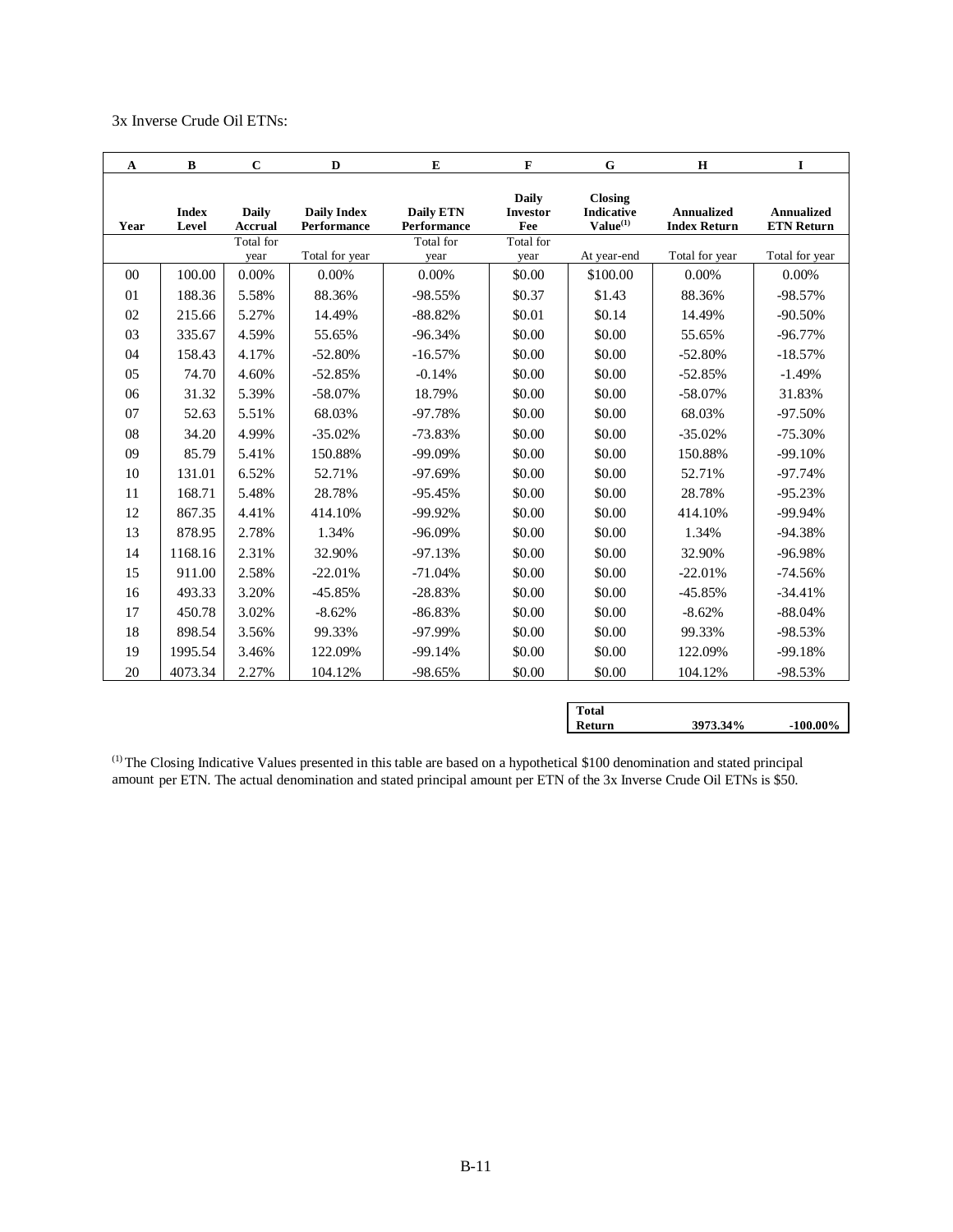# 3x Inverse Natural Gas ETNs

| Daily<br><b>Closing</b><br><b>Index</b><br><b>Daily ETN</b><br><b>Investor</b><br><b>Indicative</b><br><b>Annualized</b><br><b>Daily</b><br><b>Daily Index</b><br>$Value^{(1)}$<br>Performance<br>Performance<br>Fee<br><b>Index Return</b><br>Year<br><b>Accrual</b><br>Level<br>Total for<br>Total for<br>Total for<br>Total for year<br>Total for year<br>At year-end<br>year<br>year<br>year<br>100.00<br>0.00%<br>\$0.00<br>00<br>$0.00\%$<br>$0.00\%$<br>\$100.00<br>0.00%<br>01<br>188.36<br>5.58%<br>88.36%<br>88.36%<br>$-98.55%$<br>\$0.45<br>\$1.43<br>02<br>\$0.14<br>215.66<br>5.27%<br>\$0.01<br>14.49%<br>$-88.82%$<br>14.49% | <b>Annualized</b><br><b>ETN Return</b><br>Total for year<br>$0.00\%$<br>$-98.57%$<br>$-90.52%$<br>$-96.78%$ |
|----------------------------------------------------------------------------------------------------------------------------------------------------------------------------------------------------------------------------------------------------------------------------------------------------------------------------------------------------------------------------------------------------------------------------------------------------------------------------------------------------------------------------------------------------------------------------------------------------------------------------------------------|-------------------------------------------------------------------------------------------------------------|
|                                                                                                                                                                                                                                                                                                                                                                                                                                                                                                                                                                                                                                              |                                                                                                             |
|                                                                                                                                                                                                                                                                                                                                                                                                                                                                                                                                                                                                                                              |                                                                                                             |
|                                                                                                                                                                                                                                                                                                                                                                                                                                                                                                                                                                                                                                              |                                                                                                             |
|                                                                                                                                                                                                                                                                                                                                                                                                                                                                                                                                                                                                                                              |                                                                                                             |
|                                                                                                                                                                                                                                                                                                                                                                                                                                                                                                                                                                                                                                              |                                                                                                             |
| 03<br>\$0.00<br>\$0.00<br>335.67<br>4.59%<br>$-96.34%$<br>55.65%<br>55.65%                                                                                                                                                                                                                                                                                                                                                                                                                                                                                                                                                                   |                                                                                                             |
| 04<br>$-52.80%$<br>\$0.00<br>\$0.00<br>158.43<br>4.17%<br>$-16.57%$<br>$-52.80%$                                                                                                                                                                                                                                                                                                                                                                                                                                                                                                                                                             | $-18.81%$                                                                                                   |
| 05<br>\$0.00<br>\$0.00<br>74.70<br>4.60%<br>$-52.85%$<br>$-0.14%$<br>$-52.85%$                                                                                                                                                                                                                                                                                                                                                                                                                                                                                                                                                               | $-1.79%$                                                                                                    |
| \$0.00<br>06<br>31.32<br>5.39%<br>$-58.07\%$<br>18.79%<br>\$0.00<br>$-58.07%$                                                                                                                                                                                                                                                                                                                                                                                                                                                                                                                                                                | 31.44%                                                                                                      |
| 07<br>68.03%<br>$-97.78%$<br>\$0.00<br>\$0.00<br>68.03%<br>52.63<br>5.51%                                                                                                                                                                                                                                                                                                                                                                                                                                                                                                                                                                    | $-97.51%$                                                                                                   |
| 08<br>34.20<br>4.99%<br>$-35.02%$<br>$-73.83%$<br>\$0.00<br>\$0.00<br>$-35.02%$                                                                                                                                                                                                                                                                                                                                                                                                                                                                                                                                                              | $-75.38%$                                                                                                   |
| 09<br>85.79<br>150.88%<br>\$0.00<br>\$0.00<br>150.88%<br>5.41%<br>-99.09%                                                                                                                                                                                                                                                                                                                                                                                                                                                                                                                                                                    | $-99.11%$                                                                                                   |
| 10<br>\$0.00<br>\$0.00<br>131.01<br>6.52%<br>52.71%<br>$-97.69%$<br>52.71%                                                                                                                                                                                                                                                                                                                                                                                                                                                                                                                                                                   | $-97.75%$                                                                                                   |
| 11<br>168.71<br>5.48%<br>28.78%<br>\$0.00<br>\$0.00<br>28.78%<br>$-95.45%$                                                                                                                                                                                                                                                                                                                                                                                                                                                                                                                                                                   | $-95.24%$                                                                                                   |
| 12<br>\$0.00<br>\$0.00<br>867.35<br>4.41%<br>414.10%<br>$-99.92%$<br>414.10%                                                                                                                                                                                                                                                                                                                                                                                                                                                                                                                                                                 | $-99.94%$                                                                                                   |
| 13<br>2.78%<br>\$0.00<br>878.95<br>1.34%<br>$-96.09%$<br>\$0.00<br>1.34%                                                                                                                                                                                                                                                                                                                                                                                                                                                                                                                                                                     | $-94.39%$                                                                                                   |
| 14<br>1168.16<br>2.31%<br>$-97.13%$<br>\$0.00<br>\$0.00<br>32.90%<br>32.90%                                                                                                                                                                                                                                                                                                                                                                                                                                                                                                                                                                  | $-96.99%$                                                                                                   |
| 15<br>\$0.00<br>911.00<br>2.58%<br>$-22.01%$<br>$-71.04%$<br>\$0.00<br>$-22.01%$                                                                                                                                                                                                                                                                                                                                                                                                                                                                                                                                                             | $-74.64%$                                                                                                   |
| 16<br>493.33<br>3.20%<br>\$0.00<br>\$0.00<br>$-45.85%$<br>$-28.83%$<br>$-45.85%$                                                                                                                                                                                                                                                                                                                                                                                                                                                                                                                                                             | $-34.61%$                                                                                                   |
| 17<br>\$0.00<br>\$0.00<br>450.78<br>3.02%<br>$-8.62%$<br>$-86.83%$<br>$-8.62%$                                                                                                                                                                                                                                                                                                                                                                                                                                                                                                                                                               | $-88.07\%$                                                                                                  |
| 18<br>898.54<br>99.33%<br>\$0.00<br>\$0.00<br>99.33%<br>3.56%<br>$-97.99%$                                                                                                                                                                                                                                                                                                                                                                                                                                                                                                                                                                   | $-98.54%$                                                                                                   |
| 19<br>\$0.00<br>\$0.00<br>122.09%<br>1995.54<br>3.46%<br>122.09%<br>$-99.14%$                                                                                                                                                                                                                                                                                                                                                                                                                                                                                                                                                                | $-99.18%$                                                                                                   |
| 20<br>2.27%<br>\$0.00<br>4073.34<br>104.12%<br>$-98.65%$<br>\$0.00<br>104.12%                                                                                                                                                                                                                                                                                                                                                                                                                                                                                                                                                                | $-98.54%$                                                                                                   |

**Total Return 3973.34% -100.00%** 

 $<sup>(1)</sup>$  The Closing Indicative Values presented in this table are based on a hypothetical \$100 denomination and stated principal</sup> amount per ETN. The actual denomination and stated principal amount per ETN of the 3x Inverse Natural Gas ETNs is \$50.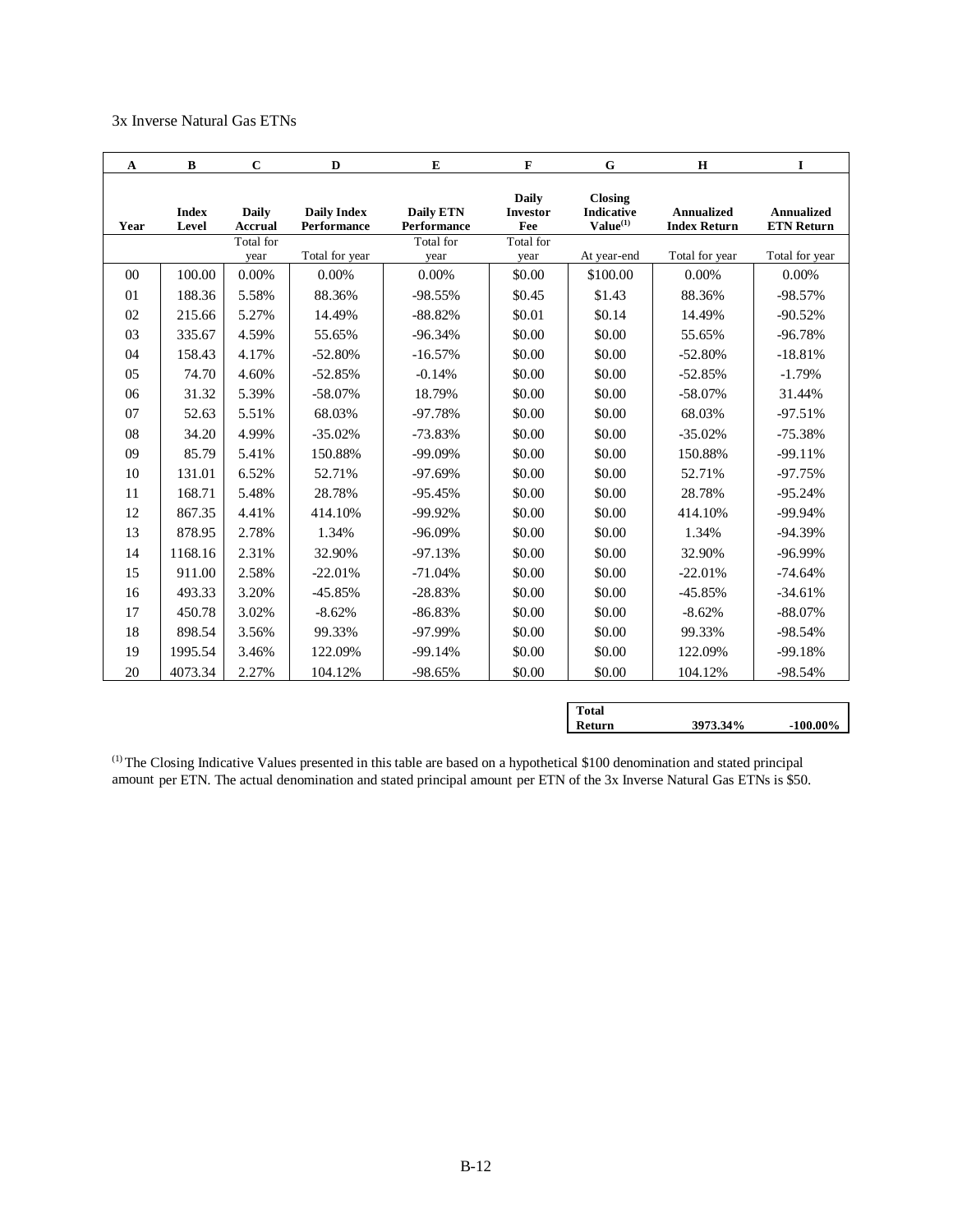Example 4. This example assumes the applicable Index decreases by 98.89% with 49.69% annualized volatility in the daily change in applicable Index levels over the relevant term.

3x Long Crude Oil ETNs:

| A              | B                     | $\mathbf C$                    | D                                        | E                               | $\bf{F}$                     | G                                                           | $\mathbf H$                              | $\mathbf I$                            |
|----------------|-----------------------|--------------------------------|------------------------------------------|---------------------------------|------------------------------|-------------------------------------------------------------|------------------------------------------|----------------------------------------|
| Year           | <b>Index</b><br>Level | <b>Daily</b><br><b>Accrual</b> | <b>Daily Index</b><br><b>Performance</b> | Daily ETN<br><b>Performance</b> | <b>Daily Investor</b><br>Fee | <b>Closing</b><br><b>Indicative</b><br>Value <sup>(1)</sup> | <b>Annualized</b><br><b>Index Return</b> | <b>Annualized</b><br><b>ETN Return</b> |
|                |                       | Total for<br>year              | Total for year                           | Total for<br>year               | Total for year               | At year-end                                                 | Total for year                           | Total for year                         |
| $00\,$         | 100.00                | 0.00%                          | 0.00%                                    | 0.00%                           | \$0.00                       | \$100.00                                                    | 0.00%                                    | 0.00%                                  |
| 01             | 44.21                 | 3.30%                          | $-55.79%$                                | $-96.33%$                       | \$0.59                       | \$3.62                                                      | $-55.79%$                                | $-96.38%$                              |
| 02             | 35.88                 | 3.42%                          | $-18.85%$                                | $-74.51%$                       | \$0.04                       | \$0.95                                                      | $-18.85%$                                | $-73.87%$                              |
| 03             | 34.53                 | 2.64%                          | $-3.76%$                                 | $-55.63%$                       | \$0.01                       | \$0.43                                                      | $-3.76%$                                 | $-54.53%$                              |
| 04             | 18.35                 | 2.74%                          | $-46.86%$                                | $-93.43%$                       | \$0.00                       | \$0.03                                                      | $-46.86%$                                | $-93.17%$                              |
| 0 <sub>5</sub> | 16.25                 | 2.59%                          | $-11.42%$                                | $-68.67%$                       | \$0.00                       | \$0.01                                                      | $-11.42%$                                | $-69.10%$                              |
| 06             | 14.11                 | 2.97%                          | $-13.20%$                                | $-72.20%$                       | \$0.00                       | \$0.00                                                      | $-13.20%$                                | $-74.31%$                              |
| 07             | 7.82                  | 3.44%                          | $-44.60%$                                | $-93.00\%$                      | \$0.00                       | \$0.00                                                      | $-44.60%$                                | $-93.07\%$                             |
| 08             | 6.55                  | 4.17%                          | $-16.20%$                                | $-69.12%$                       | \$0.00                       | \$0.00                                                      | $-16.20%$                                | $-71.78%$                              |
| 09             | 5.68                  | 4.16%                          | $-13.21%$                                | $-69.96%$                       | \$0.00                       | \$0.00                                                      | $-13.21%$                                | $-70.37%$                              |
| 10             | 13.53                 | 4.06%                          | 138.03%                                  | 537.37%                         | \$0.00                       | \$0.00                                                      | 138.03%                                  | 557.05%                                |
| 11             | 10.98                 | 2.85%                          | $-18.87%$                                | $-71.34%$                       | \$0.00                       | \$0.00                                                      | $-18.87%$                                | $-74.49%$                              |
| 12             | 11.53                 | 2.96%                          | 5.00%                                    | $-34.56%$                       | \$0.00                       | \$0.00                                                      | 5.00%                                    | $-36.03%$                              |
| 13             | 13.91                 | 2.79%                          | 20.71%                                   | $-9.48%$                        | \$0.00                       | \$0.00                                                      | 20.71%                                   | $-19.17%$                              |
| 14             | 9.89                  | 2.39%                          | $-28.89%$                                | $-78.20%$                       | \$0.00                       | \$0.00                                                      | $-28.89%$                                | $-82.57%$                              |
| 15             | 7.44                  | 2.75%                          | $-24.75%$                                | $-82.42%$                       | \$0.00                       | \$0.00                                                      | $-24.75%$                                | $-81.11%$                              |
| 16             | 3.91                  | 2.01%                          | $-47.49%$                                | $-93.94%$                       | \$0.00                       | \$0.00                                                      | $-47.49%$                                | $-93.49%$                              |
| 17             | 5.60                  | 1.68%                          | 43.36%                                   | 36.17%                          | \$0.00                       | \$0.00                                                      | 43.36%                                   | 36.61%                                 |
| 18             | 3.98                  | 2.13%                          | $-29.03%$                                | $-82.68%$                       | \$0.00                       | \$0.00                                                      | $-29.03%$                                | $-81.91%$                              |
| 19             | 3.22                  | 2.41%                          | $-19.03%$                                | $-74.60%$                       | \$0.00                       | \$0.00                                                      | $-19.03%$                                | $-76.64%$                              |
| 20             | 1.11                  | 2.29%                          | $-65.39%$                                | $-97.97\%$                      | \$0.00                       | \$0.00                                                      | $-65.39%$                                | $-98.14%$                              |

| $-98.89\%$<br><b>Total Return</b> | -100.00% |
|-----------------------------------|----------|
|-----------------------------------|----------|

(1) The Closing Indicative Values presented in this table are based on a hypothetical \$100 denomination and stated principal amount per ETN. As of March 14, 2016, the actual denomination and stated principal amount per ETN of the 3x Long Crude Oil ETNs is \$5,000.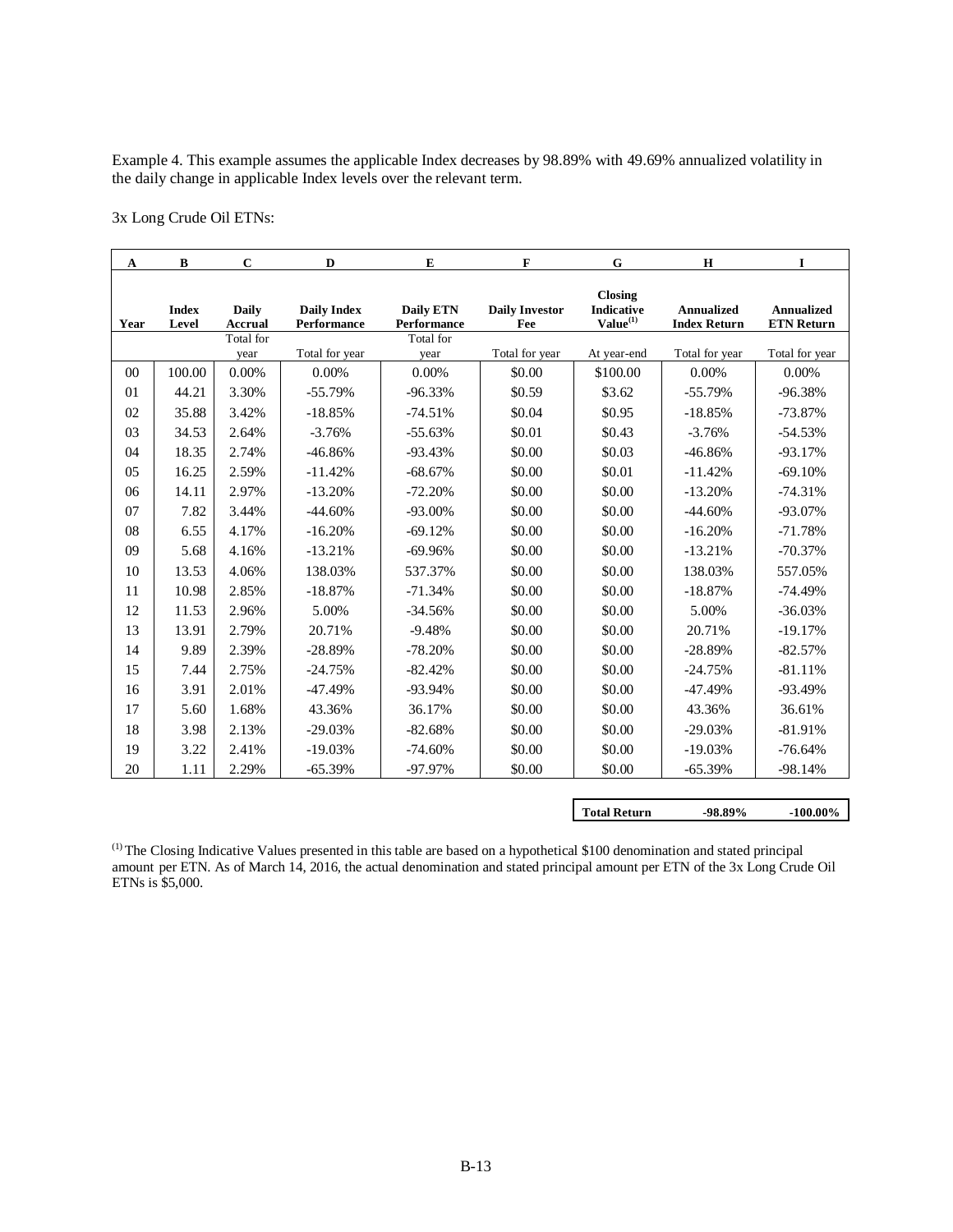# 3x Long Natural Gas ETNs:

| A    | B                     | $\mathbf C$                                 | D                                 | ${\bf E}$                             | $\mathbf F$                  | G                                                    | H                                        | 1                                      |
|------|-----------------------|---------------------------------------------|-----------------------------------|---------------------------------------|------------------------------|------------------------------------------------------|------------------------------------------|----------------------------------------|
| Year | <b>Index</b><br>Level | <b>Daily</b><br><b>Accrual</b><br>Total for | <b>Daily Index</b><br>Performance | Daily ETN<br>Performance<br>Total for | <b>Daily Investor</b><br>Fee | <b>Closing</b><br><b>Indicative</b><br>$Value^{(1)}$ | <b>Annualized</b><br><b>Index Return</b> | <b>Annualized</b><br><b>ETN Return</b> |
|      |                       | year                                        | Total for year                    | year                                  | Total for year               | At year-end                                          | Total for year                           | Total for year                         |
| 00   | 100.00                | 0.00%                                       | 0.00%                             | $0.00\%$                              | \$0.00                       | \$100.00                                             | 0.00%                                    | 0.00%                                  |
| 01   | 44.21                 | 3.30%                                       | $-55.79%$                         | $-96.33%$                             | \$0.72                       | \$3.61                                               | $-55.79%$                                | $-96.39%$                              |
| 02   | 35.88                 | 3.42%                                       | $-18.85%$                         | $-74.51%$                             | \$0.05                       | \$0.94                                               | $-18.85%$                                | $-73.95%$                              |
| 03   | 34.53                 | 2.64%                                       | $-3.76%$                          | $-55.63%$                             | \$0.01                       | \$0.43                                               | $-3.76%$                                 | $-54.67%$                              |
| 04   | 18.35                 | 2.74%                                       | $-46.86%$                         | $-93.43%$                             | \$0.00                       | \$0.03                                               | $-46.86%$                                | $-93.19%$                              |
| 05   | 16.25                 | 2.59%                                       | $-11.42%$                         | $-68.67%$                             | \$0.00                       | \$0.01                                               | $-11.42%$                                | $-69.19%$                              |
| 06   | 14.11                 | 2.97%                                       | $-13.20%$                         | $-72.20%$                             | \$0.00                       | \$0.00                                               | $-13.20%$                                | $-72.31%$                              |
| 07   | 7.82                  | 3.44%                                       | $-44.60%$                         | $-93.00\%$                            | \$0.00                       | \$0.00                                               | $-44.60%$                                | $-92.07%$                              |
| 08   | 6.55                  | 4.17%                                       | $-16.20%$                         | $-69.12%$                             | \$0.00                       | \$0.00                                               | $-16.20%$                                | $-71.86%$                              |
| 09   | 5.68                  | 4.16%                                       | $-13.21%$                         | $-69.96%$                             | \$0.00                       | \$0.00                                               | $-13.21%$                                | $-70.46%$                              |
| 10   | 13.53                 | 4.06%                                       | 138.03%                           | 537.37%                               | \$0.00                       | \$0.00                                               | 138.03%                                  | 555.09%                                |
| 11   | 10.98                 | 2.85%                                       | $-18.87%$                         | $-71.34%$                             | \$0.00                       | \$0.00                                               | $-18.87%$                                | $-74.57%$                              |
| 12   | 11.53                 | 2.96%                                       | 5.00%                             | $-34.56%$                             | \$0.00                       | \$0.00                                               | 5.00%                                    | $-39.31%$                              |
| 13   | 13.91                 | 2.79%                                       | 20.71%                            | $-9.48%$                              | \$0.00                       | \$0.00                                               | 20.71%                                   | $-19.41%$                              |
| 14   | 9.89                  | 2.39%                                       | $-28.89%$                         | $-78.20%$                             | \$0.00                       | \$0.00                                               | $-28.89%$                                | $-82.62%$                              |
| 15   | 7.44                  | 2.75%                                       | $-24.75%$                         | $-82.42%$                             | \$0.00                       | \$0.00                                               | $-24.75%$                                | $-81.17%$                              |
| 16   | 3.91                  | 2.01%                                       | $-47.49%$                         | $-93.94%$                             | \$0.00                       | \$0.00                                               | $-47.49%$                                | $-93.51%$                              |
| 17   | 5.60                  | 1.68%                                       | 43.36%                            | 36.17%                                | \$0.00                       | \$0.00                                               | 43.36%                                   | 36.20%                                 |
| 18   | 3.98                  | 2.13%                                       | $-29.03%$                         | $-82.68%$                             | \$0.00                       | \$0.00                                               | $-29.03%$                                | $-83.01%$                              |
| 19   | 3.22                  | 2.41%                                       | $-19.03%$                         | $-74.60%$                             | \$0.00                       | \$0.00                                               | $-19.03%$                                | $-76.71%$                              |
| 20   | 1.11                  | 2.29%                                       | $-65.39%$                         | $-97.97\%$                            | \$0.00                       | \$0.00                                               | $-65.39%$                                | $-98.14%$                              |

**Total Return -98.89% -100.00%** 

 $<sup>(1)</sup>$  The Closing Indicative Values presented in this table are based on a hypothetical \$100 denomination and stated principal</sup> amount per ETN. As of March 14, 2016, the actual denomination and stated principal amount per ETN of the 3x Long Natural Gas ETNs is \$6,250.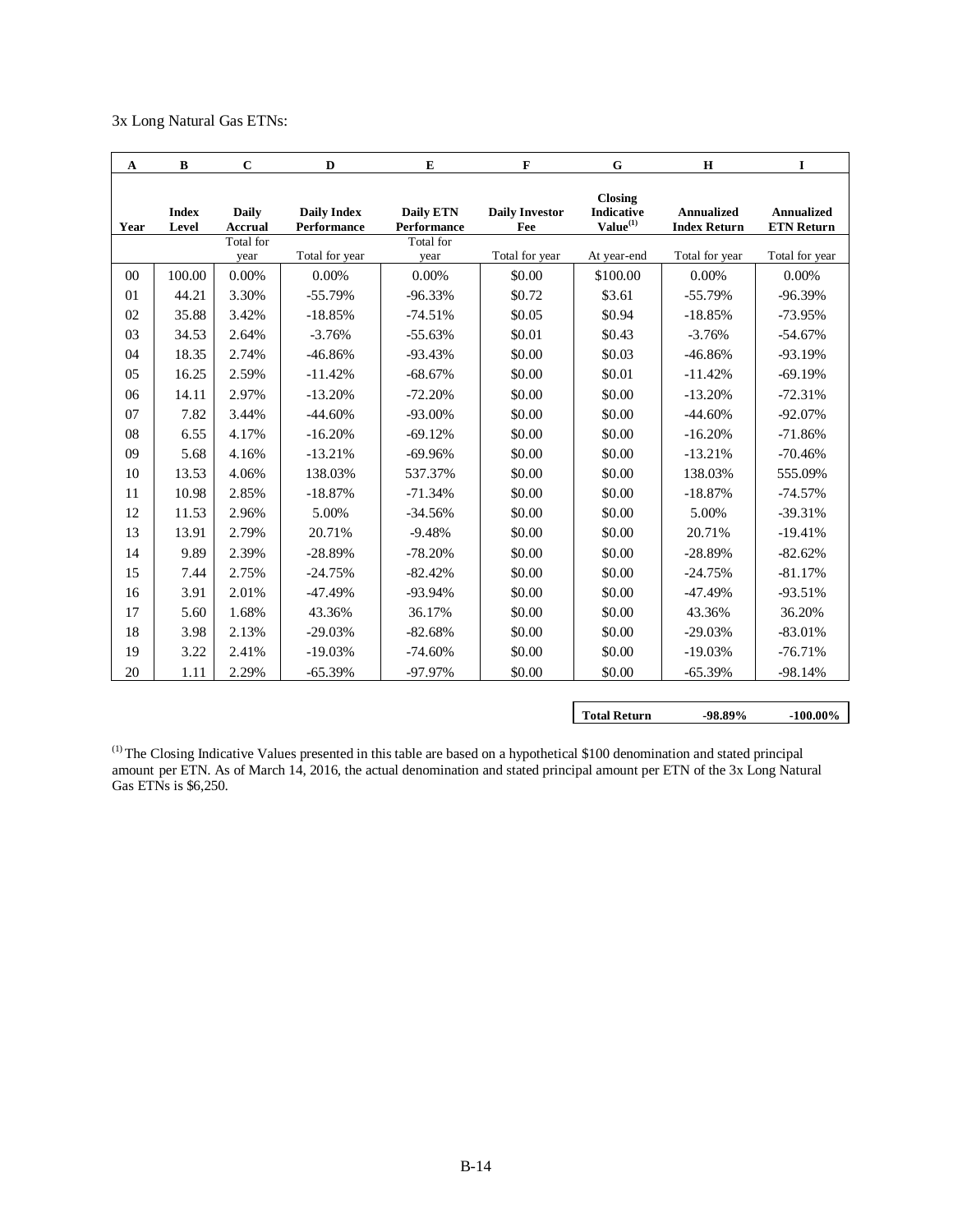3x Inverse Crude Oil ETNs:

| A      | B                     | $\mathbf{C}$                   | D                                        | E                               | F                            | G                                             | H                                        | 1                                      |
|--------|-----------------------|--------------------------------|------------------------------------------|---------------------------------|------------------------------|-----------------------------------------------|------------------------------------------|----------------------------------------|
| Year   | <b>Index</b><br>Level | <b>Daily</b><br><b>Accrual</b> | <b>Daily Index</b><br><b>Performance</b> | Daily ETN<br><b>Performance</b> | <b>Daily Investor</b><br>Fee | Closing<br><b>Indicative</b><br>$Value^{(1)}$ | <b>Annualized</b><br><b>Index Return</b> | <b>Annualized</b><br><b>ETN Return</b> |
|        |                       | Total for<br>year              | Total for year                           | Total for<br>year               | Total for year               | At year-end                                   | Total for year                           | Total for year                         |
| $00\,$ | 100.00                | 0.00%                          | 0.00%                                    | 0.00%                           | \$0.00                       | \$100.00                                      | 0.00%                                    | 0.00%                                  |
| 01     | 44.21                 | 3.30%                          | $-55.79%$                                | 119.05%                         | \$1.82                       | \$216.12                                      | $-55.79%$                                | 116.12%                                |
| 02     | 35.88                 | 3.42%                          | $-18.85%$                                | $-54.87%$                       | \$1.44                       | \$92.68                                       | $-18.85%$                                | $-57.12%$                              |
| 03     | 34.53                 | 2.64%                          | $-3.76%$                                 | $-68.87%$                       | \$0.71                       | \$27.44                                       | $-3.76%$                                 | $-70.40%$                              |
| 04     | 18.35                 | 2.74%                          | $-46.86%$                                | 56.44%                          | \$0.56                       | \$40.28                                       | $-46.86%$                                | 46.82%                                 |
| 05     | 16.25                 | 2.59%                          | $-11.42%$                                | $-70.15%$                       | \$0.21                       | \$11.86                                       | $-11.42%$                                | $-70.56%$                              |
| 06     | 14.11                 | 2.97%                          | $-13.20%$                                | $-71.50%$                       | \$0.10                       | \$3.32                                        | $-13.20%$                                | $-71.97%$                              |
| 07     | 7.82                  | 3.44%                          | $-44.60%$                                | 44.90%                          | \$0.03                       | \$4.20                                        | $-44.60%$                                | 26.18%                                 |
| 08     | 6.55                  | 4.17%                          | $-16.20%$                                | $-66.31%$                       | \$0.02                       | \$1.51                                        | $-16.20%$                                | $-63.91%$                              |
| 09     | 5.68                  | 4.16%                          | $-13.21%$                                | $-68.32%$                       | \$0.01                       | \$0.47                                        | $-13.21%$                                | $-68.75%$                              |
| 10     | 13.53                 | 4.06%                          | 138.03%                                  | $-98.38%$                       | \$0.00                       | \$0.01                                        | 138.03%                                  | $-98.47%$                              |
| 11     | 10.98                 | 2.85%                          | $-18.87%$                                | $-61.22%$                       | \$0.00                       | \$0.00                                        | $-18.87%$                                | $-57.09%$                              |
| 12     | 11.53                 | 2.96%                          | 5.00%                                    | $-78.09%$                       | \$0.00                       | \$0.00                                        | 5.00%                                    | $-77.02%$                              |
| 13     | 13.91                 | 2.79%                          | 20.71%                                   | $-89.41%$                       | \$0.00                       | \$0.00                                        | 20.71%                                   | $-88.33%$                              |
| 14     | 9.89                  | 2.39%                          | $-28.89%$                                | $-49.61%$                       | \$0.00                       | \$0.00                                        | $-28.89%$                                | $-35.12%$                              |
| 15     | 7.44                  | 2.75%                          | $-24.75%$                                | $-46.68%$                       | \$0.00                       | \$0.00                                        | $-24.75%$                                | $-51.40%$                              |
| 16     | 3.91                  | 2.01%                          | $-47.49%$                                | 62.45%                          | \$0.00                       | \$0.00                                        | $-47.49%$                                | 48.27%                                 |
| 17     | 5.60                  | 1.68%                          | 43.36%                                   | $-92.43%$                       | \$0.00                       | \$0.00                                        | 43.36%                                   | $-92.66%$                              |
| 18     | 3.98                  | 2.13%                          | $-29.03%$                                | $-33.98%$                       | \$0.00                       | \$0.00                                        | $-29.03%$                                | $-34.26%$                              |
| 19     | 3.22                  | 2.41%                          | $-19.03%$                                | $-66.11%$                       | \$0.00                       | \$0.00                                        | $-19.03%$                                | $-63.96%$                              |
| 20     | 1.11                  | 2.29%                          | $-65.39%$                                | 372.07%                         | \$0.00                       | \$0.00                                        | $-65.39%$                                | 405.26%                                |

**Total Return -98.89% -100.00%** 

 $<sup>(1)</sup>$  The Closing Indicative Values presented in this table are based on a hypothetical \$100 denomination and stated principal</sup> amount per ETN. The actual denomination and stated principal amount per ETN of the 3x Inverse Crude Oil ETNs is \$50.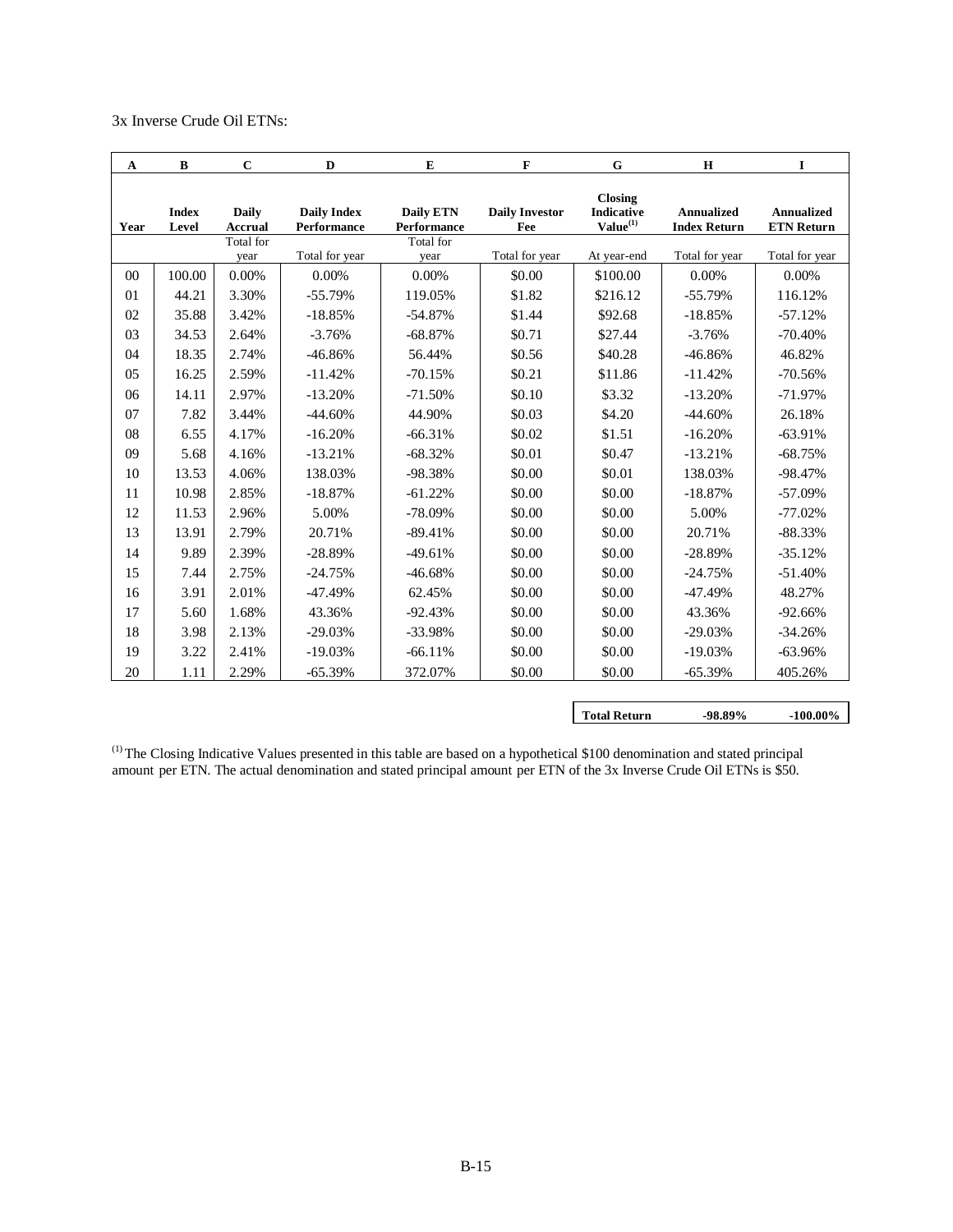3x Inverse Natural Gas ETNs:

| A      | B                     | $\mathbf{C}$                   | D                                        | E                               | F                            | G                                             | H                                        | 1                                      |
|--------|-----------------------|--------------------------------|------------------------------------------|---------------------------------|------------------------------|-----------------------------------------------|------------------------------------------|----------------------------------------|
| Year   | <b>Index</b><br>Level | <b>Daily</b><br><b>Accrual</b> | <b>Daily Index</b><br><b>Performance</b> | Daily ETN<br><b>Performance</b> | <b>Daily Investor</b><br>Fee | Closing<br><b>Indicative</b><br>$Value^{(1)}$ | <b>Annualized</b><br><b>Index Return</b> | <b>Annualized</b><br><b>ETN Return</b> |
|        |                       | Total for<br>year              | Total for year                           | Total for<br>year               | Total for year               | At year-end                                   | Total for year                           | Total for year                         |
| $00\,$ | 100.00                | 0.00%                          | 0.00%                                    | 0.00%                           | \$0.00                       | \$100.00                                      | 0.00%                                    | 0.00%                                  |
| 01     | 44.21                 | 3.30%                          | $-55.79%$                                | 119.05%                         | \$2.22                       | \$215.48                                      | $-55.79%$                                | 115.48%                                |
| 02     | 35.88                 | 3.42%                          | $-18.85%$                                | $-54.87%$                       | \$1.76                       | \$92.13                                       | $-18.85%$                                | $-57.24%$                              |
| 03     | 34.53                 | 2.64%                          | $-3.76%$                                 | $-68.87%$                       | \$0.86                       | \$27.19                                       | $-3.76%$                                 | $-70.49%$                              |
| 04     | 18.35                 | 2.74%                          | $-46.86%$                                | 56.44%                          | \$0.67                       | \$39.80                                       | $-46.86%$                                | 46.38%                                 |
| 05     | 16.25                 | 2.59%                          | $-11.42%$                                | $-70.15%$                       | \$0.26                       | \$11.68                                       | $-11.42%$                                | $-70.65%$                              |
| 06     | 14.11                 | 2.97%                          | $-13.20%$                                | $-71.50%$                       | \$0.11                       | \$3.27                                        | $-13.20%$                                | $-72.05%$                              |
| 07     | 7.82                  | 3.44%                          | $-44.60%$                                | 44.90%                          | \$0.04                       | \$4.11                                        | $-44.60%$                                | 25.81%                                 |
| 08     | 6.55                  | 4.17%                          | $-16.20%$                                | $-66.31%$                       | \$0.02                       | \$1.48                                        | $-16.20%$                                | $-64.02%$                              |
| 09     | 5.68                  | 4.16%                          | $-13.21%$                                | $-68.32%$                       | \$0.01                       | \$0.46                                        | $-13.21%$                                | $-68.84%$                              |
| 10     | 13.53                 | 4.06%                          | 138.03%                                  | $-98.38%$                       | \$0.00                       | \$0.01                                        | 138.03%                                  | $-98.48%$                              |
| 11     | 10.98                 | 2.85%                          | $-18.87%$                                | $-61.22%$                       | \$0.00                       | \$0.00                                        | $-18.87%$                                | $-57.22%$                              |
| 12     | 11.53                 | 2.96%                          | 5.00%                                    | $-78.09%$                       | \$0.00                       | \$0.00                                        | 5.00%                                    | $-77.09%$                              |
| 13     | 13.91                 | 2.79%                          | 20.71%                                   | $-89.41%$                       | \$0.00                       | \$0.00                                        | 20.71%                                   | $-88.37%$                              |
| 14     | 9.89                  | 2.39%                          | $-28.89%$                                | $-49.61%$                       | \$0.00                       | \$0.00                                        | $-28.89%$                                | $-35.31%$                              |
| 15     | 7.44                  | 2.75%                          | $-24.75%$                                | $-46.68%$                       | \$0.00                       | \$0.00                                        | $-24.75%$                                | $-51.54%$                              |
| 16     | 3.91                  | 2.01%                          | $-47.49%$                                | 62.45%                          | \$0.00                       | \$0.00                                        | $-47.49%$                                | 47.83%                                 |
| 17     | 5.60                  | 1.68%                          | 43.36%                                   | $-92.43%$                       | \$0.00                       | \$0.00                                        | 43.36%                                   | $-92.68%$                              |
| 18     | 3.98                  | 2.13%                          | $-29.03%$                                | $-33.98%$                       | \$0.00                       | \$0.00                                        | $-29.03%$                                | $-34.45%$                              |
| 19     | 3.22                  | 2.41%                          | $-19.03%$                                | $-66.11%$                       | \$0.00                       | \$0.00                                        | $-19.03%$                                | $-64.07%$                              |
| 20     | 1.11                  | 2.29%                          | $-65.39%$                                | 372.07%                         | \$0.00                       | \$0.00                                        | $-65.39%$                                | 403.74%                                |

**Total Return -98.89% -100.00%** 

 $<sup>(1)</sup>$  The Closing Indicative Values presented in this table are based on a hypothetical \$100 denomination and stated principal</sup> amount per ETN. The actual denomination and stated principal amount per ETN of the 3x Inverse Natural Gas ETNs is \$50.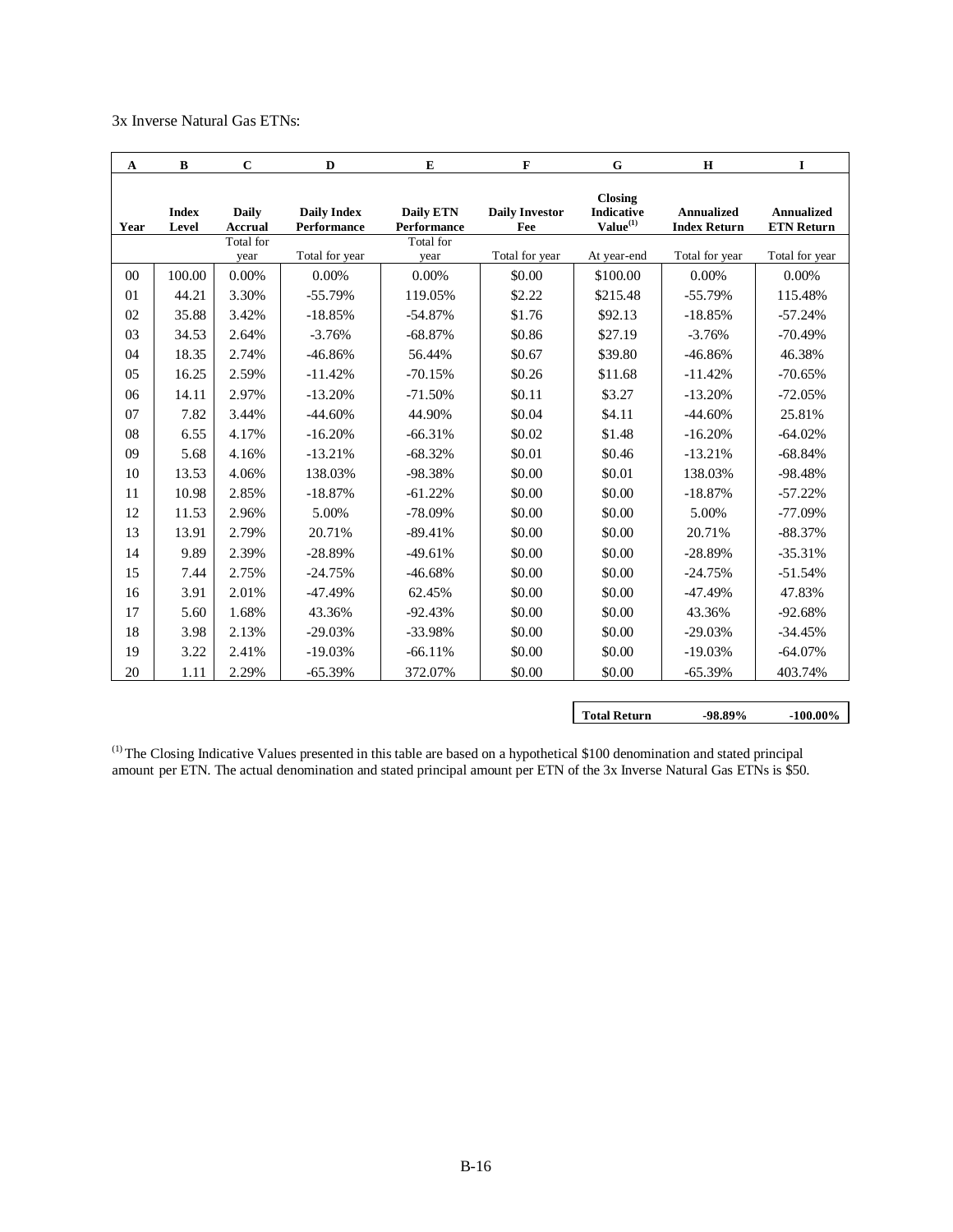**Credit Suisse AG,** 

**Acting through its Nassau Branch** 

**Exchange Traded Notes due February 9, 2032** 

**November 2, 2016**

**Credit Suisse**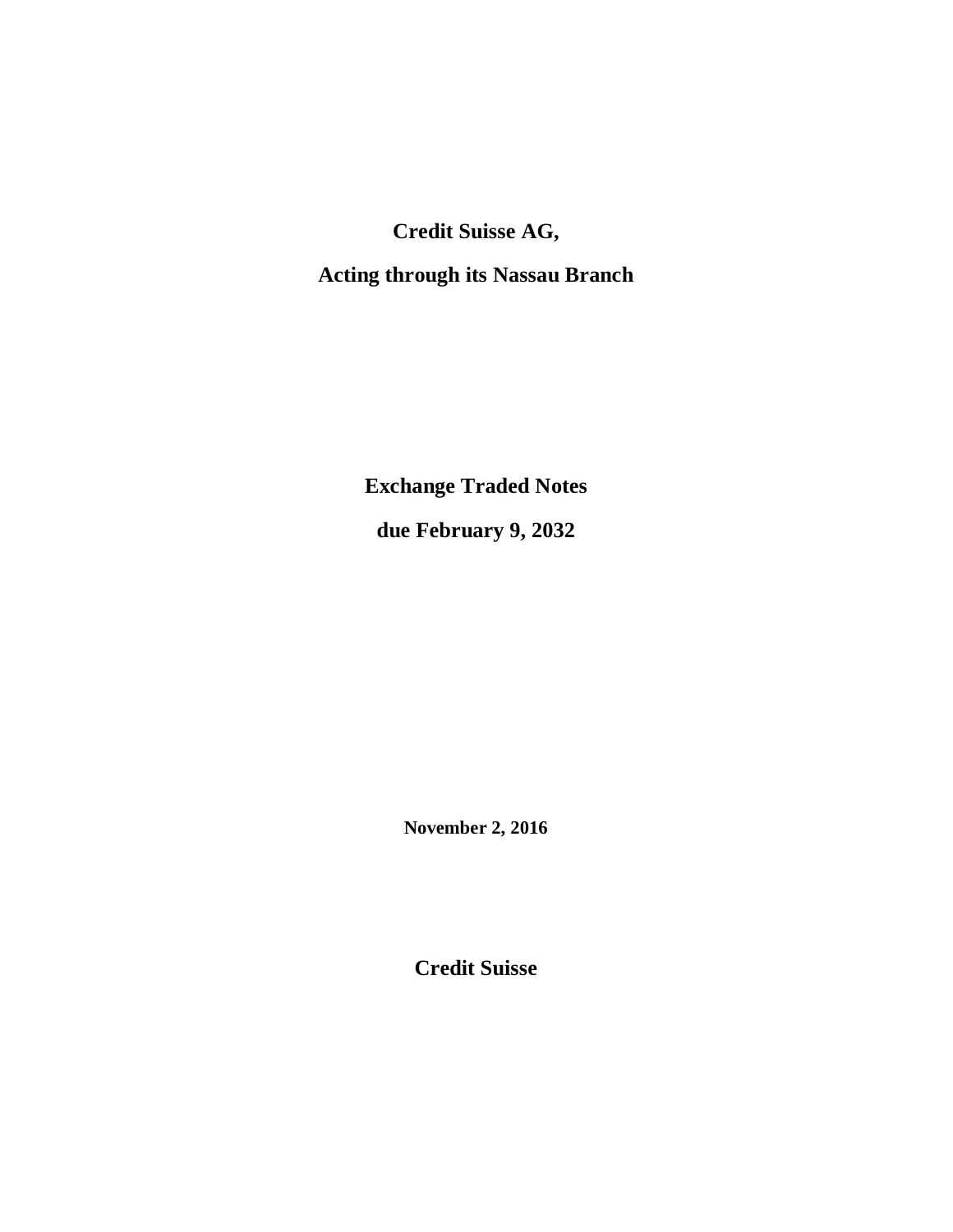# **Credit Suisse AG Senior Medium-Term Notes Subordinated Medium-Term Notes**

We may offer from time to time our medium-term notes, which may be senior or subordinated (collectively, the ''notes''), directly or through any one of our branches.

The notes will bear interest, if any, at either a fixed or a floating rate. Interest will be paid on the dates stated in the applicable pricing supplement.

The notes may be either callable by us or puttable by you, if specified in the applicable pricing supplement.

The specific terms of each note offered will be described in the applicable pricing supplement, and the terms may differ from those described in this prospectus supplement.

# **Investing in the notes may involve risks. See ''Foreign Currency Risks'' on page 43 of the accompanying prospectus, the risk factors we describe in the most recent combined Annual Report on Form 20-F of Credit Suisse Group AG and us incorporated by reference herein, and any additional risk factors we describe in future filings we make with the Securities and Exchange Commission, or the SEC, under the Securities Exchange Act of 1934, as amended.**

Unless otherwise provided in the applicable pricing supplement, we will sell the notes to the public at 100% of their principal amount. Unless otherwise provided in the applicable pricing supplement, we will receive between 99.875% and 99.250% of the proceeds from the sale of the senior notes and between 99.500% and 99.125% of the proceeds from the sale of the subordinated notes, after paying the distributors' commissions or discounts of between 0.125% and 0.750% for senior notes and between 0.500% and 0.875% for subordinated notes; provided that, commissions with respect to notes with a stated maturity of more than thirty years from date of issue will be negotiated at the time of sale.

These notes may be offered directly or to or through underwriters, agents or dealers, including Credit Suisse Securities (USA) LLC, an affiliate of Credit Suisse AG. Because of this relationship, Credit Suisse Securities (USA) LLC would have a ''conflict of interest'' within the meaning of Rule 5121 of the Financial Industry Regulatory Authority, Inc., or FINRA. If Credit Suisse Securities (USA) LLC or our other U.S.-registered broker-dealer subsidiaries or affiliates participate in the distribution of our securities, we will conduct the offering in accordance with the applicable provisions of FINRA Rule 5121. See ''Plan of Distribution (Conflicts of Interest).''

**Neither the SEC nor any state securities commission has approved or disapproved of these securities or determined if this prospectus supplement or any accompanying prospectus or pricing supplement is truthful or complete. Any representation to the contrary is a criminal offense.**

The notes are not deposit liabilities and are not insured by the Federal Deposit Insurance Corporation or any other governmental agency of the United States, Switzerland or any other jurisdiction. Unless otherwise provided in the applicable pricing supplement, the notes will not have the benefit of any agency or governmental guarantee.

# **Credit Suisse**

**The date of this prospectus supplement is May 4, 2015.**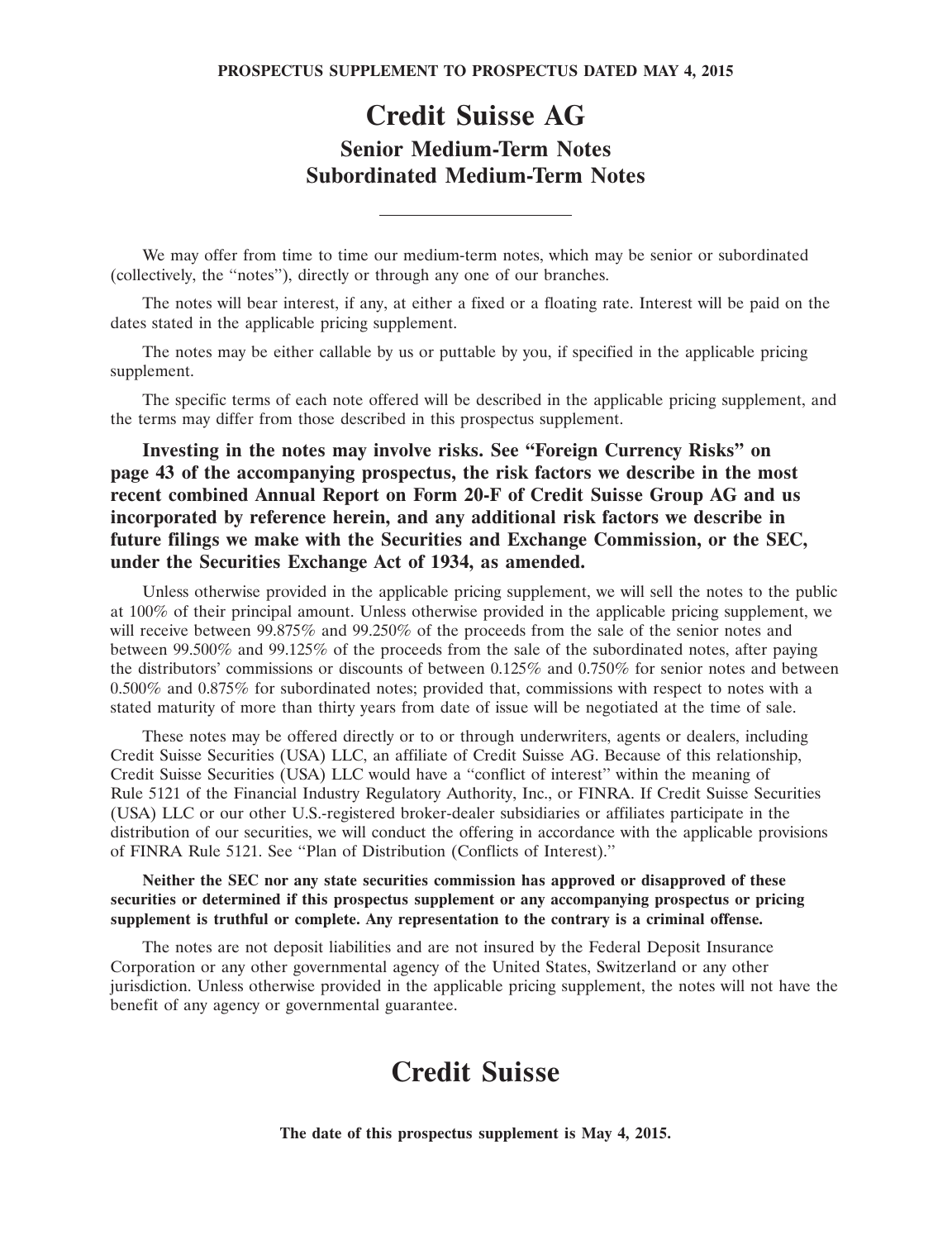# **TABLE OF CONTENTS**

#### **PAGE**

# **PROSPECTUS SUPPLEMENT**

### **PROSPECTUS**

|                                                                 | 1              |
|-----------------------------------------------------------------|----------------|
|                                                                 | $\overline{2}$ |
| WHERE YOU CAN FIND MORE INFORMATION                             | 3              |
|                                                                 | 5              |
|                                                                 |                |
|                                                                 | 8              |
|                                                                 | $\mathbf Q$    |
|                                                                 | 10             |
|                                                                 | 11             |
|                                                                 | 12             |
|                                                                 | 13             |
| SPECIAL PROVISIONS RELATING TO DEBT SECURITIES DENOMINATED IN A |                |
|                                                                 | 41             |
|                                                                 | 44             |
|                                                                 | 46             |
|                                                                 | 50             |
| DESCRIPTION OF THE GUARANTEED SENIOR DEBT SECURITIES OF CREDIT  |                |
|                                                                 | 54             |
| DESCRIPTION OF THE GUARANTEES OF THE GUARANTEED SENIOR DEBT     |                |
|                                                                 | 55             |
|                                                                 | 57             |
|                                                                 | 59             |
| PLAN OF DISTRIBUTION (CONFLICTS OF INTEREST)                    | 70             |
|                                                                 | 73             |
|                                                                 | 74             |
|                                                                 | 75             |
|                                                                 |                |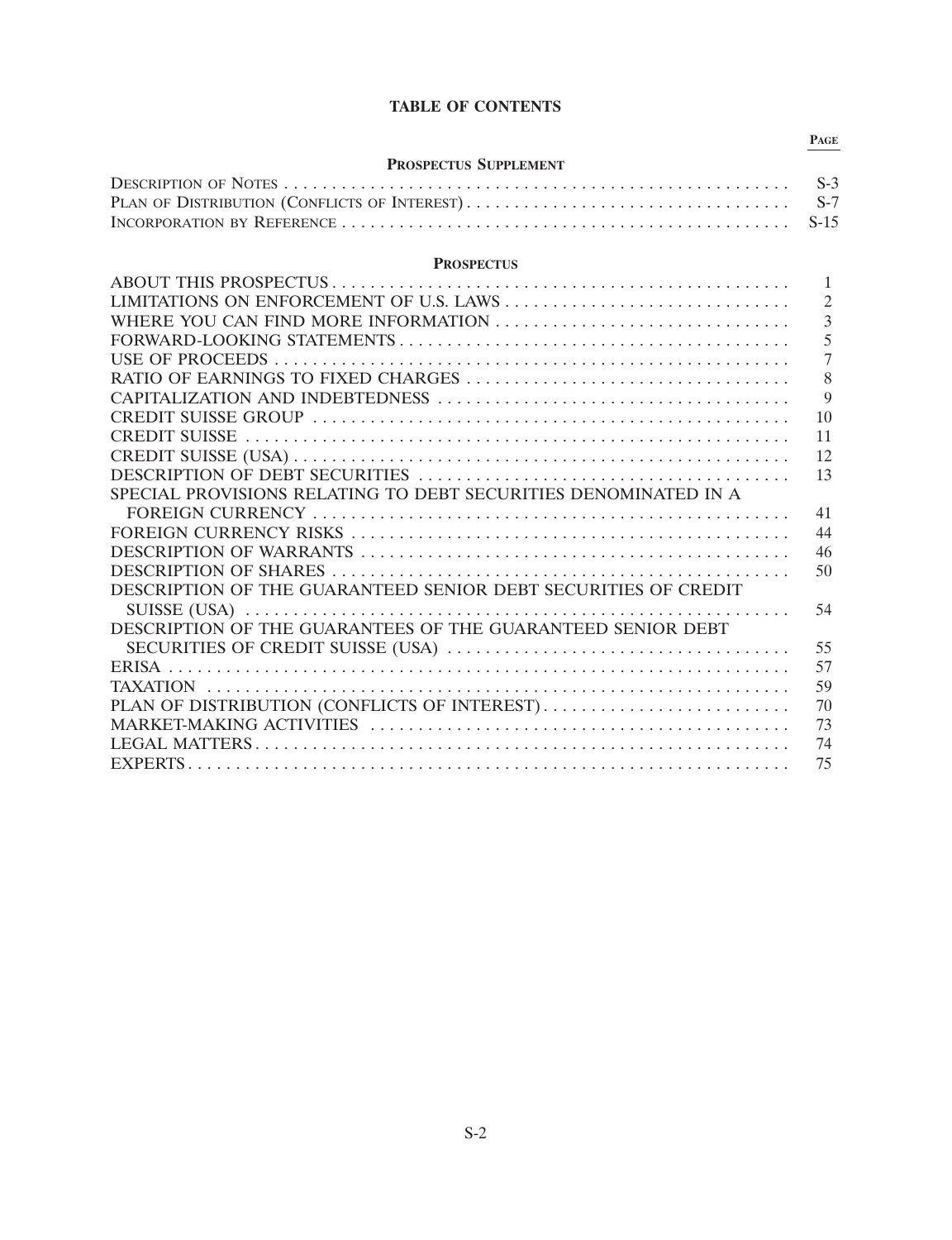#### **DESCRIPTION OF NOTES**

#### **General**

The notes will be direct and unsecured, senior or subordinated, obligations of Credit Suisse AG (Credit Suisse). At our option, we may issue senior notes or subordinated notes. We will issue the senior notes under a senior indenture, dated as of March 29, 2007, as supplemented by a second supplemental indenture, dated as of March 25, 2009, in each case between Credit Suisse and The Bank of New York Mellon (formerly known as The Bank of New York) (together, the ''senior indenture''), and we will issue the subordinated notes under a subordinated indenture, dated as of March 29, 2007, as supplemented by a sixth supplemental indenture, dated as of March 25, 2009, in each case between Credit Suisse and The Bank of New York Mellon (formerly known as The Bank of New York) (together, the ''subordinated indenture,'' and together with the senior indenture, the ''indentures''). The indentures may be further amended or supplemented from time to time. The following description of the particular terms of the notes offered by this prospectus supplement (referred to in the accompanying prospectus as the debt securities, the senior debt securities or the subordinated debt securities) supplements the description of the general terms and provisions of the debt securities set forth in the accompanying prospectus, which description you should also read. If this description differs in any way from the description in the accompanying prospectus, you should rely on this description.

The following summaries of certain provisions of the indentures do not purport to be complete, and are subject to, and are qualified in their entirety by reference to, all the provisions of the applicable indenture, including the definitions in the applicable indenture of certain terms.

The senior notes will constitute a single series of senior notes under the senior indenture. The subordinated notes will constitute a single series of subordinated notes under the subordinated indenture. The indentures do not limit the amount of senior notes, subordinated notes or other debt securities that we may issue under the indentures.

We will use the accompanying prospectus, this prospectus supplement and any pricing supplement in connection with the offer and sale from time to time of the notes.

The pricing supplement relating to a note will describe the following terms:

- the branch, if any, through which we are issuing the notes;
- the currency or currency unit in which the note is denominated and, if different, the currency or currency unit in which payments of principal and interest on the note will be made (and, if the specified currency is other than U.S. dollars, any other terms relating to that foreign currency denominated note and the specified currency);
- if the note bears interest, whether the note bears a fixed rate of interest or bears a floating rate of interest (including whether the note is a regular floating rate note, a floating rate/fixed rate note or an inverse floating rate note (each as described in the accompanying prospectus));
	- if the note is a fixed rate note, the interest rate and interest payment dates;
	- if the note is a floating rate note, the interest rate basis (or bases), the initial interest rate, the interest reset dates, the interest reset period, the interest payment dates, the index maturity, if any, the spread and/or spread multiplier, if any (each as defined in the accompanying prospectus), the maximum interest rate and minimum interest rate, if any; the index currency, if any, and any other terms relating to the particular method of calculating the interest rate for that note;
- whether the note is senior or subordinated and, if not specified, the note will be senior;
- the issue price;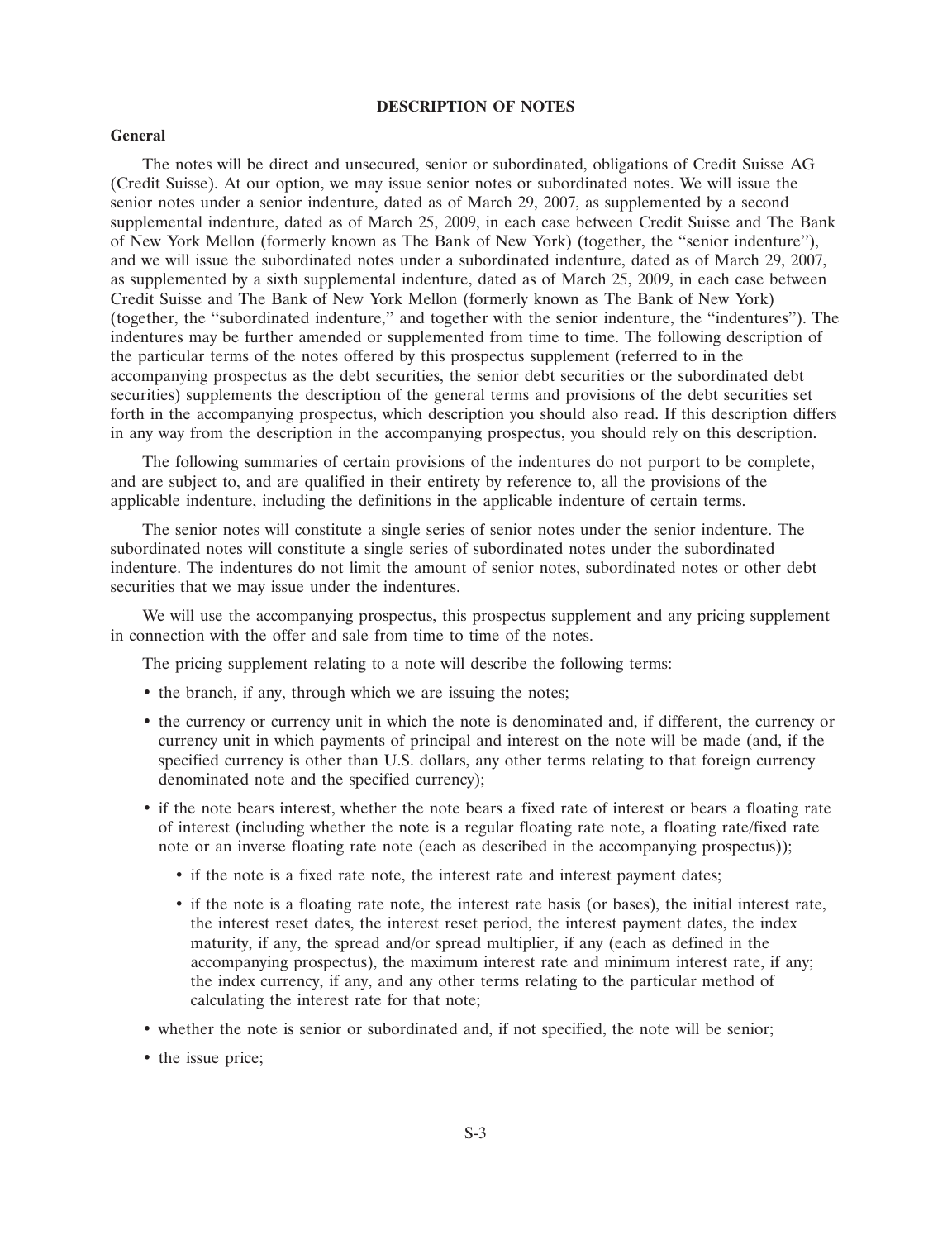- the issue date:
- the maturity date, if any, and whether we can extend the maturity of a note;
- if the note is an indexed note (as defined in the accompanying prospectus), the terms relating to the particular note;
- if the note is a dual currency note (as defined in the accompanying prospectus), the terms relating to the particular note;
- if the note is a renewable note (as defined in the accompanying prospectus), the terms relating to the particular note;
- if the note is a short-term note (as defined in the accompanying prospectus), the terms relating to the particular note;
- if the note is an amortizing note (as defined in the accompanying prospectus), the amortization schedule and any other terms relating to the particular note;
- whether the note is an original issue discount note (as defined in the accompanying prospectus);
- whether the note may be redeemed at our option, or repaid at the option of the holder, prior to its stated maturity as described under ''Description of Debt Securities—Redemption at the Option of the Relevant Issuer'' and ''Description of Debt Securities—Repayment at the Option of the Holders; Repurchase'' in the accompanying prospectus and, if so, the provisions relating to redemption or repayment, including, in the case of any original issue discount notes, the information necessary to determine the amount due upon redemption or repayment;
- whether we may be required to pay ''additional amounts'' in respect of payments on the notes as described under ''Description of Debt Securities—Payment of Additional Amounts'' in the accompanying prospectus and whether the notes may be redeemed at our option as described under ''Description of Debt Securities—Tax Redemption'' in the accompanying prospectus;
- any relevant tax consequences associated with the terms of the notes which have not been described under ''Taxation'' in the accompanying prospectus; and
- any other terms not inconsistent with the provisions of the applicable indenture.

Subject to the additional restrictions described under ''Special Provisions Relating to Debt Securities Denominated in a Foreign Currency" in the accompanying prospectus, each note will mature on a day specified in the applicable pricing supplement. Except as may be provided in the applicable pricing supplement and except for indexed notes, all notes will mature at par.

We are offering the notes on a continuing basis in denominations of \$2,000 and any integral multiples of \$1,000 in excess thereof unless otherwise specified in the applicable pricing supplement, except that notes in specified currencies other than U.S. dollars will be issued in the denominations set forth in the applicable pricing supplement. We refer you to ''Special Provisions Relating to Debt Securities Denominated in a Foreign Currency'' in the accompanying prospectus.

# **Interest and Interest Rates**

Unless otherwise specified in the applicable pricing supplement, each note will bear interest at either:

• a fixed rate specified in the applicable pricing supplement; or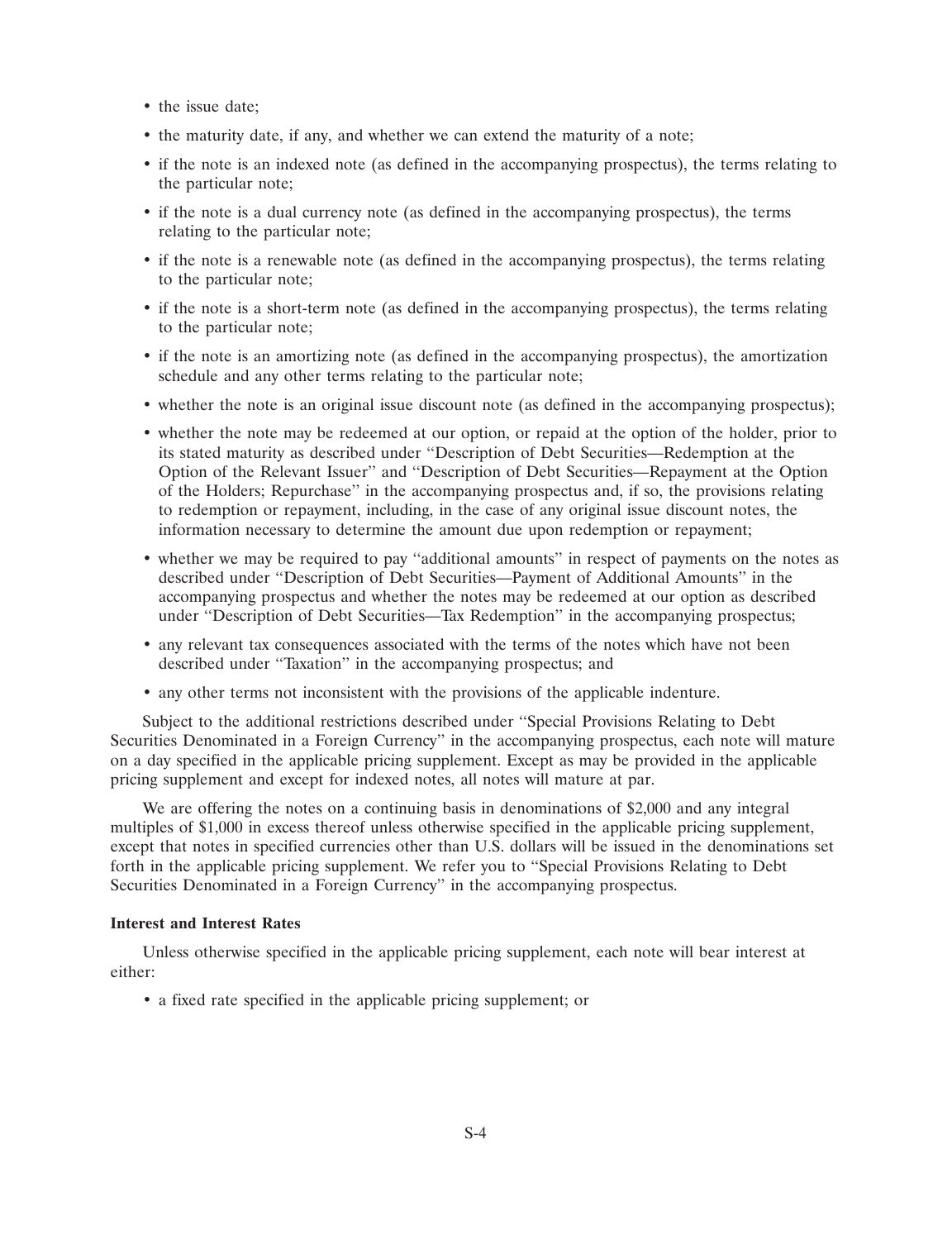- a floating rate specified in the applicable pricing supplement determined by reference to an interest rate basis, which may be adjusted by a spread and/or spread multiplier. Any floating rate note may also have either or both of the following:
	- a maximum interest rate limitation, or ceiling, on the rate at which interest may accrue during any interest period; and
	- a minimum interest rate limitation, or floor, on the rate at which interest may accrue during any interest period.

In addition, the interest rate on floating rate notes will in no event be higher than the maximum rate permitted by New York or other applicable state law, as such law may be modified by United States law of general application.

Unless otherwise specified in the applicable pricing supplement for a fixed rate note, in the event that any date for any payment on any fixed rate note is not a business day, payment of interest, premium, if any, or principal otherwise payable on such fixed rate note will be made on the next succeeding business day. Credit Suisse will not pay any additional interest as a result of the delay in payment.

Unless otherwise specified in the applicable pricing supplement for a floating rate note, if an interest payment date (other than the maturity date, but including any redemption date or repayment date) would fall on a day that is not a business day (as defined in the accompanying prospectus), such interest payment date (or redemption date or repayment date) will be the following day that is a business day, and interest shall accrue to, and be payable on, such following business day, except that if the interest rate basis is LIBOR and such business day falls in the next calendar month, the interest payment date (or redemption date or repayment date) will be the immediately preceding day that is a business day and interest shall accrue to, and be payable on, such preceding business day.

Unless otherwise specified in the applicable pricing supplement for a floating rate note, if the maturity date falls on a day that is not a business day, the required payment of principal, premium, if any, and interest shall be made on the next succeeding business day with the same force and effect as if made on the date such payment was due, and interest shall not accrue and be payable with respect to such payment for the period from and after the maturity date to the date of such payment on the next succeeding business day.

## **Subordination**

Unless otherwise specified in the applicable pricing supplement, the subordinated notes will be direct, unconditional, unsecured and subordinated obligations of Credit Suisse. In the event of any dissolution, liquidation or winding-up of Credit Suisse, in bankruptcy or otherwise, the payment of principal and interest on the subordinated notes will be subordinated to the prior payment in full of all of Credit Suisse's present and future unsubordinated creditors but not further or otherwise.

Credit Suisse may not create or permit to exist any pledge or other security interest over Credit Suisse's assets to secure Credit Suisse's obligations in respect of any subordinated notes.

Subject to applicable law, no holder of subordinated notes shall be entitled to exercise, claim or plead any right of set-off, compensation or retention in respect of any amount owed to it by Credit Suisse or by the branch through which it has issued the subordinated notes, arising under or in connection with a tranche of subordinated notes and each holder shall, by virtue of being a holder of such notes, be deemed to have waived all such rights of set-off, compensation or retention.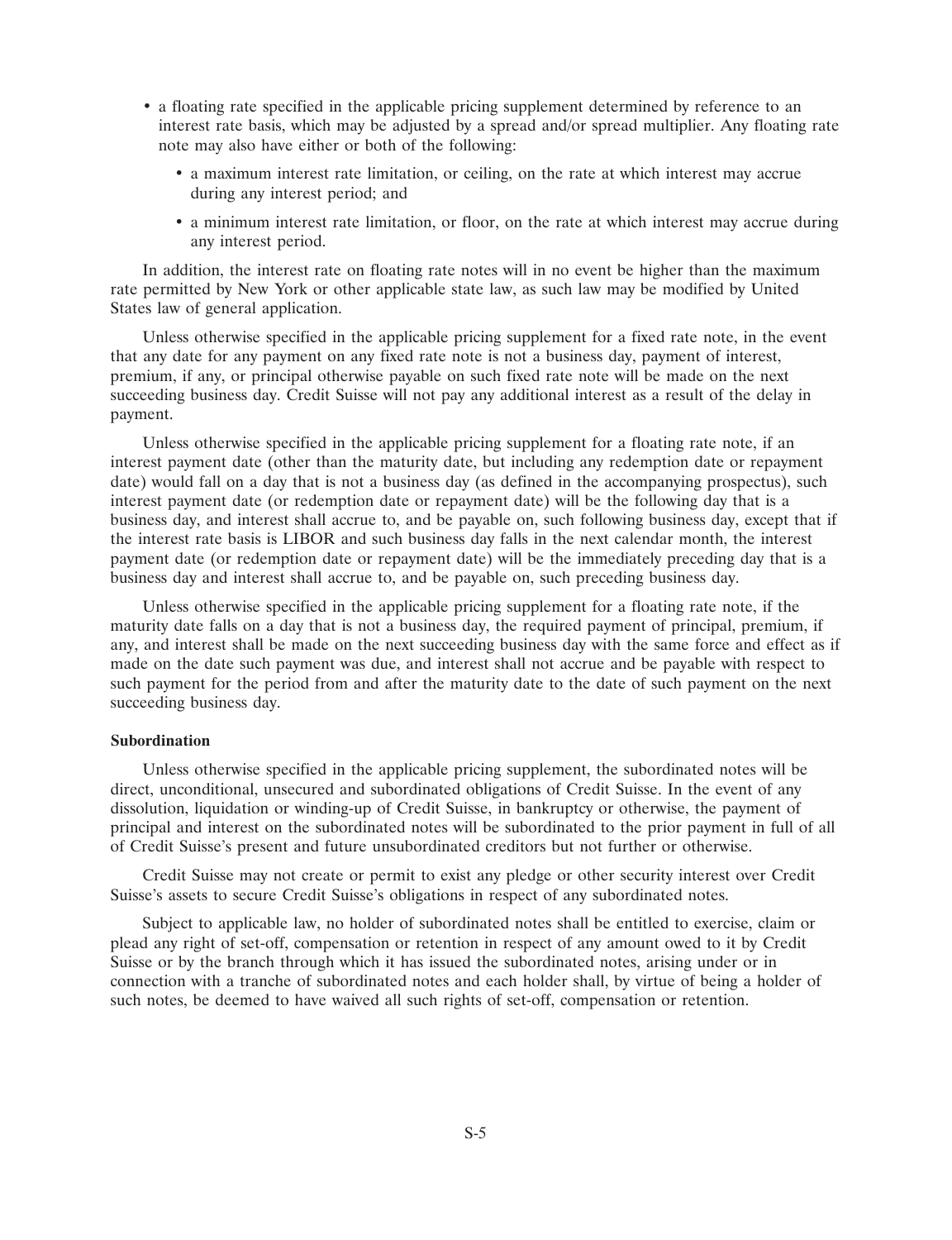#### **Currency Indemnity**

If the notes are denominated in U.S. dollars, the U.S. dollar will be the sole currency of account and payment for all sums payable by Credit Suisse under or in connection with such notes, including damages. Any amount received or recovered in a currency other than the U.S. dollar by any holder in respect of any sum expressed to be due to it from Credit Suisse shall only constitute a discharge to Credit Suisse to the extent of the U.S. dollar amount which the recipient is able to purchase with the amount so received or recovered in that other currency on the date of that receipt or recovery (or, if it is not practicable to make that purchase on that date, on the first date on which it is practicable to do so). If that U.S. dollar amount is less than the U.S. dollar amount expressed to be due to the recipient under any such note, Credit Suisse shall indemnify it against any resulting loss sustained by the recipient. In any event, Credit Suisse shall indemnify the recipient against the cost of making any such purchase. For the purposes of this condition, it will be sufficient for a holder to demonstrate that it would have suffered a loss had an actual purchase been made. These indemnities constitute a separate and independent obligation from Credit Suisse's other obligations, shall be subordinated to the claims of Credit Suisse's unsubordinated creditors to the same extent as the notes, shall give rise to a separate and independent cause of action, shall apply irrespective of any waiver granted by any holder of the notes and shall continue in full force and effect despite any other judgment, order, claim or proof for a liquidated amount in respect of any sum due under the notes or any other judgment or order.

#### **Governing Law**

The notes and the indentures will be governed by and construed in accordance with the laws of the State of New York, except for, in the case of subordinated indenture and notes, the subordination provisions thereof, which will be governed by Swiss law.

### **Other Provisions; Addenda**

Any provisions with respect to notes, including the determination of an interest rate basis, the specification of interest rates bases, calculation of the interest rate applicable to a floating rate note, interest payment dates or any other matter relating thereto may be modified by the terms specified under ''Other Provisions'' on the face of the note in an addendum relating thereto, if so specified on the face thereof and in the applicable pricing supplement.

### **Book-Entry, Delivery and Form**

We will issue the notes in the form of one or more fully registered global certificates, or global notes. Unless we state otherwise in the applicable pricing supplement, we will deposit the notes with, or on behalf of, The Depository Trust Company, New York, New York, or DTC, as the depositary, and will register the notes in the name of Cede & Co., DTC's nominee. Your beneficial interests in the global notes will be represented through book-entry accounts of financial institutions acting on behalf of beneficial owners as direct and indirect participants in DTC. Except under the circumstances described in the accompanying prospectus under the caption ''Description of Debt Securities— Book-Entry System,'' book-entry notes will not be exchangeable for certificated notes and will not otherwise be issuable as certificated notes.

Unless we state otherwise in an applicable pricing supplement, you may elect to hold interests in the global securities through either DTC (in the United States) or Clearstream Banking, société anonyme, which we refer to as Clearstream, Luxembourg, or Euroclear Bank, S.A./N.V., or its successor, as operator of the Euroclear System, which we refer to as Euroclear (outside of the United States), if you are participants of such systems, or indirectly through organizations which are participants in such systems. Interests held through Clearstream, Luxembourg and Euroclear will be recorded on DTC's books as being held by the U.S. depositary for each of Clearstream, Luxembourg and Euroclear, which U.S. depositaries will in turn hold interests on behalf of their participants' customers' securities accounts.

For a further description of procedures regarding global securities representing book-entry notes, we refer you to "Description of Debt Securities—Book-Entry System" in the accompanying prospectus.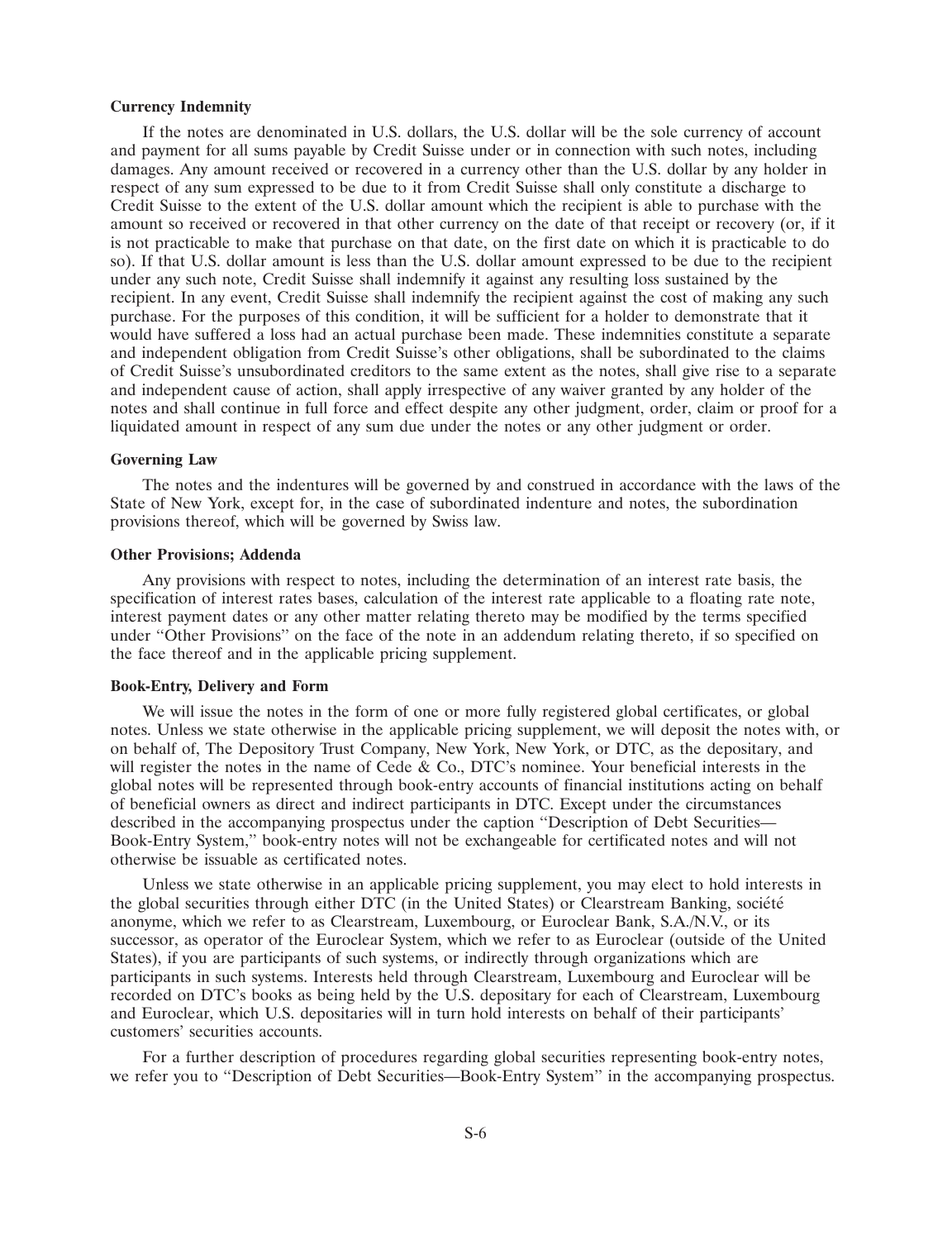#### **PLAN OF DISTRIBUTION (CONFLICTS OF INTEREST)**

Under the terms of a distribution agreement for senior notes dated May 7, 2007, as amended by Amendment No. 1 dated January 11, 2008, and a distribution agreement for subordinated notes dated March 25, 2009 (together, the ''distribution agreements''), we are offering the applicable notes on a continuing basis through the distributors party thereto, including Credit Suisse Securities (USA) LLC, which we refer to as the distributors, which have agreed to use their reasonable efforts to solicit purchases of the notes. Except as otherwise agreed by us and the distributors with respect to a particular note, we will pay the relevant distributors a commission or discount ranging from 0.125% to 0.750% of the principal amount of each senior note and a commission or discount ranging from 0.500% to 0.875% of the principal amount of each subordinated note, depending on its maturity, sold through the relevant distributors. We will have the sole right to accept offers to purchase notes and may reject any offer in whole or in part. The relevant distributors shall have the right, in their sole discretion, to reject any offer to purchase notes received by them, in whole or in part, that they reasonably consider to be unacceptable.

We also may sell notes to one or more distributors, acting as principal, at a discount or concession to be agreed upon at the time of sale, for resale to one or more investors or other purchasers at a fixed offering price or at varying prices related to prevailing market prices at the time of such resale or otherwise, as determined by the relevant distributors and specified in the applicable pricing supplement. The relevant distributors may offer the notes they have purchased as principals to other dealers. The relevant distributors may sell notes to any dealer at a discount and, unless otherwise specified in the applicable pricing supplement, the discount allowed to any dealer will not be in excess of the discount to be received by the relevant distributors from us. Unless otherwise indicated in the applicable pricing supplement, any note sold to the relevant distributors as principals will be purchased by the relevant distributors at a price equal to 100% of the principal amount less a percentage equal to the commission applicable to any agency sale of a note of identical maturity, and may be resold by the relevant distributors to investors and other purchasers from time to time in one or more transactions, including negotiated transactions as described above. After the initial public offering of notes to be resold to investors and other purchasers, the public offering price, concession and discount may be changed.

We may also sell notes directly to investors (other than broker-dealers) in those jurisdictions in which we are permitted to do so. We will not pay any commission on any notes we sell directly. We may also sell notes to one or more banks, acting as agents for their customers, in jurisdictions where we are permitted to do so. Unless otherwise indicated in the applicable pricing supplement, any note sold to a bank as agent for its customer will be sold at a price equal to 100% of the principal amount and we, or one of our affiliates, will pay such bank a commission equal to the commission applicable to a sale of a note of identical maturity through the distributors.

We may appoint, from time to time, one or more additional agents with respect to particular notes or with respect to the senior or subordinated notes in general, acting either as agent or principal, on substantially the same terms as those applicable to sales of notes to or through the distributors pursuant to the distribution agreements.

We reserve the right to withdraw, cancel or modify the offer made hereby without notice.

Each purchaser of a note will arrange for payment as instructed by the distributors. The distributors are required to deliver the proceeds of the notes to us in immediately available funds, to a bank designated by us in accordance with the terms of the distribution agreement, on the date of settlement.

We estimate that the total expenses for the offering, excluding underwriting commissions, discounts and SEC registration fees will be approximately \$600,000.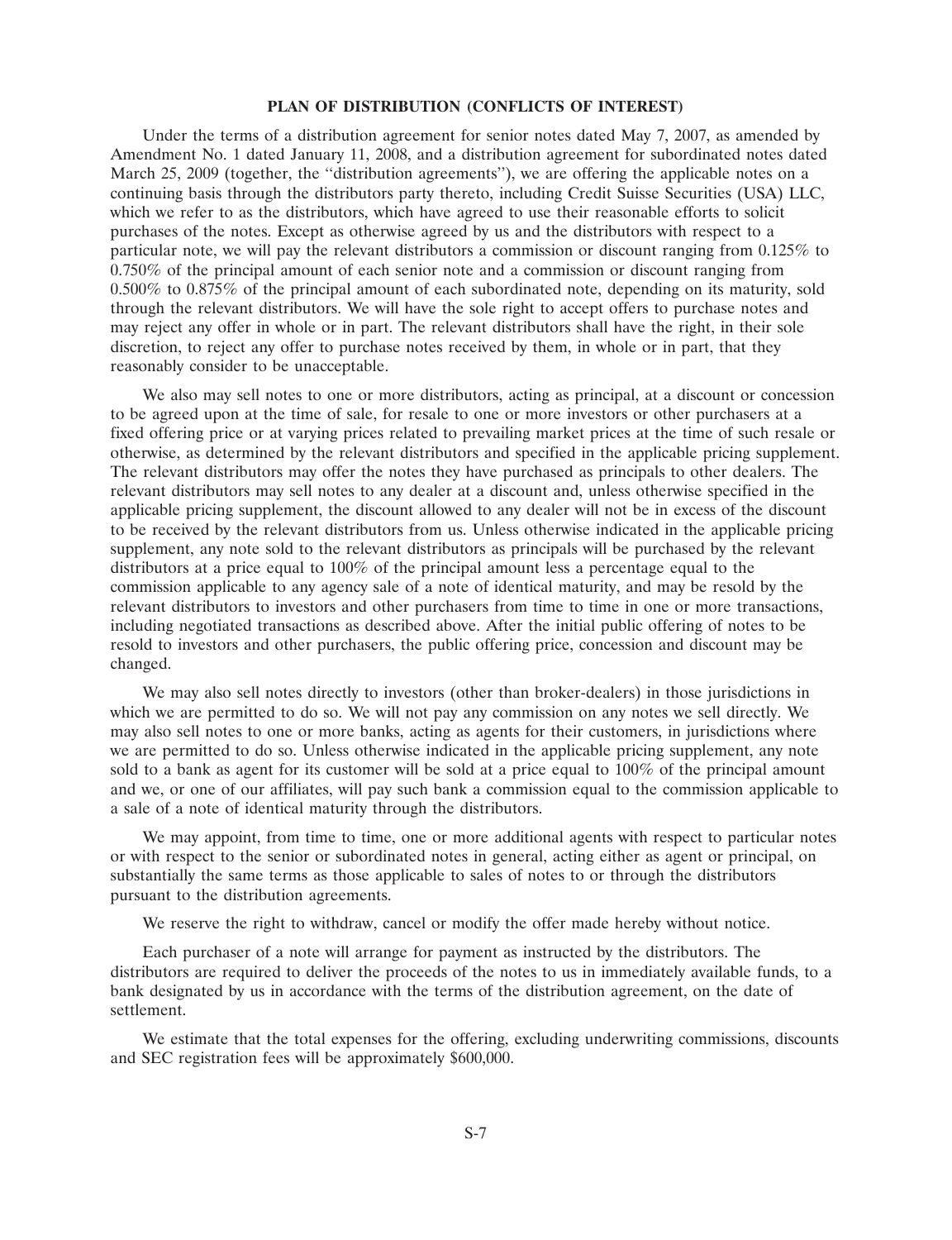The distributors, whether acting as agent or principal, may be deemed to be an ''underwriter'' within the meaning of the Securities Act of 1933, as amended, or the Securities Act. We have agreed to indemnify the distributors against liabilities under the Securities Act, or contribute to payments which the distributors may be required to make in that respect. We have also agreed to reimburse the distributors for certain expenses.

No note will have an established trading market when issued. Unless otherwise specified in the applicable pricing supplement, the notes will not be listed on a national securities exchange in the United States. We have been advised that Credit Suisse Securities (USA) LLC intends to make a market in the notes, as permitted by applicable laws and regulations. Credit Suisse Securities (USA) LLC is not obligated to do so, however, and may discontinue making a market at any time without notice. No assurance can be given as to how liquid the trading market for the notes will be.

Any of our broker-dealer subsidiaries or affiliates, including Credit Suisse Securities (USA) LLC, may use this prospectus supplement, together with the accompanying prospectus and applicable pricing supplement, in connection with offers and sales of notes related to market-making transactions by and through our broker-dealer subsidiaries or affiliates, including Credit Suisse Securities (USA) LLC, at negotiated prices related to prevailing market prices at the time of sale or otherwise. Any of our broker-dealer subsidiaries and affiliates, including Credit Suisse Securities (USA) LLC, may act as principal or agent in such transactions. None of our broker-dealer subsidiaries and affiliates has any obligation to make a market in the notes and may discontinue any market- making activities at any time without notice, at its sole discretion.

#### **Conflicts of Interest**

Credit Suisse Securities (USA) LLC, one of our wholly-owned subsidiaries, is a distributor for offers and sales of the notes and any offering of notes in which it participates will be conducted in accordance with the applicable provisions of FINRA Rule 5121. No broker-dealer will confirm initial sales to any accounts over which it exercises discretionary authority without first receiving a written consent from the holders of those accounts. We refer you to ''Plan of Distribution (Conflicts of Interest)—Conflicts of Interest'' in the accompanying prospectus.

In the ordinary course of business, certain of the distributors and their affiliates have provided and may in the future provide financial advisory, investment banking and general financing and banking services and other transactions for us and our affiliates for customary fees.

None of our broker-dealer subsidiaries or affiliates, including Credit Suisse Securities (USA) LLC, has any obligation to make a market in the notes and may discontinue any market-making activities at any time without notice, at its sole discretion.

We have agreed to indemnify the distributors against liabilities under the Securities Act, or contribute to payments that the distributors may be required to make in that respect.

In connection with the offering, the distributors may engage in stabilizing transactions, over-allotment transactions, syndicate covering transactions, and penalty bids in accordance with Regulation M under the U.S. Securities Exchange Act of 1934, as amended (the ''Exchange Act''):

- Stabilizing transactions permit bids to purchase the notes so long as the stabilizing bids do not exceed a specified maximum.
- Over-allotment involves sales by the underwriters of notes in excess of the aggregate principal amount of notes the distributors are obligated to purchase, which creates a syndicate short position.
- Syndicate covering transactions involve purchases of notes in the open market after the distribution has been completed in order to cover syndicate short positions.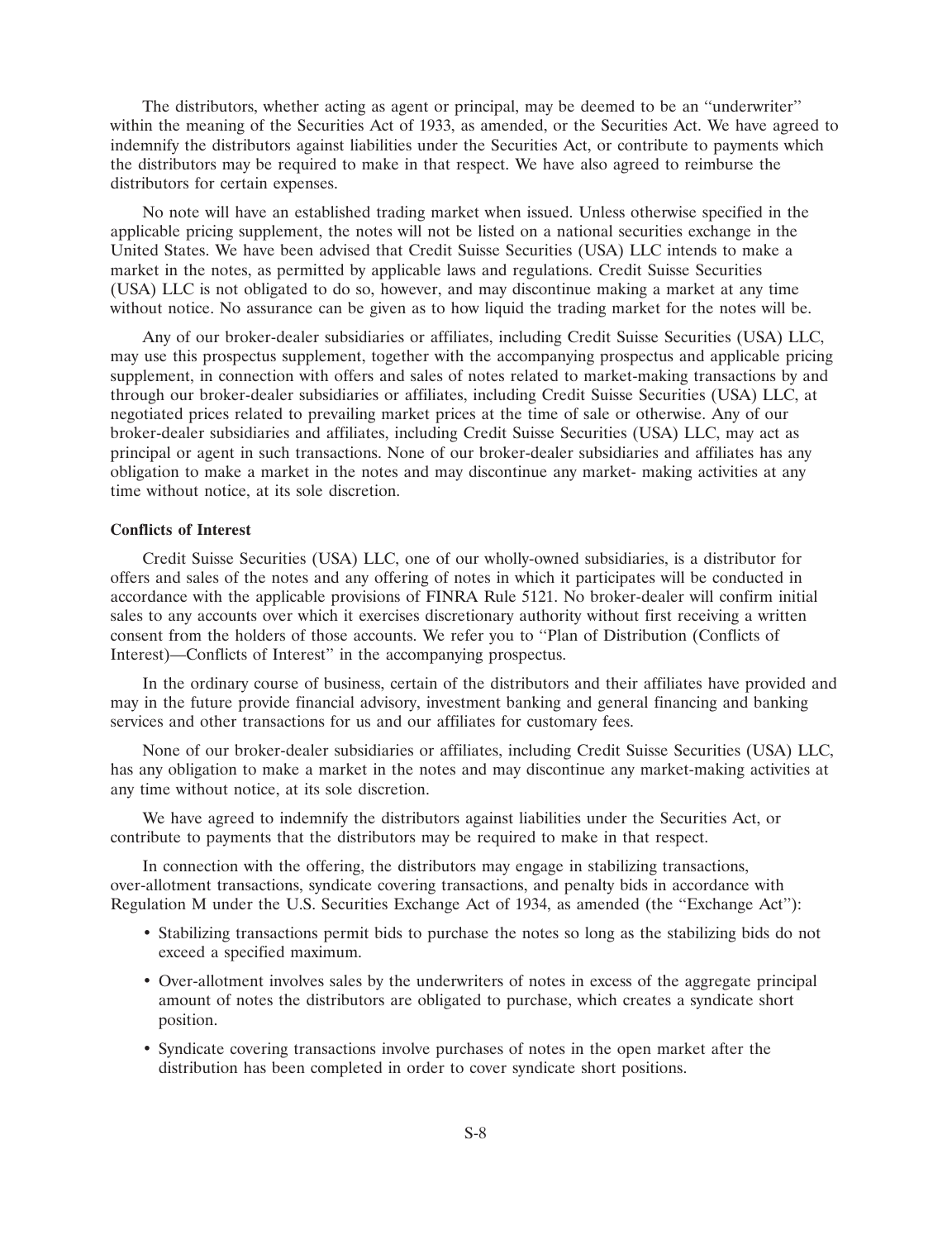• Penalty bids permit the representative to reclaim a selling concession from a syndicate member when the notes originally sold by the syndicate member are purchased in a stabilizing or syndicate covering transaction to cover syndicate short positions.

These stabilizing transactions, syndicate covering transactions and penalty bids may have the effect of raising or maintaining the market price of the notes or preventing or retarding a decline in the market price of the notes. As a result, the price of the notes may be higher than the price that might otherwise exist in the open market. Any stabilization action may begin on or after the date on which adequate public disclosure of the terms of the offer of the relevant tranche of notes is made and, if commenced, may be discontinued at any time, but it must end no later than the earlier of 30 days after the issue date of the relevant tranche of notes and 60 days after the date of the allotment of the relevant tranche of notes.

No action has been or will be taken by us or the distributors that would permit a public offering of the notes or possession or distribution of this prospectus supplement and the accompanying prospectus or any pricing supplement in any jurisdiction other than the United States except in accordance with the distribution agreements.

Concurrently with the offering of the notes through the distributors as described in this prospectus supplement, we may issue other securities from time to time as described in the accompanying prospectus.

### **Selling Restrictions**

In relation to each Member State of the European Economic Area which has implemented the Prospectus Directive (each, a ''Relevant Member State''), each underwriter, agent or dealer will represent, warrant and agree that with effect from and including the date on which the Prospectus Directive is implemented in that Relevant Member State (the "Relevant Implementation Date") it has not made and it will not make an offer of notes which are the subject of the offering contemplated by this Prospectus Supplement as contemplated by the final terms in relation thereto to the public in that Relevant Member State except that it may, with effect from and including the Relevant Implementation Date, make an offer of such notes to the public in the Relevant Member State:

- (a) if the final terms in relation to the notes specify that an offer of those notes may be made other than pursuant to Article 3(2) of the Prospectus Directive in that Relevant Member State (a ''Non-exempt Offer''), following the date of publication of a prospectus in relation to such notes which has been approved by the competent authority in that Relevant Member State or, where appropriate, approved in another Relevant Member State and notified to the competent authority in that Relevant Member State, provided that any such prospectus has subsequently been completed by the final terms contemplating such Non-exempt Offer, in accordance with the Prospectus Directive in the period beginning and ending on the dates specified in such prospectus or final terms, as applicable and the issuer has consented in writing to its use for the purpose of that Non-exempt Offer;
- (b) at any time to any legal entity which is a qualified investor as defined in the Prospectus Directive;
- (c) at any time to fewer than 150 natural or legal persons (other than qualified investors as defined in the Prospectus Directive) subject to obtaining the prior consent of the relevant underwriters, agents or dealers nominated by the relevant issuer for any such offer; or
- (d) at any time in any other circumstances falling within Article 3(2) of the Prospectus Directive,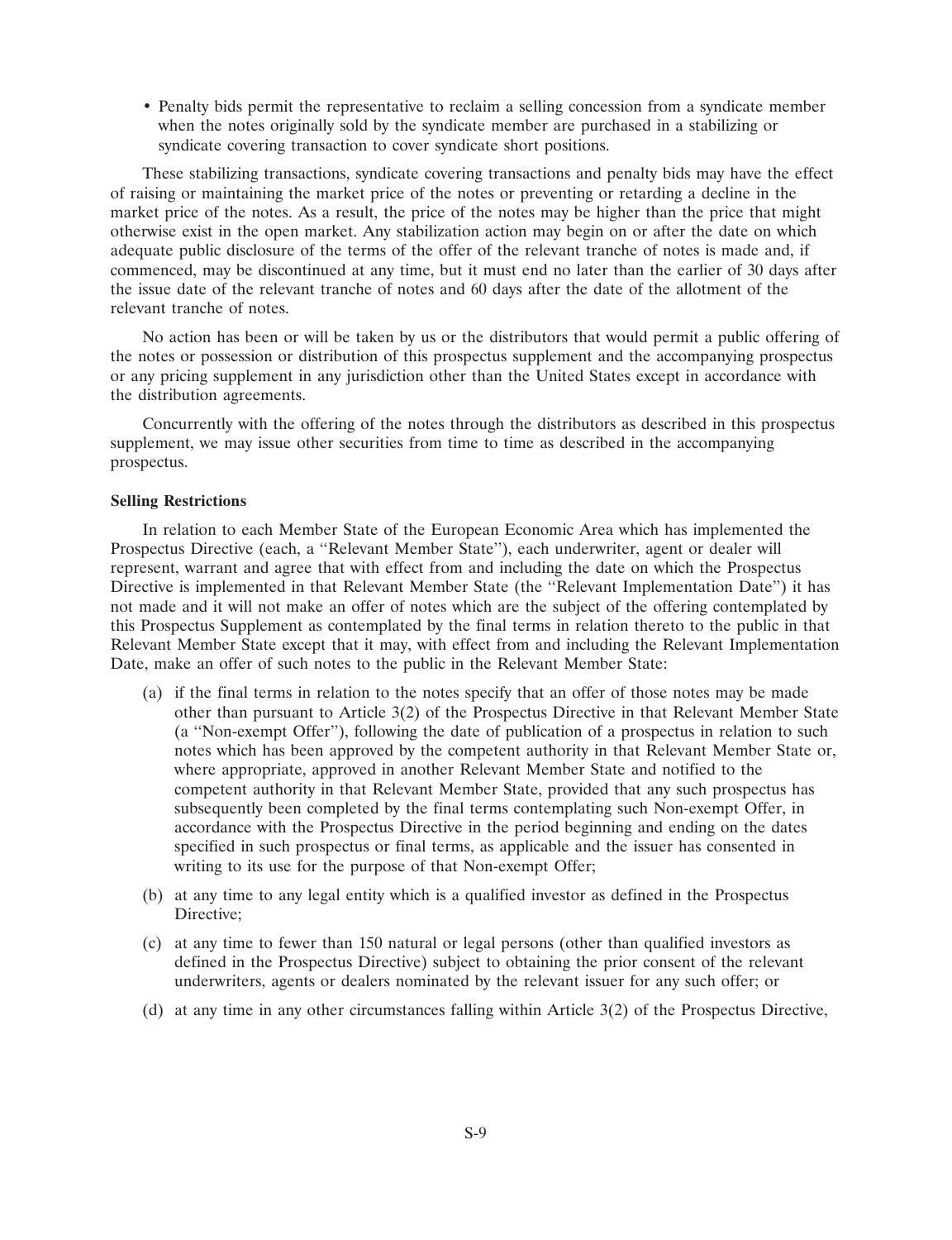provided that no such offer of notes referred to in (b) to (d) above shall require the relevant issuer or any underwriter, agent or dealer to publish a prospectus pursuant to Article 3 of the Prospectus Directive or supplement a prospectus pursuant to Article 16 of the Prospectus Directive.

For the purposes of this provision, the expression an ''offer to the public'' in relation to any notes in any Relevant Member State means the communication in any form and by any means of sufficient information on the terms of the offer and the notes to be offered so as to enable an investor to decide to purchase or subscribe for the notes, as the same may be varied in that Member State by any measure implementing the Prospectus Directive in that Member State. The expression ''Prospectus Directive'' means Directive 2003/71/EC (and amendments thereto, including the 2010 PD Amending Directive), and includes any relevant implementing measure in each Relevant Member State. The expression ''2010 PD Amending Directive'' means Directive 2010/73/EU.

This restriction is in addition to any other selling restrictions set out below.

In addition, each underwriter, agent or dealer will represent, warrant and agree that:

- a) the notes (i) may not be offered, advertised or otherwise distributed, directly or indirectly, in or from Switzerland, except (A) in the case of notes that constitute structured products within the meaning of the Swiss Federal Act on Collective Investment Schemes, as amended (the ''CISA''), to qualified investors as defined in article 10 of the CISA, (B) in the case of notes that constitute investment fund units or a participation in another collective investment scheme within the meaning of the CISA, to qualified investors as defined in article 10(3)(a) or 10(3)(b), and (C) in the case of notes that constitute neither structured products nor a participation in a collective investment scheme, on a private placement basis to a finite number of hand-picked potential investors who are approached on an individual basis and (ii) will not be listed on the SIX Swiss Exchange or on any other exchange or regulated trading facility in Switzerland. Neither this prospectus supplement nor any other offering or marketing material relating to the notes constitutes a prospectus as such term is understood pursuant to article 652a or article 1156 of the Swiss Code of Obligations or a listing prospectus within the meaning of the listing rules of the SIX Swiss Exchange or any other regulated trading facility in Switzerland or a simplified prospectus as such term is defined in the CISA, and neither this prospectus supplement nor any other offering or marketing material relating to the notes may be publicly distributed or otherwise made publicly available in Switzerland. Neither this prospectus supplement nor any other offering or marketing material relating to the offering, Credit Suisse or Credit Suisse Group AG or the notes have been or will be filed with or approved by any Swiss regulatory authority. The notes are not subject to the supervision by any Swiss regulatory authority, e.g., the Swiss Financial Market Supervisory Authority FINMA, or "FINMA," and investors in the notes will not benefit from protection or supervision by such authority;
- b) (i) neither this prospectus (including any amendment, supplement or replacement thereto) nor any of the offering material relating to the offering of the notes has been submitted to the clearance procedures or approved by the French *Autorité des marchés financiers* or by the competent authority of another State that is a contracting party to the Agreement on the European Economic Area and notified to the French *Autorité des marchés financiers* and to the relevant issuer and (ii) it has not offered or sold and will not offer or sell, directly or indirectly, the notes to the public in France, and has not released, issued, distributed or caused to be released, issued or distributed and will not release, issue, distribute or cause to be released, issued or distributed, to the public in France this prospectus supplement or any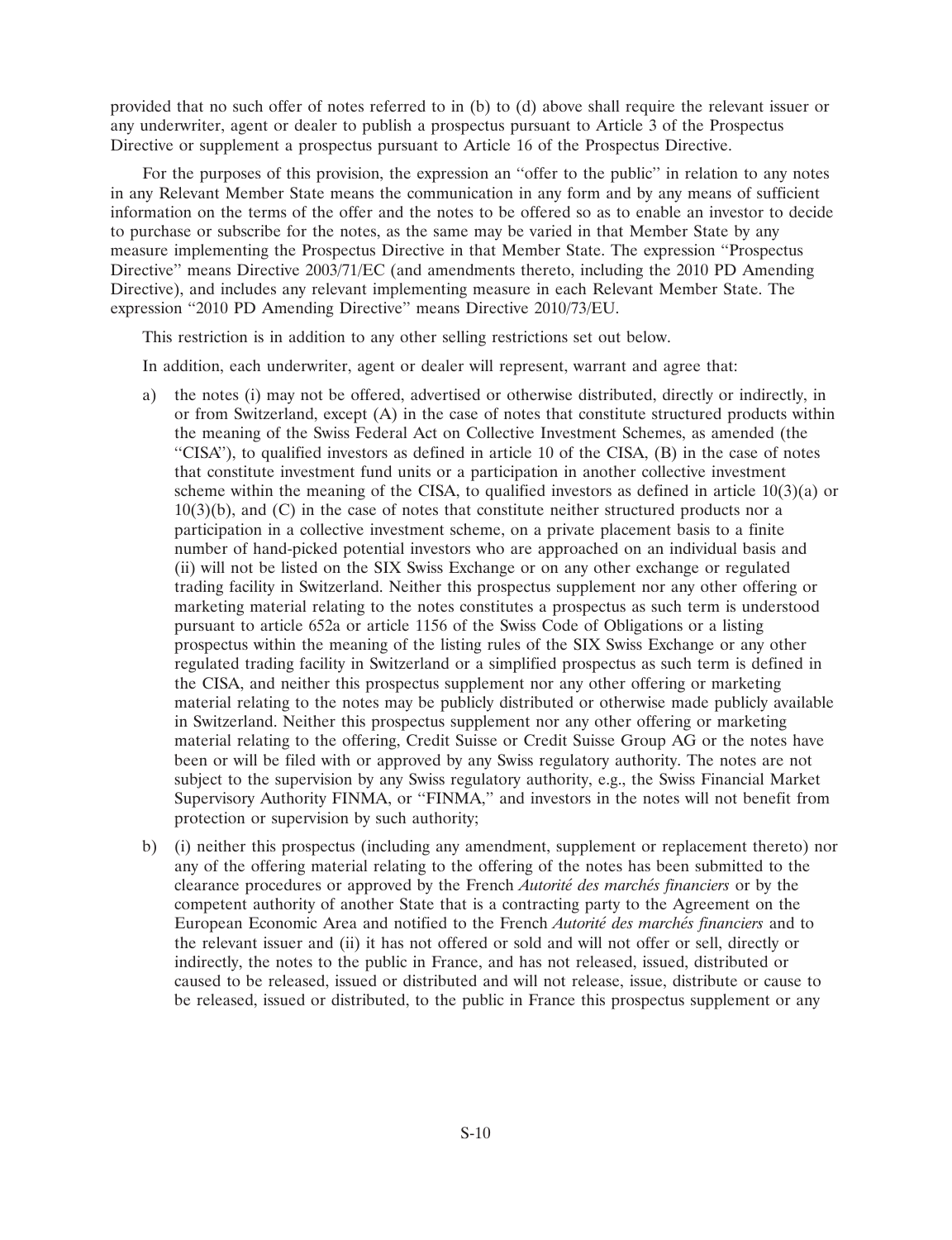other offering material relating to the notes, and that such offers, sales and distributions have been and shall only be made in France:

- i. to qualified investors *(investisseurs qualifiés*), other than individuals, and/or to a restricted circle of investors (*cercle restreint d'investisseurs*), other than individuals, in each case investing for their own account, all as defined in, and in accordance with articles L. 411-2, D. 411-1, D. 411-4, D. 734-1, D. 744-1, D. 754.1 and D. 764-1 of the French *Code mon´etaire et financier*;
- ii. to investment services providers authorized to engage in portfolio management on behalf of third parties (*personnes fournissant le service de gestion de portefeuille pour compte de tiers*); or
- iii. in a transaction that, in accordance with article L. 411-2-I or I *bis* of the French *Code monétaire et financier* and article 211-2 of the General Regulations (*Règlement Général*) of the *Autorité des marchés Financiers*, does not constitute a public offer.

The direct or indirect distribution to the public in France of any so acquired notes may be made only as provided by articles L.  $411-1$ , L.  $411-2$ , L.  $412-1$  and L.  $621-8$  to L.  $621-8-3$  of the French *Code monétaire et financier* and applicable regulations thereunder.

- c) in relation to any notes which have a maturity of less than one year, it is a person whose ordinary activities involve it in acquiring, holding, managing or disposing of investments (as principal or agent) for the purposes of its business and (ii) it has not offered or sold and will not offer or sell any notes other than to persons whose ordinary activities involve them in acquiring, holding, managing or disposing of investments (as principal or as agent) for the purposes of their businesses or who it is reasonable to expect will acquire, hold, manage or dispose of investments (as principal or agent) for the purposes of their businesses where the issue of the notes would otherwise constitute a contravention of Section 19 of the Financial Services and Markets Act 2000 (the "FSMA") by the issuer;
- d) it has only communicated or caused to be communicated and will only communicate or cause to be communicated an invitation or inducement to engage in investment activity (within the meaning of Section 21 of the FSMA) received by it in connection with the issue or sale of any notes in circumstances in which Section 21(1) of the FSMA does not apply to the relevant issuer;
- e) it has complied and will comply with all applicable provisions of the FSMA with respect to anything done by it in relation to any notes in, from or otherwise involving the United Kingdom;
- f) the notes have not been and will not be registered under the Financial Instruments and Exchange Law of Japan. Each underwriter or agent has represented and agreed that it has not offered or sold, and will not offer or sell any notes directly or indirectly in Japan or to, or for the benefit of, any Japanese person or to others, for re-offering or resale directly or indirectly in Japan or to any Japanese person, except in each case pursuant to an exemption from the registration requirements of, and otherwise in compliance with, the Financial Instruments and Exchange Law of Japan and any other applicable laws and regulations of Japan. For purposes of this paragraph, ''Japanese person'' means any person resident in Japan, including any corporation or other entity organized under the laws of Japan;
- g) the notes have not been offered or sold, and will not be offered or sold, in Hong Kong, by means of any document, other than (i) to ''professional investors'' within the meaning of the Securities and Futures Ordinance (Cap. 571, Laws of Hong Kong) (the "SFO") and any rules made thereunder, or (ii) in circumstances which do not result in the document being a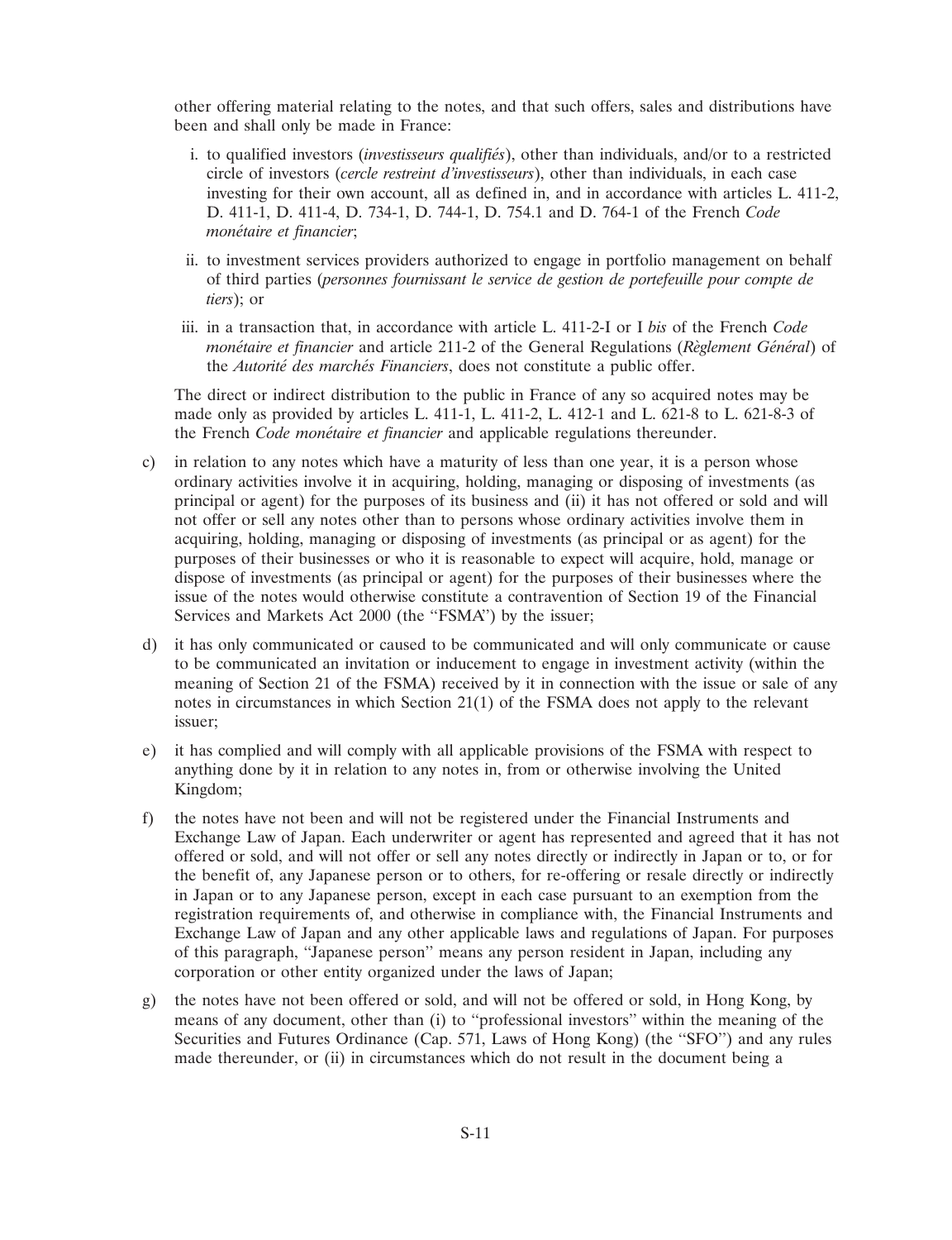''prospectus'' as defined in the Companies (Winding Up and Miscellaneous Provisions) Ordinance of Hong Kong (Cap 32, Laws of Hong Kong) (the ''CO'') or (iii) in other circumstances which do not constitute an offer to the public within the meaning of the CO; and it has not issued and will not issue any advertisement, invitation or document relating to the notes and has not caused and shall not cause such to be in the possession of any person for the purpose of issue (in each case whether in Hong Kong or elsewhere), which advertisement, invitation or document relating to such notes is directed at, or the contents of which are likely to be accessed or read by, the public in Hong Kong (except if permitted to do so under the securities laws of Hong Kong) other than with respect to the notes which are or are intended to be disposed of only to persons outside Hong Kong or only to ''professional investors'' within the meaning of the SFO and any rules made thereunder;

h) this prospectus has not been registered as a prospectus with the Monetary Authority of Singapore. Accordingly, this prospectus and any other document or material in connection with the offer or sale, or invitation for subscription or purchase, of notes may not be circulated or distributed, nor may the notes be offered or sold, or be made the subject of an invitation for subscription or purchase, whether directly or indirectly, to persons in Singapore other than (i) to an institutional investor under Section 274 of the Securities and Futures Act, Chapter 289 of Singapore (the ''SFA''), (ii) to a relevant person pursuant to Section 275(1), or any person pursuant to Section 275(1A), and in accordance with the conditions specified in Section 275, of the SFA, or (iii) otherwise pursuant to, and in accordance with the conditions of, any other applicable provision of the SFA.

Where notes are subscribed or purchased under Section 275 of the SFA by a relevant person which is:

- i. a corporation (which is not an accredited investor (as defined in Section 4A of the SFA)) the sole business of which is to hold investments and the entire share capital of which is owned by one or more individuals, each of whom is an accredited investor; or
	- ii. a trust (where the trustee is not an accredited investor) whose sole purpose is to hold investments and each beneficiary of the trust is an individual who is an accredited investor,

securities (as defined in Section 239(1) of the SFA) of that corporation or the beneficiaries' rights and interest (howsoever described) in that trust shall not be transferred within six months after that corporation or that trust has acquired the notes pursuant to an offer made under Section 275 of the SFA except:

- 1) to an institutional investor or to a relevant person defined in Section 275(2) of the SFA, or to any person arising from an offer referred to in Section 275(1A) or Section  $276(4)(i)(B)$  of the SFA;
- 2) where no consideration is or will be given for the transfer;
- 3) where the transfer is by operation of law;
- 4) as specified in Section 276(7) of the SFA; or
- 5) as specified in Regulation 32 of the Securities and Futures (Offers of Investments) (Shares and Debentures) Regulations 2005 of Singapore.
- i) this prospectus has not been and will not be circulated or distributed in the People's Republic of China (excluding Hong Kong, Macau and Taiwan, the ''PRC''), and the notes have not been offered or sold, and will not be offered or sold, directly or indirectly, to any resident of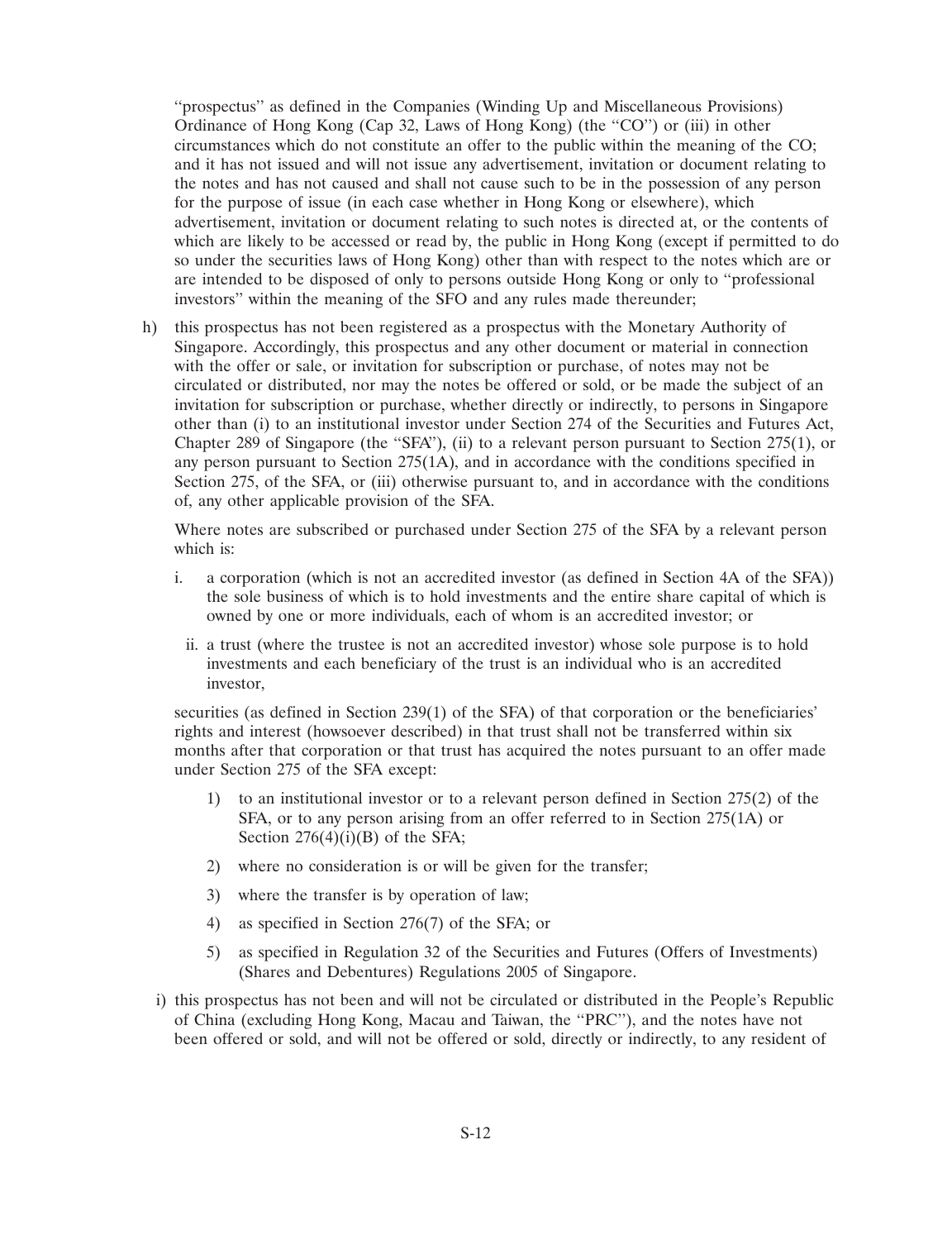the PRC, or to any person for re-offering or re-sale, directly or indirectly, to any resident of the PRC, except pursuant to applicable laws and regulations of the PRC;

j) no prospectus or other disclosure document (as defined in the Corporations Act 2001 of Australia (the ''Corporations Act'')) in relation to the notes has been, or will be, lodged with the Australian Securities and Investments Commission (''ASIC'') or the Australian securities exchange operated by ASX Limited ("ASX Limited").

Each underwriter and agent, severally and not jointly, represents and agrees that (unless a prospectus supplement or pricing supplement otherwise provides) it:

- i. has not offered, and will not offer for issue or sale and has not invited, and will not invite applications for issue, or offers to purchase, the notes in Australia (including an offer or invitation which is received by a person in Australia); and
- ii. has not distributed or published, and will not distribute or publish, any draft, preliminary or definitive prospectus, supplement, advertisement or any other offering material relating to the notes in Australia,

unless:

- 1) the aggregate consideration payable by each offeree or invitee is at least A\$500,000 (or its equivalent in other currencies but, in either case, disregarding moneys lent by the offeror or its associates);
- 2) the offer or invitation otherwise does not require disclosure to investors under Parts 6D.2 or 7.9 of the Corporations Act;
- 3) the offer does not constitute an offer to a ''retail client'' for the purposes of section 761G of the Corporations Act;
- 4) such action complies with all applicable laws, regulations and directives (including, without limitation, the licensing requirements of Chapter 7 of the Corporations Act); and
- 5) such action does not require any document to be lodged with ASIC or ASX or any other authority.

Section 708(19) of the Corporations Act provides that an offer of debentures for issue or sale does not need disclosure to investors under Part 6D.2 of the Corporations Act if the issuer is an Australian ADI (as defined in the Corporations Act). As at the date of this prospectus supplement Credit Suisse AG is an Australian ADI.

In addition, in the event that an Australian branch of Credit Suisse (the ''Australian Issuer'') issues notes (the ''Australian notes''), each underwriter may be required to agree to offer the Australian notes in a particular manner in order to allow payments of interest, or amounts in the nature of interest, on the Australian notes to be exempt from Australian interest withholding tax (''IWT'') under section 128F of the Income Tax Assessment Act of 1936 (''36 Act'') of Australia (''Public Offer Test'') and to give certain representations and warranties in favor of the issuer in this regard. Certain "associates" (within the meaning of section 128F(9) of the 36 Act) of the Australian Issuer should not purchase Australian notes as, not only would the Public Offer Test not provide an exemption from IWT for those associates, but it could also result in the entire issue failing the Public Offer Test such that no holder of Australian notes qualifies for an IWT exemption under the Public Offer Test;

k) it has not offered or sold, and will not offer or sell, any notes, directly or indirectly, in Canada or any province or territory thereof or to, or for the benefit of, any resident of Canada in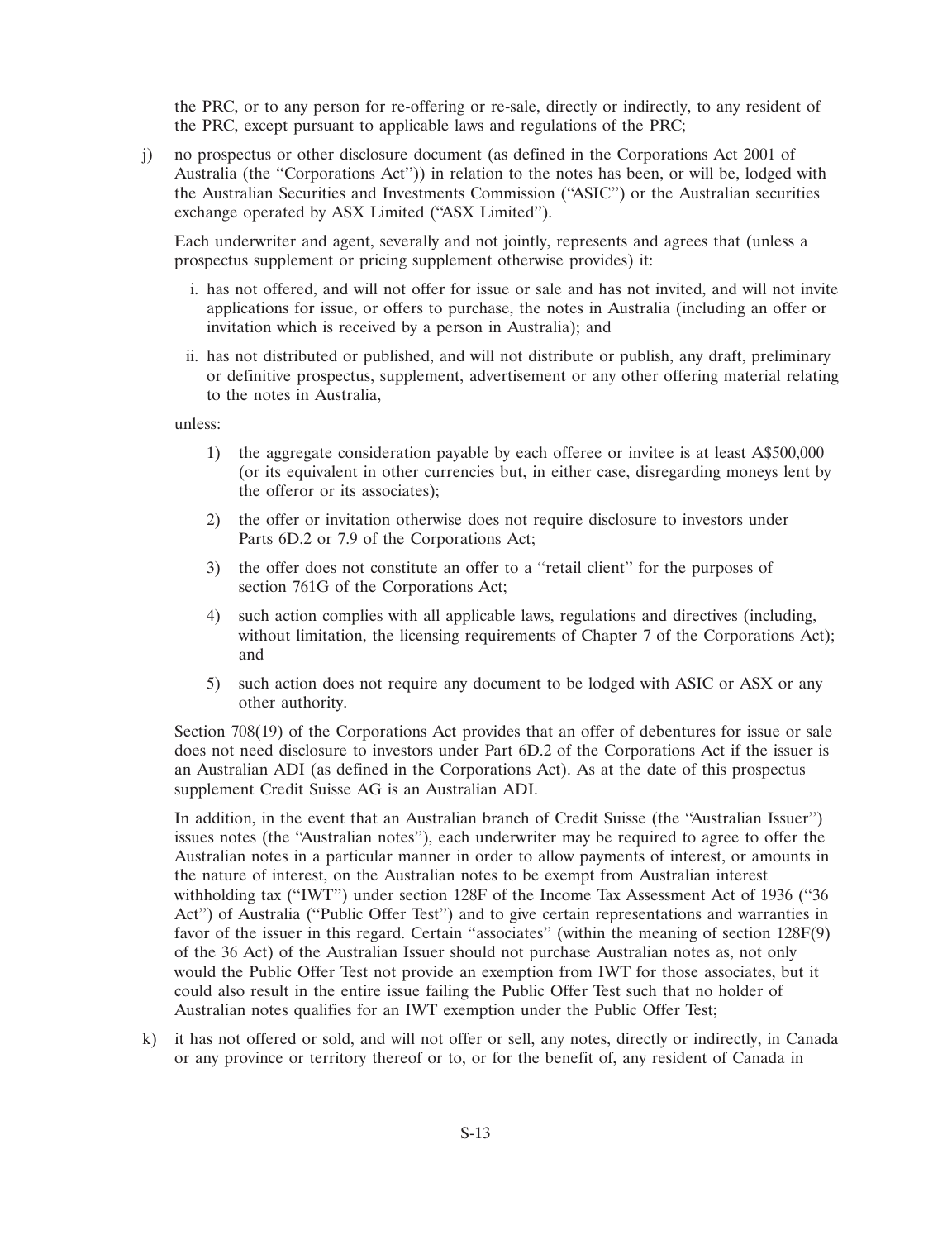contravention of the securities laws and regulations of the provinces and territories of Canada and represents that any offer of the notes in Canada will be made only pursuant to an exemption from the requirement to file a prospectus in the province or territory of Canada in which such offer is made; and that it has not and it will not distribute or deliver this prospectus supplement or any other offering material relating to the notes in Canada or to any resident of Canada in contravention of the securities law and regulations of the provinces and territories of Canada;

- l) the notes have not been and will not be registered with the Mexican National Securities Registry (*Registro Nacional de Valores*) maintained by the Mexican National Banking and Securities Commission (*Comisión Nacional Bancaria y de Valores*, or the "CNBV"), and may not be offered or sold publicly, or otherwise be the subject of brokerage activities, in Mexico, except pursuant to the exemptions set forth under the Mexican Securities Market Law (*Ley del Mercado de Valores*). The information relating to the notes contained in this prospectus supplement or any accompanying prospectus or pricing supplement is exclusively the responsibility of Credit Suisse and has not been filed, reviewed or authorized by the CNBV. In making an investment decision, all investors, including any Mexican investors who may acquire notes from time to time, must rely on their own review and examination of the information contained in this prospectus supplement and any accompanying prospectus or pricing supplement; and
- m) the notes may not be offered or sold to or be held by any person resident for the purposes of the Income Tax (Guernsey) Law 1975 in the Islands of Guernsey, Alderney or Herm, Channel Islands.

This document is only being distributed to and is only directed at (i) persons who are outside the United Kingdom or (ii) investment professionals falling within Article 19(5) of the Financial Services and Markets Act 2000 (Financial Promotion) Order 2005 (the ''Order'') or (iii) high net worth entities, and other persons to whom it may lawfully be communicated, falling within Article 49(2)(a) to (d) of the Order (all such persons together being referred to as ''relevant persons''). Any notes are only available to, and any invitation, offer or agreement to subscribe, purchase or otherwise acquire such notes will be engaged in only with, relevant persons. Any person who is not a relevant person should not act or rely on this document or any of its contents.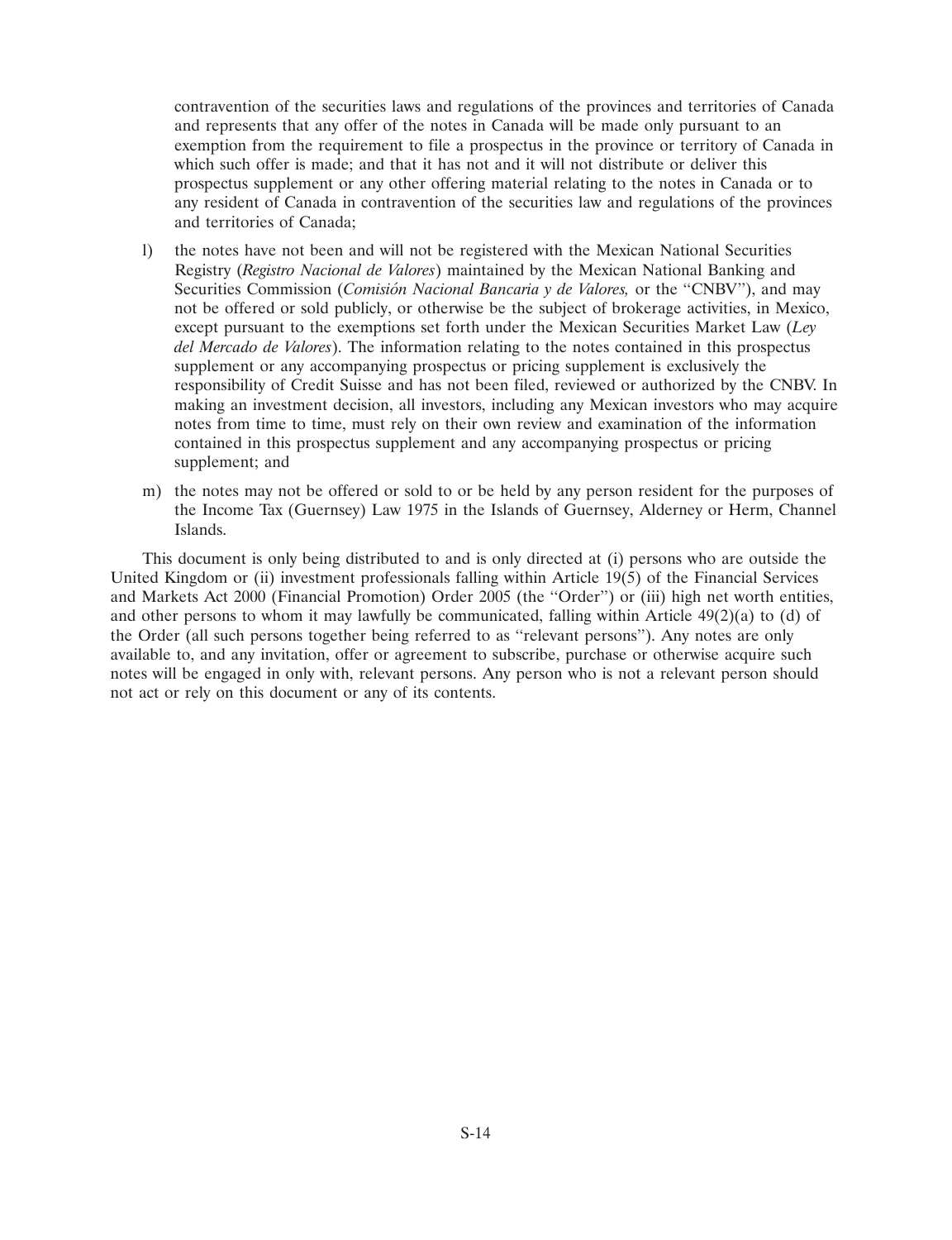#### **INCORPORATION BY REFERENCE**

We file annual and current reports and other information with the SEC. For information on the documents we incorporate by reference in this prospectus supplement and the accompanying prospectus, we refer you to ''Where You Can Find More Information'' on page 3 of the accompanying prospectus.

We incorporate by reference in this prospectus supplement our Current Reports on Form 6-K dated February 12, 2015 (containing the Media Release entitled ''Proposal of distribution to shareholders for financial year 2014 of CHF 0.70 per share, consistent with prior year''), February 12, 2015 (containing our 4Q14 Earnings Release, except the information on pages 4 and 21 of such Earnings Release), February 27, 2015 (containing the Media Release entitled ''Credit Suisse announces increased mortgage-related litigation provisions''), February 27, 2015 (containing our Revised 4Q14 Earnings Release), March 10, 2015, March 20, 2015 (containing the agenda for the annual general meeting, except the information under the heading ''2014 Annual Report''), April 21, 2015 (containing our 1Q15 Earnings Release, except the section entitled ''Dear shareholders'' of such Earnings Release), April 24, 2015 (except for the sections entitled ''Statements by Urs Rohner, Chairman of the Board of Directors", "Voting Results" and "Information", as well as the last paragraph under the section entitled ''Distribution against Reserves from Capital Contributions'' and the last paragraph under the section entitled "Credit Suisse AG"), April 30, 2015 (containing our 1O15 Financial Report, except the sections entitled "Dear shareholders", "Investor information" and "Financial calendar and contacts" of such Financial Report), and the combined Annual Report on Form 20-F of Credit Suisse Group AG and us for the year ended December 31, 2014 and any future documents we file with the SEC under Sections 13(a), 13(c), 14 or 15(d) of the Exchange Act from the date of this prospectus supplement until the offering of the notes is completed.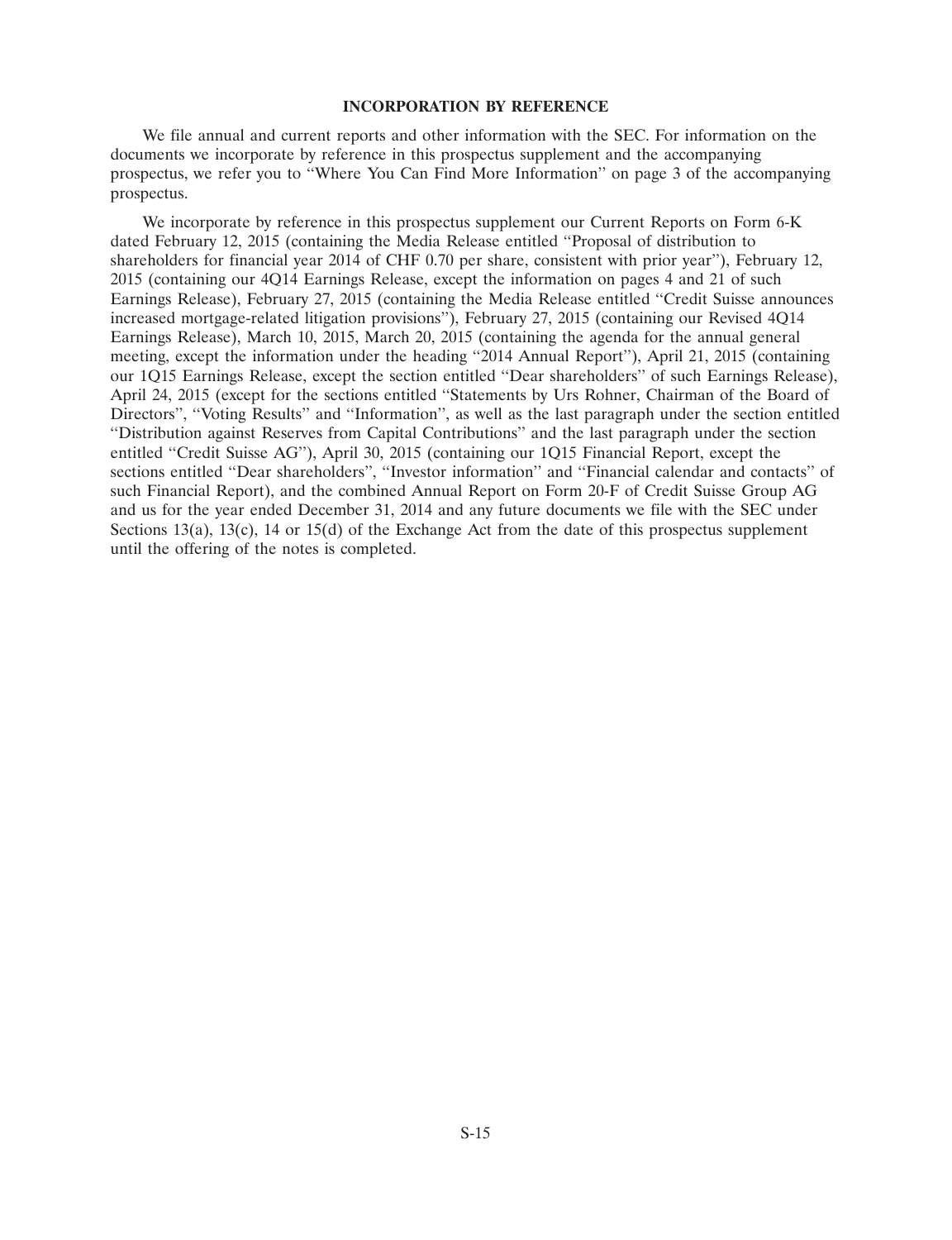# **\$69,405,680,000 Credit Suisse Group AG Debt Securities Warrants Guarantees**

# **Credit Suisse AG Debt Securities Warrants Guarantees**

# **Credit Suisse (USA), Inc.**

**Certain Guaranteed Senior Debt Securities issued previously and further described herein**

Credit Suisse Group AG (Credit Suisse Group) or Credit Suisse AG (Credit Suisse) (in each case, acting through its head office or any one of its branches) may from time to time offer to sell debt securities, which may consist of senior and subordinated notes or other types of debt, including debt convertible into or exchangeable for shares or American depositary shares of Credit Suisse Group (in the case of Credit Suisse Group only), securities of any entity unaffiliated with Credit Suisse Group or Credit Suisse, a basket of such securities, an index or indices of such securities or any combination of the foregoing.

In addition, Credit Suisse Group or Credit Suisse (in each case, acting through its head office or any one of its branches) may from time to time offer to sell warrants or warrants in the form of subscription rights to purchase equity securities (in the case of Credit Suisse Group only) or debt securities of Credit Suisse Group, securities of any entity unaffiliated with Credit Suisse Group or Credit Suisse, a basket of such securities, an index or indices of such securities or any combination of the foregoing.

Credit Suisse Group and Credit Suisse have fully and unconditionally guaranteed all the obligations of Credit Suisse (USA), Inc. (Credit Suisse (USA)) under its guaranteed senior debt securities, or the Guaranteed Senior Debt Securities, further described in ''Description of the Guaranteed Senior Debt Securities of Credit Suisse (USA)'' and ''Description of the Guarantees of the Guaranteed Senior Debt Securities of Credit Suisse (USA)." The obligations of Credit Suisse Group under its guarantee of these securities is subordinated as described in this prospectus.

We will provide the specific terms of these securities in supplements to this prospectus. You should read this prospectus and any supplement carefully before you invest. We will not use this prospectus to issue any securities unless it is attached to a prospectus supplement.

Unless we state otherwise in a prospectus supplement, we will not list any of these securities on a securities exchange.

These securities may be offered directly or to or through underwriters, agents or dealers, including Credit Suisse Securities (USA) LLC, an affiliate of Credit Suisse Group and Credit Suisse. Because of this relationship, Credit Suisse Securities (USA) LLC would have a ''conflict of interest'' within the meaning of Rule 5121 of the Financial Industry Regulatory Authority, Inc., or FINRA. If Credit Suisse Securities (USA) LLC or our other U.S.-registered broker-dealer subsidiaries or affiliates participate in the distribution of our securities, we will conduct the offering in accordance with the applicable provisions of FINRA Rule 5121. See ''Plan of Distribution (Conflicts of Interest)—Conflicts of Interest.'' The names of any other underwriters, agents or dealers will be included in a supplement to this prospectus.

**Investing in our securities involves risks. We may include specific risk factors in an applicable prospectus supplement under the heading ''Risk Factors.''**

Neither the Securities and Exchange Commission nor any state securities commission has approved or disapproved of these securities or determined if this prospectus or any accompanying prospectus supplement is truthful or complete. Any representation to the contrary is a criminal offense.

The debt securities of Credit Suisse Group and Credit Suisse are not deposit liabilities and are not insured by the Federal Deposit Insurance Corporation or any other governmental agency of the United States, Switzerland or any other jurisdiction. Unless otherwise provided in the applicable prospectus supplement, the debt securities will not have the benefit of any agency or governmental guarantee.

Credit Suisse Group's registered shares are listed on the SIX Swiss Exchange under the symbol ''CSGN'' and, in the form of American depositary shares, on the New York Stock Exchange under the symbol ''CS.'' The last reported sale price of Credit Suisse Group's shares on April 30, 2015 was CHF 24.08 and the last reported sale price of Credit Suisse Group's American depositary shares on April 30, 2015 was USD 25.77.

Any of our broker-dealer subsidiaries or affiliates, including Credit Suisse Securities (USA) LLC, may use this prospectus and our prospectus supplements in connection with offers and sales of our securities, including outstanding securities of Credit Suisse (USA), in connection with market-making transactions by and through our broker-dealer subsidiaries or affiliates, including Credit Suisse Securities (USA) LLC, at prices that relate to the prevailing market prices of our securities at the time of the sale or otherwise. Any of our brokerdealer subsidiaries and affiliates, including Credit Suisse Securities (USA) LLC, may act as principal or agent in these transactions. None of our broker-dealer subsidiaries and affiliates has any obligation to make a market in any of our offered securities and may discontinue any market-making activities at any time without notice, at its sole discretion.

# **Credit Suisse**

The date of this prospectus is May 4, 2015.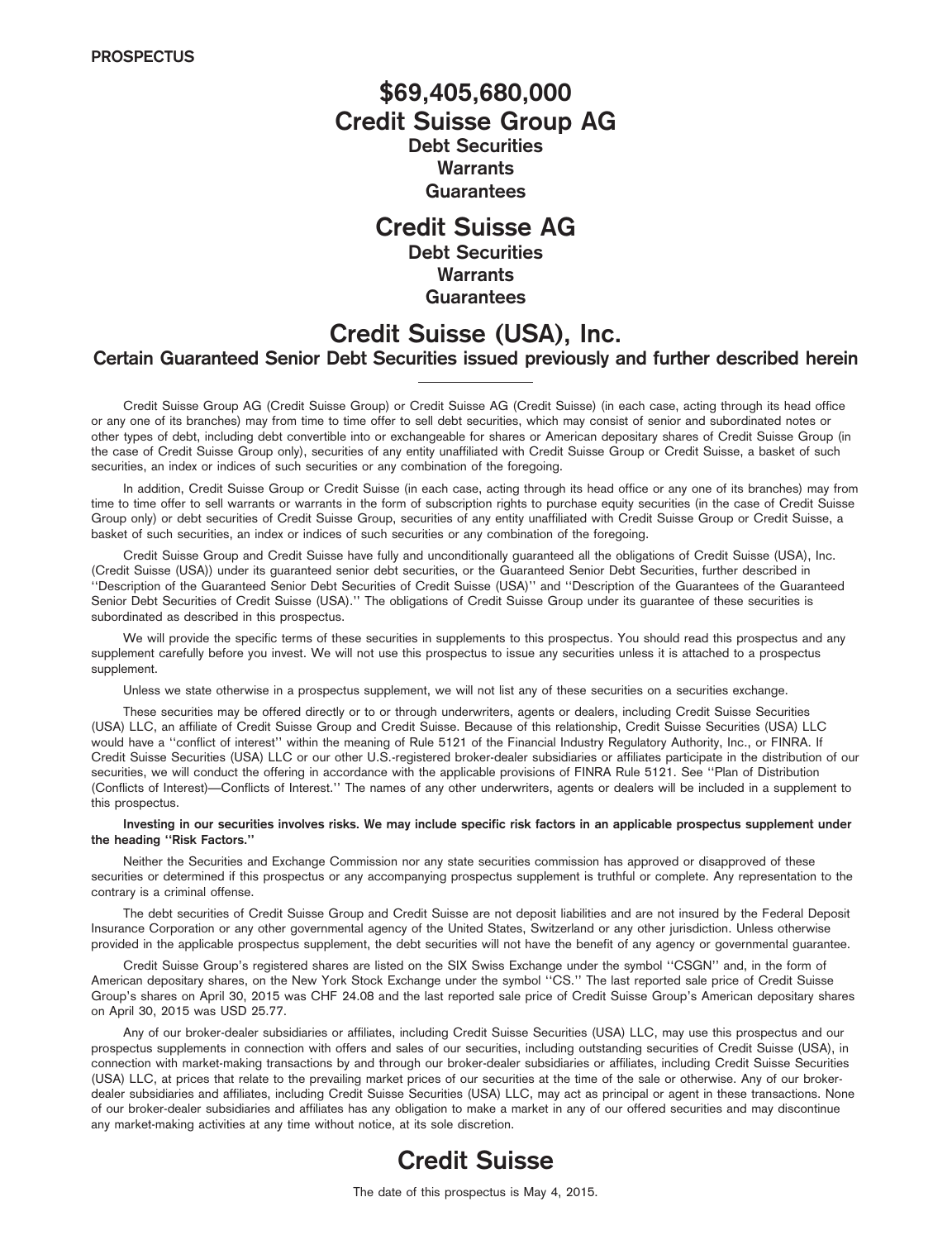## **TABLE OF CONTENTS**

|                                            | Page         |                                         | Page |
|--------------------------------------------|--------------|-----------------------------------------|------|
| ABOUT THIS PROSPECTUS                      | $\mathbf{1}$ | FOREIGN CURRENCY RISKS                  | 44   |
| LIMITATIONS ON ENFORCEMENT OF U.S.         |              | DESCRIPTION OF WARRANTS                 | 46   |
|                                            | 2            | DESCRIPTION OF SHARES                   | 50   |
| WHERE YOU CAN FIND MORE                    |              | <b>DESCRIPTION OF THE GUARANTEED</b>    |      |
| INFORMATION                                | 3            | <b>SENIOR DEBT SECURITIES OF CREDIT</b> |      |
| FORWARD-LOOKING STATEMENTS                 | 5            |                                         | 54   |
| USE OF PROCEEDS                            |              | <b>DESCRIPTION OF THE GUARANTEES OF</b> |      |
| RATIO OF EARNINGS TO FIXED CHARGES.        | 8            | THE GUARANTEED SENIOR DEBT              |      |
| CAPITALIZATION AND INDEBTEDNESS            | 9            | SECURITIES OF CREDIT SUISSE (USA)       | 55   |
| CREDIT SUISSE GROUP                        | 10           | $ERISA$                                 | 57   |
| CREDIT SUISSE                              | 11           |                                         | 59   |
| CREDIT SUISSE (USA)                        | 12           | PLAN OF DISTRIBUTION (CONFLICTS OF      |      |
| DESCRIPTION OF DEBT SECURITIES             | 13           |                                         | 70   |
| <b>SPECIAL PROVISIONS RELATING TO DEBT</b> |              | MARKET-MAKING ACTIVITIES                | 73   |
| SECURITIES DENOMINATED IN A                |              |                                         | 74   |
| FOREIGN CURRENCY                           | 41           |                                         | 75   |

WE ARE RESPONSIBLE FOR THE INFORMATION CONTAINED AND INCORPORATED BY REFERENCE IN THIS PROSPECTUS. AT THE DATE OF THIS PROSPECTUS, WE HAVE NOT AUTHORIZED ANYONE ELSE TO PROVIDE YOU WITH DIFFERENT INFORMATION, AND WE TAKE NO RESPONSIBILITY FOR ANY OTHER INFORMATION OTHERS MAY GIVE YOU. WE ARE NOT MAKING AN OFFER OF THESE SECURITIES IN ANY JURISDICTION WHERE THE OFFER IS NOT PERMITTED. YOU SHOULD NOT ASSUME THAT THE INFORMATION IN THIS PROSPECTUS OR ANY PROSPECTUS SUPPLEMENT IS ACCURATE AS OF ANY DATE OTHER THAN THE DATE ON THE FRONT OF THIS DOCUMENT.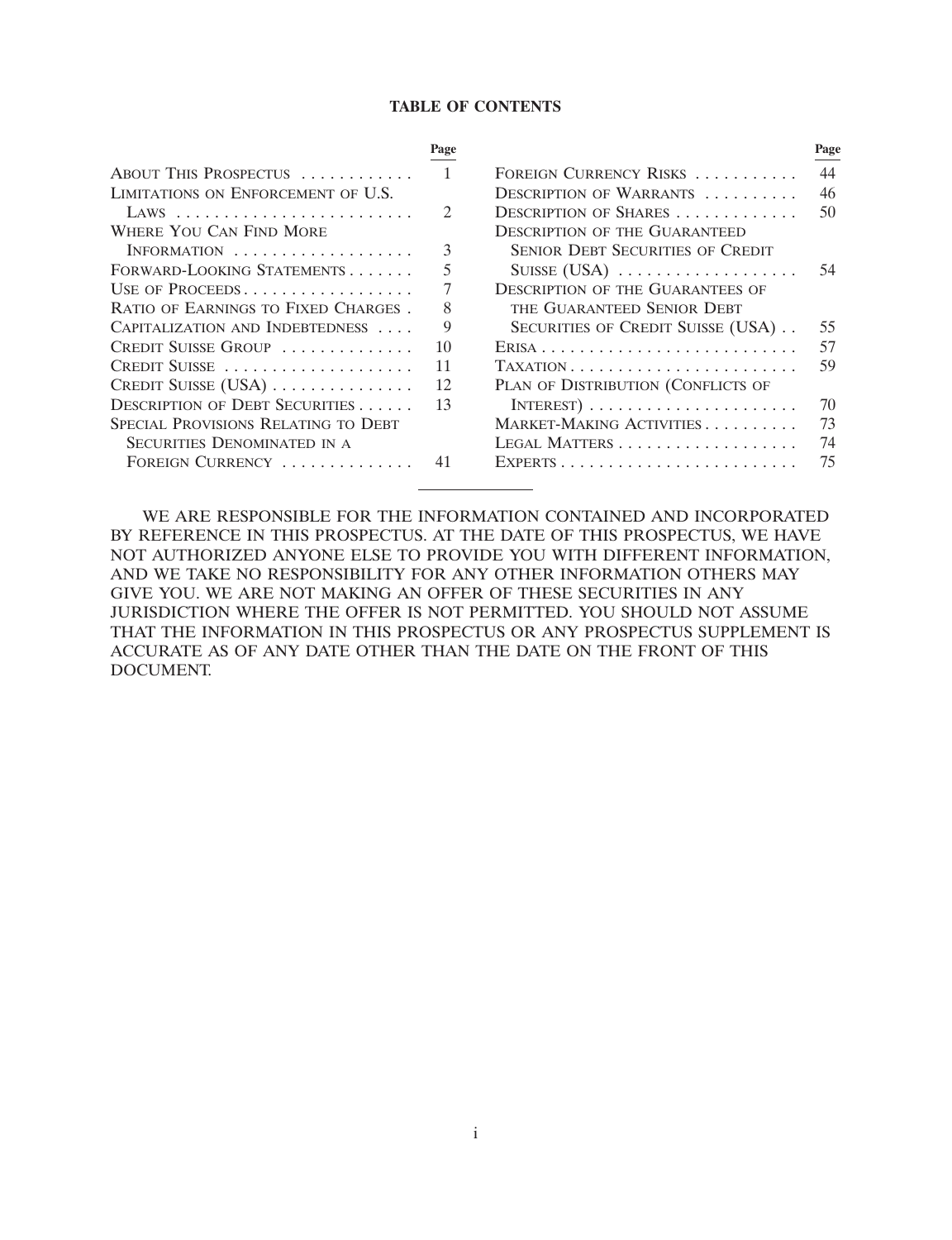## **ABOUT THIS PROSPECTUS**

This prospectus is part of a registration statement on Form F-3 that we filed with the Securities and Exchange Commission, or the SEC, using a ''shelf'' registration process. Under this shelf process, we may sell any combination of the securities described in this prospectus in one or more offerings. This prospectus provides you with a general description of the securities we may offer. Each time we sell securities, we will provide a prospectus supplement that will contain specific information about the terms of that offering. The prospectus supplement may also add, update or change information contained in this prospectus. You should read both this prospectus and any prospectus supplement together with the additional information described under the heading ''Where You Can Find More Information.''

Unless the context otherwise requires and except as otherwise indicated:

- in this prospectus, the terms "we," "our," and "us" refer to Credit Suisse Group and include Credit Suisse Group's wholly-owned bank subsidiary, Credit Suisse and our other subsidiaries;
- in the sections of this prospectus titled "Description of Debt Securities," "Special Provisions" Relating to Debt Securities Denominated in a Foreign Currency'' and ''Foreign Currency Risks,'' the terms ''we,'' ''our,'' and ''us'' refer to each of Credit Suisse Group and Credit Suisse, as applicable, as issuer of the debt securities;
- in the section of this prospectus entitled "Description of Warrants," the terms "we," "our," and ''us'' refer to Credit Suisse Group or Credit Suisse, as issuer of the securities described in that section; and
- in the section of this prospectus entitled "Description of Shares," the terms "we," "our" and ''us'' refer to Credit Suisse Group, as issuer of the securities described in that section, on a consolidated basis.

Credit Suisse Group's and Credit Suisse's consolidated financial statements, which are incorporated by reference into this prospectus, have been prepared in accordance with accounting principles generally accepted in the United States of America, which we refer to as U.S. GAAP. Credit Suisse Group's and Credit Suisse's financial statements are denominated in Swiss francs, the legal tender of Switzerland. When we refer to "CHF," we mean Swiss francs. When we refer to "USD" or "\$," we mean U.S. dollars. On April 30, 2015, the Swiss franc to U.S. dollar exchange rate was 1.0722 Swiss francs  $= 1$  U.S. dollar.

As permitted by Rule 12h-5 under the Exchange Act, Credit Suisse (USA) no longer files reports under the Exchange Act with the SEC. In accordance with Rule 3-10 of Regulation S-X under the Securities Act of 1933, as amended, or the Securities Act, Credit Suisse Group's financial statements include condensed consolidating financial information for Credit Suisse (USA) in a footnote to those financial statements.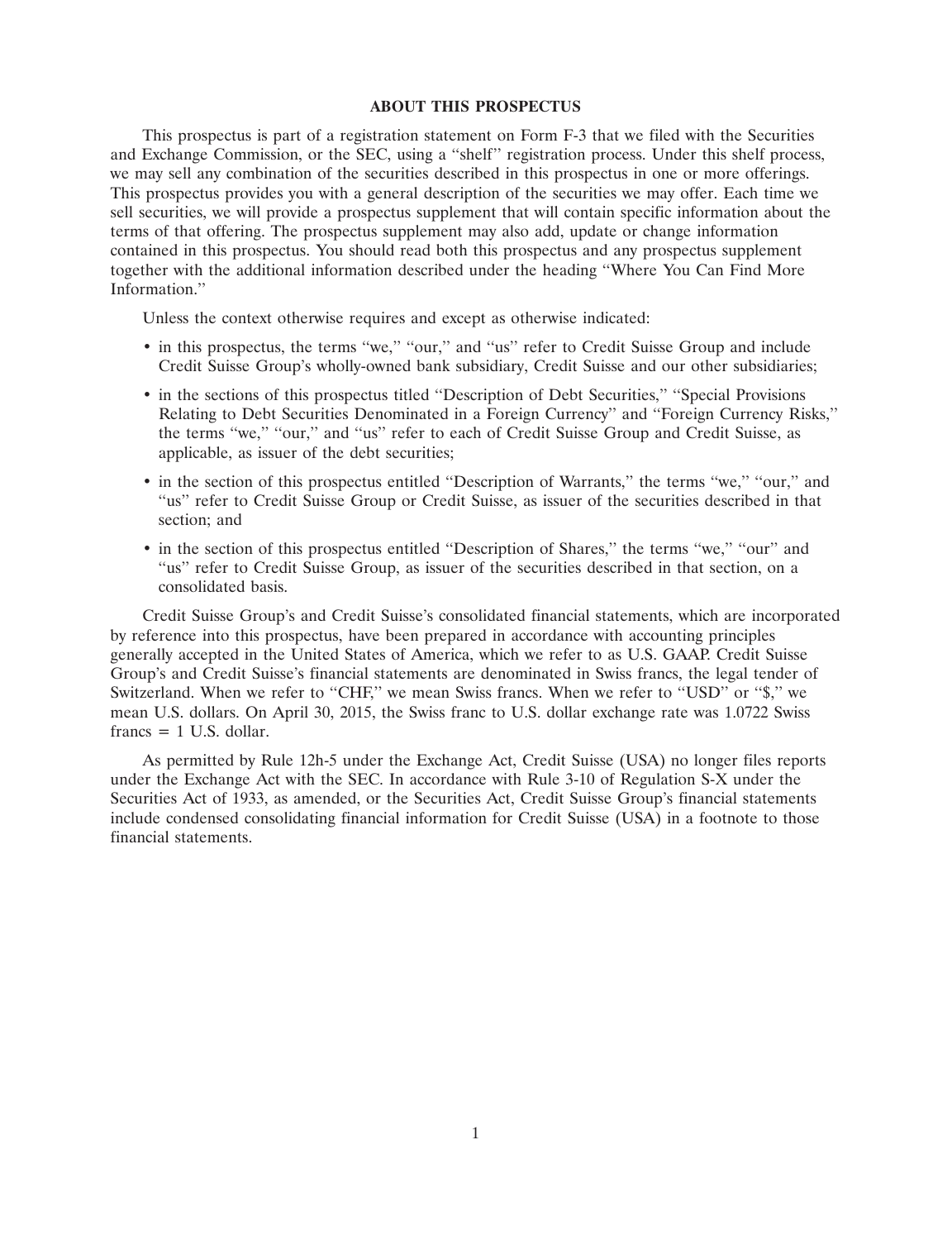### **LIMITATIONS ON ENFORCEMENT OF U.S. LAWS**

Credit Suisse Group is a holding company for financial services companies domiciled in Switzerland and Credit Suisse is a bank domiciled in Switzerland. Many of their directors and executive officers, and certain experts named in this prospectus, are resident outside the United States, and all or a substantial portion of their assets and the assets of such persons are located outside the United States. As a result, it may be difficult for you to serve legal process on Credit Suisse Group, Credit Suisse or their respective directors and executive officers or have any of them appear in a U.S. court. We have been advised by Homburger AG, Swiss counsel to Credit Suisse Group and Credit Suisse that, due to the lack of reciprocal legislation between Switzerland and the United States, there is doubt as to enforceability in Switzerland, in original actions or in actions for enforcement of judgments of U.S. courts, of liabilities based solely on the federal securities laws of the United States.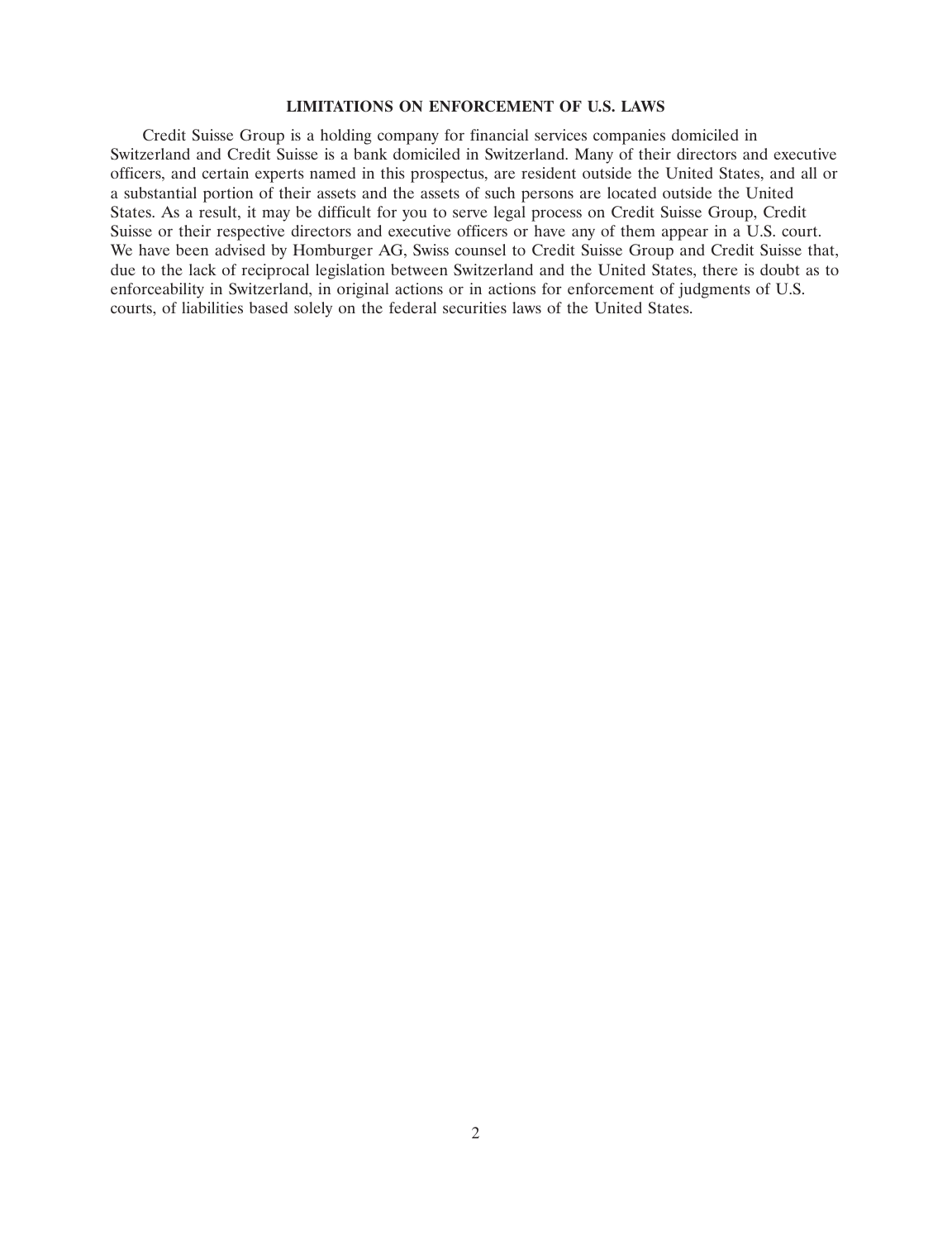#### **WHERE YOU CAN FIND MORE INFORMATION**

Credit Suisse Group and Credit Suisse file periodic reports and other information with the SEC. You may read and copy any document Credit Suisse Group or Credit Suisse files at the SEC's public reference room at 100 F Street, N.E., Washington, D.C. 20549. Please call the SEC at 1-800-SEC-0330 for further information on the operation of the public reference room. In addition, the SEC maintains an Internet site at http://www.sec.gov that contains information regarding issuers that file electronically with the SEC. Reports and other information concerning the business of Credit Suisse Group or Credit Suisse may also be inspected at the offices of the New York Stock Exchange at 11 Wall Street, New York, New York 10005.

The SEC allows Credit Suisse Group and Credit Suisse to ''incorporate by reference'' the information they file with the SEC, which means that Credit Suisse Group and Credit Suisse can disclose important information to you by referring you to those documents. The information incorporated by reference is an important part of this prospectus, and information that Credit Suisse Group and Credit Suisse file later with the SEC and which is incorporated by reference will automatically update and supersede this information.

Credit Suisse Group and Credit Suisse filed their annual report on Form 20-F for the fiscal year ended December 31, 2014 (the "2014 20-F") with the SEC on March 20, 2015. Credit Suisse Group and Credit Suisse are incorporating the 2014 20-F by reference into this prospectus. Credit Suisse Group and Credit Suisse further incorporate by reference their Current Reports on Form 6-K dated February 12, 2015 (containing the Media Release entitled ''Proposal of distribution to shareholders for financial year 2014 of CHF 0.70 per share, consistent with prior year''), February 12, 2015 (containing the Credit Suisse Earnings Release 4Q14, except the information on pages 4 and 21 of such Earnings Release), February 27, 2015 (containing the Media Release entitled ''Credit Suisse announces increased mortgage-related litigation provisions''), February 27, 2015 (containing the Revised Credit Suisse Earnings Release 4Q14), March 10, 2015, March 20, 2015 (containing the agenda for the annual general meeting, except the information under the heading ''2014 Annual Report''), April 21, 2015 (containing our 1Q15 Earnings Release, except the section entitled ''Dear shareholders'' of such Earnings Release), April 24, 2015 (except for the sections entitled ''Statements by Urs Rohner, Chairman of the Board of Directors'', ''Voting Results'' and ''Information'', as well as the last paragraph under the section entitled ''Distribution against Reserves from Capital Contributions'' and the last paragraph under the section entitled ''Credit Suisse AG''), April 30, 2015 (containing the Credit Suisse 1Q15 Financial Report, except the sections entitled ''Dear shareholders'', ''Investor information'' and ''Financial calendar and contacts'' of such Financial Report), and the combined Annual Report on Form 20-F of Credit Suisse Group and Credit Suisse for the year ended December 31, 2014, in each case to the extent that such report expressly states that such report is incorporated by reference into the registration statement of which this prospectus forms a part.

In addition, Credit Suisse Group and Credit Suisse incorporate by reference into the registration statement of which this prospectus forms a part all documents that Credit Suisse Group and Credit Suisse file with the SEC under Section 13(a), 13(c), 14 or 15(d) of the Exchange Act and, only to the extent designated therein, any Current Reports on Form 6-K of Credit Suisse Group and Credit Suisse filed with, but not furnished to, the SEC by Credit Suisse Group and Credit Suisse after the date of the registration statement of which this prospectus forms a part.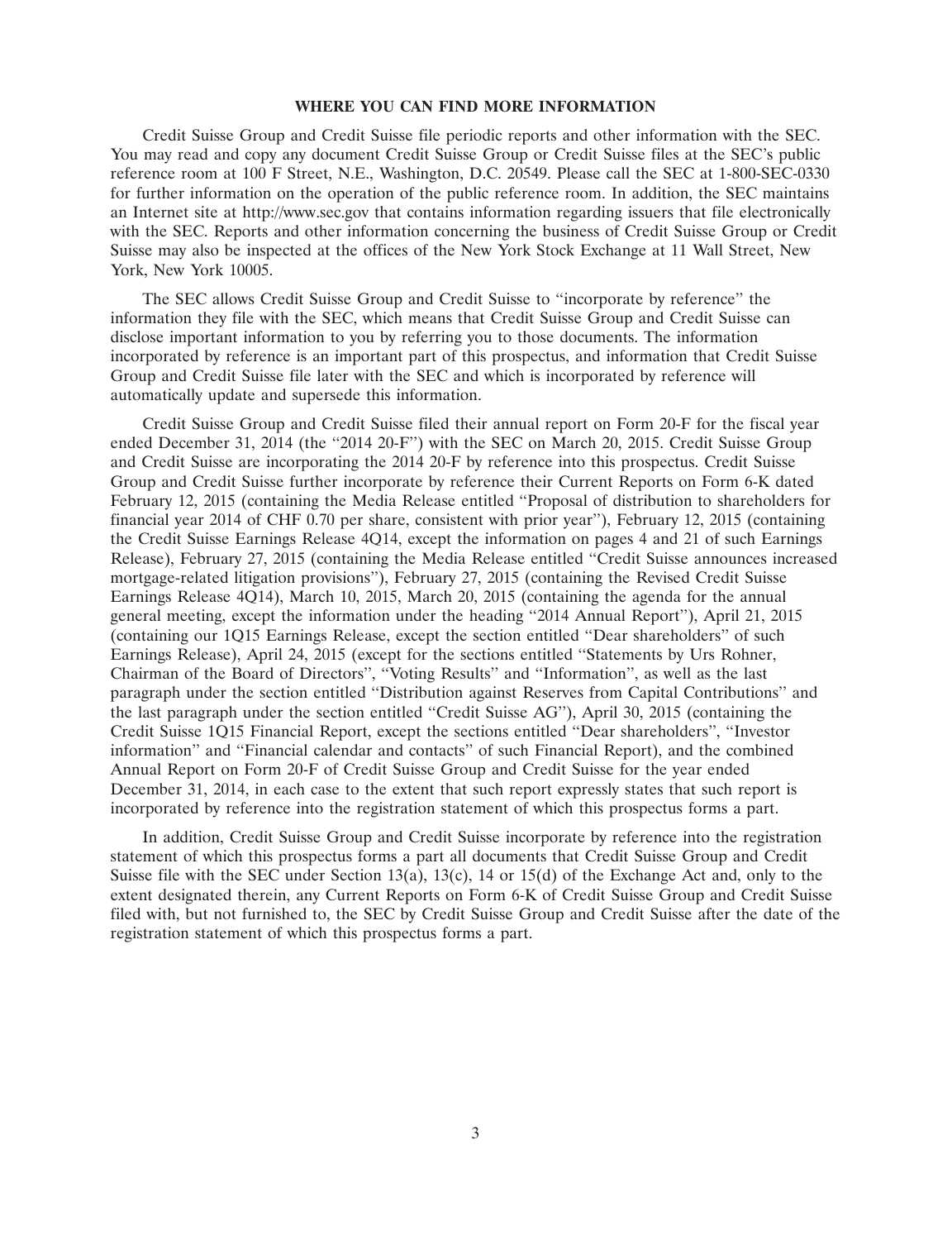You may request a copy of these filings, at no cost, by writing or telephoning Credit Suisse Group or Credit Suisse at their principal executive offices at the following address:

> Credit Suisse Group AG Credit Suisse AG CH 8001 Zurich, Switzerland<br>
> CH 8001 Zurich, Switzerland<br>
> Attention: Investor Relations<br>
> Attention: Investor Relations Attention: Investor Relations  $+41$  44 212 1616  $+41$  44 333 1111

Paradeplatz 8<br>
1 Zurich, Switzerland<br>
2 CH 8001 Zurich, Switzerland<br>
2 CH 8001 Zurich, Switzerland

Internet: https://www.credit suisse.com/investors

We are not incorporating the contents of the website into this prospectus.

We have filed or incorporated by reference exhibits to the registration statement of which this prospectus forms a part. You should read the exhibits carefully for provisions that may be important to you.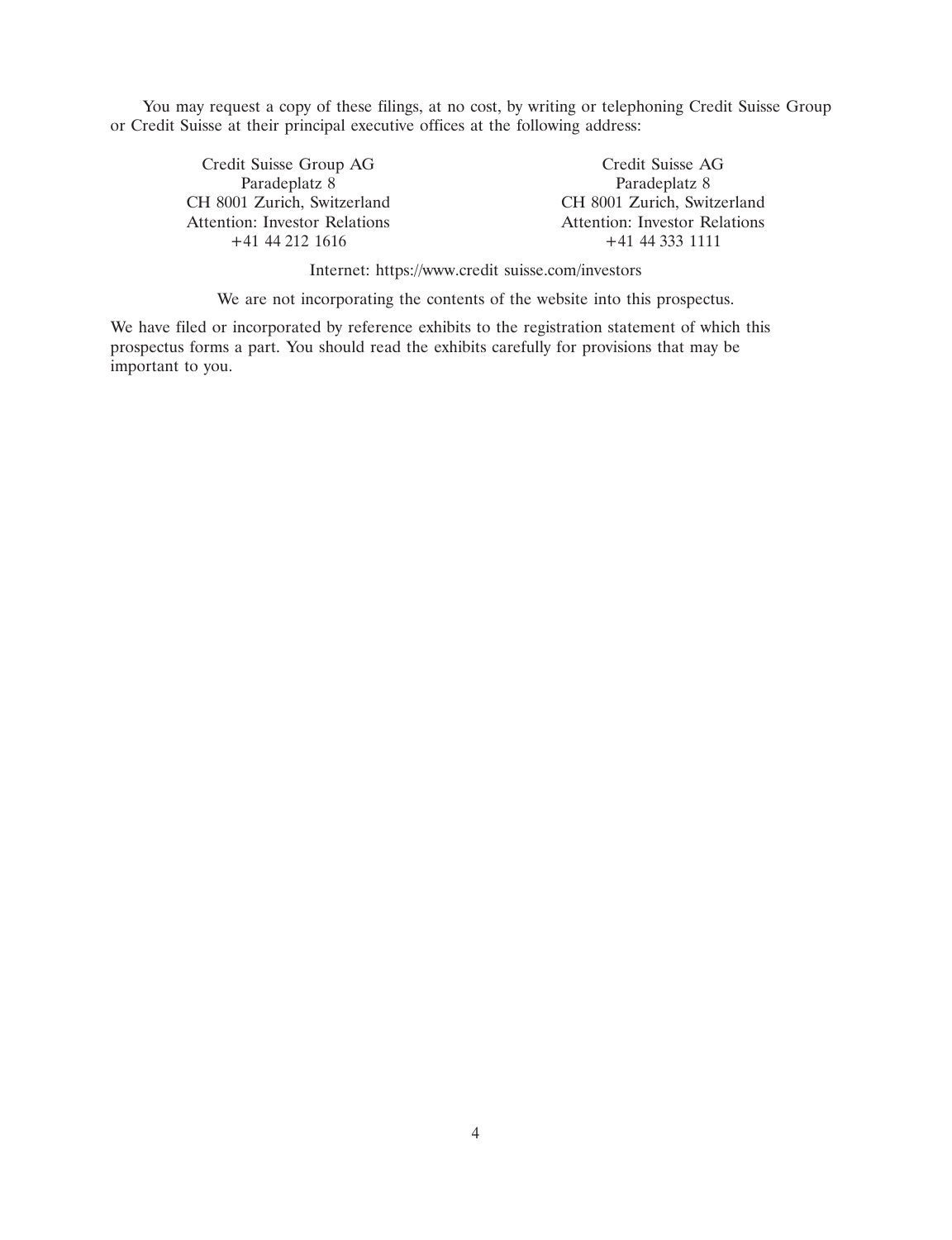## **FORWARD-LOOKING STATEMENTS**

This prospectus, any prospectus supplement and the information incorporated by reference in this prospectus contain statements that constitute forward-looking statements. In addition, in the future we, and others on our behalf, may make statements that constitute forward-looking statements. Such forward-looking statements may include, without limitation, statements relating to the following:

- our plans, objectives or goals;
- our future economic performance or prospects;
- the potential effect on our future performance of certain contingencies; and
- assumptions underlying any such statements.

Words such as "believes," "anticipates," "expects," "intends" and "plans" and similar expressions are intended to identify forward-looking statements but are not the exclusive means of identifying such statements. We do not intend to update these forward-looking statements except as may be required by applicable securities laws.

By their very nature, forward-looking statements involve inherent risks and uncertainties, both general and specific, and risks exist that predictions, forecasts, projections and other outcomes described or implied in forward-looking statements will not be achieved. We caution you that a number of important factors could cause results to differ materially from the plans, objectives, expectations, estimates and intentions expressed in such forward-looking statements. These factors include:

- the ability to maintain sufficient liquidity and access capital markets;
- market volatility and interest rate fluctuations and developments affecting interest rate levels;
- the strength of the global economy in general and the strength of the economies of the countries in which we conduct our operations, in particular the risk of continued slow economic recovery or downturn in the US or other developed countries in 2015 and beyond;
- the direct and indirect impacts of deterioration or slow recovery in residential and commercial real estate markets;
- adverse rating actions by credit rating agencies in respect of us, sovereign issuers, structured credit products or other credit-related exposures;
- the ability to achieve our strategic objectives, including improved performance, reduced risks, lower costs and more efficient use of capital;
- the ability of counterparties to meet their obligations to us;
- the effects of, and changes in, fiscal, monetary, exchange rate trade and tax policies, as well as currency fluctuations;
- political and social developments, including war, civil unrest or terrorist activity;
- the possibility of foreign exchange controls, expropriation, nationalization or confiscation of assets in countries in which we conduct our operations;
- operational factors such as systems failure, human error, or the failure to implement procedures properly;
- actions taken by regulators with respect to our business and practices and possible resulting changes to our business organization practices and policies in the countries in which we conduct our operations;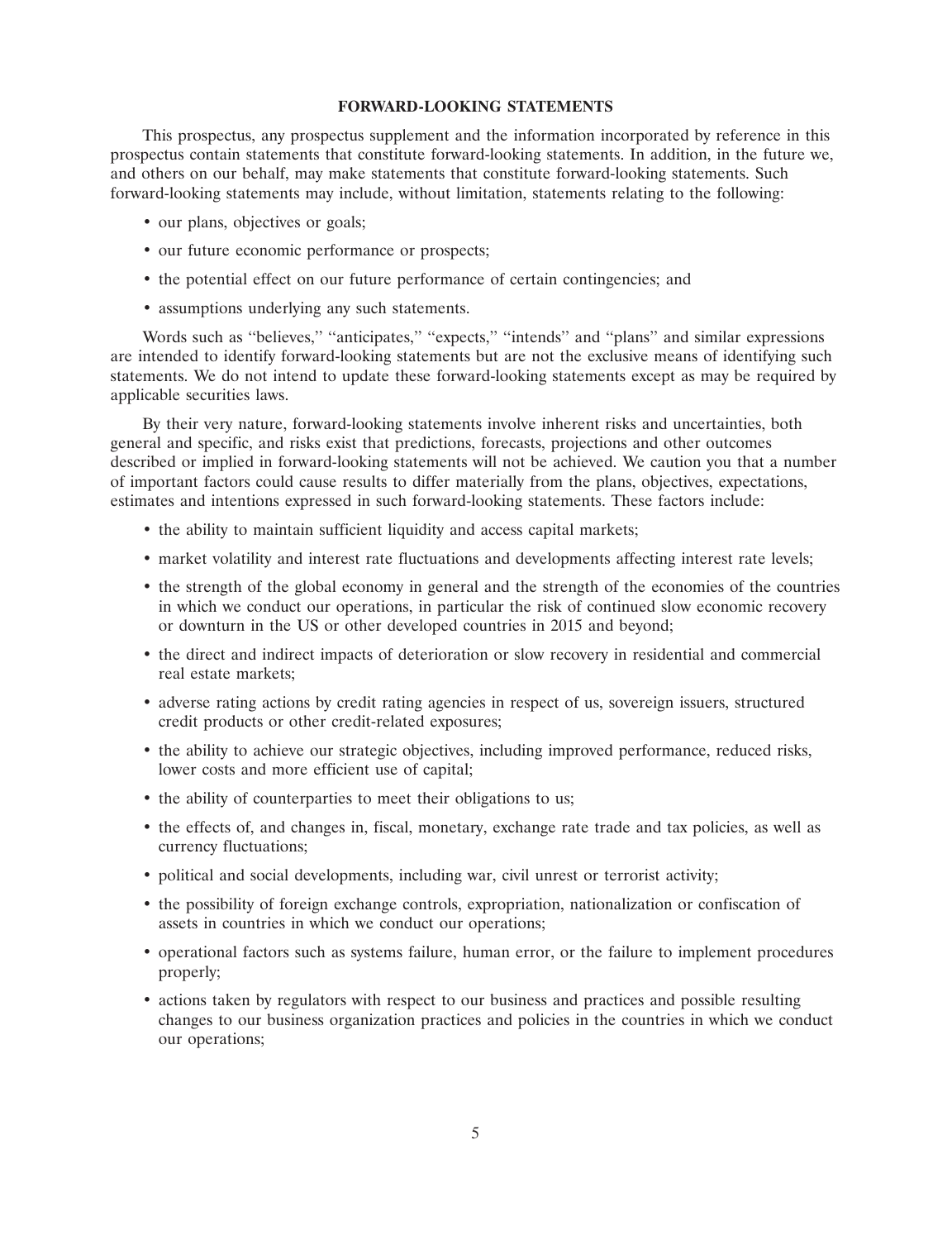- the effects of changes in laws, regulations or accounting policies or practices in countries in which we conduct our operations;
- competition or changes in our competitive position in geographic and business areas in which we conduct our operations;
- the ability to retain and recruit qualified personnel;
- the ability to maintain our reputation and promote our brand;
- the ability to increase market share and control expenses;
- technological changes;
- the timely development and acceptance of our new products and services and the perceived overall value of these products and services by users;
- acquisitions, including the ability to integrate acquired businesses successfully, and divestitures, including the ability to sell non-core assets;
- the adverse resolution of litigation, regulatory proceedings and other contingencies;
- the ability to achieve our cost efficiency goals and cost targets; and
- our success at managing the risks involved in the foregoing.

We caution you that the foregoing list of important factors is not exclusive. When evaluating forward-looking statements, you should carefully consider the foregoing factors and other uncertainties and events, as well as the risk factors and other information set forth in Credit Suisse Group's and Credit Suisse's annual report on Form 20-F for the year ended December 31, 2014, and subsequent annual reports on Form 20-F filed by Credit Suisse Group and Credit Suisse with the SEC; Credit Suisse Group's and Credit Suisse's Current Reports on Form 6-K filed with the SEC; and any risk factors relating to Credit Suisse Group and Credit Suisse, a particular security offered by this prospectus or a particular offering discussed in the applicable prospectus supplement.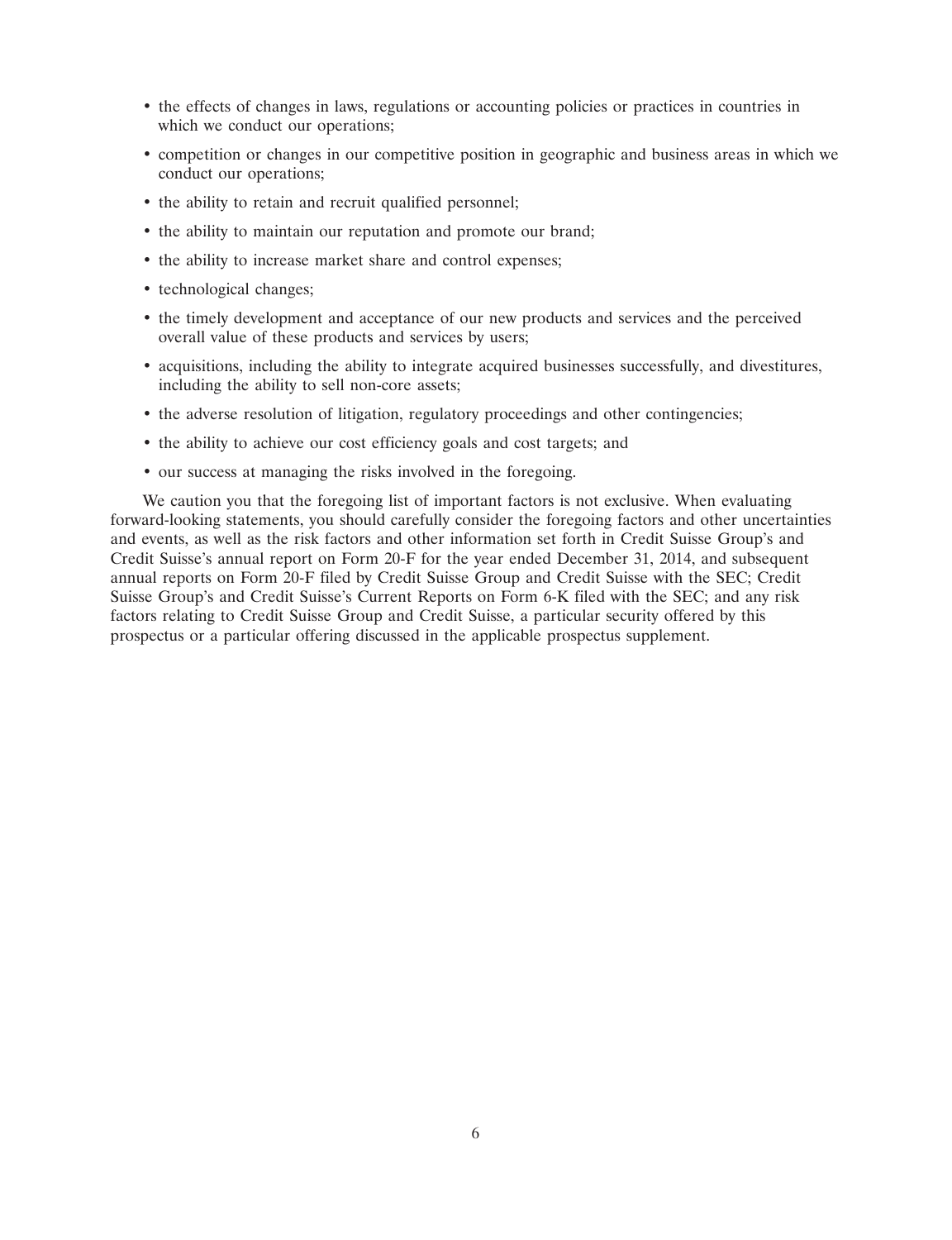## **USE OF PROCEEDS**

Unless we tell you otherwise in a prospectus supplement, we will use the net proceeds from the sale of the securities described in this prospectus by Credit Suisse Group or Credit Suisse for general corporate purposes, including refinancing existing indebtedness. We may also invest the net proceeds temporarily in short-term securities. With the exception of certain situations described in more detail in the applicable prospectus supplement, the net proceeds will be applied exclusively outside Switzerland unless Swiss fiscal laws allow such usage in Switzerland without triggering Swiss withholding taxes on interest payments on debt instruments.

None of Credit Suisse Group, Credit Suisse or Credit Suisse (USA) will receive any of the proceeds from the sale of the outstanding Guaranteed Senior Debt Securities of Credit Suisse (USA). All offers and sales of these securities will be for the accounts of the broker-dealer subsidiaries of Credit Suisse Group in connection with market-making transactions.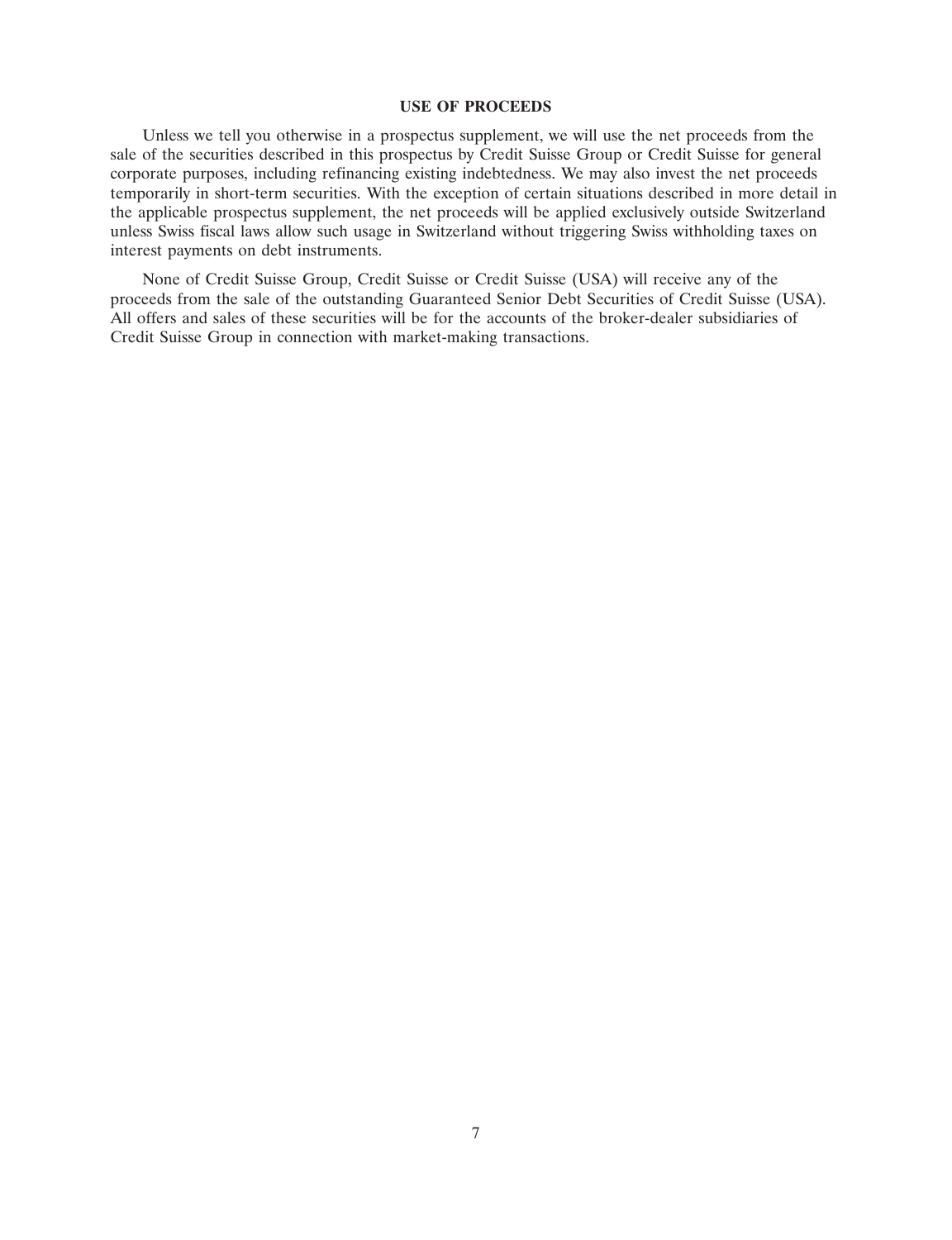# **RATIO OF EARNINGS TO FIXED CHARGES**

The following table sets forth Credit Suisse Group's and Credit Suisse's ratio of earnings to fixed charges for the periods indicated:

|                                       | Year Ended December 31, |  |                     |  |  |
|---------------------------------------|-------------------------|--|---------------------|--|--|
|                                       | 2014                    |  | 2013 2012 2011 2010 |  |  |
| Ratio of Earnings to Fixed Charges(1) |                         |  |                     |  |  |
|                                       |                         |  |                     |  |  |
|                                       |                         |  |                     |  |  |

(1) For purposes of calculating the ratio of earnings to fixed charges, earnings consist of profit/loss from continuing operations before taxes, extraordinary items, cumulative effect of changes in accounting principles and non-controlling interests less income from investments in associates plus fixed charges. Fixed charges for these purposes consist of (a) interest expense, (b) a portion of premises and real estate expenses, deemed representative of the interest factor and (c) preferred dividend requirements in connection with preferred securities of subsidiaries.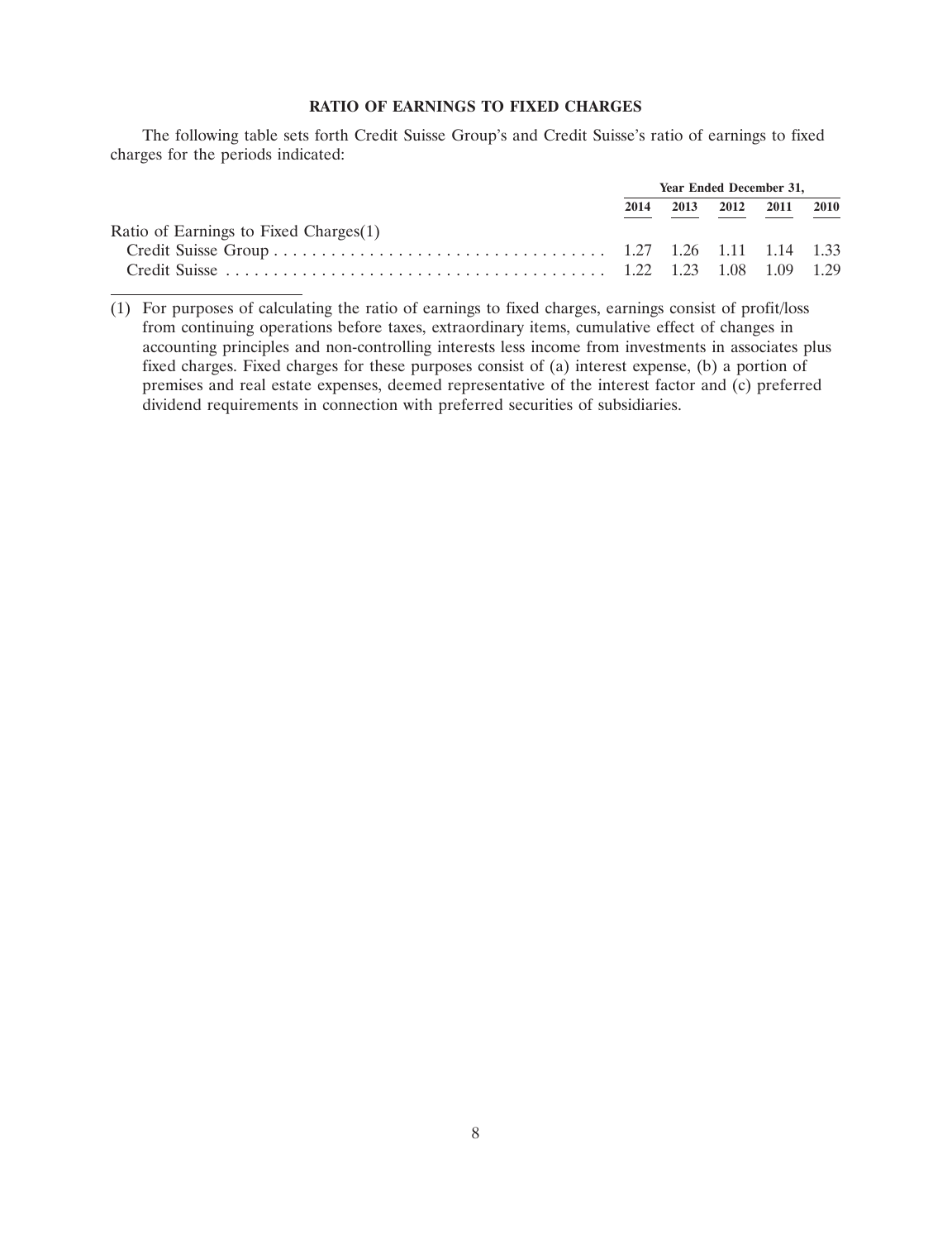# **CAPITALIZATION AND INDEBTEDNESS**

The table below shows the consolidated capitalization and indebtedness of Credit Suisse Group and Credit Suisse as of December 31, 2014. You should read this table along with our consolidated financial statements and other financial information, which are included in the documents incorporated by reference in this prospectus.

|                                                                              | As of December 31, 2014       |                      |  |
|------------------------------------------------------------------------------|-------------------------------|----------------------|--|
|                                                                              | <b>Credit Suisse</b><br>Group | <b>Credit Suisse</b> |  |
|                                                                              | (in CHF millions)             |                      |  |
| Debt:                                                                        |                               |                      |  |
|                                                                              | 25,921                        | 25,921               |  |
| Long-term debt $\dots \dots \dots \dots \dots \dots \dots \dots \dots \dots$ | 177,898                       | 172,947              |  |
|                                                                              | 672,642                       | 661,340              |  |
|                                                                              | 876,461                       | 860,208              |  |
| Equity:                                                                      |                               |                      |  |
| Shareholders' Equity:                                                        |                               |                      |  |
|                                                                              | 64                            | 4,400                |  |
|                                                                              | 27,007                        | 34,842               |  |
|                                                                              | 32,083                        | 15,877               |  |
| Treasury shares, at cost                                                     | (192)                         | $\Omega$             |  |
| Accumulated other comprehensive income/(loss) $\dots \dots$                  | (15,003)                      | (12, 224)            |  |
| Total shareholders' equity                                                   | 43,959                        | 42,895               |  |
|                                                                              | 1,042                         | 1,746                |  |
|                                                                              | 45,001                        | 44,641               |  |
| Total capitalization and indebtedness                                        | 921,462                       | 904,849              |  |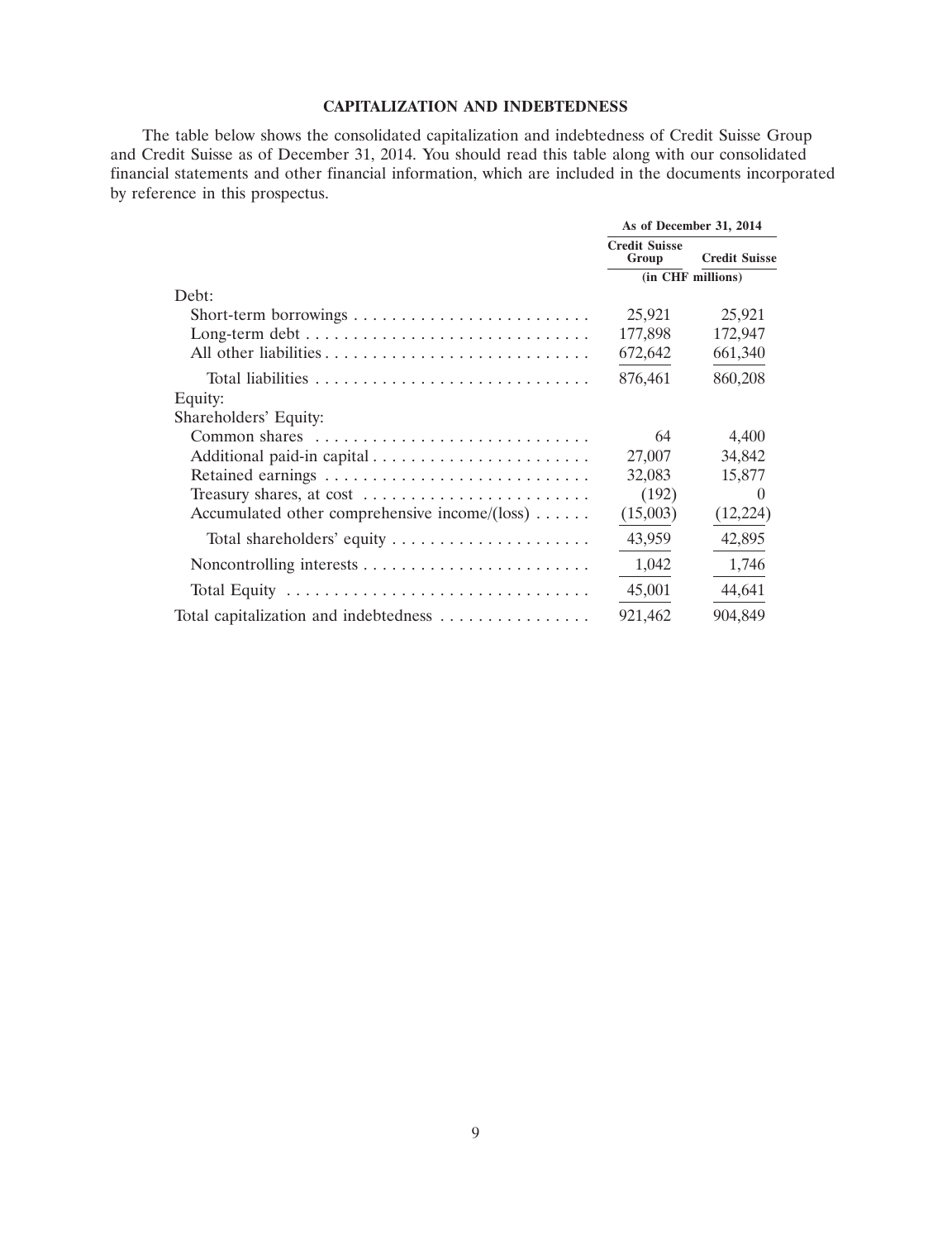# **CREDIT SUISSE GROUP**

Credit Suisse Group is a holding company for financial services companies and is domiciled in Switzerland. Its activities are operated and managed in two reportable segments: Private Banking & Wealth Management and Investment Banking.

Credit Suisse Group is a publicly held corporation and its registered shares are listed on the SIX Swiss Exchange and, in the form of American depositary shares, on the New York Stock Exchange. Credit Suisse Group's registered head office is located at Paradeplatz 8, CH 8001 Zurich, Switzerland, and its telephone number is  $+41-44-212-1616$ .

Credit Suisse Group may act through any of its branches in connection with the debt securities and warrants as described in this prospectus and the applicable prospectus supplement.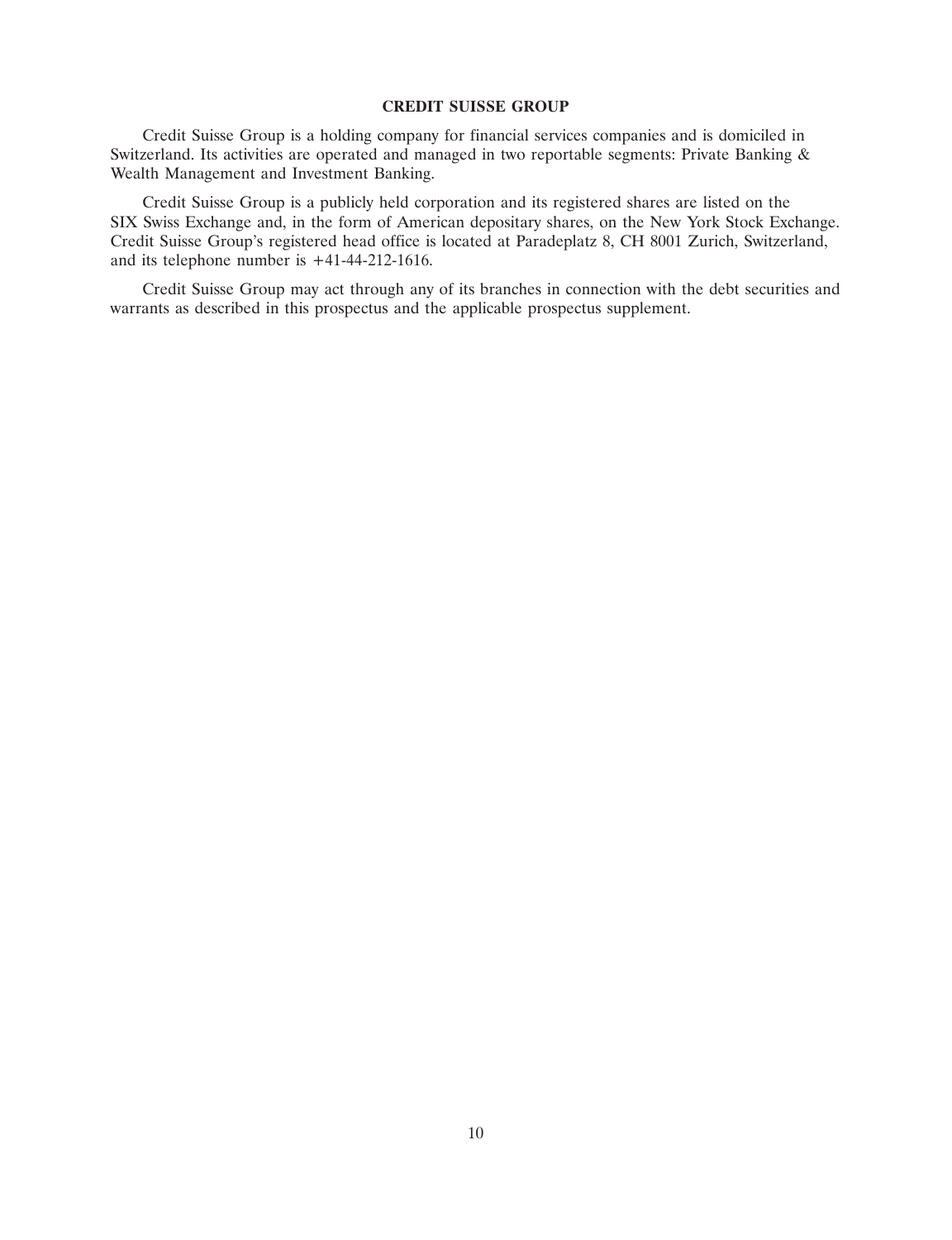## **CREDIT SUISSE**

Credit Suisse, a corporation established under the laws of, and licensed as a bank in, Switzerland, is a wholly-owned subsidiary of Credit Suisse Group. Credit Suisse's registered head office is in Zurich, and it has additional executive offices and principal branches located in London, New York, Hong Kong, Singapore and Tokyo. Credit Suisse's registered head office is located at Paradeplatz 8, CH 8001 Zurich, Switzerland, and its telephone number is +41-44-333-1111.

Credit Suisse may act through any of its branches in connection with the debt securities and warrants as described in this prospectus and the applicable prospectus supplement. Credit Suisse, Guernsey branch, was established in 1986 in Guernsey, Channel Islands, and is, among other things, a vehicle for various funding activities of Credit Suisse. The Guernsey branch exists as part of Credit Suisse and is not a separate legal entity, although it has independent status for certain tax and Guernsey regulatory purposes. The Guernsey branch is located at Helvetia Court, Les Echelons, South Esplanade, St. Peter Port, Guernsey GY1 3ZQ, Channel Islands, and its telephone number is +44-1481-724-569.

Credit Suisse, London branch, was established in 1993 in England and Wales, and is, among other things, a vehicle for various funding activities of Credit Suisse. The London branch exists as part of Credit Suisse and is not a separate legal entity, although it has independent status for certain tax and regulatory purposes. The London branch is located at One Cabot Square, London, E14 4QJ, United Kingdom, and its telephone number is +44-20-7888-8888.

Credit Suisse, Nassau branch, was established in Nassau, Bahamas in 1971 and is, among other things, a vehicle for various funding activities of Credit Suisse. The Nassau branch exists as part of Credit Suisse and is not a separate legal entity, although it has independent status for certain tax and regulatory purposes. The Nassau branch is located at Shirley & Charlotte Streets, Bahamas Financial Centre, 4th Floor, P.O. Box N-4928, Nassau, Bahamas, and its telephone number is 242-356-8125.

Credit Suisse, New York branch, was established in 1940 in New York, New York, and is, among other things, a vehicle for various funding activities of Credit Suisse. The New York branch exists as part of Credit Suisse and is not a separate legal entity, although it has independent status for certain tax and regulatory purposes. The New York branch is located at Eleven Madison Avenue, New York, New York 10010, and its telephone number is (212) 325-2000.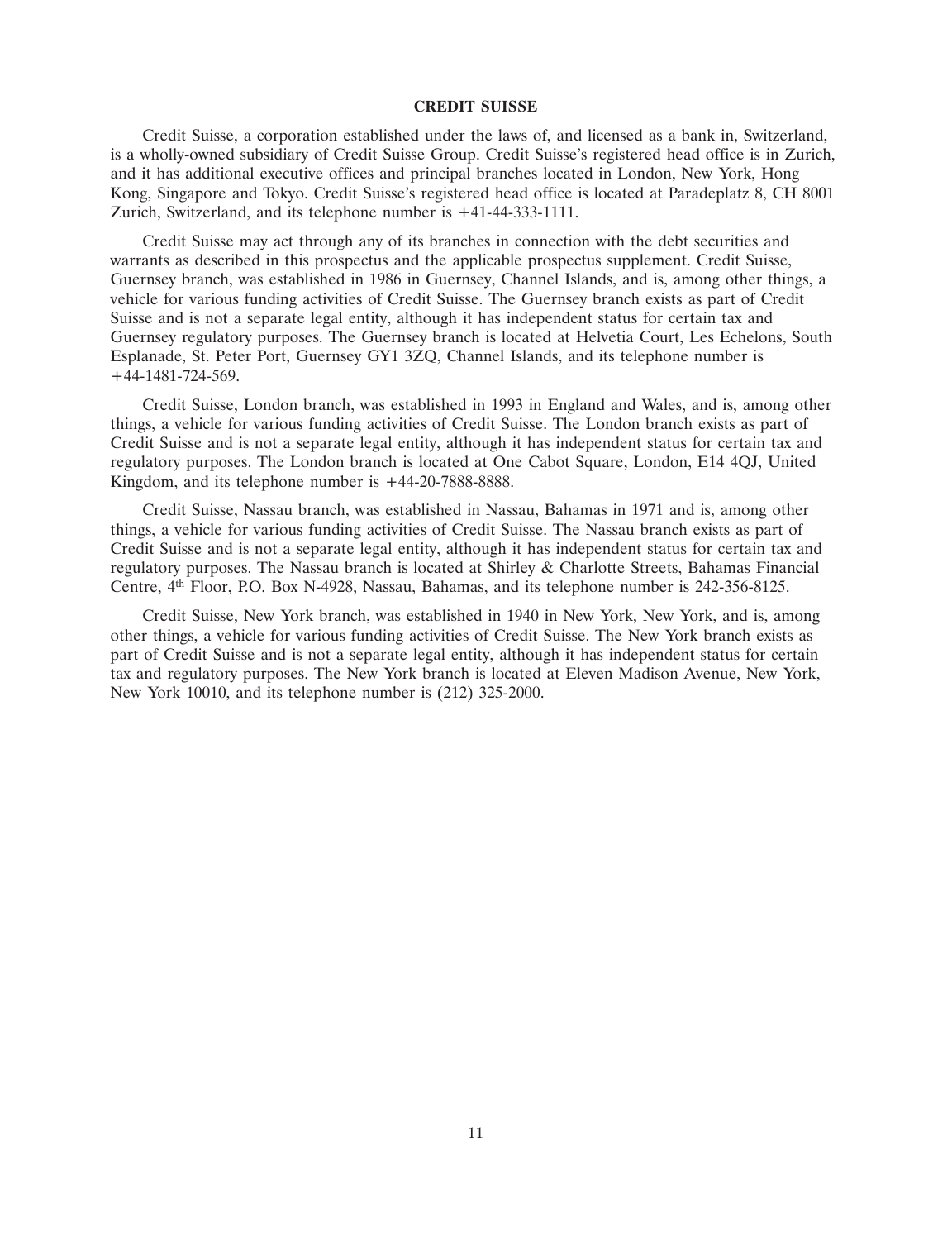## **CREDIT SUISSE (USA)**

Credit Suisse (USA) is a holding company for financial services companies. Credit Suisse (USA) is an indirect wholly-owned subsidiary of Credit Suisse Group. Credit Suisse (USA)'s principal executive office is in New York. Credit Suisse (USA)'s principal subsidiary is Credit Suisse Securities (USA) LLC, Credit Suisse Group's principal U.S. registered broker-dealer subsidiary.

The principal executive offices of Credit Suisse (USA) are located at Eleven Madison Avenue, New York, New York 10010, and its telephone number is (212) 325-2000.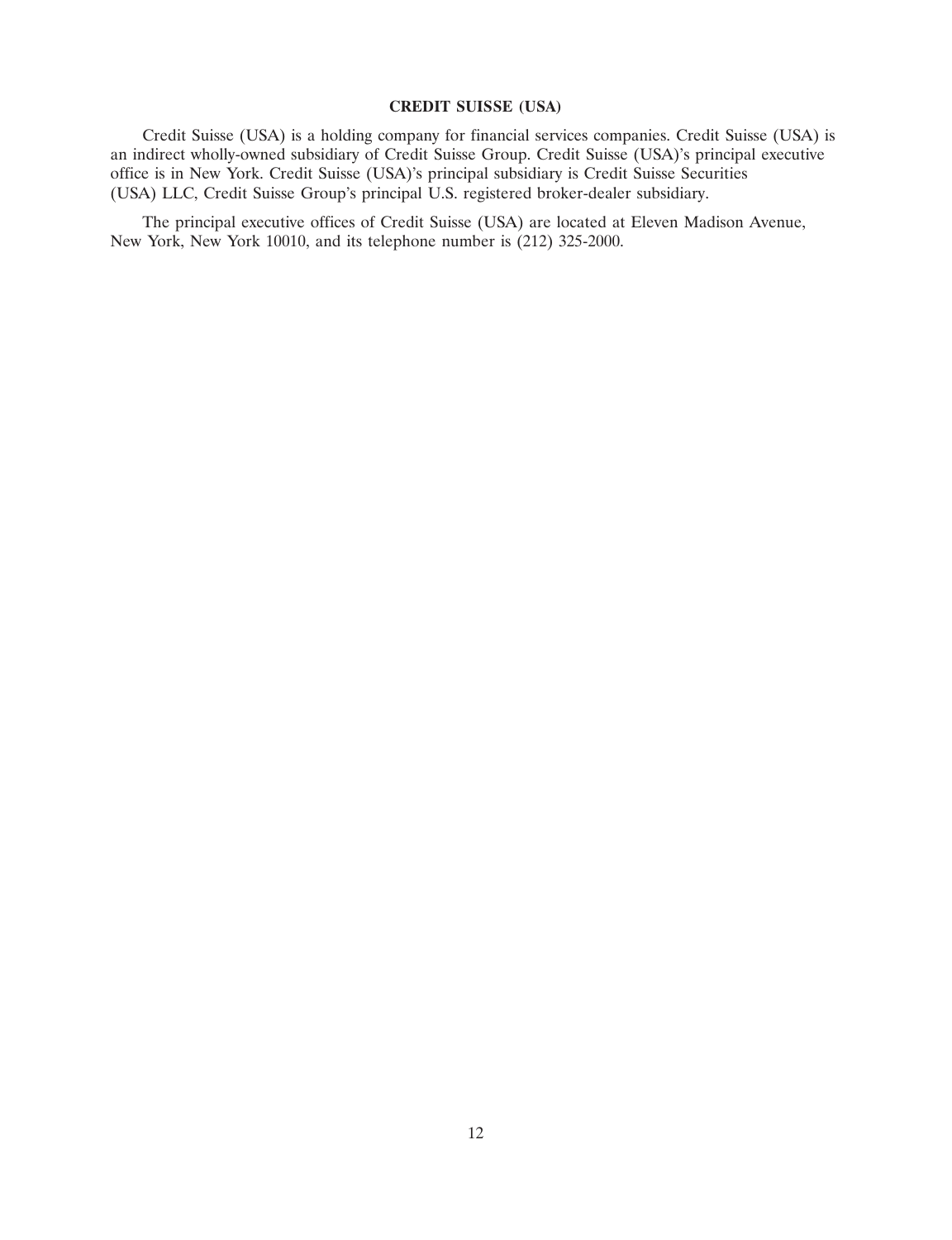### **DESCRIPTION OF DEBT SECURITIES**

This section describes the general terms that will apply to any debt securities that may be offered by Credit Suisse Group or Credit Suisse, directly or through one of its branches pursuant to this prospectus (each referred to in this section as a ''relevant issuer''). The specific terms of the offered debt securities, and the extent to which the general terms described in this section apply to debt securities, will be described in the related prospectus supplement at the time of the offer.

### **General**

As used in this prospectus, ''debt securities'' means the senior and subordinated debentures, notes, bonds and other evidences of indebtedness that the relevant issuer issues and, in each case, the trustee authenticates and delivers under the applicable indenture.

Credit Suisse Group may issue senior debt securities or subordinated debt securities (including convertible or exchangeable debt securities), directly or through one of its branches. Convertible or exchangeable debt securities of Credit Suisse Group may be converted or exchanged into or for shares or American depositary shares of Credit Suisse Group. Credit Suisse may issue senior debt securities, subordinated debt securities (including convertible or exchangeable debt securities), directly or through one of its branches. Any convertible or exchangeable debt securities issued by Credit Suisse will not be convertible or exchangeable into or for shares of Credit Suisse Group or Credit Suisse. Senior debt securities or subordinated debt securities of Credit Suisse Group will be issued in one or more series under the senior indenture or the subordinated indenture between Credit Suisse Group and The Bank of New York Mellon, formerly known as The Bank of New York, as successor to JPMorgan Chase Bank, N.A., as trustee. Senior debt securities or subordinated debt securities of Credit Suisse will be issued in one or more series under the senior indenture or subordinated indenture between Credit Suisse and The Bank of New York Mellon, formerly known as The Bank of New York, as trustee. The senior indentures and the subordinated indentures of Credit Suisse Group and Credit Suisse have each been qualified under the Trust Indenture Act of 1939, as amended, or the Trust Indenture Act. In this section, we sometimes refer to these indentures collectively, as amended or supplemented from time to time, as the ''indentures.''

This section of the prospectus briefly outlines the provisions of the indentures related to the debt securities. The terms of the indentures will include both those stated in the indentures and those made part of the indentures by the Trust Indenture Act. The forms of the indentures have been filed as exhibits to the registration statement of which this prospectus forms a part, and you should read the applicable indentures for provisions that may be important to you.

Credit Suisse Group is a holding company and depends upon the earnings and cash flow of its subsidiaries to meet its obligations under the debt securities. Since the creditors of any of its subsidiaries would generally have a right to receive payment that is superior to Credit Suisse Group's right to receive payment from the assets of that subsidiary, holders of debt securities will be effectively subordinated to creditors of Credit Suisse Group's subsidiaries. In addition, there are various regulatory requirements applicable to some of Credit Suisse Group's and Credit Suisse's subsidiaries that limit their ability to pay dividends and make loans and advances to Credit Suisse Group and Credit Suisse, as the case may be.

The indentures do not contain any covenants or other provisions designed to protect holders of the debt securities against a reduction in the creditworthiness of the relevant issuer in the event of a highly leveraged transaction or that would prohibit other transactions that might adversely affect holders of the debt securities, including a change in control of the relevant issuer.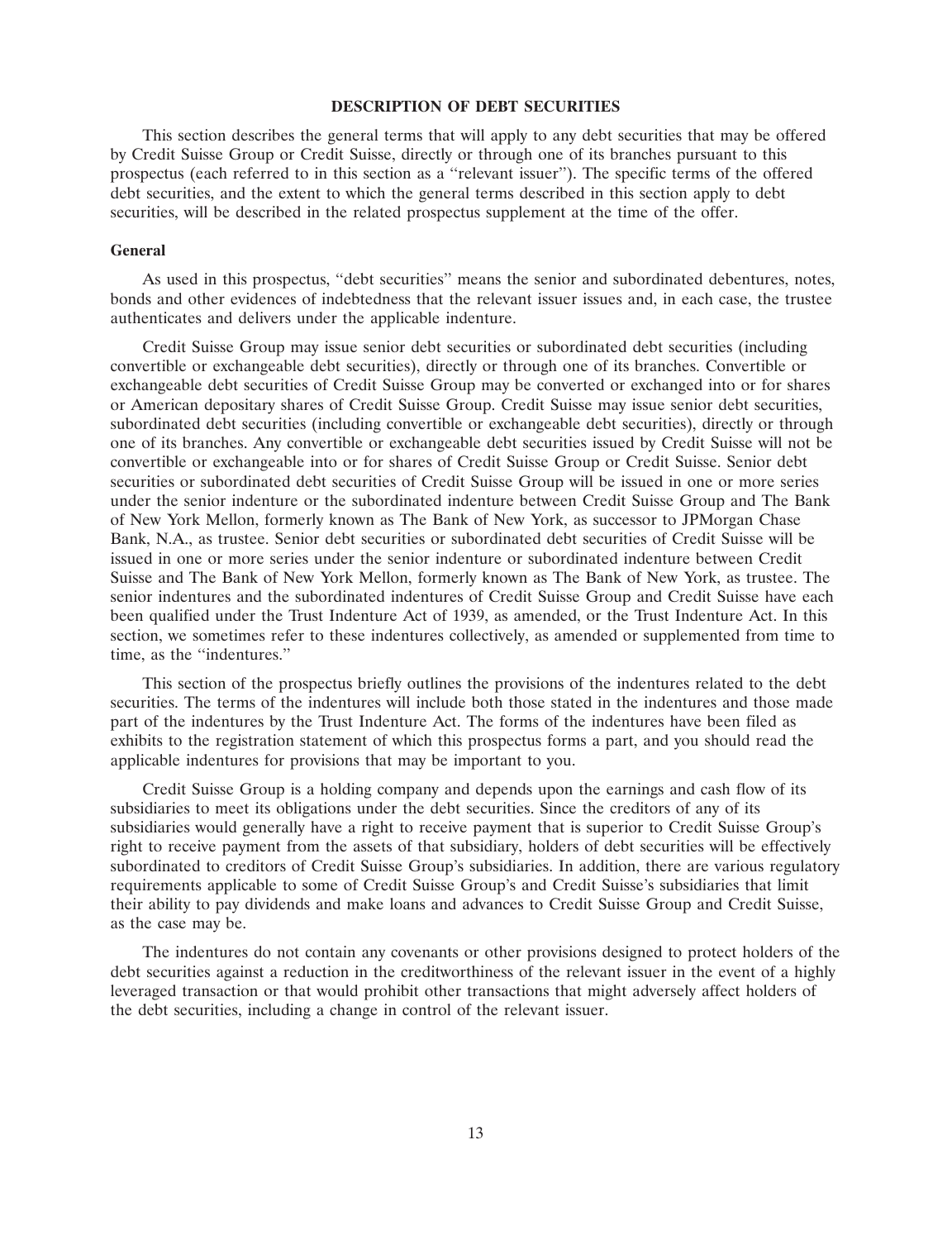#### **Issuances in Series**

The indentures do not limit the amount of debt that may be issued. The debt securities may be issued in one or more series with the same or various maturities, at a price of 100% of their principal amount or at a premium or a discount. Not all debt securities of any one series need be issued at the same time and, unless otherwise provided, any series may be reopened for issuances of additional debt securities of that series. The debt securities will not be secured by any property or assets of the relevant issuer.

The terms of any authorized series of debt securities will be described in a prospectus supplement. These terms may include:

- the issue date;
- whether the debt securities are issued by Credit Suisse Group or Credit Suisse;
- whether the debt securities are senior or subordinated;
- the total principal amount of the debt securities;
- the percentage of the principal amount at which the debt securities will be issued and whether the debt securities will be ''original issue discount'' securities for U.S. federal income tax purposes. If original issue discount debt securities are issued (securities that are issued below their principal amount by more than a statutory de minimis amount because they pay no interest or pay interest that is below market rates at the time of issuance), the special U.S. federal income tax and other considerations of a purchase of original issue discount debt securities will be described (to the extent not already described herein);
- the date or dates on which principal will be payable, whether the debt securities will be payable on demand by the holders on any date, and whether we can extend the maturity date of the debt securities;
- the manner in which payments of principal, premium or interest will be calculated and whether any rate will be fixed or based on an index or formula or the value of one or more securities, commodities, currencies or other assets, including but not limited to:
	- whether the debt security bears a fixed rate of interest or bears a floating rate of interest, including whether the debt security is a regular floating rate note, a floating rate/fixed rate note or an inverse floating rate note (each as described below);
	- if the debt security is an indexed note (as defined below) the terms relating to the particular series of debt securities;
	- if the debt security is an amortizing note (as defined below), the amortization schedule and any other terms relating to the particular series of debt securities;
- the interest payment dates;
- whether any sinking fund is required;
- optional or mandatory redemption terms;
- authorized denominations, if other than \$2,000 and integral multiples of \$1,000 in excess thereof;
- the terms on which holders of the debt securities issued by Credit Suisse Group may or are required to exercise, convert or exchange these securities into or for securities of Credit Suisse Group or securities of one or more other entities and any specific terms relating to the exercise, conversion or exchange feature;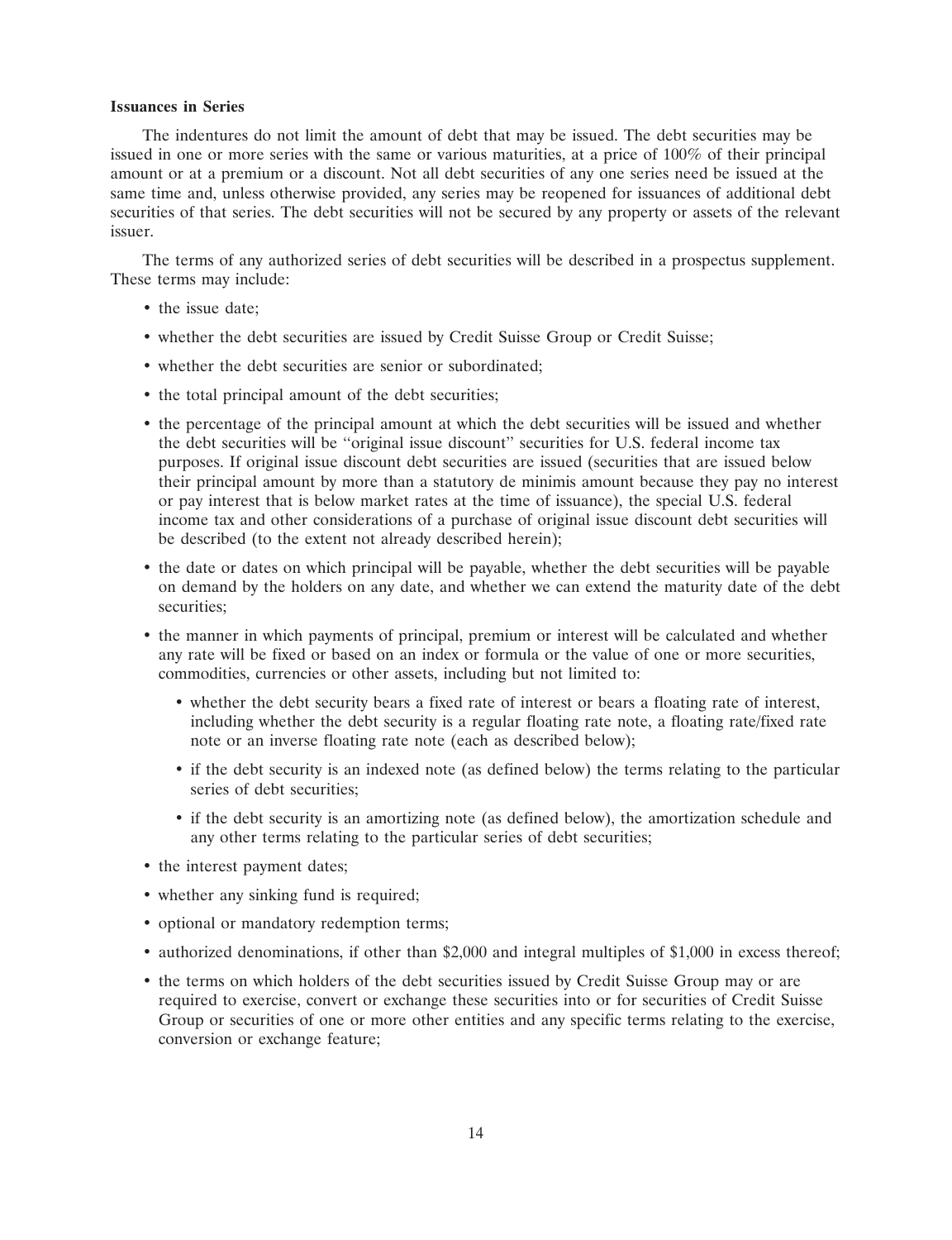- the terms on which holders of the debt securities issued by Credit Suisse may or are required to exercise, convert or exchange these securities into or for securities of one or more other entities other than Credit Suisse Group and Credit Suisse and any specific terms relating to the exercise, conversion or exchange feature;
- the currency or currency unit in which the debt securities will be denominated and, if different, the currency or currency unit in which payments of principal, premium or interest will be payable, if the specified currency is other than U.S. dollars, and any other terms relating to the debt securities denominated in a foreign currency and the specified currency;
- whether the debt securities are to be issued as individual certificates to each holder or in the form of global certificates held by a depositary on behalf of holders;
- information describing any book-entry features;
- whether and under what circumstances additional amounts will be paid on any debt securities as a result of withholding taxes and whether the debt securities can be redeemed if additional amounts must be paid;
- selling restrictions applicable to any series of debt securities, if any;
- the names and duties of any co-trustees, depositaries, authenticating agents, paying agents, transfer agents or registrars for any series; and
- any other terms consistent with the above.

The prospectus supplement relating to any series of debt securities may also include, if applicable, a discussion of certain U.S. federal income tax considerations and considerations under the Employee Retirement Income Security Act of 1974, as amended, or ERISA.

## **Interest and Interest Rates**

Each series of debt securities that bears interest will bear interest from its date of issue or from the most recent date to which interest on that series of debt securities has been paid or duly provided for, at the fixed or floating rate specified in the series of debt securities, until the principal amount has been paid or made available for payment. Interest will be payable on each interest payment date (except for certain original issue discount notes (as defined below) and except for a series of debt securities issued between a regular record date and an interest payment date) and at maturity or on redemption or repayment, if any. Unless otherwise provided in the applicable prospectus supplement, in the event that the maturity date of any series of debt securities is not a business day, principal and interest payable at maturity will be paid on the next succeeding business day with the same effect as if that following business day were the date on which the payment were due, except that the relevant issuer will not pay any additional interest as a result of the delay in payment except as otherwise provided under ''—Payment of Additional Amounts.'' Unless otherwise indicated in the applicable prospectus supplement, interest payments in respect of a series of debt securities will equal the amount of interest accrued from and including the immediately preceding interest payment date in respect of which interest has been paid or duly made available for payment (or from and including the date of issue, if no interest has been paid with respect to the applicable series of debt securities) to but excluding the related interest payment date, maturity date or redemption or repayment date, if any, as the case may be.

Interest will be payable to the person in whose name a debt security is registered at the close of business on the regular record date next preceding the related interest payment date, except that:

• if the relevant issuer fails to pay the interest due on an interest payment date, the defaulted interest will be paid to the person in whose name the debt security is registered at the close of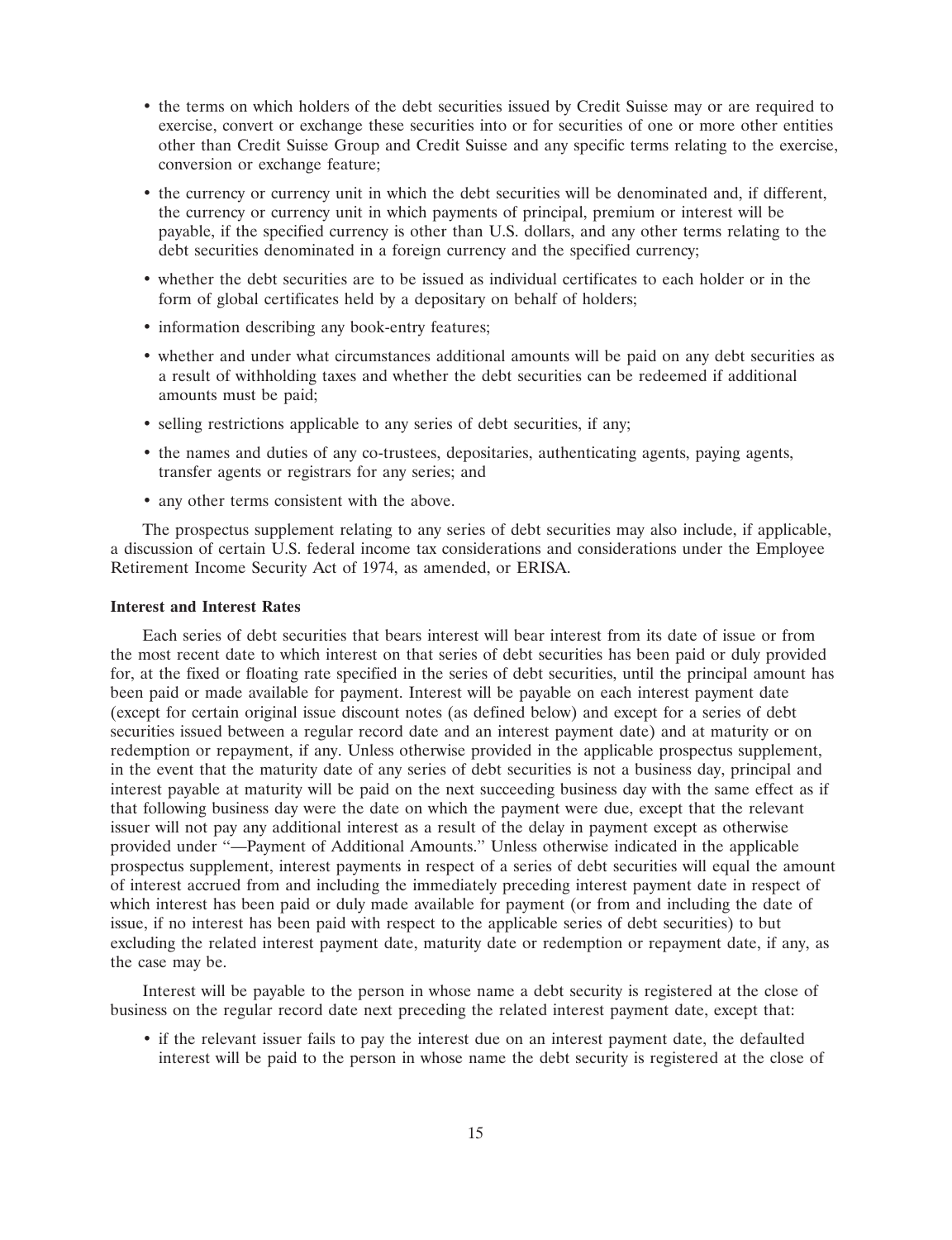business on the record date the relevant issuer will establish for the payment of defaulted interest; and

• interest payable at maturity, redemption or repayment will be payable to the person to whom principal shall be payable.

In addition, the interest rate on floating rate notes will in no event be higher than the maximum rate permitted by New York or other applicable law, as such law may be modified by any applicable United States law of general application.

The first payment of interest on any series of debt securities originally issued between a regular record date and an interest payment date will be made on the interest payment date following the next succeeding regular record date to the registered owner on such next succeeding regular record date.

### *Fixed Rate Notes*

Each fixed rate debt security, which we refer to as a fixed rate note, will bear interest at the annual rate specified in the applicable prospectus supplement. The interest payment dates for fixed rate notes will be specified in the applicable prospectus supplement and the regular record dates will be the fifteenth calendar day (whether or not a business day) prior to each interest payment date unless otherwise specified in the applicable prospectus supplement. Unless otherwise specified in the applicable prospectus supplement, interest on fixed rate notes will be computed and paid on the basis of a 360-day year of twelve 30-day months. In the event that any date for any payment on any fixed rate note is not a business day, payment of interest, premium, if any, or principal otherwise payable on such fixed rate note will be made on the next succeeding business day. The relevant issuer will not pay any additional interest as a result of the delay in payment.

#### *Floating Rate Notes*

Unless otherwise specified in an applicable prospectus supplement, floating rate debt securities, which we refer to as floating rate notes, will be issued as described below. Each applicable prospectus supplement will specify certain terms with respect to which such floating rate note is being delivered, including:

- whether the floating rate note is a regular floating rate note, an inverse floating rate note or a floating rate/fixed rate note (if not specified, the floating rate note will be a regular floating rate note);
- the interest rate basis or bases:
- initial interest rate:
- interest reset dates:
- interest reset period;
- interest payment dates;
- index maturity, if any;
- maximum interest rate and minimum interest rate, if any;
- the spread and/or spread multiplier, if any; and
- if one or more of the specified interest rate bases is LIBOR, the index currency, if any, as described below.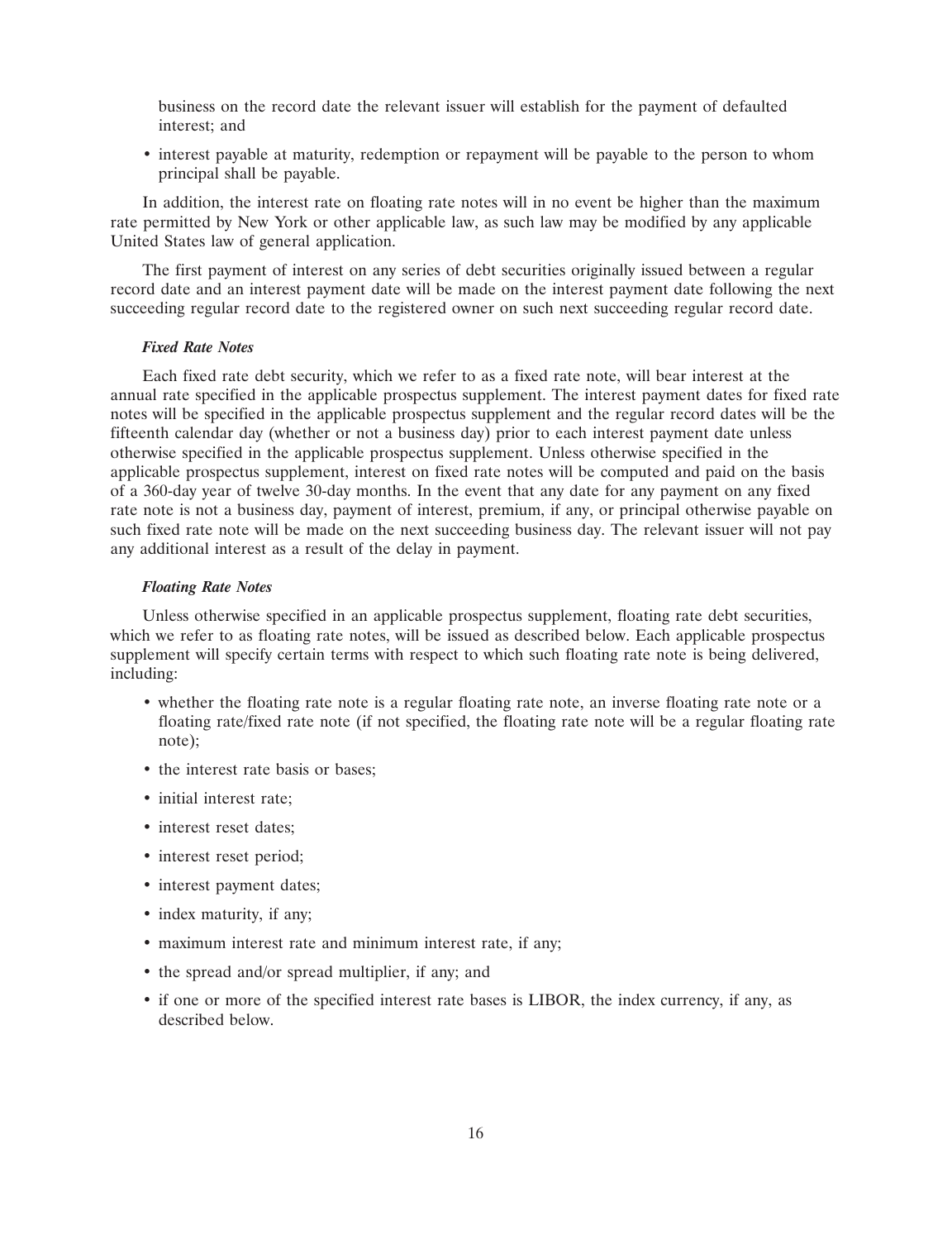Unless otherwise specified in the applicable prospectus supplement, each regular record date for a floating rate note will be the fifteenth calendar day (whether or not a business day) prior to each interest payment date.

The interest rate borne by the floating rate notes will be determined as follows:

- Unless a floating rate note is a floating rate/fixed rate note or an inverse floating rate note, the floating rate note will be a regular floating rate note and, except as described below or in an applicable prospectus supplement, will bear interest at the rate determined by reference to the applicable interest rate basis or bases:
	- plus or minus the applicable spread, if any; and/or
	- multiplied by the applicable spread multiplier, if any.

Unless otherwise specified in the applicable prospectus supplement, commencing on the initial interest reset date, the rate at which interest on such regular floating rate note will be payable will be reset as of each interest reset date; provided, however, that the interest rate in effect for the period from the original issue date to the initial interest reset date will be the initial interest rate.

If a floating rate note is a floating rate/fixed rate note, then, except as described below or in an applicable prospectus supplement, the floating rate/fixed rate note will initially bear interest at the rate determined by reference to the applicable interest rate basis or bases:

- plus or minus the applicable spread, if any; and/or
- multiplied by the applicable spread multiplier, if any.

Commencing on the initial interest reset date, the rate at which interest on the floating rate/fixed rate note will be payable shall be reset as of each interest reset date, except that:

- the interest rate in effect for the period from the original issue date to the initial interest reset date will be the initial interest rate; and
- the interest rate in effect commencing on, and including, the fixed rate commencement date (as specified in the applicable prospectus supplement) to the maturity date will be the fixed interest rate specified in the applicable prospectus supplement, or if no fixed interest rate is so specified and the floating rate/fixed rate note is still outstanding on the fixed rate commencement date, the interest rate in effect on the floating rate/fixed rate note on the day immediately preceding the fixed rate commencement date.

If a floating rate note is an inverse floating rate note, then, except as described below or in an applicable prospectus supplement, the inverse floating rate note will bear interest equal to the fixed interest rate specified in the applicable prospectus supplement:

- minus the rate determined by reference to the interest rate basis or bases;
- plus or minus the applicable spread, if any; and/or
- multiplied by the applicable spread multiplier, if any.

Unless otherwise specified in the applicable prospectus supplement, the interest rate on an inverse floating rate note will not be less than zero. Commencing on the initial interest reset date, the rate at which interest on such inverse floating rate note is payable will be reset as of each interest reset date; provided, however, that the interest rate in effect for the period from the original issue date to the initial interest reset date will be the initial interest rate.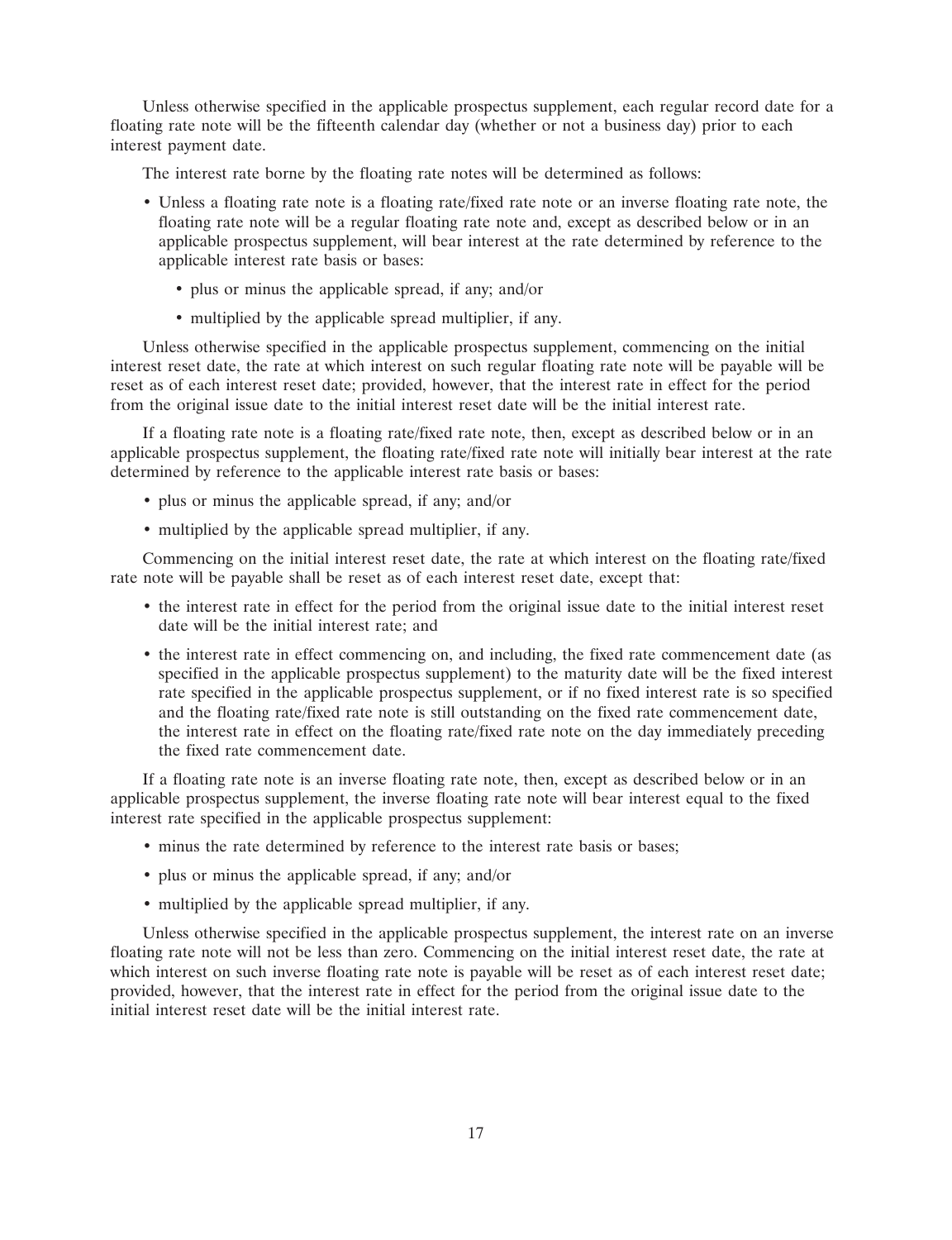Unless otherwise provided in the applicable prospectus supplement, each interest rate basis will be the rate determined in accordance with the applicable provisions below. Except as set forth above or in the applicable prospectus supplement, the interest rate in effect on each day will be:

- if such day is an interest reset date, the interest rate as determined on the interest determination date (as defined below) immediately preceding such interest reset date; or
- if such day is not an interest reset date, the interest rate determined on the interest determination date immediately preceding the next preceding interest reset date.

Except for the fixed rate period described above for floating rate/fixed rate notes, interest on floating rate notes will be determined by reference to an interest rate basis, which may be one or more of:

- the Commercial Paper rate;
- the Federal Funds rate/Federal Funds open rate;
- LIBOR;
- the Prime rate:
- the Treasury rate; or
- any other interest rate basis or interest rate formula described in the applicable prospectus supplement.

The ''spread'' is the number of basis points to be added to or subtracted from the related interest rate basis or bases applicable to a floating rate note. The ''spread multiplier'' is the percentage of the related interest rate basis or bases applicable to a floating rate note by which such interest rate basis or bases will be multiplied to determine the applicable interest rate on such floating rate note. The ''index maturity'' is the period to maturity of the instrument or obligation with respect to which the interest rate basis or bases will be calculated.

Each applicable prospectus supplement will specify whether the rate of interest on the related floating rate note will be reset daily, weekly, monthly, quarterly, semi-annually, annually or such other specified interest reset period and the dates on which such interest rate will be reset. Unless otherwise specified in the applicable prospectus supplement, the interest reset date will be, in the case of floating rate notes which reset:

- daily, each business day;
- weekly, a business day that occurs in each week as specified in the applicable prospectus supplement (with the exception of weekly reset Treasury rate notes, which will reset the Tuesday of each week except as specified below);
- monthly, a business day that occurs in each month as specified in the applicable prospectus supplement;
- quarterly, a business day that occurs in each third month as specified in the applicable prospectus supplement;
- semi-annually, a business day that occurs in each of two months of each year as specified in the applicable prospectus supplement; and
- annually, a business day that occurs in one month of each year as specified in the applicable prospectus supplement.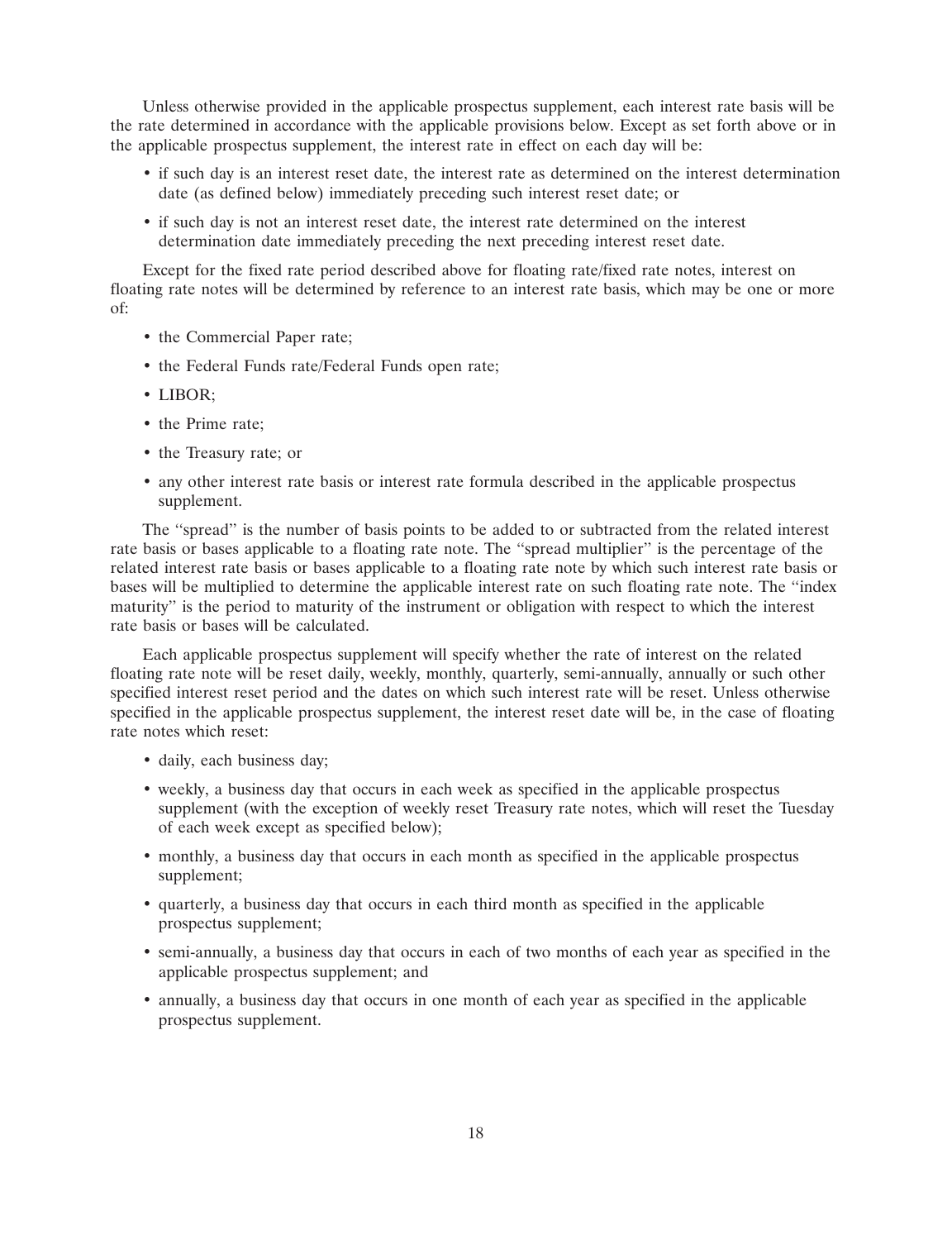If any interest reset date for any floating rate note would otherwise be a day that is not a business day, that interest reset date will be postponed to the next succeeding day that is a business day, except that in the case of a floating rate note as to which LIBOR is an applicable interest rate basis, if that business day falls in the next succeeding calendar month, the interest reset date will be the immediately preceding business day.

The term ''business day'' means, unless otherwise specified in the applicable prospectus supplement, any day that is not a Saturday or Sunday and that is not a day on which banking institutions are generally authorized or obligated by law, regulation or executive order to close in The City of New York and any other place of payment with respect to the applicable series of debt securities and:

- with respect to LIBOR notes, ''business day'' will also include a London business day;
- with respect to any series of debt securities denominated in euros, "business day" will also include any day on which the TransEuropean Real-Time Gross Settlement Express Transfer (TARGET) System is in place;
- with respect to any series of debt securities denominated in a specified currency other than U.S. dollars or euros, ''business day'' will not include a day on which banking institutions are generally authorized or obligated by law, regulation or executive order to close in the principal financial center of the country of the specified currency;
- ''London business day'' means any day that is both a business day and a day on which dealings in deposits in any currency specified in the applicable prospectus supplement are transacted, or with respect to any future date are expected to be transacted, in the London interbank market.

Except as provided below or in an applicable prospectus supplement, interest will be payable on the maturity date and in the case of floating rate notes which reset:

- daily, weekly or monthly, on a business day that occurs in each month as specified in the applicable prospectus supplement;
- quarterly, on a business day that occurs in each third month as specified in the applicable prospectus supplement;
- semi-annually, on a business day that occurs in each of two months of each year as specified in the applicable prospectus supplement; and
- annually, on a business day that occurs in one month of each year as specified in the applicable prospectus supplement.

Unless otherwise specified in the applicable prospectus supplement, if any interest payment date for any floating rate note (other than the maturity date, but including any redemption date or repayment date) would otherwise be a day that is not a business day, that interest payment date or redemption date or repayment date will be the next succeeding day that is a business day and interest shall accrue to, and be payable on, such following business day, except that if a floating rate note is a LIBOR note and if the next business day falls in the next succeeding calendar month, the interest payment date or redemption date or repayment date will be the immediately preceding business day and interest shall accrue to, and be payable on, such preceding business day. If the maturity date of a floating rate note falls on a day that is not a business day, the payment of principal, premium, if any, and interest, if any, will be made on the next succeeding business day, and we will not pay any additional interest for the period from and after the maturity date.

All percentages resulting from any calculation on floating rate notes will be to the nearest one hundred-thousandth of a percentage point, with five one millionths of a percentage point rounded upwards (e.g.,  $9.876545\%$  (or .09876545) would be rounded to  $9.87655\%$  (or .0987655)), and all dollar amounts used in or resulting from such calculation will be rounded to the nearest cent (with one-half cent being rounded upward).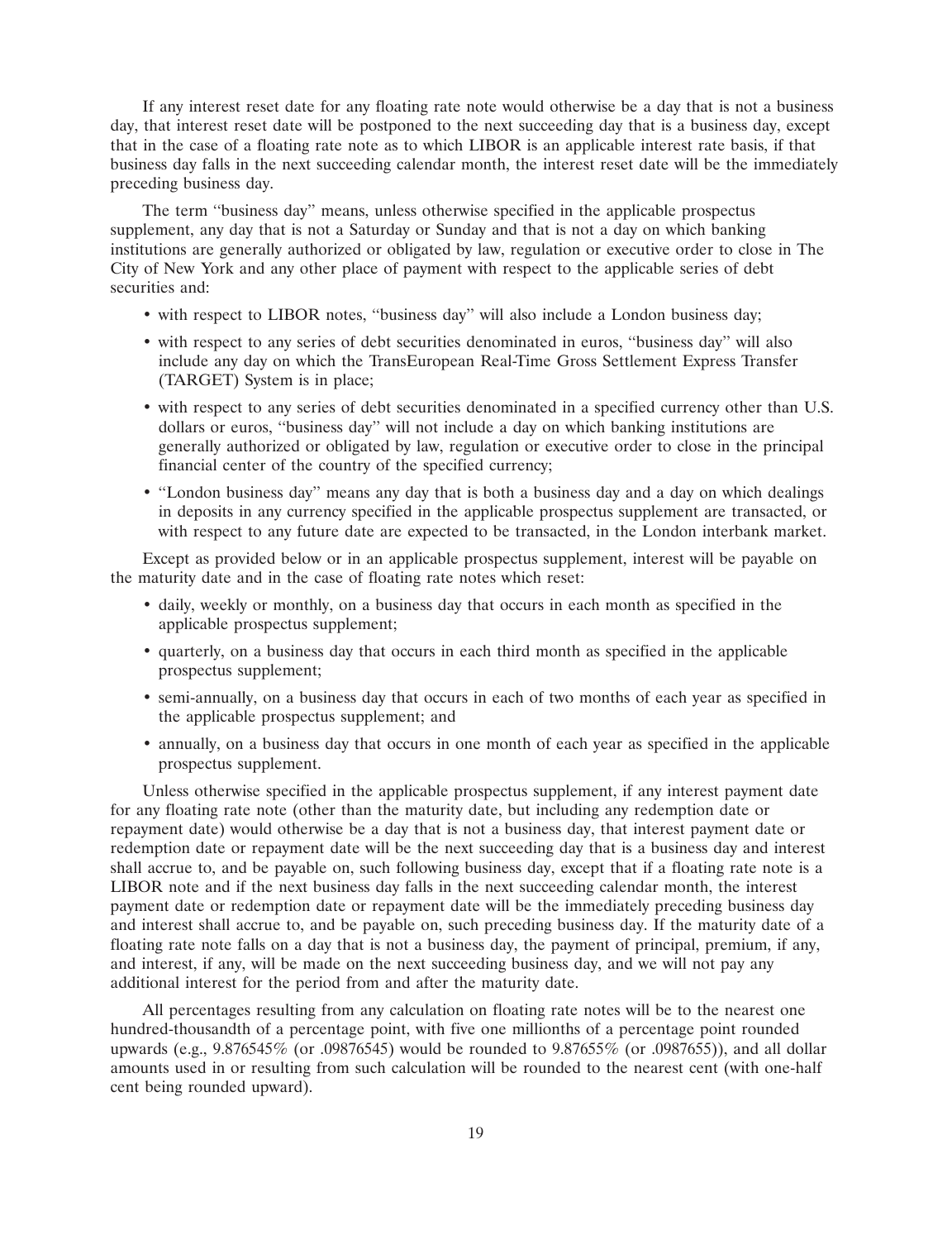With respect to each floating rate note, accrued interest is calculated by multiplying its face amount by an accrued interest factor. The accrued interest factor is computed by adding the interest factor calculated for each day from and including the later of (a) the date of issue and (b) the last day to which interest has been paid or duly provided for to but excluding the last date for which accrued interest is being calculated. Unless otherwise specified in the applicable prospectus supplement, the interest factor for each such day will be computed by dividing the interest rate applicable to such day by 360, in the case of floating rate notes for which the interest rate basis is the Commercial Paper rate, the Federal Funds rate, the Federal Funds open rate, LIBOR or the Prime rate, or by the actual number of days in the year in the case of floating rate notes for which the interest rate basis is the Treasury rate. The accrued interest factor for floating rate notes for which the interest rate may be calculated with reference to two or more interest rate bases will be calculated in each period by selecting one such interest rate basis for such period in accordance with the provisions of the applicable prospectus supplement.

The interest rate applicable to each interest reset period commencing on the interest reset date with respect to that interest reset period will be the rate determined as of the interest determination date. Unless otherwise specified in the applicable prospectus supplement, the interest determination date with respect to the Commercial Paper rate, the Federal Funds rate, the Federal Funds open rate and the Prime rate will be the second business day preceding each interest reset date for the related floating rate note; and the interest determination date with respect to LIBOR will be the second London business day preceding each interest reset date. With respect to the Treasury rate, unless otherwise specified in an applicable prospectus supplement, the interest determination date will be the day in the week in which the related interest reset date falls on which day Treasury bills (as defined below) are normally auctioned in accordance with the schedule set out by the U.S. Treasury; provided, however, that if an auction is held on the Friday on the week preceding the related interest reset date, the related interest determination date will be such preceding Friday; and provided, further, that if an auction falls on any interest reset date then the related interest reset date will instead be the first business day following such auction. Unless otherwise specified in the applicable prospectus supplement, the interest determination date pertaining to a floating rate note, the interest rate of which is determined with reference to two or more interest rate bases, will be the latest business day which is at least two business days prior to each interest reset date for such floating rate note. Each interest rate basis will be determined and compared on such date, and the applicable interest rate will take effect on the related interest reset date, as specified in the applicable prospectus supplement.

Unless otherwise provided for in the applicable prospectus supplement, The Bank of New York Mellon, formerly known as The Bank of New York, will be the calculation agent and for each interest reset date will determine the interest rate with respect to any floating rate note as described below. The calculation agent will notify the relevant issuer, the paying agent and the trustee of each determination of the interest rate applicable to a floating rate note promptly after such determination is made. The calculation agent will, upon the request of the holder of any floating rate note, provide the interest rate then in effect and, if determined, the interest rate which will become effective as a result of a determination made with respect to the most recent interest determination date relating to such floating rate note. Unless otherwise specified in the applicable prospectus supplement, the "calculation date," where applicable, pertaining to any interest determination date will be the earlier of (a) the tenth calendar day after that interest determination date or, if such day is not a business day, the next succeeding business day or (b) the business day preceding the applicable interest payment date or maturity date, as the case may be.

Unless otherwise specified in the applicable prospectus supplement, the calculation agent will determine the interest rate basis with respect to floating rate notes as follows:

*Commercial Paper Rate Notes.* Commercial Paper rate debt securities, which we refer to as Commercial Paper rate notes, will bear interest at the interest rate (calculated with reference to the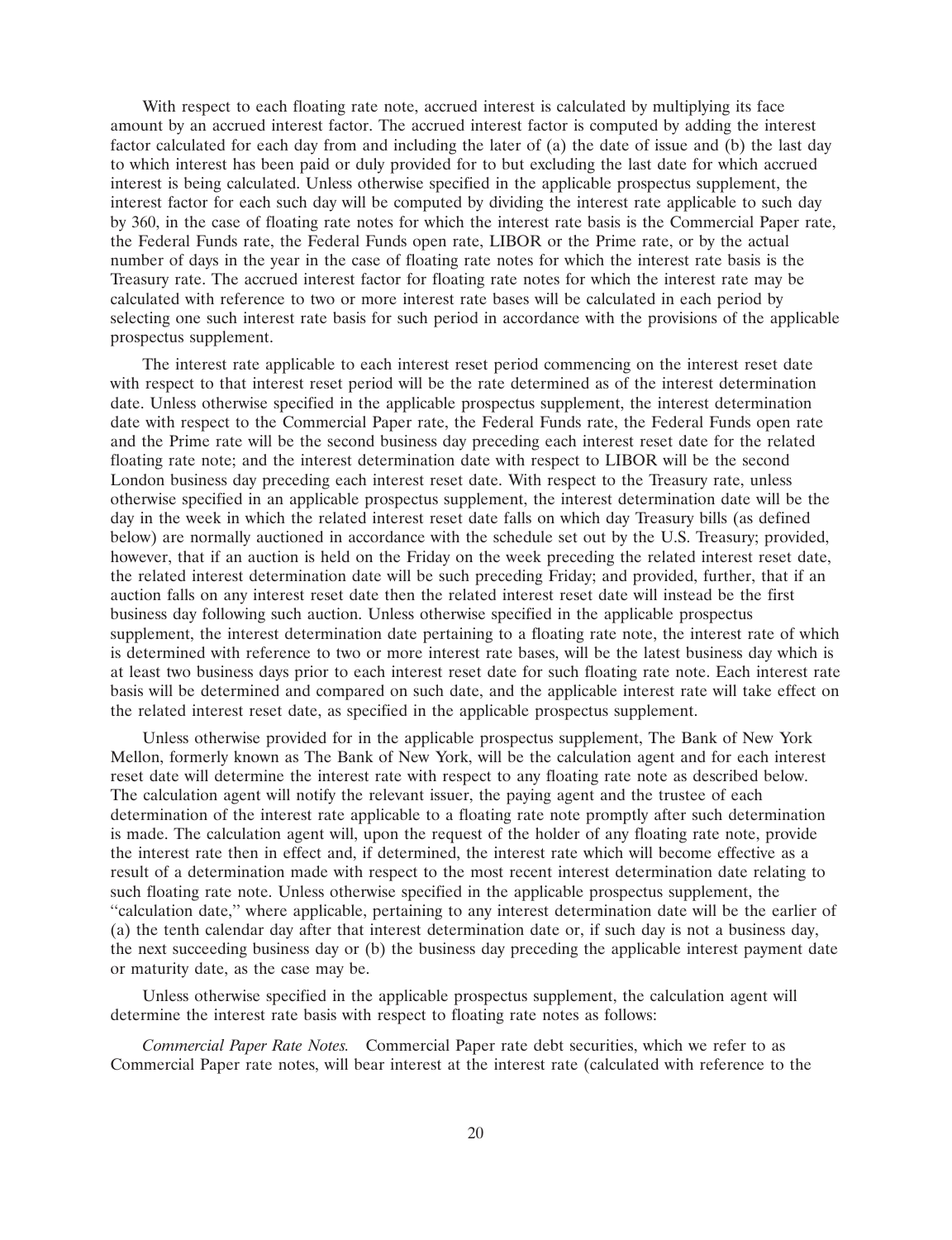Commercial Paper rate and the spread and/or spread multiplier, if any) specified in the Commercial Paper rate notes and in the applicable prospectus supplement.

Unless otherwise specified in the applicable prospectus supplement, ''Commercial Paper rate'' means, with respect to any interest determination date relating to a Commercial Paper rate note, the money market yield (as defined below) of the rate on that date for commercial paper having the index maturity designated in the applicable prospectus supplement, as published in H.15(519), under the heading ''Commercial Paper—Non-financial.'' In the event that the rate is not published prior to 3:00 p.m., New York City time, on the calculation date pertaining to such interest determination date, then the Commercial Paper rate will be the money market yield of the rate on the interest determination date for commercial paper of the specified index maturity as published in H.15 daily update under the heading ''Commercial Paper—Non-financial'' (with an index maturity of one month, two months or three months being deemed to be equivalent to an index maturity of 30 days, 60 days or 90 days, respectively). If by 3:00 p.m., New York City time, on that calculation date, the rate is not yet available in either H.15(519) or H.15 daily update, the calculation agent will calculate the Commercial Paper rate on that interest determination date, which will be the money market yield corresponding to the arithmetic mean of the offered rates as of approximately 11:00 a.m., New York City time, on that interest determination date for commercial paper of the specified index maturity placed for a non-financial issuer whose bond rating is "AA" or the equivalent, from a nationally recognized rating agency as quoted by three leading dealers of commercial paper in The City of New York selected and identified by us or the calculation agent (after consultation with us), as applicable; provided, however, that if the dealers selected as aforesaid by us or the calculation agent, as applicable, are not quoting offered rates as set forth above, the Commercial Paper rate with respect to such interest determination date will be the same as the Commercial Paper rate for the immediately preceding interest reset period (or, if there was no preceding interest reset period, the rate of interest will be the initial interest rate).

''Money market yield'' will be a yield (expressed as a percentage) calculated in accordance with the following formula:

$$
ext{Money Market Yield} = \frac{D \times 360}{360 - (D \times M)} \times 100
$$

where "D" refers to the applicable per annum rate for commercial paper quoted on a bank discount basis and expressed as a decimal, and ''M'' refers to the actual number of days in the period for which interest is being calculated.

*Federal Funds Rate Notes/Federal Funds Open Rate Notes.* Federal Funds rate debt securities, which we refer to as Federal Funds rate notes, will bear interest at the interest rate (calculated with reference to the Federal Funds rate and the spread and/or spread multiplier, if any) specified in the Federal Funds rate notes and in the applicable prospectus supplement. Federal Funds open rate debt securities, which we refer to as Federal Funds open rate notes, will bear interest at the interest rate (calculated with reference to the Federal Funds open rate and the spread and/or spread multiplier, if any) specified in the Federal Funds open rate notes and in the applicable prospectus supplement.

Unless otherwise specified in the applicable prospectus supplement, the ''Federal Funds rate'' means, with respect to any interest determination date relating to a Federal Funds rate note, the rate applicable to such date for Federal Funds opposite the caption ''Federal funds (effective),'' as displayed on Reuters on page 118 (or any page which may replace such page on such service) under the heading ''EFFECT'' on the business day immediately following such interest determination date. If such rate is not so published by 3:00 p.m., New York City time, on the business day immediately following such interest determination date, the Federal Funds rate will be the rate applicable to such interest determination date as published in H.15 daily update (or such other recognized electronic source used for the purpose of displaying such rate) under the heading ''Federal Funds (effective).'' If that rate is not published in H.15 daily update (or such other recognized electronic source used for the purpose of displaying such rate) by 4:15 p.m., New York City time, on the business day immediately following such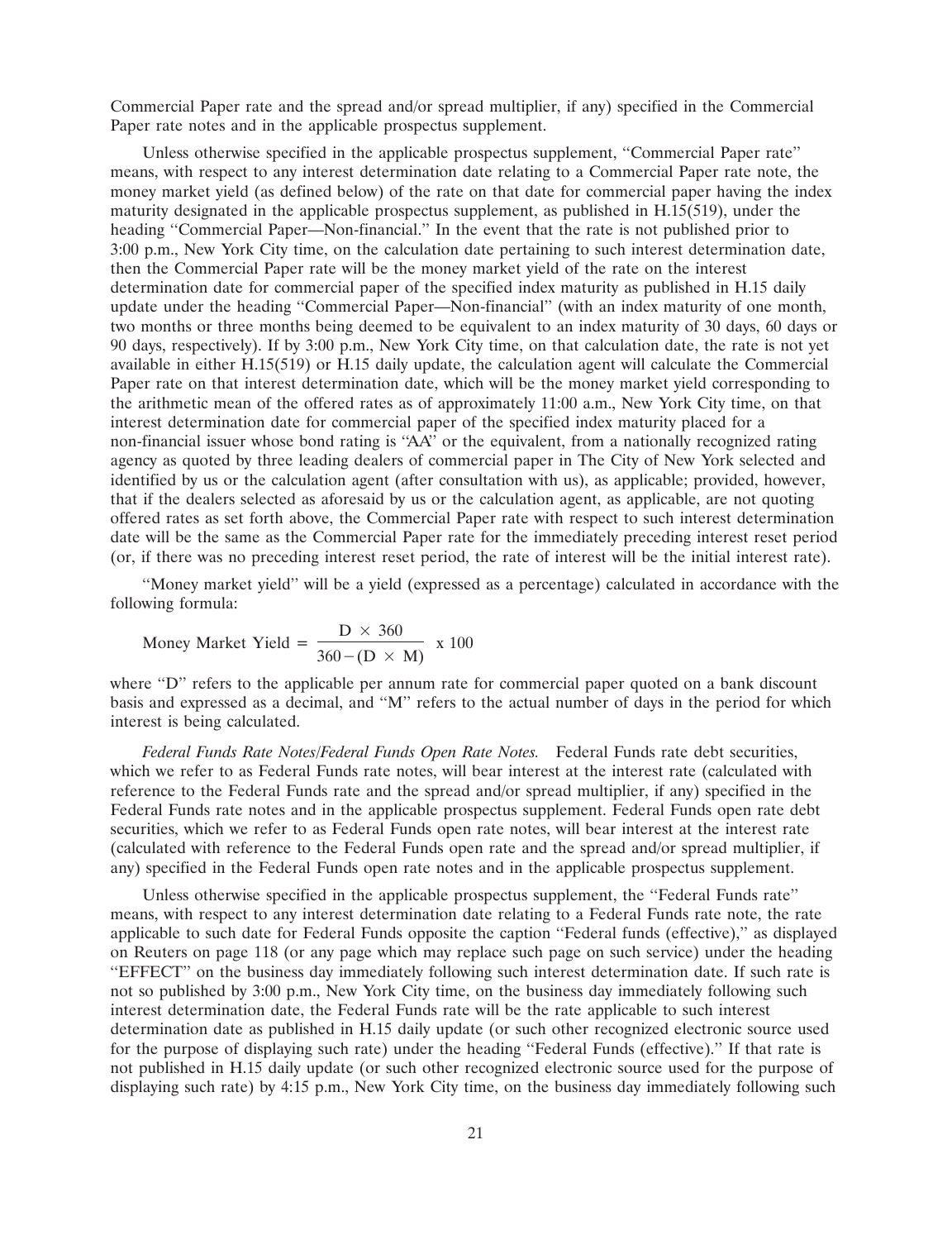interest determination date, the calculation agent will calculate the Federal Funds rate applicable to such interest determination date, which will be the arithmetic mean of the rates for the last transaction in overnight United States dollar Federal Funds as of 9:00 a.m., New York City time, on such interest determination date arranged by three leading brokers (which may include any underwriters, agents or their affiliates) of Federal Funds transactions in The City of New York selected and identified by us or the calculation agent (after consultation with us), as applicable; provided, however, that if the brokers selected as aforesaid by us or the calculation agent, as applicable, are not quoting as set forth above, the Federal Funds rate applicable to such interest determination date will be the same as the Federal Funds rate in effect for the immediately preceding interest reset period (or, if there was no preceding interest reset period, the rate of interest will be the initial interest rate).

Unless otherwise specified in the applicable prospectus supplement, the ''Federal Funds open rate'' means, with respect to any interest determination date relating to a Federal Funds open rate note, the rate for such day for federal funds transactions among members of the Federal Reserve System arranged by federal funds brokers on such day, as published under the heading ''Federal Funds'' opposite the caption ''Open'' as such rate is displayed on Reuters (or any successor service) on page 5 (or any page which may replace such page on such service) (''Reuters Page 5''). In the event that on any interest determination date no reported rate appears on Reuters Page 5 by 3:00 p.m., New York City time, the rate for the interest determination date will be the rate for that day displayed on FFPREBON Index page on Bloomberg which is the Fed Funds Opening Rate as reported by Prebon Yamane (or any successor) on Bloomberg. In the event that on any interest determination date no reported rate appears on Reuters Page 5 or the FFPREBON Index page on Bloomberg or another recognized electronic source by 3 p.m., New York City time, the interest rate applicable to the next interest reset period will be the arithmetic mean of the rates for the last transaction in overnight U.S. dollar Federal Funds prior to 9:00 a.m., New York City time, on such interest determination date arranged by three leading brokers (which may include any underwriters, agents or their affiliates) of Federal Funds transactions in New York City selected and identified by us or the calculation agent (after consultation with us), as applicable; provided, however, that if the brokers selected by us or the calculation agent, as applicable, are not quoting as set forth above, the Federal Funds open rate with respect to such interest determination date will be the same as the Federal Funds open rate in effect for the immediately preceding interest reset period (or, if there was no preceding interest reset period, the rate of interest will be the initial interest rate). Notwithstanding the foregoing, the Federal Funds open rate in effect for any day that is not a business day shall be the Federal Funds open rate in effect for the prior business day.

*LIBOR Notes.* LIBOR debt securities, which we refer to as LIBOR notes, will bear interest at the interest rate (calculated with reference to LIBOR and the spread and/or spread multiplier, if any) specified in the LIBOR notes and in the applicable prospectus supplement.

Unless otherwise specified in the applicable prospectus supplement, the calculation agent will determine ''LIBOR'' for each interest reset date as follows:

- With respect to an interest determination date relating to a LIBOR note, LIBOR will be the offered rate for deposits in the London interbank market in the index currency (as defined below) having the index maturity designated in the applicable prospectus supplement commencing on the second London business day immediately following such interest determination date that appears on the Designated LIBOR Page (as defined below) or a successor reporter of such rates selected by the calculation agent and acceptable to us, as of 11:00 a.m., London time, on such interest determination date (the ''reported rate''). If no rate appears on the Designated LIBOR Page, LIBOR in respect of such interest determination date will be determined as if the parties had specified the rate described in the following paragraph;
- With respect to an interest determination date relating to a LIBOR note to which the last sentence of the previous paragraph applies, the calculation agent will request the principal London offices of each of four major reference banks (which may include any underwriters,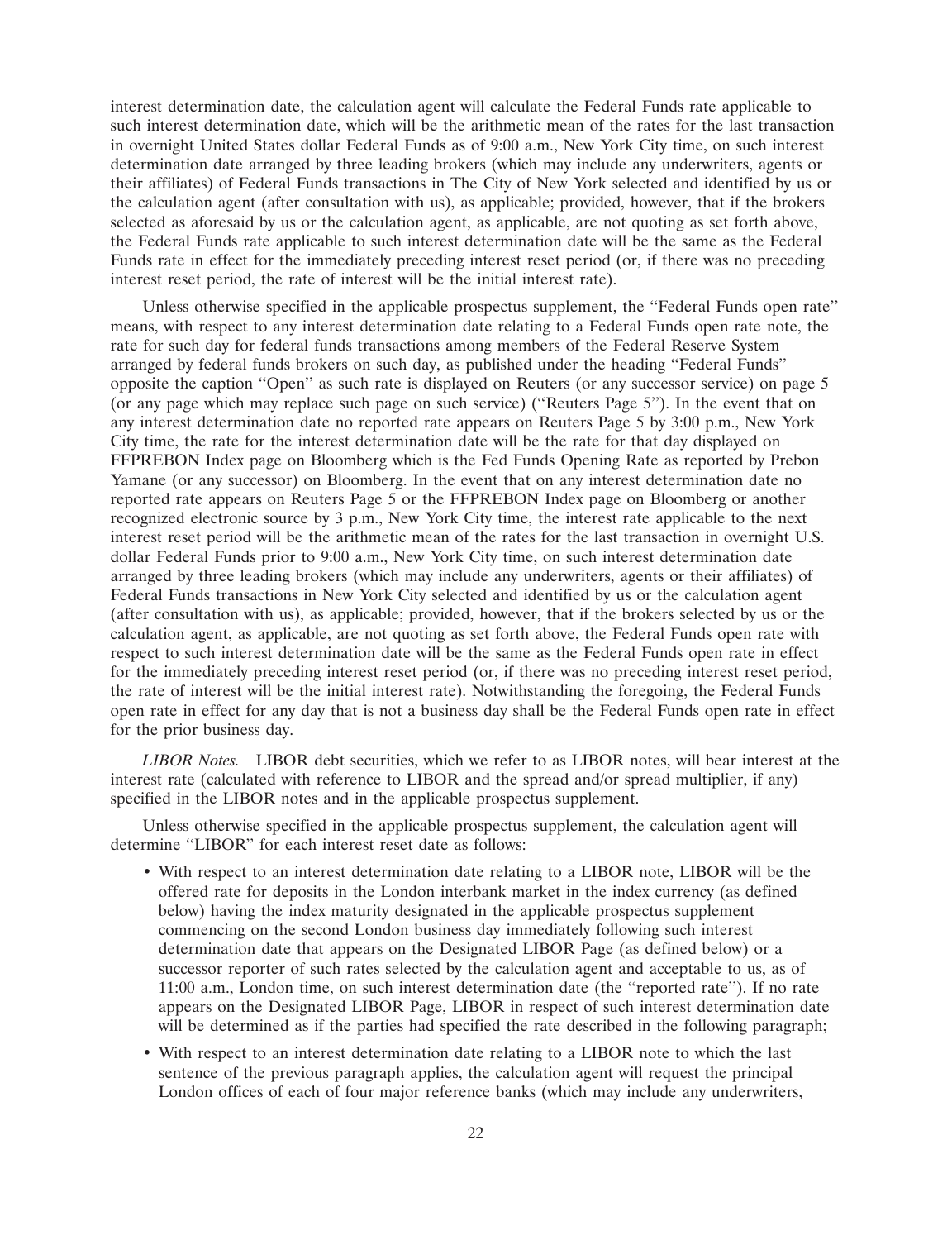agents or their affiliates) in the London interbank market selected and identified by us or the calculation agent (after consultation with us), as applicable, to provide the calculation agent with its offered quotation for deposits in the index currency for the period of the index maturity designated in the applicable prospectus supplement commencing on the second London business day immediately following such interest determination date to prime banks in the London interbank market at approximately 11:00 a.m., London time, on such interest determination date and in a principal amount that is representative for a single transaction in such index currency in such market at such time. If at least two such quotations are provided, LIBOR determined on such interest determination date will be the arithmetic mean of such quotations. If fewer than two quotations are provided, LIBOR determined on such interest determination date will be the arithmetic mean of the rates quoted at approximately 11:00 a.m. (or such other time specified in the applicable prospectus supplement), in the principal financial center of the country of the specified index currency, on that interest determination date for loans made in the index currency to leading European banks having the index maturity designated in the applicable prospectus supplement commencing on the second London business day immediately following such interest determination date and in a principal amount that is representative for a single transaction in that index currency in that market at such time by three major reference banks (which may include any underwriters, agents or their affiliates) in such principal financial center selected by us or the calculation agent (after consultation with us), as applicable; provided, however, that if fewer than three reference banks so selected by us or the calculation agent, as applicable, are quoting such rates as mentioned in this sentence, LIBOR with respect to such interest determination date will be the same as LIBOR in effect for the immediately preceding interest reset period (or, if there was no preceding interest reset period, the rate of interest will be the initial interest rate).

''Index currency'' means the currency (including currency units and composite currencies) specified in the applicable prospectus supplement as the currency with respect to which LIBOR will be calculated. If no currency is specified in the applicable prospectus supplement, the index currency will be U.S. dollars.

''Designated LIBOR Page'' means the display on page LIBOR01 (or any other page specified in the applicable prospectus supplement) of Reuters (or any successor service) for the purpose of displaying the London interbank offered rates of major banks for the applicable index currency (or such other page as may replace that page on that service for the purpose of displaying such rates).

Unless otherwise specified in the applicable prospectus supplement, ''principal financial center'' means the principal financial center of the country of the specified currency or specified index currency, as applicable, except that with respect to U.S. dollars and euro, the principal financial center shall be New York City and Brussels, respectively.

*Prime Rate Notes.* Prime rate debt securities, which we refer to as Prime rate notes, will bear interest at the interest rate (calculated with reference to the Prime rate and the spread and/or spread multiplier, if any) specified in the Prime rate notes and in the applicable prospectus supplement.

Unless otherwise specified in the applicable prospectus supplement, ''Prime rate'' means, with respect to any interest determination date, the rate set forth in H.15(519) for that date opposite the caption ''Bank Prime Loan'' or, if not published by 3:00 p.m., New York City time, on the calculation date, the rate on such interest determination date as published in H.15 daily update under the caption ''Bank Prime Loan.'' If that rate is not yet published by 3:00 p.m., New York City time, on the calculation date pertaining to that interest determination date, the Prime rate for that interest determination date will be the arithmetic mean of the rates of interest publicly announced by each bank named on the Reuters Screen USPRIME1 Page (as defined below) as that bank's prime rate or base lending rate as in effect as of 11:00 a.m., New York City time, for that interest determination date as quoted on the Reuters Screen USPRIME1 Page on that interest determination date, or, if fewer than four of these rates appear on the Reuters Screen USPRIME1 Page for that interest determination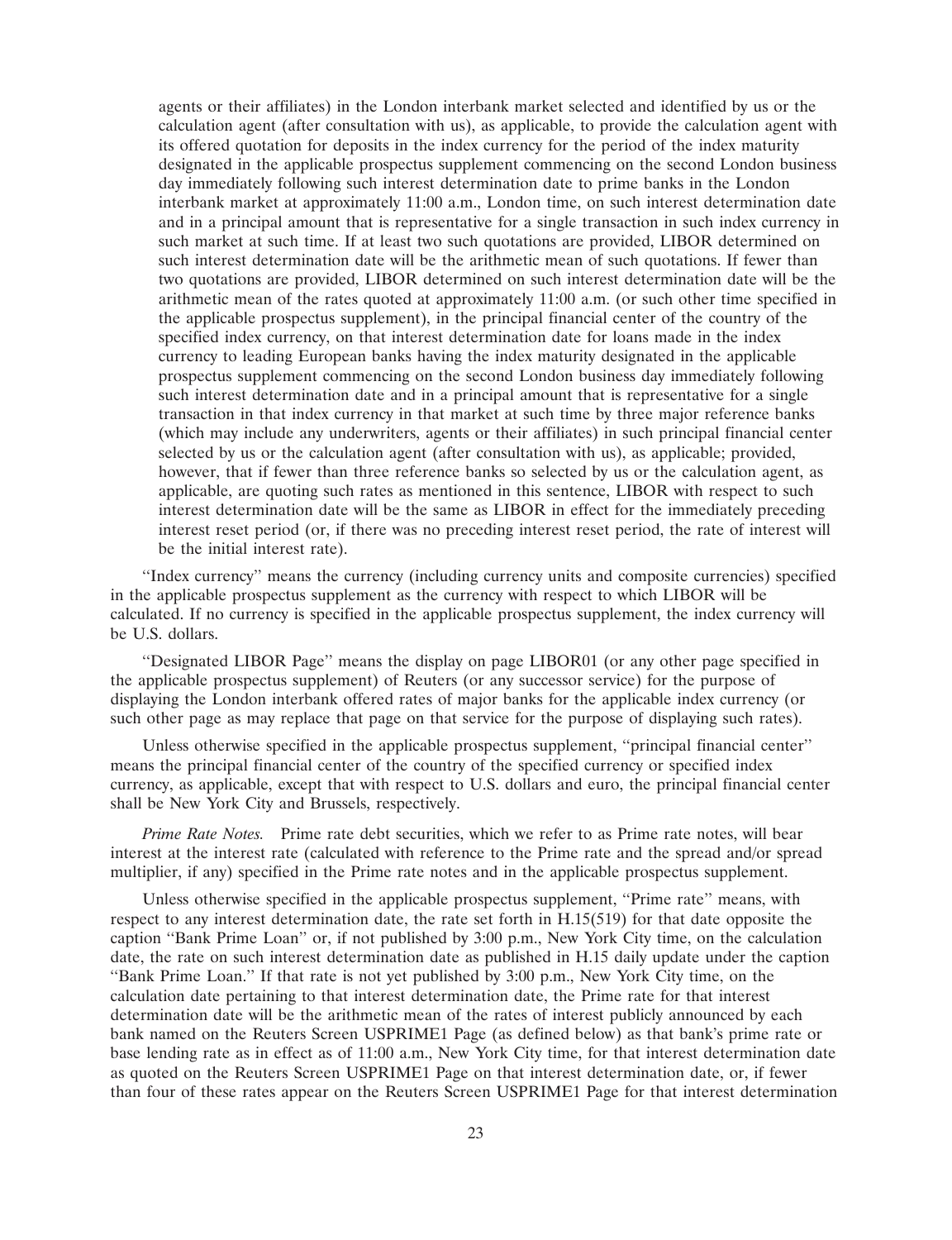date, the rate will be the arithmetic mean of the prime rates quoted on the basis of the actual number of days in the year divided by 360 as of the close of business on that interest determination date by at least two of the three major money center banks in The City of New York selected and identified by us or by the calculation agent (after consultation with us), as applicable, from which quotations are requested. If fewer than two quotations are provided, the calculation agent will calculate the Prime rate, which will be the arithmetic mean of the prime rates in The City of New York quoted by the appropriate number of substitute banks or trust companies organized and doing business under the laws of the United States, or any State thereof, in each case having total equity capital of at least \$500 million and being subject to supervision or examination by federal or state authority, selected and identified by us or the calculation agent (after consultation with us), as applicable, to quote prime rates. "Reuters Screen USPRIME1 Page" means the display designated as the "USPRIME1" page on Reuters (or such other page as may replace the USPRIME1 Page on that service for the purpose of displaying prime rates or base lending rates of major United States banks).

*Treasury Rate Notes.* Treasury rate debt securities, which we refer to as Treasury rate notes, will bear interest at the interest rate (calculated with reference to the Treasury rate and the spread and/or spread multiplier, if any) specified in the Treasury rate notes and in the applicable prospectus supplement.

Unless otherwise specified in the applicable prospectus supplement, the ''Treasury rate'' means, with respect to any interest determination date relating to a Treasury rate note, the rate from the auction held on such interest determination date, which we refer to as the ''auction,'' of direct obligations of the United States, which we refer to as Treasury bills, having the index maturity designated in the applicable prospectus supplement under the caption ''INVESTMENT RATE'' on the display on Reuters (or any successor service) on page USAUCTION10 (or any other page as may replace such page on such service) or page USAUCTION11 (or any other page as may replace such page on such service) or, if not so published by 3:00 p.m., New York City time, on the calculation date pertaining to such interest determination date, the bond equivalent yield (as defined below) of the rate for such Treasury bills as published in H.15 daily update, or such other recognized electronic source used for the purpose of displaying such rate, under the caption ''U.S. Government Securities/Treasury Bills/Auction High'' or, if not so published by 3:00 p.m., New York City time, on the related calculation date, the bond equivalent yield of the auction rate of such Treasury bills as announced by the U.S. Department of the Treasury. In the event that the auction rate of Treasury bills having the index maturity designated in the applicable prospectus supplement is not so announced by the U.S. Department of the Treasury, or if no such auction is held, then the Treasury rate will be the bond equivalent yield of the rate on that interest determination date of Treasury bills having the index maturity designated in the applicable prospectus supplement as published in H.15(519) under the caption ''U.S. Government Securities/Treasury Bills (Secondary Market)'' or, if not published by 3:00 p.m., New York City time, on the related calculation date, the rate on that interest determination date of such Treasury bills as published in H.15 daily update, or such other recognized electronic source used for the purpose of displaying such rate, under the caption ''U.S. Government Securities/Treasury Bills (Secondary Market)." In the event such rate is not published in H.15(519), H.15 daily update or another recognized electronic source by 3:00 p.m., New York City time, on such calculation date, the calculation agent will calculate the Treasury rate, which will be a bond equivalent yield of the arithmetic mean of the secondary market bid rates, as of approximately  $3:30$  p.m., New York City time, on such interest determination date, of three leading primary U.S. government securities dealers (which may include Credit Suisse Securities (USA) LLC) selected and identified by us or by the calculation agent (after consultation with us), as applicable, for the issue of Treasury bills with a remaining maturity closest to the index maturity designated in the applicable prospectus supplement; provided, however, that if the dealers selected by us or the calculation agent, as applicable, are not quoting bid rates as mentioned in this sentence, the Treasury rate with respect to the interest determination date will be the same as the Treasury rate in effect for the immediately preceding interest reset period (or, if there was no preceding interest reset period, the rate of interest will be the initial interest rate).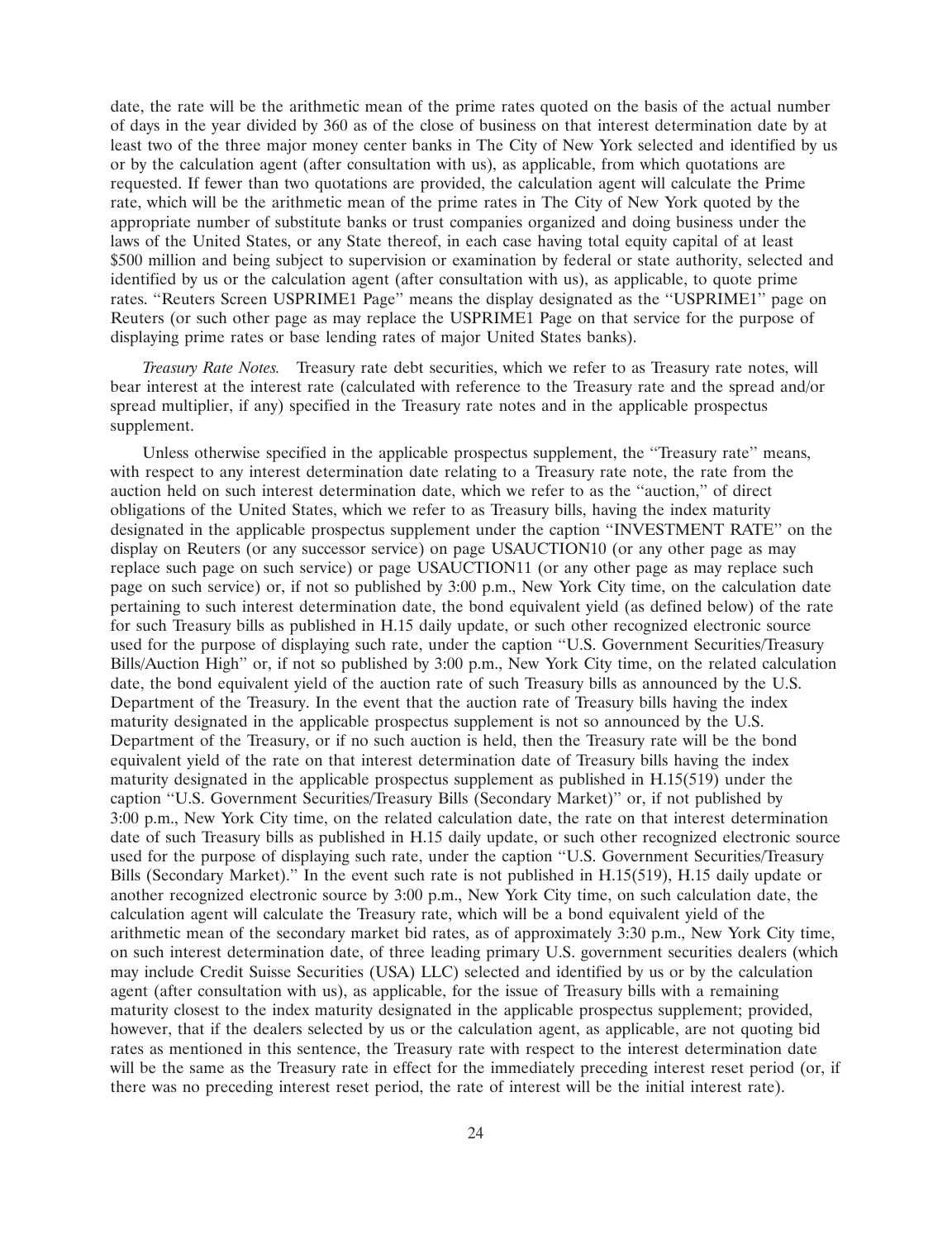The term ''bond equivalent yield'' means a yield (expressed as a percentage) calculated in accordance with the following formula:

Bond equivalent yield = 
$$
\frac{D \times N \times 100}{360 - (D \times M)}
$$

where "D" refers to the applicable per annum rate for Treasury bills quoted on a bank discount basis, "N" refers to 365 or 366, as the case may be, and "M" refers to the actual number of days in the applicable interest reset period.

## **Indexed Notes**

A series of debt securities also may be issued with the principal amount payable at maturity or interest to be paid on such series of debt securities, or both, to be determined with reference to the price or prices of specified commodities, stocks or indices, the exchange rate of a specified currency relative to one or more other currencies, currency units, composite currencies or units of account specified in an applicable prospectus supplement, or such other price or exchange rate as may be specified in such series of debt securities, as set forth in an applicable prospectus supplement relating to such series of debt securities (''indexed notes''). In certain cases, holders of indexed notes may receive a principal amount on the maturity date that is greater than or less than the face amount of the indexed notes, or an interest rate that is greater than or less than the stated interest rate on the indexed notes, or both, depending upon the structure of the indexed note and the relative value on the maturity date or at the relevant interest payment date, as the case may be, of the specified indexed item. However, the amount of interest or principal payable with respect to an indexed note will not be less than zero. Information as to the method for determining the principal amount payable on the maturity date, the manner of determining the interest rate, certain historical information with respect to the specified indexed item and tax considerations associated with an investment in indexed notes will be set forth in the applicable prospectus supplement.

An investment in indexed notes may be much riskier than a similar investment in conventional fixed-rate debt securities. If the interest rate of an indexed note is indexed, it may result in an interest rate that is less than that payable on conventional fixed-rate debt securities issued by us at the same time, including the possibility that no interest will be paid. If the principal amount of an indexed note is indexed, the principal amount payable at maturity may be less than the original purchase price of such indexed note, including the possibility that no principal will be paid, resulting in an entire loss of investment. Additionally, if the formula used to determine the principal amount or interest payable with respect to such indexed notes contains a multiple or leverage factor, the effect of any change in the applicable currency, commodity, stock or interest rate index may be increased. We refer you to ''Foreign Currency Risks.''

#### **Dual Currency Notes**

Dual currency debt securities, which we refer to as dual currency notes, are any series of debt securities as to which we have a one-time option, exercisable on a specified date in whole, but not in part, with respect to all dual currency notes issued on the same day and having the same terms, of making all payments of principal, premium, if any, and interest after the exercise of such option, whether at maturity or otherwise (which payments would otherwise be made in the face amount currency of such series of debt securities specified in the applicable prospectus supplement), in the optional payment currency specified in the applicable prospectus supplement. The terms of the dual currency notes together with information as to the relative value of the face amount currency compared to the optional payment currency and as to tax considerations associated with an investment in dual currency notes will also be set forth in the applicable prospectus supplement.

If we elect on any option election date specified in the applicable prospectus supplement to pay in the optional payment currency instead of the face amount currency, payments of interest, premium, if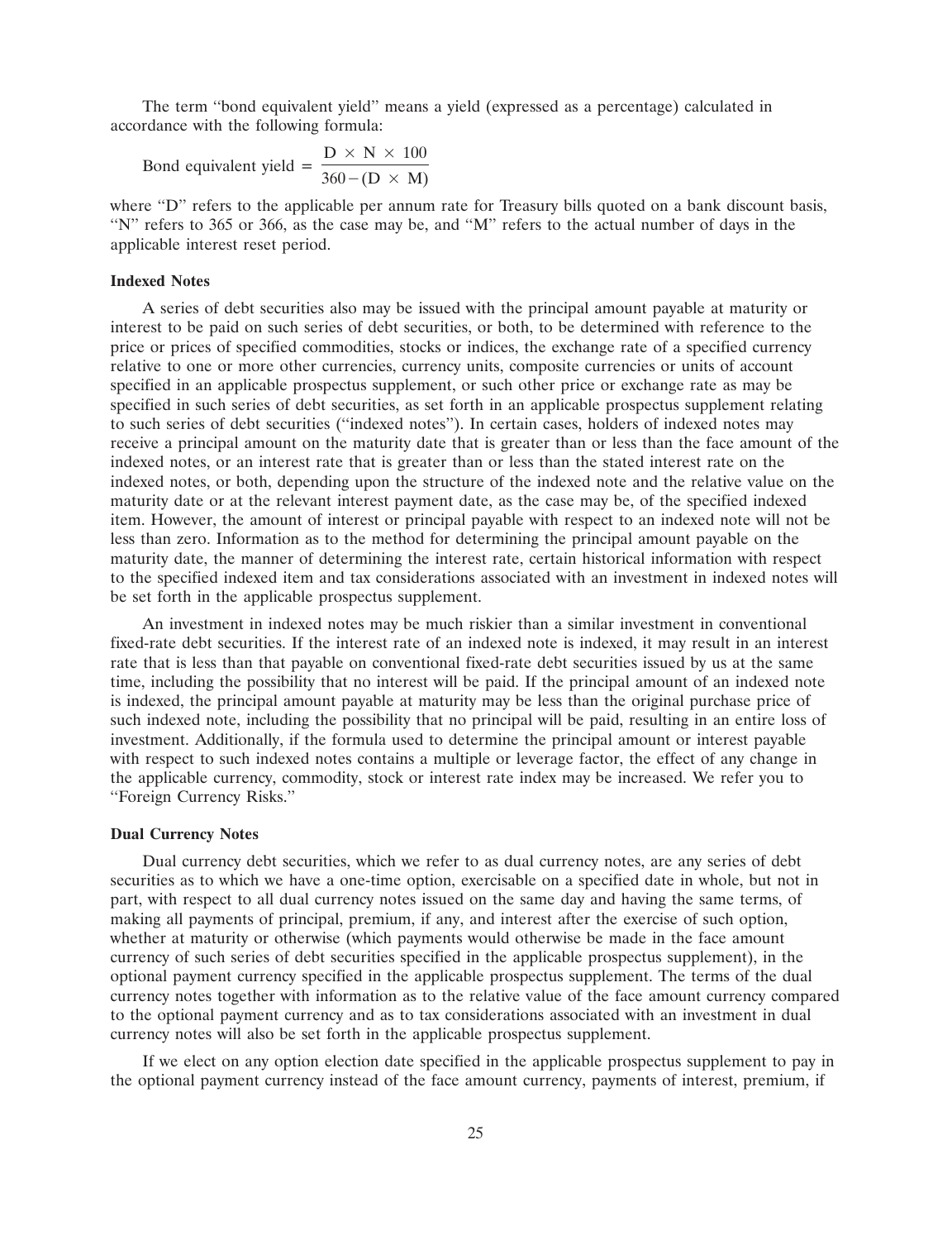any, and principal made after such option election date may be worth less, at the then current exchange rate, than if we had made such payments in the face amount currency. We refer you to ''Foreign Currency Risks.''

## **Renewable Notes**

The relevant issuer may also issue from time to time variable rate renewable debt securities, which we refer to as renewable notes, which will mature on an interest payment date specified in the applicable prospectus supplement unless the maturity of all or a portion of the principal amount of the renewable notes is extended in accordance with the procedures set forth in the applicable prospectus supplement.

#### **Short-Term Notes**

The relevant issuer may offer from time to time series of debt securities with maturities of less than one year, which we refer to as short-term notes. Unless otherwise indicated in the applicable prospectus supplement, interest on short-term notes will be payable at maturity. Unless otherwise indicated in the applicable prospectus supplement, interest on short-term notes that are floating rate notes (other than Treasury rate notes) will be computed on the basis of the actual number of days elapsed divided by 360, and interest on short-term notes that are Treasury rate notes will be computed on the basis of the actual number of days elapsed divided by a year of 365 or 366 days, as the case may be.

#### **Extension of Maturity**

The applicable prospectus supplement will indicate whether the relevant issuer has the option to extend the maturity of a series of debt securities (other than an amortizing note) for one or more periods up to but not beyond the final maturity date set forth in the applicable prospectus supplement. If the relevant issuer has that option with respect to any series of debt securities (other than an amortizing note), we will describe the procedures in the applicable prospectus supplement.

#### **Amortizing Notes**

Amortizing debt securities, which we refer to as amortizing notes, are a series of debt securities for which payments combining principal and interest are made in installments over the life of such series of debt securities. Payments with respect to amortizing notes will be applied first to interest due and payable on the amortizing notes and then to the reduction of the unpaid principal amount of the amortizing notes. The relevant issuer will provide further information on the additional terms and conditions of any issue of amortizing notes in the applicable prospectus supplement. A table setting forth repayment information in respect of each amortizing note will be included in the applicable prospectus supplement and set forth on the amortizing notes.

## **Original Issue Discount Notes**

The relevant issuer may offer series of debt securities, which we refer to as original issue discount notes, from time to time at an issue price (as specified in the applicable prospectus supplement) that is less than 100% of the principal amount of such series of debt securities (i.e., par). Original issue discount notes may not bear any interest currently or may bear interest at a rate that is below market rates at the time of issuance. The difference between the issue price of an original issue discount note and par is referred to herein as the ''discount.'' In the event of redemption, repayment or acceleration of maturity of an original issue discount note, the amount payable to the holder of an original issue discount note will be equal to the sum of (a) the issue price (increased by any accruals of discount) and, in the event of any redemption by us of such original issue discount note (if applicable), multiplied by the initial redemption percentage specified in the applicable prospectus supplement (as adjusted by the initial redemption percentage reduction, if applicable) and (b) any unpaid interest on such original issue discount note accrued from the date of issue to the date of such redemption, repayment or acceleration of maturity.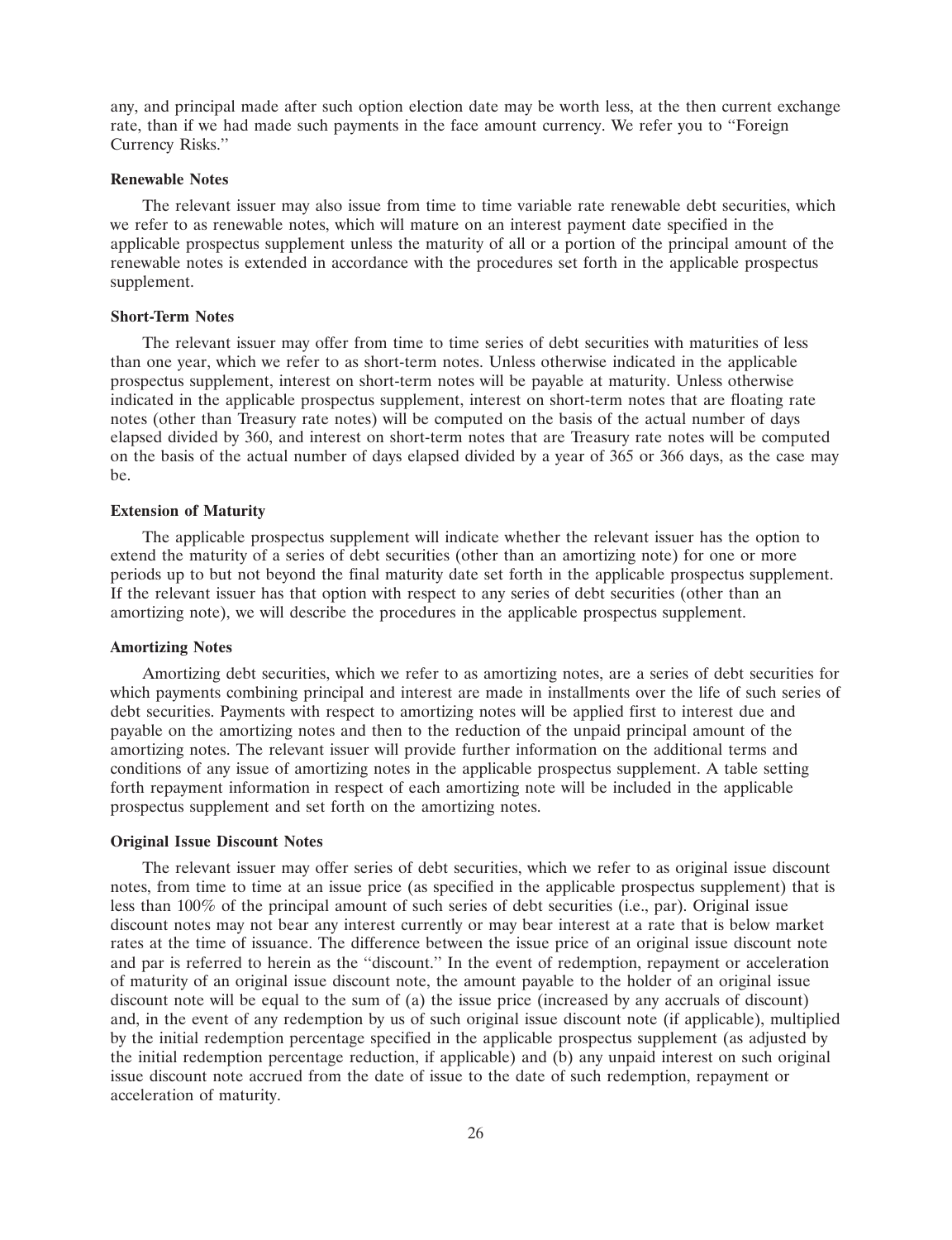Unless otherwise specified in the applicable prospectus supplement, for purposes of determining the amount of discount that has accrued as of any date on which a redemption, repayment or acceleration of maturity occurs for an original issue discount note, the discount will be accrued using a constant yield method. The constant yield will be calculated using a 30-day month, 360-day year convention, a compounding period that, except for the initial period (as defined below), corresponds to the shortest period between interest payment dates for the applicable original issue discount note (with ratable accruals within a compounding period), a coupon rate equal to the initial coupon rate applicable to such original issue discount note and an assumption that the maturity of such original issue discount note will not be accelerated. If the period from the date of issue to the initial interest payment date, or the initial period, for an original issue discount note is shorter than the compounding period for such original issue discount note, a proportionate amount of the yield for an entire compounding period will be accrued. If the initial period is longer than the compounding period, then such period will be divided into a regular compounding period and a short period with the short period being treated as provided in the preceding sentence. The accrual of the applicable discount may differ from the accrual of original issue discount for purposes of the Internal Revenue Code of 1986, as amended (the "Code").

Certain original issue discount notes may not be treated as having original issue discount for U.S. federal income tax purposes, and debt securities other than original issue discount notes may be treated as issued with original issue discount for U.S. federal income tax purposes. We refer you to ''Taxation— United States Taxation.''

#### **Redemption at the Option of the Relevant Issuer**

Unless otherwise provided in the applicable prospectus supplement, the relevant issuer cannot redeem debt securities prior to maturity. The relevant issuer may redeem a series of debt securities at its option prior to the maturity date only if an initial redemption date is specified in the applicable prospectus supplement. If so specified, the relevant issuer can redeem the debt securities of such series at its option on any date on and after the applicable initial redemption date in whole or from time to time in part in increments of \$2,000 or such other minimum denomination specified in such applicable prospectus supplement (provided that any remaining principal amount of the debt securities of such series will be at least \$2,000 or such other minimum denomination), at the applicable redemption price, together with unpaid interest accrued to the date of redemption, on notice given not more than 60 nor less than 30 calendar days prior to the date of redemption and in accordance with the provisions of the applicable indenture. By redemption price for a debt security of a series, we mean an amount equal to the initial redemption percentage specified in the applicable prospectus supplement (as adjusted by the annual redemption percentage reduction specified in the applicable prospectus supplement, if any) multiplied by the unpaid principal amount of the debt security to be redeemed. The initial redemption percentage, if any, applicable to a series of debt securities may decline on each anniversary of the initial redemption date by an amount equal to the applicable annual redemption percentage reduction, if any, until the redemption price is equal to 100% of the unpaid principal amount to be redeemed. The redemption price of original issue discount notes is described above under ''—Original Issue Discount Notes."

Debt securities denominated in a foreign currency may be subject to different restrictions on redemption. We refer you to ''Special Provisions Relating to Debt Securities Denominated in a Foreign Currency—Minimum Denominations, Restrictions on Maturities, Repayment and Redemption.''

## **Repayment at the Option of the Holders; Repurchase**

Holders may require the relevant issuer to repay a series of debt securities prior to maturity only if one or more optional repayment dates are specified in the applicable prospectus supplement. If so specified, the relevant issuer will repay debt securities of such series at the option of the holders on any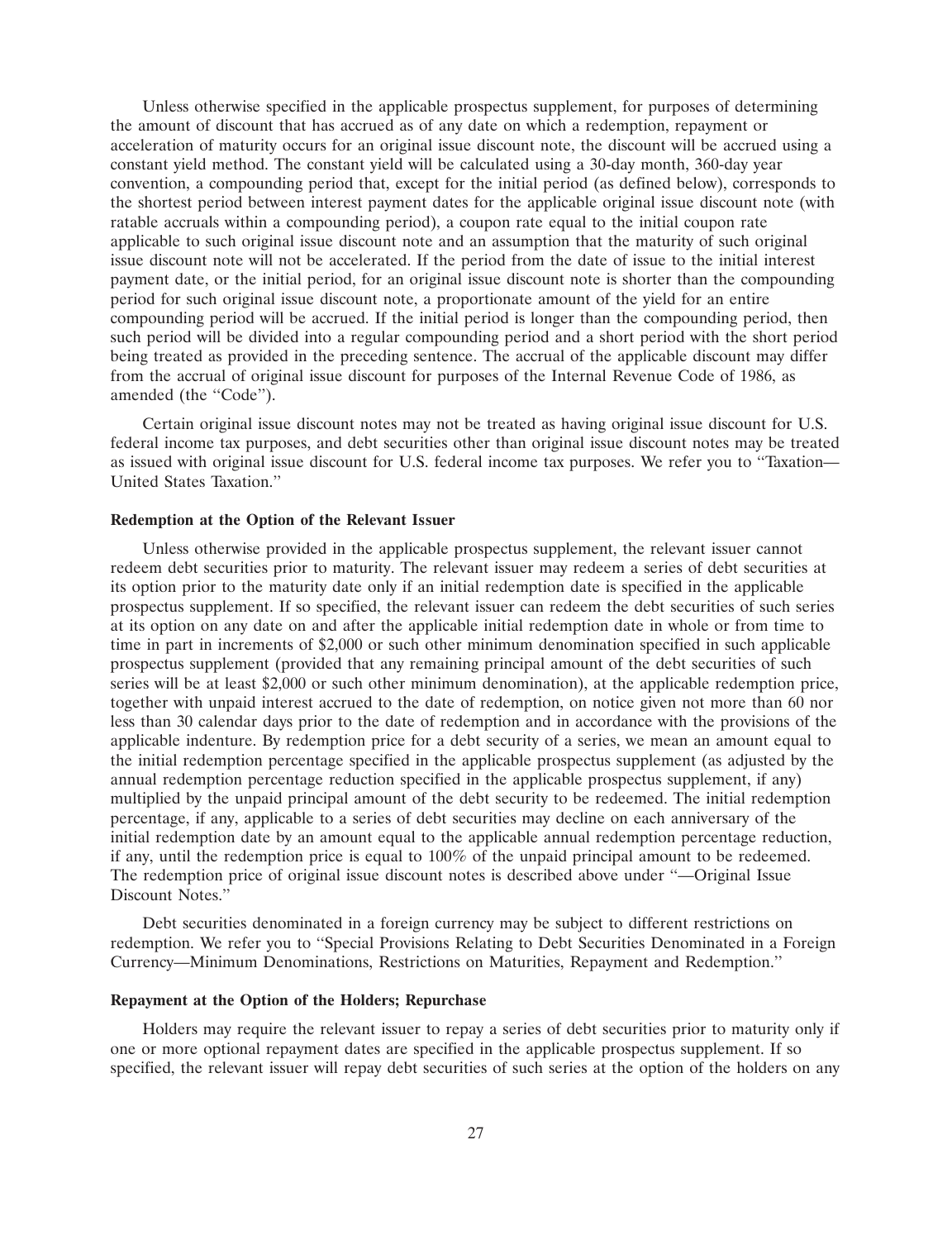optional repayment date in whole or in part from time to time in increments of \$2,000 or such other minimum denomination specified in the applicable prospectus supplement (provided that any remaining principal amount thereof will be at least \$2,000 or such other minimum denomination specified in the applicable prospectus supplement), at a repayment price equal to  $100\%$  of the unpaid principal amount to be repaid, together with unpaid interest accrued to the date of repayment. A holder who wants the relevant issuer to repay a debt security prior to maturity must deliver the debt security, together with the form ''Option to Elect Repayment'' properly completed, to the trustee at its corporate trust office (or any other address that the relevant issuer specifies in the applicable prospectus supplement or notifies holders from time to time) no more than 60 nor less than 30 calendar days prior to the date of repayment. Exercise of a repayment option by the holder will be irrevocable. The repayment price of original issue discount notes is described above under ''—Original Issue Discount Notes.'' Notwithstanding the foregoing, the relevant issuer will comply with Section 14(e) under the Exchange Act to the extent applicable, and any other tender offer rules under the Exchange Act which may then be applicable, in connection with any obligation to repurchase a series of debt securities.

Only the depositary may exercise the repayment option in respect of global securities representing book-entry debt securities. Accordingly, beneficial owners of global securities that desire to have all or any portion of book-entry debt securities represented by global securities repaid must direct the participant of the depositary through which they own their interest to direct the depositary to exercise the repayment option on their behalf by delivering the related global security and duly completed election form to the trustee as aforesaid. In order to ensure that the global security and election form are received by the trustee on a particular day, the applicable beneficial owner must so direct the participant through which it owns its interest before that participant's deadline for accepting instructions for that day. Different firms may have different deadlines for accepting instructions from their customers. Accordingly, beneficial owners should consult the participants through which they own their interest for the respective deadlines of those participants. All instructions given to participants from beneficial owners of global securities relating to the option to elect repayment will be irrevocable. In addition, at the time instructions are given by a beneficial owner, the beneficial owner must cause the participant through which it owns its interest to transfer that beneficial owner's interest in the global security or securities representing the related book-entry debt securities, on the depositary's records, to the trustee. We refer you to ''—Book-Entry System.''

Debt securities denominated in a foreign currency may be subject to different restrictions on repayment. We refer you to ''Special Provisions Relating to Debt Securities Denominated in a Foreign Currency—Minimum Denominations, Restrictions on Maturities, Repayment and Redemption.''

The relevant issuer may at any time purchase debt securities at any price in the open market or otherwise. Such debt securities purchased by the relevant issuer may, at its discretion, be held, resold or surrendered to the trustee for cancellation.

#### **Tax Redemption**

If specifically provided by the applicable prospectus supplement, the relevant issuer may redeem a series of debt securities at its option at any time, in whole but not in part, on giving not less than 30 nor more than 60 days' notice, at the principal amount of such series of debt securities being redeemed, together with accrued interest to the date of redemption, if it has or will become obligated to pay additional interest on such series of debt securities as described under ''—Payment of Additional Amounts'' below as a result of any change in, or amendment to, the laws (or any regulations or rulings promulgated thereunder) of Switzerland or the United States, as applicable, or any political subdivision or taxing authority thereof or therein, or any change in the application or official interpretation of such laws, regulations or rulings, which change or amendment becomes effective on or after the date of the applicable prospectus supplement, and such obligation cannot be avoided by the relevant issuer taking reasonable measures available to it, provided that no such notice of redemption will be given earlier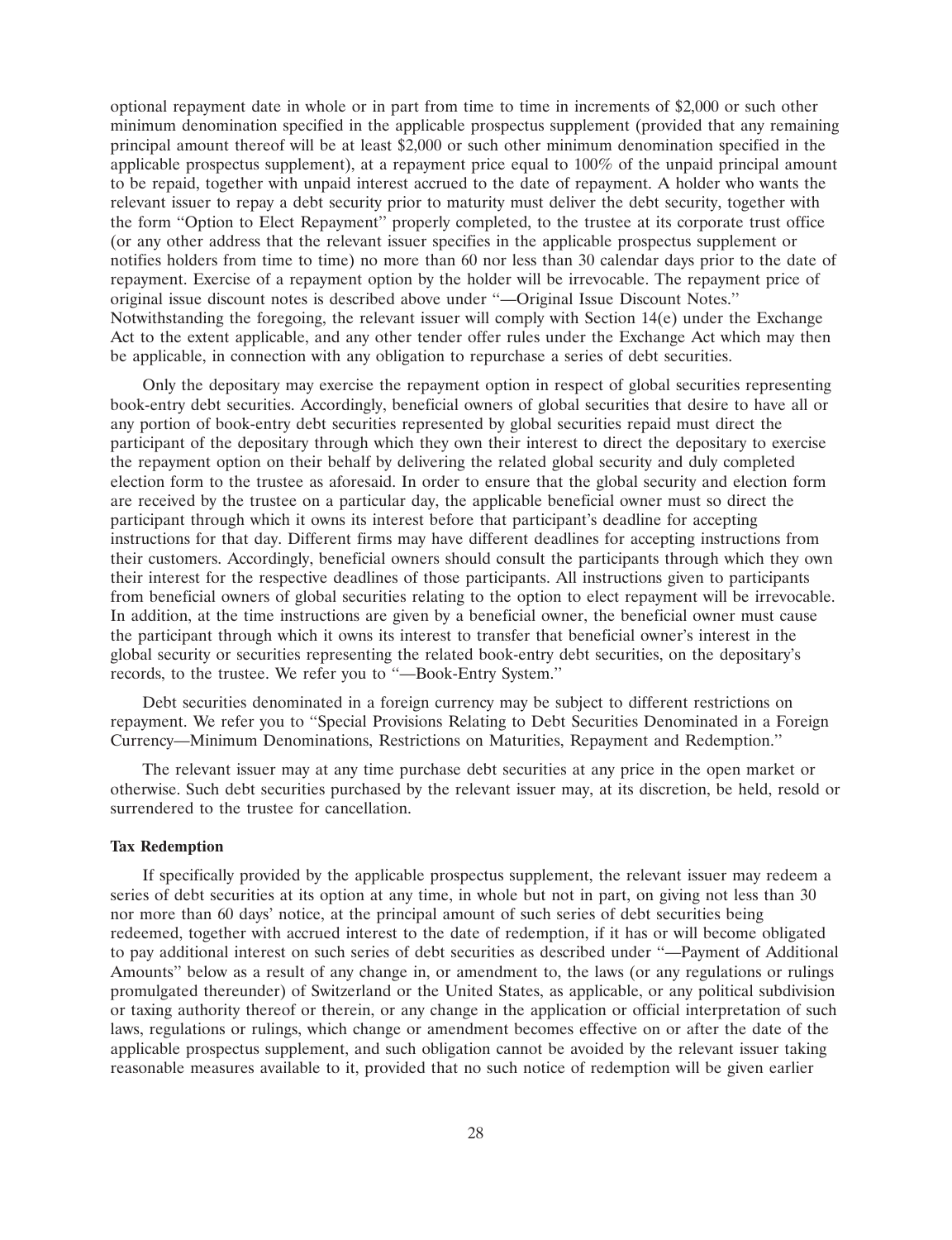than 90 days prior to the earliest date on which it would be obliged to pay such additional interest were a payment in respect of the debt securities of such series then due. Prior to the giving of any notice of redemption pursuant to this paragraph, the relevant issuer will deliver to the trustee a certificate stating that it is entitled to effect such redemption and setting forth a statement of facts showing that the conditions precedent to its right to redeem have occurred, and an opinion of independent counsel of recognized standing to the effect that the relevant issuer has or will become obligated to pay such additional interest as a result of such change or amendment.

#### **Payment of Additional Amounts**

If specifically provided by the applicable prospectus supplement, the relevant issuer will, subject to the exceptions and limitations set forth below, pay such additional amounts to the holder of a series of debt securities as may be necessary so that every net payment on such series of debt securities, after deduction or withholding for or on account of any present or future tax, assessment or other governmental charge imposed upon or as a result of such payment by Switzerland or the United States, as applicable, or any political subdivision or taxing authority thereof or therein, will not be less than the amount provided in such series of debt securities to be then due and payable.

## *Switzerland*

If the relevant issuer is Credit Suisse Group or Credit Suisse, in either case, acting through a branch outside Switzerland, all payments of principal and interest in respect of the debt securities shall be made by the relevant issuer free and clear of, and without withholding or deduction for, any taxes, duties, assessments or governmental charges of whatever nature imposed, levied, collected, withheld or assessed by or within Switzerland or any authority therein or thereof having power to tax, unless such withholding or deduction is required by law. In that event, the relevant issuer shall pay such additional amounts as will result in receipt by the holders of such amounts as would have been received by them had no such withholding or deduction been required, except that no such additional amounts shall be payable by the relevant issuer to any such holder for or on account of:

- (i) any such taxes, duties, assessments or other governmental charges imposed in respect of such debt security by reason of the holder having some connection with Switzerland other than the mere holding of the debt security;
- (ii) any such taxes, duties, assessments or other governmental charges imposed in respect of any debt security presented for payment more than 30 days after the Relevant Date (as defined below) except to the extent that the holder would have been entitled to such additional amounts on presenting such debt security for payment on the last day of such period of 30 days;
- (iii) any such taxes, duties, assessments or other governmental charges where such withholding or deduction is imposed on a payment to an individual and is  $(A)$  required to be made pursuant to European Council Directive 2003/48/EC on the taxation of savings income or any law implementing or complying with, or introduced in order to conform to, such Directive, (B) required to be made pursuant to the Agreement between the European Community and the Confederation of Switzerland dated as of 26th October 2004 (the ''Swiss Savings Tax Agreement'') providing for measures equivalent to those laid down in the EU Savings Tax Directive or any law or other governmental regulation implementing or complying with, or introduced in order to conform to, the Swiss Savings Tax Agreement, or (C) required to be made pursuant to any agreements between the European Community and other countries or territories providing for measures equivalent to those laid down in the EU Savings Tax Directive or any law or other governmental regulation implementing or complying with, or introduced in order to conform to, such agreements; or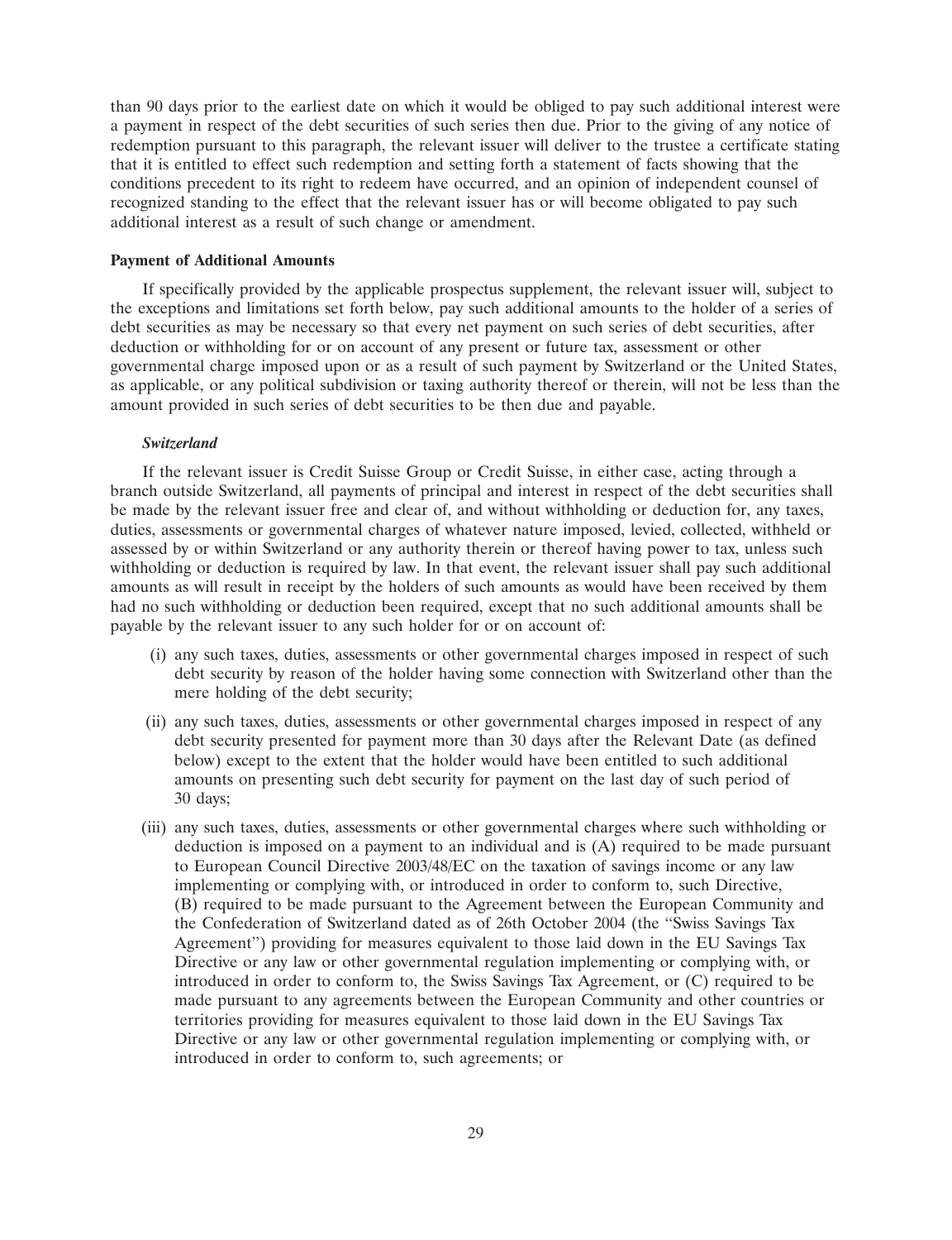- (iv) any tax required to be withheld or deducted from a payment pursuant to laws enacted by Switzerland providing for the taxation of payments according to principles similar to those laid down (i) in the EU Savings Tax Directive or (ii) in the draft legislation proposed by the Swiss Federal Council on December 17, 2014, including the principle to have a person other than the relevant issuer withhold or deduct tax; or
- (v) any such taxes, duties, assessments or other governmental charges imposed in respect of the relevant debt security presented for payment by or on behalf of a holder who would have been able to avoid such withholding or deduction by presenting the relevant debt security to another paying agent in a member state of the European Union; or
- (vi) any such taxes, duties, assessments or other governmental charges imposed in respect of the relevant debt security where, if the relevant issuer is Credit Suisse Group or Credit Suisse, in either case, acting through its Zurich head office, such withholding or deduction is required by the Swiss Federal Withholding Tax Code of 13 October 1965 (*Bundesgesetz über die Verrechnungssteuer vom 13 Oktober 1965*);
- (vii) any withholding or deduction imposed on any payment by reason of FATCA (as defined below); or
- (viii) any combination of two or more items (i) through (vii) above.

"Relevant Date" as used herein means whichever is the later of  $(x)$  the date on which such payment first becomes due and (y) if the full amount payable has not been received by the trustee on or prior to such date, the date on which the full amount having been so received, notice to that effect shall have been given to the holders.

# *United States*

If the relevant issuer is Credit Suisse Group or Credit Suisse, in either case, acting through a U.S. branch (or in the case of Credit Suisse, through its Cayman branch), all payments of principal and interest in respect of the debt securities shall be made by the relevant issuer free and clear of, and without withholding or deduction for, any taxes, duties, assessments or governmental charges of whatever nature imposed, levied, collected, withheld or assessed by the United States or any authority therein or thereof having power to tax, unless such withholding or deduction is required by law. In that event, the relevant issuer shall pay such additional amounts as will result in receipt by the holders of such amounts as would have been received by them had no such withholding or deduction been required, except that no such additional amounts shall be payable by the relevant issuer to any such holder for or on account of:

- (i) any tax, assessment or other governmental charge that would not have been imposed but for (a) the existence of any present or former connection between such holder and the United States, including, without limitation, such holder being or having been a citizen or resident thereof or being or having been engaged in trade or business or present therein or having or having had a permanent establishment therein or (b) such holder's past or present status as a personal holding company, foreign personal holding company or private foundation or other tax-exempt organization with respect to the United States or as a corporation that accumulates earnings to avoid U.S. federal income tax;
- (ii) any estate, inheritance, gift, sales, transfer or personal property tax or any similar tax, assessment or other governmental charge;
- (iii) any tax, assessment or other governmental charge that would not have been imposed but for the presentation by the holder of a debt security for payment more than 15 days after the date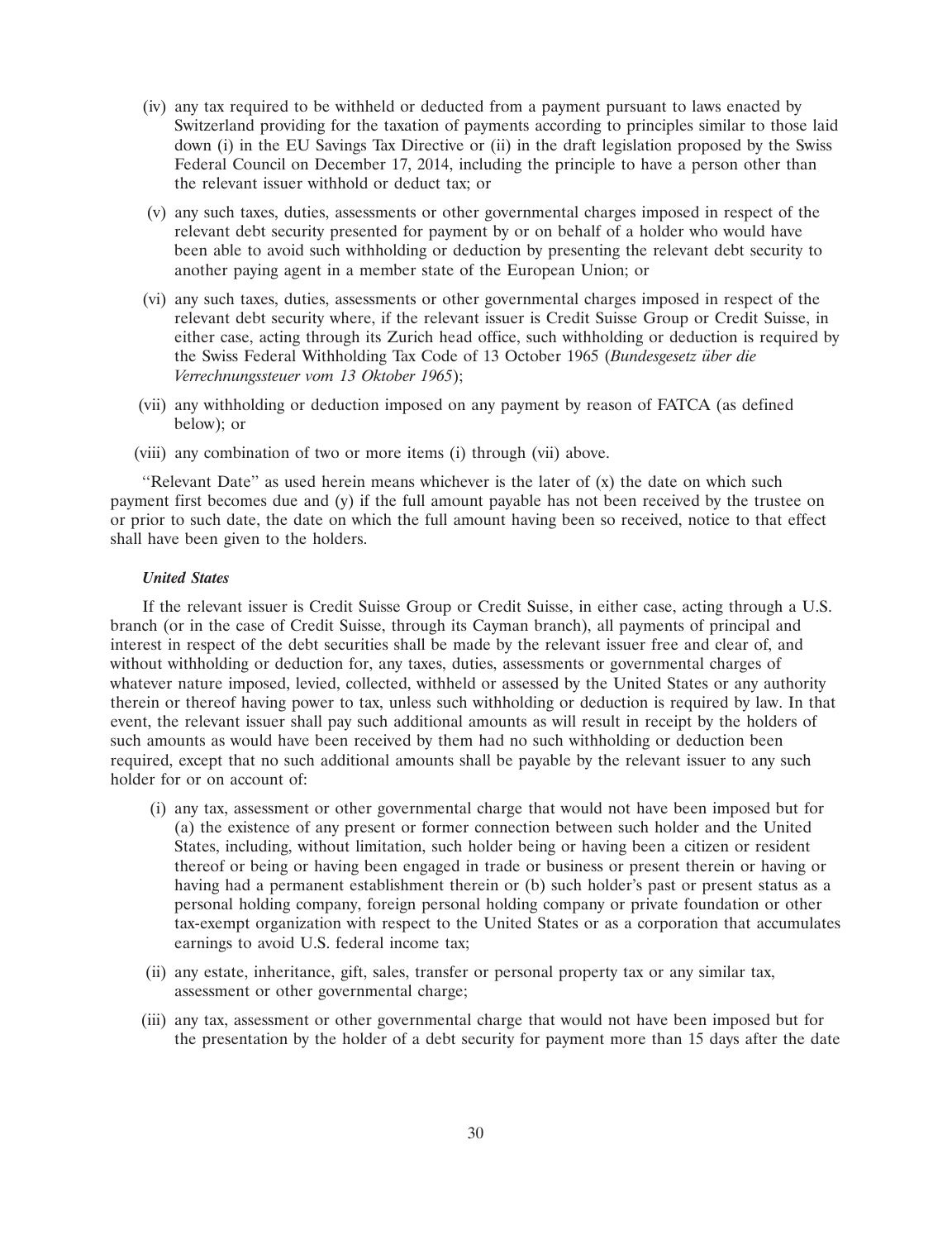on which such payment became due and payable or on which payment thereof was duly provided for, whichever occurs later;

- (iv) any tax, assessment or other governmental charge that is payable otherwise than by deduction or withholding from a payment on such series of debt securities;
- (v) any tax, assessment or other governmental charge required to be deducted or withheld by any paying agent from a payment on such series of debt securities, if such payment can be made without such deduction or withholding by any other paying agent;
- (vi) any tax, assessment or other governmental charge that would not have been imposed but for a failure to comply with any applicable certification, documentation, information or other reporting requirement concerning the nationality, residence, identity or connection with the United States of the holder or beneficial owner of such series of debt securities if, without regard to any tax treaty, such compliance is required by statute or regulation of the United States as a precondition to relief or exemption from such tax, assessment or other governmental charge;
- (vii) any tax, assessment or other governmental charge imposed on a holder of such series of debt securities that actually or constructively owns 10 percent or more of the combined voting power of all classes of the relevant issuer's stock or that is a controlled foreign corporation related to the relevant issuer through stock ownership;
- (viii) any such taxes, duties, assessments or other governmental charges where such withholding or deduction is imposed on a payment to an individual and is (A) required to be made pursuant to European Council Directive 2003/48/EC on the taxation of savings income or any law implementing or complying with, or introduced in order to conform to, such Directive, or (B) required to be made pursuant to any agreements between the European Community and other countries or territories providing for measures equivalent to those laid down in the EU Savings Tax Directive or any law or other governmental regulation implementing or complying with, or introduced in order to conform to, such agreements;
- (ix) any such taxes, duties, assessments or other governmental charges required to be deducted or withheld from a payment or deemed payment that is treated as a ''dividend equivalent'' payment under the Code, Treasury regulations, or other law or official guidance of the United States;
- (x) any such withholding or deduction imposed on any payment by reason of FATCA (as defined below); or
- (xi) any combination of two or more items (i) through (x) above;

nor will such additional amounts be paid with respect to a payment on such series of debt securities to a holder that is a fiduciary or partnership or other than the sole beneficial owner of such payment to the extent a beneficiary or settlor with respect to such fiduciary or a member of such partnership or a beneficial owner would not have been entitled to the additional amounts had such beneficiary, settlor, member or beneficial owner been the holder of such series of debt securities.

### **U.S. Foreign Account Tax Compliance Act**

Payments on the debt securities will be subject in all cases to any withholding or deduction required pursuant to an agreement described in Section 1471(b) of the Code, or described in any agreement between any jurisdiction and the United States relating to the foreign account provisions of the U.S. Hiring Incentives to Restore Employment Act of 2010, or otherwise imposed pursuant to Sections 1471 through 1474 of the Code, any regulations or agreements thereunder, official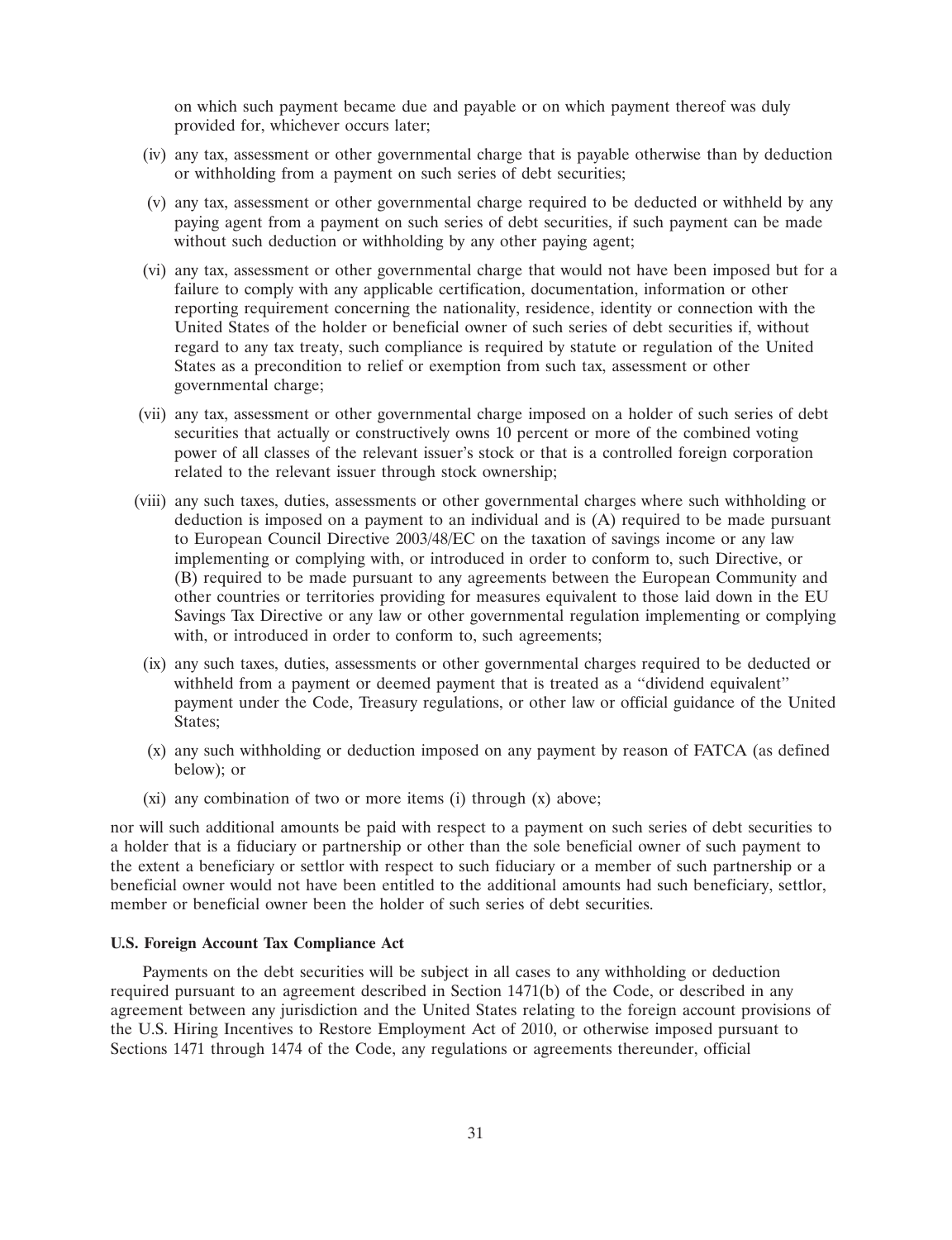interpretations thereof, or any agreements, law, regulation or other official guidance implementing an intergovernmental agreement or other intergovernmental approach thereto (collectively, ''FATCA'').

## **Subordination**

Unless otherwise specified in the applicable prospectus supplement, when the term ''senior indebtedness'' is used in the context of the subordinated debt securities, it means, with respect to an issuer:

- any money such entity has borrowed, including any senior debt securities issued under the relevant senior indenture;
- any money borrowed by someone else where such entity has assumed or guaranteed the obligations, directly or indirectly;
- any letters of credit and acceptances made by banks on such entity's behalf; and
- indebtedness that such entity has incurred or assumed in connection with the acquisition of any property.

Senior indebtedness shall not include any indebtedness that is expressed to be subordinated to or on par with the subordinated debt securities or any money owed to an entity's subsidiaries.

The subordinated indentures provide that the relevant issuer cannot:

- make any payments of principal, premium or interest on the subordinated debt securities;
- acquire any subordinated debt securities; or
- defease any subordinated debt securities;
- if
- any senior indebtedness in an aggregate principal amount of more than \$100 million has become due either on maturity or as a result of acceleration or otherwise and the principal, premium and interest on that senior indebtedness has not yet been paid in full by such entity; or
- such entity has defaulted in the payment of any principal, premium or interest on any senior indebtedness in an aggregate principal amount of more than \$100 million at the time the payment was due, unless and until the payment default is cured by such entity or waived by the holders of the senior indebtedness.

If the relevant issuer is liquidated, the holders of the senior indebtedness will be entitled to receive payment in full in cash for principal, premium and interest on the senior indebtedness before the holders of subordinated debt securities receive any of such entity's assets. As a result, holders of subordinated debt securities may receive a smaller proportion of such entity's assets in liquidation than holders of senior indebtedness. In such a situation, holders of the subordinated debt securities could lose all or part of their investment.

Even if the subordination provisions prevent the relevant issuer from making any payment when due on the subordinated debt securities, the relevant issuer will be in default on its obligations under the applicable subordinated indenture if it does not make the payment when due. This means that the trustee and the holders of subordinated debt securities can take action against the relevant issuer, but they would not receive any money until the claims of the senior indebtedness have been fully satisfied.

The subordinated indentures allow the holders of senior indebtedness to obtain specific performance of the subordination provisions from the relevant issuer or any holder of subordinated debt securities.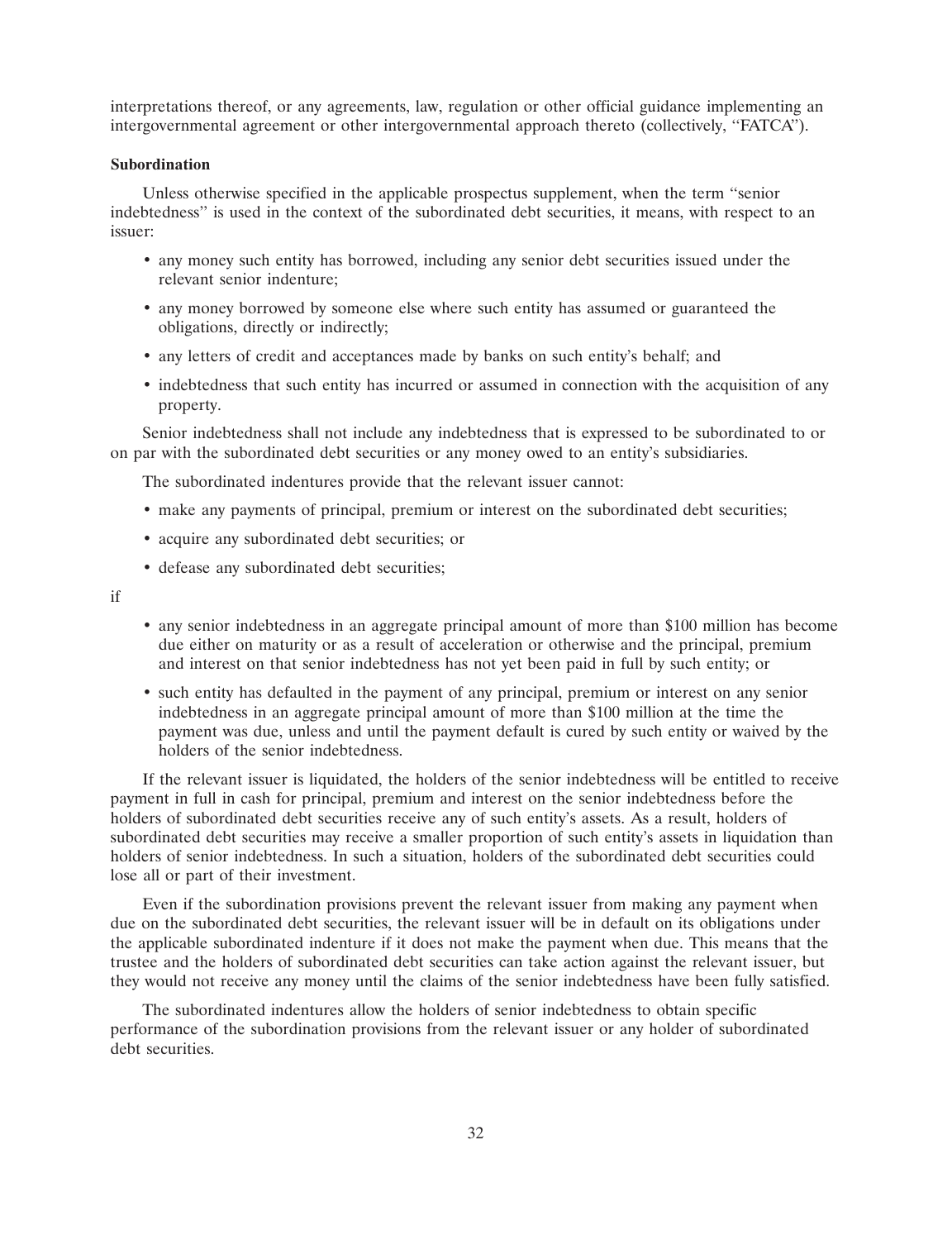There is no restriction on the amount of further debt securities that the relevant issuer may issue or guarantee which rank senior to or pari passu with the subordinated debt securities. The issue of any such further debt securities may reduce the amount that may be recovered by holders of subordinated debt securities in the event that the relevant issuer is wound up and/or may limit the ability of the relevant issuer to meet its obligations under the subordinated debt securities.

## **Consolidation, Merger or Sale**

The relevant issuer will agree in the applicable indentures not to consolidate with or merge with or into any other person or convey or transfer all or substantially all of its properties and assets to any person unless:

- it is the continuing person; or
- the successor expressly assumes by supplemental indenture its obligations under such indenture.

In either case, the relevant issuer will also have to deliver a certificate to the trustee stating that after giving effect to the merger there will not be any defaults under the applicable indenture and, if the relevant issuer is not the continuing person, an opinion of counsel stating that the merger and the supplemental indentures comply with these provisions and that the supplemental indentures are legal, valid and binding obligations of the successor corporation enforceable against it.

Credit Suisse or Credit Suisse Group may issue debt securities directly or through one or more branches and Credit Suisse may, at any time, transfer its obligations under the debt securities from the head office to any branch of Credit Suisse or from any branch of Credit Suisse to another branch or to its head office.

## **Modification of the Indentures**

In general, rights and obligations of the relevant issuer and the holders under each applicable indenture may be modified if the holders of a majority in aggregate principal amount of the outstanding debt securities of each series affected by the modification consent to such modification. However, each of the indentures provides that, unless each affected holder agrees, an amendment cannot:

- make any adverse change to any payment term of a debt security such as extending the maturity date, extending the date on which the relevant issuer has to pay interest or make a sinking fund payment, reducing the interest rate, reducing the amount of principal the relevant issuer has to repay, reducing the amount of principal of a debt security issued with original issue discount that would be due and payable upon an acceleration of the maturity thereof or the amount thereof provable in bankruptcy, insolvency or similar proceeding, changing the currency or place in which the relevant issuer has to make any payment of principal, premium or interest, modifying any redemption or repurchase right to the detriment of the holder, modifying any right to convert or exchange the debt securities for another security to the detriment of the holder, and impairing any right of a holder to bring suit for payment;
- reduce the percentage of the aggregate principal amount of debt securities needed to make any amendment to the applicable indenture or to waive any covenant or default;
- waive any payment default; or
- make any change to the amendment provisions of the applicable indenture.

However, other than in the circumstances mentioned above, if the relevant issuer and the trustee agree, the applicable indenture may be amended without notifying any holders or seeking their consent if the amendment does not materially and adversely affect any holder.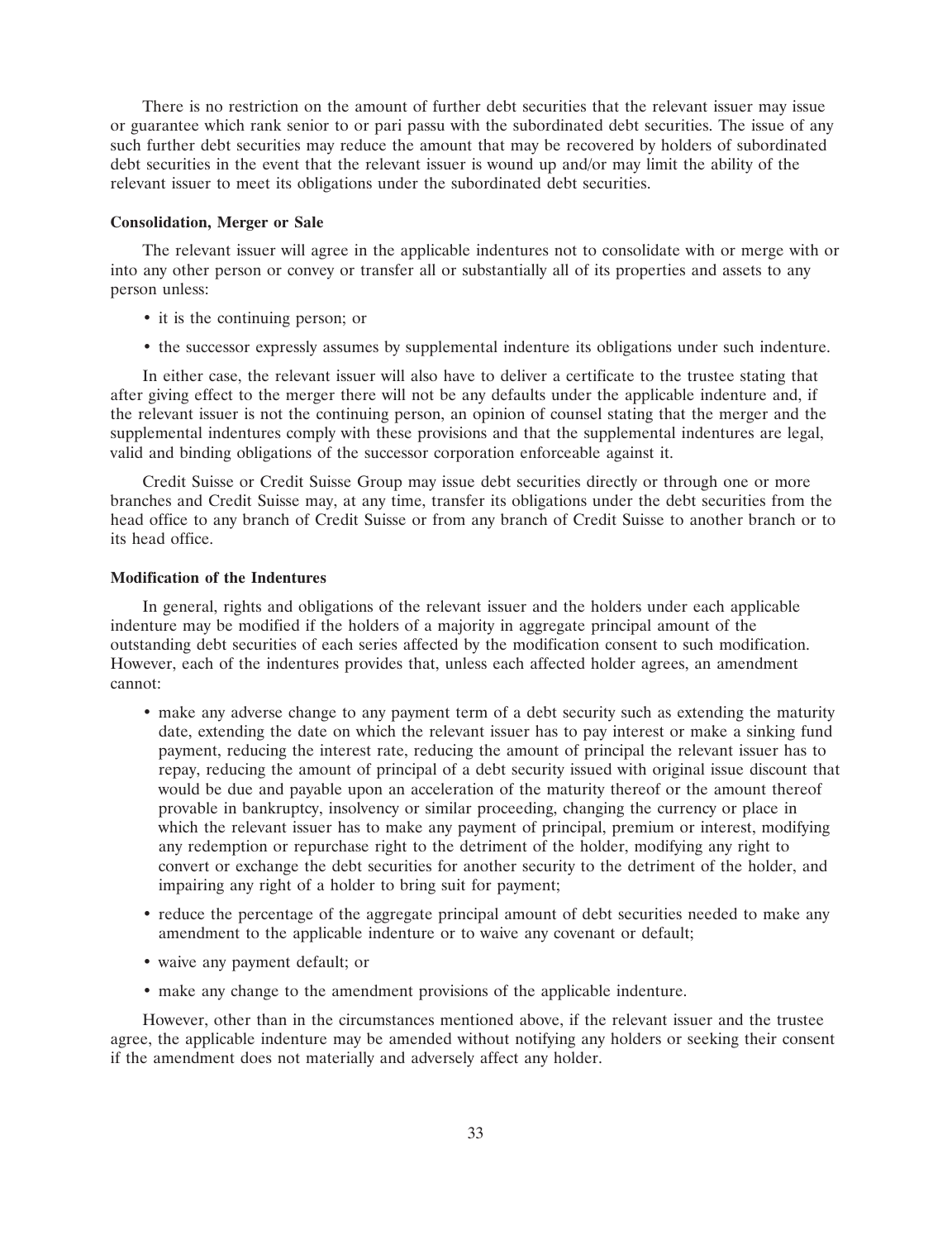In particular, if the relevant issuer and the trustee agree, the applicable indenture may be amended without notifying any holders or seeking their consent to add a guarantee from a third party on the outstanding and future debt securities to be issued under an applicable indenture.

## **Covenants**

The relevant issuer may be subject to additional covenants, including restrictive covenants in respect of a particular series of debt securities. Such additional covenants will be set forth in the applicable prospectus supplement and, to the extent necessary, in the supplemental indenture or board resolution relating to that series of debt securities.

### **Events of Default**

Unless otherwise specified in a prospectus supplement, an event of default with respect to a series of debt securities occurs upon:

- a default in payment of the principal or any premium on any debt security of that series when due;
- a default in payment of interest when due on any debt security of that series for 30 days;
- a default in performing any other covenant in the indenture applicable to that series for 60 days after written notice from the trustee or from the holders of  $25\%$  in principal amount of the outstanding debt securities of such series; or
- certain events of bankruptcy, insolvency or reorganization of the relevant issuer.

Any additional or different events of default applicable to a particular series of debt securities will be described in the prospectus supplement relating to such series.

The trustee may withhold notice to the holders of debt securities of any default (except in the payment of principal, premium or interest) if it considers such withholding of notice to be in the best interests of the holders. A default is any event which is an event of default described above or would be an event of default but for the giving of notice or the passage of time.

Unless otherwise specified in the applicable prospectus supplement, if an event of default occurs and continues, the trustee or the holders of the aggregate principal amount of the debt securities specified below may require the relevant issuer to repay immediately, or accelerate:

- the entire principal of the debt securities of such series; or
- if the debt securities are original issue discount securities, such portion of the principal as may be described in the applicable prospectus supplement.

Unless otherwise specified in the applicable prospectus supplement, if the event of default occurs because of a default in a payment of principal or interest on the debt securities, then the trustee or the holders of at least 25% of the aggregate principal amount of debt securities of that series can accelerate that series of debt securities. If the event of default occurs because of a failure to perform any other covenant in the applicable indenture for the benefit of one or more series of debt securities, then the trustee or the holders of at least 25% of the aggregate principal amount of debt securities of all series affected, voting as one class, can accelerate all of the affected series of debt securities. If the event of default occurs because of bankruptcy proceedings, then all of the debt securities under the applicable indenture will be accelerated automatically. Therefore, except in the case of a default on a payment of principal or interest on the debt securities of your series or a default due to bankruptcy or insolvency of the relevant issuer, it is possible that you may not be able to accelerate the debt securities of your series because of the failure of holders of other series to take action.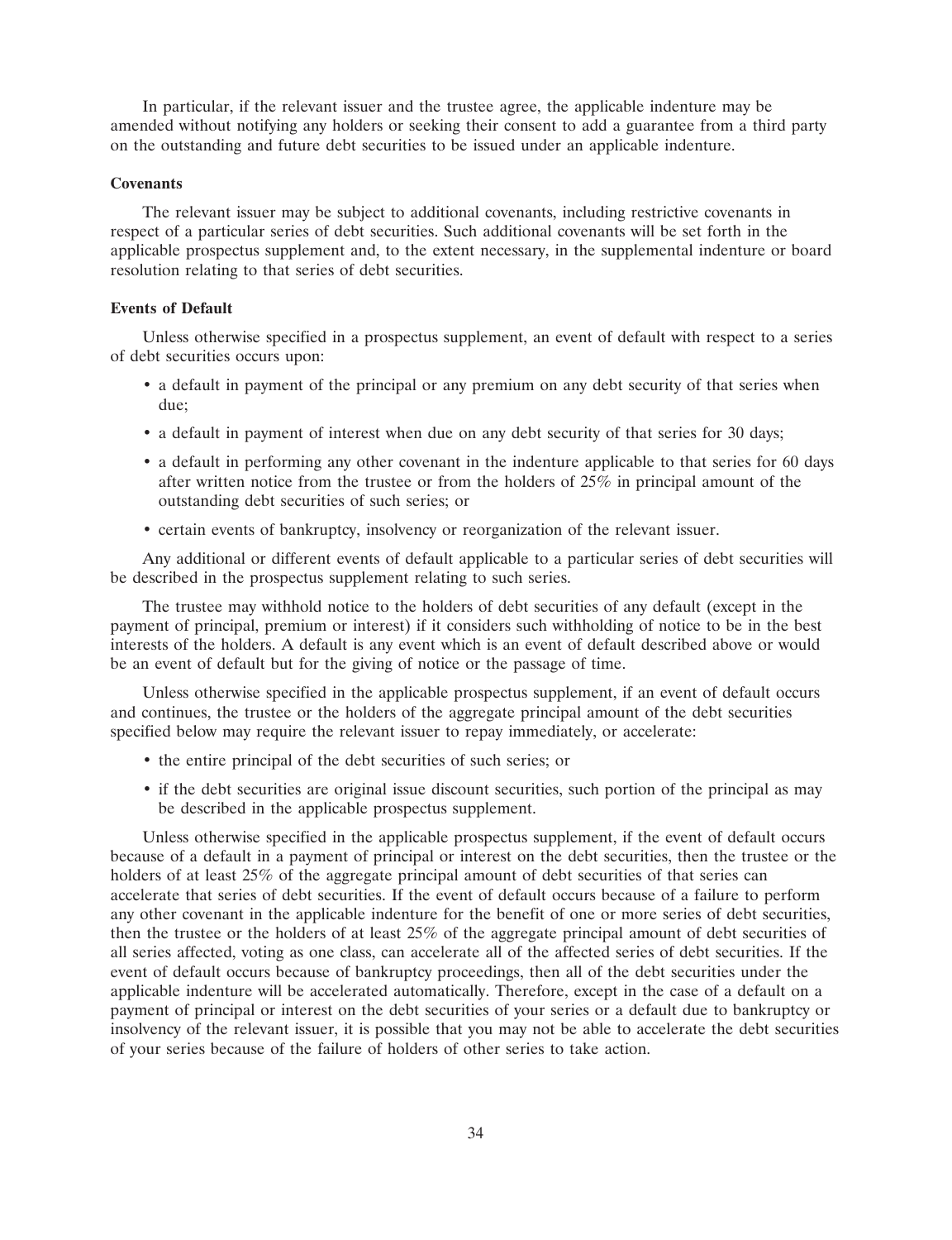The holders of a majority of the aggregate principal amount of the debt securities of all affected series, voting as one class, can rescind this accelerated payment requirement or waive any past default or event of default or allow noncompliance with any provision of the applicable indenture. However, they cannot waive a default in payment of principal of, premium, if any, or interest on, any of the debt securities.

After an event of default, the trustee must exercise the same degree of care a prudent person would exercise under the circumstances in the conduct of her or his own affairs. Subject to these requirements, the trustee is not obligated to exercise any of its rights or powers under the applicable indenture at the request, order or direction of any holders, unless the holders offer the trustee reasonable indemnity. If they provide this reasonable indemnity, the holders of a majority in principal amount of all affected series of debt securities, voting as one class, may direct the time, method and place of conducting any proceeding or any remedy available to the trustee, or exercising any power conferred upon the trustee, for any series of debt securities.

## **Defeasance**

The term defeasance means discharge from some or all of the obligations under the applicable indenture. If the relevant issuer deposits with the trustee sufficient cash or government securities to pay the principal, interest, any premium and any other sums due to the stated maturity date or a redemption date of the debt securities of a particular series, then at the relevant issuer's option:

- the relevant issuer will be discharged from their respective obligations with respect to the debt securities of such series; or
- the relevant issuer will no longer be under any obligation to comply with the restrictive covenants, if any, contained in the applicable indenture and any supplemental indenture or board resolution with respect to the debt securities of such series, and the events of default relating to failures to comply with covenants will no longer apply to them.

If this happens, the holders of the debt securities of the affected series will not be entitled to the benefits of the applicable indenture except for registration of transfer and exchange of debt securities and replacement of lost, stolen or mutilated debt securities. Instead, the holders will only be able to rely on the deposited funds or obligations for payment.

The relevant issuer must deliver to the trustee an officers' certificate and an opinion of counsel to the effect that the deposit and related defeasance would not cause the holders of the debt securities to recognize income, gain or loss for U.S. federal income tax purposes. In the case of a complete discharge, the relevant issuer may, in lieu of an opinion of counsel, deliver a ruling to such effect received from or published by the U.S. Internal Revenue Service if the relevant issuer is discharged from its obligations with respect to the debt securities.

## **Information Concerning the Trustee for the Debt Securities**

The Bank of New York Mellon, formerly known as The Bank of New York (as successor to JPMorgan Chase Bank, N.A., in the case of senior and subordinated indentures with Credit Suisse Group), with its corporate trust office at 101 Barclay Street, Floor 8W, New York, New York 10286, will be the trustee for the debt securities. The trustee will be required to perform only those duties that are specifically set forth in the applicable indenture, except when a default has occurred and is continuing with respect to the debt securities. After a default, the trustee must exercise the same degree of care that a prudent person would exercise under the circumstances in the conduct of her or his own affairs. Subject to these requirements, the trustee will be under no obligation to exercise any of the powers vested in it by the applicable indenture at the request of any holder of debt securities unless the holder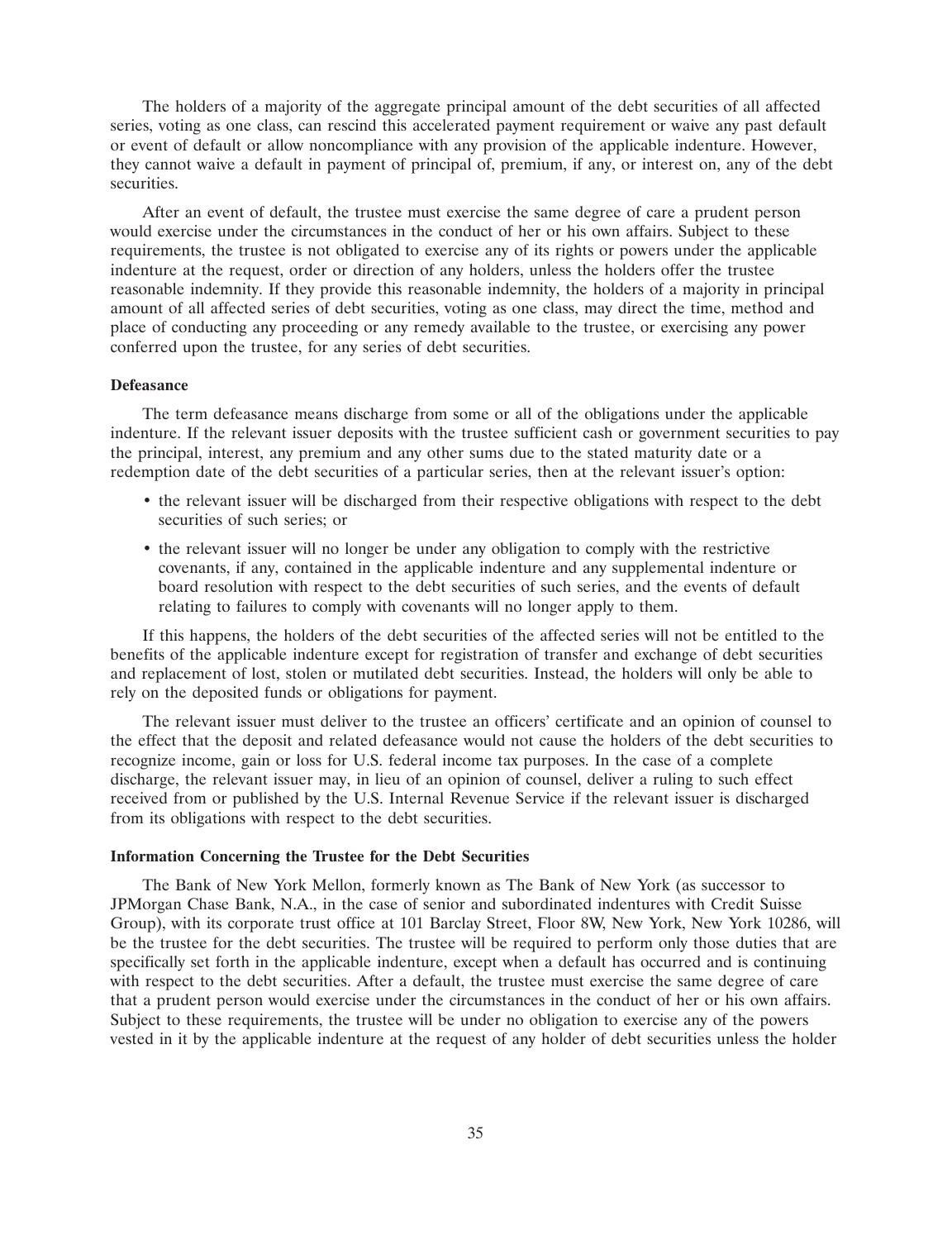offers the trustee reasonable indemnity against the costs, expenses and liabilities that might be incurred by exercising those powers.

The Bank of New York Mellon, formerly known as The Bank of New York, has loaned money to Credit Suisse Group and certain of its subsidiaries and affiliates and provided other services to it and has acted as trustee or fiscal agent under certain of its and its subsidiaries' and affiliates' indentures or fiscal agency agreements in the past and may do so in the future as a part of its regular business.

## **Governing Law**

The debt securities and the related indentures will be governed by and construed in accordance with the laws of the State of New York, except for, in the case of subordinated debt securities issued by Credit Suisse Group or Credit Suisse, the subordination provisions thereof, which will be governed by Swiss law.

#### **Payment and Transfer**

Unless otherwise provided for in the applicable prospectus supplement, the debt securities will be issued only as registered securities, which means that the name of the holder will be entered in a register that will be kept by the applicable trustee or another agent appointed by the relevant issuer. Unless stated otherwise in a prospectus supplement, and except as described under ''—Book-Entry System'' below, principal and interest payments will be made at the office of the paying agent or agents named in the prospectus supplement or by check mailed to you at your address as it appears in the register.

Unless other procedures are described in a prospectus supplement, and except as described under ''—Book-Entry System'' below, you will be able to transfer registered debt securities at the office of the transfer agent or agents named in the prospectus supplement. You may also exchange registered debt securities at the office of the transfer agent for an equal aggregate principal amount of registered debt securities of the same series having the same maturity date, interest rate and other terms as long as the debt securities are issued in authorized denominations.

Neither the relevant issuer nor the applicable trustee will impose any service charge for any transfer or exchange of a debt security. The relevant issuer may, however, ask you to pay any taxes or other governmental charges in connection with a transfer or exchange of debt securities.

### **Book-Entry System**

Debt securities may be issued under a book-entry system in the form of one or more global securities. The global securities will be registered in the name of a depositary or its nominee and deposited with that depositary or its custodian. Unless stated otherwise in the prospectus supplement, The Depository Trust Company, New York, New York, or DTC, will be the depositary if a depositary is used.

Following the issuance of a global security in registered form, the depositary will credit the accounts of its participants with the debt securities upon the relevant issuer's instructions. Only persons who hold directly or indirectly through financial institutions that are participants in the depositary can hold beneficial interests in the global securities. Since the laws of some jurisdictions require certain types of purchasers to take physical delivery of such securities in definitive form, you may encounter difficulties in your ability to own, transfer or pledge beneficial interests in a global security.

So long as the depositary or its nominee is the registered owner of a global security, the relevant issuer, the guarantor (if applicable) and the applicable trustee will treat the depositary as the sole owner or holder of the debt securities for purposes of the applicable indenture. Therefore, except as set forth below, you will not be entitled to have debt securities registered in your name or to receive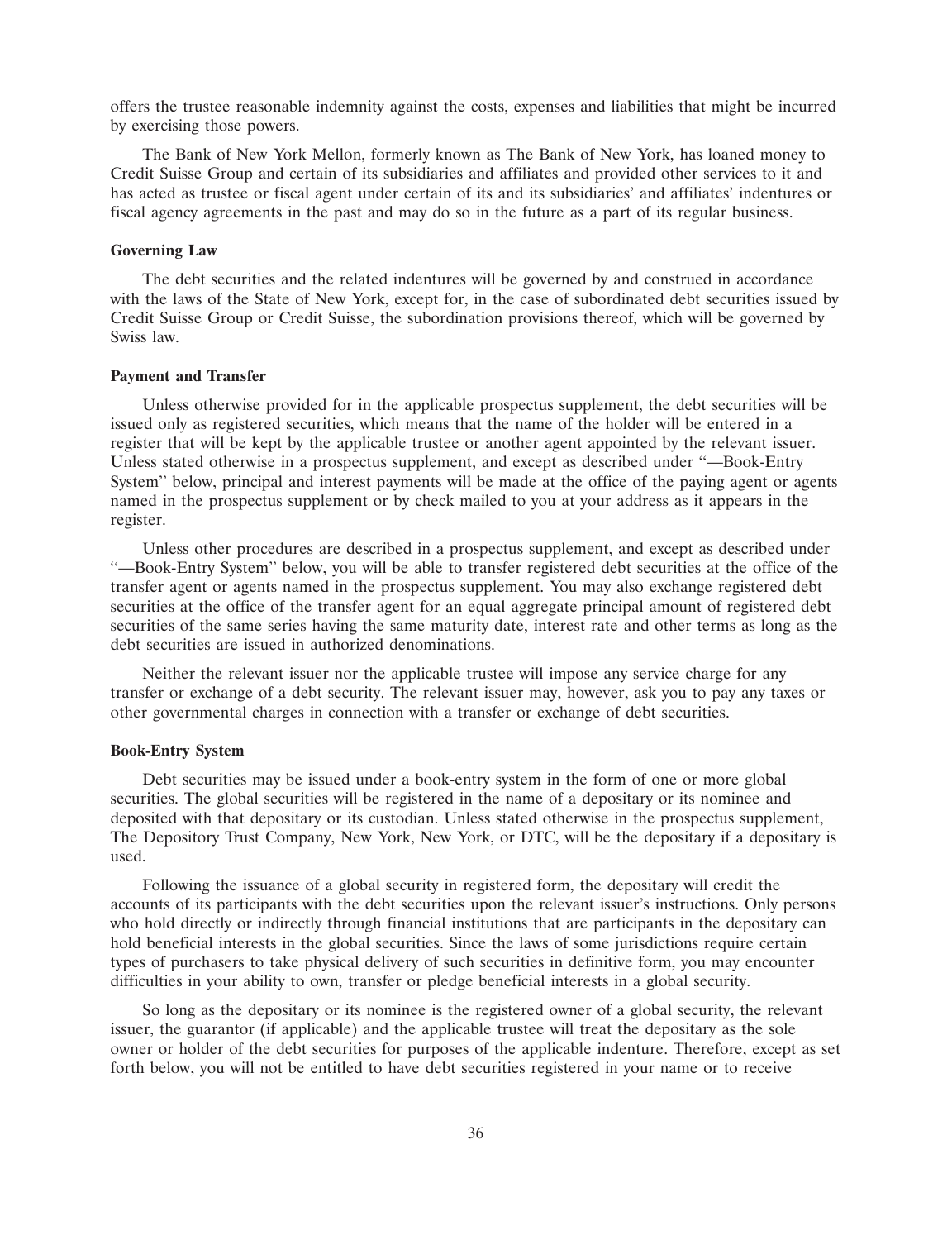physical delivery of certificates representing the debt securities. Accordingly, you will have to rely on the procedures of the depositary and the participant in the depositary through whom you hold your beneficial interest in order to exercise any rights of a holder under the applicable indenture. We understand that under existing practices, the depositary would act upon the instructions of a participant or authorize that participant to take any action that a holder is entitled to take.

Unless stated otherwise in an applicable prospectus supplement, you may elect to hold interests in the global securities through either DTC (in the United States) or Clearstream Banking, société anonyme, which we refer to as Clearstream, Luxembourg, or Euroclear Bank, S.A./N.V., or its successor, as operator of the Euroclear System, which we refer to as Euroclear (outside of the United States), if you are participants of such systems, or indirectly through organizations which are participants in such systems. Interests held through Clearstream, Luxembourg and Euroclear will be recorded on DTC's books as being held by the U.S. depositary for each of Clearstream, Luxembourg and Euroclear, which U.S. depositaries will in turn hold interests on behalf of their participants' customers' securities accounts.

As long as the debt securities of a series are represented by global securities, the relevant issuer will pay principal of and interest and premium on those securities to, or as directed by, DTC as the registered holder of the global securities. Payments to DTC will be in immediately available funds by wire transfer. DTC, Clearstream, Luxembourg or Euroclear, as applicable, will credit the relevant accounts of their participants on the applicable date. Neither the relevant issuer nor the applicable trustee will be responsible for making any payments to participants or customers of participants or for maintaining any records relating to the holdings of participants and their customers, and you will have to rely on the procedures of the depositary and its participants. If an issue of debt securities is denominated in a currency other than the U.S. dollar, the relevant issuer will make payments of principal and any interest in the foreign currency in which the debt securities are denominated, or in U.S. dollars. DTC has elected to have all payments of principal and interest paid in U.S. dollars unless notified by any of its participants through which an interest in the debt securities is held that it elects, in accordance with, and to the extent permitted by, the applicable supplement and the relevant debt security, to receive payment of principal or interest in the foreign currency. On or prior to the third business day after the record date for payment of interest and 12 days prior to the date for payment of principal, a participant will be required to notify DTC of (a) its election to receive all, or the specified portion, of payment in the foreign currency and (b) its instructions for wire transfer of payment to a foreign currency account.

DTC, Clearstream, Luxembourg and Euroclear have, respectively, advised us as follows:

• *As to DTC*: DTC has advised us that it is a limited-purpose trust company organized under the New York Banking Law, a ''banking organization'' within the meaning of the New York Banking Law, a member of the Federal Reserve System, a ''clearing corporation'' within the meaning of the New York Uniform Commercial Code, and a ''clearing agency'' registered pursuant to the provisions of Section 17A of the Exchange Act. DTC holds securities deposited with it by its participants and facilitates the settlement of transactions among its participants in such securities through electronic computerized book-entry changes in accounts of the participants, thereby eliminating the need for physical movement of securities certificates. DTC's participants include securities brokers and dealers, banks, trust companies, clearing corporations and certain other organizations, some of whom (and/or their representatives) own DTC. Access to DTC's book-entry system is also available to others, such as banks, brokers, dealers and trust companies that clear through or maintain a custodial relationship with a participant, either directly or indirectly.

According to DTC, the foregoing information with respect to DTC has been provided to the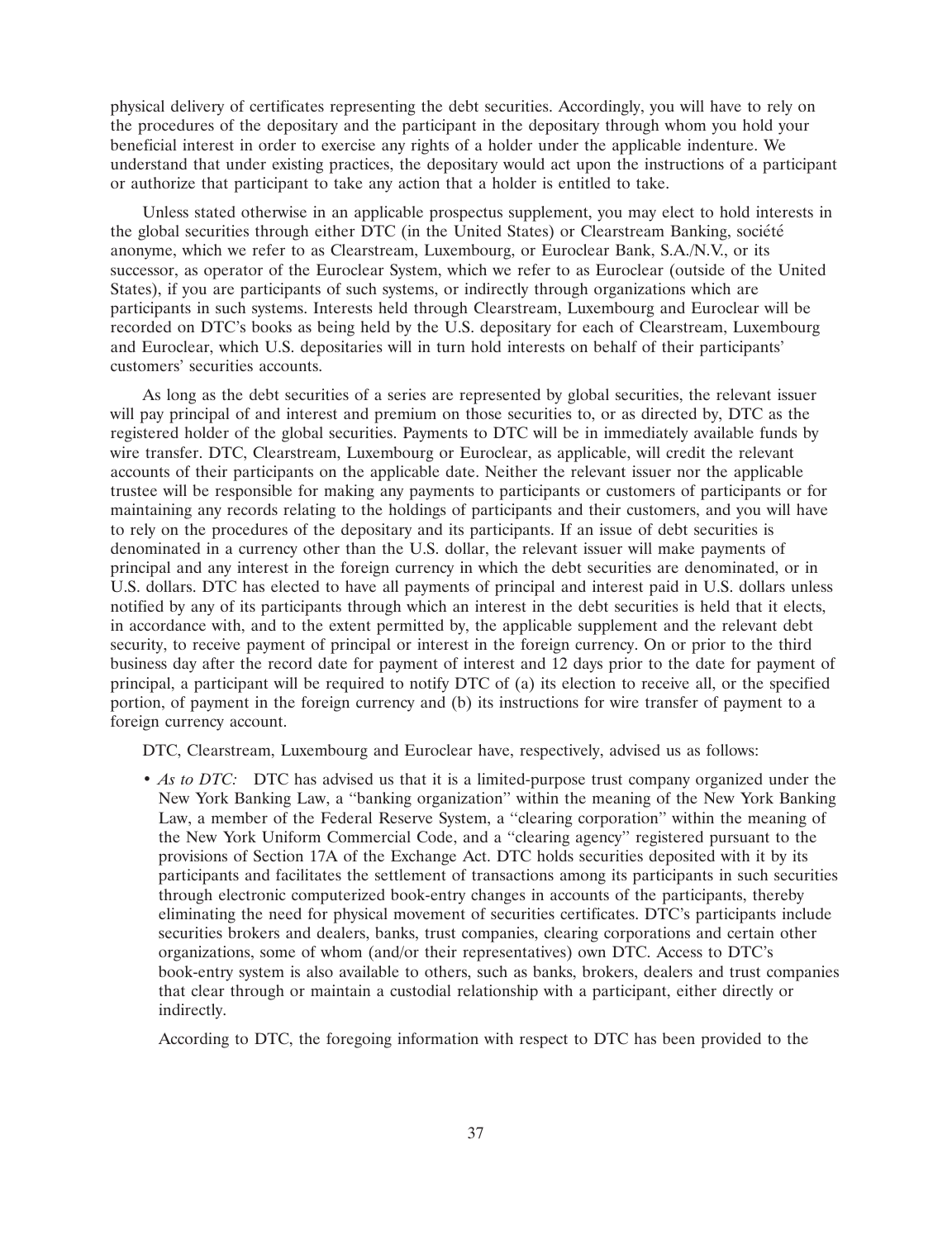financial community for informational purposes only and is not intended to serve as a representation, warranty or contract modification of any kind.

• *As to Clearstream, Luxembourg:* Clearstream, Luxembourg has advised us that it was incorporated as a limited liability company under Luxembourg law. Clearstream, Luxembourg is owned by Deutsche Börse AG. The shareholders of this entity are banks, securities dealers and financial institutions.

Clearstream, Luxembourg holds securities for its customers and facilitates the clearance and settlement of securities transactions between Clearstream, Luxembourg customers through electronic book-entry changes in accounts of Clearstream, Luxembourg customers, thus eliminating the need for physical movement of certificates. Transactions may be settled by Clearstream, Luxembourg in many currencies, including U.S. dollars. Clearstream, Luxembourg provides to its customers, among other things, services for safekeeping, administration, clearance and settlement of internationally traded securities, securities lending and borrowing. Clearstream, Luxembourg also deals with domestic securities markets in over 30 countries through established depository and custodial relationships. Clearstream, Luxembourg interfaces with domestic markets in a number of countries. Clearstream, Luxembourg has established an electronic bridge with Euroclear Bank S.A./N.V., the operator of Euroclear, or the Euroclear operator, to facilitate settlement of trades between Clearstream, Luxembourg and Euroclear.

As a registered bank in Luxembourg, Clearstream, Luxembourg is subject to regulation by the Luxembourg Commission for the Supervision of the Financial Sector. Clearstream, Luxembourg customers are recognized financial institutions around the world, including underwriters, securities brokers and dealers, banks, trust companies and clearing corporations. In the United States, Clearstream, Luxembourg customers are limited to securities brokers and dealers and banks, and may include any underwriters or agents for the debt securities. Other institutions that maintain a custodial relationship with a Clearstream, Luxembourg customer may obtain indirect access to Clearstream, Luxembourg. Clearstream, Luxembourg is an indirect participant in DTC.

Distributions with respect to the debt securities held beneficially through Clearstream, Luxembourg will be credited to cash accounts of Clearstream, Luxembourg customers in accordance with its rules and procedures, to the extent received by Clearstream, Luxembourg.

• *As to Euroclear:* Euroclear has advised us that it was created in 1968 to hold securities for participants of Euroclear and to clear and settle transactions between Euroclear participants through simultaneous electronic book-entry delivery against payment, thus eliminating the need for physical movement of certificates and risk from lack of simultaneous transfers of securities and cash. Transactions may now be settled in many currencies, including U.S. dollars and Japanese Yen. Euroclear provides various other services, including securities lending and borrowing and interfaces with domestic markets in several countries generally similar to the arrangements for cross-market transfers with DTC described below.

Euroclear is operated by the Euroclear operator, under contract with Euroclear plc, a U.K. corporation. The Euroclear operator conducts all operations, and all Euroclear securities clearance accounts and Euroclear cash accounts are accounts with the Euroclear operator, not Euroclear plc. Euroclear plc establishes policy for Euroclear on behalf of Euroclear participants. Euroclear participants include banks (including central banks), securities brokers and dealers and other professional financial intermediaries and may include any underwriters for the debt securities. Indirect access to Euroclear is also available to other firms that clear through or maintain a custodial relationship with a Euroclear participant, either directly or indirectly. Euroclear is an indirect participant in DTC.

The Euroclear operator is a Belgian bank. The Belgian Banking Commission and the National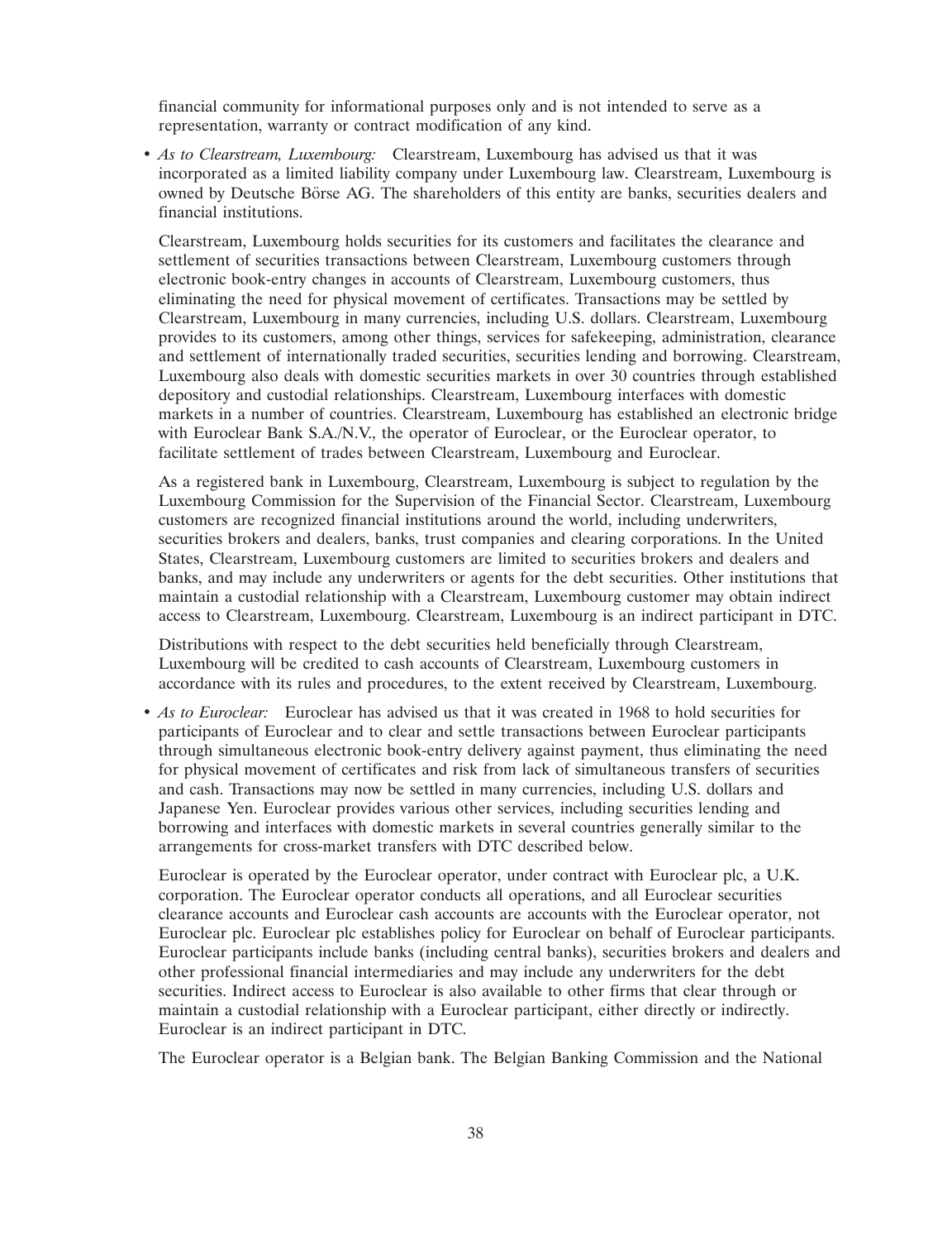Bank of Belgium regulate and examine the Euroclear operator.

The Terms and Conditions Governing Use of Euroclear and the related Operating Procedures of the Euroclear System, or the Euroclear Terms and Conditions, and applicable Belgian law govern securities clearance accounts and cash accounts with the Euroclear operator. Specifically, these terms and conditions govern:

- transfers of securities and cash within Euroclear;
- withdrawal of securities and cash from Euroclear; and
- receipt of payments with respect to securities in Euroclear.

All securities in Euroclear are held on a fungible basis without attribution of specific certificates to specific securities clearance accounts. The Euroclear operator acts under the terms and conditions only on behalf of Euroclear participants and has no record of or relationship with persons holding securities through Euroclear participants.

Distributions with respect to debt securities held beneficially through Euroclear will be credited to the cash accounts of Euroclear participants in accordance with the Euroclear Terms and Conditions, to the extent received by the Euroclear operator.

Global certificates generally are not transferable. Physical certificates will be issued to beneficial owners of a global security if:

- the depositary notifies the relevant issuer that it is unwilling or unable to continue as depositary and the relevant issuer does not appoint a successor within 90 days;
- the depositary ceases to be a clearing agency registered under the Exchange Act and the relevant issuer does not appoint a successor within 90 days;
- the relevant issuer decides in its sole discretion (subject to the procedures of the depositary) that it does not want to have the debt securities of the applicable series represented by global certificates; or
- an event of default has occurred with regard to those debt securities and has not been cured or waived.

If any of the events described in the preceding paragraph occurs, the relevant issuer will issue definitive securities in certificated form in an amount equal to a holder's beneficial interest in the debt securities. Unless otherwise specified in the applicable prospectus supplement, definitive securities will be issued in minimum denominations of \$2,000 and integral multiples of \$1,000 in excess thereof, and will be registered in the name of the person DTC specifies in a written instruction to the registrar of the debt securities.

In the event definitive securities are issued:

- holders of definitive securities will be able to receive payments of principal and interest on their debt securities at the office of the relevant issuer's paying agent maintained in the Borough of Manhattan<sup>.</sup>
- holders of definitive securities will be able to transfer their debt securities, in whole or in part, by surrendering the debt securities for registration of transfer at the office of The Bank of New York Mellon, formerly known as The Bank of New York (as successor to JPMorgan Chase, N.A., in the case of the senior and subordinated indentures with Credit Suisse Group), the trustee under the applicable indenture. The relevant issuer will not charge any fee for the registration or transfer or exchange, except that it may require the payment of a sum sufficient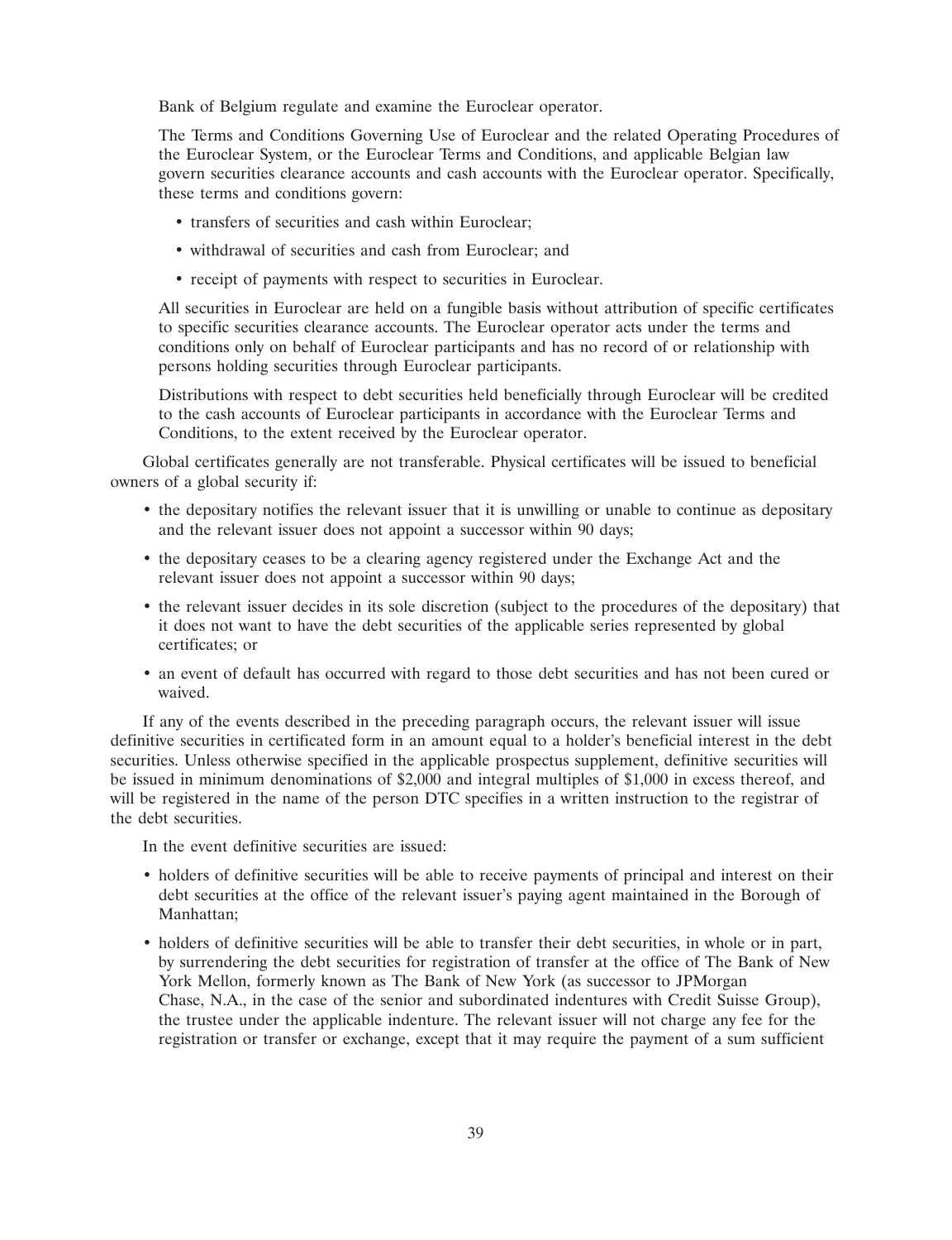to cover any applicable tax or other governmental charge payable in connection with the registration, transfer or exchange; and

• any moneys the relevant issuer pays to its paying agents for the payment of principal and interest on the debt securities which remain unclaimed at the second anniversary of the date such payment was due will be returned to the relevant issuer, and thereafter holders of definitive securities may look only to the relevant issuer, as general unsecured creditors, for payment, provided, however, that the paying agents must first publish notice in an authorized newspaper that such money remains unclaimed.

### **Global Clearance and Settlement Procedures**

You will be required to make your initial payment for the debt securities in immediately available funds. Secondary market trading between DTC participants will occur in the ordinary way in accordance with DTC rules and will be settled in immediately available funds using DTC's Same-Day Funds Settlement System, or any successor thereto. Secondary market trading between Clearstream, Luxembourg customers and/or Euroclear participants will occur in the ordinary way in accordance with the applicable rules and operating procedures of Clearstream, Luxembourg and Euroclear and will be settled using the procedures applicable to conventional eurobonds in immediately available funds.

Cross-market transfers between persons holding directly or indirectly through DTC, on the one hand, and directly or indirectly through Clearstream, Luxembourg customers or Euroclear participants, on the other, will be effected in DTC in accordance with DTC rules on behalf of the relevant European international clearing system by a U.S. depositary; however, such cross-market transactions will require delivery of instructions to the relevant European international clearing system by the counterparty in such system in accordance with its rules and procedures and within its established deadlines (based on European time). The relevant European international clearing system will, if the transaction meets its settlement requirements, deliver instructions to the U.S. depositary to take action to effect final settlement on its behalf by delivering or receiving debt securities in DTC, and making or receiving payment in accordance with normal procedures for same-day funds settlement applicable to DTC. Clearstream, Luxembourg customers and Euroclear participants may not deliver instructions directly to their respective U.S. depositaries.

Because of time-zone differences, credits of debt securities received in Clearstream, Luxembourg or Euroclear as a result of a transaction with a DTC participant will be made during subsequent securities settlement processing and dated the business day following the DTC settlement date. Such credits or any transactions in such debt securities settled during such processing will be reported to the relevant Clearstream, Luxembourg customers or Euroclear participants on such business day. Cash received in Clearstream, Luxembourg or Euroclear as a result of sales of debt securities, by or through a Clearstream, Luxembourg customer or a Euroclear participant to a DTC participant will be received with value on the DTC settlement date but will be available in the relevant Clearstream, Luxembourg or Euroclear cash account only as of the business day following settlement in DTC.

Although DTC, Clearstream, Luxembourg and Euroclear have agreed to the foregoing procedures in order to facilitate transfers of debt securities among participants of DTC, Clearstream, Luxembourg and Euroclear, they are under no obligation to perform or continue to perform such procedures and such procedures may be discontinued at any time.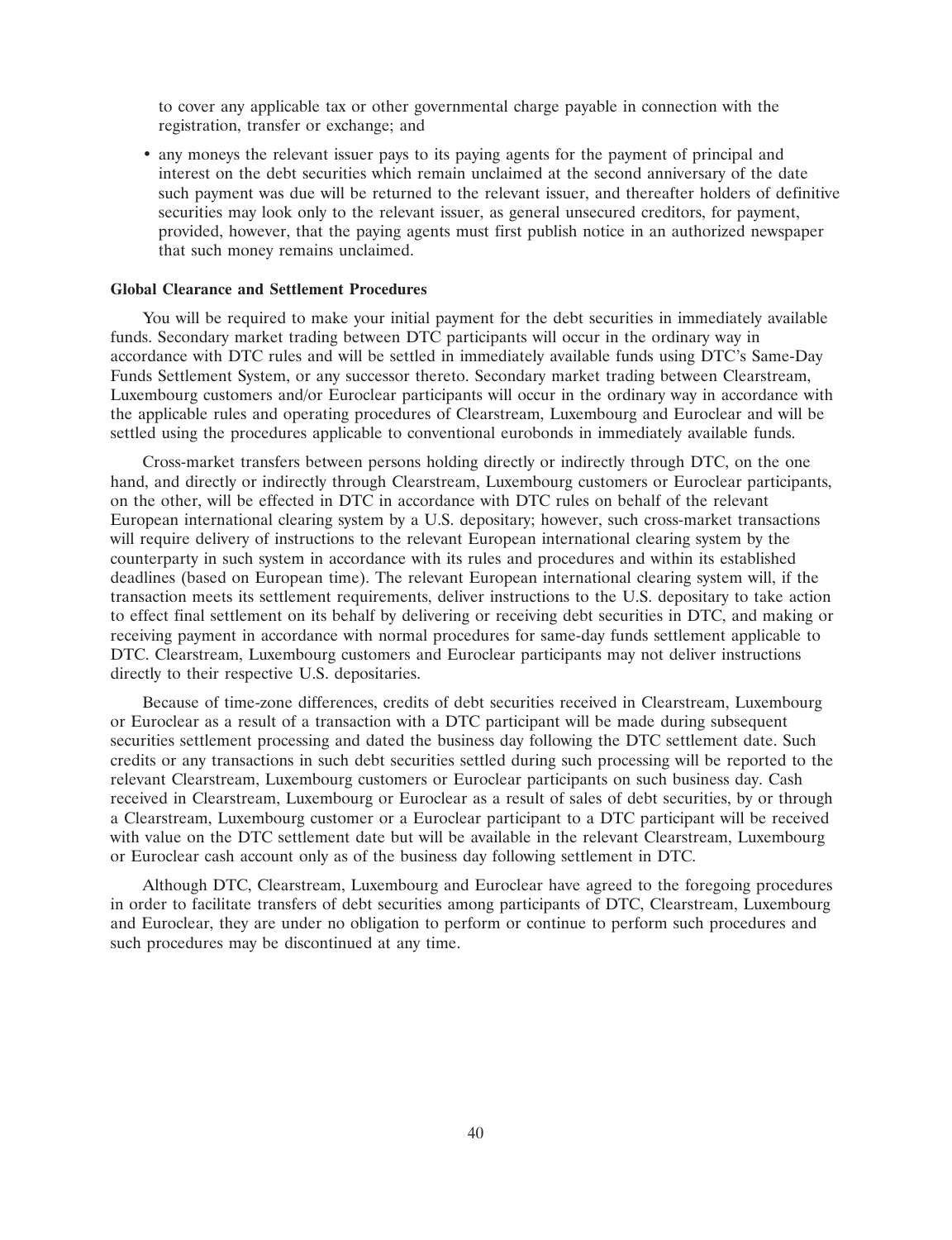## **SPECIAL PROVISIONS RELATING TO DEBT SECURITIES DENOMINATED IN A FOREIGN CURRENCY**

Unless otherwise specified in the applicable prospectus supplement, the following additional provisions will apply to debt securities denominated in a foreign currency.

### **Payment Currency**

Unless otherwise indicated in the applicable prospectus supplement, you will be required to pay for debt securities denominated in a foreign currency in the specified currency. Currently, there are limited facilities in the United States for the conversion of U.S. dollars into foreign currencies. Therefore, unless otherwise indicated in the applicable prospectus supplement, the exchange rate agent the relevant issuer appoints and identifies in the applicable prospectus supplement will arrange for the conversion of U.S. dollars into the specified currency on behalf of any purchaser of a debt security denominated in a foreign currency to enable a prospective purchaser to deliver the specified currency in payment for a debt security denominated in a foreign currency. The exchange rate agent must receive a request for any conversion on or prior to the third business day preceding the date of delivery of the debt security denominated in a foreign currency. You must pay all costs of currency exchange.

Unless otherwise specified in the applicable prospectus supplement or unless the holder of a debt security denominated in a foreign currency elects to receive payments in the specified currency, payments made by the relevant issuer of principal of, premium, if any, and interest, if any, on a debt security denominated in a foreign currency will be made in U.S. dollars. The U.S. dollar amount to be received by a holder will be based on the highest bid quotation in The City of New York received by the exchange rate agent at approximately 11:00 a.m., New York City time, on the second business day preceding the applicable payment date from three recognized foreign exchange dealers (one of which may be the exchange rate agent) for the purchase by the quoting dealer of the specified currency for U.S. dollars for settlement on the payment date in the aggregate amount of the specified currency payable to the holders of debt securities scheduled to receive U.S. dollar payments and at which the applicable dealer commits to execute a contract. If these bid quotations are not available, payments to holders will be made in the specified currency.

Unless otherwise specified in the applicable prospectus supplement, a holder of a debt security denominated in a foreign currency may elect to receive payment in the specified currency for all payments and need not file a separate election for each payment, and such election will remain in effect until revoked by written notice to the paying agent at its corporate trust office in The City of New York received on a date prior to the record date for the relevant interest payment date or at least 10 calendar days prior to the maturity date (or any redemption date, repayment date or repurchase date), as the case may be; provided, that such election is irrevocable as to the next succeeding payment to which it relates. If such election is made as to full payment on a debt security, the election may thereafter be revoked so long as the paying agent is notified of the revocation within the time period set forth above.

Banks in the United States offer non-U.S. dollar-denominated checking or savings account facilities in the United States only on a limited basis. Accordingly, unless otherwise indicated in the applicable prospectus supplement, payments of principal of, premium, if any, and interest, if any, on, debt securities denominated in a foreign currency to be made in a specified currency other than U.S. dollars will be made to an account at a bank outside the United States, unless alternative arrangements are made.

If a specified currency (other than the U.S. dollar) in which a debt security is denominated or payable: (a) ceases to be recognized by the government of the country which issued such currency or for the settlement of transactions by public institutions of or within the international banking community, (b) is a currency unit and such currency unit ceases to be used for the purposes for which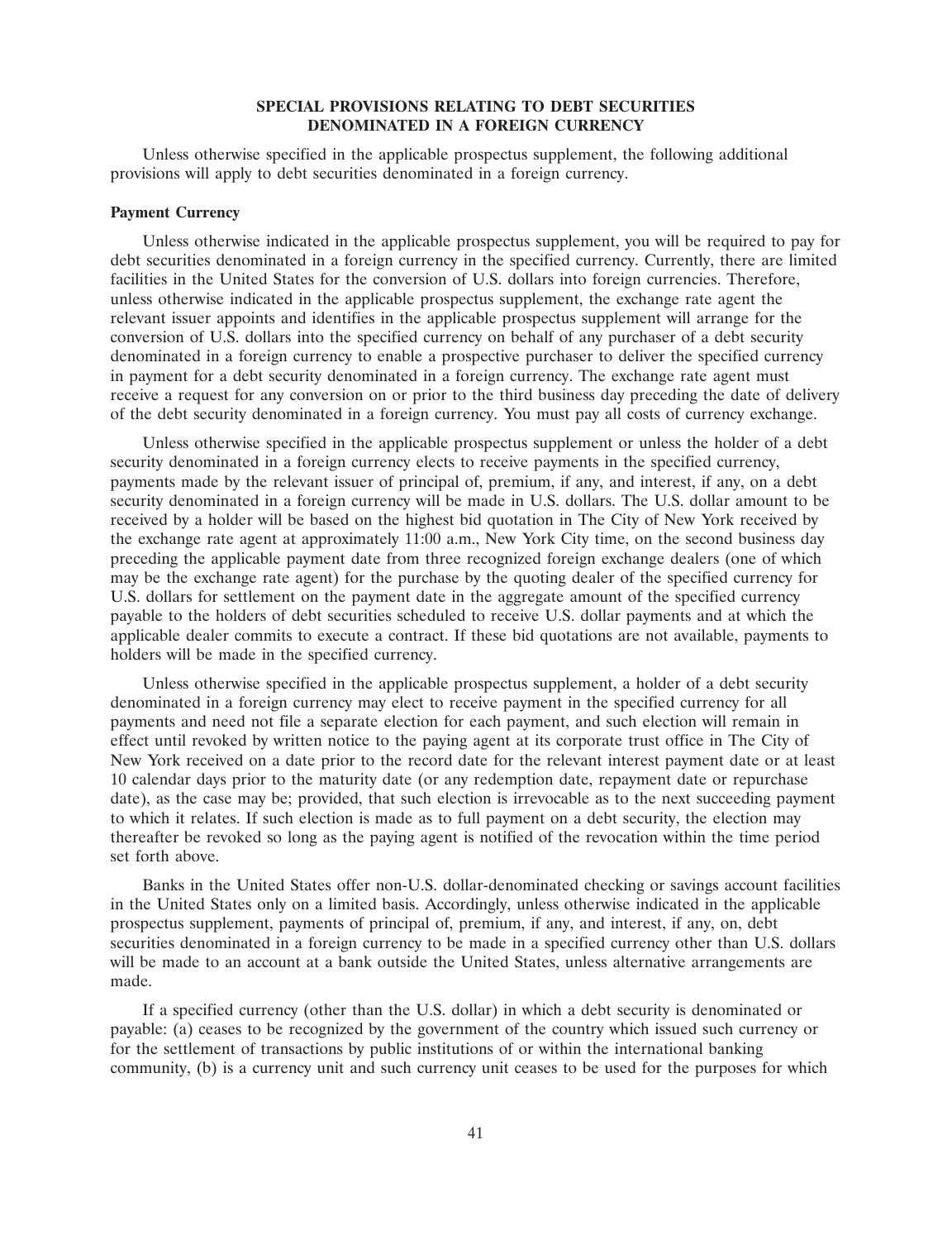it was established, or (c) is not available to the relevant issuer for making payments due to the imposition of exchange controls or other circumstances beyond its control, in each such case, as determined in good faith by the relevant issuer, then with respect to each date for the payment of principal of and interest, if any, on a debt security denominated or payable in such specified currency occurring after the last date on which such specified currency was so used, which we refer to as the conversion date, the U.S. dollar or such foreign currency or currency unit as may be specified by the relevant issuer, which we refer to as the substitute currency, will become the currency of payment for use on each such payment date (but such specified currency will, at the relevant issuer's election, resume being the currency of payment on the first such payment date preceded by 15 business days during which the circumstances which gave rise to the change of currency no longer prevail, in each case, as determined in good faith by the relevant issuer). The substitute currency amount to be paid by the relevant issuer to the applicable trustee and by the applicable trustee or any paying agent to the holder of a debt security with respect to such payment date will be the currency equivalent or currency unit equivalent (each as defined below) of the specified currency as determined by the exchange rate agent (which determination will be delivered in writing to the applicable trustee not later than the fifth business day prior to the applicable payment date) as of the conversion date or, if later, the date most recently preceding the payment date in question on which such determination is possible of performance, but not more than 15 business days before such payment date. We refer to such conversion date or date preceding a payment date as aforesaid as the valuation date. Any payment in a substitute currency under the circumstances described above will not constitute an event of default under the applicable indenture or the debt securities.

The ''currency equivalent'' will be determined by the exchange rate agent as of each valuation date and will be obtained by converting the specified currency (unless the specified currency is a currency unit) into the substitute currency at the market exchange rate (as defined below) on the valuation date.

The ''currency unit equivalent'' will be determined by the exchange rate agent as of each valuation date and will be the sum obtained by adding together the results obtained by converting the specified amount of each initial component currency into the substitute currency at the market exchange rate on the valuation date for such component currency.

''Component currency'' means any currency which, on the conversion date, was a component currency of the relevant currency unit.

''Market exchange rate'' means, as of any date, for any currency or currency unit, the noon U.S. dollar buying rate for that currency or currency unit, as the case may be, for cable transfers quoted in The City of New York on such date as certified for customs purposes by the Federal Reserve Bank of New York. If such rates are not available for any reason with respect to one or more currencies or currency units for which an exchange rate is required, the exchange rate agent will use, in its sole discretion and without liability on its part, such quotation of the Federal Reserve Bank of New York as of the most recent available date, or quotations from one or more major banks in The City of New York or in the country of issue of the currency or currency unit in question, or such other quotations as the exchange rate agent will deem appropriate. Unless otherwise specified by the exchange rate agent, if there is more than one market for dealing in any currency or currency unit by reason of foreign exchange regulations or otherwise, the market to be used in respect of such currency or currency unit will be that upon which a non-resident issuer of securities designated in such currency or currency unit would, as determined in its sole discretion and without liability on the part of the exchange rate agent, purchase such currency or currency unit in order to make payments in respect of such securities.

''Specified amount'' of a component currency means the number of units (including decimals) which such component currency represented in the relevant currency unit, on the conversion date or the valuation date or the last date the currency unit was so used, whichever is later. If after such date the official unit of any component currency is altered by way of combination or subdivision, the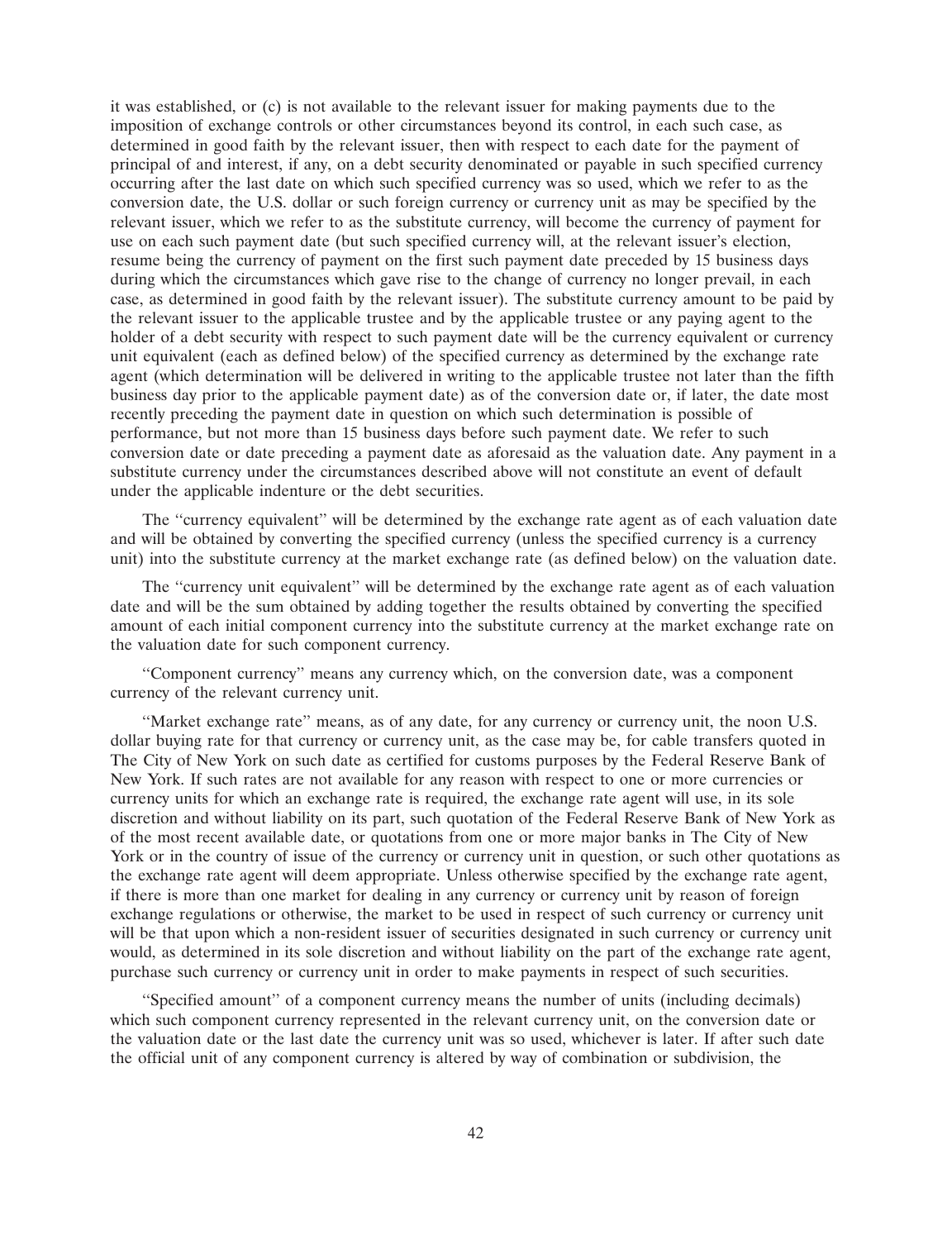specified amount of such component currency will be divided or multiplied in the same proportion. If after such date two or more component currencies are consolidated into a single currency, the respective specified amounts of such component currencies will be replaced by an amount in such single currency equal to the sum of the respective specified amounts of such consolidated component currencies expressed in such single currency, and such amount will thereafter be a specified amount and such single currency will thereafter be a component currency. If after such date any component currency will be divided into two or more currencies, the specified amount of such component currency will be replaced by specified amounts of such two or more currencies, the sum of which, at the market exchange rate of such two or more currencies on the date of such replacement, will be equal to the specified amount of such former component currency and such amounts will thereafter be specified amounts and such currencies will thereafter be component currencies.

All determinations referred to above made by the relevant issuer or its agents will be at its or their sole discretion and will, in the absence of manifest error, be conclusive for all purposes and binding on you.

Specific information about the currency, currency unit or composite currency in which a particular debt security denominated in a foreign currency is denominated, including historical exchange rates and a description of the currency and any exchange controls, will be set forth in the applicable prospectus supplement. The information therein concerning exchange rates is furnished as a matter of information only and should not be regarded as indicative of the range of or trends in fluctuations in currency exchange rates that may occur in the future.

### **Minimum Denominations, Restrictions on Maturities, Repayment and Redemption**

Debt securities denominated in specified currencies other than U.S. dollars will have the minimum denominations and will be subject to the restrictions on maturities, repayment and redemption that are set forth in the applicable prospectus supplement. Any other restrictions applicable to debt securities denominated in specified currencies other than U.S. dollars, including restrictions related to the distribution of such debt securities, will be set forth in the applicable prospectus supplement.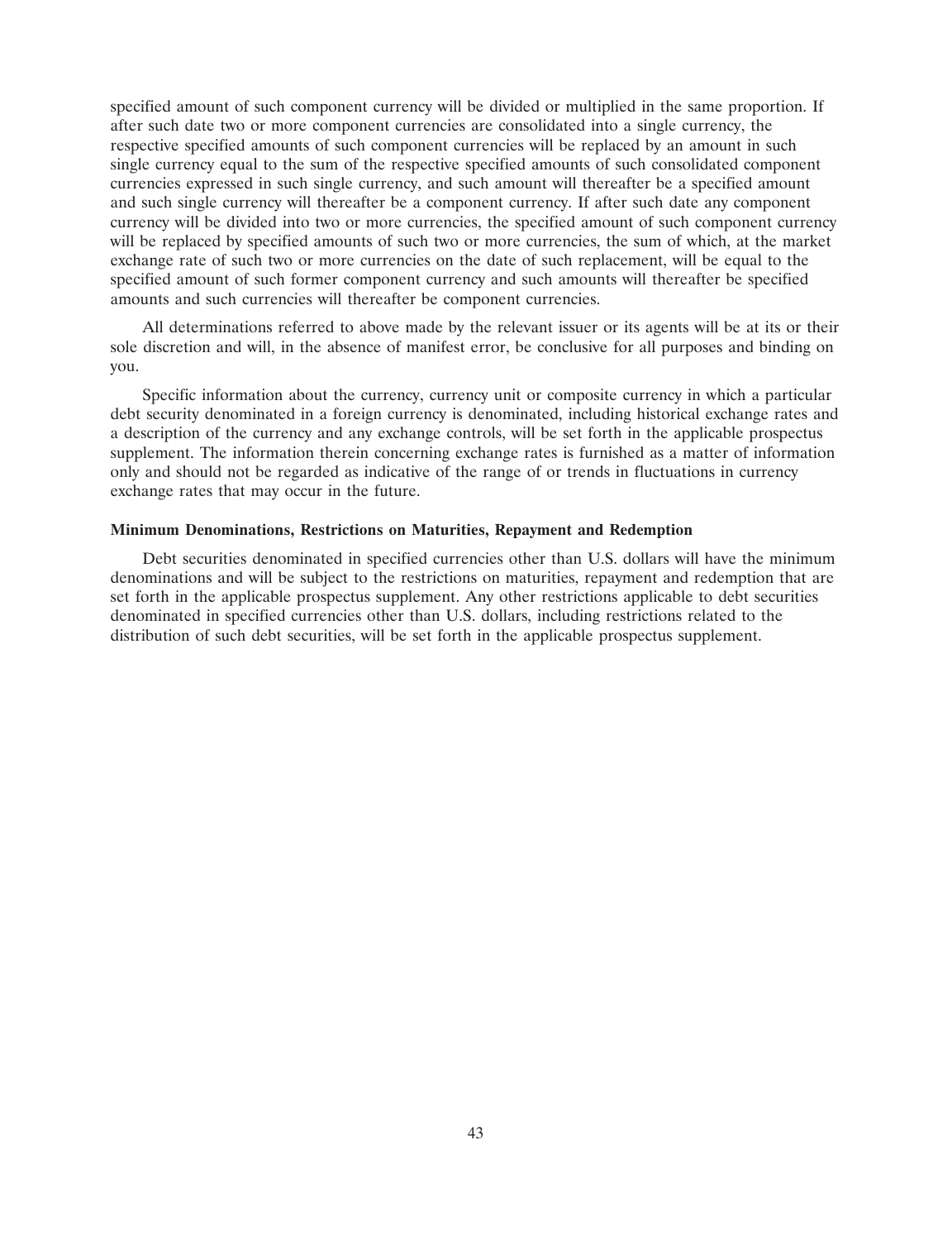### **FOREIGN CURRENCY RISKS**

This prospectus does not, and any applicable prospectus supplement will not, describe all of the possible risks of an investment in debt securities the payment on which will be made in, or affected by the value of, a foreign currency or a composite currency. You should not invest in debt securities denominated in a foreign currency if you are not knowledgeable about foreign currency and indexed transactions. You should consult your own financial and legal advisors about such risks as such risks may change from time to time.

We are providing the following information for the benefit of U.S. residents. If you are not a U.S. resident, you should consult your own financial and legal advisors before investing in any debt securities.

#### **Exchange Rates and Exchange Controls**

A series of debt securities denominated in, or affected by the value of, a currency other than U.S. dollars has additional risks that do not exist for U.S. dollar denominated debt securities. The most important risks are (a) possible changes in exchange rates between the U.S. dollar and the specified currency after the issuance of the debt securities resulting from market changes in rates or from the official redenomination or revaluation of the specified currency and (b) imposition or modification of foreign exchange controls by either the U.S. government or foreign governments. Such risks generally depend on economic events, political events and the supply of, and demand for, the relevant currencies, over which we have no control.

Exchange rates have fluctuated greatly in recent years and are likely to continue to fluctuate in the future. These fluctuations are caused by economic forces as well as political factors. However, you cannot predict future fluctuations based on past exchange rates. If the foreign currency decreases in value relative to the U.S. dollar, the yield on a debt security denominated in a foreign currency or on a currency-linked indexed debt security for a U.S. investor will be less than the coupon rate and you may lose money at maturity if you sell such debt security. In addition, you may lose all or most of your investment in a currency-linked indexed debt security as a result of changes in exchange rates.

Governments often impose exchange controls which can affect exchange rates or the availability of the foreign currency to make payments of principal, premium, if any, and interest on the debt securities. We cannot assure you that exchange controls will not restrict or prohibit payments of principal, premium, if any, or interest denominated in any specified currency.

Even if there are no actual exchange controls, it is possible that the specified currency would not be available to the relevant issuer when payments on the debt securities are due because of circumstances beyond its control. If the specified foreign currency is not available, the relevant issuer will make the required payments in U.S. dollars on the basis of the market exchange rate on the date of such payment, or if such rate of exchange is not then available, on the basis of the market exchange rate as of a recent date. We refer you to ''Special Provisions Relating to Debt Securities Denominated in a Foreign Currency—Payment Currency.'' You should consult your own financial and legal advisors as to the risk of an investment in debt securities denominated in a currency other than your home currency.

Any applicable prospectus supplement relating to debt securities having a specified currency other than U.S. dollars will contain a description of any material exchange controls affecting that currency and any other required information concerning the currency.

### **Foreign Currency Judgments**

The debt securities and the applicable indentures, except for, in the case of the subordinated indentures and the subordinated debt securities issued by Credit Suisse Group or Credit Suisse, the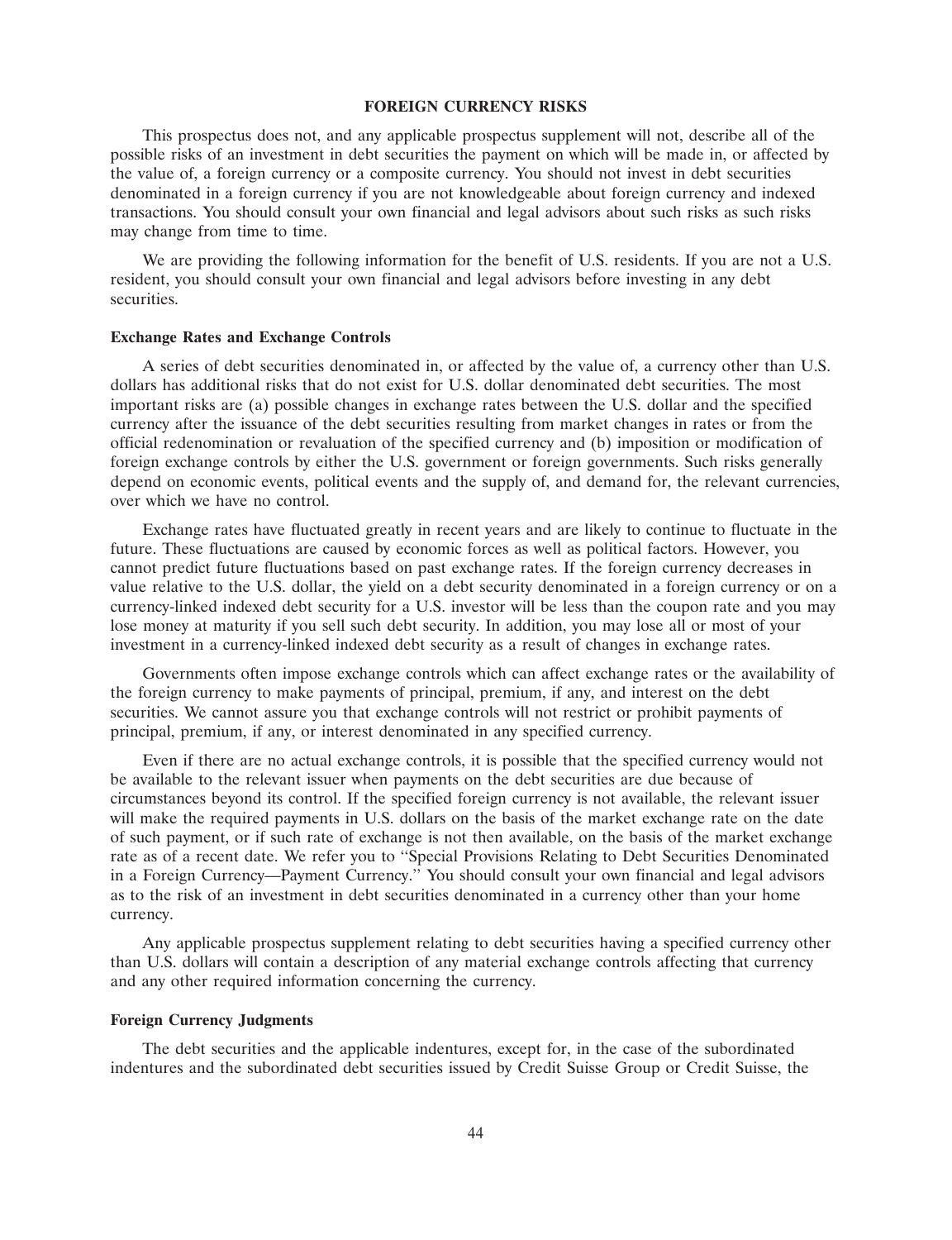subordination provisions thereof which are governed by Swiss law, are governed by New York State law. Courts in the United States customarily have not rendered judgments for money damages denominated in any currency other than the U.S. dollar. A 1987 amendment to the Judiciary Law of New York State provides, however, that an action based upon an obligation denominated in a currency other than U.S. dollars will be rendered in the foreign currency of the underlying obligation. Accordingly, if you bring a lawsuit in a New York state court or in a federal court located in New York State for payment of a debt security denominated in a foreign currency, the court would award a judgment in the foreign currency and convert the judgment into U.S. dollars, on the date of the judgment. U.S. courts located outside New York State would probably award a judgment in U.S. dollars but it is unclear what rate of exchange they would use.

Enforcement of claims or court judgments under Swiss debt collection or bankruptcy proceedings may only be made in Swiss francs. Thus, the amount of any claim or court judgment denominated in a currency other than Swiss francs would be converted into Swiss francs at the rate obtained on (i) the date the enforcement proceedings are instituted or (ii) upon request of the creditor, the date of the filing for the continuation of the bankruptcy procedure (*Fortsetzungsbegehren*), with respect to enforcing creditors, and at the rate obtained at the time of adjudication of bankruptcy (*Konkurseröffnung*), with respect to non-enforcing creditors.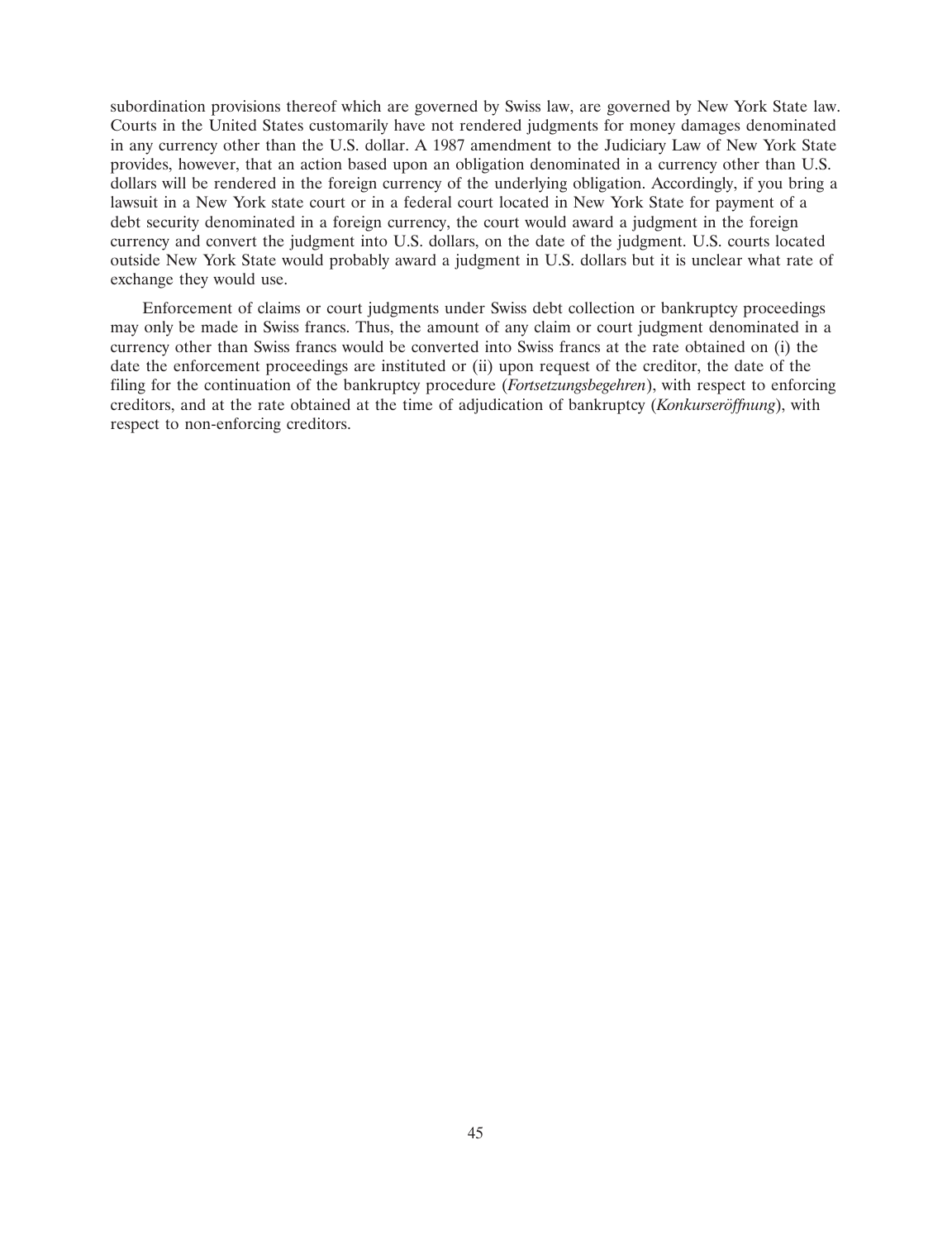### **DESCRIPTION OF WARRANTS**

#### **General**

Credit Suisse Group and Credit Suisse, directly or through any branch, may issue various types of warrants, including warrants in the form of subscription rights to purchase equity or debt securities. If Credit Suisse issues warrants to purchase equity securities, those equity securities will not be shares of Credit Suisse Group or Credit Suisse. Credit Suisse Group or Credit Suisse may issue warrants in such amounts or in as many distinct series as we wish. Warrants may be issued independently or together with any equity, debt or other securities and may be attached to or separate from such equity, debt or other securities. Each series of warrants will be issued under a separate warrant agreement to be entered into between us and a warrant agent. The forms of each of the warrant agreements will be filed as exhibits to the registration statement of which this prospectus forms a part or will be furnished to the SEC on a Form 6-K that is incorporated by reference in the registration statement of which this prospectus forms a part. This prospectus briefly outlines certain general terms and provisions of the warrants we may issue. Further terms of such warrants and the applicable warrant agreement will be set forth in the applicable prospectus supplement. The specific terms of such warrants, as described in the applicable prospectus supplement will supplement and, if applicable, may modify or replace the general terms described in this section. If there are differences between the applicable prospectus supplement and this prospectus, the prospectus supplement will control.

### **Warrants to Purchase Equity Securities**

We will describe in the applicable prospectus supplement the terms of any warrants, or warrants in the form of subscription rights, that we are authorized to issue for the purchase of equity securities. These terms may include:

- the title of such warrants:
- the aggregate number of such warrants and whether such warrants may be settled in cash or by means of net share settlement;
- the price or prices at which such warrants will be issued;
- the currency or currencies (including composite currencies) in which the price of such warrants may be payable;
- the aggregate principal amount of such warrants;
- the terms of the equity securities purchasable upon exercise of such warrants, which, in the case of Credit Suisse Group, as issuer, may include shares or American depositary shares of Credit Suisse Group;
- the price at which and currency or currencies (including composite currencies) in which the equity securities purchasable upon exercise of such warrants may be purchased;
- the date on which the right to exercise such warrants will commence and the date on which such right shall expire or, if you may not continuously exercise the warrants throughout that period, the specific date or dates on which you may exercise the warrants;
- if applicable, the minimum or maximum amount of such warrants that may be exercised at any one time;
- if applicable, the designation and terms of the equity securities with which such warrants are issued and the number of such warrants issued with each such equity security;
- if applicable, the date on and after which such warrants and the related equity securities will be separately transferable;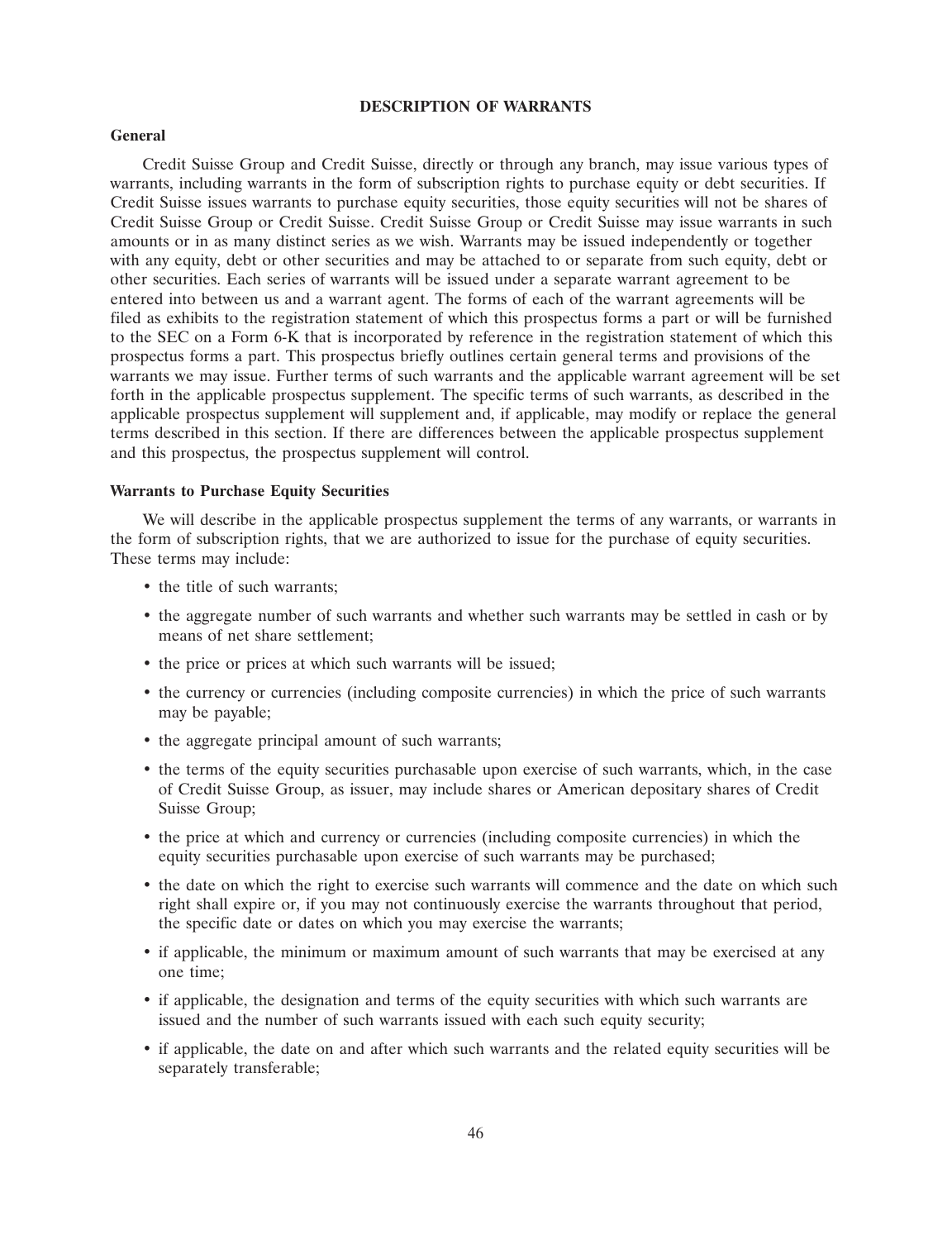- anti-dilution provisions, if any;
- selling restrictions, if any;
- information with respect to book-entry procedures, if any; and
- any other terms of such warrants, including terms, procedures and limitations relating to the exchange or exercise of such warrants.

The prospectus supplement relating to any warrants to purchase equity securities may also include, if applicable, a discussion of certain U.S. federal income tax and ERISA considerations and notices to investors residing in foreign jurisdictions.

## **Warrants to Purchase Debt Securities**

We will describe in the applicable prospectus supplement the terms of any warrants, or warrants in the form of subscription rights, that we are authorized to issue for the purchase of our debt securities or the debt securities of third-party issuers. These terms may include:

- the title of such warrants;
- the aggregate number of such warrants and whether such warrants may be settled in cash;
- the price or prices at which such warrants will be issued;
- the currency or currencies (including composite currencies) in which the price of such warrants may be payable;
- the aggregate principal amount and terms of the debt securities purchasable upon exercise of such warrants:
- the price at which and currency or currencies (including composite currencies) in which the debt securities purchasable upon exercise of such warrants may be purchased;
- the date on which the right to exercise such warrants will commence and the date on which such right shall expire or, if you may not continuously exercise the warrants throughout that period, the specific date or dates on which you may exercise the warrants;
- if applicable, the minimum or maximum amount of such warrants that may be exercised at any one time;
- if applicable, the designation and terms of the debt securities with which such warrants are issued and the number of such warrants issued with each such debt security;
- if applicable, the date on and after which such warrants and the related debt securities will be separately transferable;
- selling restrictions, if any;
- information with respect to book-entry procedures, if any; and
- any other terms of such warrants, including terms, procedures and limitations relating to the exchange or exercise of such warrants.

The prospectus supplement relating to any warrants to purchase debt securities may also include, if applicable, a discussion of certain U.S. federal income tax and ERISA considerations and notices to investors residing in foreign jurisdictions.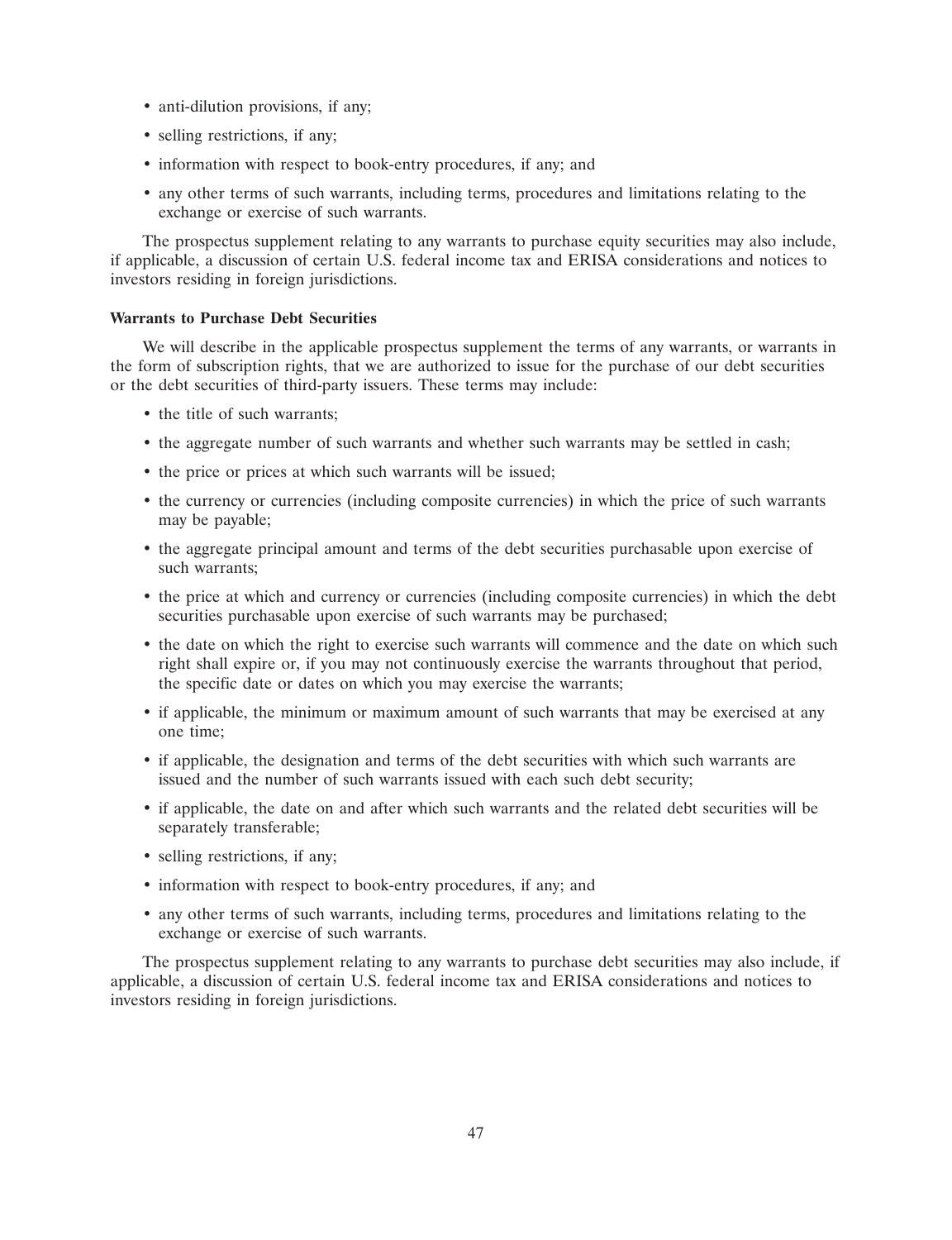## **Other Warrants**

We may also issue other warrants to purchase or sell, on terms to be determined at the time of sale,

- securities of any entity unaffiliated with us;
- any other financial, economic or other measure or instrument as described in the applicable prospectus supplement; or
- a basket of such securities, an index or indices of such securities or any combination of any of the above.

We may satisfy our obligations, if any, with respect to any such warrants by delivering the underlying securities, currencies or commodities or, in the case of underlying securities or commodities, the cash value thereof, as set forth in the applicable prospectus supplement. We will describe in the applicable prospectus supplement the terms of any such warrants that we are authorized to issue. These terms may include:

- the title of such warrants;
- the aggregate number of such warrants;
- the price or prices at which such warrants will be issued;
- the currency or currencies (including composite currencies) in which the price of such warrants may be payable;
- whether such warrants are put warrants or call warrants;
- (a) the specific security, basket of securities, index or indices of securities or any combination of the foregoing and the amount thereof, (b) currencies or composite currencies or (c) commodities (and, in each case, the amount thereof or the method for determining the same) to be purchased or sold upon exercise of such warrants;
- the purchase price at which and the currency or currencies (including composite currencies) with which such underlying securities, currencies or commodities may be purchased or sold upon such exercise (or the method of determining the same);
- whether such exercise price may be paid in cash, by the exchange of any other security offered with such warrants or both and the method of such exercise;
- whether the exercise of such warrants is to be settled in cash or by the delivery of the underlying securities or commodities or both:
- the date on which the right to exercise such warrants will commence and the date on which such right will expire or, if you may not continuously exercise the warrants throughout that period, the specific date or dates on which you may exercise the warrants;
- if applicable, the minimum or maximum number of such warrants that may be exercised at any one time;
- if applicable, the designation and terms of the securities with which such warrants are issued and the number of warrants issued with each such security;
- if applicable, the date on and after which such warrants and the related securities will be separately transferable;
- selling restrictions, if any;
- information with respect to book-entry procedures, if any; and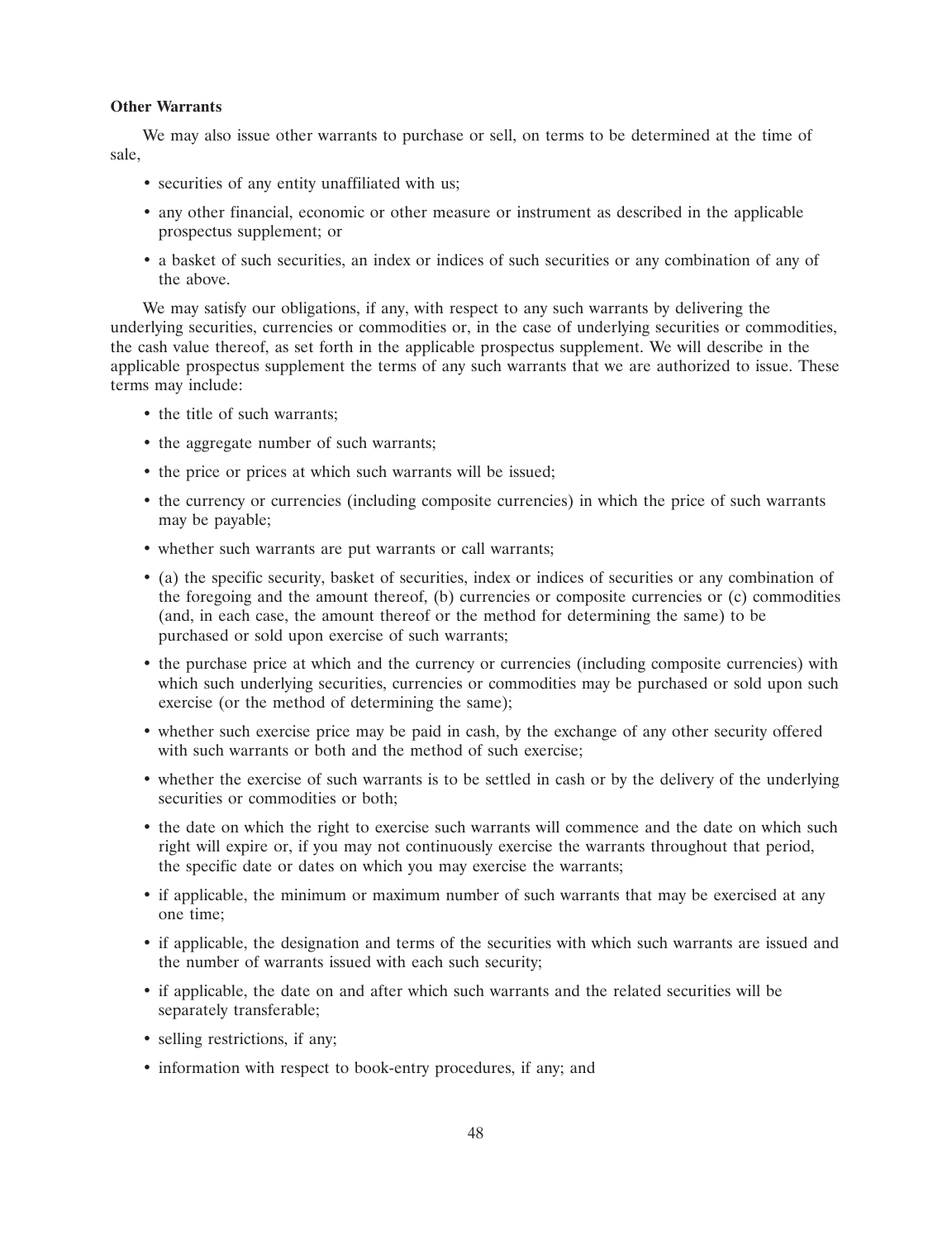• any other terms of such warrants, including terms, procedures and limitations relating to the exchange and exercise of such warrants.

The prospectus supplement relating to any such warrants may also include, if applicable, a discussion of certain U.S. federal income tax and ERISA considerations and notice to investors residing in foreign jurisdictions.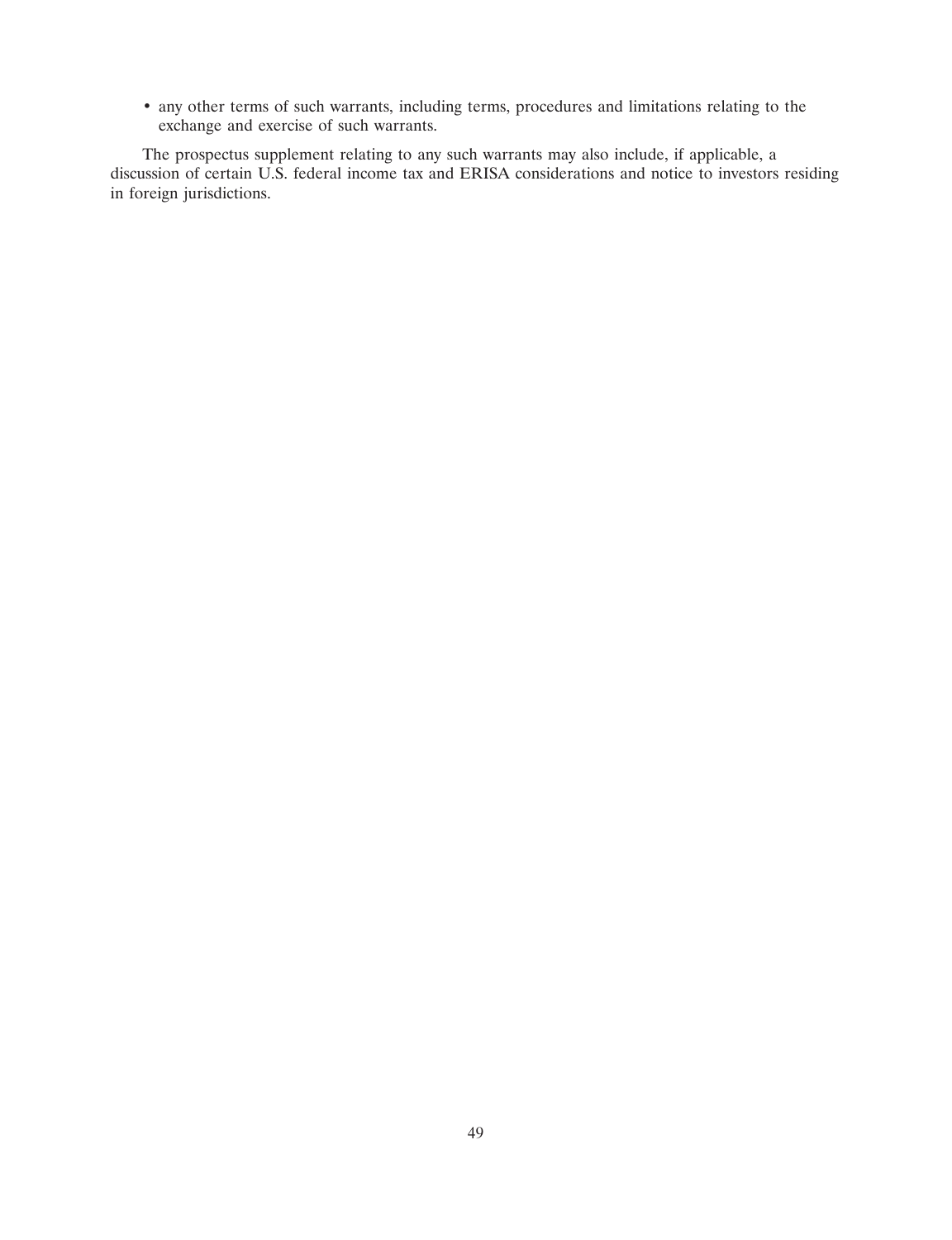### **DESCRIPTION OF SHARES**

The following summary describes the material terms of the shares of common stock of Credit Suisse Group, par value CHF 0.04 per share, which we refer to as the ''shares.'' A detailed description of the terms of the shares is incorporated by reference into this prospectus from Credit Suisse Group's annual report on Form 20-F for the year ended December 31, 2014, filed with the SEC on March 20, 2015, which you may obtain as described under ''Where You Can Find More Information.'' We will only issue shares, which may be in the form of American depositary shares, under this prospectus and any applicable prospectus supplement in connection with (i) the exercise of warrants issued by Credit Suisse Group on our shares or (ii) the conversion or exchange of (a) debt securities issued by Credit Suisse Group that are convertible into or exchangeable for our shares or (b) other securities with terms similar to the securities described in this registration statement issued in transactions exempt from registration under the Securities Act, as amended, that are convertible into or exchangeable for our shares.

As of December 31, 2014, Credit Suisse Group had fully paid and issued share capital of CHF 64,286,758, consisting of 1,607,168,947 registered shares with a par value of CHF 0.04 each. As of December 31, 2014, Credit Suisse Group had additional authorized share capital in the amount of CHF 4,497,909, authorizing the Board of Directors of Credit Suisse Group (the Board of Directors) to issue at any time until April 26, 2015 up to 112,447,713 registered shares to be fully paid in, with a nominal value of CHF 0.04 per share of which 12,447,713 registered shares are reserved exclusively for issuance to shareholders in connection with a stock dividend.

Additionally, as of December 31, 2014, Credit Suisse Group had conditional share capital in the amount of CHF 17,200,000, consisting of 430,000,000 registered shares with a par value of CHF 0.04 each. Conditional share capital in the amount of CHF 16,000,000 through the issue of a maximum of 400,000,000 (all of which is reserved for high-trigger capital instruments) registered shares with a par value of CHF 0.04 pursuant to Article 26 of the Articles of Association of Credit Suisse Group is reserved for the purpose of increasing share capital through the conversion of bonds or other financial market instruments of Credit Suisse Group, or any of its consolidated subsidiaries that allow for contingent compulsory conversion into Credit Suisse Group's shares and that are issued in order to fulfill or maintain compliance with regulatory requirements of Credit Suisse Group and/or any subsidiary thereof (contingent compulsory convertible bonds). Moreover, up to CHF 4,000,000 of the conditional capital pursuant to Article 26 of Credit Suisse Group's Articles of Association was available for share capital increases executed through the voluntary or compulsory exercise of conversion rights and/or warrants granted in connection with bonds or other financial market instruments of Credit Suisse Group and/or any other subsidiary thereof (equity-related financial market instruments). Furthermore, as of December 31, 2014, Credit Suisse Group's conditional share capital included CHF 1,200,000 through the issue of a maximum of 30,000,000 registered shares with a par value of CHF 0.04 reserved for employees.

Additionally, as of December 31, 2014, Credit Suisse Group had conversion capital in the amount of CHF 6,000,000 through the issue of a maximum of 150,000,000 (of which 98,900,000 is reserved for high-trigger capital instruments) registered shares, to be fully paid in, each with a par value of CHF 0.04, through the compulsory conversion upon occurrence of the trigger event of claims arising out of contingent compulsory convertible bonds of Credit Suisse Group and/or any subsidiary thereof, or other financial market instruments of Credit Suisse Group and/or any subsidiary thereof, that provide for a contingent or unconditional compulsory conversion into shares of Credit Suisse Group.

As of December 31, 2014, Credit Suisse Group, together with its subsidiaries, held 7,666,658 of its own shares, representing 0.5% of its outstanding shares.

Shares issued as a result of the conversion of conditional capital and the corresponding increase in share capital are generally recorded only once a year, and this recording entails a revision of Credit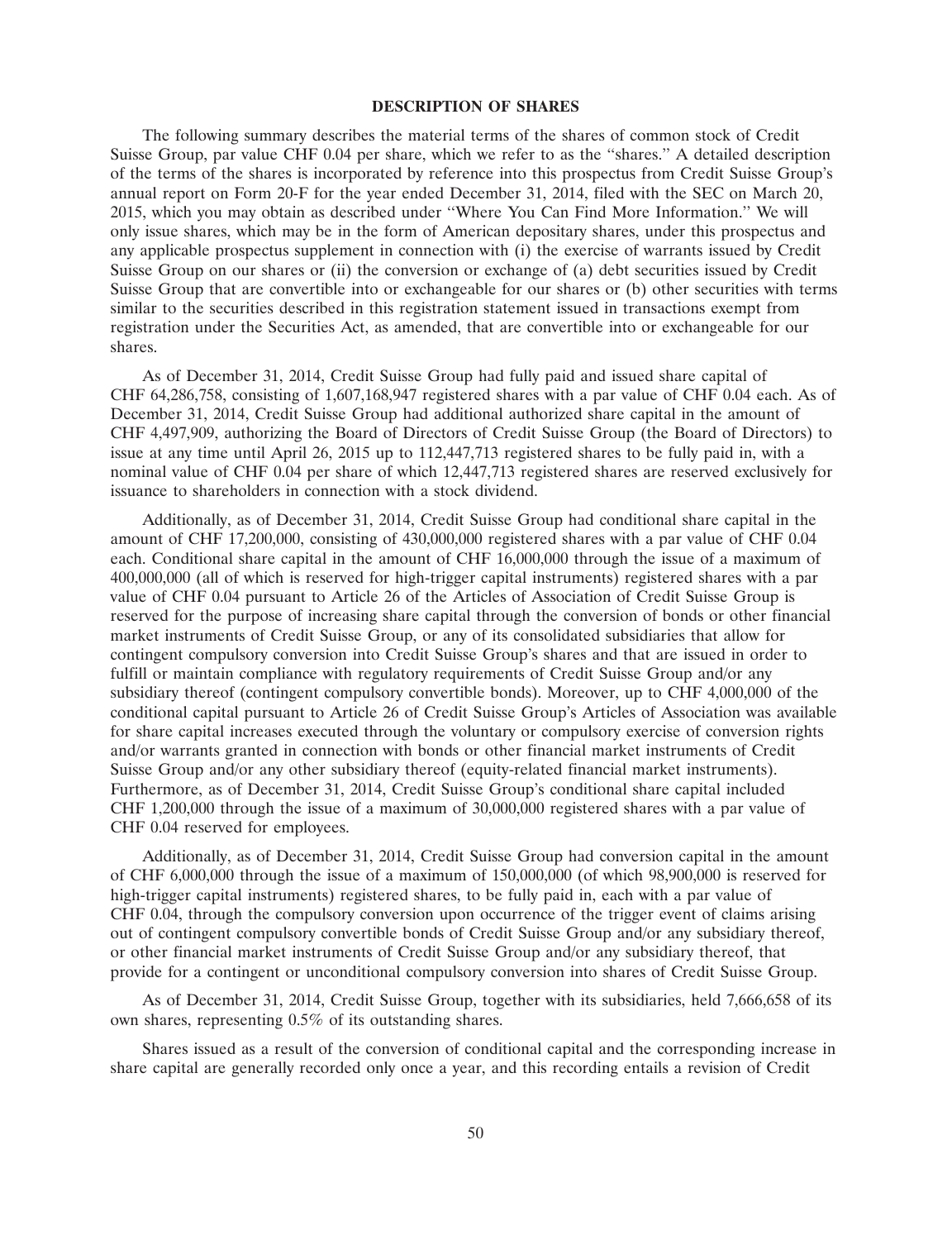Suisse Group's Articles of Association and new registration of the total share capital in the Commercial Register of the Canton of Zurich. The Articles of Association of Credit Suisse Group were last revised on December 2, 2014 and are included as an exhibit hereto.

Our registered shares are listed on the SIX Swiss Exchange under the symbol ''CSGN'' and, in the form of American depositary shares, on the New York Stock Exchange under the symbol ''CS.'' The last reported sale price of our shares on March 16, 2015 was CHF 25.14 and the last reported sale price of our American depositary shares on March 16, 2015 was USD 24.97.

#### **Shareholder Rights**

Under Swiss law, dividends may be paid out only if and to the extent a corporation has distributable profits from previous business years, or if the free reserves of the corporation are sufficient to allow distribution of a dividend. In addition, at least 5% of the annual net profits must be retained and booked as general legal reserves for so long as these reserves amount to less than 20% of the paid-in share capital. Our reserves currently exceed this 20% threshold. In any event, dividends may be paid out only after approval of the shareholders. The Board of Directors may propose that a dividend be paid out, but cannot itself set the dividend. The auditors must confirm that the dividend proposal of the Board of Directors conforms to statutory law. In practice, the shareholders usually approve the dividend proposal of the Board of Directors. Dividends are usually due and payable after the shareholders' resolution relating to the allocation of profits has been passed. Under Swiss law, the statute of limitations in respect of dividend payments is five years.

#### **Voting and Transfer**

Each share carries one vote at our shareholders' meetings. The shares for which a single shareholder can directly or indirectly exercise voting rights for his or her own shares or as a proxy may not exceed 2% of the total outstanding share capital, except that such restrictions do not apply to (i) the exercise of voting rights by the independent proxy, (ii) shares in respect of which the holder confirms to Credit Suisse Group in the application for registration that he or she has acquired the shares in his or her name for his or her own account and in respect of which the disclosure obligation pursuant to Article 20 of the Federal Act of Stock Exchange and Securities Trading of 24 March 1995 and the relevant ordinances and regulations has been discharged or (iii) shares registered in the name of a nominee, provided the nominee furnishes Credit Suisse Group with the name, address and shareholding of the persons for whose account he or she holds  $0.5\%$  or more of the total share capital outstanding. The Board of Directors has the right to conclude agreements with nominees concerning both their disclosure requirement and the exercise of voting rights. Voting rights may be exercised only after a shareholder has been recorded in the share register as a shareholder with voting rights. Registration with voting rights is subject to certain restrictions that we describe below.

Credit Suisse Group may issue its shares in the form of single certificates, global certificates or uncertificated securities. Credit Suisse Group may convert the shares it has issued in one form into another form at any time, without the approval of the shareholders. Shareholders have no right to demand that shares issued in one form be converted into another form. Shareholders may, however, at any time request that Credit Suisse Group issue a certificate for the registered shares that they hold according to the share register.

The Swiss Federal Intermediated Securities Act, or FISA, introduced a new regime for securities known as ''intermediated securities.'' Intermediated securities are fungible claims or membership rights against an issuer that are credited to one or more securities accounts of a custodian within the meaning of the FISA, which must be a regulated entity such as a bank or a securities dealer. The transfer of intermediated securities representing Credit Suisse Group's shares, and the pledging of these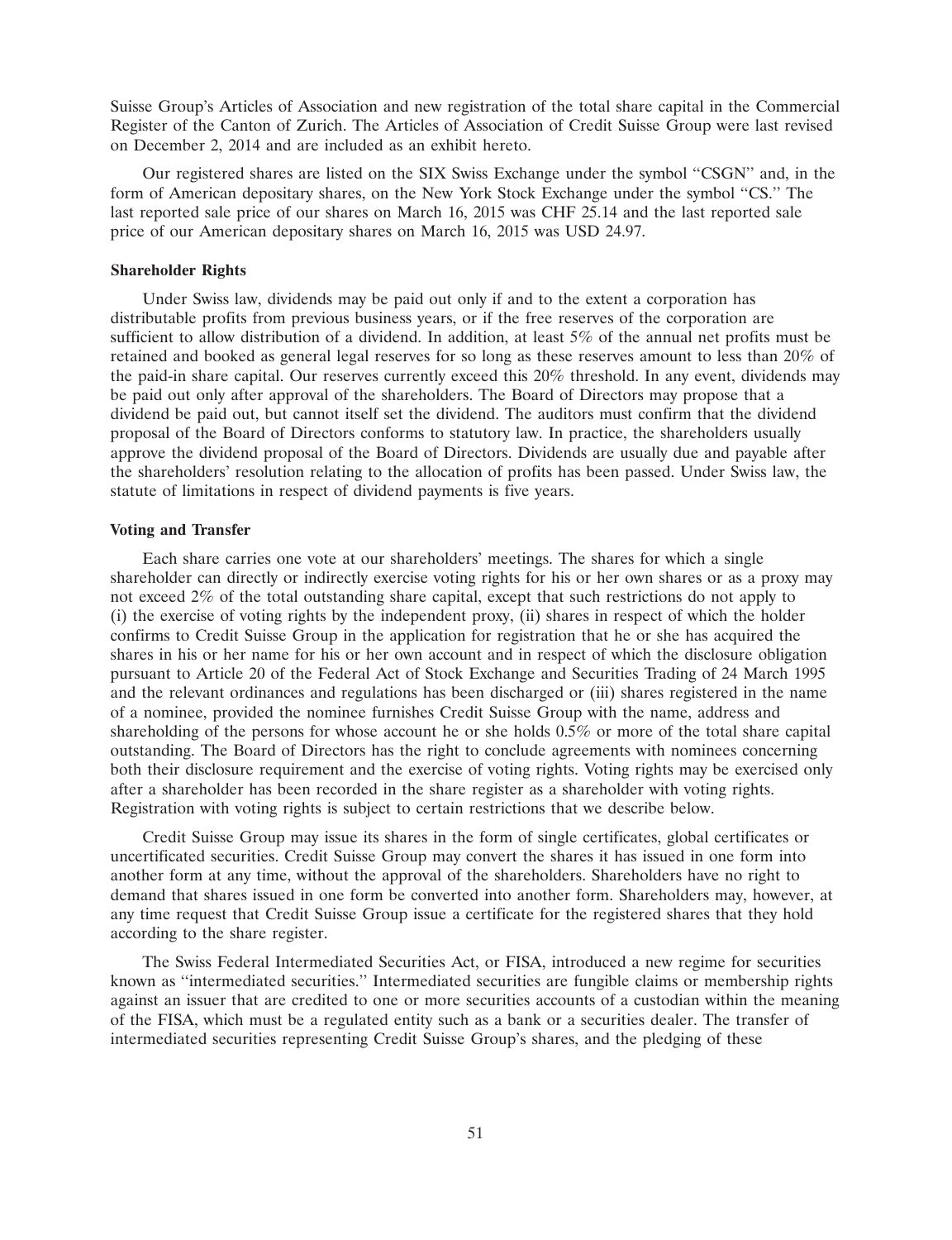intermediated securities as collateral, shall be based on the provisions of the FISA. Transfer or pledging as collateral by means of written assignment are not permitted.

Legal entities, partnerships or groups of joint owners or other groups in which individuals or legal entities are related to one another through capital ownership or voting rights or have a common management or are otherwise interrelated, as well as individuals, legal entities or partnerships that act in concert (especially as a syndicate) with intent to evade the limitation on voting rights are considered as one shareholder or nominee.

Each shareholder, whether registered in our share register or not, is entitled to receive the dividends approved by the shareholders. The same principle applies for capital repayments in the event of a reduction of the share capital, and for liquidation proceeds in the event we are dissolved or liquidated. Under Swiss law, a shareholder has no liability for capital calls, but is also not entitled to reclaim its capital contribution. Swiss law further requires us to apply the principle of equal treatment to all shareholders.

# **Pre-Emptive Rights**

Our Articles of Association provide that the Board of Directors is authorized to exclude shareholders' subscription rights (*Bezugsrechte*) in favor of third parties with regard to new registered shares issued out of authorized capital if such shares are used for (a) the acquisition of companies, segments of companies or participations in the banking, finance, asset management or insurance industries through an exchange of shares or (b) for financing/refinancing the acquisition of companies, segments of companies or participations in these industries, or new investment plans. If commitments to service convertible bonds or bonds with warrants are assumed in connection with company takeovers or investment plans, the Board of Directors is authorized, for the purpose of fulfilling delivery commitments under such bonds, to issue new shares out of authorized capital excluding the subscription rights of shareholders.

Further, our Articles of Association provide that the shareholders' subscription rights (*Bezugsrechte*) are excluded if new shares are issued out of our conditional share capital through the voluntary or compulsory exercise of conversion rights and/or warrants granted in connection with bonds or other financial market instruments of Credit Suisse Group, or any of its affiliates, or through compulsory conversion of contingent compulsory convertible bonds or other financial market instruments of Credit Suisse Group, or any of its affiliates, that allow for contingent compulsory conversion into shares of Credit Suisse Group. Holders of financial market instruments with conversion features and/or of warrants are entitled to subscribe to the new shares. The Board of Directors fixes the conversion/warrant conditions.

Additionally, our Articles of Association provide that when issuing contingent compulsory convertible bonds, the Board of Directors is authorized to exclude shareholders' preferential subscription rights (*Vorwegzeichnungsrechte*) if these bonds are issued on the national or international capital markets (including private placements with selected strategic investors). If preferential subscription rights are restricted or excluded by resolution of the Board of Directors when contingent compulsory convertible bonds are issued: (i) the contingent compulsory convertible bonds must be issued at prevailing market conditions, (ii) the setting of the issue price of the new shares must take due account of the stock market price of the shares and/or comparable instruments priced by the market at the time of issue or time of conversion, and (iii) conditional conversion features may remain in place indefinitely.

Furthermore, the Board of Directors is also authorized to exclude shareholders' preferential subscription rights (*Vorwegzeichnungsrechte*) when other equity-related financial market instruments are issued provided these instruments are being issued to finance or refinance the acquisition of companies, parts of companies, participations or new investment projects, and/or if the instruments are issued on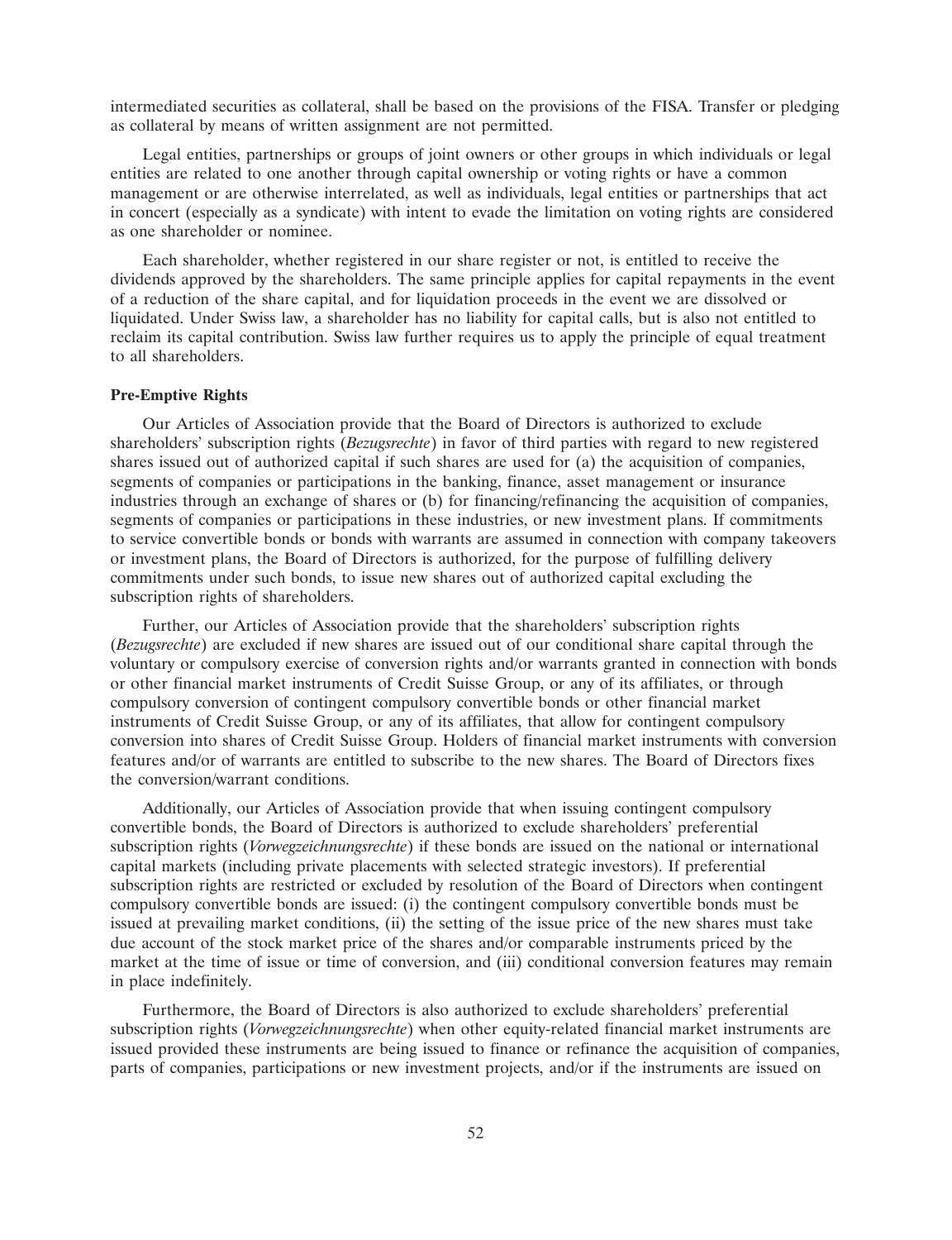the national or international capital markets. If shareholders' preferential subscription rights are restricted or excluded for such equity-related financial market instruments: (i) these equity-related financial market instruments must be issued at prevailing market conditions, (ii) the issue price of the new shares must be set at market conditions taking due account of the stock market price of the shares and/or comparable instruments priced by the market, and (iii) it should be possible to exercise the conversion rights for a maximum of fifteen years and to exercise warrants for a maximum of seven years from the relevant issue date.

The acquisition of shares through the exercise of conversion rights and/or warrants, or through the conversion of financial market instruments with conversion features, and any subsequent transfer of the shares, are subject to the restrictions on voting rights set out above.

## **Liquidation**

Under Swiss law and our Articles of Association, we may be dissolved at any time by a shareholders' resolution, which must be passed by (1) a representation at the meeting of at least half of the share capital, and (2) a supermajority of at least three-quarters of the votes cast at the meeting. Dissolution by court order is possible if we become bankrupt. Under Swiss law, any surplus arising out of liquidation (after the settlement of all claims of all creditors) is distributed to shareholders in proportion to the paid up par value of shares held.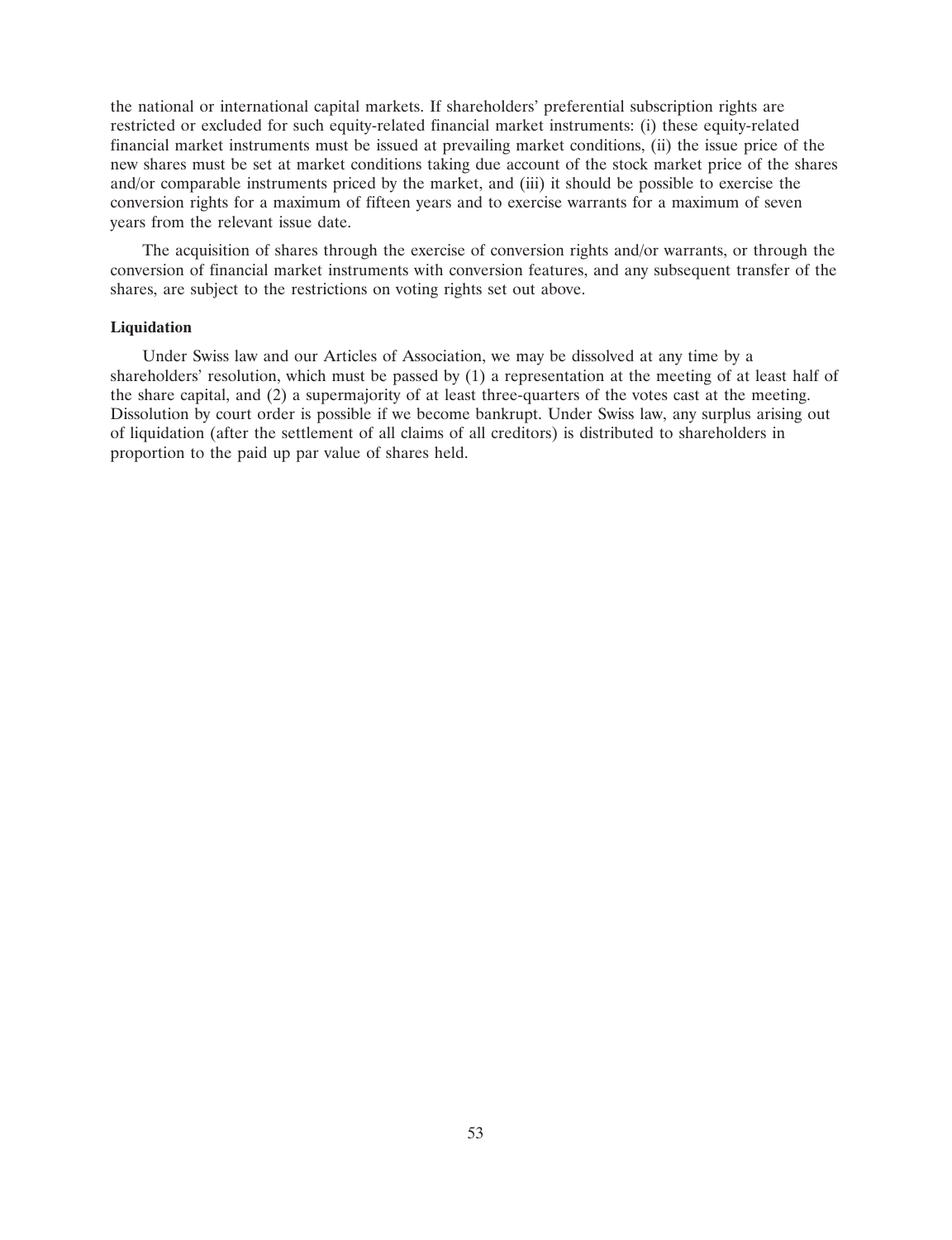## **DESCRIPTION OF THE GUARANTEED SENIOR DEBT SECURITIES OF CREDIT SUISSE (USA)**

### **Description of Debt Securities**

The Guaranteed Senior Debt Securities of Credit Suisse (USA) consist of the following debt securities as well as any other debt securities issued pursuant to the indentures listed under ''—Description of Indentures,'' below:

\$250,000,000 55⁄8% Notes due February 15, 2016 \$1,000,000,000 71⁄8% Notes due July 15, 2032 \$1,750,000,000 51⁄8% Notes due August 15, 2015 \$1,000,000,000 53⁄8% Notes due March 2, 2016 \$80,596,413.46 8.82% Senior Notes due May 15, 2016 \$500,000,000 5.85% Notes Due August 16, 2016

The description of these debt securities is incorporated in the registration statement of which this prospectus forms a part by reference to the relevant prospectus, prospectus supplement, product supplement, if any, and pricing supplement, if any, filed by Credit Suisse (USA) in connection with the initial issuance of the Guaranteed Senior Debt Securities. A prospectus, prospectus supplement, product supplement, if any, and pricing supplement, if any, describing each such security (each, a ''disclosure document'') have been filed with the SEC by Credit Suisse (USA) under Registration Statement numbers 33-80771, 333-131970, 333-116241 and 333-86720 and each of these disclosure documents is incorporated by reference herein in its entirety, except for any portion of each disclosure document that incorporates by reference Credit Suisse (USA)'s prior and future filings made with the SEC under Section 13(a), 13(c), 14 or 15(d) of the Exchange Act.

### **Description of Indentures**

Each of the Guaranteed Senior Debt Securities of Credit Suisse (USA) listed in ''—Description of Debt Securities'' above was issued under one of the following indentures:

- Senior Indenture, dated as of June 1, 2001, between Credit Suisse (USA), formerly known as Credit Suisse First Boston (USA), Inc., and The Bank of New York Mellon, formerly known as The Bank of New York, as successor to The Chase Manhattan Bank, as trustee; and
- Indenture, dated as of October 25, 1995, between Credit Suisse (USA), as successor to Donaldson, Lufkin & Jenrette, Inc., and The Bank of New York Mellon, formerly known as The Bank of New York, as trustee.

Each of the indentures above has been filed with the Securities and Exchange Commission and is incorporated by reference in the registration statement of which this prospectus forms a part. The description of these indentures is incorporated in the registration statement by reference to the relevant prospectus and prospectus supplement filed by Credit Suisse (USA) in connection with the initial issuance of the Guaranteed Senior Debt Securities.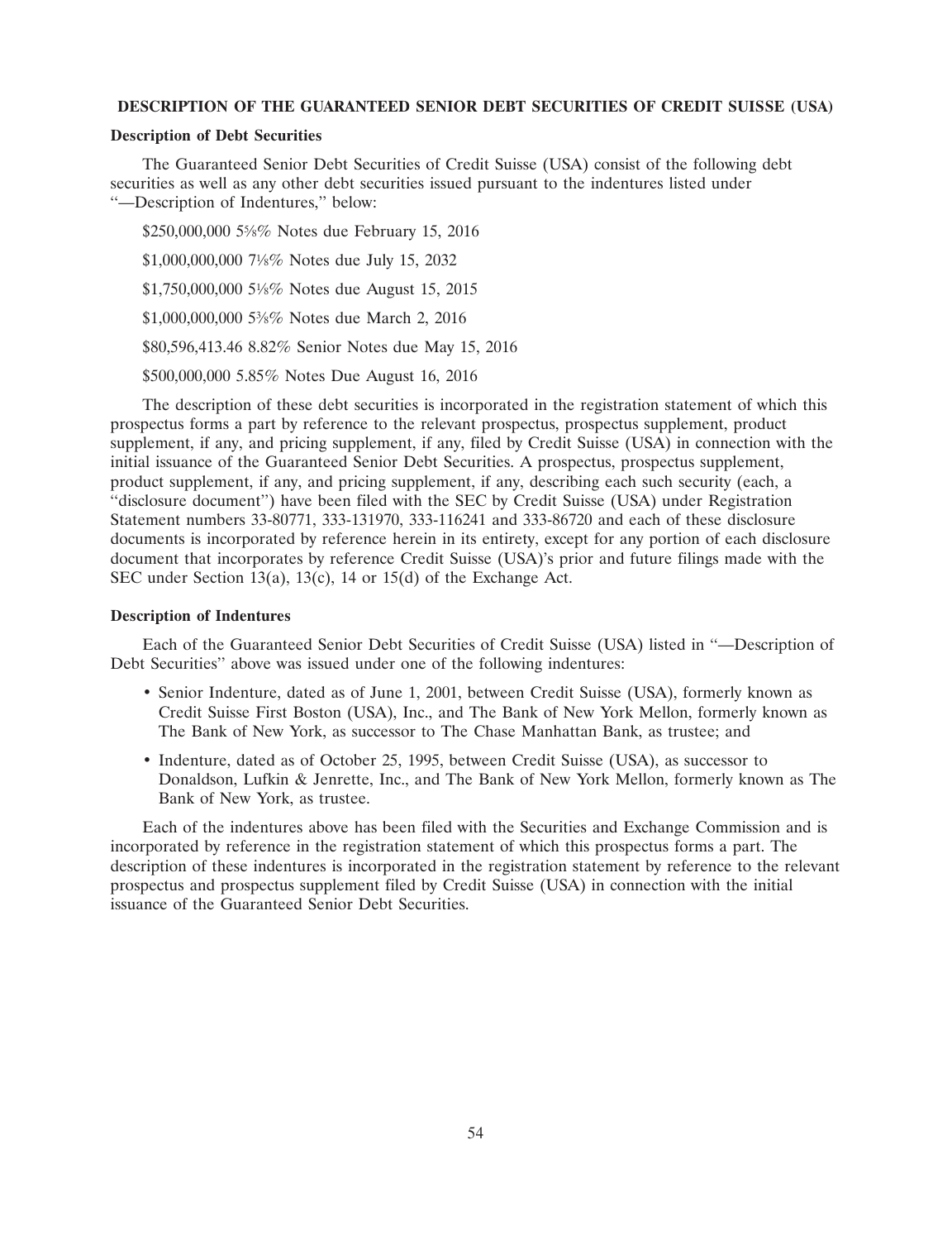## **DESCRIPTION OF THE GUARANTEES OF THE GUARANTEED SENIOR DEBT SECURITIES OF CREDIT SUISSE (USA)**

Credit Suisse (USA)'s Guaranteed Senior Debt Securities have been fully and unconditionally guaranteed by Credit Suisse Group and Credit Suisse on a several basis. If Credit Suisse (USA), for any reason, does not make a required payment in respect of these securities when due, whether on the normal due date, on acceleration, redemption or otherwise, either or both of Credit Suisse Group and Credit Suisse will cause the payment to be made to or to the order of the trustee. The Credit Suisse Group guarantees are on a subordinated basis as described below. The holder of a Guaranteed Senior Debt Security will be entitled to payment under the relevant guarantees of Credit Suisse Group and Credit Suisse without taking any action whatsoever against Credit Suisse (USA).

The terms of the guarantees have been set forth in a supplemental indenture to each of the indentures under which Guaranteed Senior Debt Securities of Credit Suisse (USA) have been issued. The indentures, as so supplemented, have been qualified under the Trust Indenture Act.

## **Subordination of Credit Suisse Group Guarantee**

The discussion of subordination in this section applies only to the guarantees by Credit Suisse Group of the Guaranteed Senior Debt Securities of Credit Suisse (USA).

When the term "senior indebtedness" is used in the context of these guarantees, it means:

- any money Credit Suisse Group has borrowed, including any senior debt securities or guarantees of senior debt securities issued under the relevant senior indenture of Credit Suisse Group;
- any money borrowed by someone else where Credit Suisse Group has assumed or guaranteed the obligations, directly or indirectly;
- any letters of credit and acceptances made by banks on Credit Suisse Group's behalf;
- indebtedness that Credit Suisse Group has incurred or assumed in connection with the acquisition of any property; and
- all deferrals, renewals, extensions and refundings of, and amendments, modifications and supplements to, any of the above.

Senior indebtedness does not include any indebtedness that is expressed to be subordinated to or on par with the Credit Suisse Group guarantees or any money owed to Credit Suisse Group's subsidiaries.

The indentures, as supplemented, provide that Credit Suisse Group cannot:

- make any payments of principal or interest on the Guaranteed Senior Debt Securities of Credit Suisse (USA);
- redeem any Guaranteed Senior Debt Securities;
- acquire any Guaranteed Senior Debt Securities; or
- defease any Guaranteed Senior Debt Securities;

if

- any senior indebtedness in an aggregate principal amount of more than \$100 million has become due either on maturity or as a result of acceleration or otherwise and the principal, premium and interest on that senior indebtedness has not yet been paid in full by Credit Suisse Group; or
- Credit Suisse Group has defaulted in the payment of any principal, premium or interest on any senior indebtedness in an aggregate principal amount of more than \$100 million at the time the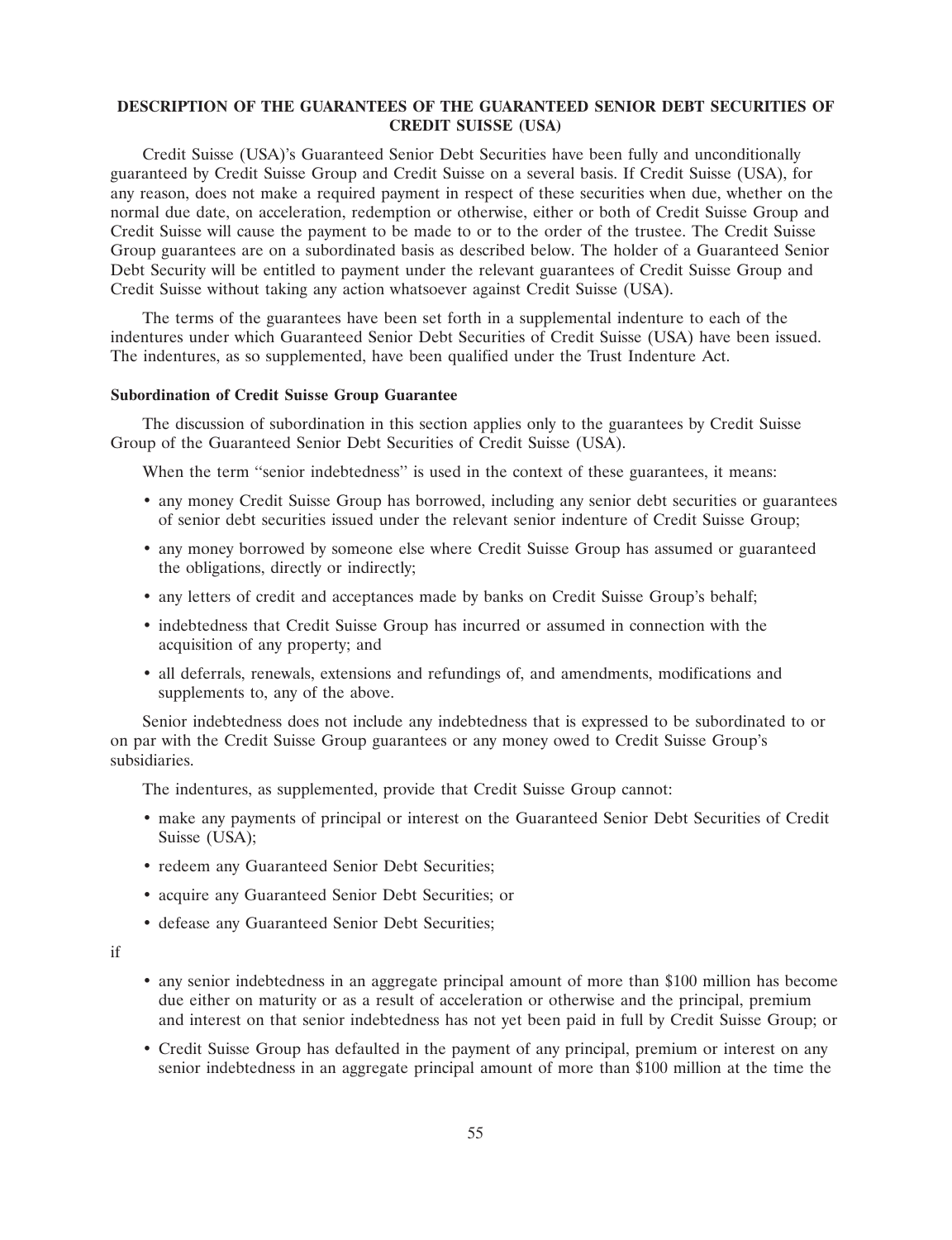payment was due, unless and until the payment default is cured by such entity or waived by the holders of the senior indebtedness.

If Credit Suisse Group is liquidated, the holders of senior indebtedness will be entitled to receive payment in full in cash or cash equivalents for principal, premium and interest on the senior indebtedness before the holders of Guaranteed Senior Debt Securities receive any of Credit Suisse Group's assets. As a result, holders of Guaranteed Senior Debt Securities may receive a smaller proportion of Credit Suisse Group's assets in liquidation than holders of senior indebtedness.

Even if the subordination provisions prevent Credit Suisse Group from making any payment when due on the Guaranteed Senior Debt Securities or the relevant guarantee, Credit Suisse Group will be in default on its obligations under the relevant indenture, as supplemented, if it does not make the payment when due. This means that the trustee and the holders of Guaranteed Senior Debt Securities can take action against Credit Suisse Group, but they would not receive any money until the claims of the senior indebtedness have been fully satisfied.

The indentures allow the holders of senior indebtedness to obtain specific performance of the subordination provisions from Credit Suisse Group.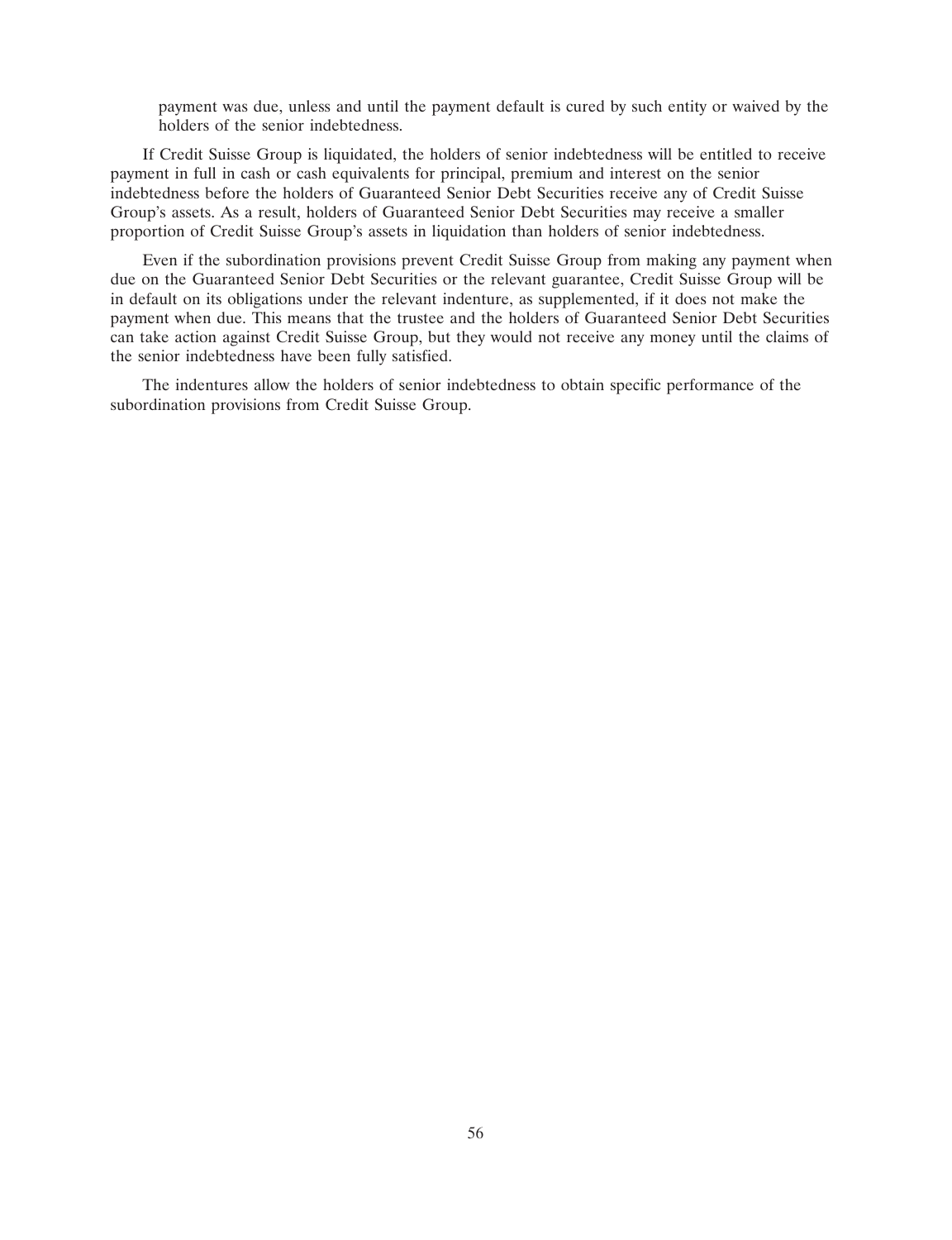## **ERISA**

ERISA and Section 4975 of the Code impose certain restrictions on (a) employee benefit plans, including entities such as collective investment funds and separate accounts, that are subject to Title I of ERISA, (b) plans described in Section  $4975(e)(1)$  of the Code, including individual retirement accounts and Keogh plans, subject to Section 4975 of the Code and (c) any entities whose underlying assets include ''plan assets'' by reason of the Plan Asset Regulation (as defined below) or otherwise. Each of (a), (b) and (c) is herein referred to as a Plan. ERISA also imposes certain duties on persons who are fiduciaries with respect to Plans subject to ERISA. In accordance with ERISA's general fiduciary requirements, a fiduciary with respect to any such Plan who is considering the purchase of securities on behalf of such Plan should determine whether such purchase is permitted under the governing plan documents and is prudent and appropriate for the Plan in view of its overall investment policy and the composition and diversification of its portfolio.

The Department of Labor has issued a regulation (29 C.F.R. Section 2510.3-101), as modified by Section 3(42) of ERISA, concerning the definition of what constitutes the assets of a Plan for purposes of ERISA and Section 4975 of the Code, or the Plan Asset Regulation. The Plan Asset Regulation provides that, as a general rule, the underlying assets and properties of corporations, partnerships, trusts and certain other entities that are not ''operating companies'' in which a Plan purchases an equity interest will be deemed for purposes of ERISA and Section 4975 of the Code to be assets of the investing Plan unless certain exceptions apply. Under one such exception, the assets of such an entity are not considered to be plan assets where a Plan makes an investment in an equity interest that is a ''publicly-offered security.'' A ''publicly-offered security'' is a security that is (a) ''freely transferable,'' (b) part of a class of securities that is ''widely held'' and (c) either part of a class of securities that is registered under Section 12(b) or 12(g) of the Exchange Act or sold to the Plan as part of an offering of securities to the public pursuant to an effective registration statement under the Securities Act and the class of securities of which such security is a part is registered under the Exchange Act within 120 days (or such later time as may be allowed by the SEC) after the end of the fiscal year of the issuer during which the offering of such securities to the public occurred.

Section 406 of ERISA and Section 4975 of the Code prohibit certain transactions involving Plans, and certain persons, referred to as ''parties in interest'' under ERISA or ''disqualified persons'' under the Code, having certain relationships with such Plans. We and certain of our subsidiaries, controlling shareholders and other affiliates may each be considered a ''party in interest'' or ''disqualified person'' with respect to many Plans. Prohibited transactions within the meaning of ERISA or the Code may arise, for example, as the result of the loan of money to us, if debt securities are acquired by or with the assets of a Plan with respect to which one of these entities is a service provider, unless such securities are acquired pursuant to a statutory or an administrative exemption.

The acquisition of the securities may be eligible for one of the exemptions noted below if the acquisition:

- is made solely with the assets of a bank collective investment fund and satisfies the requirements and conditions of Prohibited Transaction Class Exemption, or PTCE, 91-38 issued by the Department of Labor;
- is made solely with assets of an insurance company pooled separate account and satisfies the requirements and conditions of PTCE 90-1 issued by the Department of Labor;
- is made solely with assets managed by a qualified professional asset manager and satisfies the requirements and conditions of PTCE 84-14 issued by the Department of Labor;
- is made solely with assets of an insurance company general account and satisfies the requirements and conditions of PTCE 95-60 issued by the Department of Labor;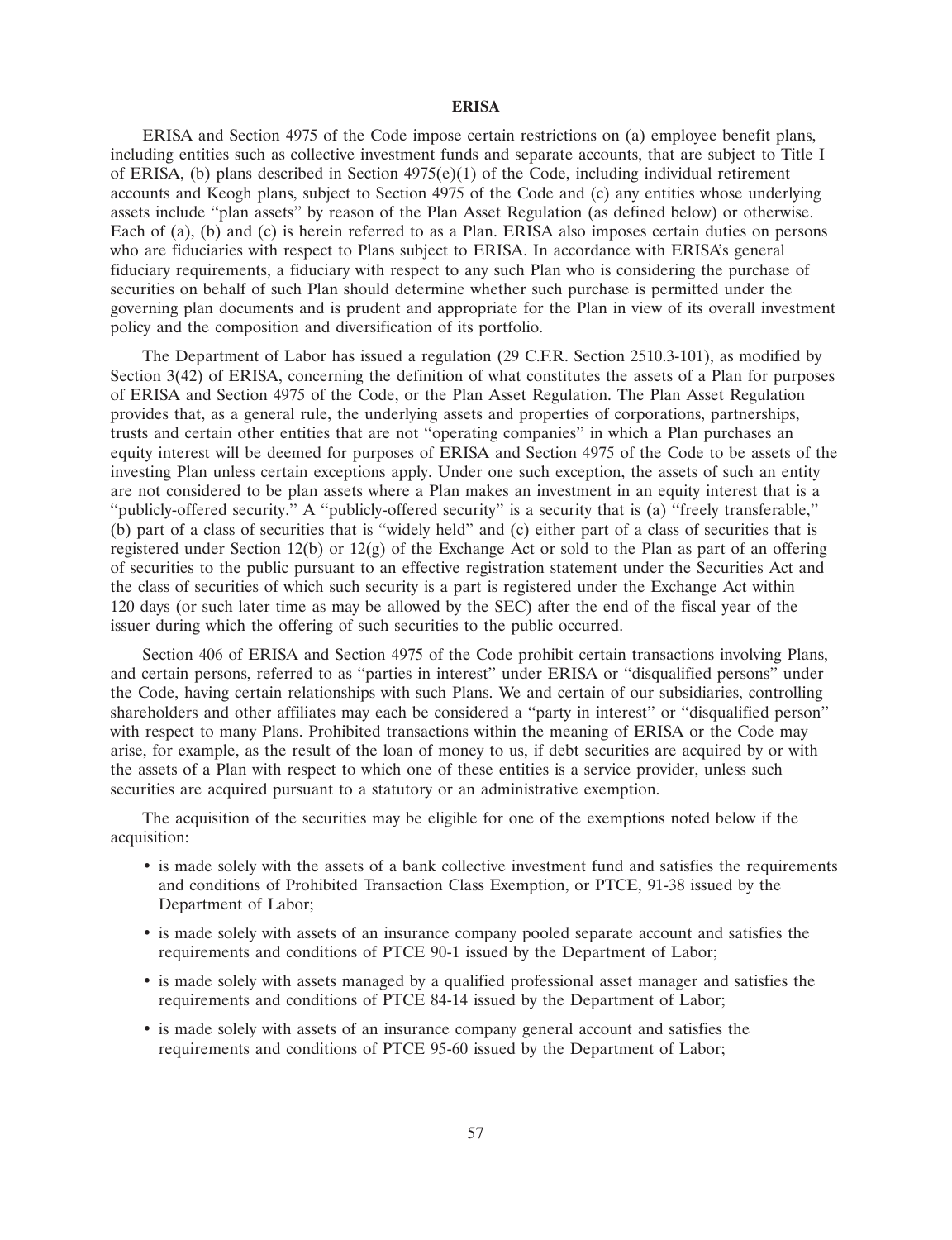- is made solely with assets managed by an in-house asset manager and satisfies the requirements and conditions of PTCE 96-23 issued by the Department of Labor; or
- is made by a Plan with respect to which the issuing entity is a party in interest solely by virtue of it being a service provider and satisfies the requirements and conditions of Section 408(b)(17) of ERISA and Section 4975(d)(20) of the Code; such exemption is herein referred to as the Service Provider Exemption.

Governmental plans, non-US plans and certain church plans, or Similar Law Plans, while not subject to the fiduciary responsibility provisions of ERISA or the prohibited transaction provisions of ERISA or Section 4975 of the Code, may nevertheless be subject to local, state or other federal laws that are substantially similar to the foregoing provisions of ERISA and the Code, which we refer to as Similar Law. Fiduciaries of any such plan should consult legal counsel before purchasing these securities.

Each person that acquires securities will, by its acquisition and holding, be deemed to have represented and agreed that on each day from the date of acquisition of the securities through and including the date of disposition of such securities it either  $(A)$  is not, and is not or acting on behalf of or investing the assets of, any Plan or Similar Law Plan or (B) is eligible for the exemptive relief available under PTCE 91-38, 90-1, 84-14, 95-60 or 96-23 or the Service Provider Exemption (or, if a Similar Law Plan, similar exemption from Similar Law) with respect to the purchase, holding and disposition of the securities to the extent it would either constitute or result in a prohibited transaction under ERISA or the Code (or violation of a Similar Law). Any fiduciary that proposes to cause a Plan or Similar Law Plan to acquire securities should consult with its counsel with respect to the potential applicability of ERISA, the Code or Similar Law to such investment and whether any exemption would be applicable and determine on its own whether all conditions of such exemption or exemptions have been satisfied such that the acquisition, holding and disposition of securities by the purchaser are entitled to the full exemptive relief thereunder.

Please consult the applicable prospectus supplement for further information with respect to a particular offering. Depending upon the security offered, restrictions on purchase or transfer to, by or on behalf of a Plan may apply.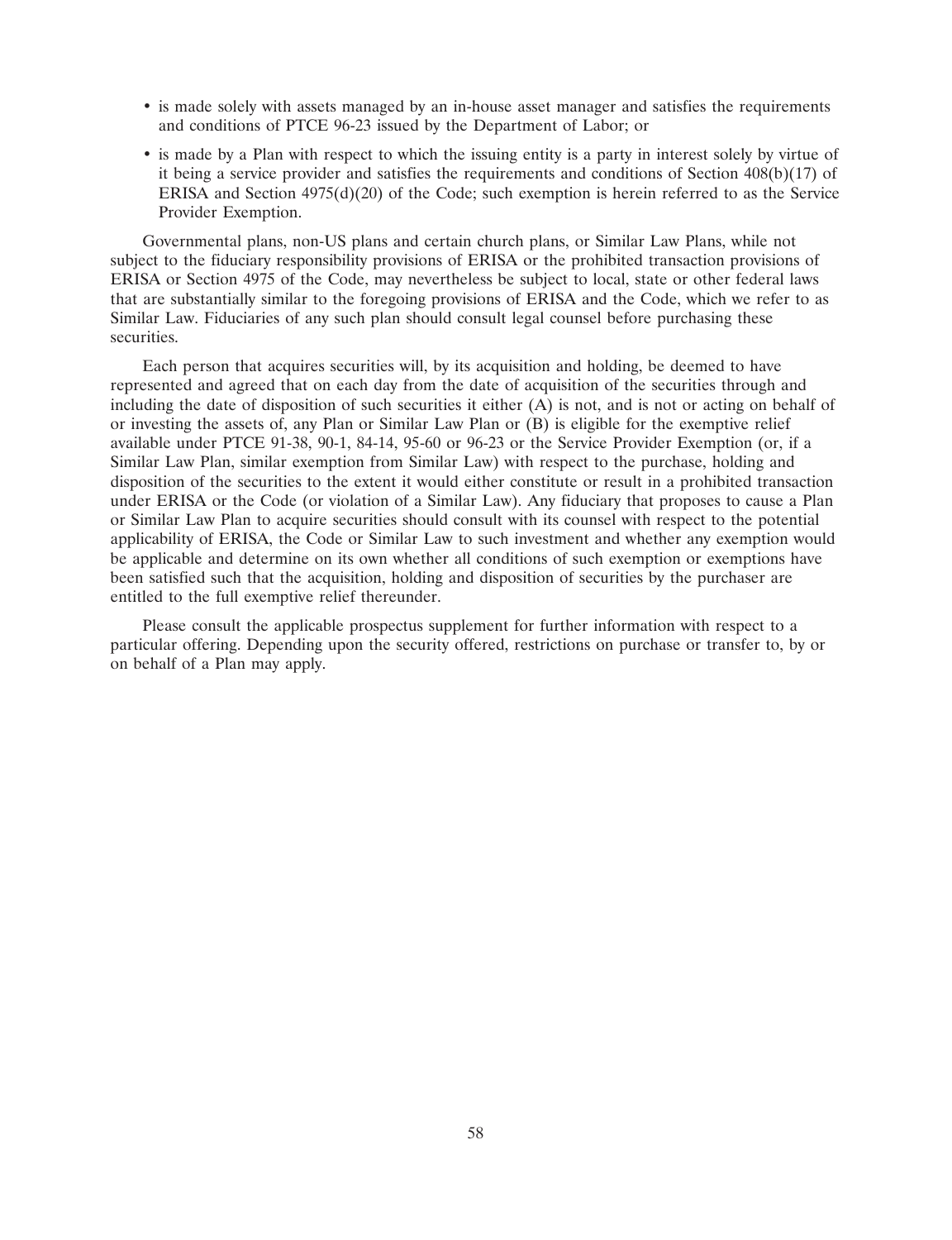## **TAXATION**

### **United States Taxation**

The following is a summary of material U.S. federal income tax considerations that may be relevant to a beneficial owner of our debt securities. For a discussion of material U.S. federal income tax considerations of holding convertible or exchangeable debt or warrants we refer you to the applicable prospectus supplement. For a discussion of material U.S. federal income tax considerations related to holding our shares we refer you to our most recently filed Annual Report on Form 20-F. For purposes of this summary, a ''U.S. holder'' means a citizen or resident of the United States or a domestic corporation or a holder that is otherwise subject to U.S. federal income tax on a net income basis in respect of our securities. A ''Non-U.S. holder'' means a holder that is not a U.S. holder. This summary does not purport to be a comprehensive description of all of the tax considerations that may be relevant to a decision to purchase our securities. In particular, the summary deals only with holders who will hold our securities as capital assets. This summary does not address the tax treatment of holders that may be subject to special tax rules, such as banks, insurance companies, dealers in securities or currencies, tax exempt entities, financial institutions, traders in securities that elect to use the mark-to-market method of accounting for their securities, expatriates, persons subject to the alternative minimum tax, dealers in securities or currencies, U.S. holders whose functional currency is not the U.S. dollar, partnerships that hold our securities or partners therein, or persons that hedge their exposure in our securities or will hold our securities as a position in a ''straddle'' or ''conversion'' transaction or as part of a ''synthetic security'' or other integrated financial transaction.

This discussion does not address U.S. state, local and non-U.S. tax consequences or the Medicare tax on certain investment income. You should consult your tax adviser with respect to the U.S. federal, state, local and foreign tax consequences of acquiring, owning or disposing of our securities in your particular circumstances.

### *U.S. Holder*

### **Payments or Accruals of Interest**

Payments or accruals of ''qualified stated interest'' (as defined below) on a debt security will be taxable to you as ordinary interest income at the time that you receive or accrue such amounts (in accordance with your regular method of tax accounting). If you use the cash method of tax accounting and you receive payments of interest pursuant to the terms of a debt security in a currency other than U.S. dollars, which we refer to as a foreign currency, the amount of interest income you will realize will be the U.S. dollar value of the foreign currency payment based on the exchange rate in effect on the date you receive the payment, regardless of whether you convert the payment into U.S. dollars. If you are an accrual-basis U.S. holder, the amount of interest income you will realize will be based on the average exchange rate in effect during the interest accrual period (or with respect to an interest accrual period that spans two taxable years, at the average exchange rate for the partial period within the taxable year). Alternatively, as an accrual-basis U.S. holder, you may elect to translate all interest income on foreign currency-denominated debt securities at the spot rate on the last day of the accrual period (or the last day of the taxable year, in the case of an accrual period that spans more than one taxable year) or on the date that you receive the interest payment if that date is within five business days of the end of the accrual period. If you make this election, you must apply it consistently to all debt instruments from year to year and you cannot change the election without the consent of the U.S. Internal Revenue Service (the ''IRS''). If you use the accrual method of accounting for tax purposes, you will recognize foreign currency gain or loss on the receipt of a foreign currency interest payment if the exchange rate in effect on the date the payment is received differs from the rate applicable to a previous accrual of that interest income. This foreign currency gain or loss will be treated as ordinary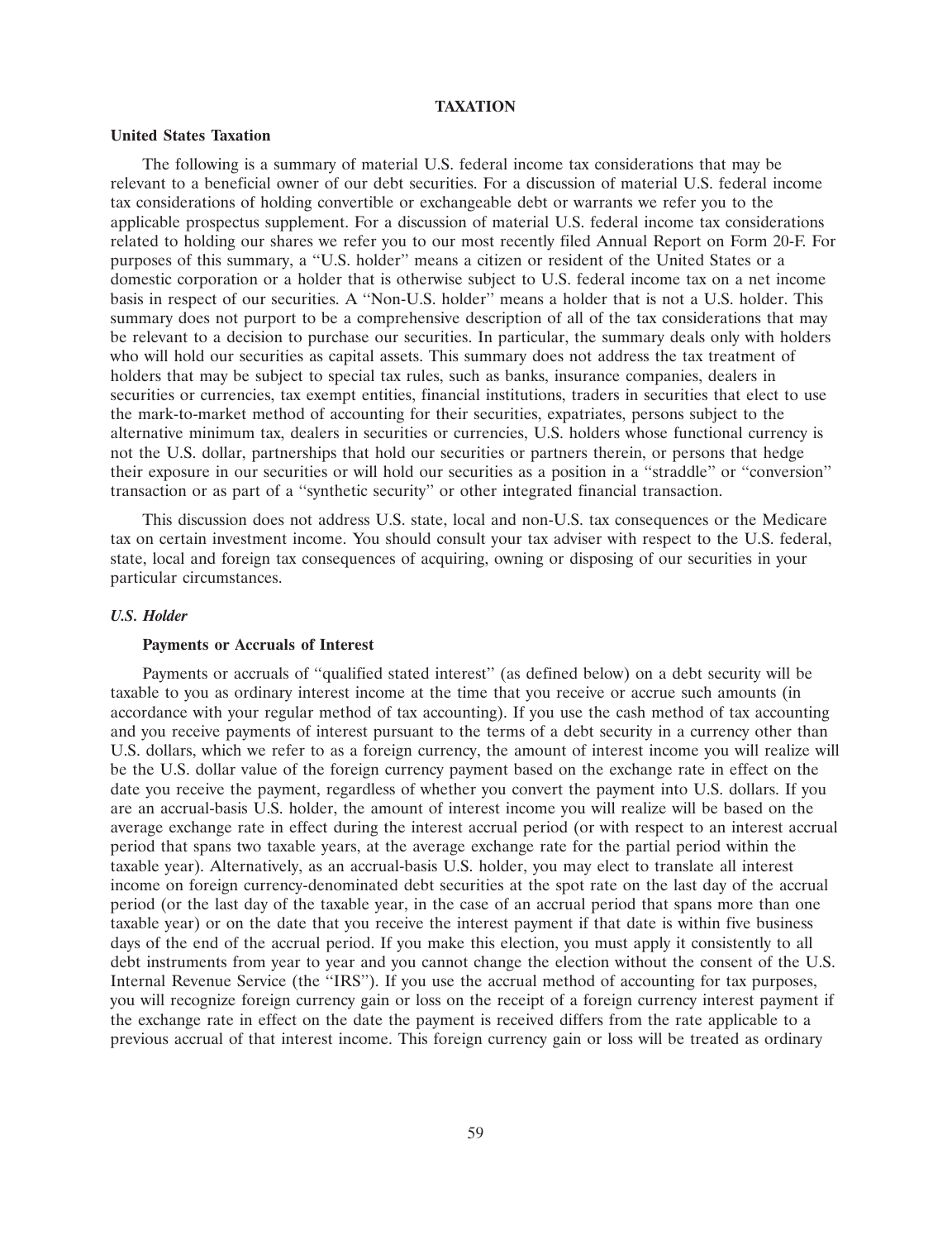income or loss, but generally will not be treated as an adjustment to interest income received on the debt security.

### **Purchase, Sale and Retirement of Debt Securities**

Initially, your tax basis in a debt security generally will equal the cost of the debt security to you. Your basis will increase by any amounts that you are required to include in income under the rules governing original issue discount and market discount, and will decrease by the amount of any amortized premium and any payments other than qualified stated interest made on the debt security. (The rules for determining these amounts are discussed below.) If you purchase a debt security that is denominated in a foreign currency, the cost to you (and therefore generally your initial tax basis) will be the U.S. dollar value of the foreign currency purchase price on the date of purchase calculated at the exchange rate in effect on that date. If the debt security denominated in a foreign currency is traded on an established securities market and you are a cash-basis taxpayer (or if you are an accrualbasis taxpayer that makes a special election), you will determine the U.S. dollar value of the cost of the debt security by translating the amount of the foreign currency that you paid for the debt security at the spot rate of exchange on the settlement date of your purchase. The amount of any subsequent adjustments to your tax basis in a debt security in respect of foreign currency-denominated original issue discount, market discount and premium will be determined in the manner described below. If you convert U.S. dollars into a foreign currency and then immediately use that foreign currency to purchase a debt security, you generally will not have any taxable gain or loss as a result of the conversion or purchase.

When you sell or exchange a debt security, or if a debt security that you hold is retired, you generally will recognize gain or loss equal to the difference between the amount you realize on the transaction (less any accrued qualified stated interest, which will be subject to tax in the manner described above under "-Payments or Accruals of Interest") and your tax basis in the debt security. If you sell or exchange a debt security for a foreign currency, or receive foreign currency on the retirement of a debt security, the amount you will realize for U.S. tax purposes generally will be the U.S. dollar value of the foreign currency that you receive calculated at the exchange rate in effect on the date the debt security denominated in a foreign currency is disposed of or retired. If you dispose of a debt security denominated in a foreign currency that is traded on an established securities market and you are a cash-basis U.S. holder (or if you are an accrual-basis holder that makes a special election), you will determine the U.S. dollar value of the amount realized by translating the amount of the foreign currency that you received on the debt security at the spot rate of exchange on the settlement date of the sale, exchange or retirement.

The special election available to you if you are an accrual-basis taxpayer in respect of the purchase and sale of debt securities denominated in a foreign currency traded on an established securities market, which is discussed in the two preceding paragraphs, must be applied consistently to all debt instruments from year to year and cannot be changed without the consent of the IRS.

Except as discussed below with respect to market discount and foreign currency gain or loss, the gain or loss that you recognize on the sale, exchange or retirement of a debt security generally will be capital gain or loss. The gain or loss on the sale, exchange or retirement of a debt security will be long-term capital gain or loss if you have held the debt security for more than one year on the date of disposition. Net long-term capital gain recognized by an individual U.S. holder generally will be subject to tax at the lower rate than net short-term capital gain or ordinary income. The ability of U.S. holders to offset capital losses against ordinary income is limited.

Despite the foregoing, the gain or loss that you recognize on the sale, exchange or retirement of a debt security denominated in a foreign currency generally will be treated as ordinary income or loss to the extent that the gain or loss is attributable to changes in exchange rates during the period in which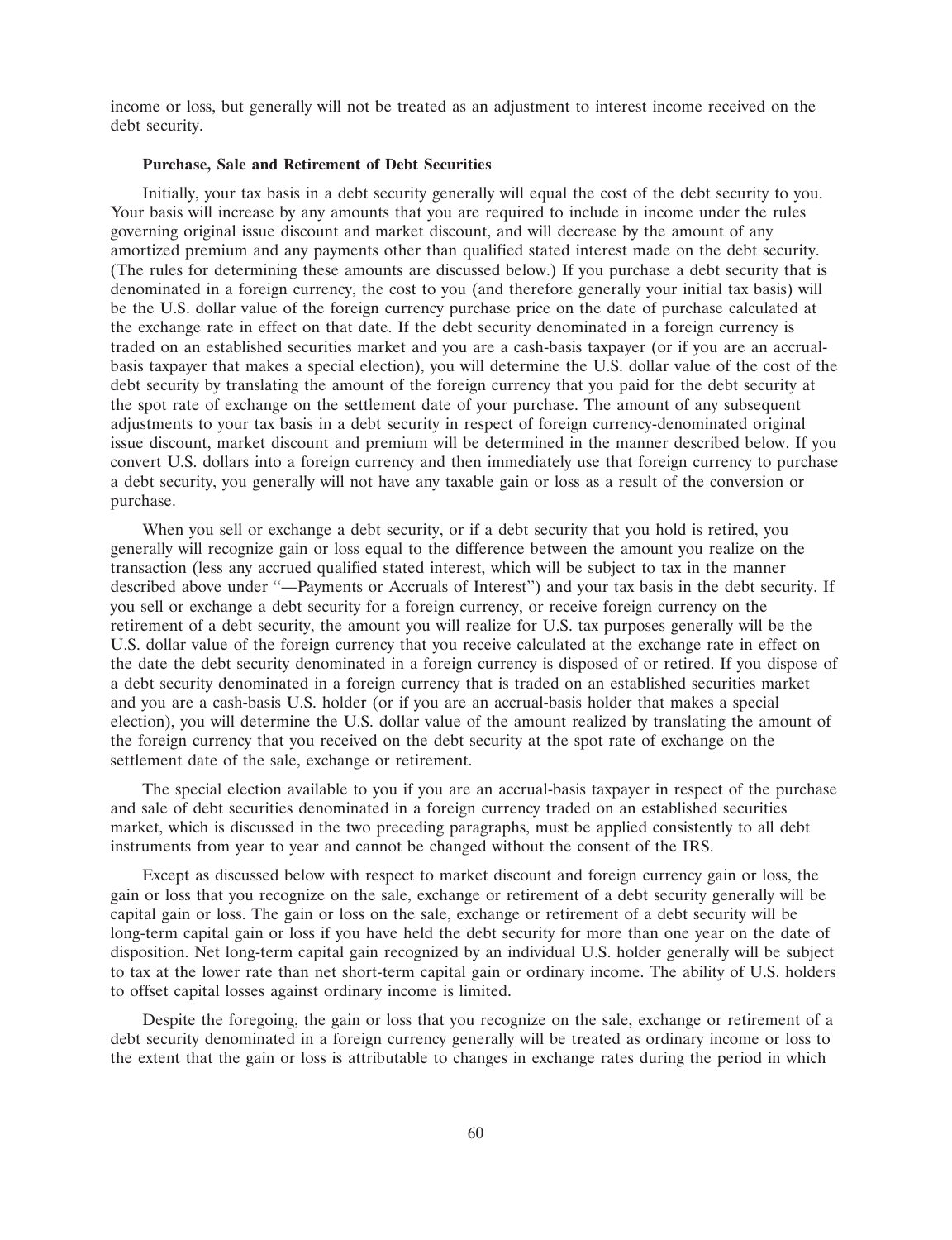you held the debt security. This foreign currency gain or loss will not be treated as an adjustment to interest income that you receive on the debt security.

### **Original Issue Discount**

If we issue a series of debt securities at a discount from their stated redemption price at maturity, and the discount is equal to or more than a statutory de minimis amount (i.e., generally the product of one-fourth of one percent (0.25%) of the stated redemption price at maturity of the series of debt securities multiplied by the number of full years to their maturity), the series of debt securities will be original issue discount notes. The difference between the issue price and the stated redemption price at maturity of the series of debt securities will be the ''original issue discount.'' The ''issue price'' of the original discount notes will be the first price at which a substantial amount of the original issue discount notes are sold to the public (i.e., excluding sales of original issue discount notes to Credit Suisse Securities (USA) LLC, underwriters, placement agents, wholesalers, or similar persons). The "stated redemption price at maturity" will include all payments under the original issue discount notes other than payments of qualified stated interest. The term ''qualified stated interest'' generally means stated interest that is unconditionally payable in cash or property (other than debt instruments issued by us) at least annually during the entire term of an original issue discount note at a single fixed interest rate or, subject to certain conditions, based on one or more interest indices.

If you invest in an original issue discount note, you generally will be subject to the special tax accounting rules for original issue discount obligations provided by the Code and certain U.S. Treasury regulations. You should be aware that, as described in greater detail below, if you invest in an original issue discount note, you generally will be required to include original issue discount in ordinary gross income for U.S. federal income tax purposes as it accrues, although you may not yet have received the cash attributable to that income.

In general, and regardless of whether you use the cash or the accrual method of tax accounting, if you are the holder of an original issue discount note with a maturity greater than one year, you will be required to include in ordinary gross income the sum of the ''daily portions'' of original issue discount on that original issue discount note for all days during the taxable year that you own the original issue discount note. The daily portions of original issue discount on an original issue discount note are determined by allocating to each day in any accrual period a ratable portion of the original issue discount allocable to that period. Accrual periods may be any length and may vary in length over the term of an original issue discount note, so long as no accrual period is longer than one year and each scheduled payment of principal or interest occurs on the first or last day of an accrual period. If you are the initial holder of the original issue discount note, the amount of original issue discount on an original issue discount note allocable to each accrual period is determined by (a) multiplying the ''adjusted issue price'' (as defined below) of the original issue discount note at the beginning of the accrual period by a fraction, the numerator of which is the annual yield to maturity (defined below) of the original issue discount note and the denominator of which is the number of accrual periods in a year; and (b) subtracting from that product the amount (if any) payable as qualified stated interest allocable to that accrual period.

In the case of an original issue discount note that is a floating rate note, both the ''annual yield to maturity'' and the qualified stated interest will be determined for these purposes as though the original issue discount note will bear interest in all periods at a fixed rate generally equal to the rate that would be applicable to interest payments on the original issue discount note on its date of issue or, in the case of some floating rate notes, the rate that reflects the yield that is reasonably expected for the original issue discount note. (Additional rules may apply if interest on a floating rate note is based on more than one interest index.) The ''adjusted issue price'' of an original issue discount note at the beginning of any accrual period will generally be the sum of its issue price and the amount of original issue discount allocable to all prior accrual periods, reduced by the amount of all payments other than any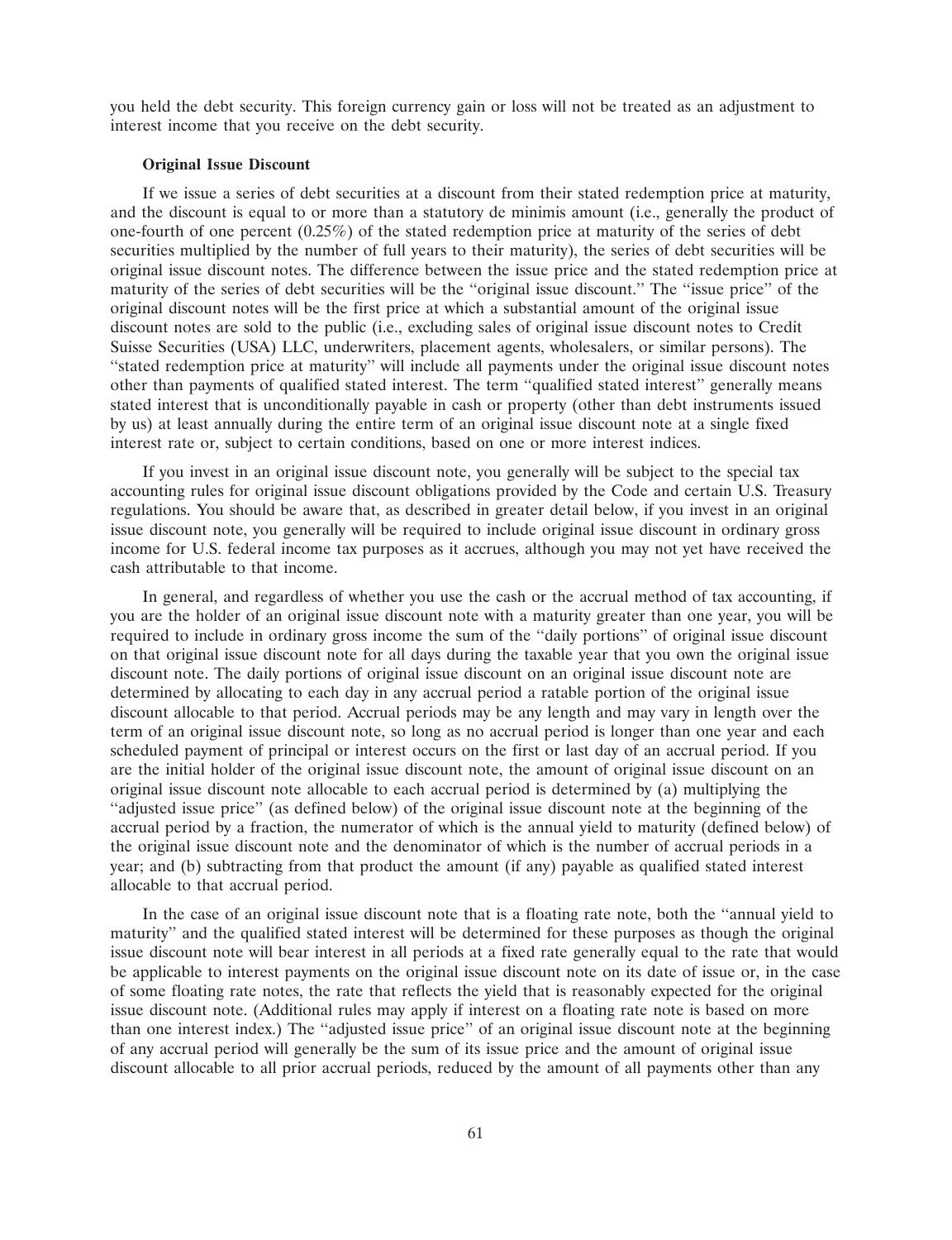qualified stated interest payments on the original issue discount note in all prior accrual periods. All payments on an original issue discount note (other than qualified stated interest) will generally be viewed first as payments of previously accrued original issue discount (to the extent of the previously accrued discount and to the extent that the discount has not been allocated to prior cash payments on the note), and then as a payment of principal. The ''annual yield to maturity'' of an original issue discount note is the discount rate (appropriately adjusted to reflect the length of accrual periods) that causes the present value on the issue date of all payments on the original issue discount note to equal the issue price. As a result of this ''constant yield'' method of including original issue discount income, the amounts you will be required to include in your gross income if you invest in an original issue discount note denominated in U.S. dollars generally will be lesser in the early years and greater in the later years than amounts that would be includible on a straight-line basis.

You generally may make an irrevocable election to include in income your entire return on a debt security (i.e., the excess of all remaining payments to be received on the debt security, including payments of qualified stated interest, over the amount you paid for the debt security) under the constant yield method described above. If you purchase debt securities at a premium or market discount and if you make this election, you will also be deemed to have made the election (discussed below under "—Premium" and "—Market Discount") to amortize premium or to accrue market discount currently on a constant yield basis in respect of all other premium or market discount bonds that you hold.

In the case of an original issue discount note that is also a foreign currency denominated debt security, you should determine the U.S. dollar amount includible as original issue discount for each accrual period by (a) calculating the amount of original issue discount allocable to each accrual period in the foreign currency using the constant yield method described above and (b) translating that foreign currency amount at the average exchange rate in effect during that accrual period (or, with respect to an interest accrual period that spans two taxable years, at the average exchange rate for each partial period). Alternatively, you may translate the foreign currency amount at the spot rate of exchange on the last day of the accrual period (or the last day of the taxable year, for an accrual period that spans two taxable years) or at the spot rate of exchange on the date of receipt, if that date is within five business days of the last day of the accrual period, provided that you have made the election described above under "-Payments or Accruals of Interest." Because exchange rates may fluctuate, if you are the holder of an original issue discount note that is also a foreign currency denominated debt security, you may recognize a different amount of original issue discount income in each accrual period than would be the case if you were the holder of an otherwise similar original issue discount note denominated in U.S. dollars. Upon the receipt of an amount attributable to original issue discount (whether in connection with a payment of an amount that is not qualified stated interest or the sale or retirement of the original issue discount note), you will recognize ordinary income or loss measured by the difference between the amount received (translated into U.S. dollars at the exchange rate in effect on the date of receipt or on the date of disposition of the original issue discount note, as the case may be) and the amount accrued (using the exchange rate applicable to such previous accrual).

If you purchase an original issue discount note outside of the initial offering at a cost less than its remaining redemption amount (i.e., the total of all future payments to be made on the original issue discount note other than payments of qualified stated interest), or if you purchase an original issue discount note in the initial offering at a price other than the original issue discount note's issue price, you generally will also be required to include in gross income the daily portions of original issue discount, calculated as described above. However, if you acquire an original issue discount note at a price greater than its adjusted issue price, you will be required to reduce your periodic inclusions of original issue discount to reflect the premium paid over the adjusted issue price.

Floating rate notes generally will be treated as ''variable rate debt instruments'' under the original issue discount regulations. Accordingly, the stated interest on a floating rate note generally will be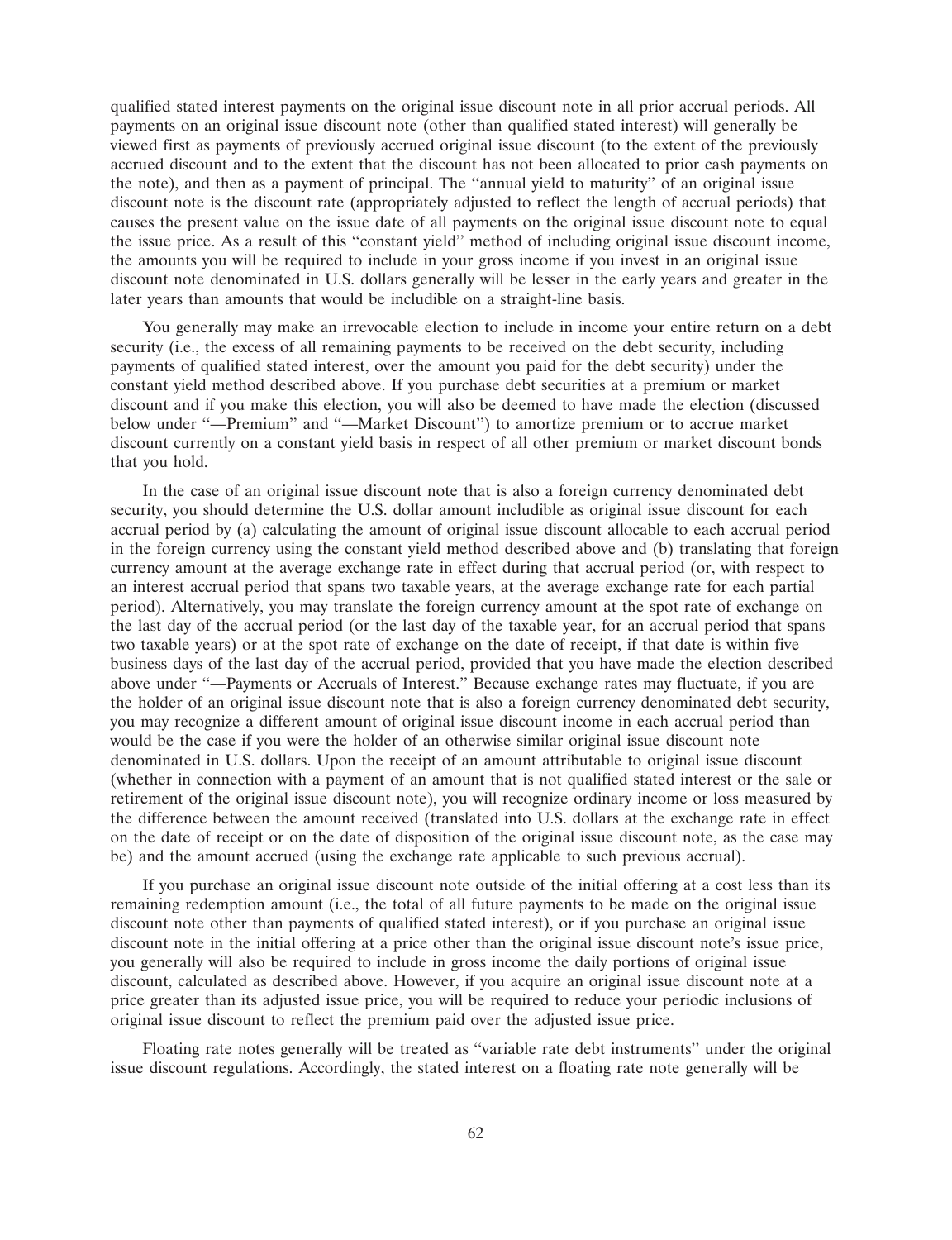treated as ''qualified stated interest'' and such a floating rate note will not have original issue discount solely as a result of the fact that it provides for interest at a variable rate. If a floating rate note does not qualify as a ''variable rate debt instrument'', the floating rate note will be subject to special rules that govern the tax treatment of debt obligations that provide for contingent payments. We will provide a detailed description of the tax considerations relevant to U.S. holders of any such debt securities in the applicable prospectus supplement.

Certain original issue discount notes may be redeemed prior to maturity, either at our option or at the option of the holder, or may have special repayment or interest rate reset features as indicated in the applicable prospectus supplement. Original issue discount notes containing these features may be subject to rules that differ from the general rules discussed above. If you purchase original issue discount notes with these features, you should carefully examine the applicable prospectus supplement and consult your tax adviser about their treatment since the tax consequences of original issue discount will depend, in part, on the particular terms and features of the original issue discount notes.

## **Short-Term Notes**

The rules described above will also generally apply to original issue discount notes with maturities of one year or less, which we refer to as short-term notes, but with some modifications.

First, the original issue discount rules treat none of the interest on a short-term note as qualified stated interest, but treat a short-term note as having original issue discount. Thus, all short-term notes will be original issue discount notes. Except as noted below, if you are a cash-basis holder of a short-term note and you do not identify the short-term note as part of a hedging transaction you will generally not be required to accrue original issue discount currently, but you will be required to treat any gain realized on a sale, exchange or retirement of the short-term note as ordinary income to the extent such gain does not exceed the original issue discount accrued with respect to the short-term note during the period you held the short-term note. You may not be allowed to deduct all of the interest paid or accrued on any indebtedness incurred or maintained to purchase or carry a short-term note until the maturity of the short-term note or its earlier disposition in a taxable transaction. Notwithstanding the foregoing, if you are a cash-basis U.S. holder of a short-term note, you may elect to accrue original issue discount on a current basis (in which case the limitation on the deductibility of interest described above will not apply). A U.S. holder using the accrual method of tax accounting and some cash method holders (including banks, securities dealers, regulated investment companies and certain trust funds) generally will be required to include original issue discount on a short-term note in gross income on a current basis. Original issue discount will be treated as accruing for these purposes on a ratable basis or, at the election of the holder, on a constant yield basis based on daily compounding.

Second, regardless of whether you are a cash-basis or accrual-basis holder, if you are the holder of a short-term note you may elect to accrue any ''acquisition discount'' with respect to the short-term note on a current basis. Acquisition discount is the excess of the remaining redemption amount of the short-term note at the time of acquisition over the purchase price. Acquisition discount will be treated as accruing ratably or, at the election of the holder, under a constant yield method based on daily compounding. If you elect to accrue acquisition discount, the original issue discount rules will not apply.

Finally, the market discount rules described below will not apply to short-term notes.

### **Premium**

If you purchase a debt security at a cost greater than the debt security's remaining redemption amount, you will be considered to have purchased the debt security at a premium, and you may elect to amortize the premium as an offset to interest income, using a constant yield method, over the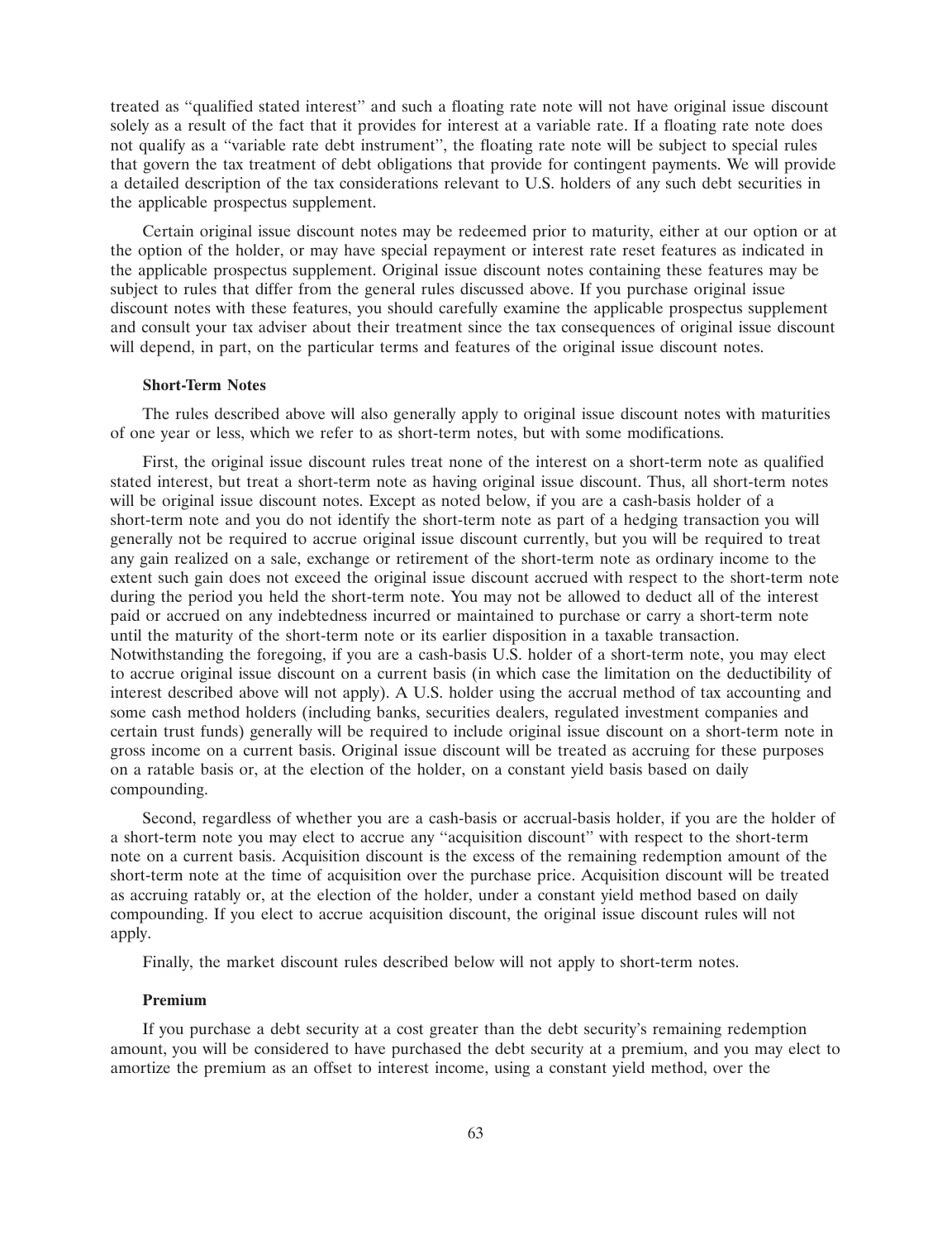remaining term of the debt security. If you make this election, it generally will apply to all debt instruments that you hold at the time of the election, as well as any debt instruments that you subsequently acquire. In addition, you may not revoke the election without the consent of the IRS. If you elect to amortize the premium, you will be required to reduce your tax basis in the debt security by the amount of the premium amortized during your holding period. Original issue discount notes purchased at a premium will not be subject to the original issue discount rules described above. In the case of premium on a foreign currency denominated debt security, you should calculate the amortization of the premium in the foreign currency. Premium amortization deductions attributable to a period reduce interest income in respect of that period, and therefore are translated into U.S. dollars at the rate that you use for interest payments in respect of that period. Exchange gain or loss will be realized with respect to amortized premium on a foreign currency denominated debt security based on the difference between the exchange rate computed on the date or dates the premium is amortized against interest payments on the debt security and the exchange rate on the date the holder acquired the debt security. If you do not elect to amortize premium, the amount of premium will be included in your tax basis in the debt security. Therefore, if you do not elect to amortize premium and you hold the debt security to maturity, you generally will be required to treat the premium as capital loss when the debt security matures.

### **Market Discount**

If you purchase a debt security at a price that is lower than the debt security's remaining redemption amount (or in the case of an original issue discount note, the original issue discount note's adjusted issue price), by 0.25% or more of the remaining redemption amount (or adjusted issue price), multiplied by the number of remaining whole years to maturity, the debt security will be considered to bear "market discount" in your hands. In this case, any gain that you realize on the disposition of the debt security generally will be treated as ordinary interest income to the extent of the market discount that accrued on the debt security during your holding period. In addition, you may be required to defer the deduction of a portion of the interest paid on any indebtedness that you incurred or maintained to purchase or carry the debt security. In general, market discount will be treated as accruing ratably over the term of the debt security, or, at your election, under a constant yield method. You must accrue market discount on a foreign currency denominated debt security in the specified currency. The amount that you will be required to include in income in respect of accrued market discount will be the U.S. dollar value of the accrued amount, generally calculated at the exchange rate in effect on the date that you dispose of the debt security.

You may elect to include market discount in gross income currently as it accrues (on either a ratable or constant yield basis), in lieu of treating a portion of any gain realized on a sale of the debt security as ordinary income. If you elect to include market discount on a current basis, the interest deduction deferral rule described above will not apply. If you do make such an election, it will apply to all market discount debt instruments that you acquire on or after the first day of the first taxable year to which the election applies. The election may not be revoked without the consent of the IRS. Any accrued market discount on a foreign currency denominated debt security that is currently includible in income will be translated into U.S. dollars at the average exchange rate for the accrual period (or portion thereof within the holder's taxable year).

### **Indexed Notes and Other Debt Securities Providing for Contingent Payments**

Special rules govern the tax treatment of debt obligations that provide for contingent payments, which we refer to as contingent debt obligations. These rules generally require accrual of interest income on a constant yield basis in respect of contingent debt obligations at a yield determined at the time of issuance of the obligation, and may require adjustments to these accruals when any contingent payments are made. We will provide a detailed description of the tax considerations relevant to U.S. holders of any contingent debt obligations in the applicable prospectus supplement.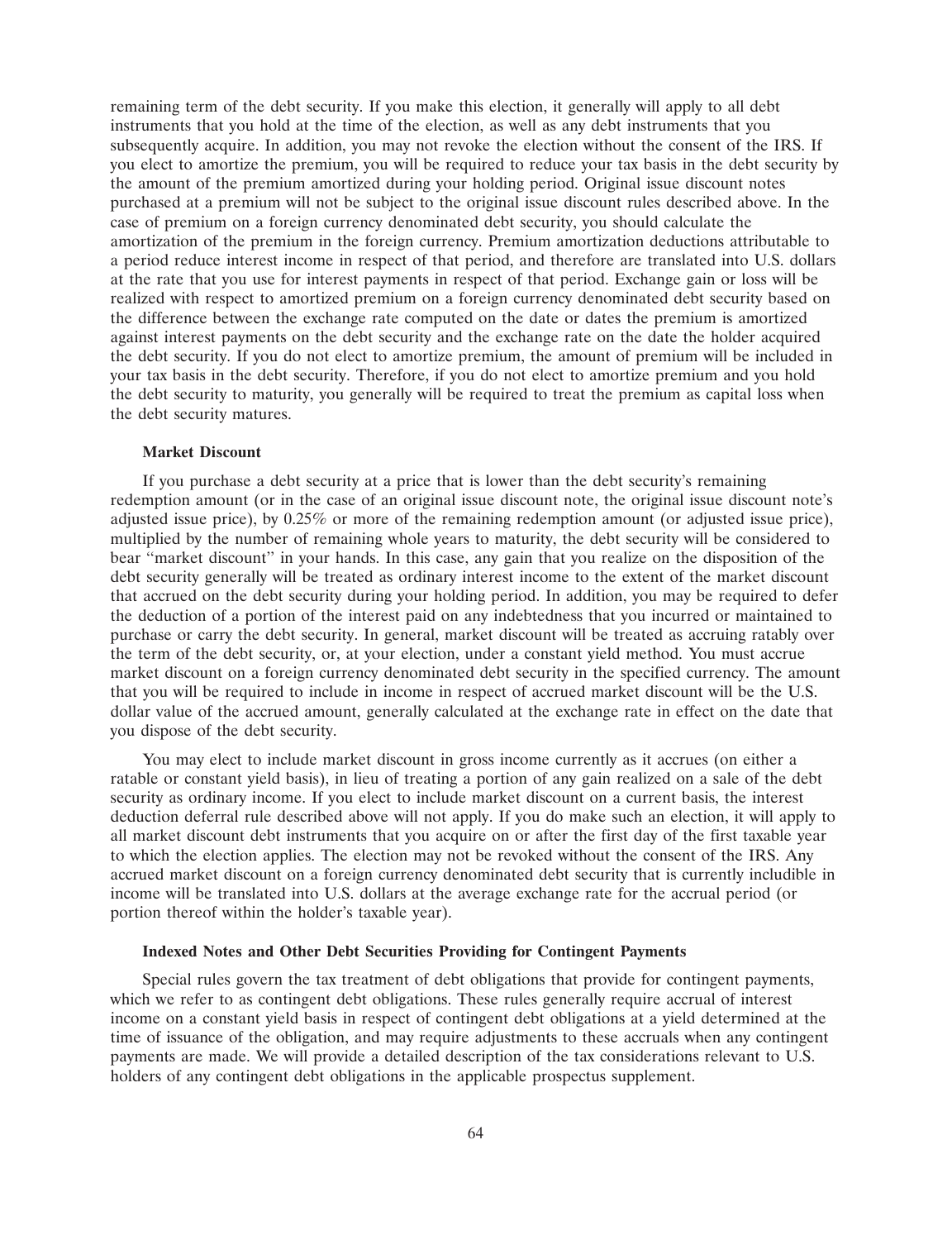### *Non-U.S. Holder*

Under present United States federal tax law, and subject to the discussion below concerning backup withholding and FATCA:

(a) Payments of interest (including original issue discount) on a debt security to you will not be subject to the 30% U.S. federal withholding tax, provided that:

- 1. you do not actually or constructively own 10% or more of the total combined voting power of all classes of our stock entitled to vote and are not a controlled foreign corporation related to us through stock ownership; and
- 2. you provide a statement signed under penalties of perjury that includes your name and address and certify that you are a non-U.S. holder in compliance with applicable requirements by completing an applicable Form W-8BEN or W-8BEN-E (or successor form), or otherwise satisfy documentary evidence requirements for establishing that you are a non-U.S. holder.

Payments of interest (including original issue discount) on the debt security that do not qualify for the portfolio interest exception will be subject to the 30% U.S. federal withholding tax, unless a U.S. income tax treaty applies to reduce or eliminate withholding.

(b) You will not be subject to U.S. federal income tax on any gain realized on the sale, exchange or retirement of the debt security unless, in the case of an individual, the holder is present in the United States for 183 days or more in the taxable year in which the sale, exchange or retirement occurs and certain other conditions are met.

# *Information Reporting and Backup Withholding*

Information returns will be required to be filed with the IRS in connection with debt security payments made to certain United States persons. If you are a United States person, you generally will not be subject to a United States backup withholding tax (currently at a rate of 28%) on such payments if you provide your taxpayer identification number to the paying agent. You may also be subject to information reporting and backup withholding tax requirements with respect to the proceeds from a sale of the debt securities. If you are a non-U.S. holder, you may have to comply with certification procedures to establish that you are a non-U.S. holder in order to avoid information reporting and backup withholding tax requirements. Any amounts withheld under the backup withholding rules may be allowed as a credit against the holder's U.S. federal income tax liability and may entitle the holder to a refund, provided that the required information is furnished to the IRS.

Individual U.S. holders that own ''specified foreign financial assets'' with an aggregate value in excess of \$50,000 are generally required to file an information statement along with their tax returns, currently on Form 8938, with respect to such assets. ''Specified foreign financial assets'' include any financial accounts held at a non-U.S. financial institution, as well as securities issued by a non-U.S. issuer (which would include the debt securities) that are not held in accounts maintained by financial institutions. Higher reporting thresholds apply to certain individuals living abroad and to certain married individuals. Regulations have been proposed that would extend this reporting requirement to certain entities that are treated as formed or availed of to hold direct or indirect interests in specified foreign financial assets based on certain objective criteria. U.S. holders who fail to report the required information could be subject to substantial penalties. Prospective investors should consult their own tax advisors concerning the application of these rules to their investment in the debt securities, including the application of the rules to their particular circumstances.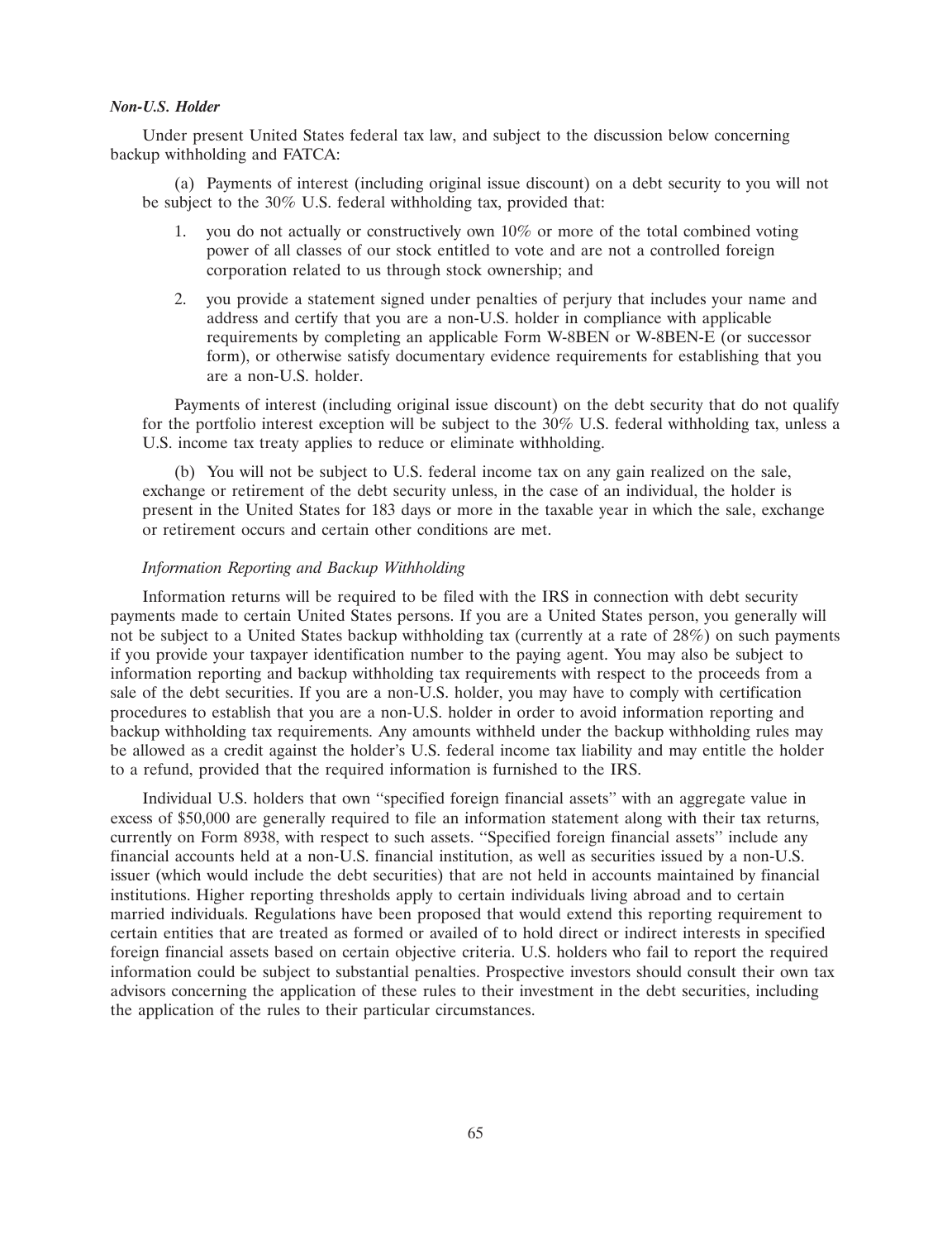### *Foreign Account Tax Compliance Act*

Pursuant to U.S. tax rules commonly known as FATCA, and potentially subject to grandfathering rules discussed below, the relevant issuer and other U.S. and non-U.S. financial institutions through which payments are made may be required to withhold U.S. tax on payments in respect of the debt securities to an investor who does not provide information sufficient for a U.S. or non-U.S. financial institution through which payments are made to determine whether the investor is a U.S. person or should otherwise be treated as holding a ''United States account'' of such institution, or to an investor that is, or holds the debt securities directly or indirectly through, a non-U.S. financial institution that is not in compliance with FATCA. If a debt security is subject to FATCA withholding (as described below), such withholding will apply at a 30% rate to payments of interest and, after December 31, 2016, to payments of principal to an investor or intermediary that does not comply with FATCA. Unless we tell you otherwise in the applicable prospectus supplement, such withholding will apply to a debt security only if the relevant issuer is Credit Suisse Group or Credit Suisse, in either case, acting through a U.S. branch (or in the case of Credit Suisse, through its Cayman branch). Otherwise, under a grandfathering rule, such withholding will not apply to a debt security provided that the debt security is not issued or materially modified after the later of January 1, 2017, or six months after the date on which final regulations implementing withholding on such debt securities are filed by the U.S. Treasury Department. Holders should consult their own tax advisors on how the FATCA rules may apply to payments they receive in respect of the debt securities.

If any amount of, or in respect of, U.S. withholding tax were to be deducted or withheld from payments on the debt securities as a result of a failure by an investor (or by an institution through which an investor holds the debt securities) to comply with FATCA, neither the relevant issuer nor the guarantor nor any paying agent nor any other person would, pursuant to the terms of the debt securities, be required to pay additional amounts with respect to any debt securities as a result of the deduction or withholding of such tax.

### **Swiss Taxation**

The following is a summary of the principal tax consequences of holding debt securities for investors who are not residents of Switzerland for tax purposes and have no Swiss permanent establishment and do not conduct a Swiss-based trade or business. It does not address the tax treatment of holders of debt securities who are residents of Switzerland for tax purposes or who are subject to Swiss taxes for other reasons. This summary is based on legislation as of the date of this prospectus and does not aim to be a comprehensive description of all the Swiss tax considerations that may be relevant to a decision to invest in debt securities.

#### *Withholding Tax*

According to the present practice of the Swiss Federal Tax Administration, payments of interest on the debt securities issued by a company (other than Credit Suisse Group and Credit Suisse), or by a branch of Credit Suisse Group or Credit Suisse, in each case outside Switzerland, are not subject to Swiss withholding tax, even if guaranteed by Credit Suisse Group, so long as the net proceeds from the issue of the debt securities are used outside of Switzerland and that the issuer is at all times resident and managed or, if the issuer is Credit Suisse Group or Credit Suisse, acting through a branch outside Switzerland, the relevant branch outside Switzerland through which the issuer is acting, will at all times have its fixed place of business, outside Switzerland for Swiss tax purposes.

Payments of interest on debt securities issued by Credit Suisse Group or Credit Suisse (acting through its head office and not through a branch outside Switzerland) may be subject to Swiss withholding tax at a rate of 35% regardless of whether such interest is paid regularly in coupons or in a one-time payment upon redemption.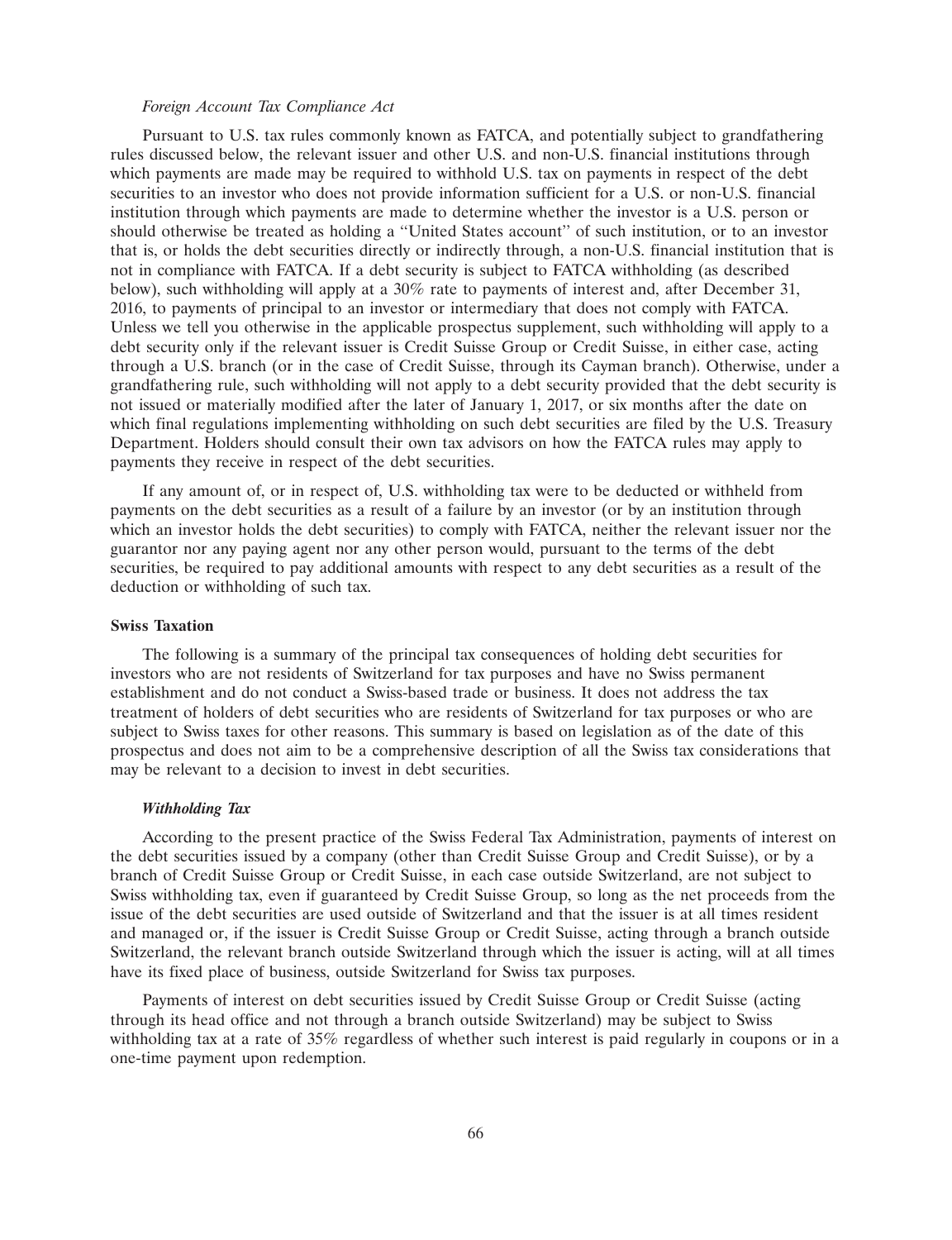The holder of debt securities issued by Credit Suisse Group or Credit Suisse (acting through their head office and not through a branch outside Switzerland) who is resident in Switzerland and who, at the time the payment of interest on such debt securities is due, is the beneficial owner of such payment of interest and, in the case of a holder who is an individual, duly reports the gross payment of interest in his or her tax return and, in case of a holder who is an entity or an individual required to maintain accounts, includes such payments in its profit and loss statement, is entitled to a full refund of or a full tax credit for the Swiss withholding tax, as the case may be. A holder of debt securities issued by Credit Suisse Group or Credit Suisse (but not through a branch outside Switzerland) who is not resident in Switzerland at the time the interest on such debt securities is due may be able to claim a full or partial refund of the Swiss withholding tax if such holder is entitled to claim the benefits with regard to such interest payment of a double taxation treaty between Switzerland and his or her country of residence. According to article 11 of the currently applicable version of the convention signed on October 2, 1996 between the United States of America and the Swiss Confederation for the avoidance of double taxation with respect to taxes on income, together with its protocol (in this section the ''Treaty''), all payment of interest on debt securities issued by Credit Suisse Group or Credit Suisse (but not through a branch outside Switzerland) and derived and beneficially owned by a non-Swiss resident holder, shall be taxable only in the state of residency of the holder, provided that such holder: (i) qualifies for benefits under the Treaty and (ii) does not conduct business through a permanent establishment or fixed base in Switzerland to which such debt securities are attributable. Such eligible US holder of debt securities may apply with the Swiss Federal Tax Administration for a full refund of 35% Swiss withholding tax withheld on such payments of interest.

On December 17, 2014 the Swiss Federal Council issued a draft legislation which, if enacted, may require a paying agent in Switzerland (as defined in the draft legislation) to deduct Swiss withholding tax at a rate of 35% on any payment of in respect of a debt security, irrespective of whether or not the debt security is issued by a company or a branch of Credit Suisse Group or Credit Suisse outside Switzerland, to a beneficial owner in Switzerland, subject to certain exceptions set out in the draft legislation. For the avoidance of doubt, if this legislation or similar legislation were enacted and an amount of, or in respect of, Swiss federal withholding tax were to be deducted or withheld from a payment, neither the relevant issuer nor a paying agent nor any other person would pursuant to the conditions of the debt securities be obliged to pay any additional amounts with respect to any debt security as a result of the deduction or imposition of such withholding tax.

Upon acquisition following exercise of any rights to purchase Credit Suisse Group shares (or shares of any other company resident in Switzerland for tax purposes), any dividends paid and similar cash or in-kind distributions made on such shares (including bonus shares and dividends on liquidation proceeds exceeding the nominal value of such shares and, if certain conditions are met, the capital contributions paid on such shares) will be subject to Swiss withholding tax at a rate of 35%. Credit Suisse Group (or the relevant company resident in Switzerland) will be required to withhold tax at such rate from any distribution made to a shareholder. Any repayment of the nominal value of such shares and, if certain conditions are met, any distribution out of capital contribution reserves are not subject to Swiss withholding tax.

The recipient of a taxable distribution from Credit Suisse Group (or the relevant company in Switzerland) out of such shares who is an individual or a legal entity not resident in Switzerland for tax purposes may be entitled to a full or partial refund of Swiss withholding tax if the country in which such recipient resides for tax purposes has entered into a bilateral treaty for the avoidance of double taxation with Switzerland and if the further prerequisites of such treaty are met. Shareholders not resident in Switzerland should be aware that the procedures for claiming treaty benefits (and the time required for obtaining a refund) may differ from country to country. Shareholders not resident in Switzerland should consult their own legal, financial or tax advisors regarding receipt, ownership,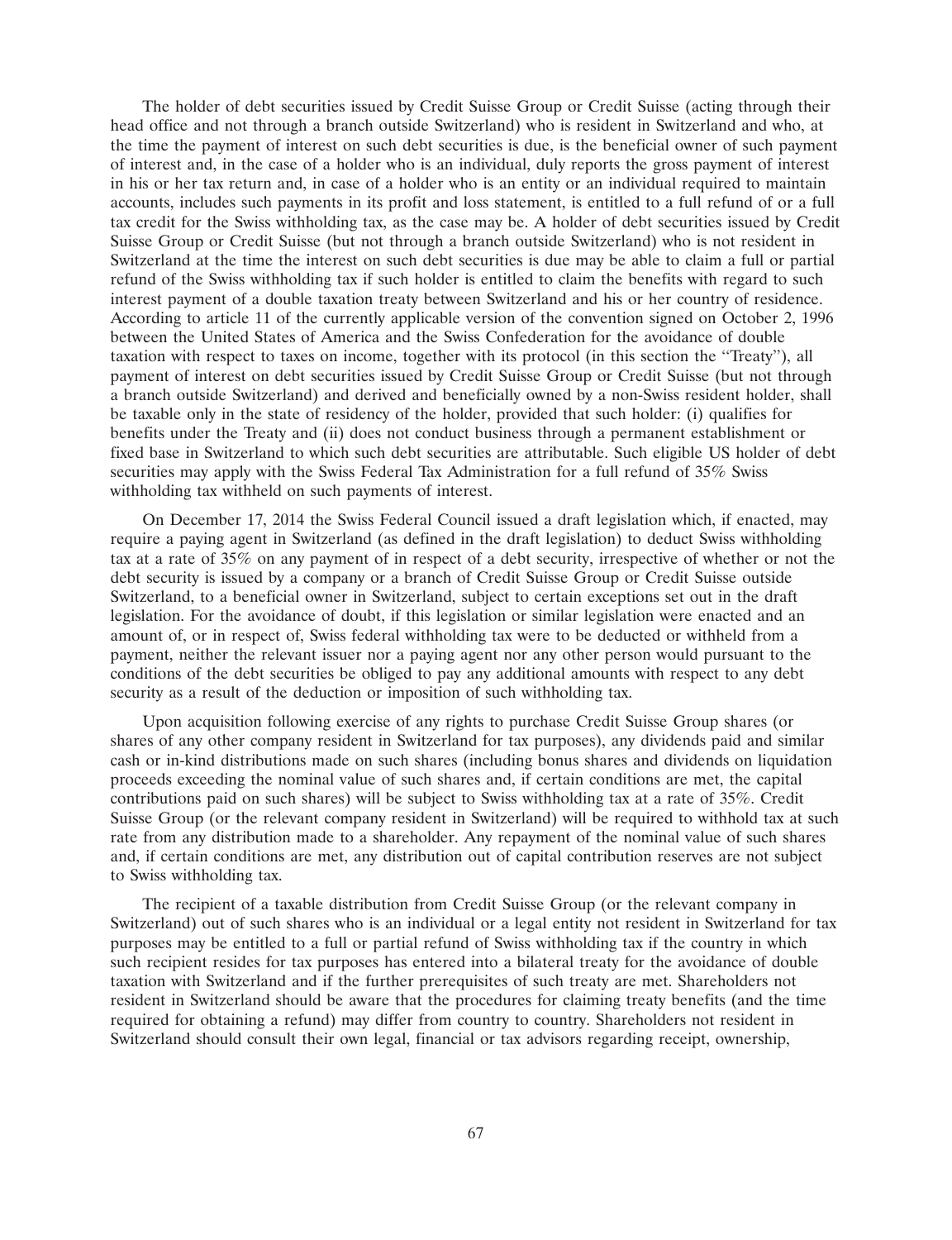purchases, sale or other dispositions of such shares and the procedures for claiming a refund of Swiss withholding tax.

According to article 10 of the Treaty, a non-Swiss resident holder of Credit Suisse Group shares (or shares of another company in Switzerland) is eligible for a reduced rate of withholding tax on taxable distribution equal to 15% of such taxable distribution, provided that the holder of such shares: (i) qualifies for benefits under the Treaty, (ii) is the beneficial owner of the dividend; and (iii) does not carry on business through a permanent establishment or fixed base in Switzerland to which the converted shares are attributable. Such an eligible US holder may apply with the Swiss Federal Tax Administration for a refund of the amount of the withholding tax in excess of the 15% Treaty rate.

Furthermore, in case of a repurchase of own shares by Credit Suisse Group (or the relevant company in Switzerland), the portion of the repurchase price which exceeds the nominal value of such shares and the tax-free capital contribution reserves of Credit Suisse Group (or the relevant company in Switzerland) may, in some cases, be re-characterized as taxable liquidation which is subject to 35% Swiss withholding tax if certain conditions are met.

## *Issue and Transfer Stamp Tax*

The issue, and the sale and delivery, of debt securities on the issue date are not subject to Swiss federal securities turnover tax (*Umsatzabgabe*) (primary market). Secondary market dealings in debt securities with a term in excess of 12 months where a Swiss domestic bank or a Swiss domestic securities dealer (as defined in the Swiss federal stamp duty act) is a party, or acts as an intermediary, to the transaction may be subject to Swiss federal stamp duty on dealings in securities at a rate of up to 0.15% of the consideration paid in the case of debt securities issued by Credit Suisse Group or Credit Suisse, in each case acting through its Zurich head office, and at a rate of up to 0.3% of such consideration paid in the case of debt securities issued by any other issuer. Where both the seller and the purchaser of the debt securities (irrespective of whether issued by Credit Suisse Group or Credit Suisse, acting through its Zurich head office, or by any other issuer) are not resident in Switzerland or the Principality of Liechtenstein, no Swiss federal stamp duty on dealing in securities is payable.

## *Other Taxes*

Under current Swiss law, a holder of debt securities who is not resident in Switzerland and who during the taxable year has not engaged in trade or business through a permanent establishment within Switzerland and who is not subject to taxation by Switzerland for any other reason will be exempted from any Swiss federal, cantonal or municipal income or other tax on gains on the sale of, or payments received under, the debt securities.

#### *Taxes withheld by Switzerland for other countries*

#### *(i) European Savings Tax*

On October 26, 2004, the European Community and Switzerland entered into an agreement on the taxation of savings income pursuant to which Switzerland will adopt measures equivalent to those of the European Directive 2003/48/EC of June 3, 2003 on the taxation of savings income in the form of interest payments.

In accordance with this agreement respectively the Swiss law implementing this agreement, Swiss paying agents have to withhold tax at a rate of 35% on interest payments made under the debt securities to a beneficial owner who is an individual and resident of an EU member state, with the option of the individual to have the paying agent and Switzerland provide to the tax authorities of the EU member state the details of the interest payments in lieu of the withholding.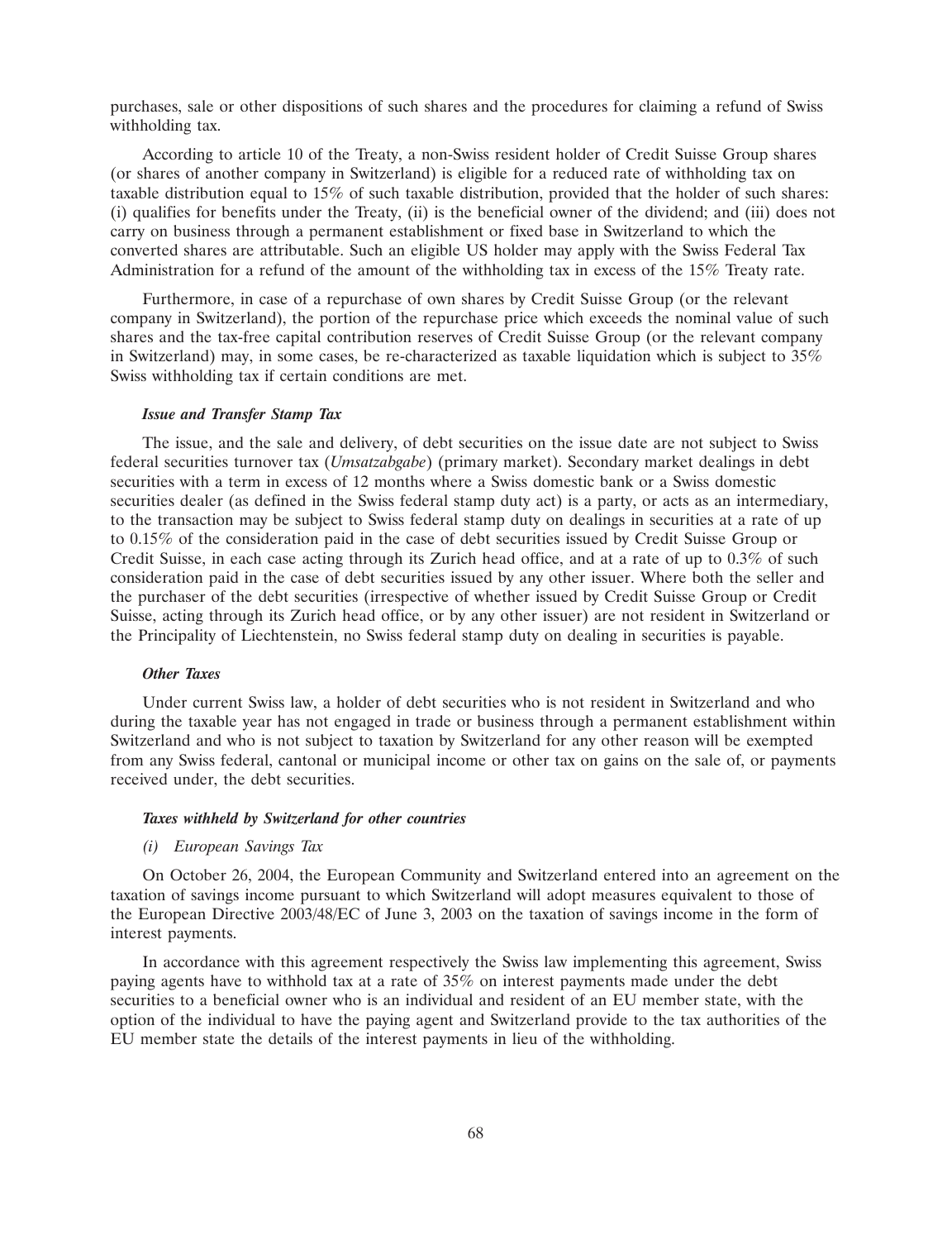#### *(ii) Foreign Final Withholding Tax*

According to the treaties of Switzerland with the United Kingdom and Austria in force since January 1, 2013, a Swiss paying agent may levy a final withholding tax on capital gains and on certain income items deriving, inter alia, from debt securities or Credit Suisse Group shares or other instruments following exercise of any rights to purchase. The final withholding tax will substitute the ordinary income tax due by an individual resident of a contracting state on such gains and income items. In lieu of the final withholding, individuals may opt for a voluntary disclosure of the relevant capital gains and income items to the tax authorities of their state of residency.

Holders of debt securities who might be in the scope of the abovementioned treaties should consult their own tax adviser as to the tax consequences relating to their particular circumstances.

#### **European Union Directive on Taxation of Certain Interest Payments**

Under Council Directive 2003/48/EC on taxation of savings income in the form of interest payments, Member States are required to provide to the tax authorities of other Member States details of certain payments of interest or similar income paid or secured by a paying agent established in a Member State to or for the benefit of an individual resident in another Member State. On March 24, 2014, the Council of the European Union adopted a Council Directive amending and broadening the scope of the requirements described above. Member States are required to apply these new requirements from January 1, 2017. The changes will expand the range of payments covered by the Directive, in particular to include additional types of income payable on securities. They will also expand the circumstances in which payments that indirectly benefit an individual resident in a Member State must be reported. This approach will apply to payments made to, or secured for, persons, entities or legal arrangements (including trusts) where certain conditions are satisfied, and may in some cases apply where the person, entity or arrangement is established or effectively managed outside of the European Union. For a transitional period, Austria is required (unless during that period it elects otherwise) to operate a withholding system in relation to such payments. The changes referred to above will broaden the types of payments subject to withholding in those Member States which operate a withholding system when they are implemented. The end of the transitional period is dependent upon the conclusion of certain other agreements relating to information exchange with certain other countries. A number of non-EU countries and territories including Switzerland have adopted similar measures (a withholding system in the case of Switzerland).

As indicated above under ''Description of Debt Securities—Payment of Additional Amounts,'' no additional amounts will be payable if a payment on a debt security to an individual is subject to any withholding or deduction that is required to be made pursuant to any European Union Directive on the taxation of savings income or any law implementing or complying with, or introduced in order to conform to, any such Directive.

You should consult your own tax advisors regarding the application the EU Savings Tax Directive or any similar Directive or similar measures of non-EU countries and territories.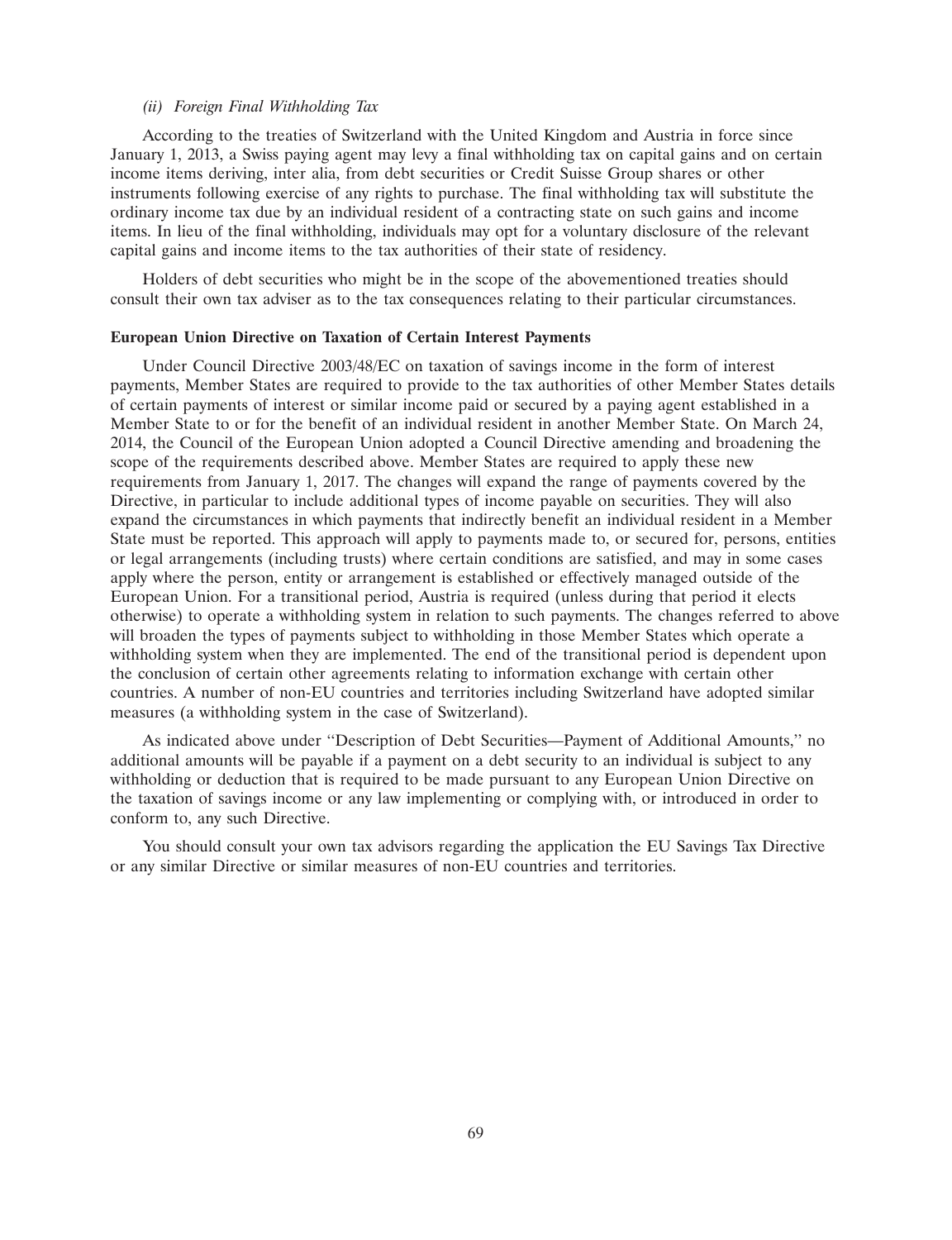## **PLAN OF DISTRIBUTION (CONFLICTS OF INTEREST)**

We may sell our securities through agents, underwriters, dealers or directly to purchasers.

Our agents may solicit offers to purchase our securities.

- We will name any agent involved in offering or selling our securities, and any commissions that we will pay to the agent, in the applicable prospectus supplement.
- Unless we indicate otherwise in the applicable prospectus supplement, our agents will act on a best efforts basis for the period of their appointment.
- Our agents may be deemed to be underwriters under the Securities Act of any of our securities that they offer or sell.

We may use an underwriter or underwriters in the offer or sale of our securities.

- If we use an underwriter or underwriters, we will execute an underwriting agreement with the underwriter or underwriters at the time that we reach an agreement for the sale of our securities.
- We will include the names of the specific managing underwriter or underwriters, as well as any other underwriters, and the terms of the transactions, including the compensation the underwriters and dealers will receive, in the applicable prospectus supplement.
- The underwriters will use the applicable prospectus supplement and any free writing prospectuses to sell our securities.
- If we use an underwriter or underwriters, the underwriter or underwriters will acquire our securities for their own account and may resell our securities in one or more transactions, including negotiated transactions. These sales will be made at a fixed price or at varying prices determined at the time of the sale.

We may use a dealer to sell our securities.

- If we use a dealer, we, as principal, will sell our securities to the dealer.
- The dealer will then sell our securities to the public at varying prices that the dealer will determine at the time it sells our securities.
- We will include the name of the dealer and the terms of our transactions with the dealer in the applicable prospectus supplement.

The securities we distribute by any of these methods may be sold to the public, in one or more transactions, either:

- at a fixed price or prices, which may be changed;
- at market prices prevailing at the time of sale;
- at prices related to prevailing market prices; or
- at negotiated prices.

In connection with an offering, the underwriters may purchase and sell securities in the open market. These transactions may include short sales, stabilizing transactions and purchases to cover positions created by short sales. Short sales involve the sale by the underwriters of a greater number of securities than they are required to purchase in an offering. Stabilizing transactions consist of certain bids or purchases made for the purpose of preventing or retarding a decline in the market price of the securities while an offering is in progress. The underwriters also may impose a penalty bid. This occurs when a particular underwriter repays to the underwriters a portion of the underwriting discount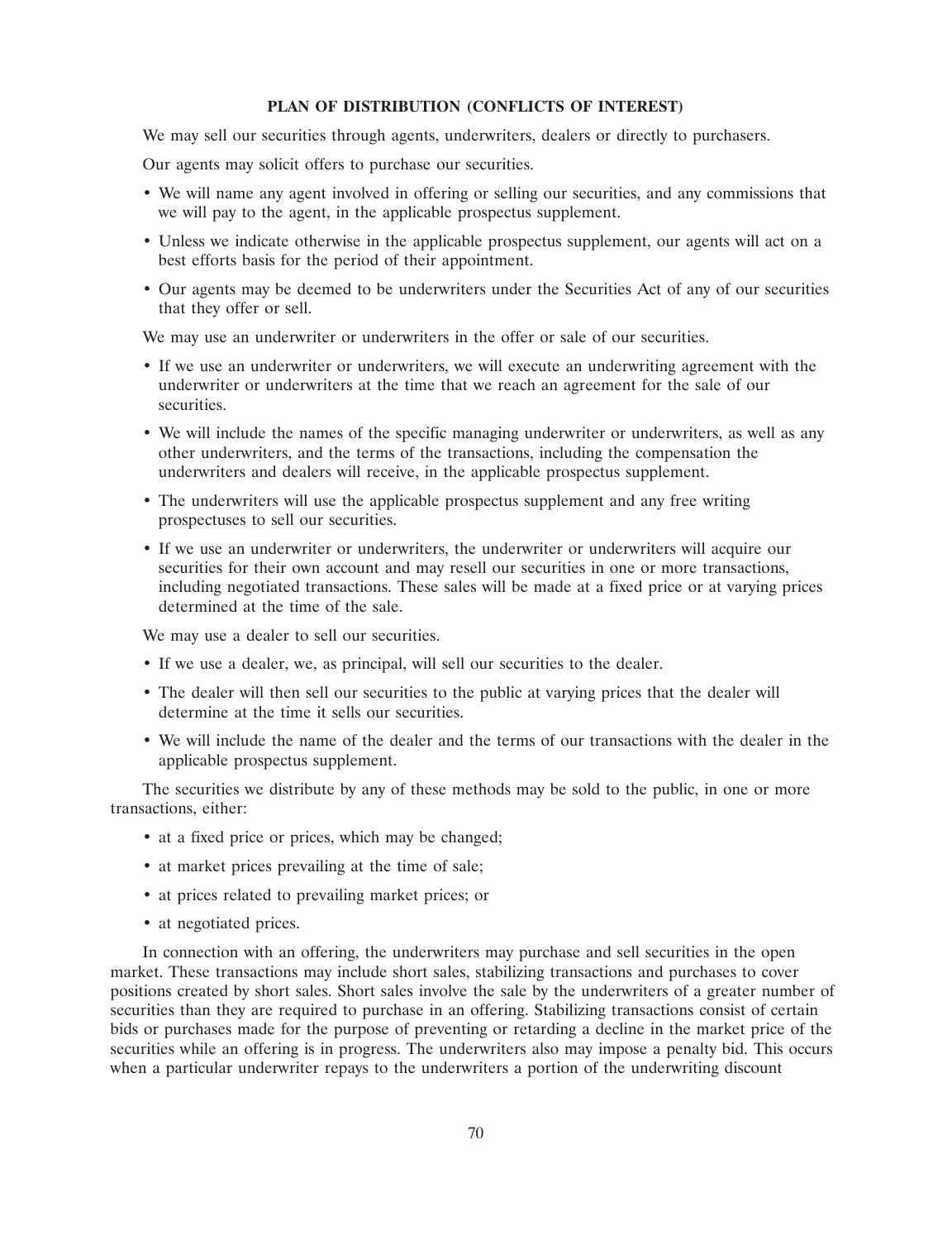received by it because the underwriters have repurchased securities sold by or for the account of that underwriter in stabilizing or short-covering transactions.

These activities by the underwriters may stabilize, maintain or otherwise affect the market price of the securities. As a result, the price of the securities may be higher than the price that otherwise might exist in the open market. If these activities are commenced, they may be discontinued by the underwriters at any time. These transactions may be effected on an exchange or automated quotation system, if the securities are listed on that exchange or admitted for trading on that automated quotation system, or in the over-the-counter market or otherwise.

In connection with these sales of securities, underwriters may be deemed to have received compensation from us in the form of underwriting discounts or commissions and may also receive commissions from purchasers of the securities for whom they may act as agents. Underwriters may resell the securities to or through dealers, and those dealers may receive compensation in the form of discounts, concessions or commissions from the underwriters and/or commissions from purchasers for whom they may act as agents. The applicable prospectus supplement will include any required information about underwriting compensation we pay to underwriters, and any discounts, concessions or commissions underwriters allow to participating dealers, in connection with an offering of securities.

Some of the underwriters and their affiliates have engaged in, and may in the future engage in, investment banking and other commercial dealings in the ordinary course of business with us or our affiliates. They have received, or may in the future receive, customary fees and commissions for these transactions.

In addition, in the ordinary course of their business activities, the underwriters and their affiliates may make or hold a broad array of investments and actively trade debt and equity securities (or related derivative securities) and financial instruments (including bank loans) for their own account and for the accounts of their customers. Such investments and securities activities may involve securities and/or instruments of ours or our affiliates. Certain of the underwriters or their affiliates that have a lending relationship with us routinely hedge their credit exposure to us consistent with their customary risk management policies. Typically, such underwriters and their affiliates would hedge such exposure by entering into transactions which consist of either the purchase of credit default swaps or the creation of short positions in our securities, including potentially the securities offered hereby. Any such short positions could adversely affect future trading prices of the securities offered hereby. The underwriters and their affiliates may also make investment recommendations and/or publish or express independent research views in respect of such securities or financial instruments and may hold, or recommend to clients that they acquire, long and/or short positions in such securities and instruments.

## **Conflicts of Interest**

Credit Suisse Securities (USA) LLC is an indirect subsidiary of Credit Suisse Group. FINRA Rule 5121 imposes certain requirements when a member of FINRA, such as Credit Suisse Securities (USA) LLC, distributes an affiliated company's securities. If Credit Suisse Securities (USA) LLC or our other U.S.-registered broker-dealer subsidiaries or affiliates participate in the distribution of our securities, we will conduct the offering in accordance with the applicable provisions of FINRA Rule 5121. In any offerings subject to FINRA Rule 5121, no underwriter will confirm initial sales to accounts over which it exercises discretionary authority without the prior written approval of the customer.

We may solicit directly offers to purchase our securities, and we may directly sell our securities to institutional or other investors. We will describe the terms of our direct sales in the applicable prospectus supplement.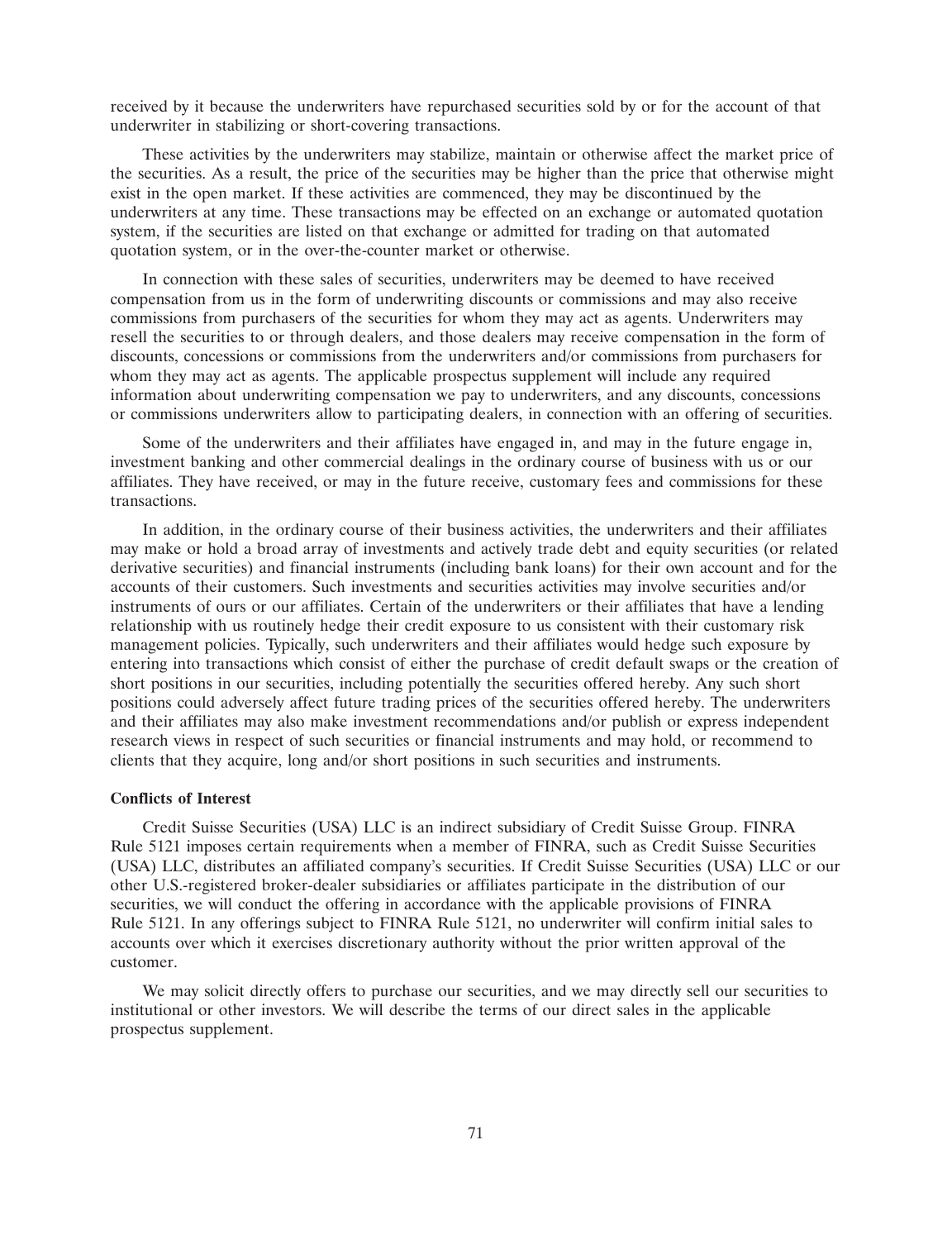We may indemnify agents, underwriters and dealers against certain liabilities, including liabilities under the Securities Act. Our agents, underwriters and dealers, or their affiliates, may be customers of, engage in transactions with or perform services for, us or our subsidiaries and affiliates in the ordinary course of business.

We may authorize our agents and underwriters to solicit offers by certain institutions to purchase our securities at the public offering price under delayed delivery contracts.

- If we use delayed delivery contracts, we will disclose that we are using them in the applicable prospectus supplement and will tell you when we will demand payment and delivery of the securities under the delayed delivery contracts.
- These delayed delivery contracts will be subject only to the conditions that we set forth in the applicable prospectus supplement.
- We will indicate in the applicable prospectus supplement the commission that underwriters and agents soliciting purchases of our securities under delayed delivery contracts will be entitled to receive.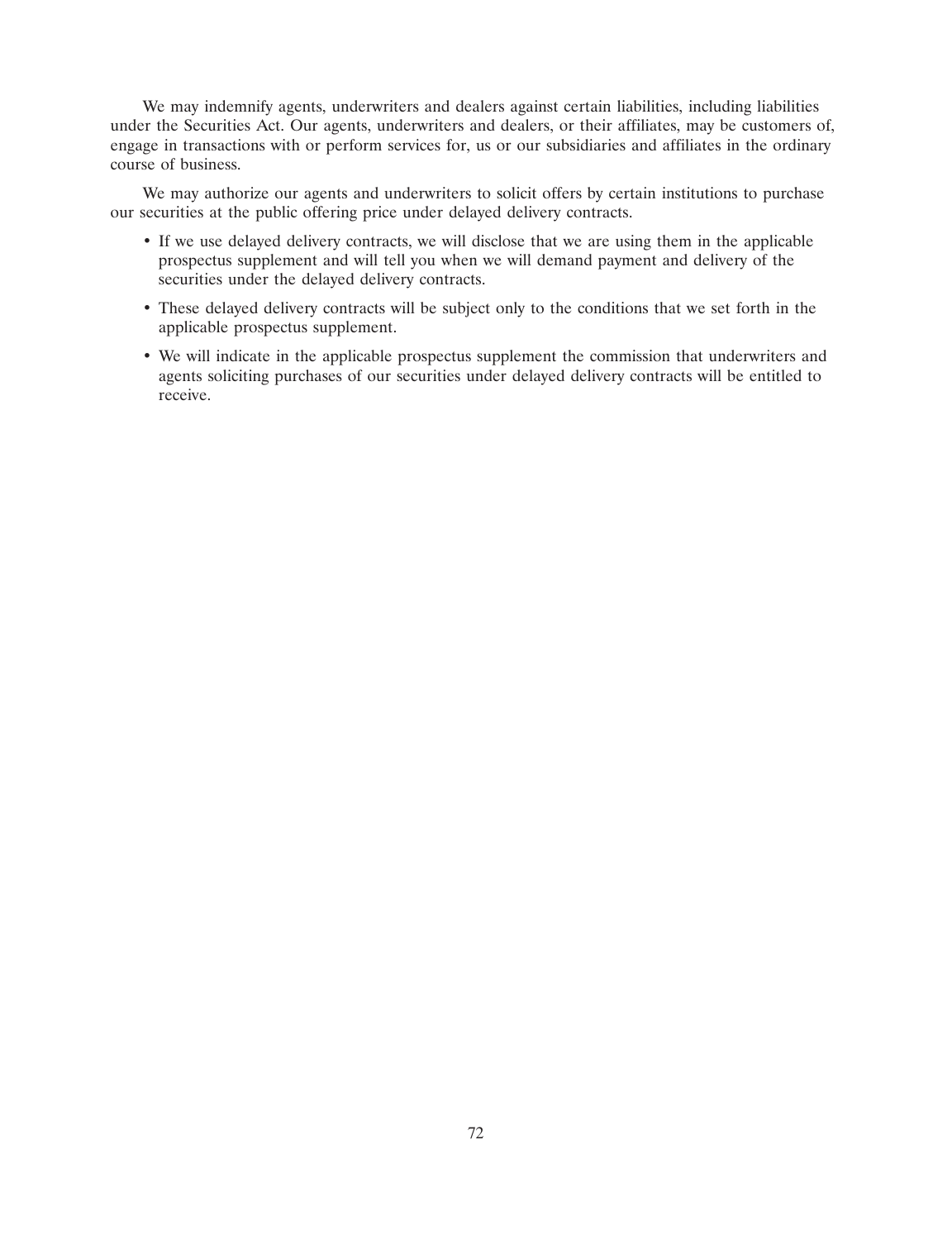## **MARKET-MAKING ACTIVITIES**

Any of our broker-dealer subsidiaries or affiliates, including Credit Suisse Securities (USA) LLC, may use this prospectus and our prospectus supplements in connection with offers and sales of our securities, in connection with market-making transactions by and through our broker-dealer subsidiaries or affiliates, including Credit Suisse Securities (USA) LLC, at prices that relate to the prevailing market prices of our securities at the time of the sale or otherwise. Any of our broker-dealer subsidiaries and affiliates, including Credit Suisse Securities (USA) LLC, may act as principal or agent in these transactions. In addition, this prospectus, together with the relevant prospectus, prospectus supplement, product supplement, if any, and pricing supplement, if any, describing the terms of the specific series of securities being offered and sold, applies to market-making offers and sales of all outstanding securities of Credit Suisse (USA). None of our broker-dealer subsidiaries and affiliates has any obligation to make a market in any of our offered securities and may discontinue any marketmaking activities at any time without notice, at its sole discretion.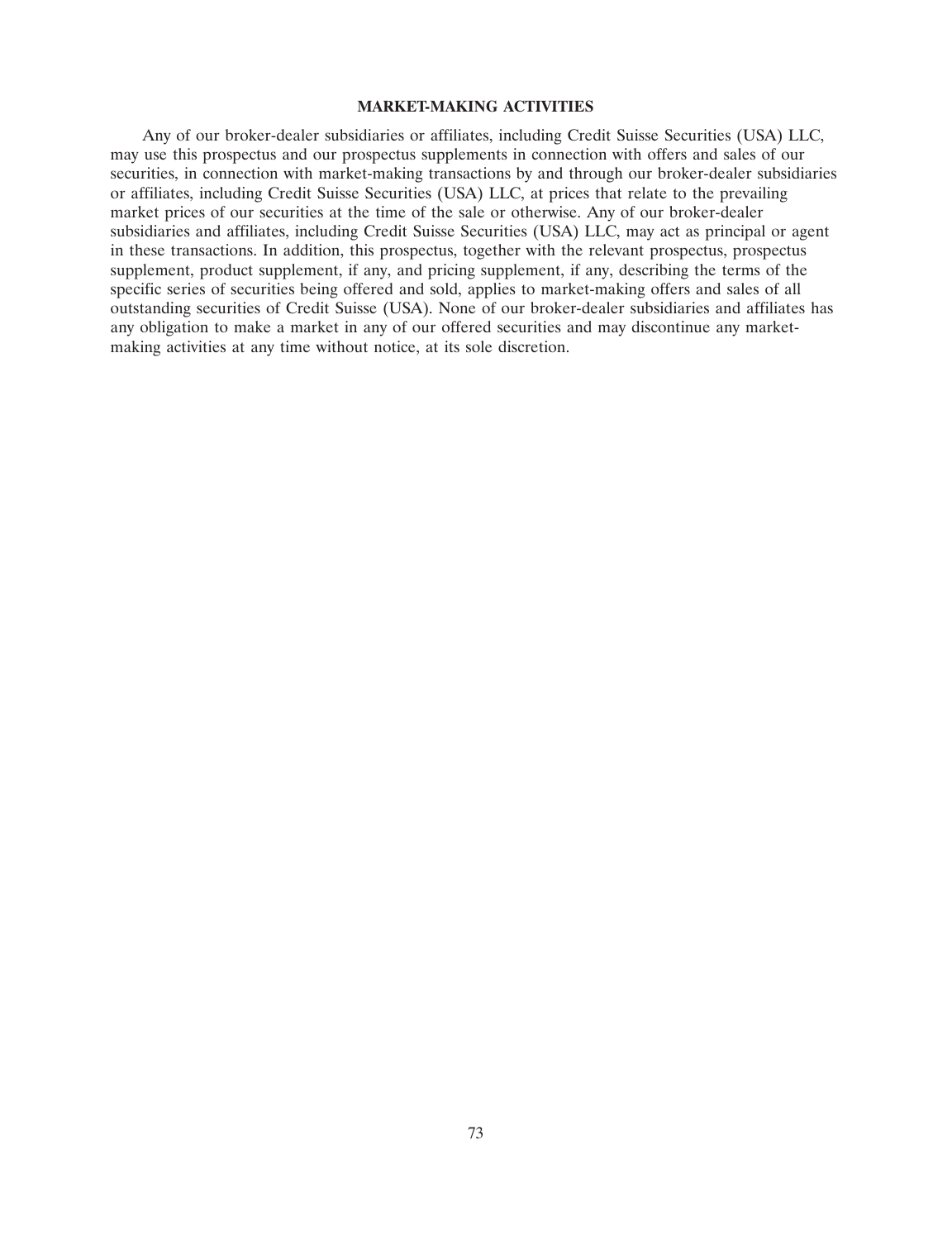## **LEGAL MATTERS**

Certain legal matters with respect to U.S. law relating to the offering of our securities will be passed upon for us by Cleary Gottlieb Steen & Hamilton LLP, New York, New York, our U.S. counsel. Certain legal matters with respect to Swiss law relating to the offering of our securities will be passed upon for us by Homburger AG, Zurich, Switzerland, our Swiss counsel. Any agents or underwriters will be represented by Cravath, Swaine & Moore LLP, New York, New York. Cravath, Swaine & Moore LLP regularly provides legal services to us and our subsidiaries and affiliates.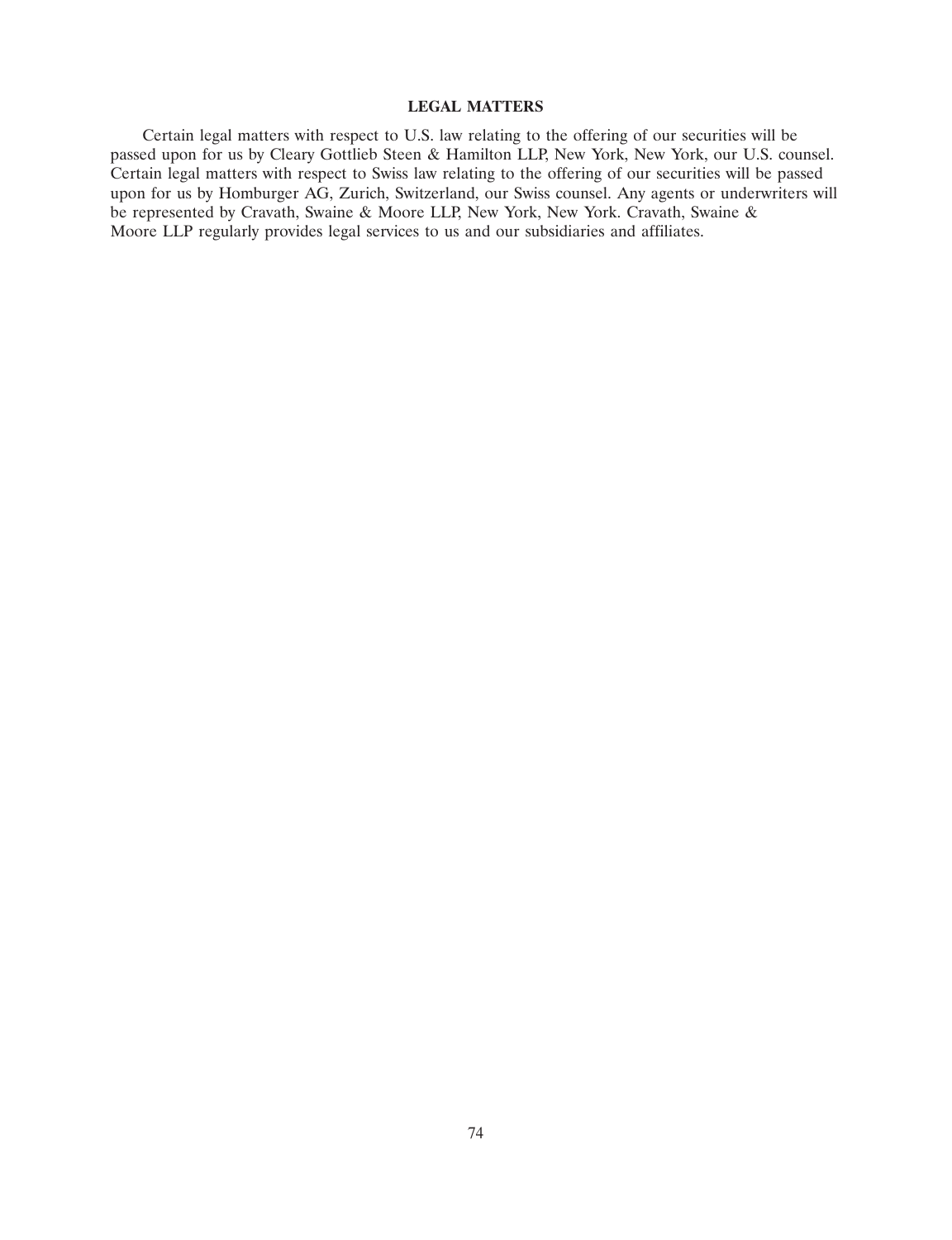# **EXPERTS**

The consolidated financial statements of Credit Suisse Group and Credit Suisse as of December 31, 2014 and 2013, and for each of the years in the three-year period ended December 31, 2014, and management's assessment of the effectiveness of internal control over financial reporting as of December 31, 2014, have been incorporated by reference into this prospectus in reliance upon the reports of KPMG AG, independent registered public accounting firm, which are included in the combined Annual Report on Form 20-F of Credit Suisse Group and Credit Suisse for the year ended December 31, 2014 and incorporated by reference herein, and upon the authority of said firm as experts in accounting and auditing.